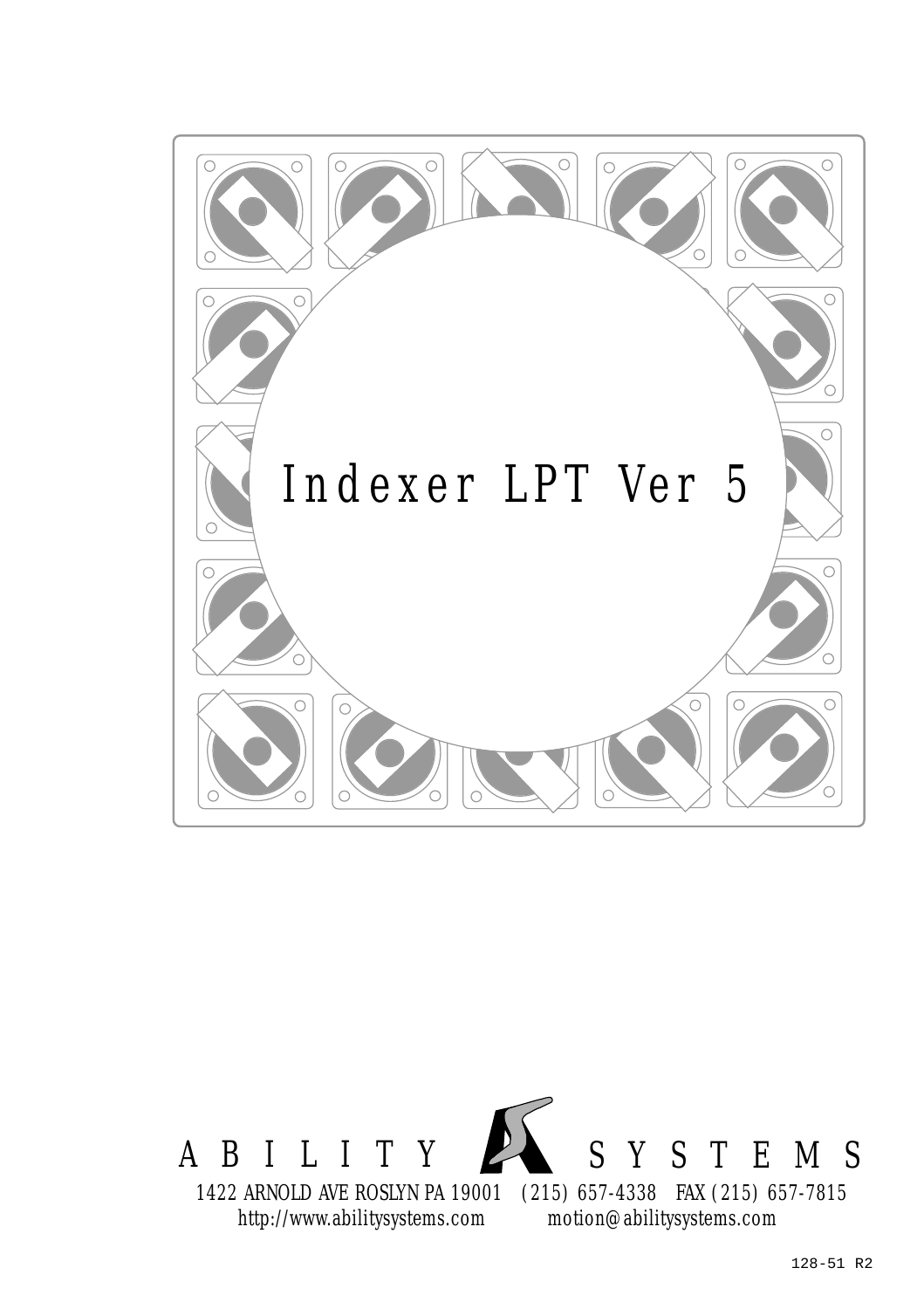# **Indexer LPT TM Manual (Version 5)**

Copyright 1989-2003, Ability Systems Corporation. All rights reserved. No part of this publication may be reproduced in any form, by any method, for any purpose.

Ability Systems Corporation makes no warranty, except as specifically provided in the **Program License Agreement**, either expressed or implied, including but not limited to any implied warranties of merchantability or fitness for a particular purpose, regarding these materials and makes such materials available solely on an "as is" basis.

#### **WARNING**

#### **DO NOT USE IN LIFE SUPPORT SYSTEMS**

**READ AND UNDERSTAND THE TERMS OF THE PROGRAM LICENSE AGREEMENT LOCATED ON THE DISKETTE PACKAGE. SEND THE MATERIALS BACK TO THE PLACE OF PUR-CHASE FOR A REFUND IF YOU DO NOT AGREE.**

#### **UNDERSTAND THE HAZARDS OF MOTION CONTROL SYSTEMS BEFORE USING THIS SOFTWARE!**

**By breaking the seal of the disk package or by using these materials you agree to be bound by the conditions of the Program License Agreement.**

As per the program License Agreement, Ability Systems Corporation disclaims liability to anyone for special, collateral, incidental, or consequential damages in connection with or arising out of use of these materials. The sole and exclusive liability to Ability Systems Corporation, regardless of the form of action, shall be limited to the purchase price of the materials giving rise to claim.

**The entire risk as to the performance of these materials is with the purchaser. Ability Systems Corporation assumes no responsibility of any kind for errors in the package or for the consequences of such errors. This allocation of risk is reflected in the purchase price of the product.**

Ability Systems Corporation reserves the right to make changes to and improve its products as it sees fit

IBM is a trademark of IBM Corporation. Windows 95, Windows 98 and Windows Me are trademarks of Microsoft Corporation. Indexer LPT is a trademark of Ability Systems Corporation.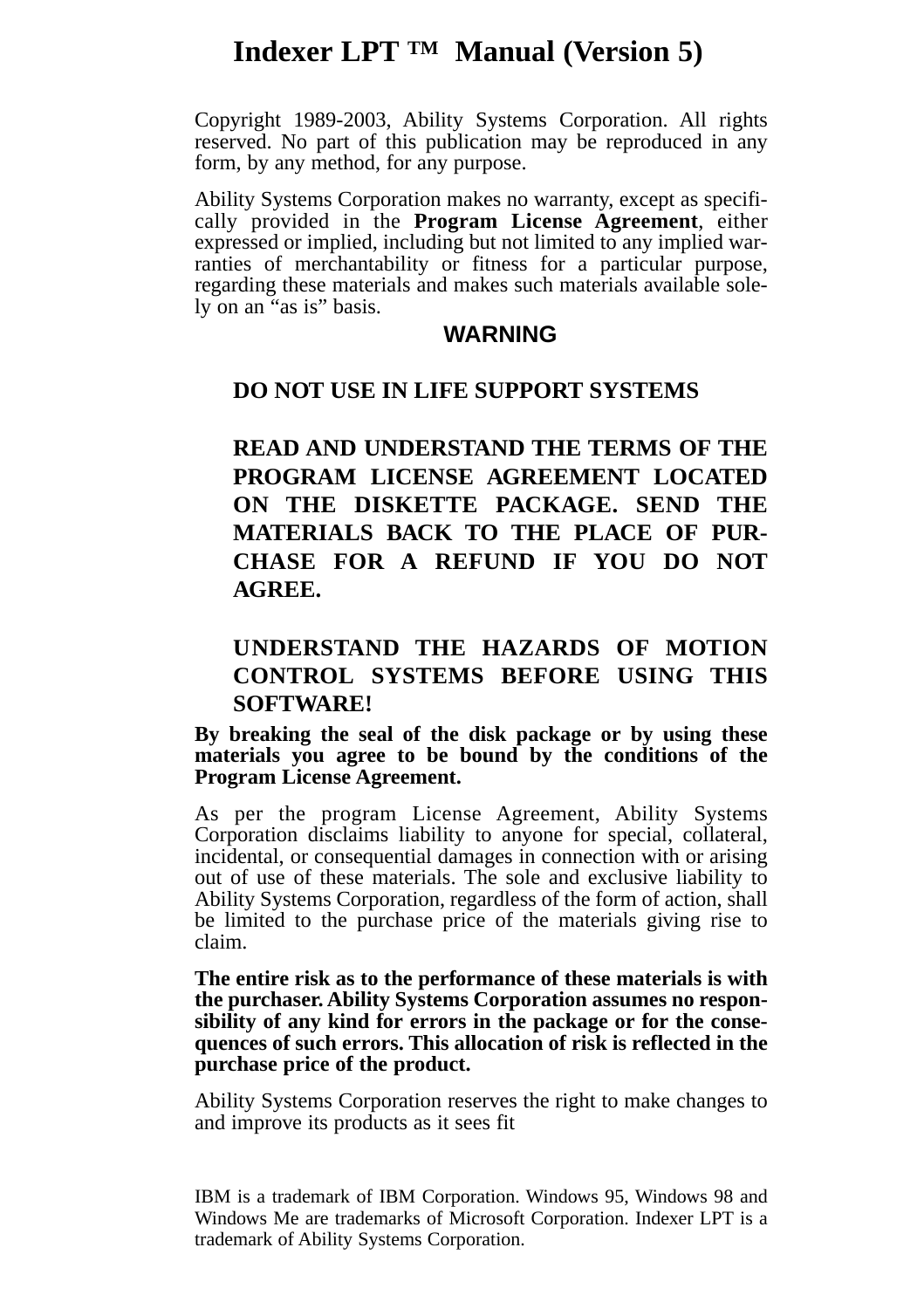| Chapter 1 |                                                                                        |
|-----------|----------------------------------------------------------------------------------------|
|           | <b>INTRODUCTION</b>                                                                    |
|           | What Indexer LPT is $\dots\dots\dots\dots\dots\dots\dots\dots\dots\dots\dots\dots$     |
|           | Before You Begin                                                                       |
| Chapter 2 |                                                                                        |
|           | <b>MOTION BASICS</b>                                                                   |
|           |                                                                                        |
|           | The Translator $\ldots \ldots \ldots \ldots \ldots \ldots \ldots \ldots \ldots \ldots$ |
|           | The Indexer                                                                            |
|           | Additional Translator Features 4                                                       |
|           | <b>Limit Switches</b>                                                                  |
|           | Moving the Motor $\dots \dots \dots \dots \dots \dots \dots \dots \dots \dots \dots$   |
|           | Position Tracking                                                                      |
|           |                                                                                        |
|           |                                                                                        |
|           | Circles and Arcs                                                                       |
|           |                                                                                        |
|           | The Feed Hold Feature $\dots\dots\dots\dots\dots\dots\dots\dots\dots\dots$             |
| Chapter 3 |                                                                                        |
|           | <b>DEVICE DRIVER BASICS</b>                                                            |
|           | What a device driver is                                                                |
|           |                                                                                        |
|           | Indexer LPT is a character type of device driver 19                                    |
| Chapter 4 |                                                                                        |
|           | <b>HARDWARE REQUIREMENTS</b>                                                           |
|           | The Parallel Port $\ldots \ldots \ldots \ldots \ldots \ldots \ldots \ldots \ldots$     |
|           | What an Axis Is                                                                        |
|           |                                                                                        |
|           |                                                                                        |
|           |                                                                                        |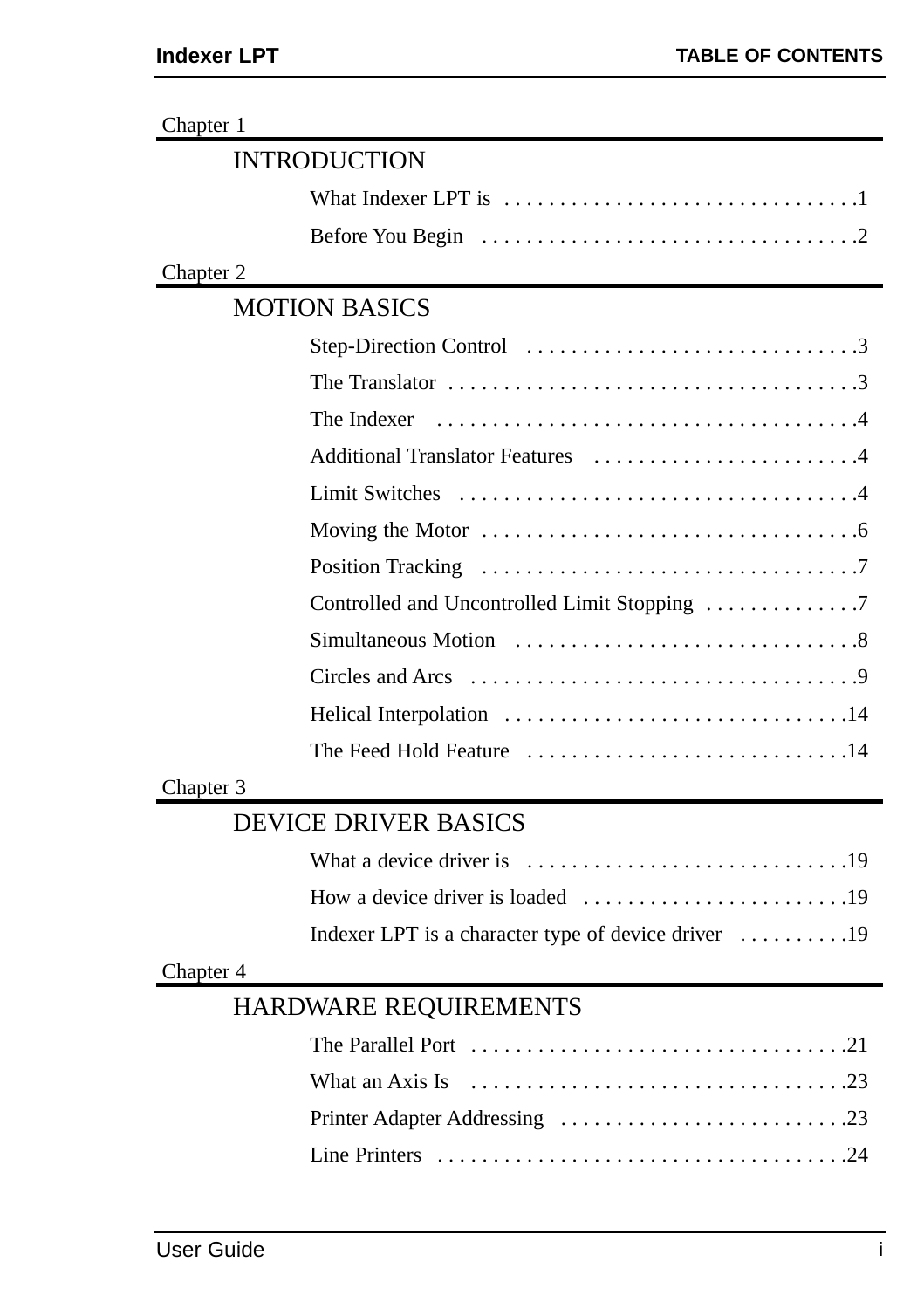#### Chapter 5

# SIGNAL DEFINITIONS

| Reduced Current $\dots\dots\dots\dots\dots\dots\dots\dots\dots\dots\dots34$                      |
|--------------------------------------------------------------------------------------------------|
|                                                                                                  |
| Low Limit Switch $\ldots \ldots \ldots \ldots \ldots \ldots \ldots \ldots \ldots \ldots$         |
| High Limit Switch $\ldots \ldots \ldots \ldots \ldots \ldots \ldots \ldots \ldots \ldots \ldots$ |
|                                                                                                  |

#### Chapter 6

## GETTING STARTED

#### Chapter 7

## FEED RATE OVERRIDE

| The Hardware Assist Module Supports FRO 54 |  |  |
|--------------------------------------------|--|--|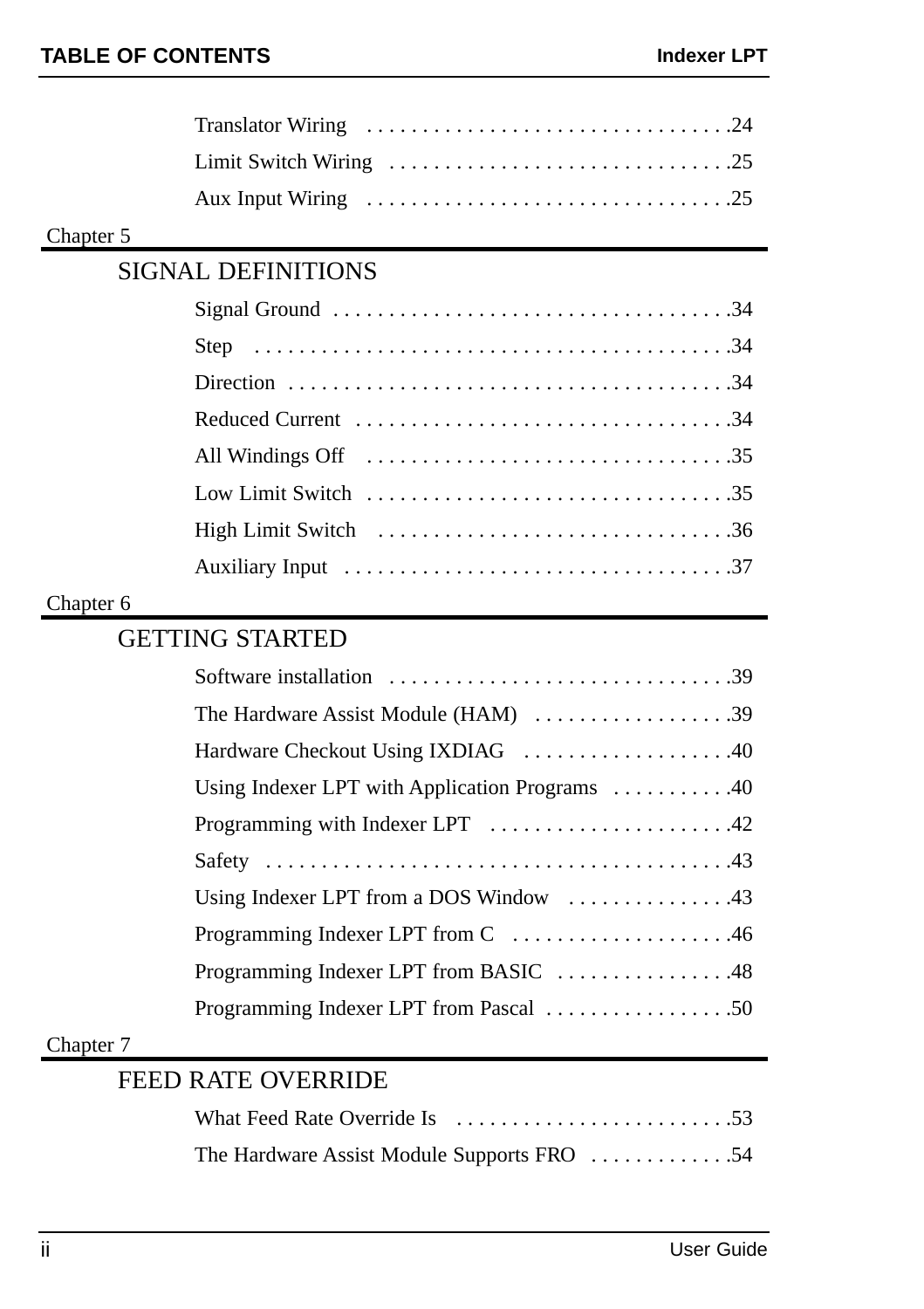|            | Wiring                                                                   |
|------------|--------------------------------------------------------------------------|
|            | Activation                                                               |
|            |                                                                          |
|            |                                                                          |
|            |                                                                          |
|            | Physical Range Limits                                                    |
| Chapter 8  |                                                                          |
|            | <b>QUEUE PROCESSING</b>                                                  |
|            |                                                                          |
|            |                                                                          |
|            |                                                                          |
|            |                                                                          |
|            |                                                                          |
|            |                                                                          |
|            |                                                                          |
|            |                                                                          |
|            |                                                                          |
| Chapter 9  |                                                                          |
|            | <b>SWITCH SCANNING &amp; JOYSTICK</b>                                    |
|            |                                                                          |
|            |                                                                          |
|            |                                                                          |
|            | Software Setup $\dots\dots\dots\dots\dots\dots\dots\dots\dots\dots\dots$ |
| Chapter 10 |                                                                          |
|            | SPECIAL CONSIDERATIONS                                                   |
|            |                                                                          |
|            |                                                                          |
|            |                                                                          |
|            | Unexpected Motion - Safety Considerations 84                             |
|            |                                                                          |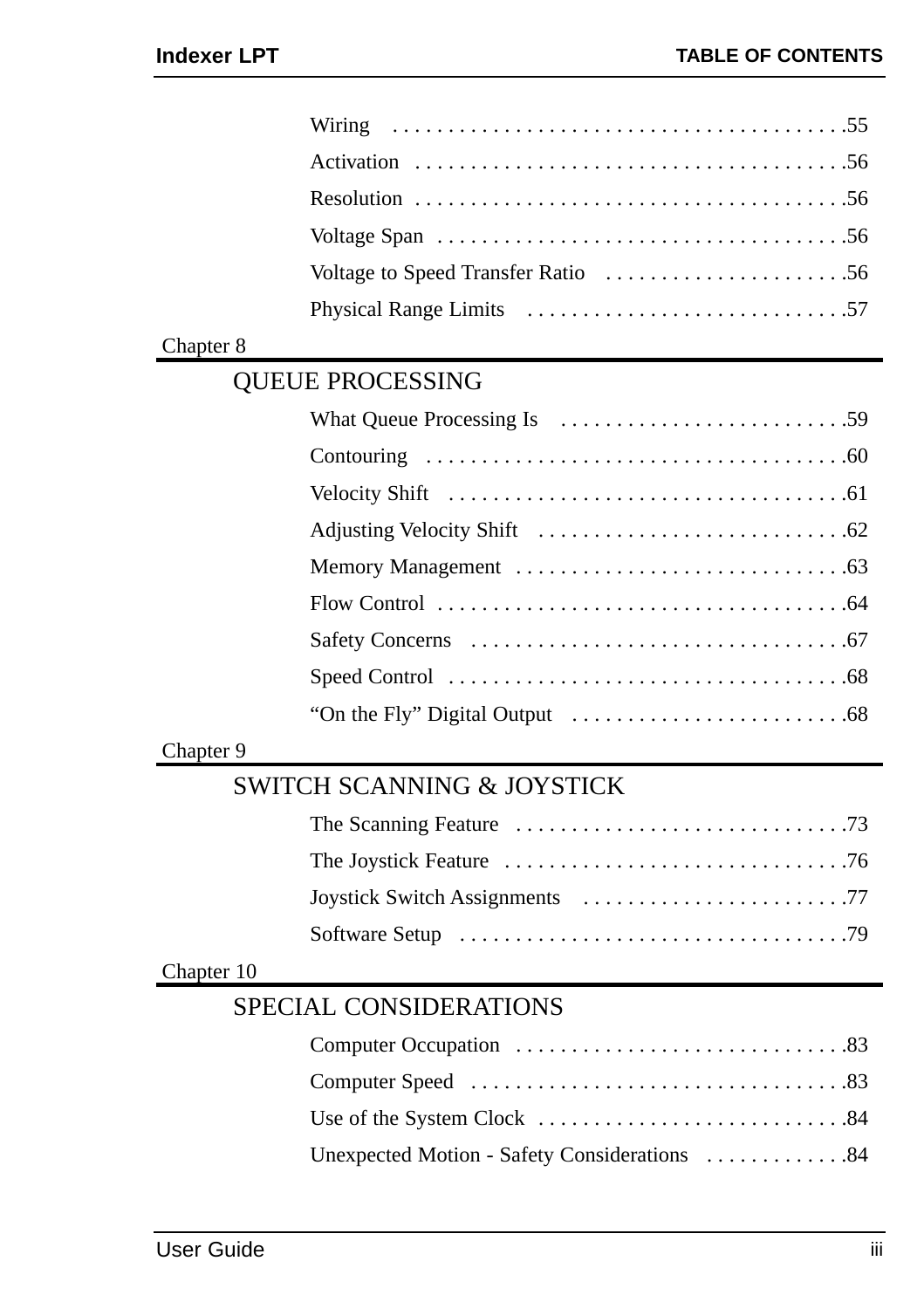#### Chapter 11

| <b>COMMANDS</b>     |
|---------------------|
|                     |
|                     |
|                     |
|                     |
|                     |
|                     |
| <b>AXIS</b>         |
|                     |
|                     |
|                     |
|                     |
|                     |
|                     |
|                     |
|                     |
|                     |
|                     |
| FEED_HIGHSPEED? 115 |
| FEED LOWSPEED? 116  |
|                     |
| FEEDHOLD_INPUT 119  |
| FEEDHOLD INPUT? 121 |
| FRO?                |
|                     |
|                     |
|                     |
|                     |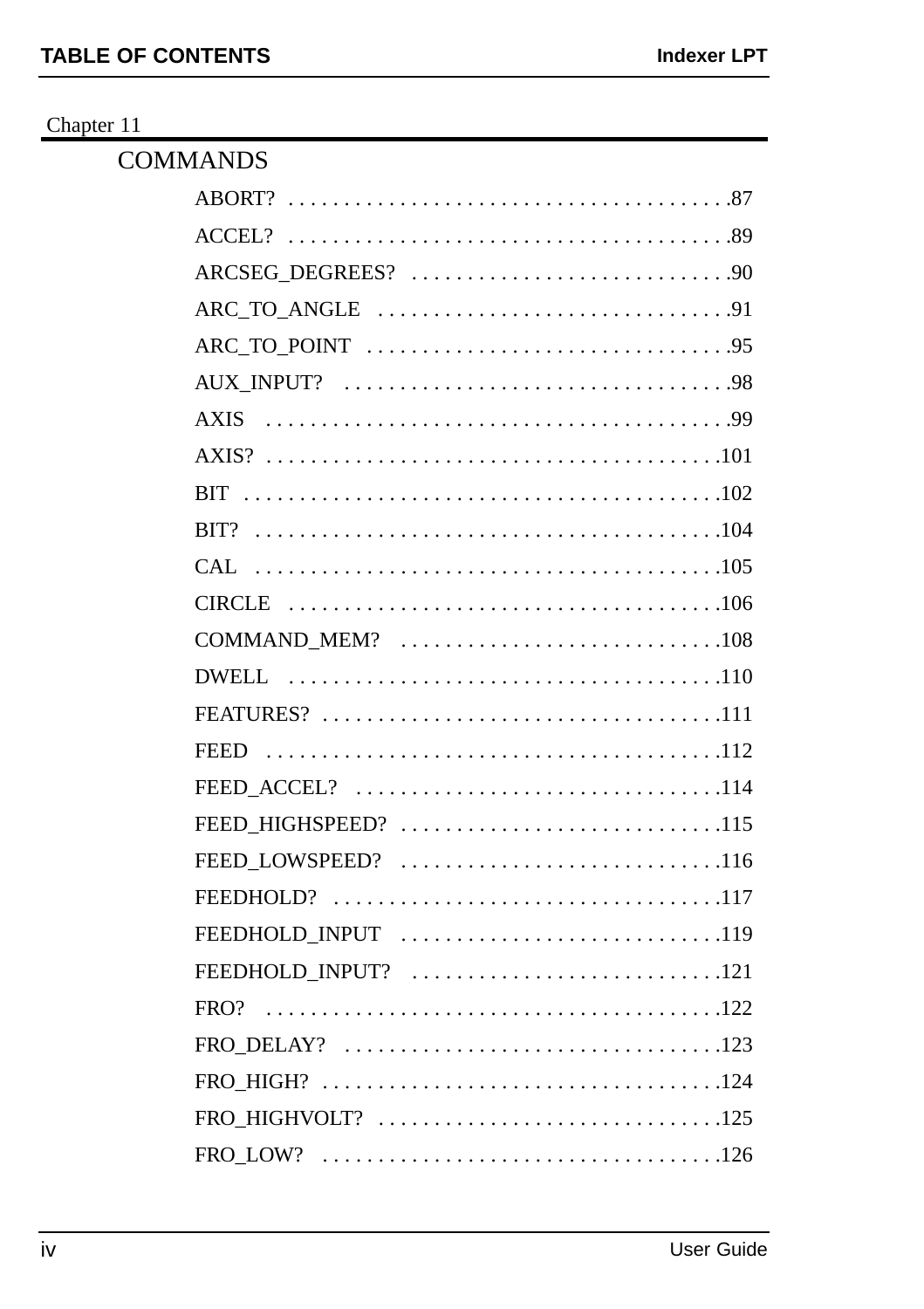| FRO_RES? $\dots\dots\dots\dots\dots\dots\dots\dots\dots\dots\dots\dots\dots\dots$ |
|-----------------------------------------------------------------------------------|
|                                                                                   |
|                                                                                   |
|                                                                                   |
|                                                                                   |
|                                                                                   |
|                                                                                   |
|                                                                                   |
|                                                                                   |
|                                                                                   |
|                                                                                   |
|                                                                                   |
|                                                                                   |
|                                                                                   |
|                                                                                   |
|                                                                                   |
|                                                                                   |
|                                                                                   |
|                                                                                   |
|                                                                                   |
|                                                                                   |
|                                                                                   |
|                                                                                   |
|                                                                                   |
| REDUCED_CURRENT 169                                                               |
| REDUCED_CURRENT? 170                                                              |
| SAVE_FRO_ENABLE 171                                                               |
|                                                                                   |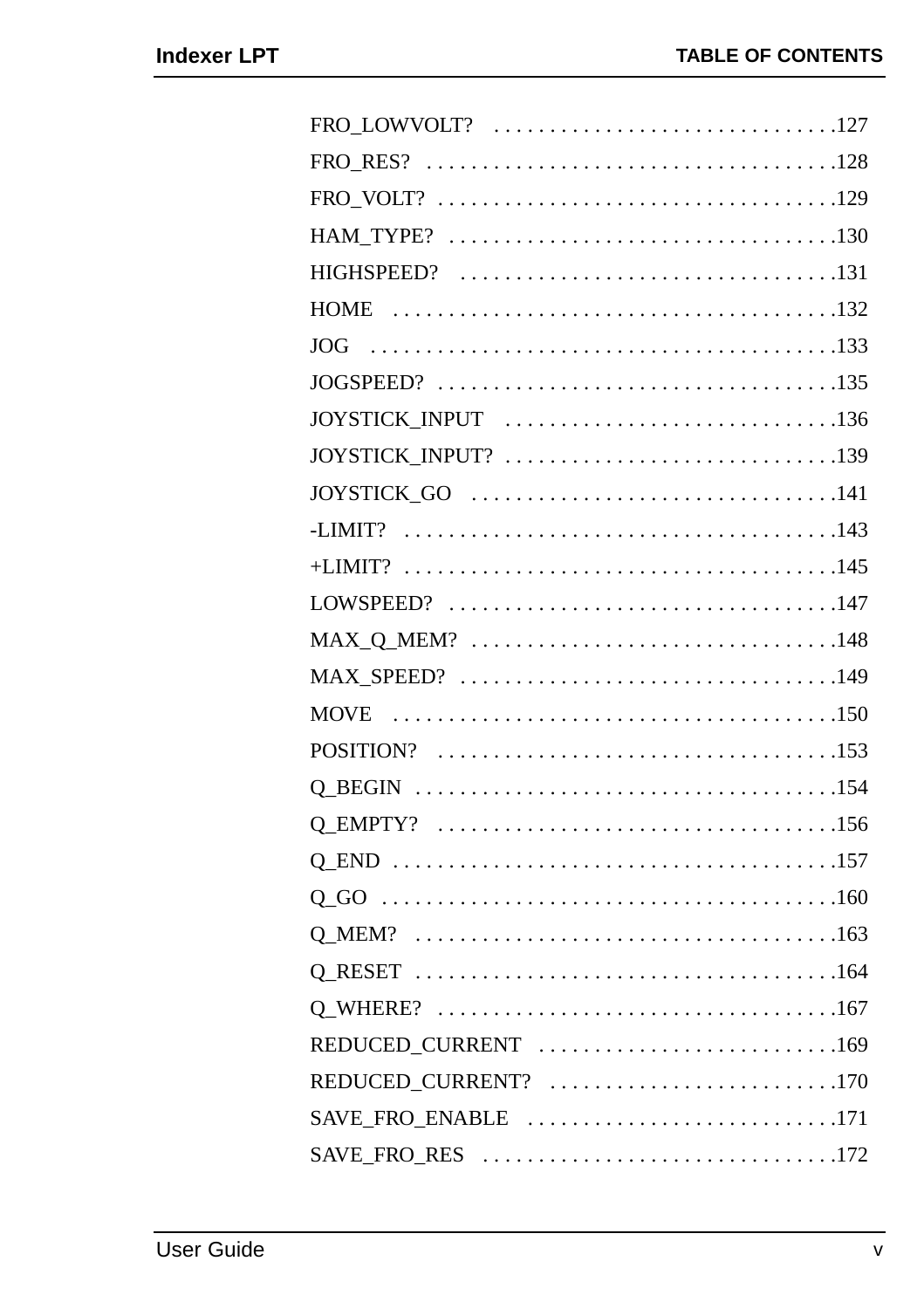| SET_ARCSEG_DEGREES 176 |
|------------------------|
| SET_FEED_ACCEL 178     |
| SET_FEED_HIGHSPEED 179 |
| SET_FEED_LOWSPEED 180  |
|                        |
| SET_FRO_ENABLE 182     |
|                        |
| SET_FRO_HIGHVOLT 184   |
|                        |
| SET_FRO_LOWVOLT 186    |
|                        |
|                        |
|                        |
|                        |
|                        |
|                        |
|                        |
|                        |
|                        |
|                        |
|                        |
| WINDING_POWER 200      |
| WINDING_POWER? 201     |
|                        |

#### Chapter 12

# RESPONSE MESSAGE

| <ascii numeric="" value="">:<ascii numeric="" value=""> 199</ascii></ascii> |  |
|-----------------------------------------------------------------------------|--|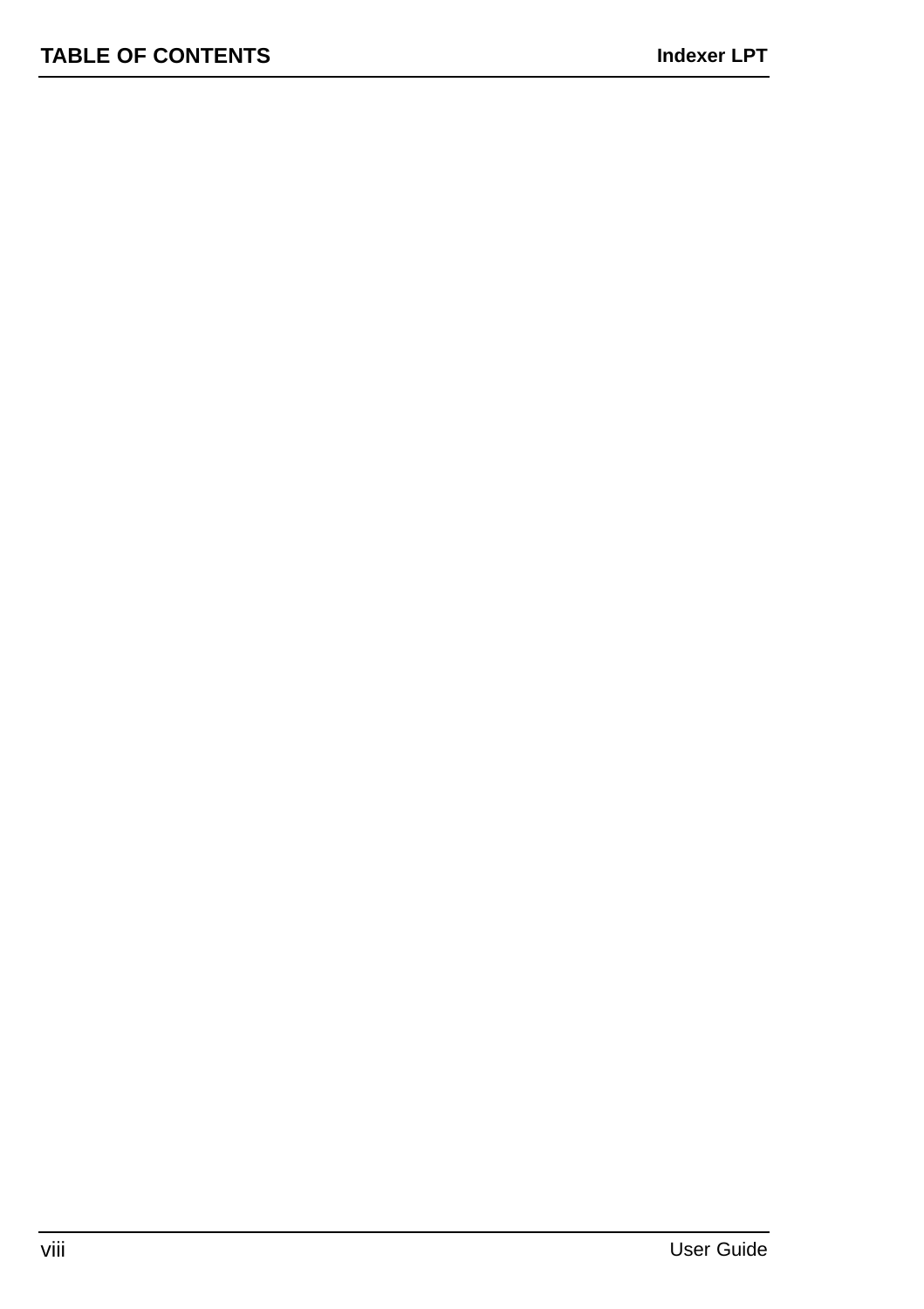

# **INTRODUCTION**

# **What Indexer LPT is**

Thank you for choosing the **Indexer LPT** motion control software sub-system.

**Indexer LPT** software allows the hardware contained in an ordinary IBM compatible printer port to assume the role of a multi-axis stepper motor indexer. When used with commercially available translator drivers, **Indexer LPT** provides an easy to use and inexpensive means of motion control.

A module that is provided with the software affixes to a printer port and can be wired to implement a sophisticated set of controls, including joystick jog, feed rate override and feed hold. Each additional printer port provides sufficient input and output to control two axes of motion. **Indexer LPT** supports up to four printer ports, and can control up to seven axes of motion.

Signals for each axis comprise TTL level outputs controlling "step", "direction", "reduced current", and "all windings off". Two limit switches per axis may be wired directly to the printer connector. One auxiliary TTL level input per axis is provided to allow for additional system sensing. Limit switch closures automatically arrest motion.

The **Indexer LPT** software loads under Windows as a character type kernel mode device driver. Commands comprise plain English type strings of ASCII characters which are written to the "motor" device in the same manner as writing to a text file. Consequently,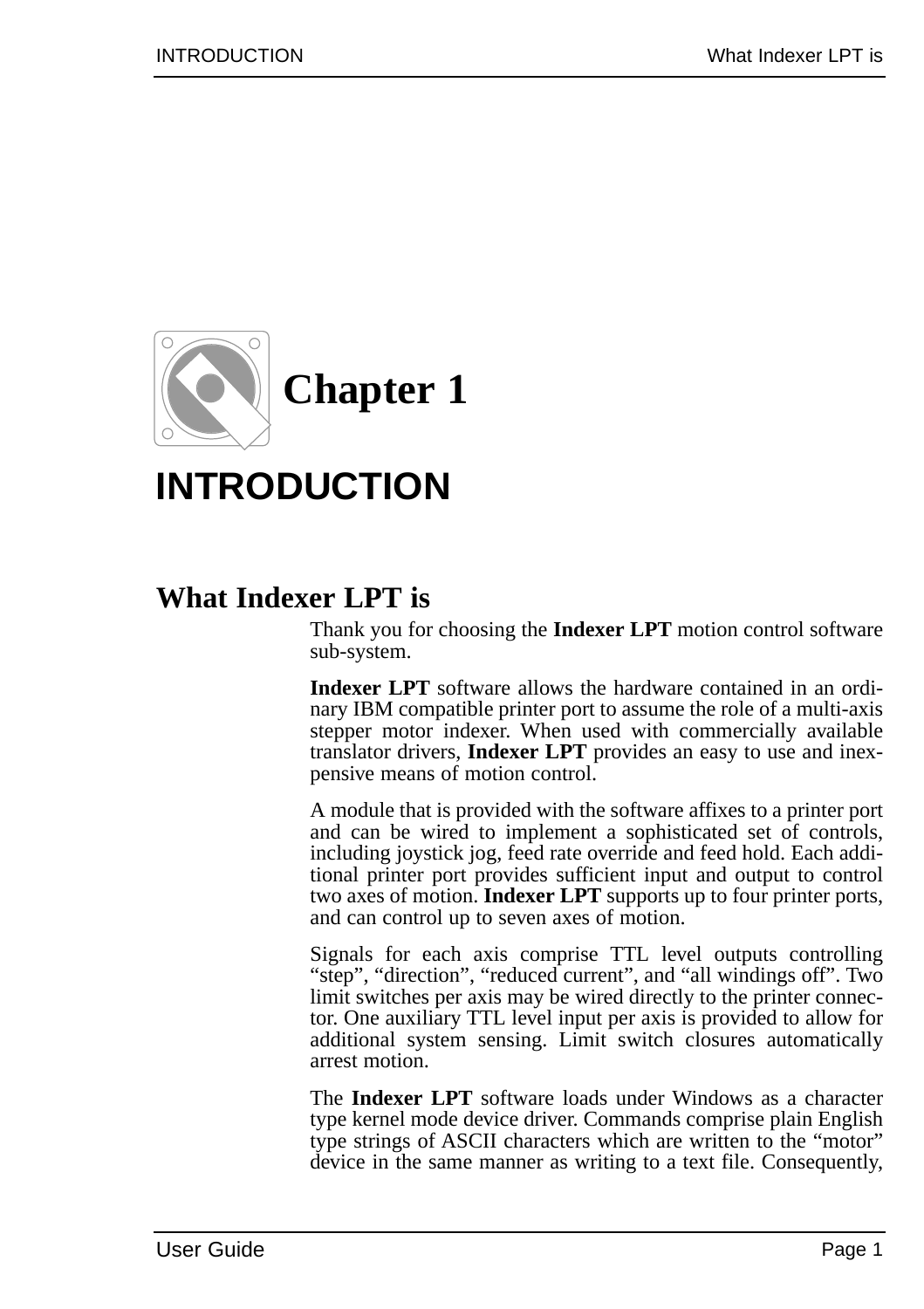**Indexer LPT** may be used with a variety of different application languages. **Indexer LPT** also communicates back to the user program. Messages can be read in the same manner as a file. Simple motion systems can be implemented even from batch files executed from a DOS box using the DOS *copy* command. Since **Indexer LPT** is as accessible as a text file, sophisticated machine controllers can be easily implemented by using application programs written by Ability Systems or others. Each axis may be controlled with respect to such things as position, home position, maximum and minimum velocity, acceleration, and automatic return to home. Query commands allow the user program to read the status of limit switches, read the auxiliary input lines, read position relative to home, and read back setup parameters. Advanced commands include a variety of powerful features including linear interpolation in up to seven simultaneous axes, circular interpolation, helical interpolation, vector velocity control, smooth look-ahead contouring, feed rate override, and feed hold..

#### **DANGER**

#### **PERSONAL INJURY OR DEATH AND/OR EQUIP-MENT DAMAGE MAY OCCUR FROM ELECTRICAL SHOCK OR FROM PHYSICALLY MOVING OBJECTS.**

**MOTOR DRIVE SYSTEMS SHOULD BE INSTALLED BY QUALIFIED PERSONNEL FAMILIAR WITH THE CONSTRUCTION AND OPERATION OF ALL EQUIP-MENT IN THE SYSTEM AS WELL AS ASSOCIATED HAZARDS.**

# **Before You Begin**

Read the program license agreement provided. Use of this software comprises your agreement to the terms and conditions of the license agreement.

If you do not agree to the terms and conditions of the license agreement, do not remove the distribution media from its sealed container. If you return all materials provided to the place of purchase in their original condition, you are entitled to a refund for the purchase price less shipping and handling.

Fill in and return the registration card. This entitles you to thirty days of free customer support and entitles you to user privileges such as application notes and discounts on subsequent versions.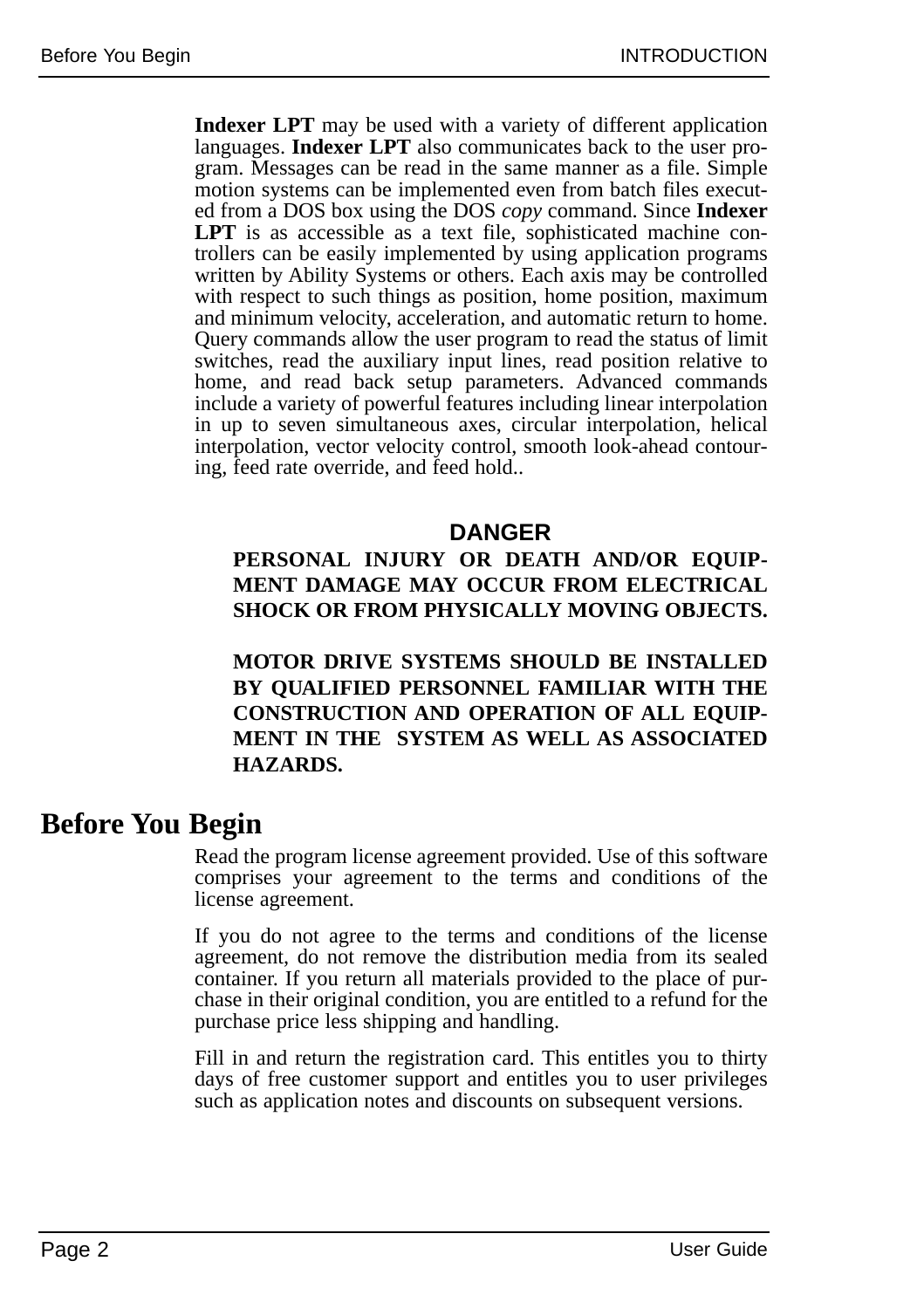

# **MOTION BASICS**

# **Step-Direction Control**

The stepper motor itself may rotate in either direction in a sequence of discrete steps. It is the job of the "translator" or "driver" electronics to excite the windings of the stepper motor in a manner such that this motion is accomplished.

The unit which commands the translator when to "step" and in which direction is called the *indexer*. The indexer communicates this information to the translator by means of two logic signal lines typically called *step* and *direction*.

# **The Translator**

The logic level of the *direction* line dictates whether the next step to be taken will be in the clockwise or counterclockwise direction. When a single pulse is issued from the indexer on the "step" line, the translator responds by manipulating the power to the stepper motor windings such that the motor moves a single increment in the direction specified by the *direction* line.

It can be seen, therefore, that the translator is basically a low level state machine and power driver. It responds immediately to the commands of the indexer to change the state of the power on the windings of the stepper motor such that the prescribed motion is accomplished. The angular resolution of each step is determined by the type of translator and stepper motor which is being used.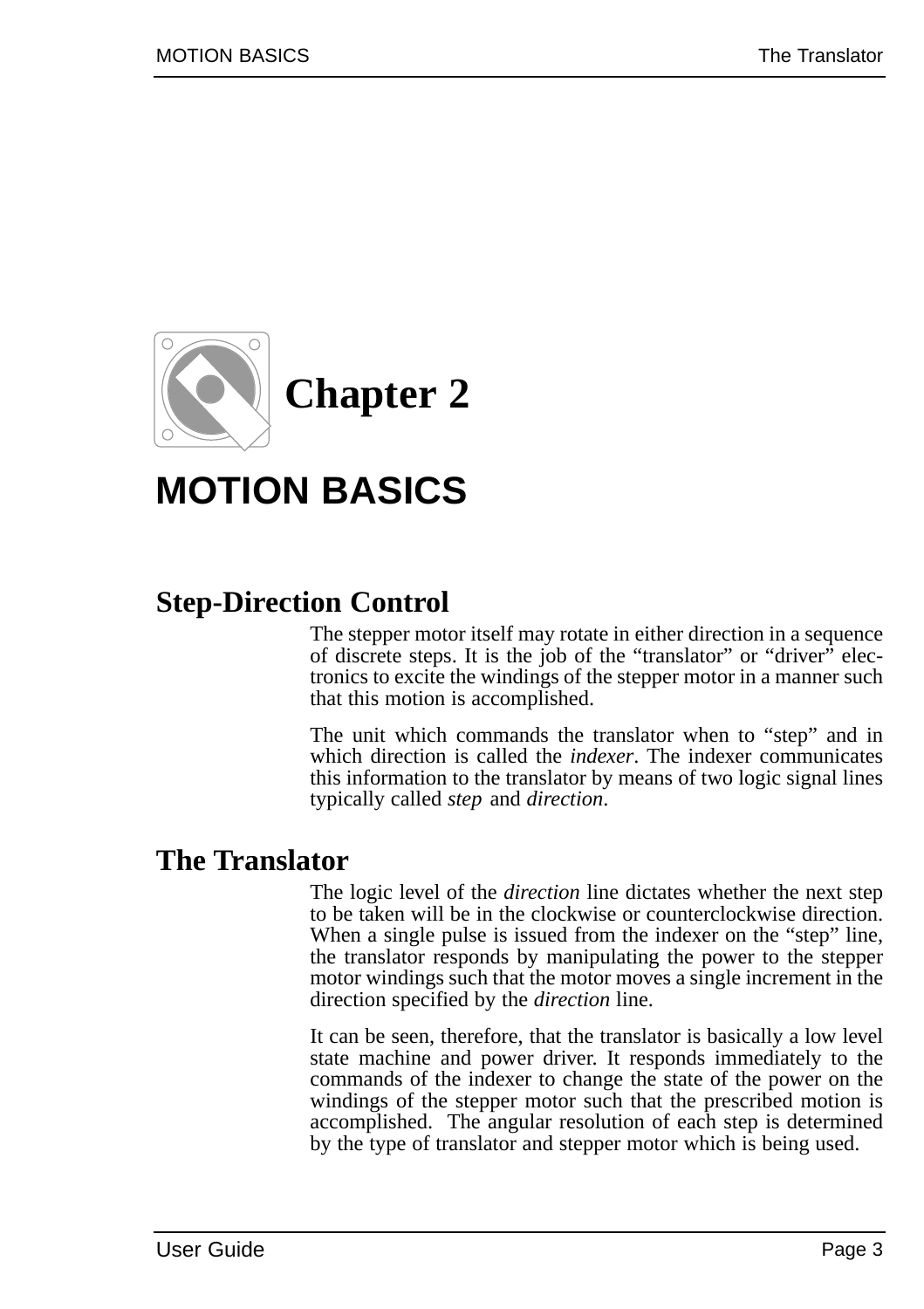# **The Indexer**

The indexer, on the other hand, is a high level controller which issues pulses at rates determined by parameters such as acceleration, starting velocity, maximum velocity, and extent of motion. The indexer receives commands from the user written program which prescribes a given end result. For example, the indexer may receive a command which indicates that the stepper motor is to be moved 2000 steps in the clockwise direction. The indexer responds by setting the voltage on the direction signal line to a level which effects clockwise rotation. Then the indexer issues pulses in such a manner that the motor accelerates from rest and decelerates to a controlled stop at a position corresponding to exactly 2000 pulses.

# **Additional Translator Features**

Some translators allow additional control over the power to the stepper motor. Due to the nature of its design, the stepper motor draws the most current when it is not in motion. In an effort to conserve power, some translators provide a *reduced current* logical input line. As the name implies, this signal is used to limit the current to the motor windings, thereby allowing the user program to run the motor with the most amount of power only when it is most needed. (It should be noted that reducing current also reduces holding torque, an unsuitable condition in some applications).

In some applications it is desirable to remove the power to the stepper motor entirely. Some translators accommodate this application by providing a logic input, usually entitled *all windings off*. When this signal is driven to the prescribed state, all power is removed from the stepper motor windings.

**Indexer LPT** software uses the TTL level outputs of the parallel printer port to provide signals for *step*, *direction*, *reduced current*, and *all windings off*. Consequently, the computer itself assumes the role of the indexer in that the computer applies these signals from the printer adapter to the translator directly.

As was mentioned, only the *step* and *direction* signals are required for basic motion control. Since control is offered over the *reduced current* and *all windings off* signals in a manner which is independent of the motion commands, the designer may choose to use these signals as general purpose outputs.

# **Limit Switches**

Indexers often contain the capability to arrest motion by means of limit switch inputs.

### **Two basic purposes for limit switches**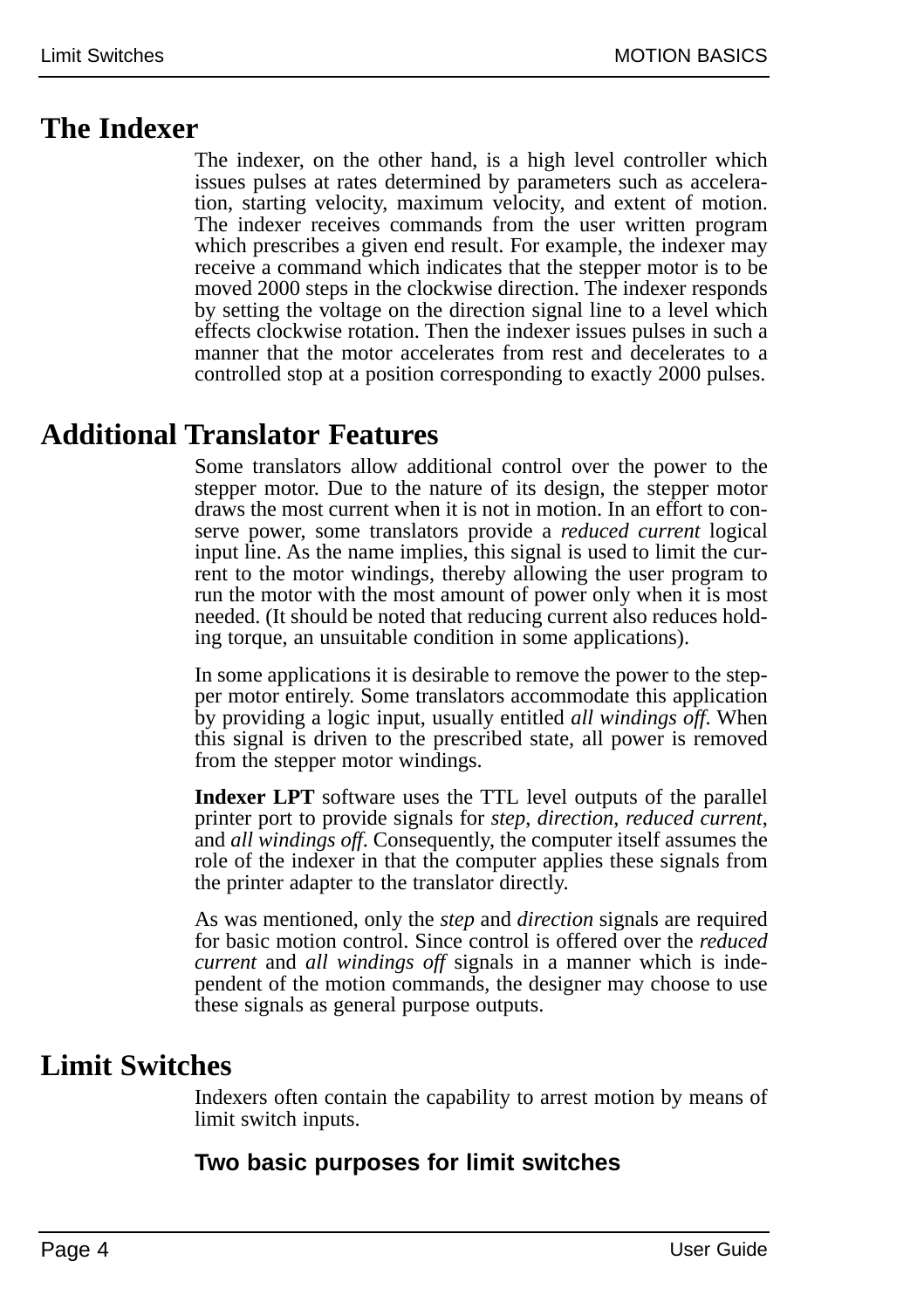The first purpose of limit switches is to define the operational boundaries of the object which is under position control. When actuated, the "high" limit switch arrests motion in the positive  $(+)$ direction (you may, for example, define clockwise shaft rotation as the "positive" direction), and the "low" limit switch arrests motion in the negative (-) direction. The user program may intentionally move the controlled object into the limit switches to determine its operational range. Since each limit switch only arrests motion in one direction, the user program can sense a limit switch closure and subsequently move the controlled object in the other direction. Used in this manner, the application program can use the limit switches as a means of determining physical boundaries.

**Indexer LPT** does not accommodate the second basic purpose of limit switches, which is to limit the over-travel of the object under position control as a safety measure to prevent potential damage or injury. In this case, limit switches are used to abruptly arrest motion, or even disconnect the power source, depending upon the design of the equipment.

#### **WARNING**

**The limit switch functions provided by Indexer LPT are ONLY to be used for the first purpose of establishing operational boundaries and NOT to be used for the second purpose of safety or over-travel switches.**

The exact implementation of safety over-travel limit switches is highly dependent on the design of the equipment.

In some designs four limit switches are used for a single axis. In an example, two "inner" limit switches, such as the ones used with **Indexer LPT**, are used to delimit the boundaries of normal operation. Two "outer" limit switches are used as safety switches to arrest motion in the event that the axis, for whatever reason, exceeds its normal boundaries and presents a potentially damaging or dangerous condition if allowed to proceed.

In some applications the "outer" limit safety switches are wired such that when actuated they remove the power from the motor, either by means of the translator *all windings off* input, or by means of a relay which removes all power.

In other applications, releasing the hold of a motor by removing power may cause an axis to break free because of gravity or spring tension and cause other damage. In such a case it may be wiser to use the safety switches in a manner which forces the motor to hold its present position.

In still other applications limit safety switches alone provide insuf-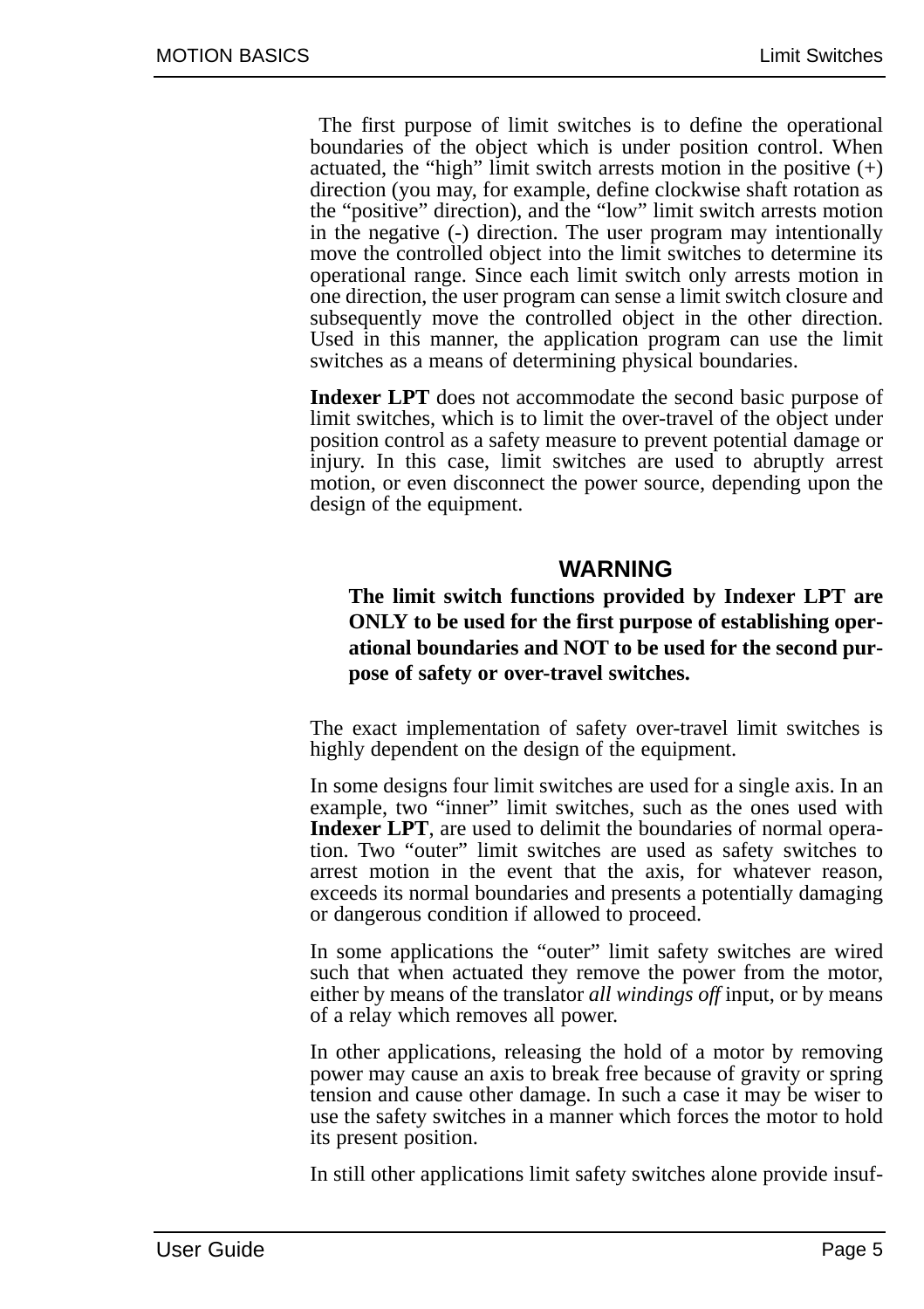ficient protection, and other measures of mechanical design and configuration such as protective enclosures, slip clutch couplings, lockouts, etc., must be used to assure the safety of the operation.

**It is important to note that IN TIME ALL SWITCHES WILL FAIL. When working with dangerous or potentially damaging forces, the entire system must be designed with safety in mind. Do not rely on switches alone to avert a disaster.**

### **Moving the Motor**

Every motion control application has a unique set of dynamic characteristics. For example, the position of an object may be controlled by means of a stepper motor and a lead screw. In this example some major forces which the motor must overcome are friction, stiction, and inertia.

Friction comprises the forces introduced on adjacent physical members due to the drag produced along the contacting surface. Stiction is an initial value of friction which must be overcome to begin motion from rest. Finally, inertia is proportional to the mass being moved and is the force which resists change in velocity (resists acceleration).

**Stepper motor systems may require a certain amount of resistive forces in order to function properly or to function at all. A stepper motor may appear not to be operational if motion control is attempted with a free running (unloaded) shaft. Resistance may be applied by attaching the stepper motor shaft to an appropriately sized and loaded pulley, flywheel, or lead screw.**

Most stepper motor applications involve moving an object from one position to another by accelerating from rest and decelerating to a controlled stop at the predetermined position. Depending upon the extent of motion, the motion may begin with a period of acceleration, then proceed at a constant velocity before decelerating to a controlled stop.

Stepper motor velocity is expressed in units of steps per second. Change in stepper motor velocity, which is acceleration, is expressed in units of steps per second per second.

Stepper motors must begin motion at an initial starting velocity. The appropriate initial velocity is governed by the physics of the particular application and is often determined experimentally. **Indexer LPT** stores the value of the initial velocity for each axis in the *lowspeed* registers. The user may change the contents of the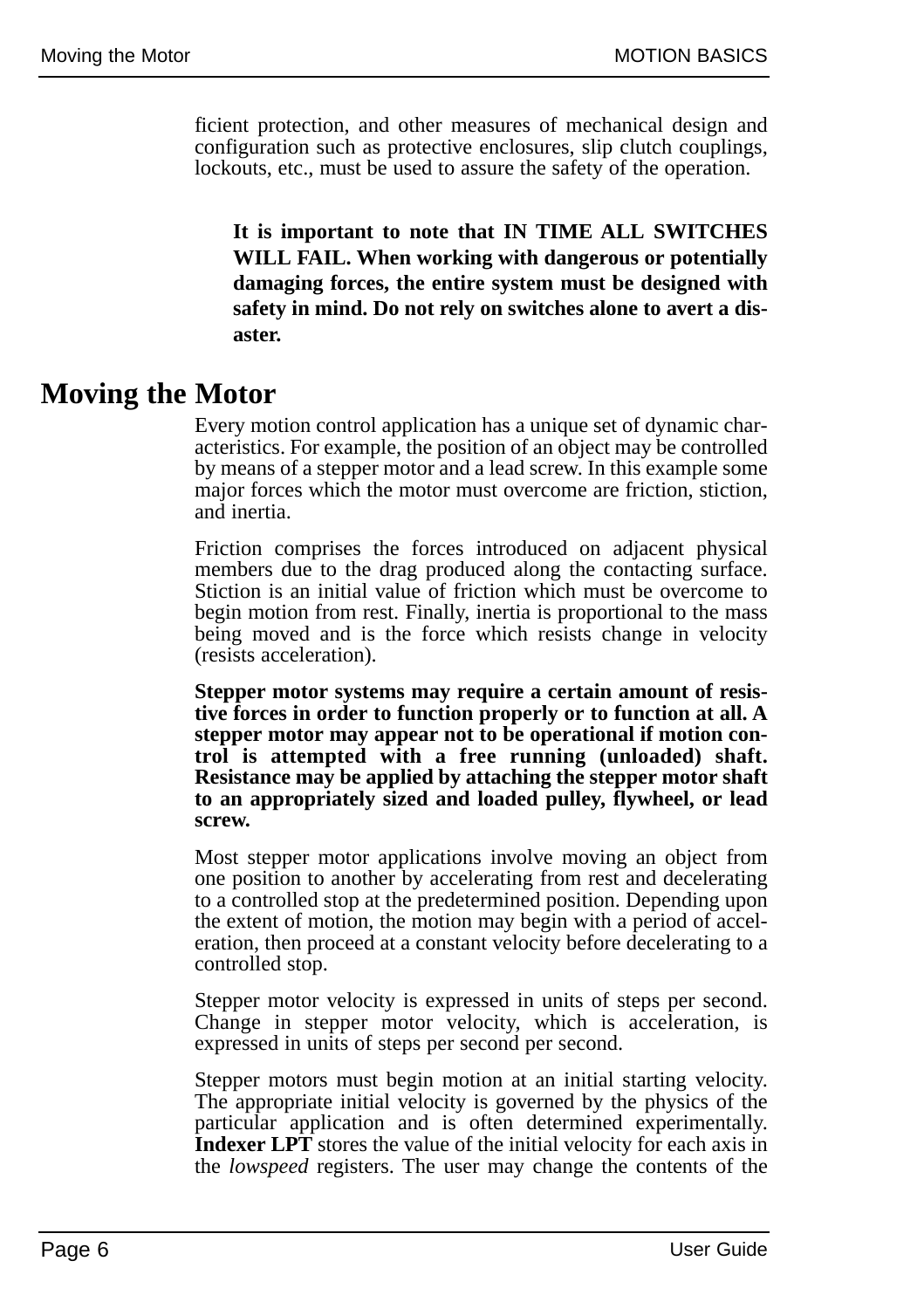*lowspeed* registers by means of the *set\_lowspeed* command.

The value of the acceleration which is applied to each axis is stored in the *acceleration* registers. The user may change the contents of the *acceleration* registers by means of the *set\_accel* command.

In an extended motion, the maximum speed at which the motor will step is determined by the value of the *highspeed* registers. The contents of the *highspeed* registers may be changed using the *set\_highspeed* command. The highest value which may be placed in the *highspeed* registers is governed by the speed of the computer and may be determined using the *max\_speed?* command. Refer to the chapter, **Special Considerations**, for some additional details on using the *max\_speed?* command.

**Indexer LPT** accomplishes acceleration controlled motion by means of the *move*, *feed*, and *arc* commands. Constant velocity motion is also performed by means of the *jog* command.

# **Position Tracking**

When **Indexer LPT** is first invoked, position tracking on every axis is disabled. Once the *set\_home* command is issued on an axis, **Indexer LPT** will automatically track the accumulated steps which are sent to the axis. The number of pulses which effect positive rotation are added to the accumulated value and the number of pulses which effect negative rotation are subtracted from the accumulated value. This accumulated value represents the position of the axis relative to a reference "position" established by the *set\_home* command. **Indexer LPT** tracks position to a magnitude of 2,147,483,647 steps in either direction.

After each motion command, or after the *position?* command, **Indexer LPT** automatically reports the position of the associated axis. If the axis has not been initialized by the *set\_home* command, **Indexer LPT** reports "**unknown position**".

# **Controlled and Uncontrolled Limit Stopping**

When motion is terminated by means of a limit switch closure, position tracking is lost. This comprises an "uncontrolled limit stop". **Indexer LPT** automatically reports the limit switch interruption, and all subsequent position queries for the affected axes receive an "unknown position" response. If subsequent position tracking is desired, it must be re-initialized by means of the *set\_home* command.

**Indexer LPT** preserves position tracking when a constant velocity motion effected by the *jog* command is interrupted by a limit switch closure. This comprises a "controlled limit stop". It is important to note that **Indexer LPT** position tracking only relates to the control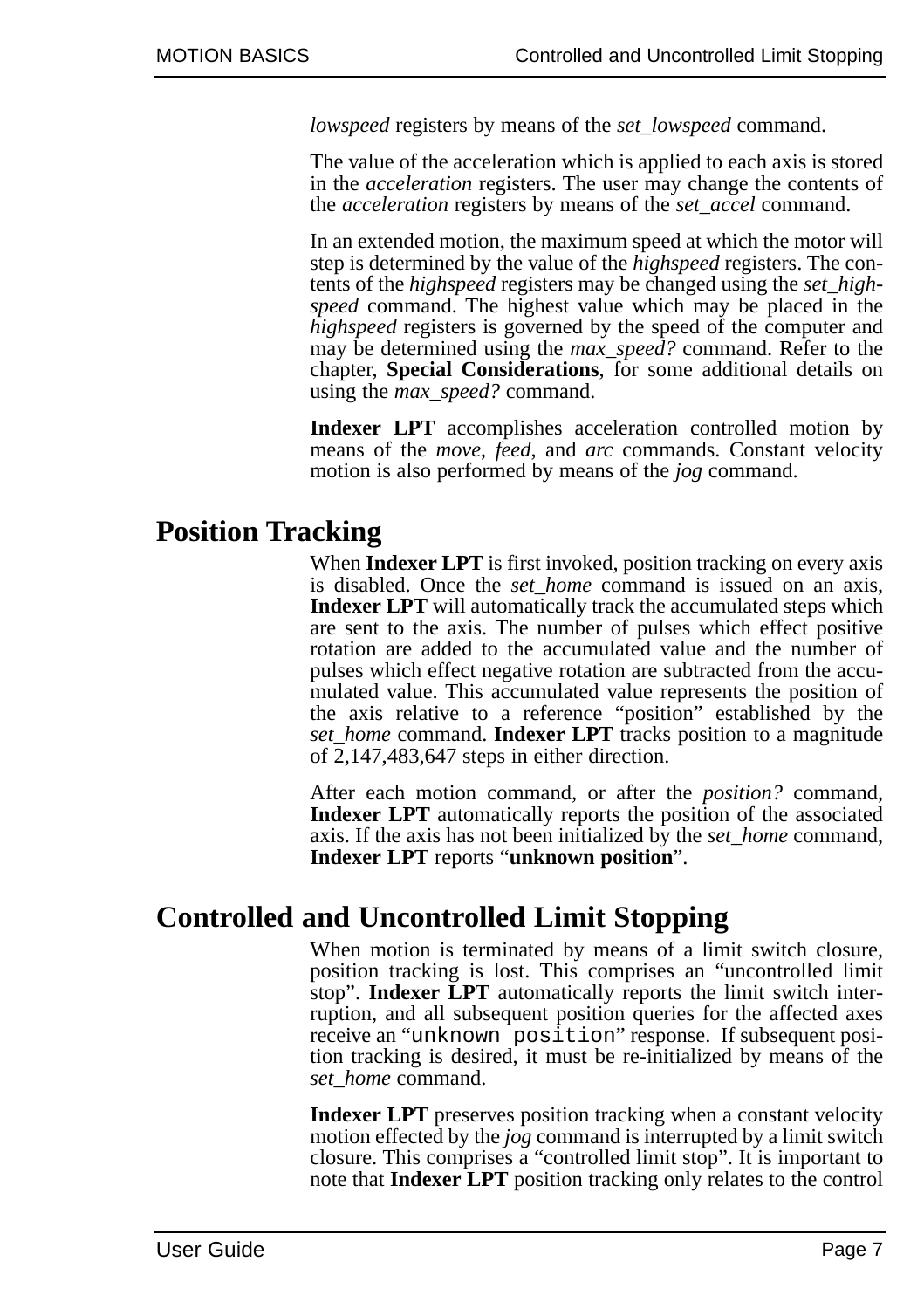signals which are sent to the translator. Consequently, if the holding force of the stepper motor is overcome by excessive system inertia, the position tracking information returned by **Indexer LPT** will not correspond to the actual position of the motor. This can be avoided by correctly matching the motor and translator to the requirements of the application. Acceptable inertial forces should be maintained by adjusting the *jog* velocity using the *set\_jogspeed* command. This velocity is often determined experimentally.

Unless interrupted by limit switch closure, or a abort from a feed hold procedure, motion commands normally terminate by reporting the new position of the associated axis (axes). If interruption to motion occurs, it is also reported. Position tracking information is always available by means of the *position?* query command.

A useful application of controlled limit stopping is to use the *jog* command in automatically determining the useful range of motion between limit switches. In this case, the *jog* command may be used to move the axis into the limit switches in both directions. The user program can determine the distance using the *position?* query.

### **Simultaneous Motion**

Up to six axes can be moved simultaneously using either the *move* command or the *feed* command. Both of these commands use a "best fit" straight line strategy to accomplish linear interpolation.

In multiple axis moves, the axis which is to be moved the greatest amount of steps is called the "dominant" axis.

The *move* command affords the type of control necessary to accomplish the most rapid traversal. Using the *move* command, the motion parameters set up in the *lowspeed*, *highspeed*, and *acceleration* registers associated with the dominant axis govern the velocity profile of the dominant axis. The other axes are controlled as necessary to traverse the best fit linear path to the destination.

The *feed* command is used in cases where the velocity along the path of traversal, known as the "vector" velocity, must be held constant. Under the *feed* command, the motion parameters set up in the *feed\_lowspeed*, *feed\_highspeed*, and *feed\_accel* registers govern the velocity profile of the dominant axis. The dominant axis will begin motion at the velocity set up in the *feed\_lowspeed* register and accelerate according to the rate set up in the *feed\_accel* register. The final velocity (which would be governed by the *highspeed* register for the move command), however, is scaled down such that the vector velocity specified in the *feed\_highspeed* register is attained. **Indexer LPT** appropriately scales the final velocity for one, two, and three dimensional feeds. When more than three axes are moved simultaneously, three dimensional scaling is used. Similar to the *move* command, the axes are controlled as necessary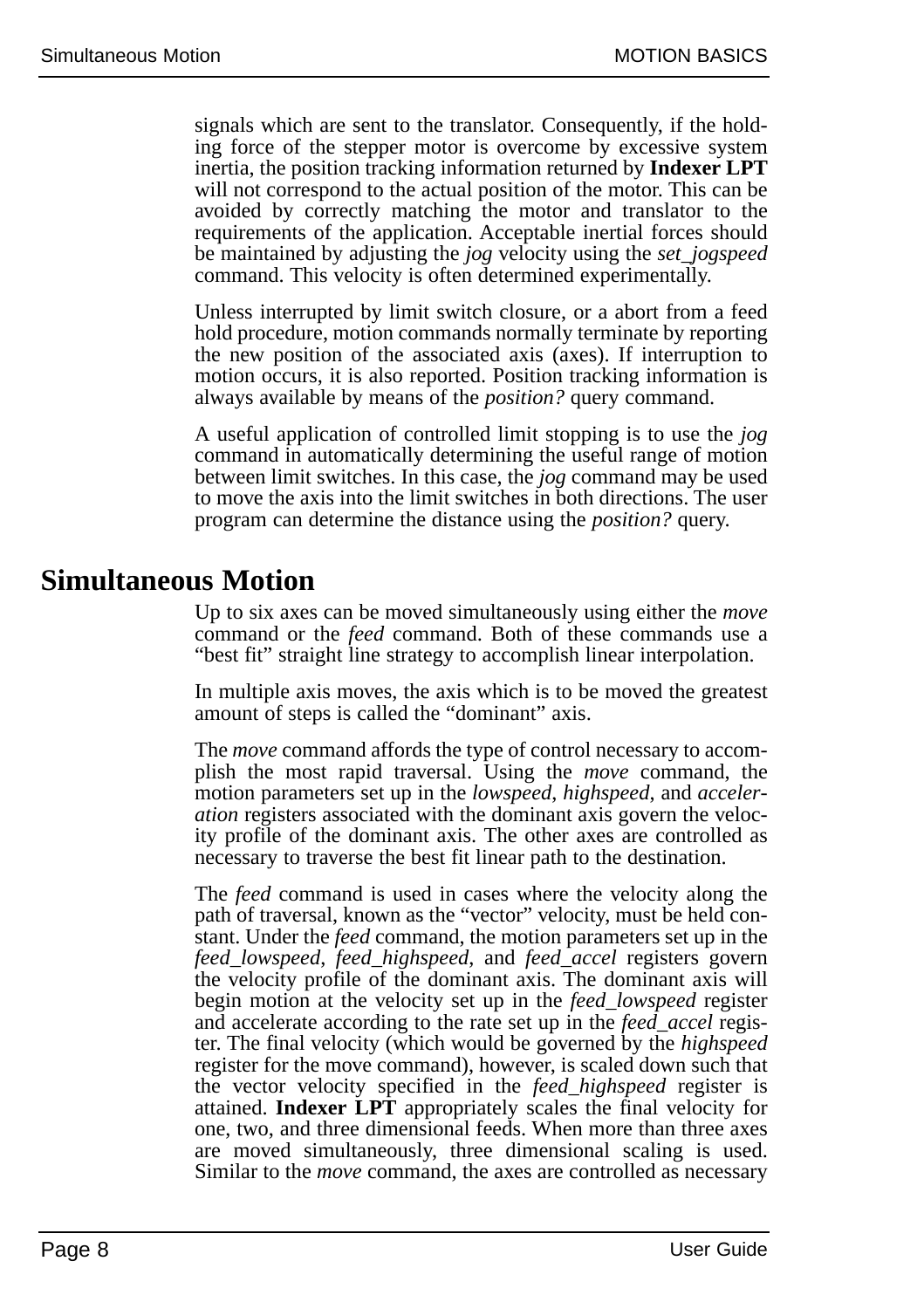to traverse the best fit linear path to the destination.

# **Circles and Arcs**

### **Basic Theory**

Circular interpolation is accomplished by means of the *circle*, *arc\_to\_angle*, and *arc\_to\_point* commands. Circles can be traversed in two manners: clockwise, and counterclockwise. The manner of traversal is determined by the first command argument, "cw" or "ccw", and the order in which the associated axes are called in the command line.

In three dimensional space, clockwise rotation from one perspective appears as counterclockwise rotation from another perspective. For example, from the perspective of the driver of an automobile, the tires on the left side of the car are turning clockwise and the tires on the right are turning counterclockwise. All of the tires, however, are turning in the same direction. To specify rotation without ambiguity, **Indexer LPT** uses a "right hand rule" to distinguish circular motion. As such, **Indexer LPT** uses the order in which the axes are called in the command argument to distinguish the perspective in which the circular motion is viewed. Assuming perpendicular axes, when the first axis called is "wrapped" into the second axis using fingers of the the right hand, the direction to which the thumb points determines the direction from which the circular path is viewed.

The manner of circular traversal between any two perpendicular axes can be visualized as follows: Place the knuckle of the little finger of your right hand on a point on the first axis in the positive direction such that you are able to place the tip of that finger on a

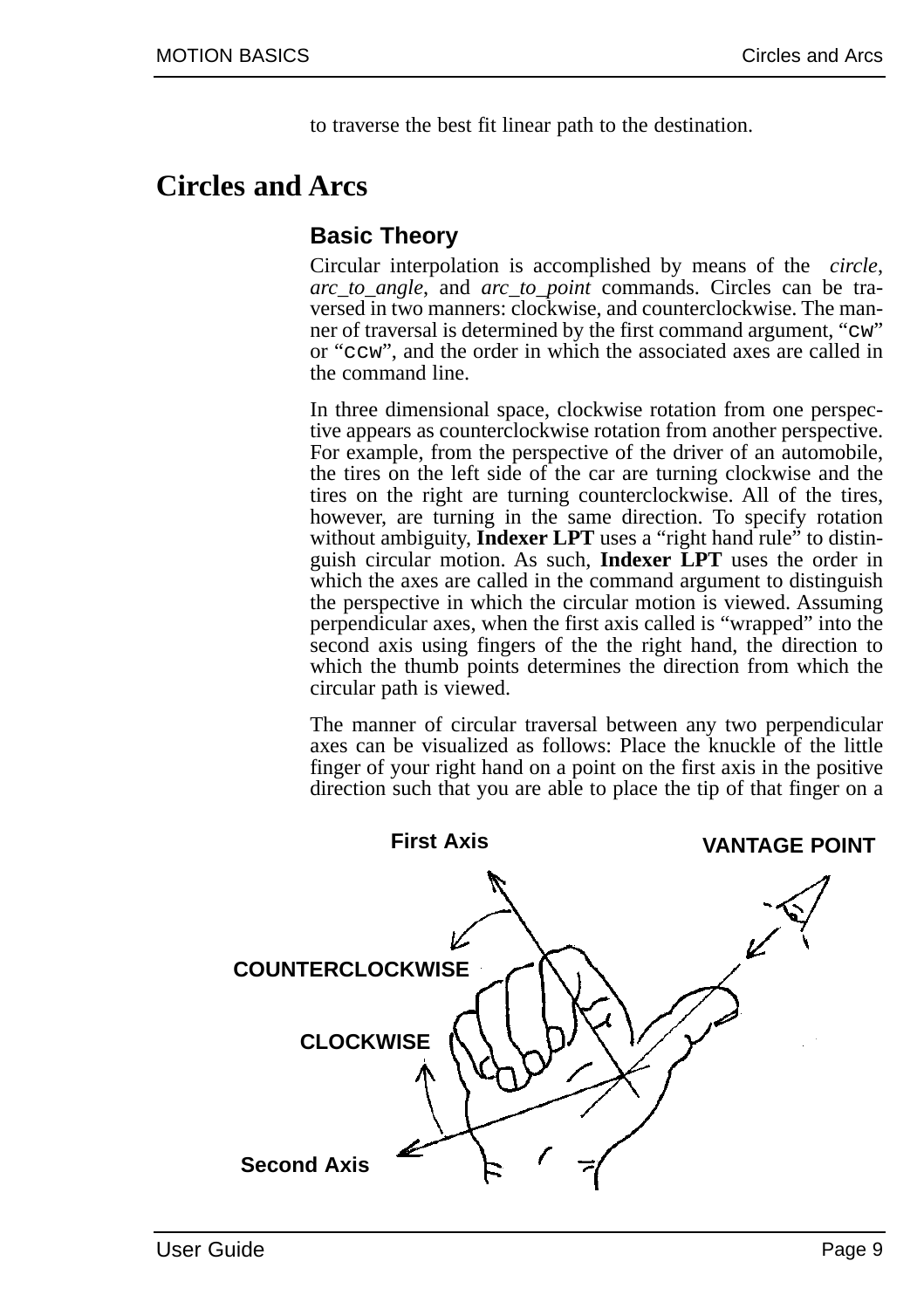point on the second axis in the positive direction. Your little finger is now pointing in the counterclockwise direction.

As an example, assume a linear translation stage is superimposed upon this page of text such that movement from left to right extends the "a" axis in the positive direction and movement from bottom to top extends the "b" axis in the positive direction. The following command is issued:

circle:ccw,a,0,b,100

This command draws a circle whose center point is zero (0) steps from the present position in the "a" direction and one hundred (100) steps from the present position in the "b" direction. To determine the manner in which the circle is traversed, assume the lower left corner of the page is the origin. The bottom edge of the page, therefore, represents



**Vantage point is front of page**

points on the "a" axis in the positive direction. The left edge of the page represents points on the "b" axis in the positive direction. Place the knuckle of the little finger of your right hand on the bottom of the page such that the tip of that finger touches the left edge. The direction to which your little finger points defines the counterclockwise direction.

Now consider the command:

circle:ccw,b,100,a,0

This command also draws a circle whose center point is zero (0) steps from the present position in the "a" direction and one hundred (100) steps from the present position in the the "b" direction. (The same center point as in the previous example). Since the "b" axis is the first axis called in



**Vantage point is back of page**

the command, you must place the knuckle of the little finger of your right hand on the left edge of the paper, and your finger tip on the bottom edge. You must reach your hand around to the back of the page. The direction which your little finger points defines the counterclockwise direction. (From the perspective of the front of the page, however, the motion appears to be clockwise).

Two commands are available for drawing arcs: *arc\_to\_angle*, and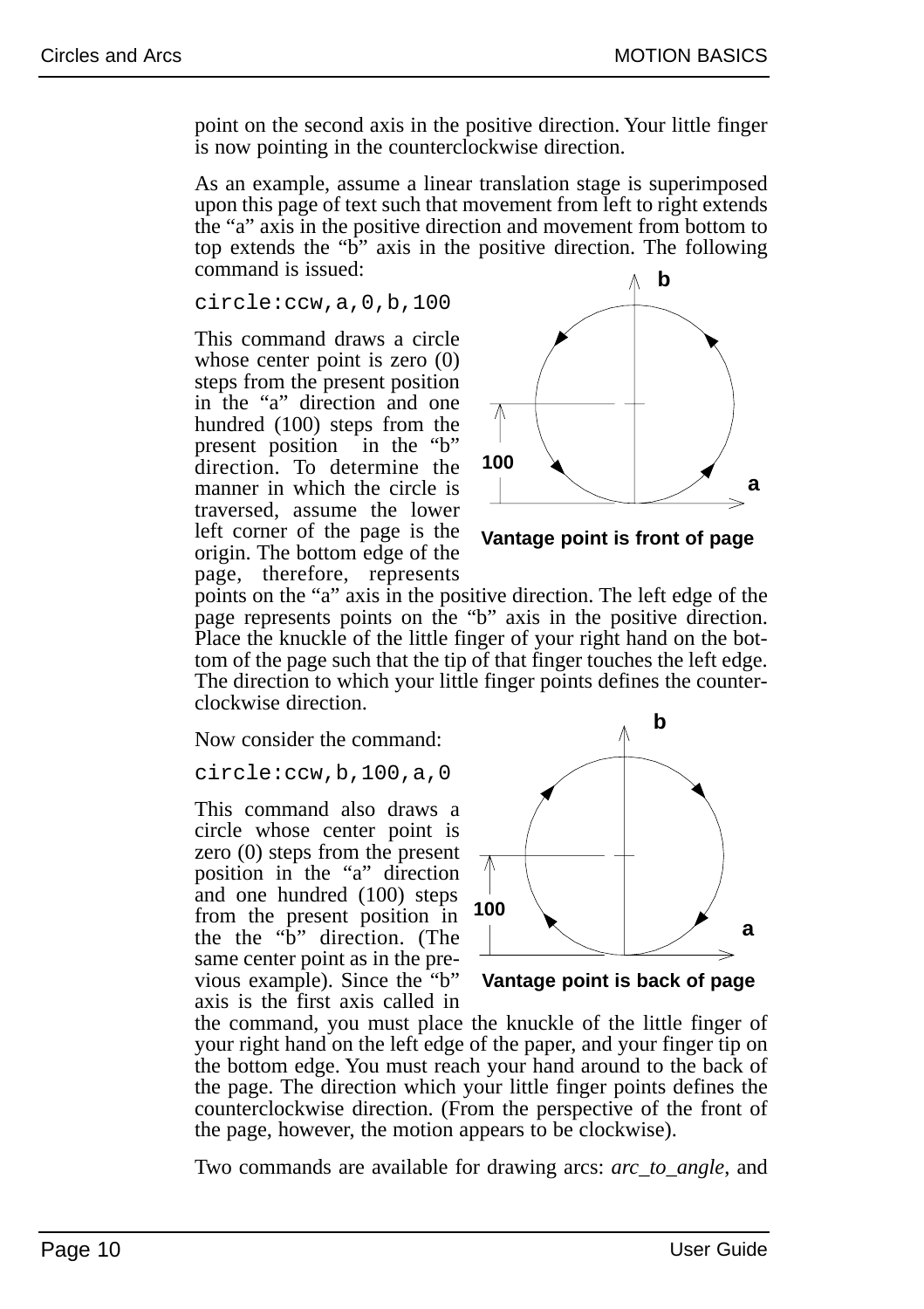*arc\_to\_point*.

The *arc* to angle command requires that the user specify the distance from the present position to the center point of the arc, the direction of traversal (clockwise or counterclockwise), and the angle which is to be subtended. **Indexer LPT** calculates the destination position and traverses the arc, stopping at that position.

In applications sensitive to accumulated error due to numerical round off, it is desirable to specify the destination point exactly. Numerical control machines using "g codes" use this method. **Indexer LPT** accommodates this type of control using the *arc\_to\_point* command. The *arc\_to\_point* command requires the direction of traversal (clockwise or counterclockwise), the center point of the arc, and the end point of the arc. **Indexer LPT** first calculates the radius of the arc based upon the distance from the present position to the center point. The extent of the arc is governed by a radial projection from the destination point to the center point. **Indexer LPT** subtends the arc to the angle delimited by this projection. If there is a difference between the destination point on the arc at the completed angle and the destination point specified in the command line, **Indexer LPT** makes the best straight line path from the point on the arc to the destination point specified in the command line.

Circles and arcs are traversed at vector rates governed by the rules of motion defined under the *feed* command.

After executing a *circle*, *arc\_to\_angle*, or *arc\_to\_point* command **Indexer LPT** reports the destination position of each axis in the mailbox in the order in which the axes are called in the command line.

### **Segmentation**

**Indexer LPT** constructs circles and arcs by means of a succession of linear interpolations, similar in function to *feed* commands. In order to accelerate into, and traverse the arc in a smooth, continuous motion, these feed commands are automatically executed from the look-ahead *queue* buffer (for more information about the lookahead buffer, refer to the chapter entitle "Queue Processing").

The method of approximating an arc by means of line segments is called "segmentation". Each linear segment represents the chord of the angle over the arc which is subtended. The angle which the segment is laid is called the "chordal angle". The maximum dimensional error which is introduced, called the "chordal", or "segment" error can be calculated using the following formula:

Segment Error = Radius X (1 - cos(chordal-angle/2) )

The default chordal angle is five degrees In the default configuration, therefore, a complete circle would be approximated using sev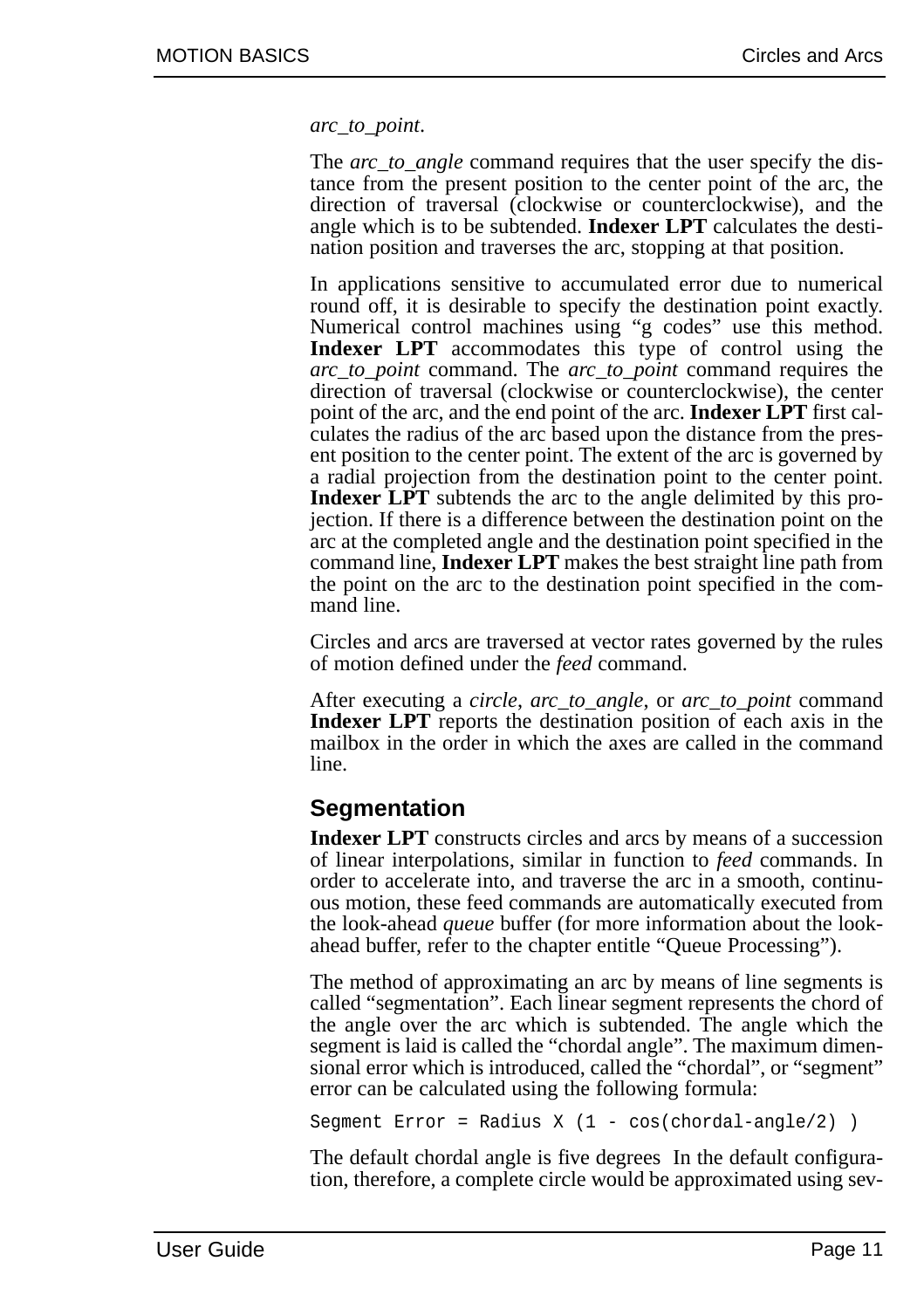enty two (72) segments.

In order to control segment error, you may use the *set\_arcseg\_degrees* command to set the chordal angle.

In an example, using the *circle* command, a twenty inch circle is subtended. Using the default chordal angle of five degrees, the maximum dimensional error is:

Segment Error =  $10 \times (1-\cos(5/2)) = .0095$ "

Using the following command, the chordal approximation angle is changed to one degree:

```
set_arcseg_degrees:1
```
The maximum error due to segmentation is reduced, shown by the following calculation:

```
Segment Error = 10 \times (1-\cos(1/2)) = .00033"
```
With a chordal angle of one degree, a complete circle would be approximated with 360 linear segments. These segments are automatically loaded and executed from the look-ahead buffer. Once the motors have completed their cycle, the memory occupied in the buffer is cleared, and free for use by subsequent commands.

Since all circular interpolation utilizes the look-ahead buffer, if you attempt to execute a command which uses more memory than you have available for this purpose (memory is reserved using the *set\_q\_mem* command), then the command will fail and the following message will appear in the mailbox:

error,queue full

Each linear segment of a circular interpolation uses the amount of queue memory as a single *feed* command. The amount of memory that any interpolation requires is determined by the number of segments that it uses. For example, assume that the value of the *set arcseg degrees* register is 5, and the following command is issued:

arc to angle: $ccw, a, 0, b, 1000, 17$ 

This command subtends an arc angle of seventeen degrees. Four segments are used to approximate the arc. Please note that the accuracy of the angle is NOT affected by the *set\_arcseg\_degrees* register. A seventeen degree arc is subtended using four linear segments, three which are included in five degree chords, and one in the remaining two degree chord. The amount of memory required in the queue buffer to execute this command is equivalent to four *feed* commands.

The amount of segments used in a circular interpolation can be very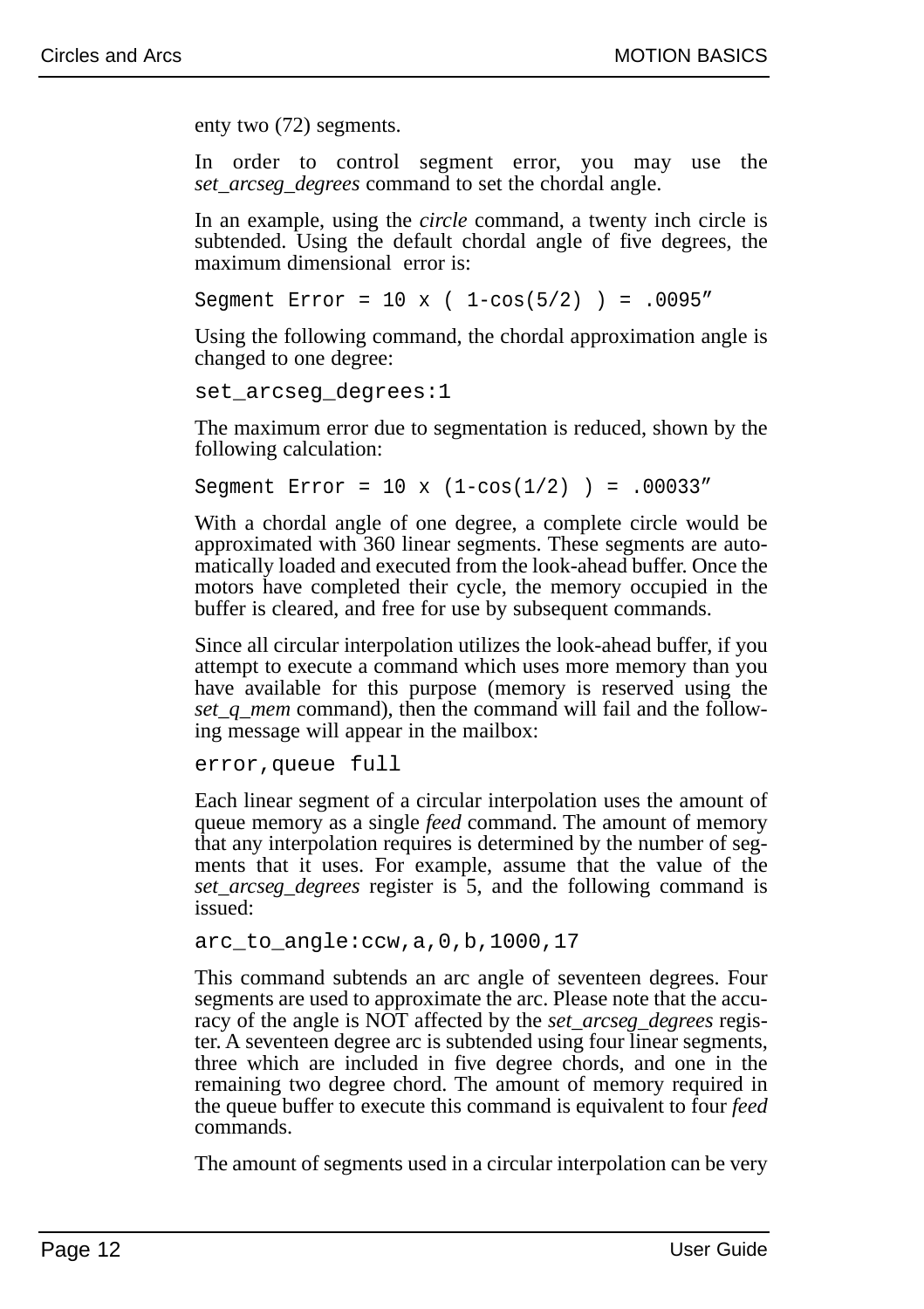large, especially considering the large angles which may be required in helical interpolations. You can determine the amount of queue memory a command will use by means of the *command\_mem?* query. You can determine how much queue memory is available using the *q\_mem?* query.

### **Calculation Dwell**

In operations where continuous motion is required between linear and circular interpolations, **Indexer LPT** allows the circular interpolation commands to be used in the look-ahead buffer. For this type of operation, please refer to the chapter entitled "Queue Processing".

In cases where circular interpolation commands are not loaded into the queue buffer, but executed immediately, the amount of time is that is required for mathematical calculation before the motors begin motion is called "calculation dwell".The amount of calculation dwell is proportional to the number of segments that are being used to subtend the arc.

For most arcs, which subtend angles  $360^{\circ}$  or less, calculation dwell is very small. However, consider the following command:

arc\_to\_angle:ccw,a,0,b,1000,36000

This command subtends an arc of  $36000^\circ$  (one hundred complete circles). If a value of 1 is used in the *set\_arcseg\_degrees* register, this motion will be accomplished using the equivalent of 36000 *feed* commands.

More importantly, this command entails substantial processing, and consequently incurs substantial calculation dwell. This is to say, the machine may appear dormant for a enough time so that when motion commences it may catch a machine operator unaware. This comprises a safety consideration. Please, then, consider the following warning notice carefully:

#### **WARNING**

**When designing a machine that can cause damage and/or injury due to potentially unexpected motion after long periods of calculation dwell, it is the responsibility of the machine designer to implement appropriate lock-outs, warning annotations, or other mechanisms to alert the operator that machine motion is impending.**

One method may be to use a digital output to light a warning display, indicating to the operator that the machine is in operation, and that motion is impending. Other methods may be necessary depending on the nature of the machine.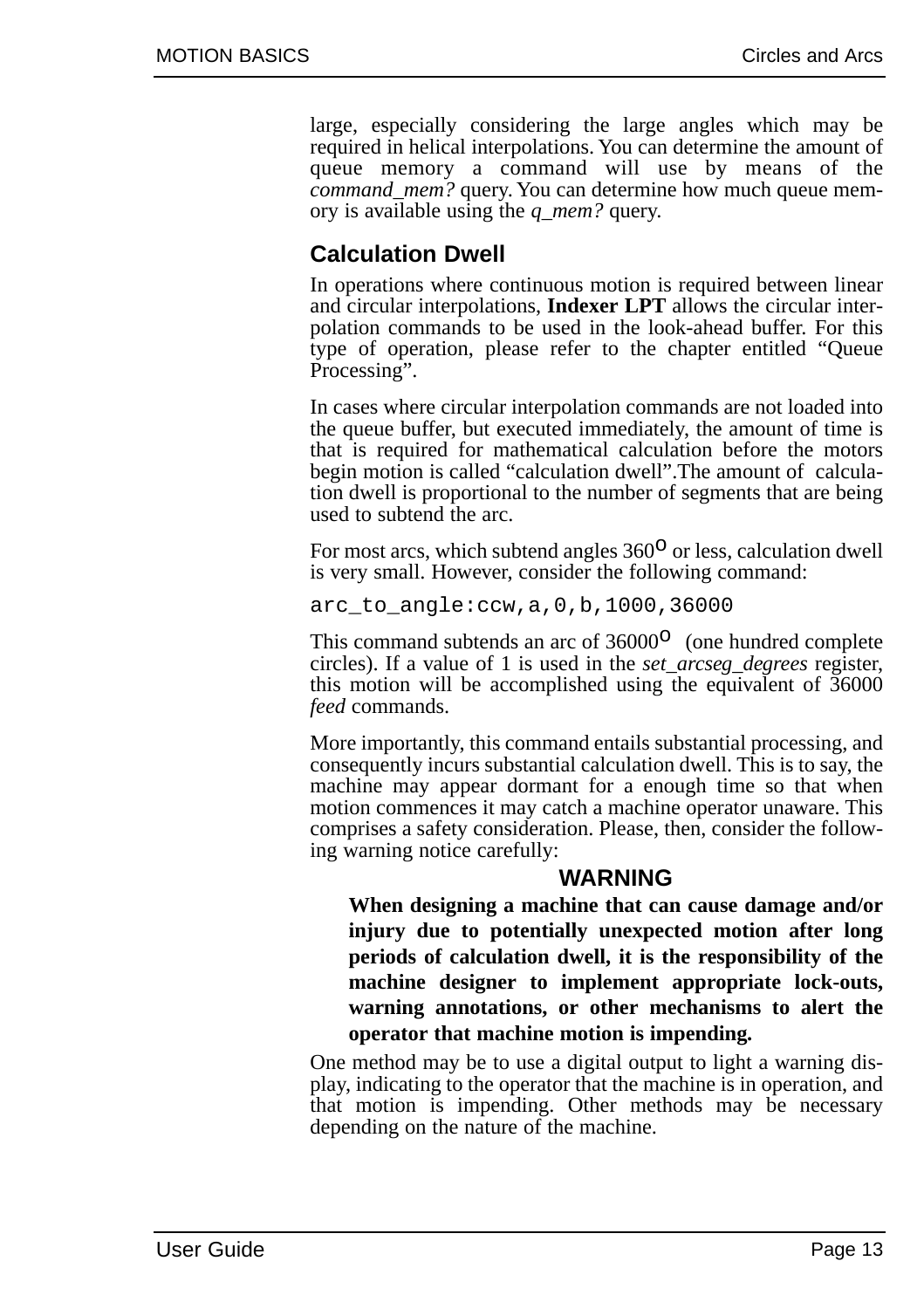# **Helical Interpolation**

Helical interpolation is an operation by which two axes traverse a circular path, while one or more additional axes advance proportionately to the angle subtended in the path of the circle or arc. In a machine where a stylus is controlled along three orthogonal axes, a helical interpolation would cause the stylus to follow the path of a helix, similar in shape to a coil spring, or screw thread.

**Indexer LPT** has the capability to perform helical interpolation in up to four simultaneous axes. By definition, two of these axes are used to subtend the circular path. The other two axes advance proportionately to the subtended angle. In some machine designs the fourth axis can be used, for example, to keep a rotary axis tangent to the path of the helix.

The linear components of the commands that accomplish helical interpolation are added as optional arguments to the circular interpolation commands. For example, to subtend a complete circle with a radius of 1000 in the a and b axis, while advancing the c axis 300 steps, the following command is issued:

circle:ccw,a,0,b,1000,c,300

All motion starts and finishes together. The position of the *c* axis will track a path proportional to the angle subtended by the combined motion of the "a" and "b" axes, and come to a controlled stop when the circle is complete.

In a similar example, the "d" axis is also moved:

circle:ccw,a,0,b,1000,c,300,d,1450

In this example, both the c and the d axis track a path proportional to the angle subtended by the a and b axes.

Similar to the circle command, the *arc\_to\_angle* and the *arc\_to\_point* commands accommodate optional linear axes for helical interpolation.

# **The Feed Hold Feature**

The *feed hold* feature allows a motion process to be suspended when the *feed hold* input is activated.

As long as the *feed hold* input is activated, the motion process remains suspended. When the *feed hold* input is de-activated, the motion resumes to completion. If, however, the *abort* input is activated while a motion process is suspended, the motion process will not be completed and will be terminated immediately. The *abort* input has no effect if the *feed hold* input is not activated. If a motion is aborted this message will appear in the mailbox: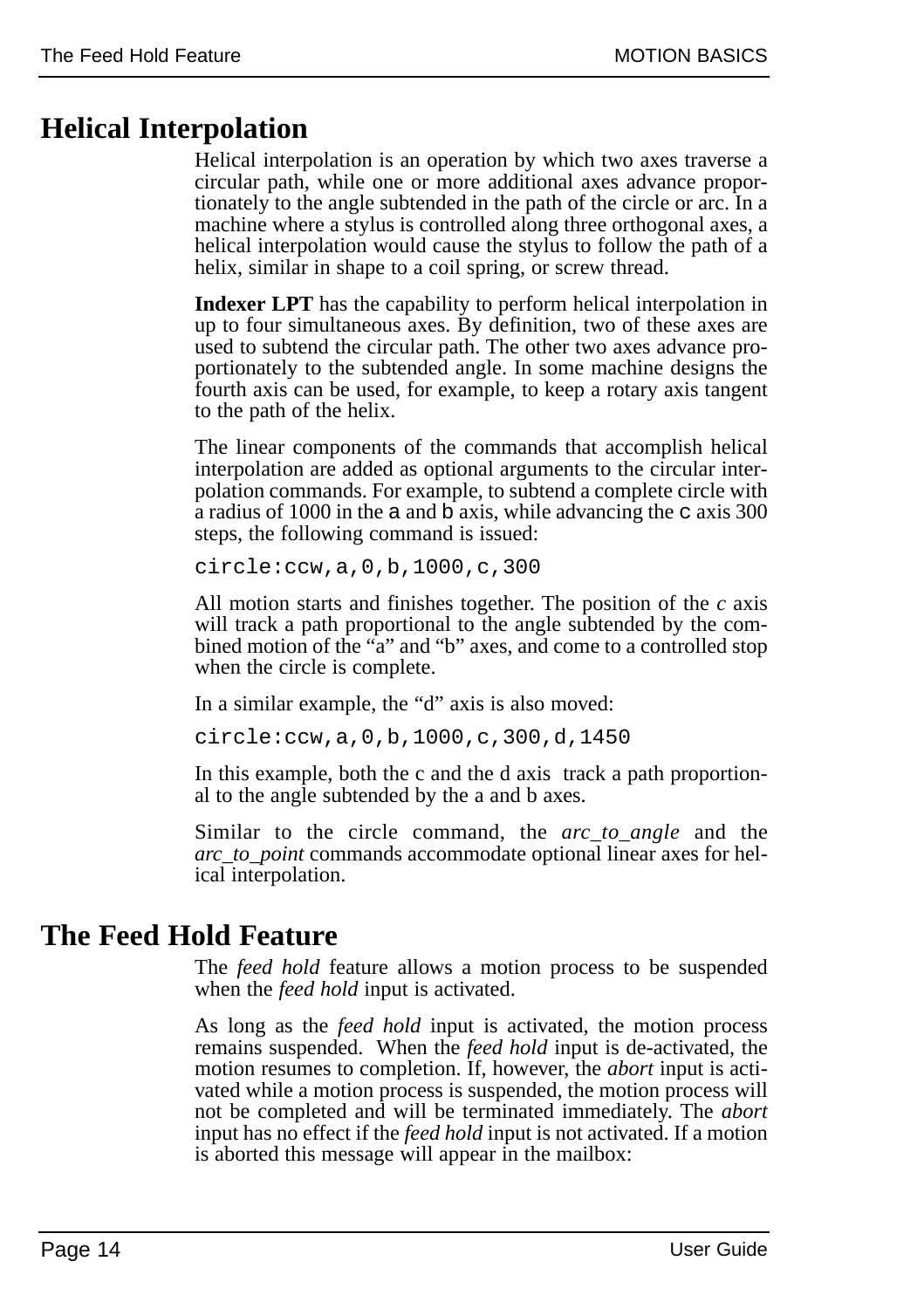abort

Motor movements which involve acceleration, such as are effected by the *move* and *feed* commands, will decelerate to a controlled stop when the *feed hold* input is activated. Instantaneous movements, such as are effected by the *jog* command, will stop immediately.

Limit switch inputs for a designated axis are used for the *feed hold* and *abort* feature. By designating an axis to be used for *feed hold* inputs, the *high limit switch* and *low limit switch* inputs assume the role of *feed hold* input and *abort* input, respectively.

The *high limit switch* input on the designated axis controls the *feed hold* feature as follows: If the high limit switch input is TTL low, (such as when it is connected to ground), motion commands are permitted to proceed normally. Opening the connection causes the input to be pulled up internally to TTL high, activating the *feed hold* feature.

> **X-Group Pin Number - [ ] Y-Group Pin Number - ( )**



**Typical Feed Hold and Abort Switch Wiring**

The low limit switch input on the designated axis controls the *abort* feature as follows. If the low limit switch input is open (TTL high), the *abort* feature is disabled. Closing the connection to ground (TTL low) activates the *abort* feature.

In a simplified set up, a *feed hold* switch may be a normally closed switch circuit to ground and an *abort* switch may be a normally open switch circuit to ground.

In order for the *feed hold* feature to function, the "mode" of the axis that is being used must be in either "mode 3" or "mode 1". The **Y Group** axis of the port where the Hardware Assist Module (**HAM**) resides is automatically assigned by **Indexer LPT** as "mode 3". The default mode of all other axes is "mode 0". The "mode 3" axis is recommended.

If the axis that you intend to use for the *feed hold* feature is not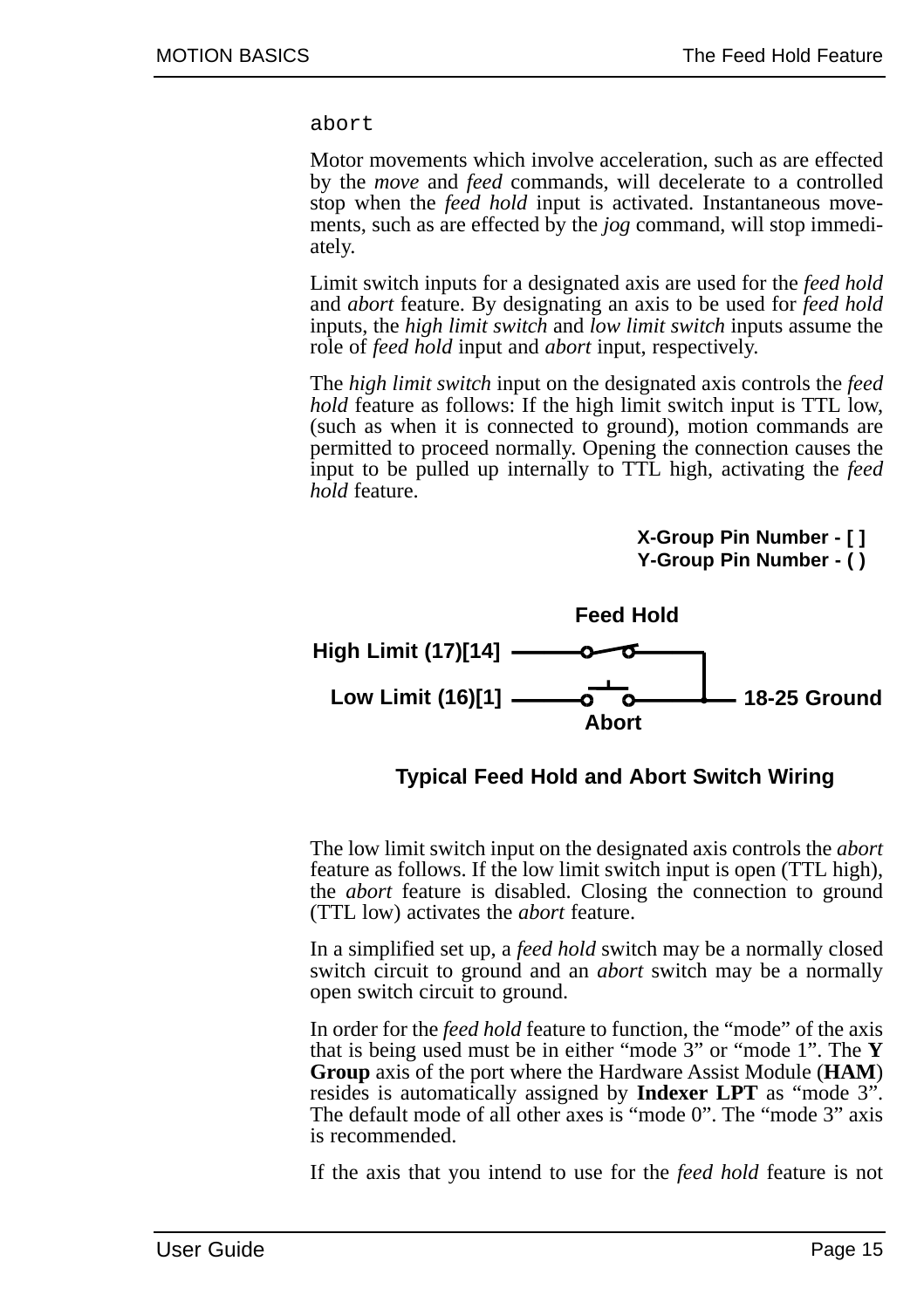"mode 3", then the axis must be switched to "mode 1" using the *axis* command.

Once the axis is either "mode 3" or set to "mode 1", the axis can be designated to provide *feed hold* inputs using the *feedhold\_input* command. Several axes may be converted to "mode 1" using the *axis* command. Only one axis can be designated to be used for *feed hold* inputs.

In an example, assume that the high limit switch input on the "d" axis is to be used to accommodate the *feed hold* input. In this case, the low limit switch input on the "d" axis accommodates the *abort* input. To set up the *feed hold* feature in this manner, first convert the axis from the "motor control" mode to the "digital output" mode using the following command:

axis:d,1

Now that the axis has been set to this mode (and cannot be used for motor control), it can be designated to be used for *feed hold* inputs by issuing the following command:

feedhold\_input:d,1

#### **WARNING**

**Observe the following precautions when using the feed hold feature.**

**1) Do not use the feed hold feature as a safety stop.**

**2) The feedhold feature must be initialized in order to function.**

**3) Personal injury or equipment damage subject to failure of the feed hold feature should be averted by appropriate safety features designed into the system hardware.**

**4) System hardware design should not allow for inadvertent release of the feed hold feature, and consequent dangerous unexpected motion.**

### **Misuse As a Safety Switch**

Safety and emergency stop features should not be software dependent. Safety and emergency stop features should be built into the system hardware design. **THERE IS NO SUBSTITUTE FOR A RAPIDLY ACCESSIBLE, HARD WIRED, EMERGENCY STOP SYSTEM.**

### **Failure to Initialize**

It is the responsibility of your software to initialize the *feed hold* feature. It is possible to begin a sequence of motion operations without initializing the *feed hold* feature. In a poorly designed system, the operator may expect the *feed hold* feature to function, only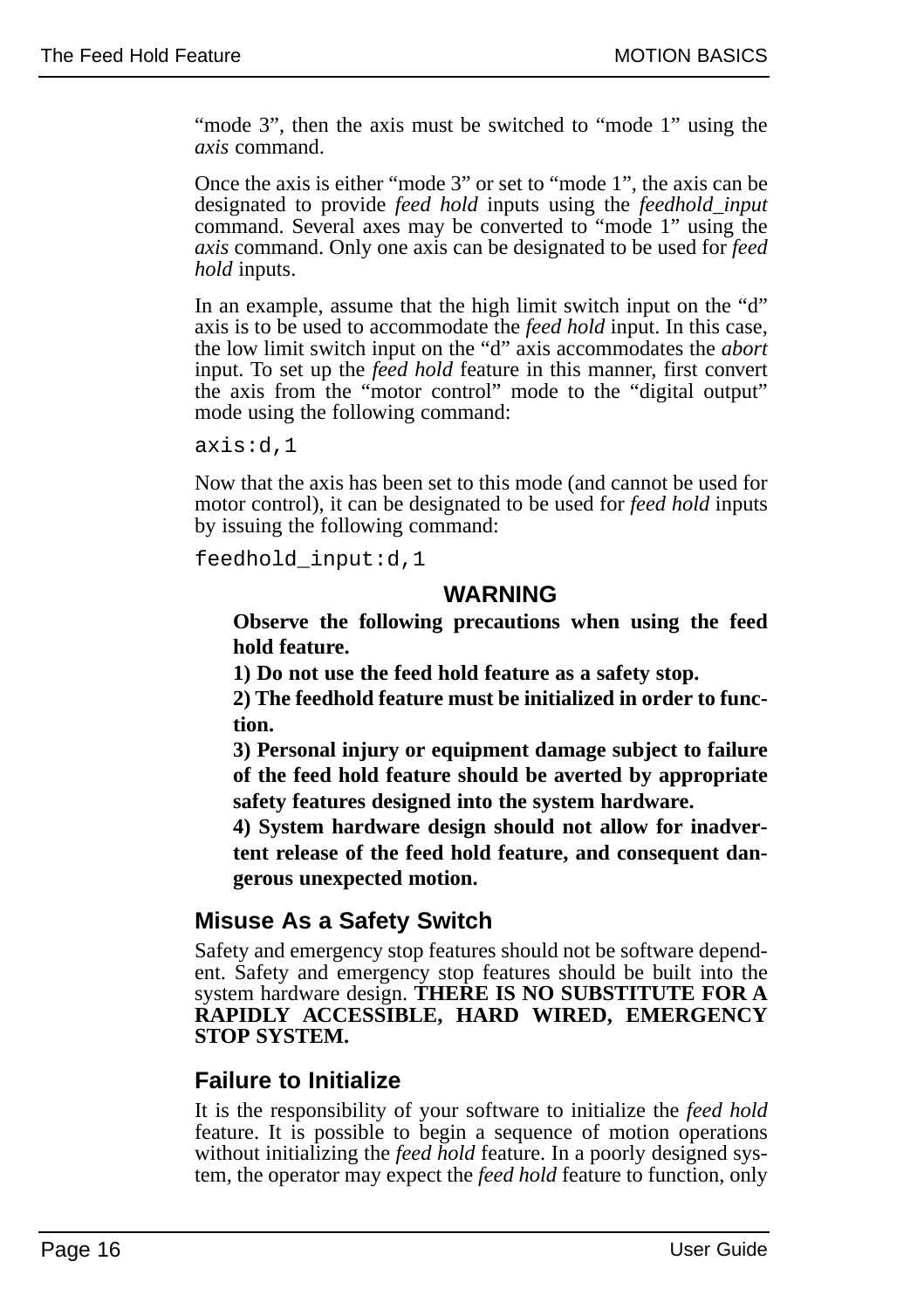to discover, at the most inopportune time, that it has not been initialized.

A simple software safeguard is to check the initialization of the *feed hold* feature before each motion sequence using the *feedhold\_input?* command. This, however, is not a complete solution.

Again it should be emphasized:

#### **THERE IS NO SUBSTITUTE FOR A RAPIDLY ACCESSI-BLE, HARD WIRED, EMERGENCY STOP SYSTEM.**

#### **Switch Failure**

The *feed hold* feature will fail to work if not initialized properly. It will also fail to work if the *feed hold* circuit fails in a short circuit mode. In either case, such failure may not be apparent to the operator until the feature is actually used. **Use a properly designed emergency stop system and an appropriately trained operator to avoid catastrophe.**

#### **Inadvertent Release**

As was mentioned, a potentially dangerous condition exists when an operator expects motion to be interrupted by the *feed hold* feature, and, due to some malfunction, the motion continues. A potentially more dangerous condition may exist if the machine is at rest due to the *feed hold* feature, and the operator inadvertently releases the *feed hold* feature, causing unexpected motion. The solution to this problem depends on the specific application. The best solution may involve a hard wired indicator. In one example, a double pole switch (or relay) is used to activate the *feed hold* input. One pole is used for the *feed hold* input to the computer. The other pole is used to turn on a visible and/or audible warning indicator which alerts the operator that the machine is dormant because of the *feed hold* feature. In another example, a "drop out" relay is used to activate the *feed hold* feature. The operator is required to press two physically separated pushbutton switches, occupying both hands, before the machine is allowed to resume motion.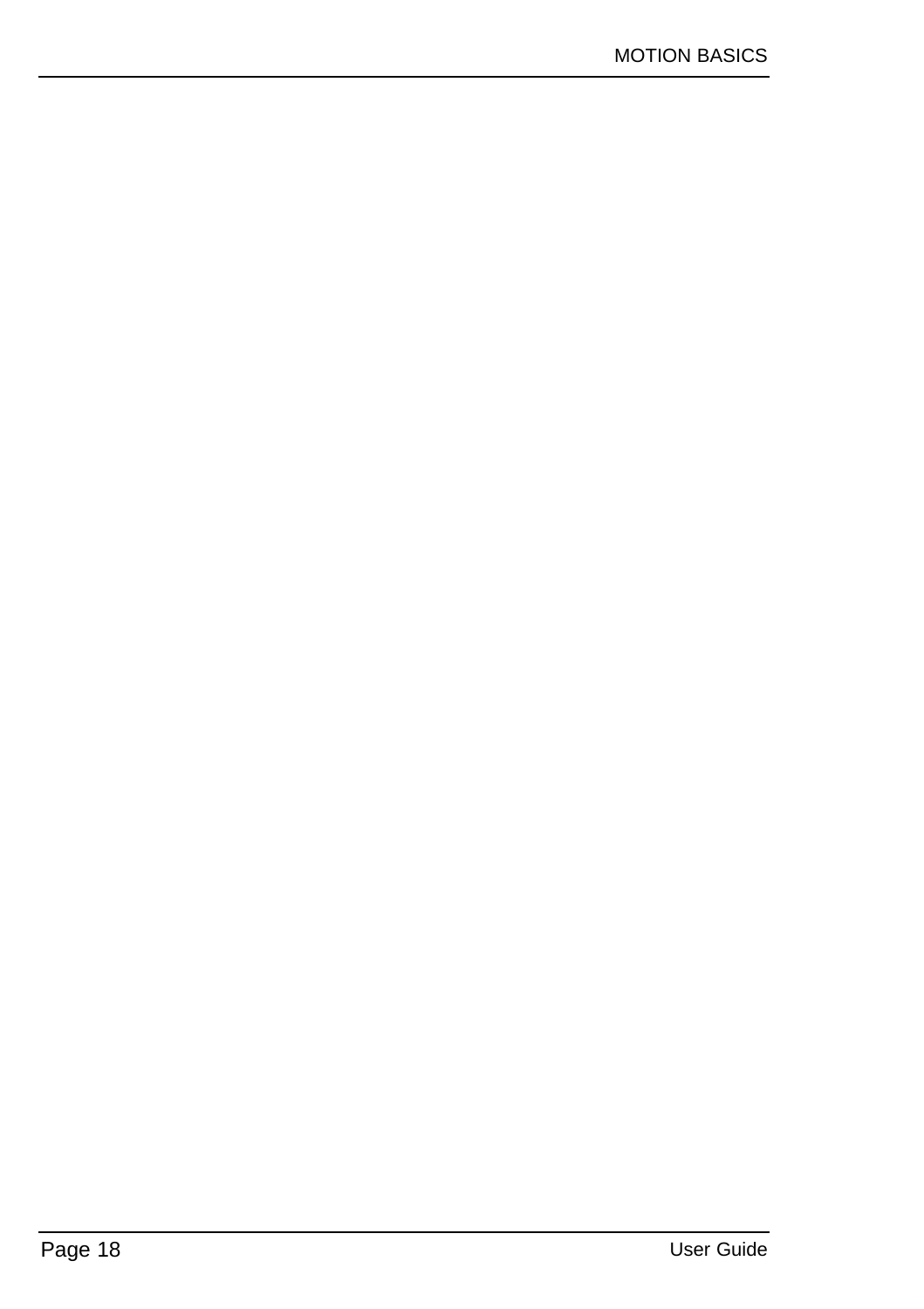

# **DEVICE DRIVER BASICS**

# **What a device driver is**

A "device driver" is a program which is generally used for the purpose of providing a universal interface, that is, a standard means of communication between a user program and system hardware.

This particular device driver communicates with the user program in ASCII text by means of the operating system's file control operations. Consequently, application languages which use Windows or DOS under Windows to communicate ASCII text to and from files can be used to control stepper motors using **Indexer LPT** without the need for low level hardware control routines or libraries.

# **How a device driver is loaded**

The file interface portion of **Indexer LPT** is loaded under the direction of the System Registry when the Windows GUI (Graphical User Interface) loads after the bootstrap sequence.

# **Indexer LPT is a character type of device driver**

**Indexer LPT** software operates as a character device. Character devices are used in applications which communicate by means of a sequence of characters. Character devices assume "device" names similar to file names. The device name which is used to communicate with the **Indexer LPT** software is **motor**.

Once a character device driver is loaded, it can be accessed by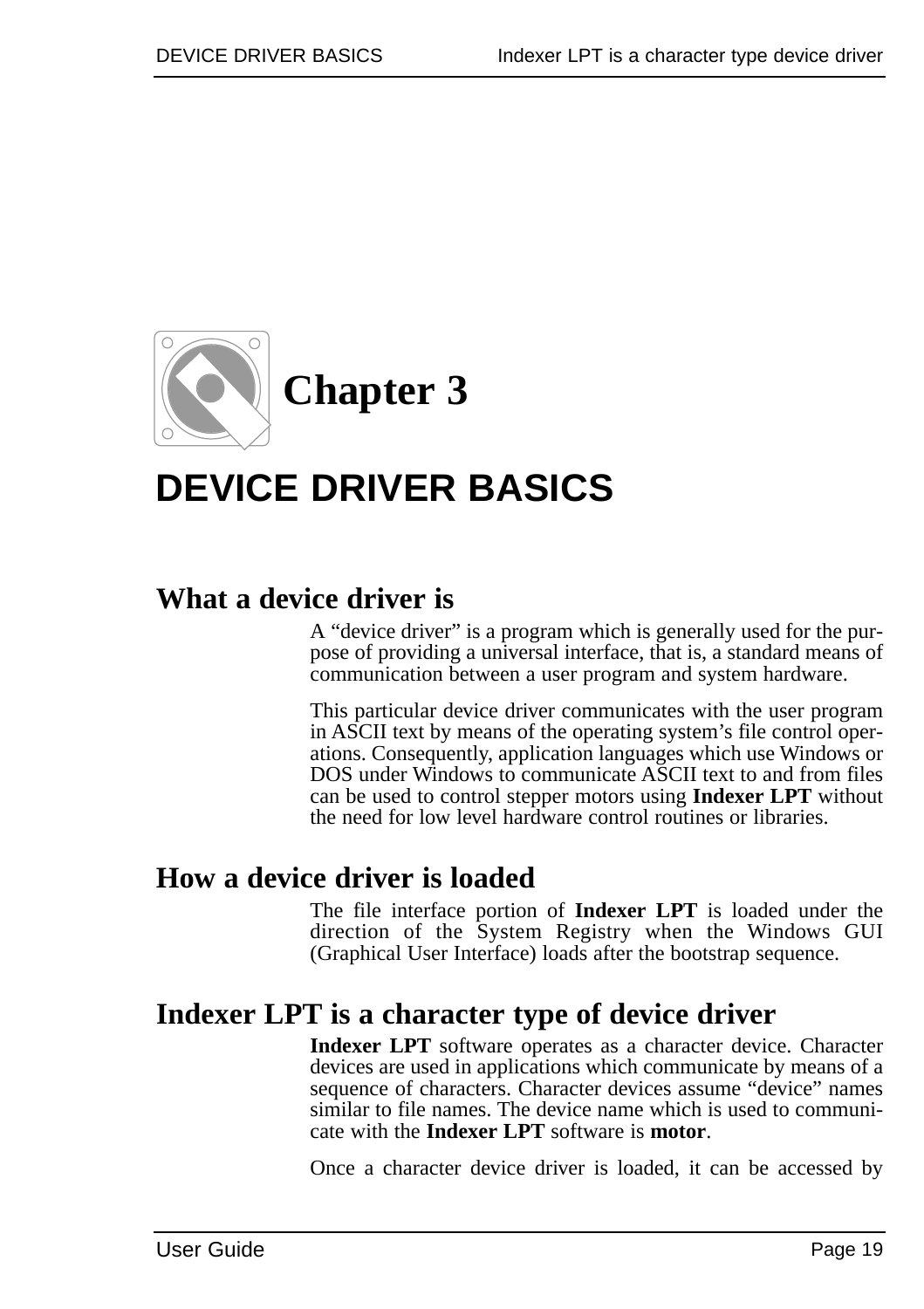name in a similar manner as a file would be accessed. Consequently, almost any software which has the capability to control communication with a file can access a character device driver.

### **Accessing character devices from DOS**

**Indexer LPT** can be accessed from a DOS box running under Windows. Please note that since **Indexer LPT** loads with the Windows GUI, it cannot be accessed from "DOS Compatibility Mode", since to get into this mode Windows unloads the GUI portion of the system. If your application requires only DOS and cannot use Windows, then the 16 bit **Indexer LPT** version may be the most appropriate for your use. (Contact Ability Systems for the availability of 16 bit **Indexer LPT**).

As an example of DOS access to **Indexer LPT**, a stream of characters comprising a sequence of commands can be sent to the motor device using the DOS "copy" command. Simply use an ASCII text editor, such as NOTEPAD or DOS's EDIT, to make a file containing **Indexer LPT** commands, one command per line. (The file in this example must contain no extraneous non printing characters such as tabs or spaces. The last command must be followed by a carriage return). Suppose we call this file **MYFILE.CMD**. The "motor" device may be issued the commands written in this file by typing from the DOS prompt:

#### **C>copy myfile.cmd motor<Enter>**

**Indexer LPT** places an answer to the last command which it receives in a memory area which we call the "mailbox". The contents of the mailbox can be read just as a file is read.

For example, a user desires to see what is in the mailbox of the "motor" device just after the **Indexer LPT** system has loaded and before any other commands have been issued. The following is typed from the DOS prompt:

**C>type motor<Enter>**

The following message appears on the screen:

**C>installation successful**

#### **Accessing character devices from software**

Application software typically accesses files and devices by opening a file number or a "handle" to the file using the "file open" function provided with the language. Reads and writes to and from the opened file are accomplished in the manner specified in the associated language programming manual. Specific examples of reading and writing to the **Indexer LPT** "motor" device in several different languages are given in the examples in the chapter entitled **Getting Started**.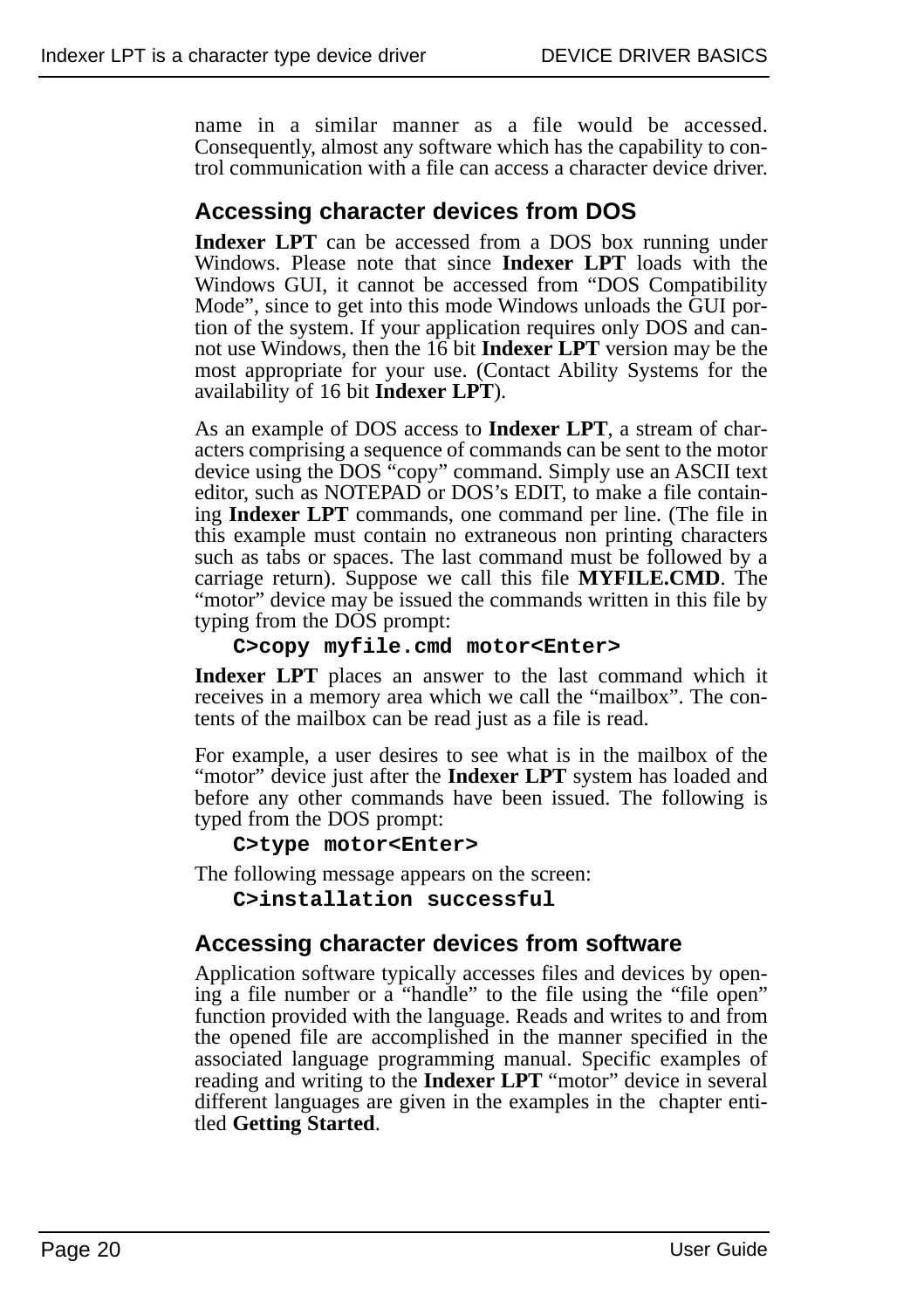

# **HARDWARE REQUIREMENTS**

# **The Parallel Port**

### **Parallel Ports**

**Indexer LPT** software converts the parallel printer adapter hardware, called the "parallel port", from its normal use as a printer control to a special use as an indexer and industrial controller. IBM compatible computers can support multiple parallel ports. Each parallel port is generally presented to the outside world as a twenty five pin D Subminiature female connector. Each port is distinguished from other ports by its' Input/Output (I/O) memory address. This is referred to in the **Resources** section of the Windows **Device Manager** as the **Input/Output Range**, and describes the I/O memory addresses that are accessible on the port. The lower number of the range is called the port's "base address".

### **Port Types**

The original configuration of the IBM Parallel Port Adapter is commonly referred to in the industry as "Standard". However, it is sometimes referred to "Normal", "ISA" or "AT". **Indexer LPT** supports this "Standard" configuration.

Since the original inception of the IBM parallel interface, variations of the parallel port have emerged using differing signal input and output configurations. One such variation is known as "Bidirectional", or BPP. Another is known as the "Enhanced Parallel Port", or EPP. BPP and EPP configurations are not supported by **Indexer LPT**.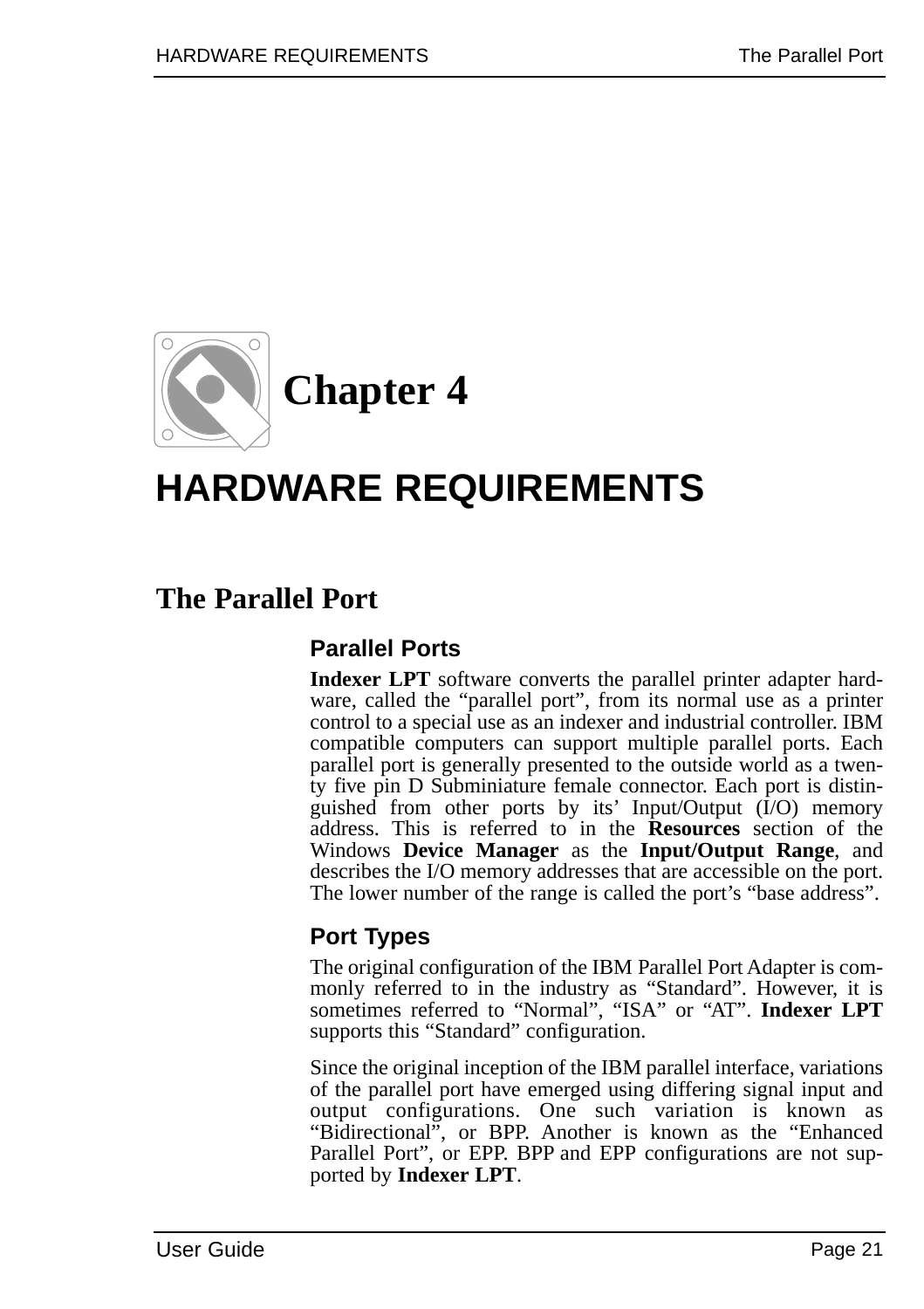As of this writing the latest parallel port standard is known as the Enhanced Capabilities Port, or "ECP". The ECP standard is rigidly defined by the Institute of Electronics Engineers under the IEEE 1284-1994 specification. Some adapter card manufacturers specify that their product conforms to the IEEE-1284 specification. Others may simply refer to it as ECP. **Indexer LPT** supports the IEEE-1284, or ECP, specification.

### **On-Board Parallel Port**

Most computers include a single integrated parallel port. The port type and base address are generally configurable in the computer's BIOS Setup, which is usually accessible when the computer is powered up.

**We do not recommend using this port for varying reasons**. The most significant reason is that electrostatic damage to this port cannot be easily repaired. Also, it has been our experience that many computer manufacturers do not rigidly comply with industry specifications for the parallel port. Nevertheless, some installations use this port as a convenient location to install the **Hardware Assist Module** (HAM).

If you decide to use the on board port for the **HAM**, use the computer's BIOS Setup to configure that port to either "Standard" or ECP. If **Indexer LPT** does not recognize the **HAM** when it loads, the port is either damaged or incompatible. You will therefore need to locate the **HAM** on a connector to a parallel port adapter card.

### **ISA Parallel Port Adapter Cards**

The original (and third party compatible) parallel port for IBM compatible computers is rugged, easy to configure and inexpensive. These adapter cards are generally designed for the ISA type bus connector, and can be purchased to accommodate one or two ports. Port base addresses are configured by means of jumper connectors located on the card. When assigning a base address using jumpers, it is important to make sure that you do not assign a base address that is being used elswhere in the system.

Some ISA type parallel port adapter cards allow you to select port types by means of jumpers. For these cards you should select "Standard" or ECP. Do not select BPP, EPP, or EPP/ECP.

### **PCi Parallel Port Adapter Cards**

Parallel adapter cards designed for use in the PCi bus that support the ECP specification are available from numerous manufacturers. These cards are configured by means of manufacturer supplied software, and do not have jumper selections. Some special considerations will be given in this manual on using these cards, but not before we describe what an **Indexer LPT** "axis" is.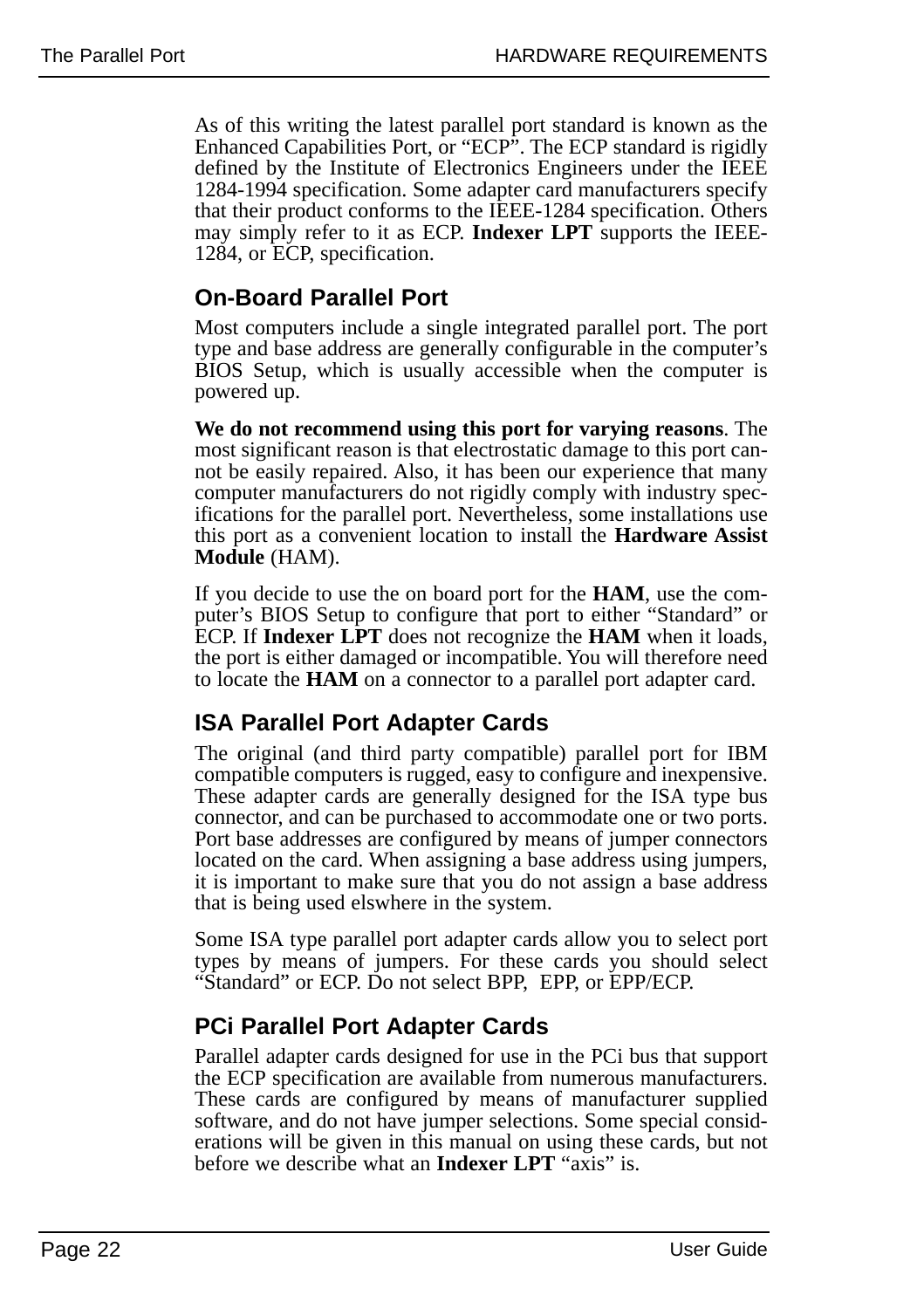# **What an Axis Is**

### **Symmetrical Set of Signals**

Most of the **Indexer LPT** commands and queries reference a letter designator that we call an "axis". In the industry, the word "axis" is used to refer to the control over a single motor, since a motor is often used to robotically effect motion along or around a geometric axis. In this manual we refer to the letter designation that we call an "axis" as a group of input and output signals generally associated with the control over a single motor. These signals consist of the output signals for *step*, *direction*, *all windings off,* and *reduced current*, as well as the input signals for high and low limit switches, and an *auxiliary input* line.

Although we call this group of signals an "axis", some or all of the signals can be used for purposes other than motor control. For example, the output signals entitled *all windings off* and *reduced current* are most often used simply as general purpose digital outputs.

The "axis" letter designator is used specify the group of signals, the port on which they reside, and their location on that port. The "axis" letter designation correlates an **Indexer LPT** command to the physical locations of the connector pins to which it applies.

### **Each Printer Port Controls Two (2) Axes**

Each printer port contains two symmetrical sets of axis signals. **Indexer LPT** commands access each axis by name. The axis names are "a", "b", "c", "d", "e", "f", "g" and "h". The physical location of the axis is determined by the base address of the printer adapter card. The association between axis name and card base address is shown in **Figure 4-1**.

In an example, consider a computer is configured for motion control using a single printer port located at a base address of 378(hex). The following command:

move:c,5500

would generate 5500 pulses on pin 2 (the *step* signal) while holding pin 3 (the *direction* signal) at a high logic level.

# **Printer Adapter Addressing**

### **Standard Addresses**

IBM compatible computers accommodate up to three "standard" printer ports at address locations 3BC(hex), 378(hex), or 278(hex).

### **Non-Standard (PCi) Addresses**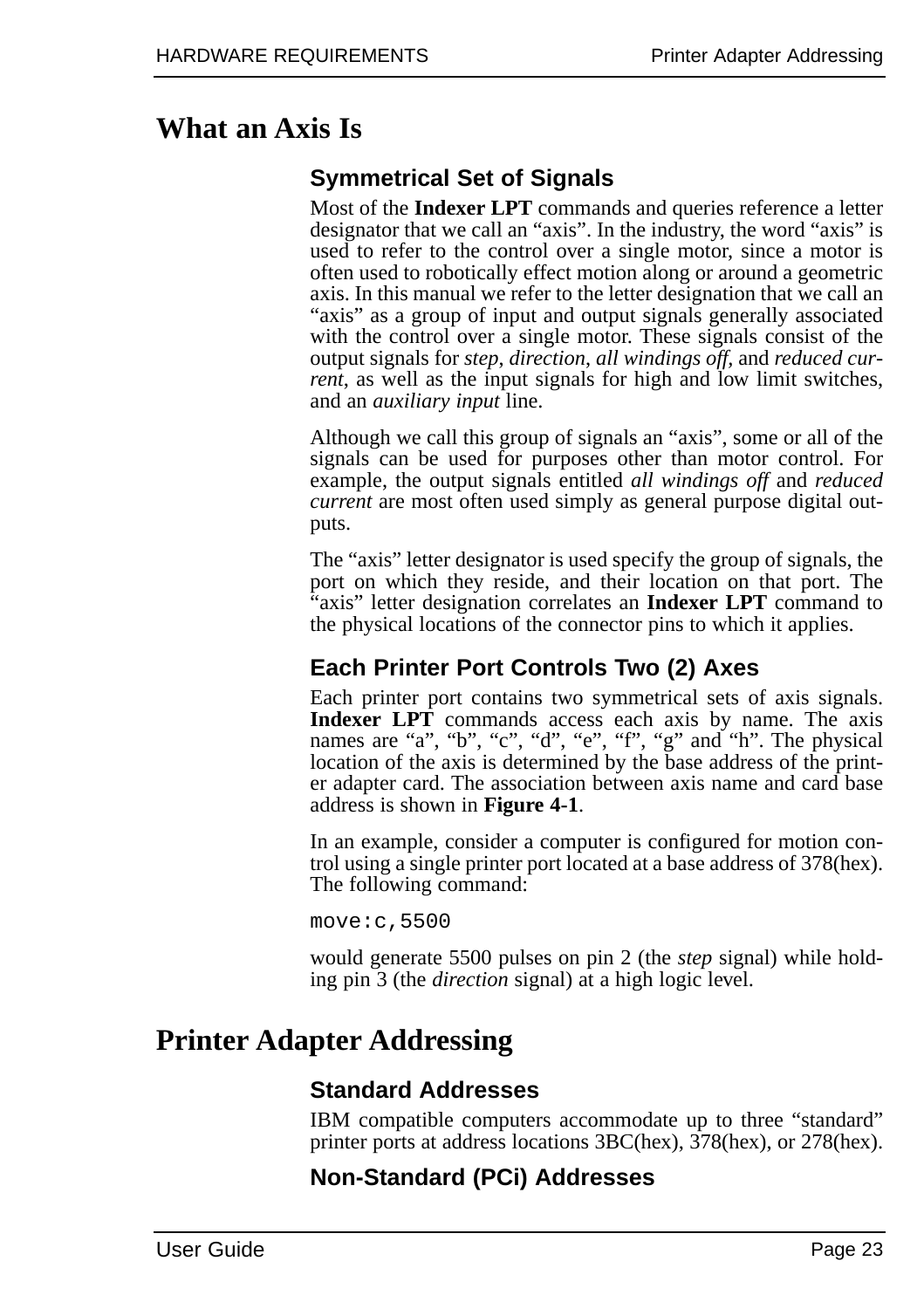Parallel adapter boards that are designed for use on the PCi type bus are automatically automatically assigned Input/Output addresses by the operating system. In some cases the automatically assigned addresses are "Standard" addresses. In other cases they may not be.

The base address of a parallel port installed on a PCi type card can be determined from the Windows **Device Manager**. You can launch the **Device Manager** by double snapping over the **System** icon in the **Control Panel**, and by then snapping over the **Device Manager** tab. To find the base address of an installed parallel port, locate the port under the **Ports** section of the **Device Manager**, right snap over the particular LPT port icon, and select **Properties** from the fold down menu that appears. Under the **Resources** tab of the **Properties** dialog, locate a field entitled **Input/Output Range**. The lower of the associated numbers is the base address of the port.

If you are unable to install the PCi ports that you are using at standard addresses, or if your application requires more than six axes, then you must use of non-standard addressing. If you cannot locate instructions on accommodating non-standard addresses in the README.TXT file of your distribution disk, contact Ability Systems for detailed instructions.

# **Line Printers**

### **Cautions Against Inadvertent Writes**

**Inadvertent writes to a printer port which is used for motor control may cause unexpected and erratic motor movement, and/or destroy Indexer LPT setups, requiring re-starting of the system.** 

It is therefor not advisable to use a printer, or software set up to use a printer, on computers dedicated to motion control.

However, on certain systems where the nature of motion control does not present a safety hazard, some simple precautions are all that is necessary. Printer output is normally directed to LPT1. If you must have a printer attached to your system, use LPT1 for the printer, and the remaining parallel ports for motion control. Make sure that your system (operating system printer setups) and software does not direct its output to parallel ports other than LPT1, and make sure that motor controls are powered down whenever you are printing.

# **Translator Wiring**

It is important to realize that the output signals from the printer port are TTL technology and voltage level. Numerous translators are available which accept TTL type signals. Consequently, with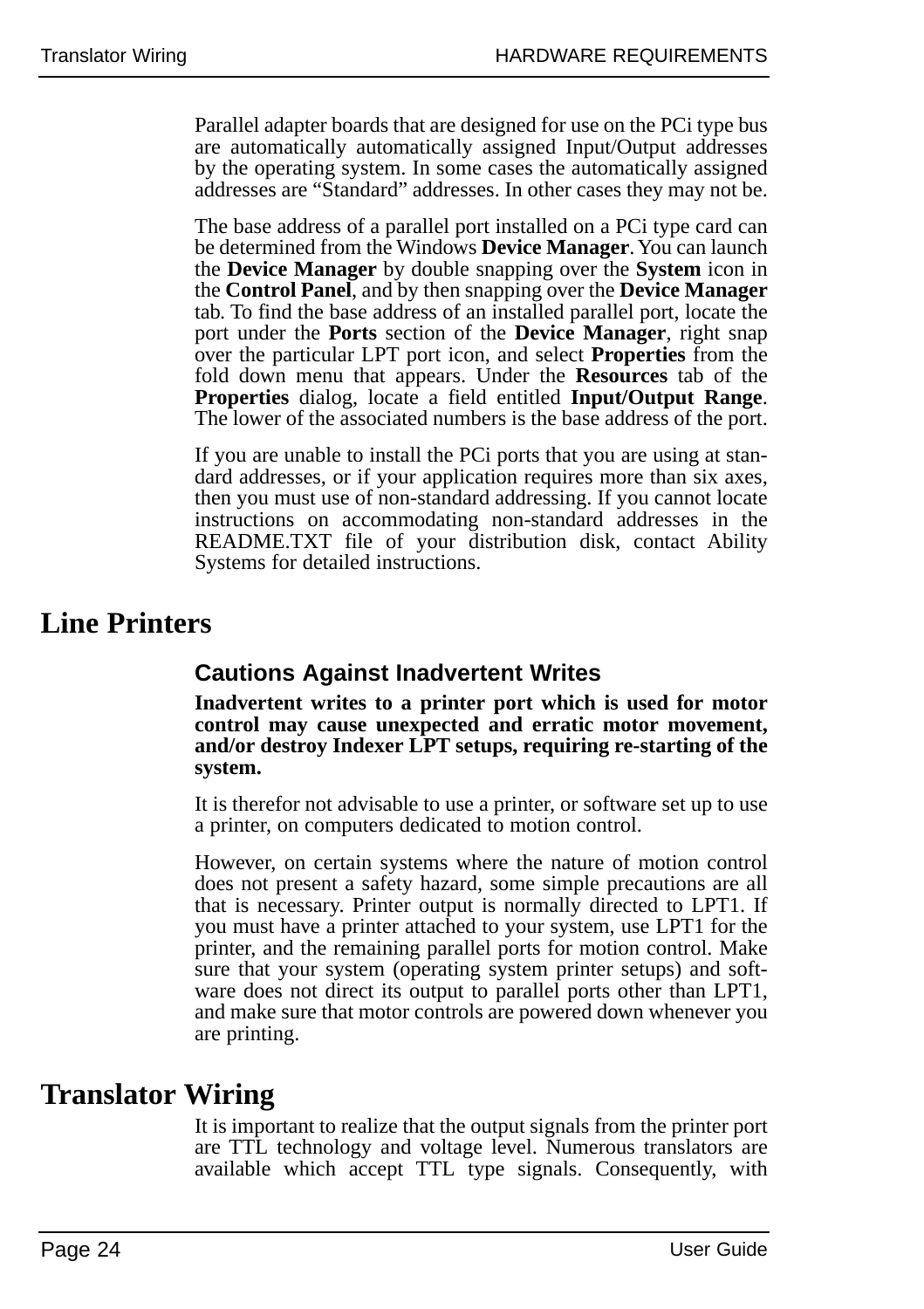**Indexer LPT** it is possible to configure a motion control system with nothing more than simple point to point wiring between the parallel interface and the translators.

It is important to check the signal levels and polarity of the translator that you are using. For example, most translators accept negative pulses for the step input, and require that the direction input is set up and stable during the duration of the pulse. This is the manner in which **Indexer LPT** functions. However, if your translator accepts a positive pulses, it may appear as if it is functioning properly, but may lose step during a change in motor direction. Some translators have a jumper, or selector switch to specify positive or negative pulses. Make sure your translator is set up to accept negative pulses.

Some translators, such as the Gecko drive illustrated in Figure 4-3 and the Pacific Scientific 6410 in Figure 4-7, are optically coupled. Since TTL outputs reliably sink, but do not source current, these drives require a small 5 Volt power supply to provide drive current for the opto-couplers. When using a power supply in this manner, to assure maximum noise immunity make sure that the  $+5$  Volts from the power supply does not exceed the open circuit voltage of the parallel port.

# **Limit Switch Wiring**

In a standard IBM compatible printer adapter, the connections which **Indexer LPT** uses as limit switch inputs are pulled up internally to 5.0 volts through a resistance of 4.7K to 10K ohms. Grounding these connections by means of an external switch comprises a limit switch closure. Examples of how limit switches can be wired are given in Figures 4-2 through 4-7.

# **Aux Input Wiring**

Each axis has an associated *auxiliary input* signal line. Unlike the limit switch inputs, the internal connection to this input has no pull up resistor, and therefore must be driven by a TTL level signal in order to function reliably. The *auxiliary input* is a convenient means of digital input.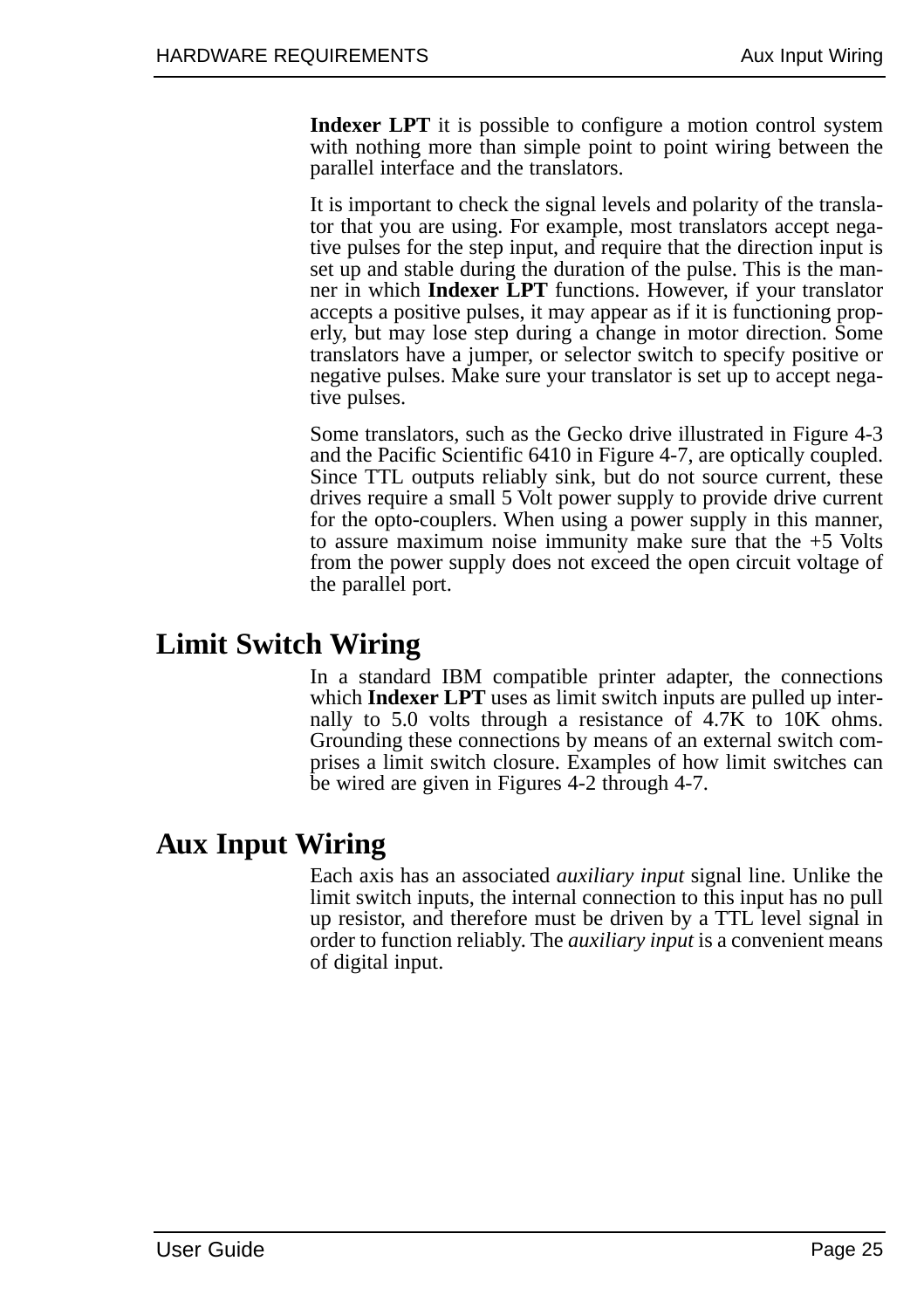

|                        |                         | <b>CARD BASE ADDRESS</b> |                |              |    |              |                |
|------------------------|-------------------------|--------------------------|----------------|--------------|----|--------------|----------------|
|                        | 278 (hex)               |                          |                | 378 (hex)    |    | 3BC (hex)    |                |
| <b>AXIS</b>            |                         | a                        | b              | C            | d  | e            | f              |
| <b>Reference Group</b> |                         | x                        | y              | X            | у  | X            | у              |
| <b>ZOILUZDE</b>        | <b>Step</b>             | $\mathbf 2$              | 6              | $\mathbf{2}$ | 6  | $\mathbf{2}$ | 6              |
|                        | <b>Direction</b>        | 3                        | $\overline{7}$ | 3            | 7  | 3            | $\overline{7}$ |
|                        | <b>Reduced Current</b>  | 4                        | 8              | 4            | 8  | 4            | 8              |
|                        | <b>All Windings Off</b> | 5                        | 9              | 5            | 9  | 5            | 9              |
|                        | Low (-) Limit Switch    | 1                        | 16             | 1            | 16 | 1            | 16             |
|                        | High (+) Limit Switch   | 14                       | 17             | 14           | 17 | 14           | 17             |
|                        | <b>Auxiliary Input</b>  | 13                       | 12             | 13           | 12 | 13           | 12             |
|                        | <b>Signal Ground</b>    | 18-25                    |                | 18-25        |    | 18-25        |                |
|                        |                         | <b>PIN NUMBERS</b>       |                |              |    |              |                |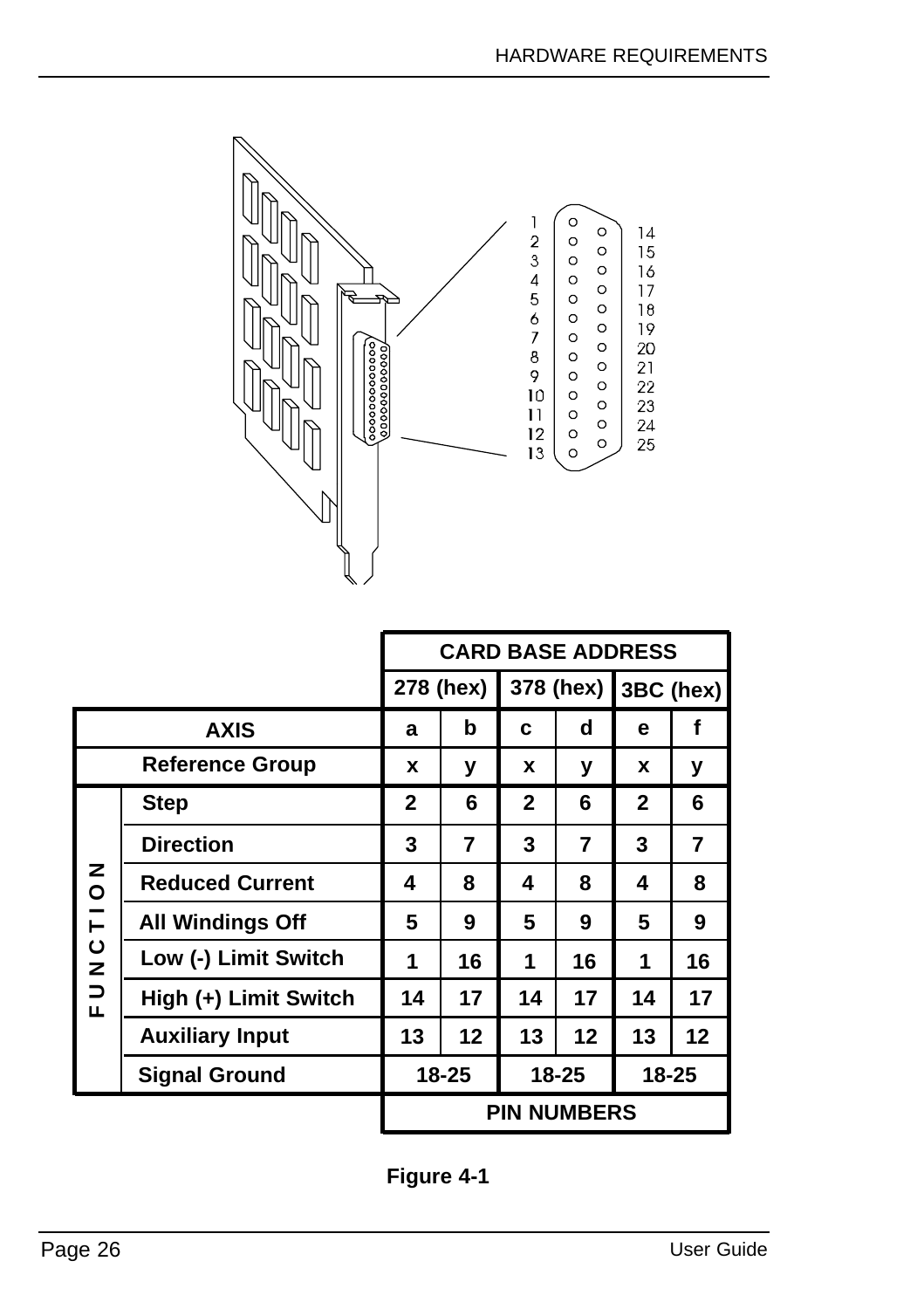

**Figure 4-2**

#### **WIRING DIAGRAM - API Series Translator**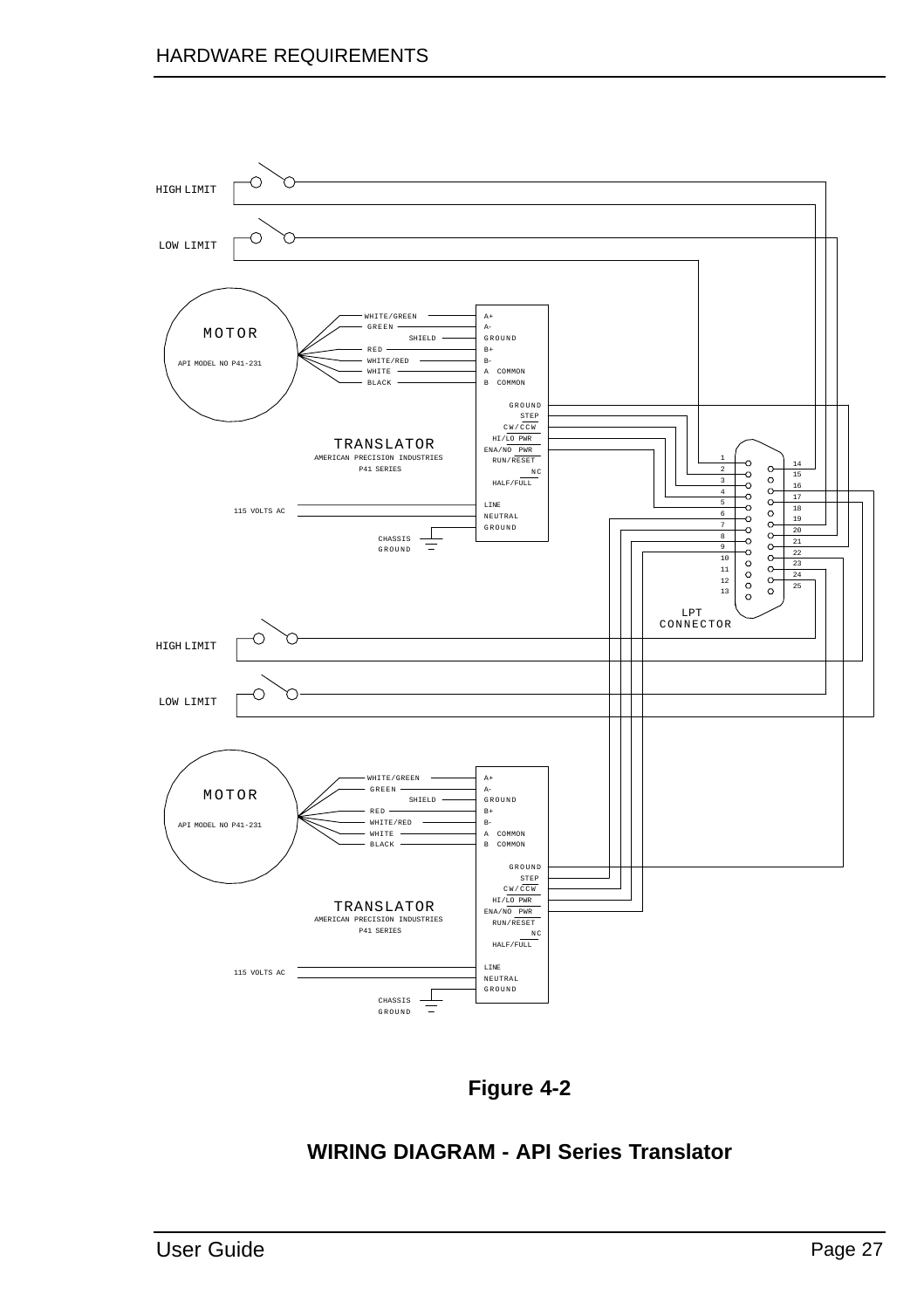



#### **WIRING DIAGRAM - Gecko 201/210 Translator**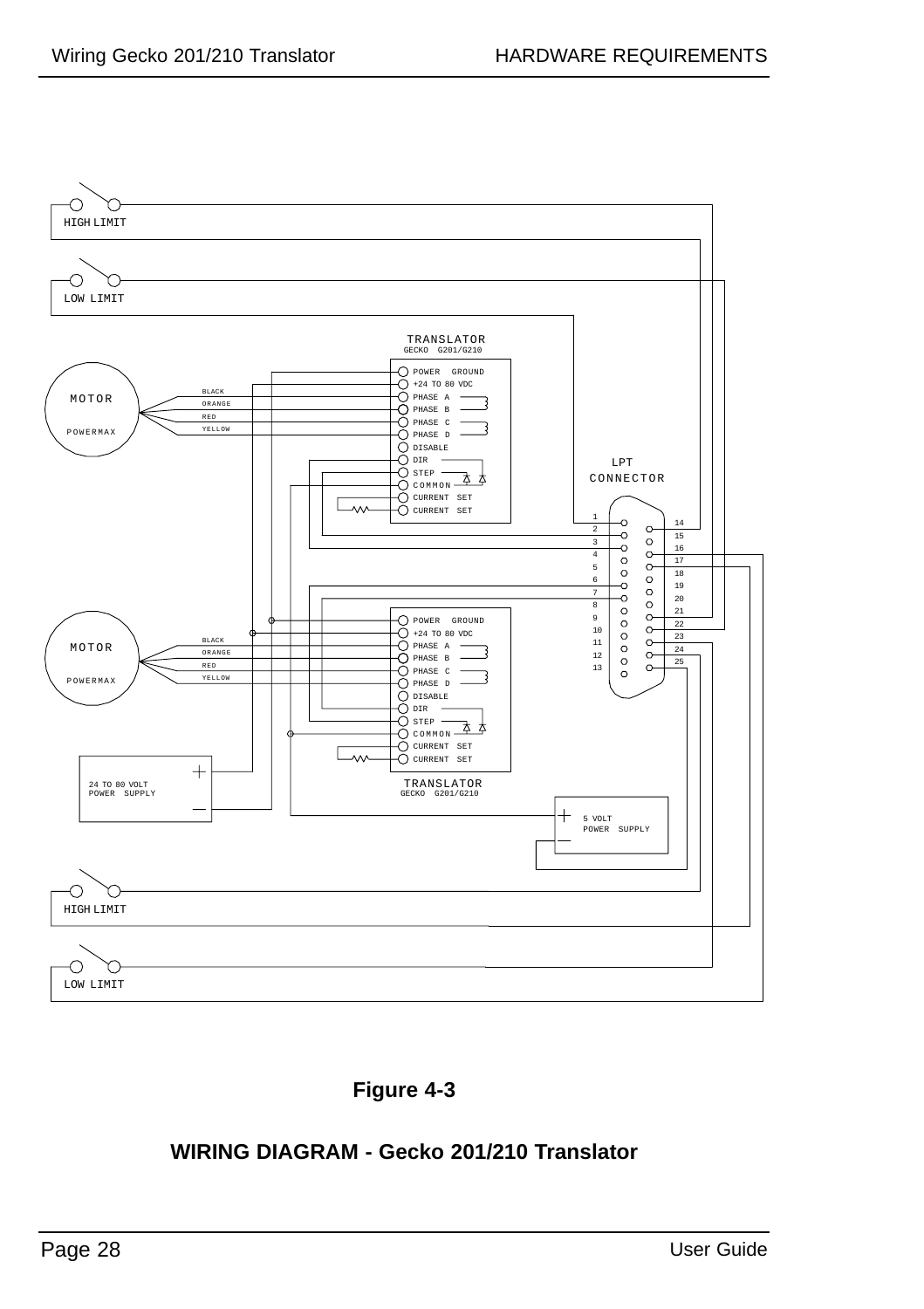

**Figure 4-4**

#### **WIRING DIAGRAM - Semix RD-022N Translator**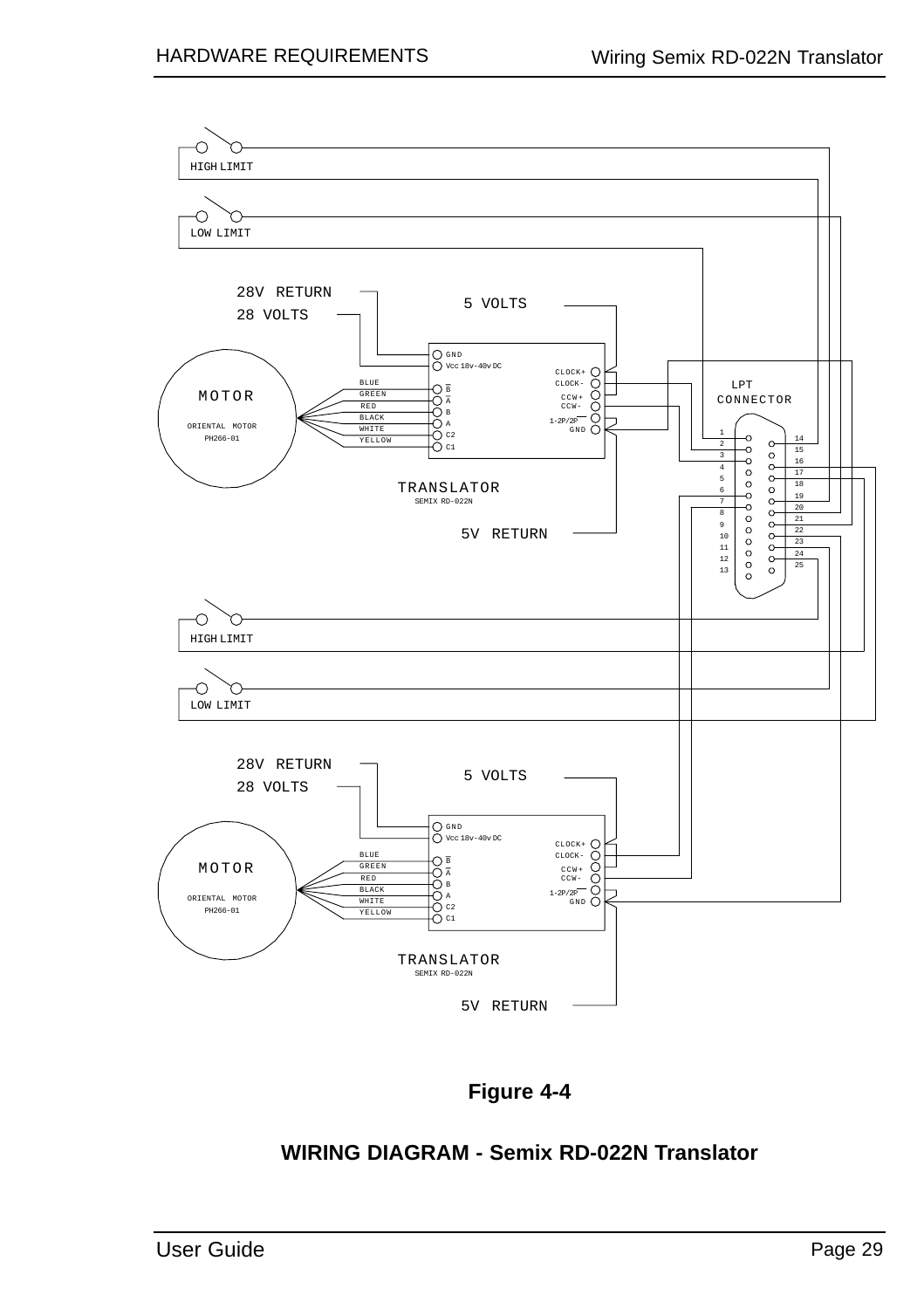

NOTE:

SET TRANSLATOR INTERNAL JUMPERS FOR CLOCK AND DIRECTION MODE AND NEGATIVE PULSE INPUT

#### **Figure 4-5**

#### **WIRING DIAGRAM - Anaheim Automation DPD Series Translator**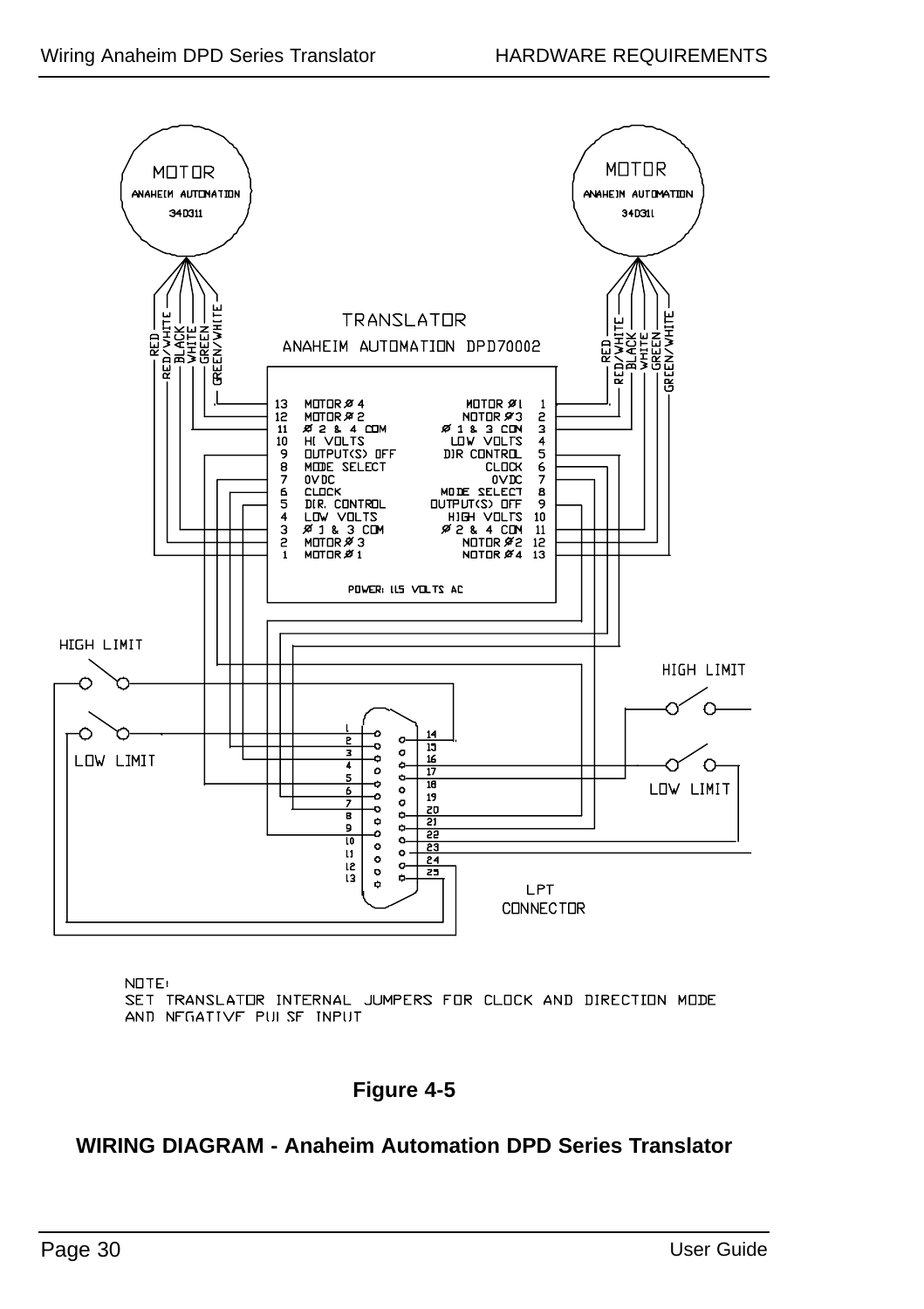



#### **WIRING DIAGRAM - General Controls 29A55 Translator**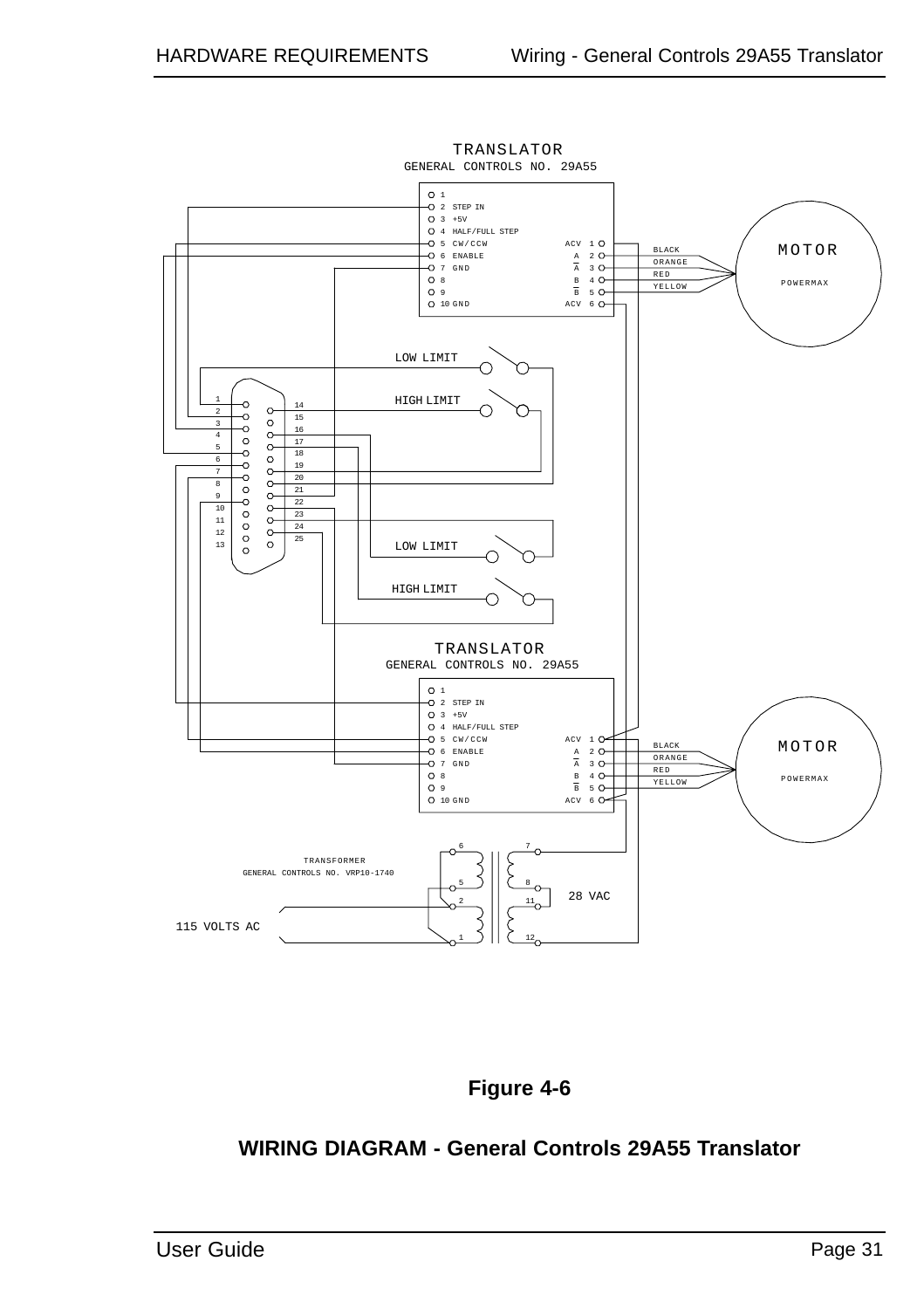



### **WIRING DIAGRAM - Pacific Scientific 6410 Translator**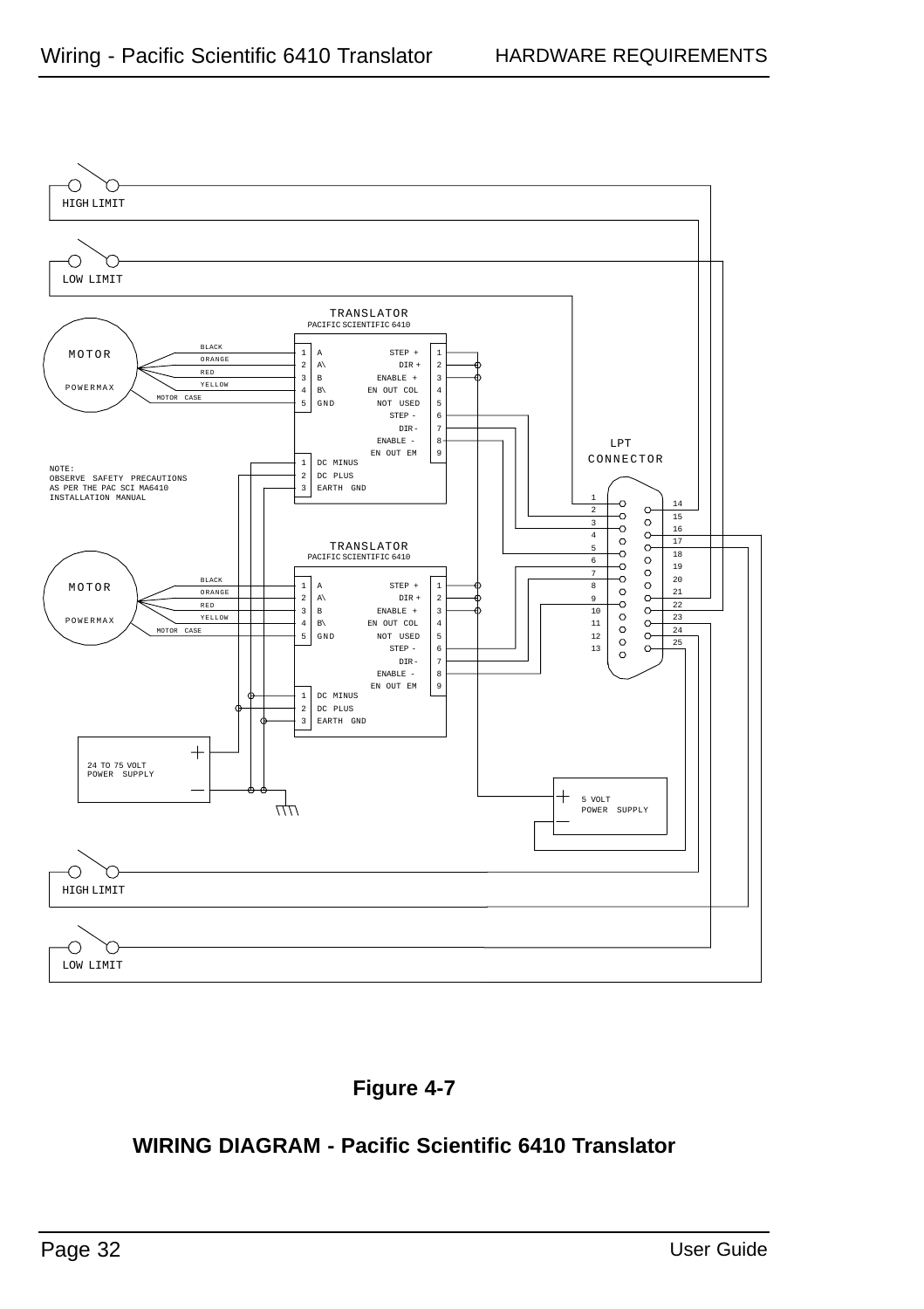

# **SIGNAL DEFINITIONS**

The purpose of this section is to provide a description of the signals which are present on the Printer Adapter card, and how these signals are used with the **Indexer LPT** system.

Information concerning the electrical characteristics of these signals has been obtained from the IBM Technical Reference Manual. Variations may exist, however it is our experience that these variations are slight. To determine the exact electrical specifications for any given printer adapter, refer to the manufacturer's specifications.

#### **Two groups of signals per adapter**

**Indexer LPT** divides the available connections on each printer adapter into two essentially identical groups, thereby allowing for control of two axes per adapter. We shall refer to these groups as the "X group" and the "Y group". Grouping associates each pin of the 25 pin connector on the printer adapter card with its function. The base address of the particular adapter card determines the axis which each group represents. The association between card addresses, pin functions, and pin numbers is depicted in Figure 4- 1.

For example, if the base address of an adapter card is 278(hex), then the "X group" of signals present on that adapter comprises the "a" axis and the "Y group" of signals on that adapter comprises the "b" axis. Referring to the signal definitions below, (or Figure 4-1) the "step" signal for axis "a" is located on connector pin 2 and the "step" signal for axis "b" is located on connector pin 6.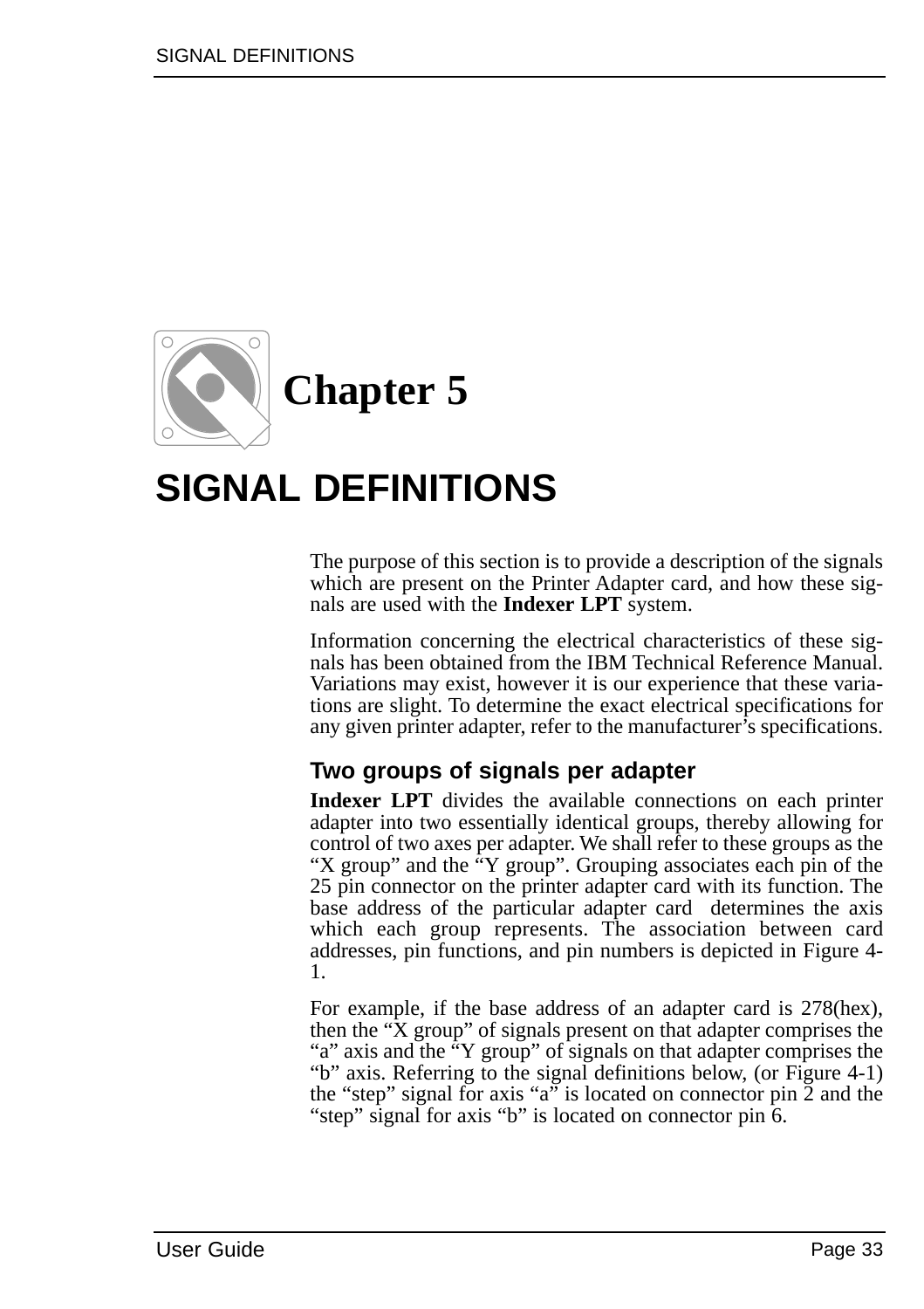# **Signal Ground**

The "signal ground" connection referred to in this text is available at connections on pins 18 through 25.

# **Step**

X group pin number 2

Y group pin number 6

### **Electrical Characteristics**

TTL level output. Sourced from a 74LS374 buffer/latch with 30 ohms of series resistance and .0022uF of parallel capacitance.

#### **Usage**

Controls translator "step" or "pulse" input. This signal is normally high. Negative pulses are issued during commands which cause motion.

# **Direction**

X group pin number 3

Y group pin number 7

### **Electrical Characteristics**

TTL level output. Sourced from a 74LS374 buffer/latch with 30 ohms of series resistance and .0022uF of parallel capacitance.

### **Usage**

Controls translator "direction" or "clockwise/counterclockwise" input. The level of this signal determines the direction the motor will turn when pulses are issued on the associated "step" signal. This signal is high during rotations in the positive direction, and is low during rotations in the negative direction.

# **Reduced Current**

X group pin number 4

Y group pin number 8

### **Electrical Characteristics**

TTL level output. Sourced from a 74LS374 buffer/latch with 30 ohms of series resistance and .0022uF of parallel capacitance.

#### **Usage**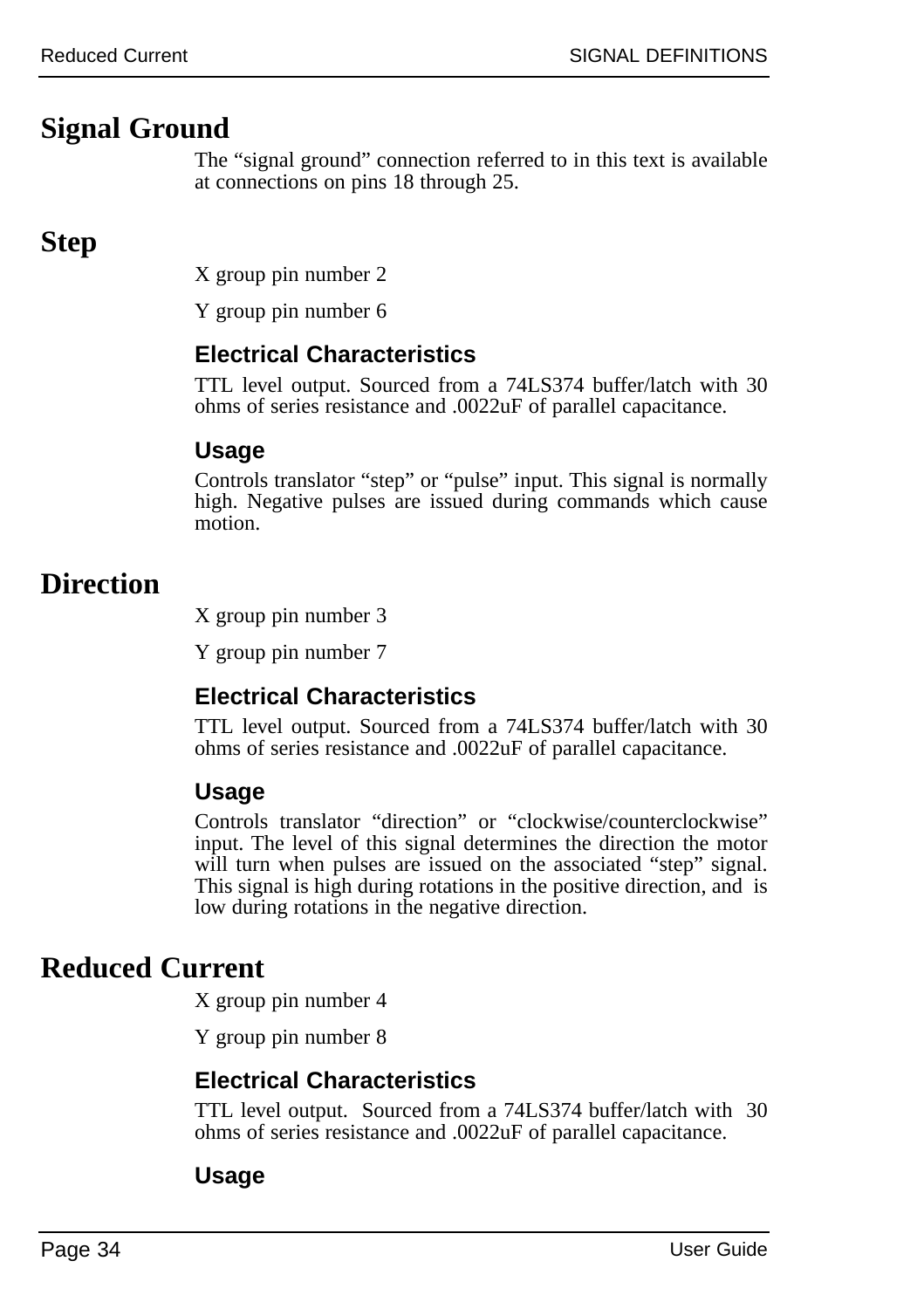This is an auxiliary output signal which may be used to control a circuit which commands the translator to reduce the current applied to the stepper motor windings.

This output responds only to the *reduced\_current* command, and can therefore alternately be used as a general purpose output signal.

## **All Windings Off**

X group pin number 5

Y group pin number 9

#### **Electrical Characteristics**

TTL level output. Sourced from a 74LS374 buffer/latch with 30 ohms of series resistance and .0022uF of parallel capacitance.

#### **Usage**

This is an auxiliary output signal which may be used to control the translator input to remove power from the stepper motor.

This output responds only to the *winding\_power* command, and can therefore alternately be used as a general purpose output signal.

## **Low Limit Switch**

X group pin number 1

Y group pin number 16

#### **Electrical Characteristics**

TTL level input internally pulled high through a 4.7K ohm resistor. Input characteristics correspond to that of a 74LS240 buffer.

#### **Usage**

This signal may be wired in series with a normally open limit switch which completes a circuit connection to signal ground when closed.

When this signal is not connected it is internally pulled high, indicating an "open low limit switch" condition. When this signal is connected to signal ground a "closed low limit switch" condition prevails.

A "closed low limit switch" condition arrests motion in the negative (-) direction.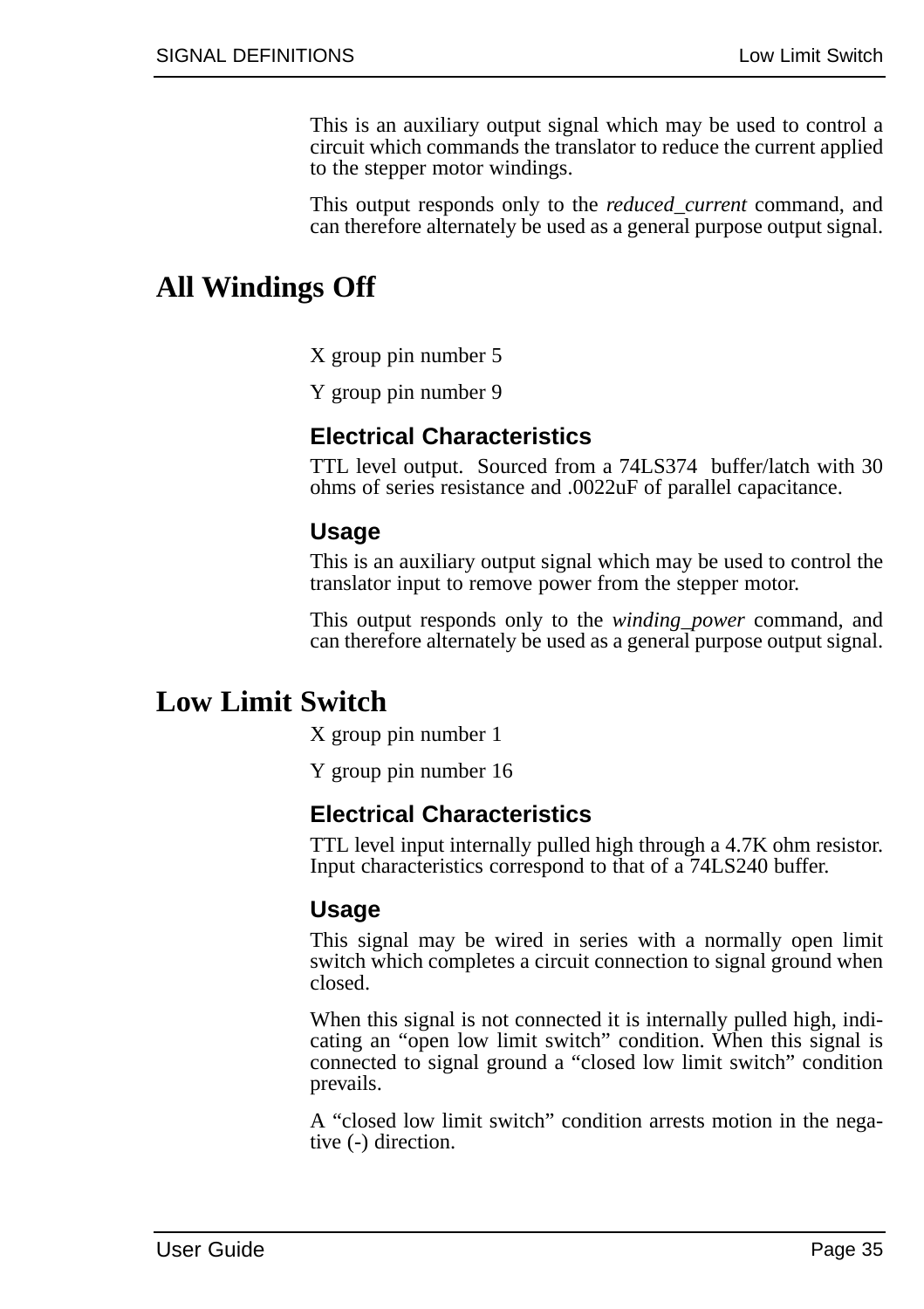#### **DANGER**

**The limit switch detection features of this program are designed only to provide limit detection within the normal operating region of the device being controlled and NOT to provide over-travel protection in cases where equipment damage or personal injury may result.**

**In cases where equipment damage or personal injury is possible due to over-travel, other means of limit protection is imperative.**

# **High Limit Switch**

X group pin number 14

Y group pin number 17

### **Electrical Characteristics**

TTL level input internally pulled high through a 4.7K ohm resistor. Input characteristics correspond to that of a 74LS240 buffer.

### **Usage**

This signal may be wired in series with a normally open limit switch which completes a circuit connection to signal ground when closed.

When this signal is not connected it is internally pulled high, indicating an "open high limit switch" condition. When this signal is connected to signal ground a "closed high limit switch" condition prevails.

A "closed high limit switch" condition arrests motion in the positive (+) direction.

#### **DANGER**

**The limit switch detection features of this program are designed only to provide limit detection within the normal operating region of the device being controlled and NOT to provide over-travel protection in cases where equipment damage or personal injury may result.**

**In cases where equipment damage or personal injury is possible due to over-travel, other means of limit protection is imperative.**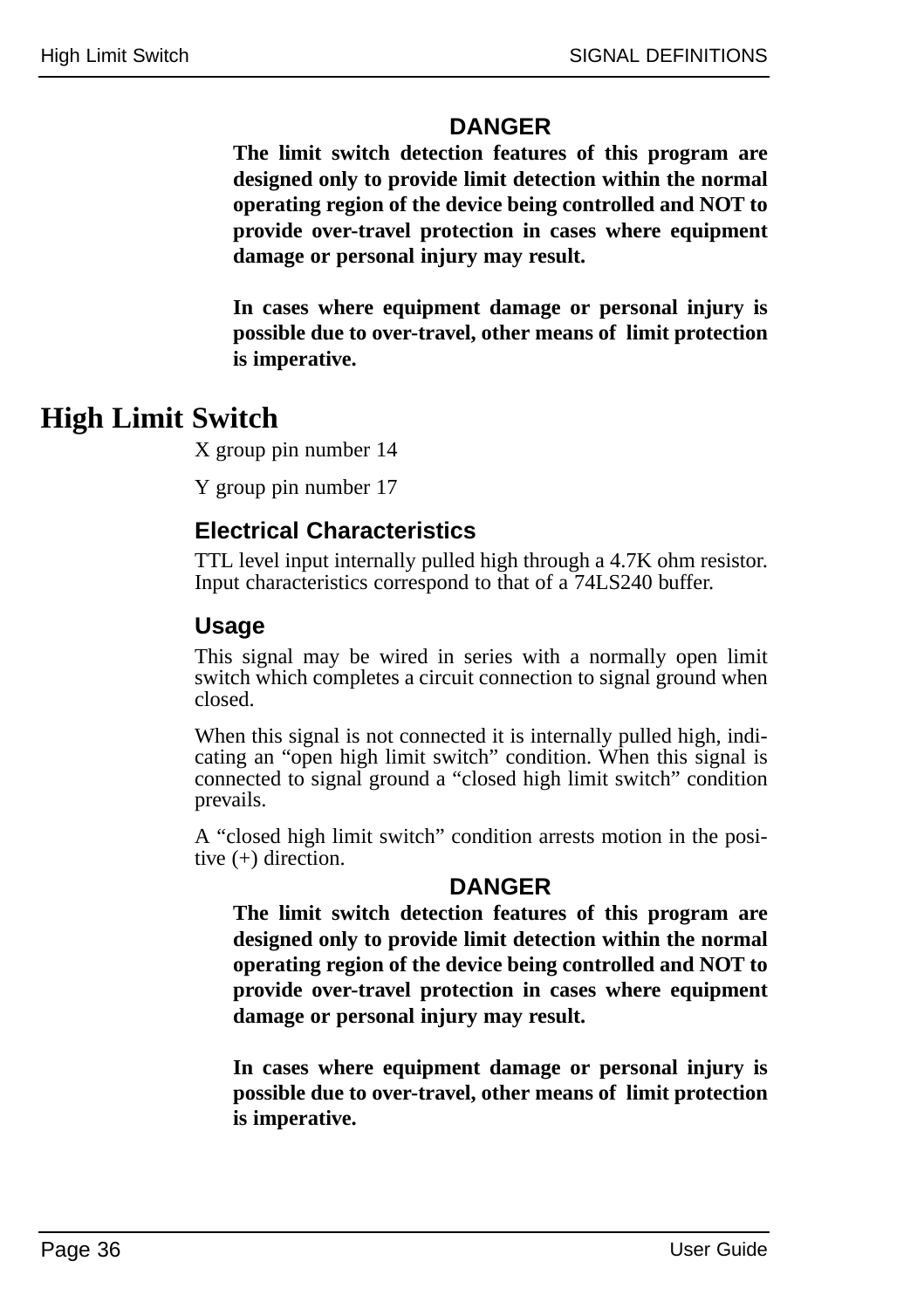# **Auxiliary Input**

X group pin number 13

Y group pin number 12

### **Electrical Characteristics**

TTL level similar in characteristics to an un-terminated LS-TTL input.

#### **Usage:**

This signal is used as a general purpose input. It must be driven to logic levels to provide a reliable indication.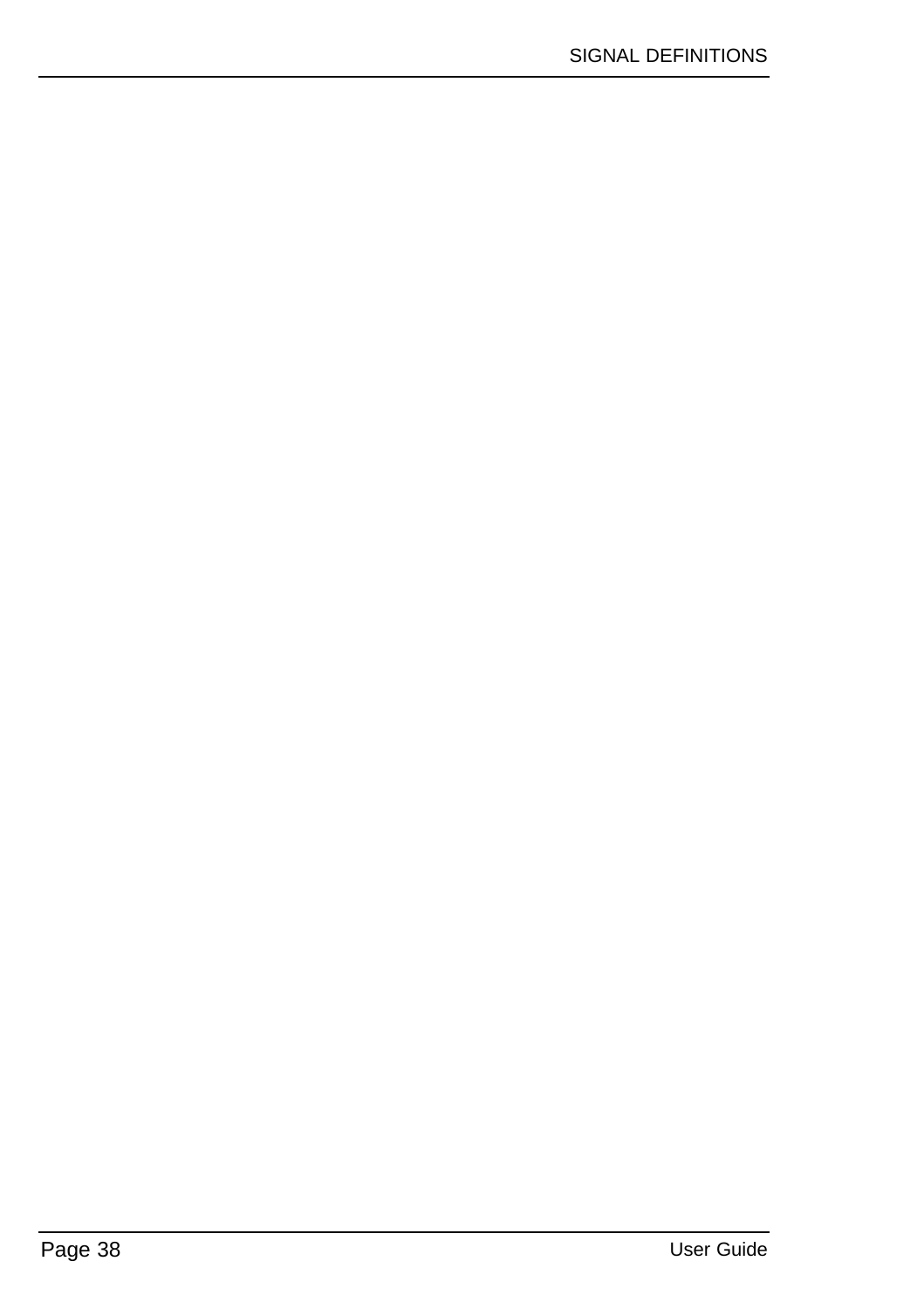

# **GETTING STARTED**

# **Software installation**

Make sure to read the installation notes in the README file located on the distribution diskette.

Place the distribution diskette in the A:> drive. Select **Run** from the **Start** menu, and type:

A:\Setup

Snap **OK** to start the Setup procedure. Follow the directions presented to you in the menus that follow. Make sure to read all the notes provided in the **Help** screens by snapping on the **Help** button corresponding to each step.

# **The Hardware Assist Module (HAM)**

The *Hardware Assist Module*, which we refer to as the **HAM**, is a small electronic module which attaches to an available printer port connector. The **HAM** contains electronics to support the *feed rate override* feature (**FRO**). For wiring to the **HAM** and use of **FRO**, refer to the chapter entitled FEED RATE OVERRIDE.

Make sure that the **HAM** is attached to an available printer port connector. The **HAM** has two connectors, one male (pins), and one female (sockets). Make sure that the male connector on the **HAM** attaches to the female connector on a printer port. To avoid potential damage to the **HAM**, DO NOT plug the female connector of the **HAM** onto to any male connector on the computer.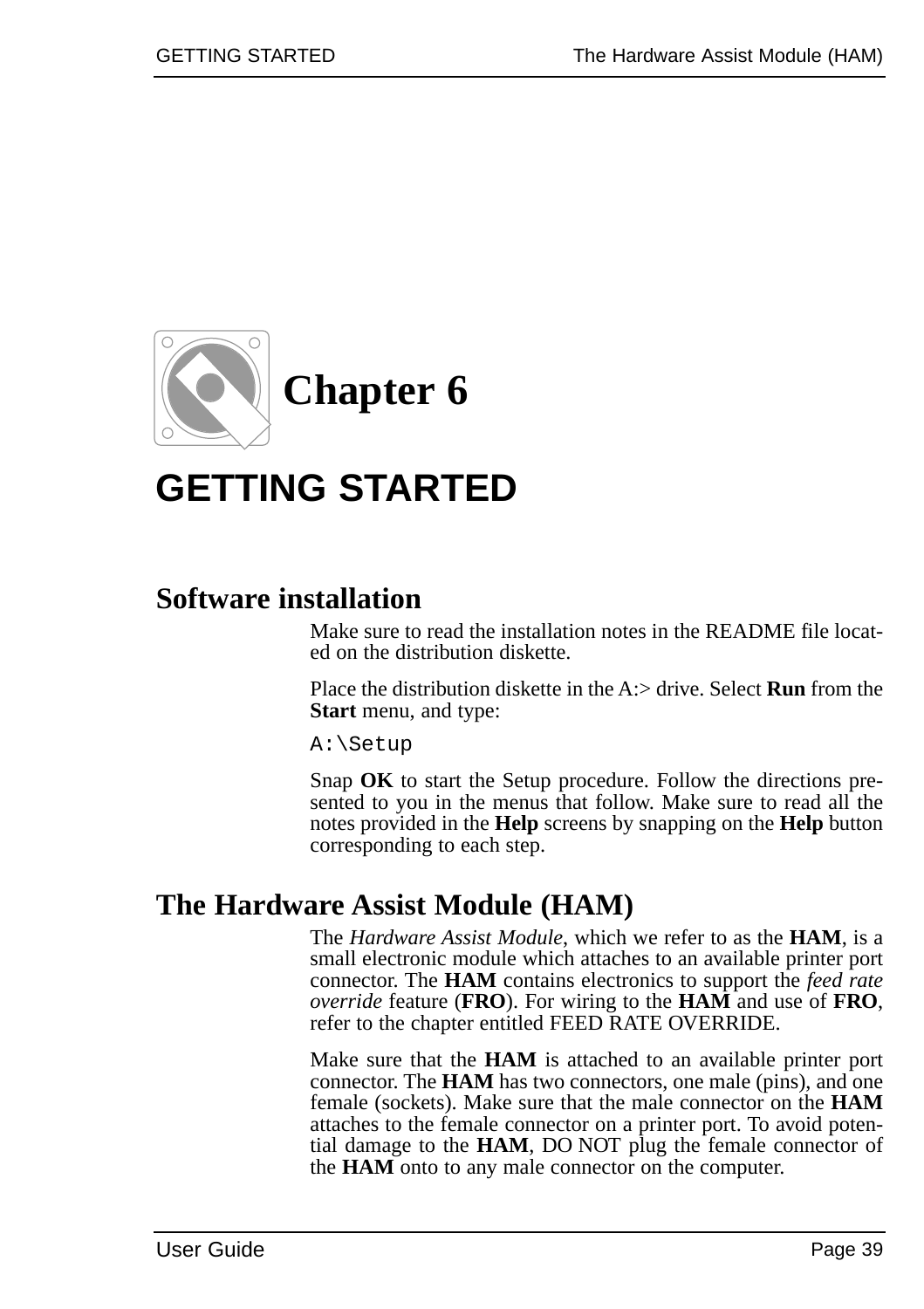# **Hardware Checkout Using IXDIAG**

In the development of control systems it is greatly helpful to make sure that the hardware elements are functioning properly before attempting to configure an application program or to write and debug software. With this in mind, the program **IXDIAG.EXE** is supplied with your **Indexer LPT** package. **IXDIAG.EXE** can assist you in your first installation and use of **Indexer LPT**, and can also serve as a useful tool in troubleshooting problems with new designs and system hardware.

**IXDIAG.EXE** can be launched by snapping over its icon in the **Start->Programs** menu.

**IXDIAG.EXE** allows full access to the functions of **Indexer LPT** by means of an easy to use, menu driven interface. This program allows the user to exercise all of the **Indexer LPT** commands.

When **IXDIAG.EXE** is first invoked, it looks for the presence of a correctly installed **Indexer LPT** "motor" device. If **Indexer LPT** is installed correctly, **IXDIAG.EXE** will inform the you that the device driver is present. **IXDIAG.EXE** will then execute subsequent user control over **Indexer LPT** by means of calls to its device driver.

If **Indexer LPT** software is not installed, or if it is not installed correctly, **IXDIAG.EXE** reports the difficulties which it encountered.

We recommend that the new user first exercise motion control hardware by means of **IXDIAG.EXE**. This program is easy to use, and provides an excellent means for experimenting with **Indexer LPT** commands.

# **Using Indexer LPT with Application Programs**

Application programs written to accommodate various types of automatic machinery are available from Ability Systems. Configuring these programs does not require computer programming, but does require a working knowledge of **Indexer LPT**.

The application programs' setup menus and dialogs help you associate **Indexer LPT** commands to the task at hand. Once the application program is configured, the user interacts with the menus and prompts of the application program, and communication between **Indexer LPT** and the application program occurs in the background.

For example, consider the design of a cutting tool that uses a motor to advance a linear stage. Typically, you may start implementing this design by simply checking the operation of the motor from IXDIAG.EXE using an **Indexer LPT** command such as: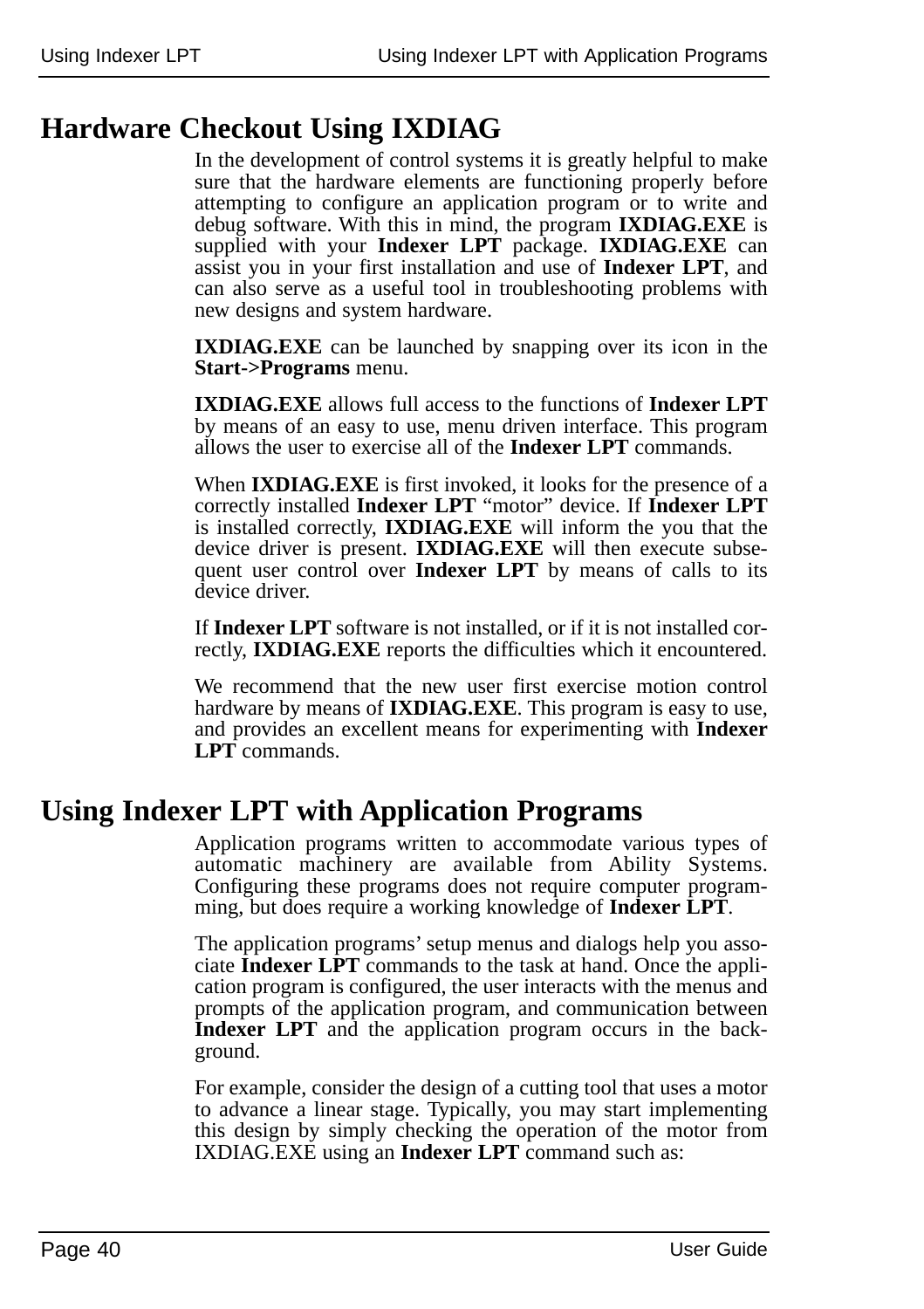move:a,4000

This command exercises the motor controlled by the "a" axis by applying 4000 pulses to the translator. The amount that the motor shaft rotates depends on the internal geometry of the motor and the configuration of the translator. The linear distance that the stage subtends depends on the mechanical ratio between the rotation of the motor shaft and the screw follower or pulley that it is coupled to. Nevertheless, using the *move* command you can experiment with the motor at the lowest and most basic level.

Once you are assured that the motor is moving properly, you may wish to calibrate the stage by measuring the distance that it moves for a given amount of step pulses. After you enter this information (number of steps and corresponding distance) into the stage setup dialog provided in the application program, you can use the features of the application program to control the stage using units of measure that relate to it's actual function, e.g. "inches, or millimeters" instead of "steps".

Setup menus and dialogs allow you to use **Indexer LPT** commands and queries to design and customize your machine to do such things as monitor external switches or to activate solenoids. When designing a machine, you would typically exercise an **Indexer LPT** command or query using IXDIAG.EXE to troubleshoot your wiring at the simplest level. You would then enter that command in an appropriate dialog of the application program.

For example, the Ability Systems **G Code Controller** product allows you to customize "M" code commands with sequences of **Indexer LPT** actions. Suppose you wanted to customize "M12" to activate an air clamp using the **Indexer LPT** digital output command:

winding power:c,0

and you wanted to customize "M13" to release the clamp using:

winding power:c, 1

After wiring the solid state relay that engages the clamp to be activated by the output signal associated with to these commands, you can verify its functionality by exercising these commands from IXDIAG.EXE. Once you have verified that these commands are appropriate and functioning, you can type them into the list boxs in the dialog provided in the **G Code Controller** program for customizing M codes After that, the user interacts with the application program with M12 and M13 to control the clamp. The application program, in turn, communicates these commands to **Indexer LPT**.

In another example, suppose you wanted to use the low limit switch input on the **Indexer LPT** "f" axis to read a normally open pushbutton as a start switch. To do this, you would wire the pushbutton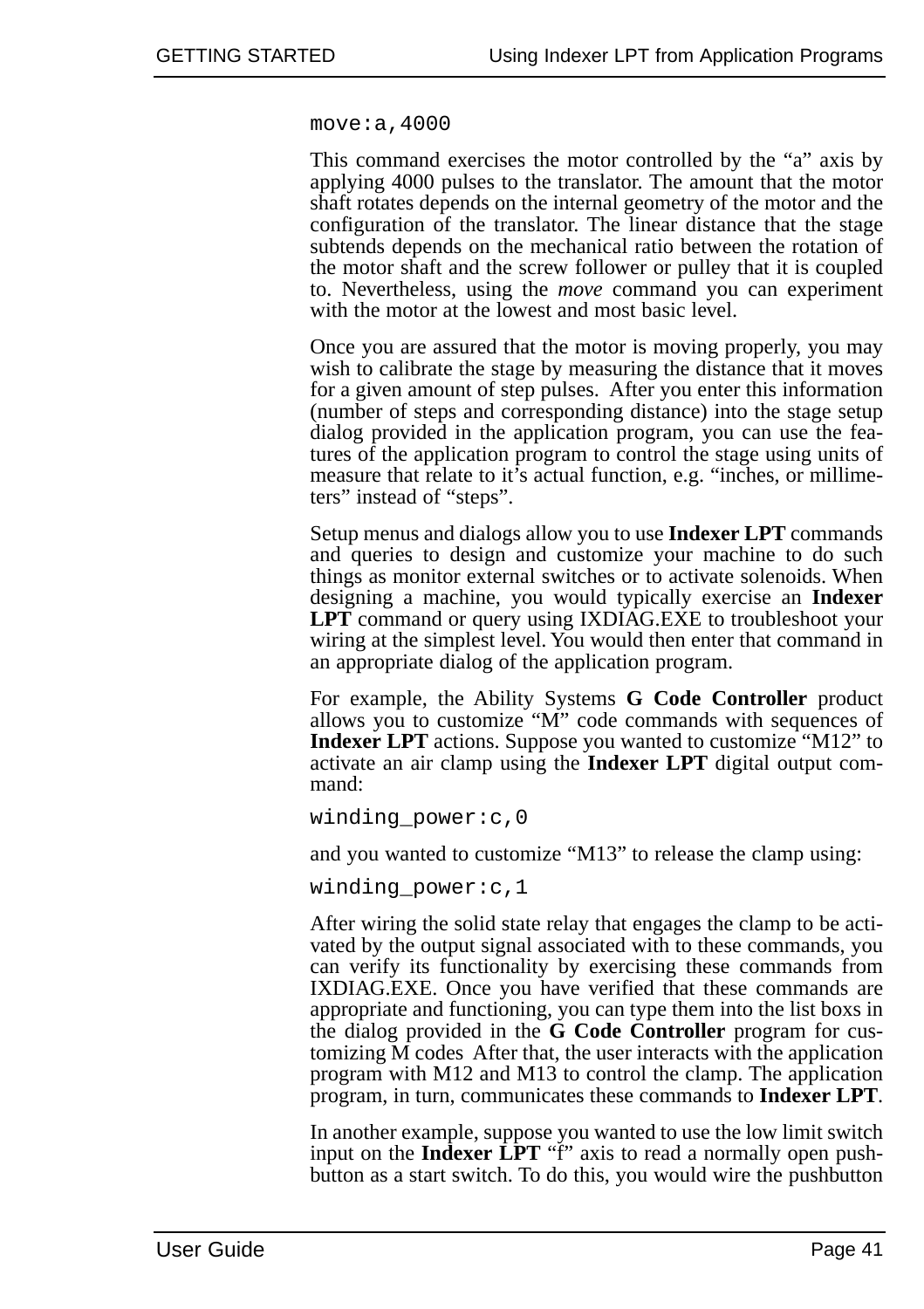so that it grounded the associated input pin when the button is pushed. You could verify the integrity of your wiring using the **View Signal Status** section of IXDIAG.EXE, watching the low limit switch status field for this axis change from "0" to "1" when you pressed the switch.

The **Indexer LPT** query command to read this switch is:

 $-1imif?$ :f

The **View Signal Status** section of IXDIAG.EXE repeatedly issues this command, updating the display after each try. However, you can exercise this command from the **Command Motor** section by typing the command and pressing **Enter**. If the switch is open when you press **Enter** it will respond with "0". If the switch is closed it will respond with "1". Once you have verified that you have wired the switch correctly, and that you are using the correct syntax to query the input pin, you can enter this information into the dialog that the application program provides to configure an external start switch. Consequently, when the application program needs to wait for the condition of the start switch, it will transparently communicate with **Indexer LPT** using this command. The end user need only press the switch at the appropriate time.

These are some of the ways in which you may need to use **Indexer LPT** commands when configuring application programs available from Ability Systems. User written and software available from third parties may use different configuration techniques, such as setup scripts.

# **Programming with Indexer LPT**

**Indexer LPT** receives commands comprised of ordinary ASCII character strings which are written to the "motor" device in much the same manner as writing to a file named "motor". All command strings must end with a carriage return character.

**Indexer LPT** leaves an ASCII message in a one-line buffer, which we call the "mailbox", after the completion of each command. The mailbox can be read in much the same manner as reading from a file. All messages in the mailbox are terminated with a carriage return character.

Since **Indexer LPT** is a character device driver, and behaves much the same as a file, it can be controlled by virtually any programming language which has the capability of communicating ASCII text to and from a file.

These languages include C, Pascal, and BASIC. Even higher level languages and programs can be used to communicate with **Indexer LPT**.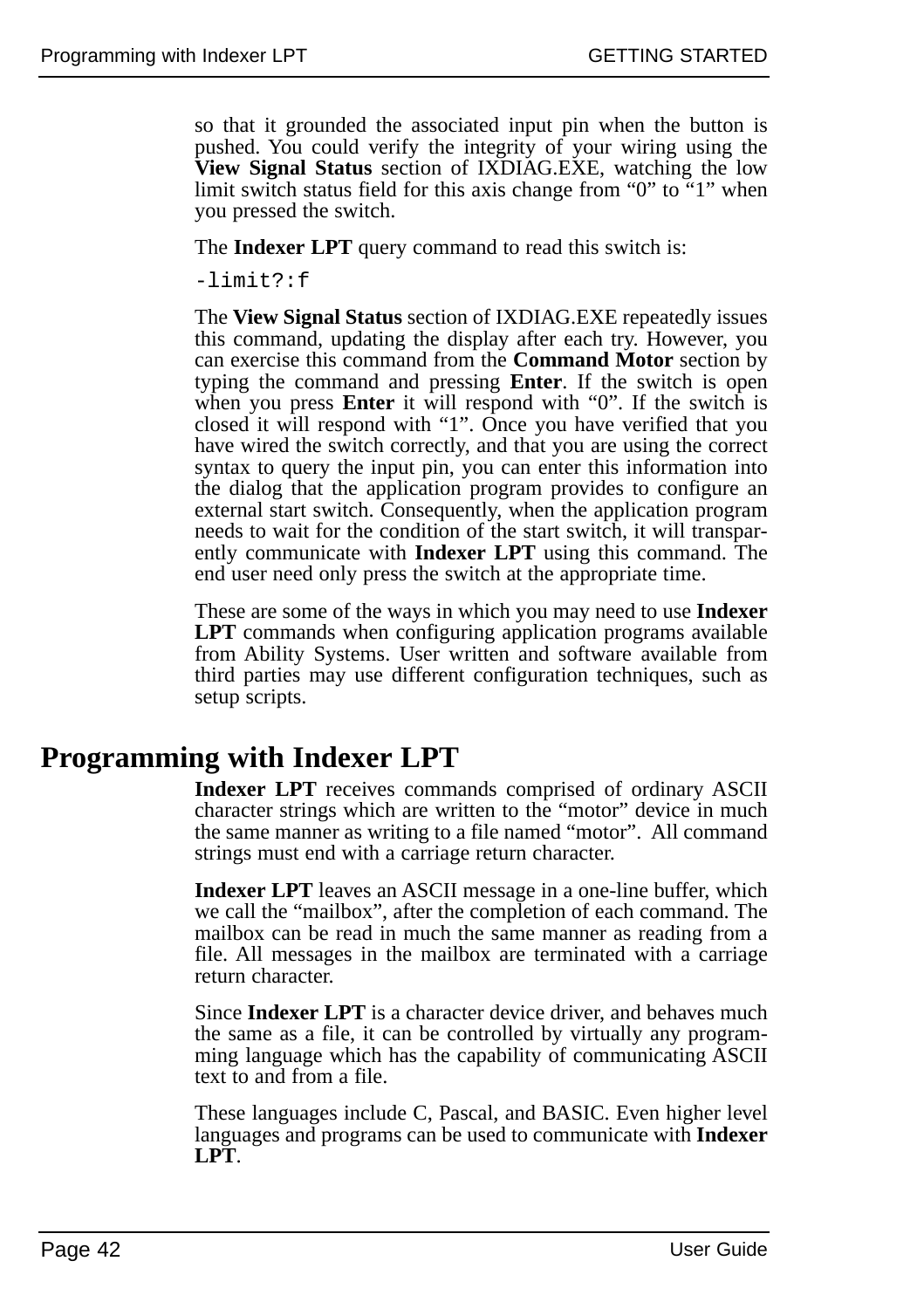The name of the **Indexer LPT** device is "motor". When using language file handling functions to communicate with **Indexer LPT**, use "motor" as the file name.

When communicating with disk files and devices, application languages usually obtain a "file pointer" by means of a "file open" command. Subsequent reads and writes are accomplished by referencing this file pointer with the appropriate language function.

# **Safety**

Make sure to read the chapter entitled **Special Considerations**, especially the section involving safety.

Be aware that some motion control applications require interaction between the application program and the operating systesm, as well as with **Indexer LPT**, to provide for operator safety. These measures require a knowledge of both computer programming and machine design, and cannot be implemented using the simplified methods outlined in the next section.

# **Using Indexer LPT from a DOS Window**

#### **Sending Text Files to Indexer LPT**

One simple means of writing to **Indexer LPT** is by means of the DOS "copy" command. The usage of the "copy" command is as follows:

copy <source file> < destination file>

A file containing **Indexer LPT** commands can be created using an ASCII text editor such as Window's **Notepad** or DOS's **EDIT**. The transfer of these commands to **Indexer LPT** is accomplished by copying this file to a "file" called "motor".

In an example, motion hardware is wired to printer port hardware on the "c" axis. Using a text editor, a file named **TST1.CMD** is created. The content of this file is as follows:

move:c,2400

#### **(Make sure you end this line with a carriage return).**

This file is copied to the motor device by typing the following from the DOS prompt:

#### **C>copy tst1.cmd motor<Enter>**

The motor will then move 2400 steps in the positive (+) direction.

In another example using the same hardware setup, a file named **TST2.CMD** is formed having the following contents: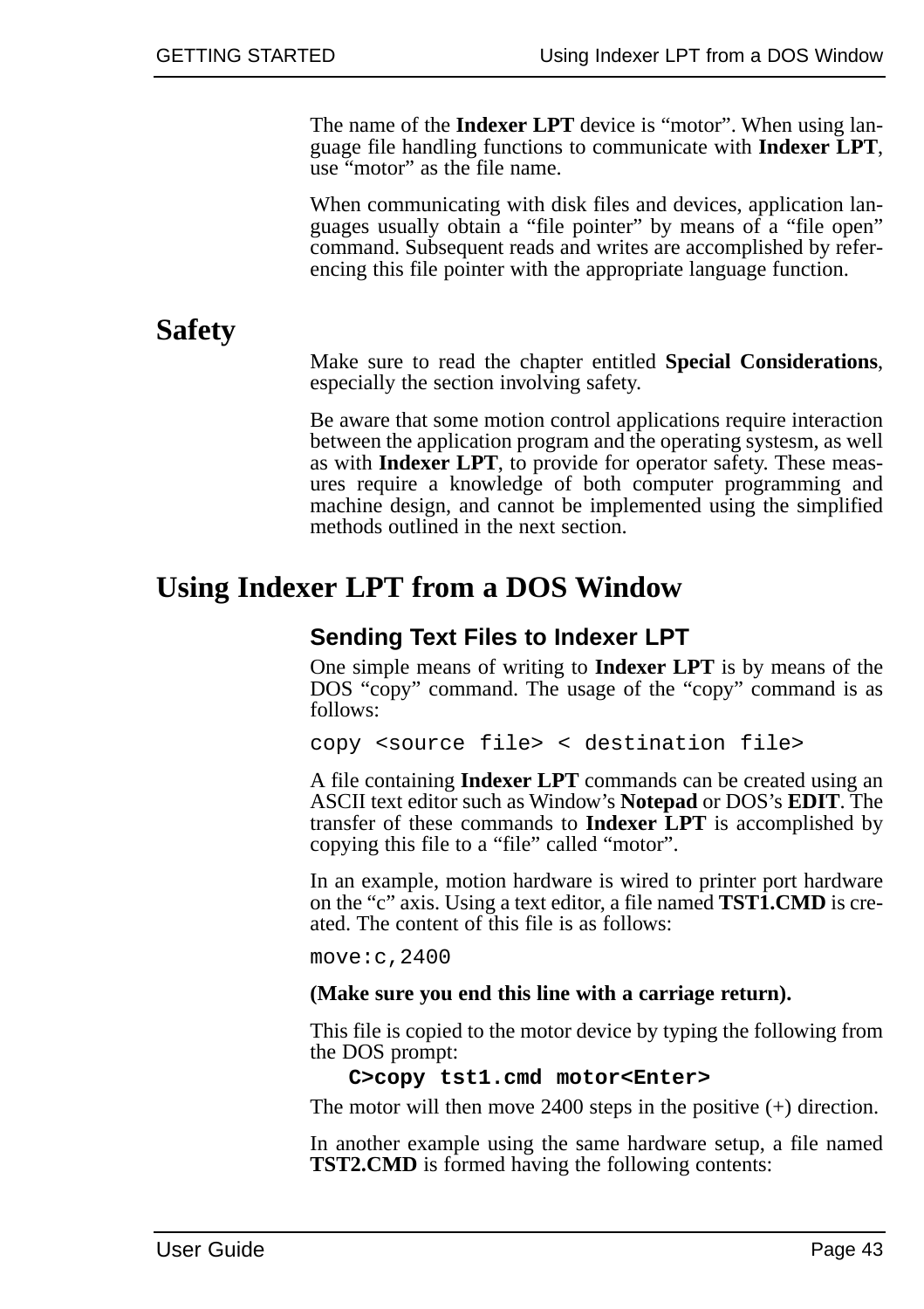set home:c move:c,3500 move:c,-1000 move:c,800 home:c

#### **(Make sure the last line is ended with a carriage return)**

This file is copied to the motor device by typing the following from the DOS prompt:

#### **C> copy tst2.cmd motor<Enter>**

The motor will then follow the sequence of 3500 steps in the positive (+) direction, 1000 steps in the negative (-) direction, 800 steps in the positive  $(+)$  direction, and return to the starting position.

### **DOS Batch Files**

A batch file is essentially a text file that contains a sequence of DOS commands. Batch files can be composed using a text editor such as DOS's **EDIT**, or Window's **Notepad**. The file name extension for a batch file must be ".BAT". A batch file can be run from within a DOS window by typing its name, similar to running an executable (.EXE) program. You can also construct a Windows **Shortcut** to a batch file in the same manner as you can construct a **Shortcut** to an executable program.

Using a batch file, you can implement sequences of **Indexer LPT** commands for cycling certain types of machinery that requires only a small amount of program or user interaction. Batch files are also handy to use in troubleshooting, since they can be quickly made to implement repetitive sequences.

One easy method is to simply use a batch file to automatically repeat the previously described method of copying a text file to **Indexer LPT**. For example, to do this you may construct a DOS batch file named **SEQUENCE.BAT,** which contains the following ASCII text:

:loop copy tst2.cmd motor goto loop

You can execute this batch file by typing the following from the DOS prompt:

#### **C>sequence<Enter>**

It may be desirable to send commands to **Indexer LPT** directly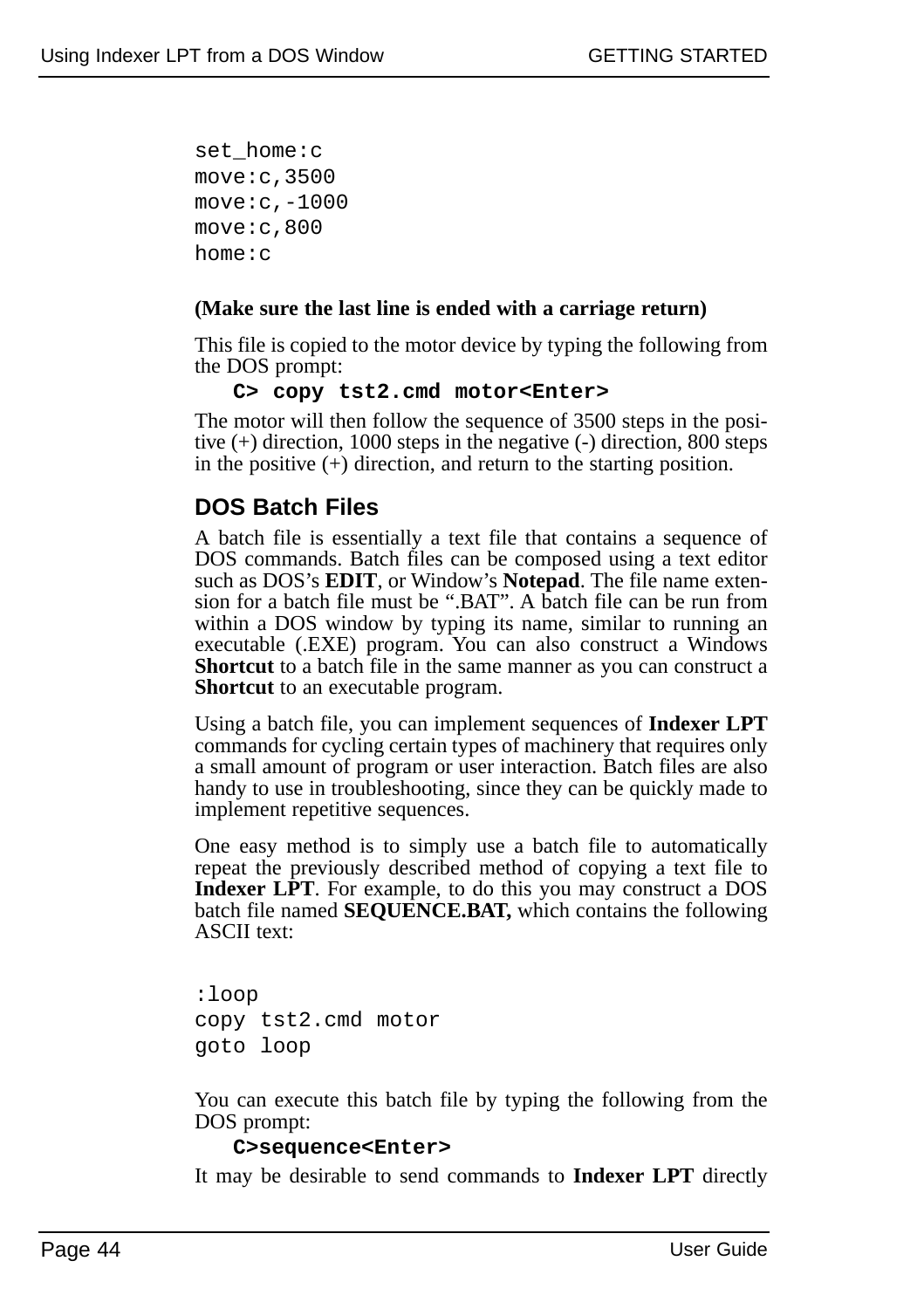from within the batch file by directing the output of the **ECHO** command to the "motor" device with the "**>**" operator. The following batch file behaves essentially the same as the previous example:

```
:loop
echo set_home:c>motor
echo move:c,3500>motor
echo move:c,-1000>motor
echo move:c,800>motor
echo home:c>motor
goto loop
```
Note that it is not necessary to reset the home position each pass through the loop. Consequently, the example code may be changed as follows:

```
echo set_home:c>motor
:loop
echo move:c,3500>motor
echo move:c,-1000>motor
echo move:c,800>motor
echo home:c>motor
goto loop
```
This example shows how a batch file may be used to implement a simple repetitive sequence. The use of batch files is more completely described in legacy DOS documentation, such as the book *Running MSDOS* by Van Wolverton (Microsoft Press).

#### **Using DOS Commands to Read From Indexer LPT**

After the execution of each command, **Indexer LPT** deposits a string of characters in a one line buffer which can be read similar to reading a line of text from a file. One simple means of seeing what is in the buffer is by using the DOS **type** command. The usage of the **type** command is as follows:

#### **C> type <filename><Enter>**

For example, immediately after **Indexer LPT** is installed the response buffer contains the string, "installation successful". To view the contents of the buffer, type the following from a DOS prompt:

#### **C> type motor<Enter>**

The contents of the response buffer will appear on the screen as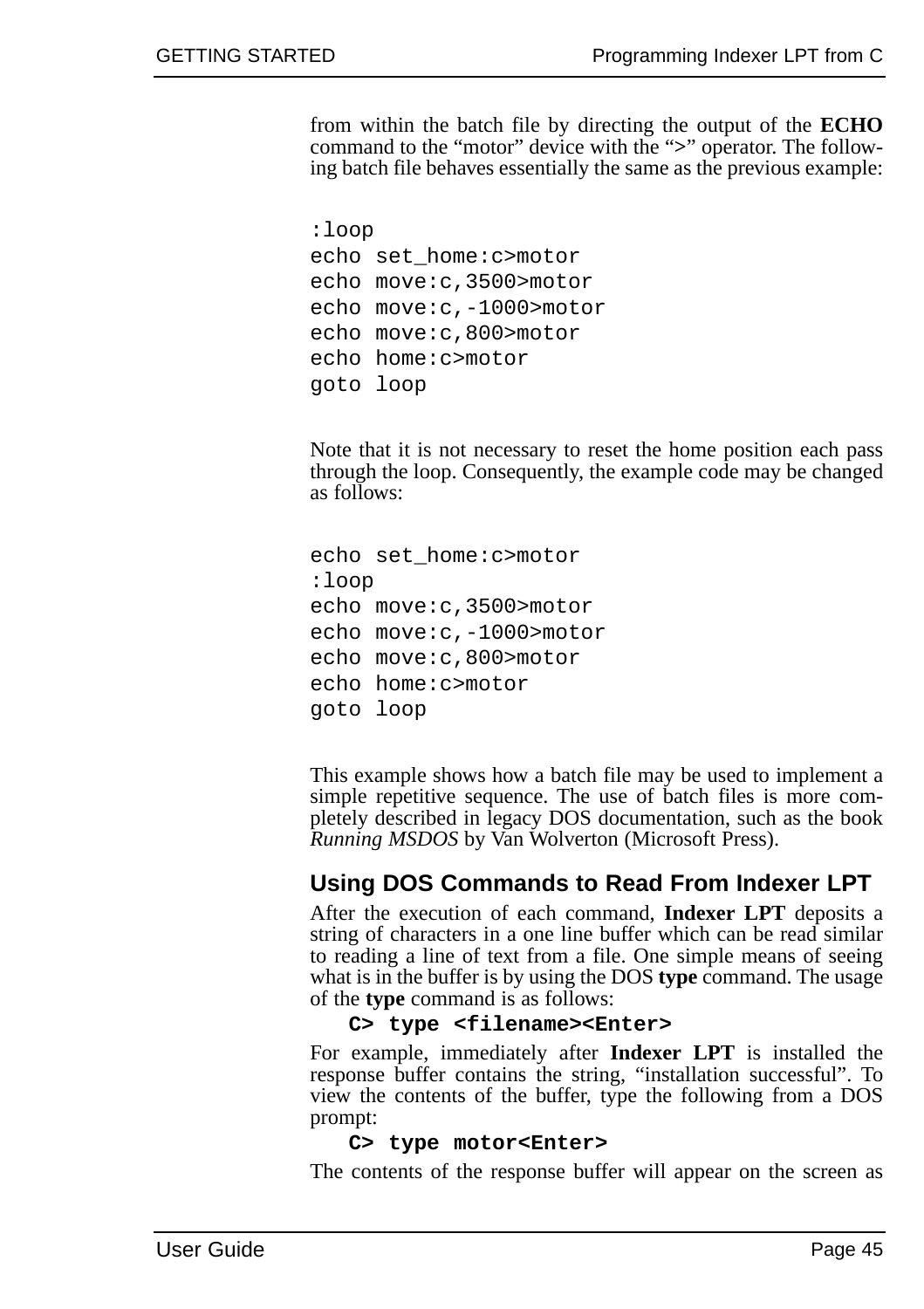shown:

**C>installation successful** 

# **Programming Indexer LPT from C**

In the following example, the C programming language is used to perform simple reads and writes to the **Indexer LPT** "motor" device. When using this example there are some considerations the programmer should keep in mind.

Two file pointers are opened for the "motor" device. One file pointer, fpr, is opened for read only; the other file pointer, fpw, is opened for write only. Consequently, the file pointer fpr is used in all of read operations and fpw is used in all of the write operations.

Notice that the program opens the read pointer first, checks to see if it is valid, and exits the program with an error code if the pointer is not valid. This action checks for the presence of the "motor" device on the system and exits the program if it is not there.

Consider the situation of opening the write pointer first. If the "motor" device was not present on the system the program would create a "counterfeit" file called "motor". This would then create an elusive problem. The program would then write to and read from the "counterfeit" file as if it were writing to and reading from **Indexer LPT**, except of course, the **Indexer LPT** would not be functioning.

If this error is made it is important to delete the counterfeit "motor" file before correctly installing the real **Indexer LPT** "motor" device. If the counterfeit "motor" file is not removed before installing **Indexer LPT**, your operating system will not allow deletion of the counterfeit file until the real **Indexer LPT** "motor" device is removed from the system.

If the programmer wishes to convert **Indexer LPT** step position string information to a numeric value, the C language **atol** function is recommended if you are using a 16 bit compiler. If you are using a 32 bit compiler, you may use **atoi**. **Indexer LPT** tracks position to a magnitude of 2,147,483,647 steps in either direction. Consequently, the **signed long** data type is most appropriate for 16 bit compilers, while an integer will suffice for 32 bit code.

The following example code was tested under the Borland C compiler. We have found that Borland C flushes the output buffer stream during each execution of the fputs**()** function. Microsoft C, on the other hand, queues the output buffer. Consequently, when using Microsoft C, an fflush() function must be performed following each write to assure that the output is sent to the device when expected.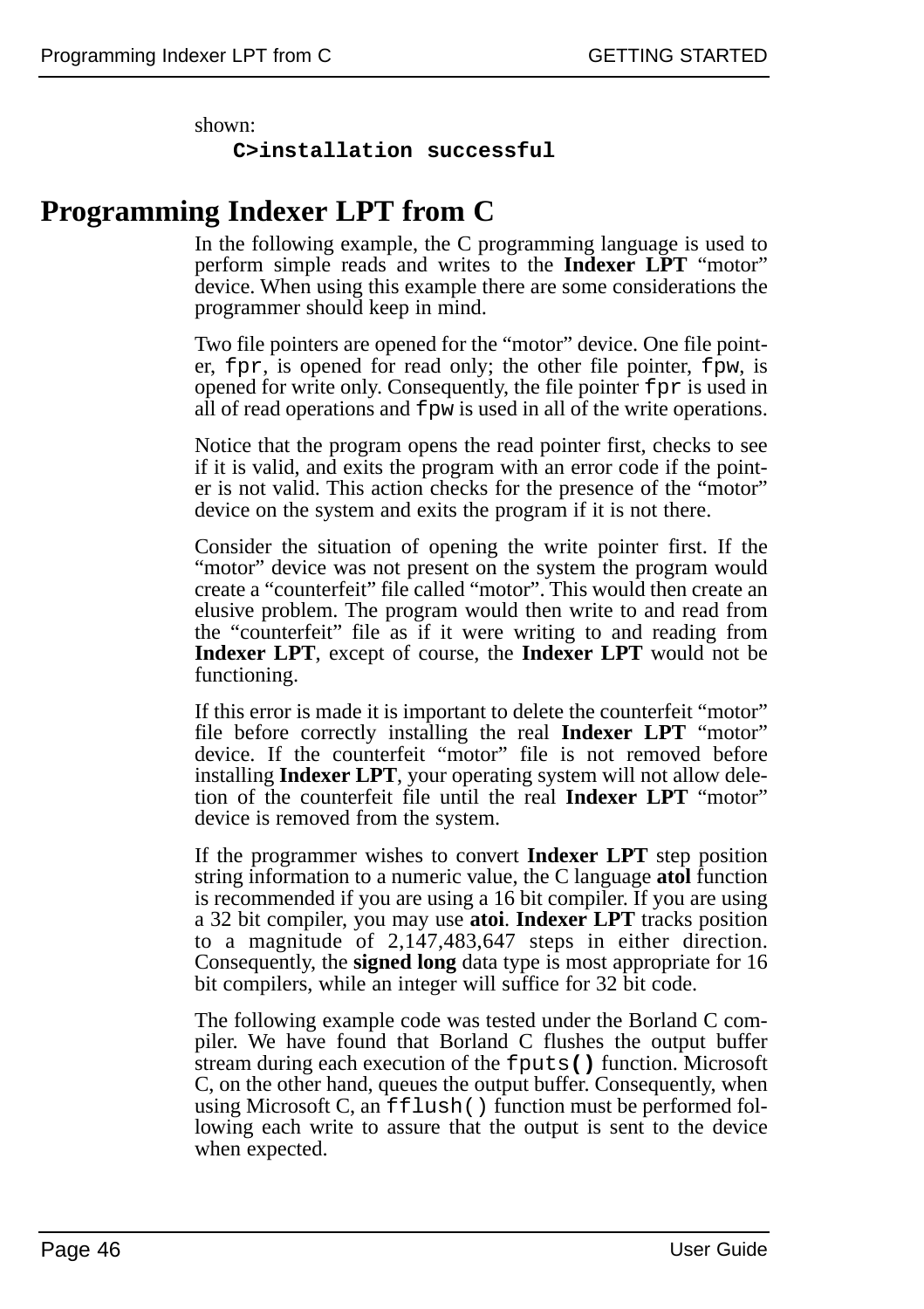The distribution diskette contains two sample programs in C: SAMPLTC.C for (Borland) Turbo C, and SAMPLMSC.C for Microsoft C. SAMPLMSC.C contains an **fflush()** command after each device write. SAMPLMSC.C will run under both Microsoft C and Borland C.

```
/* Example C program demonstrating the use
of Indexer LPT using one file pointer for
reads and another file pointer for writes
*/
#include stdio.h
main() 
{
   FILE *fpr, *fpw;
   char instring[80];
   long position;
   if( (fpr = fopen("motor", "r")) == NULL)
   \left\{ \right.printf("cannot open motor 
                device\n");
        exit(1);}
   fpw = fopen("motor", "w");
   /* Don't forget to terminate each 
    command string with the \n character */
   /* Set up for position tracking */
   fputs( "set_home:a\n", fpw );
   /* Move the motor */
   fputs( "move: a, 2000\n", fpw );
   /* Read position from the mailbox */ 
   fgets(instring, 80, fpr); 
   printf("%s", instring); 
   /* Convert ASCII position to numeric */
   position = atol(instring);printf("%ld\n", position);
   /* Send the motor home */
```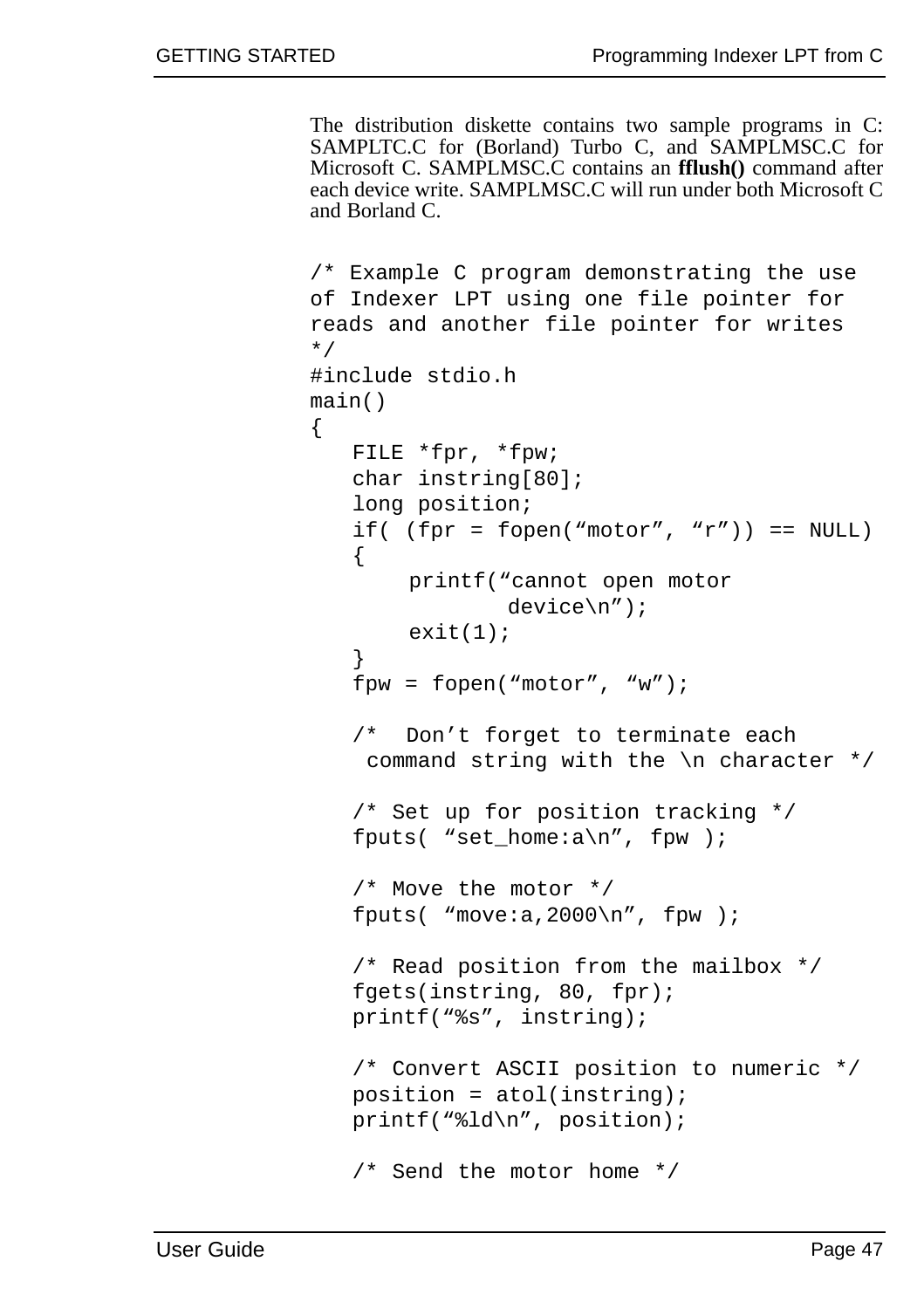}

```
fputs( "home:a \nightharpoonup n", fpw );
/* Read mailbox again and print */ 
fgets(instring, 80, fpr); 
printf("%s", instring);
fclose (fpw);
fclose (fpr);
exit(0);
```
# **Programming Indexer LPT from BASIC**

In BASIC, the OPEN command is used to associate a file number with the **Indexer LPT** "motor" device, and the  $PRINT$   $# comm$ mand is generally used to write to **Indexer LPT**. For example, to associate the output file number 2 with **Indexer LPT**, use the following BASIC command:

```
OPEN "motor" FOR OUTPUT AS #2
```
After associating a file number with **Indexer LPT**, you may now use the file number as a handle to perform write operations. In this example, to send the character command string "move:a,1000,b,2000" to **Indexer LPT**, use the following line of BASIC code:

```
PRINT #2, "move:a,1000,b,2000"
```
Often it is necessary to format the value of variables into strings that you send to **Indexer LPT**. BASIC provides an easy means of doing this using semicolons as delimiters. For example, suppose you had a variable, X, whose value was 1000. Consider he following line of BASIC code:

PRINT #2, "move:a,";X

This code formats the value of X into the string that is "printed" to **Indexer LPT**. In this example, the string that is actually sent to **Indexer LPT** is

move:a,1000

Now consider a variable , X, having a value of 1000, and a variable, Y, having a value of 2000. Consider the following code:

PRINT #2, "move:a,";X;"b,";Y

The string that **Indexer LPT** receives in this example is:

```
move:a,1000,b,2000
```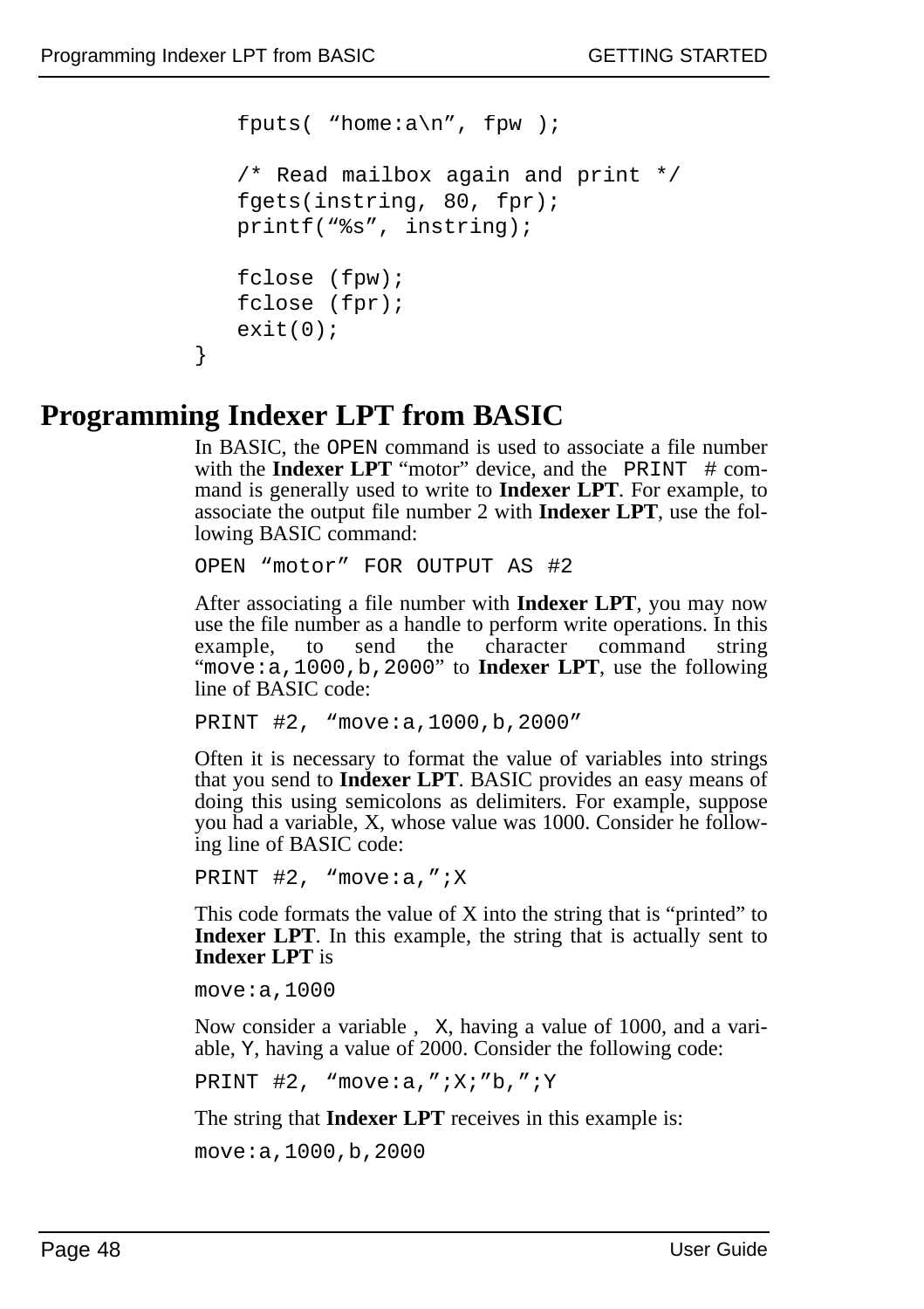To read from the **Indexer LPT** "motor" device a LINE INPUT command is recommended instead of the normal INPUT command. This is due to the fact that some of the **Indexer LPT** messages consist of two or more fields separated by commas. Normally the INPUT command will stop reading after the first comma. The LINE INPUT command will read up to the carriage return, line feed sequence, and will therefore capture the entirety of the message.

To use LINE INPUT to read from **Indexer LPT**, you must first obtain a file number to read. For example, you may use the following line of code

OPEN "motor" FOR INPUT AS #1

Now to read the mailbox into a string variable entitled RESP\$, use the following code:

LINE INPUT #1, RESP\$

If a numeric value is anticipated, and the programmer wishes to convert it to a numeric value, the BASIC language **VAL\$** operator is recommended. For example, suppose the string variable, RESP\$, contained the ASCII sequence of characters:

3571

To convert this string to a numeric value, and assign that value to a numeric variable, Z, use the following code:

 $Z = VAL(RESP<sub>S</sub>)$ 

In the following program example, GWBASIC is used to perform simple reads and writes to the **Indexer LPT** "motor" device. Please note that GWBASIC may generate an error if a device is opened for OUTPUT after opening a device of the same name for INPUT. An error is not generated if the device is first opened for OUTPUT, then opened for INPUT.

```
10 OPEN "MOTOR" FOR OUTPUT AS #2
20 OPEN "MOTOR" FOR INPUT AS #1
30 REM Set up for position tracking
40 PRINT #2, "SET_HOME:A"
50 REM Move the motor
60 PRINT #2, "MOVE:A,2000"
70 REM Read position from the mailbox
80 LINE INPUT #1, RESP$
90 REM Convert ASCII position to numeric
100 POSITION = VAL(RESP$)
110 REM Print both ASCII and numeric
```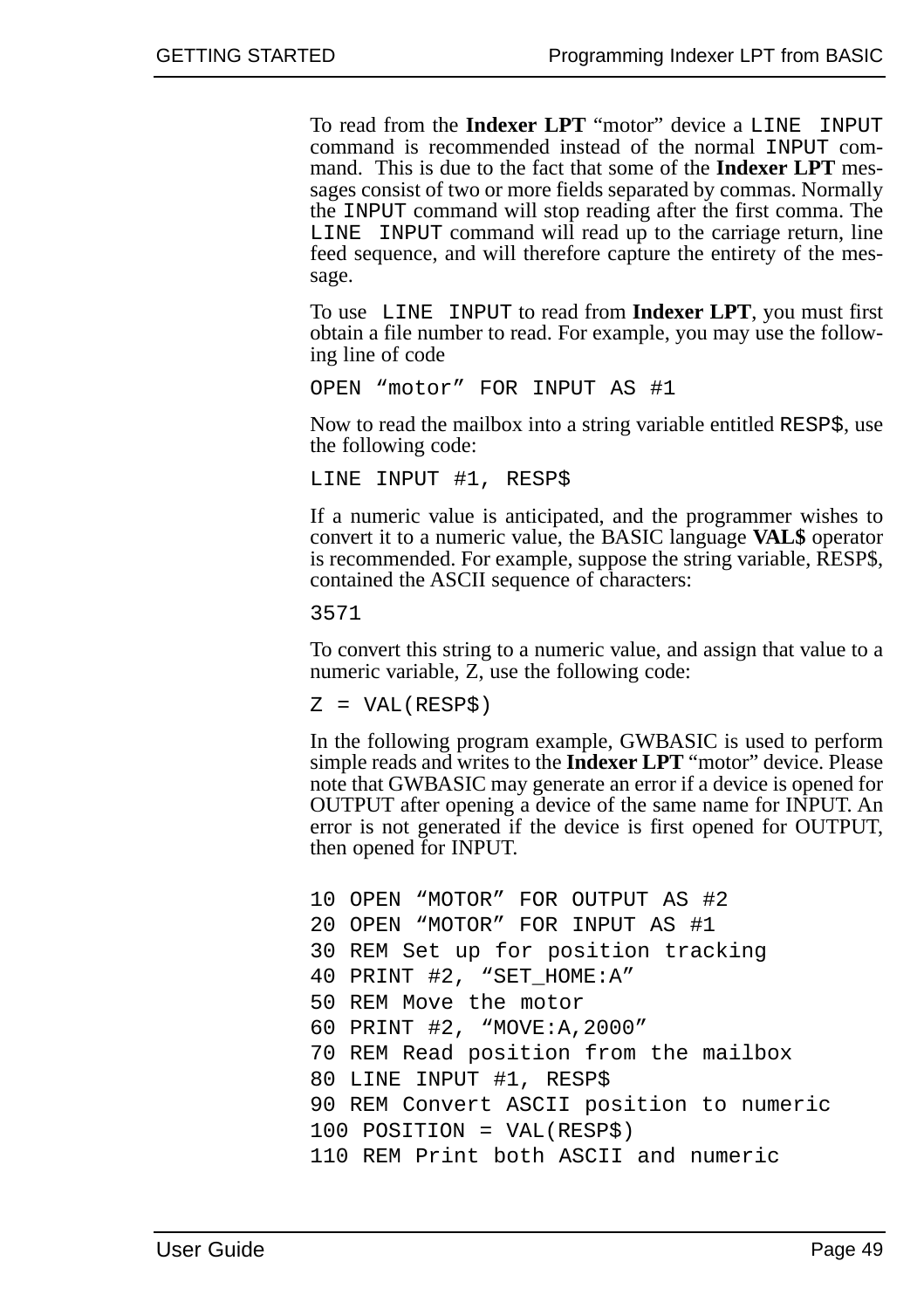```
120 PRINT RESP$,POSITION
130 REM Send the motor home
140 PRINT #2,"HOME:A"
150 REM Read mailbox again and print
160 LINE INPUT #1,RESP$
170 REM Convert ASCII to numeric and print
180 POSITION = VAL(RESP$)
190 PRINT RESP$,POSITION
200 CLOSE #1
210 CLOSE #2
220 END
```
The manner in which BASIC requires you to use file numbers may vary, depending on the version of BASIC that you are using. For example, some versions of Visual BASIC do not allow a file or device to be assigned a number to read and another number to write at the same time. In this case, you must close the file number to write before opening one to read, and vise verse. This can conveniently be accommodated in your program with a subroutine, or in a function call, and it takes relatively little processing time.

### **Programming Indexer LPT from Pascal**

In the following example, Borland Turbo Pascal is used to perform simple reads and writes to the **Indexer LPT** "motor" device. In using this example there are some considerations the programmer should keep in mind.

Unlike the examples in C and BASIC, only one file variable, **FileVar**, is opened for the "motor" device. This file variable is used for both read and write operations.

In this example a "dummy" read is attempted before the file variable is used for writing. Similar to BASIC, if the "motor" device does not exist on the system, a run time error is generated and the program immediately terminates.

The programmer should take the same precautions against creating a "counterfeit" file named "motor" when using Pascal as with C and BASIC.

The Pascal Writeln function is used instead of the ordinary Write function because Writeln includes the carriage return line feed sequence which **Indexer LPT** requires.

Similar to the example in BASIC, the Pascal Readln function grabs the entire message string from the mailbox including the carriage return and line feed.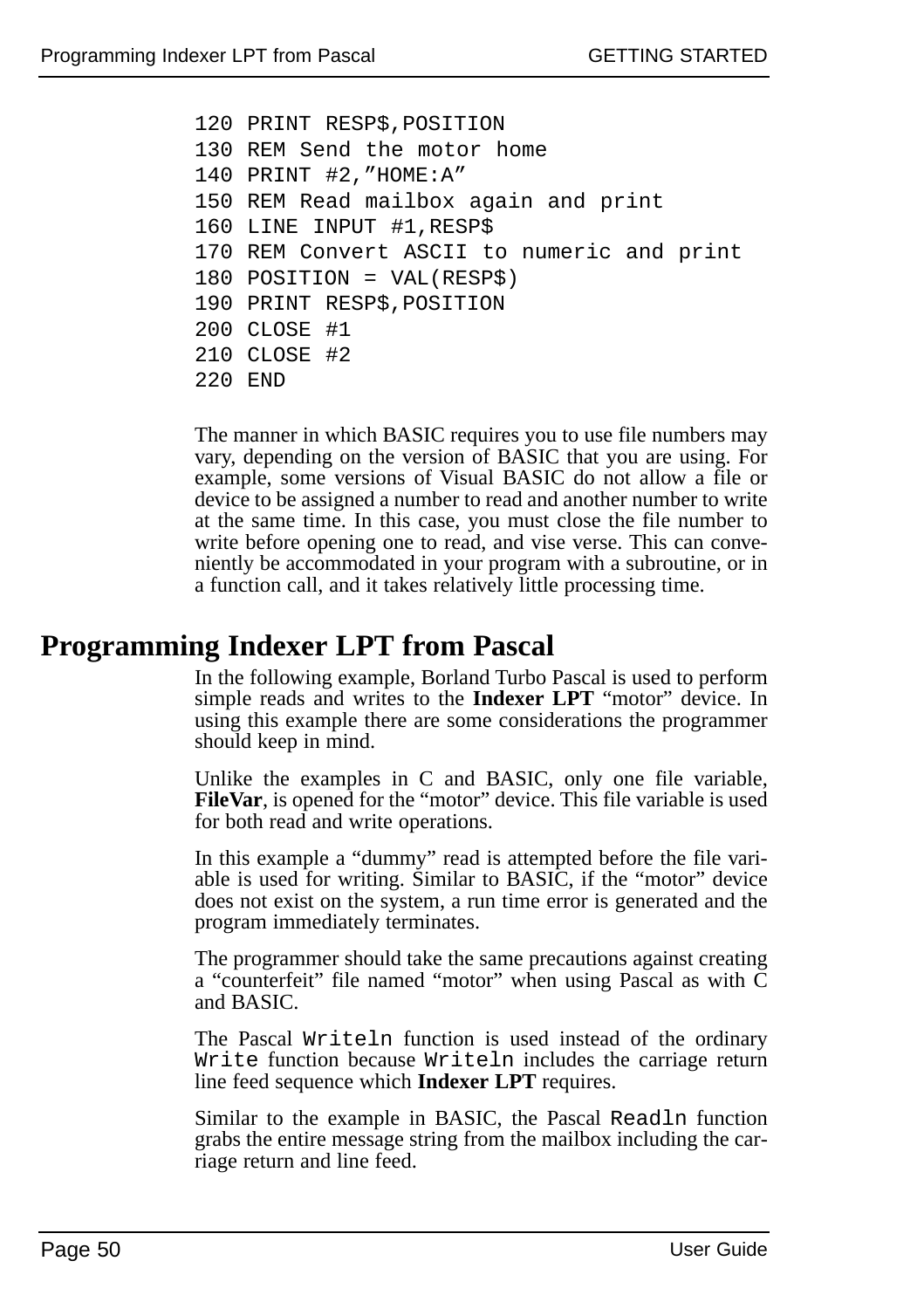In the example the file variable is initialized before each read operation with a Reset function, and before each write operation with a Rewrite function. This is necessary to keep the file pointers properly aligned. In order to conserve code the programmer may wish to compose a function which writes to the device and also deposits the response from the mailbox into a string variable. The purpose of the example, however, is to clearly illustrate writing to and reading from the **Indexer LPT** "motor" device.

If the programmer wishes to convert position messages to a numeric value, the Pascal language **Val** function is recommended, and the Real data type is appropriate.

```
:program PascalExample;
var
    FileVar : Text;
    instring : string[80];
    position : real;
    code : integer;
begin
{ Open file variable }
     Assign(FileVar, 'motor');
{ Force an error if the device is not
installed }
     Reset(FileVar);
     ReadLn(FileVar, instring);
{ Set up the axis for position tracking }
     Rewrite(FileVar);
     WriteLn(FileVar,'set_home:a');
{ Move the motor }
     Rewrite(FileVar);
     WriteLn(FileVar,'move:a,2000');
{ Read position from the mailbox }
     Reset(FileVar);
     ReadLn(FileVar, instring);
{ Print the position to the screen }
     WriteLn(instring);
```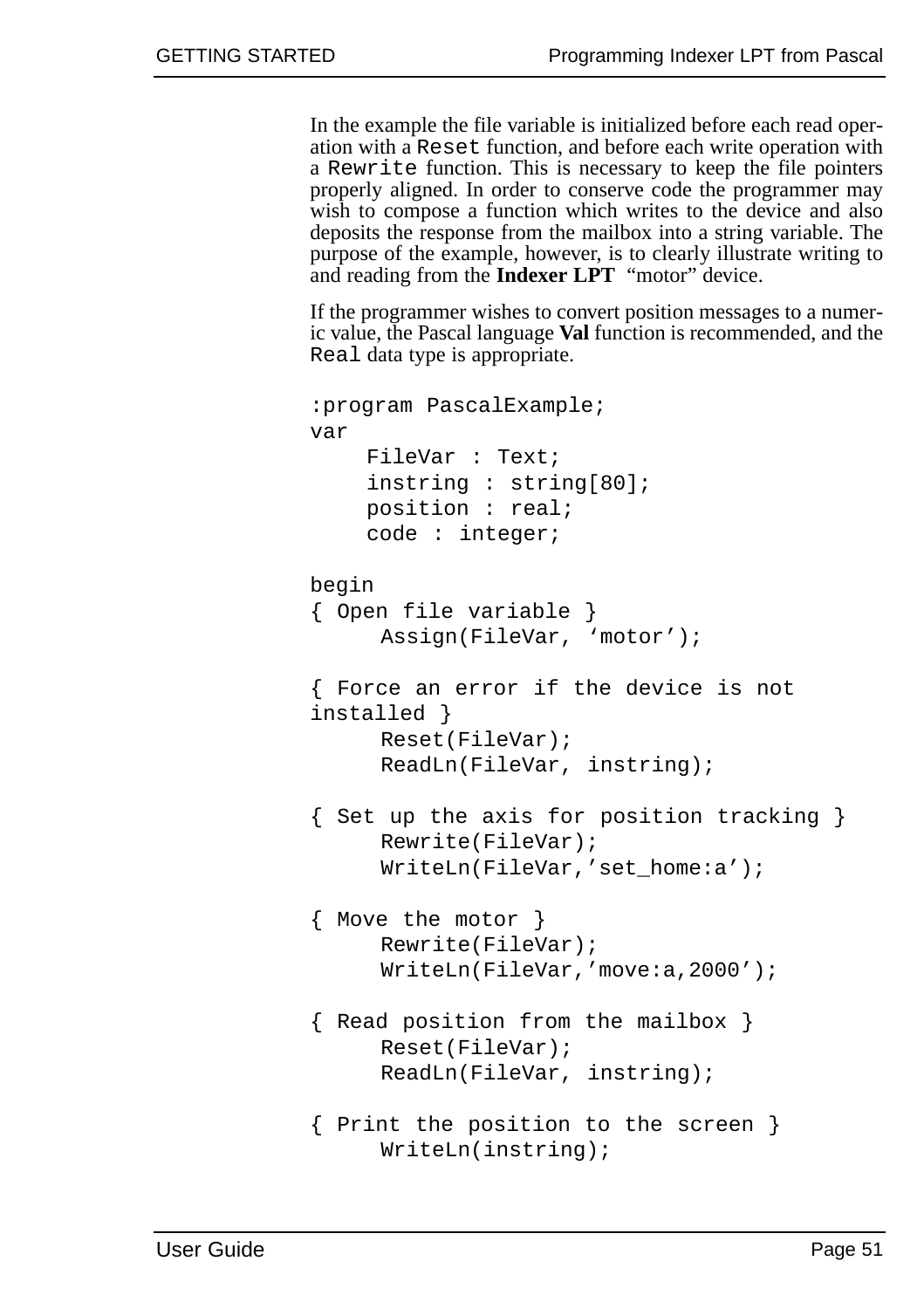```
{ Convert the position string to a numeric
value }
     Val(instring, position, code);
{ Print it to the screen }
     WriteLn(position:0);
{ Send the motor home }
     Rewrite(FileVar);
     WriteLn(FileVar,'home:a');
{ Read again and print to screen}
     Reset(FileVar);
     ReadLn(FileVar, instring);
     WriteLn(instring);
{ Close device before leaving }
     Close(FileVar);
end.
```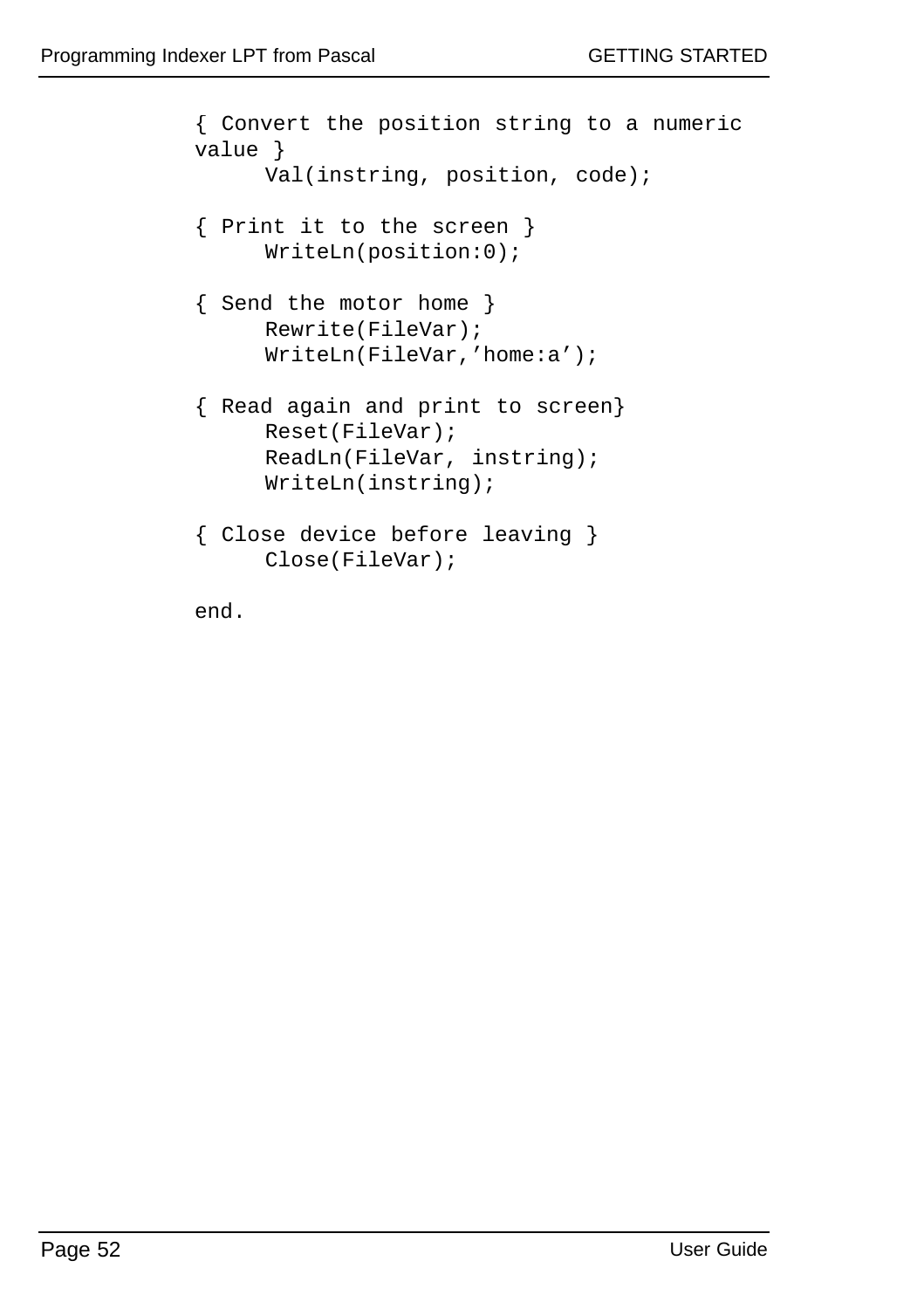

# **FEED RATE OVERRIDE**

# **What Feed Rate Override Is**

The *feed rate override* (**FRO**) feature adds the ability to smoothly and continuously adjust motor speeds concurrently with motor motion by means of an externally applied control voltage. It applies to single and multiple axis motion, including contouring. **FRO** applies universally to all motion timing, including starting speeds, running speeds, acceleration and *vshift*.

One way to visualize the **FRO** feature is to consider an externally applied voltage to establish a "set point" defining a percentage faster or slower that motion shall occur with respect to the programmed motion rates. Whenever the set point changes, **FRO** technology tracks this percentage, making the actual motion align with the desired overide setting.

The tranfer characteristic between voltages applied and percentage override is configurable by means of the *fro\_low*, ,*fro\_high*, *fro\_lowvolt* and *fro\_highvolt* registers (although the default values are sufficient for most applications).

The **FRO** set point can also be offset under program control (using the *set\_fro\_offset* command to change the *fro\_offset* register). This allows the application program to modify speed within a queued contour "as if" it was being adjusted by an externally applied signal. The total amount of **FRO** applied to the set point is the combination of the amount recorded in the *fro\_offset* register and that applied by means of the external control voltage. The toal feed rate override will never exceed the limits established by the *fro\_low* and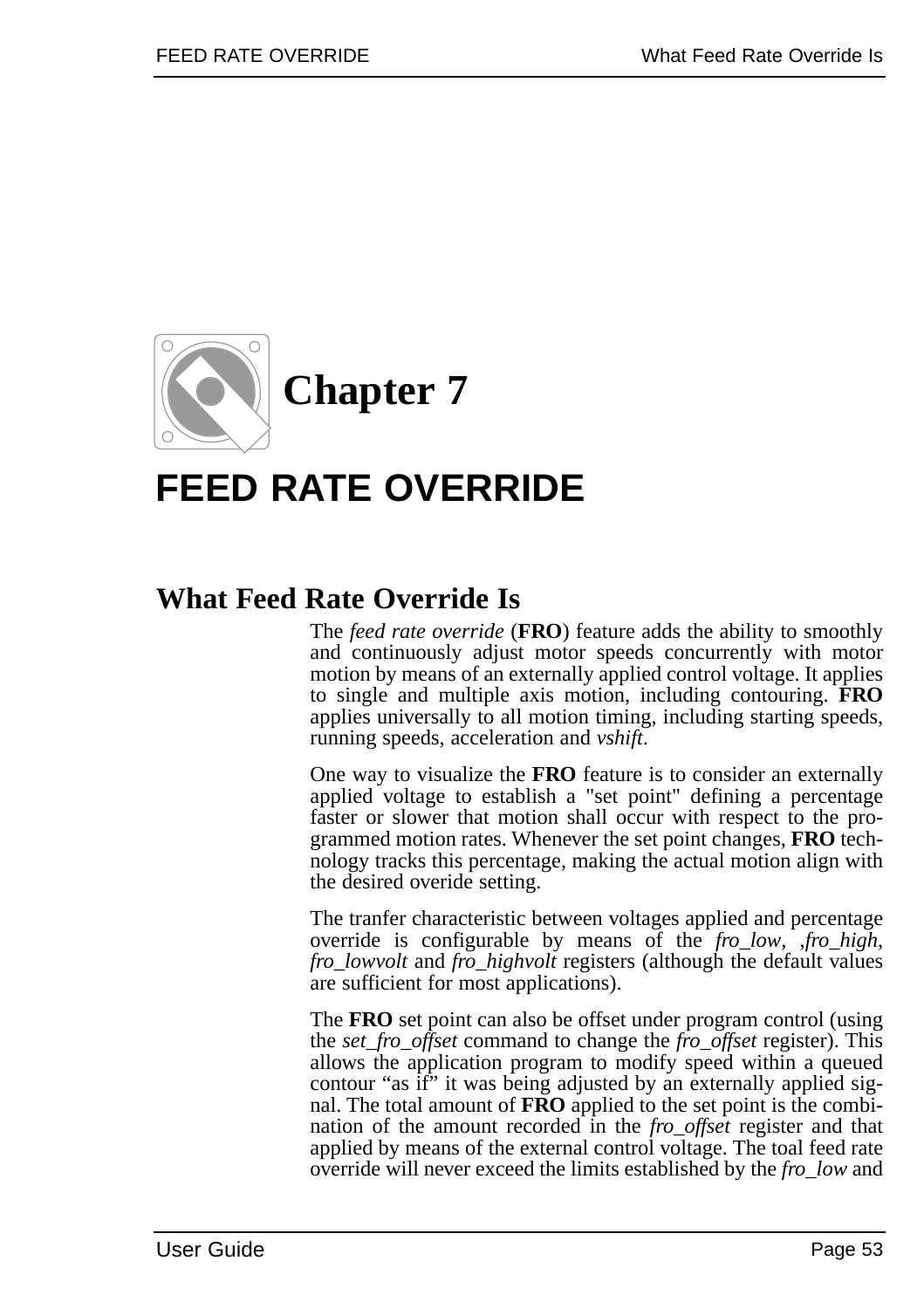the *fro\_high* registers.

Software control over the **FRO** set point is always effective. It is not disabled when the *fro\_enable* register is "0". When the *fro\_enable* register is "0", the set point established by the *fro\_offset* register is always relative to a **FRO** value of 100%.



**Figure 7-1**

When the *fro\_enable* register contains a value of "1", an externally applied control voltage contributes to the **FRO** set point. The control voltage must be within the range of zero (0) to five (5) volts, and can be generated by means of an external circuit or a simple potentiometer.

Using an external circuit, feed rate can be dynamically changed to implement low cost adaptive control.

A simple potentiometer easily implements a means for an operator to vary the speed of motion with a control knob.

## **The Hardware Assist Module Supports FRO**

The **Hardware Assist Module** (**HAM**) provides the necessary interface to communicate the FRO control voltage to the software. The **HAM** consists of a small module having a DB25 male con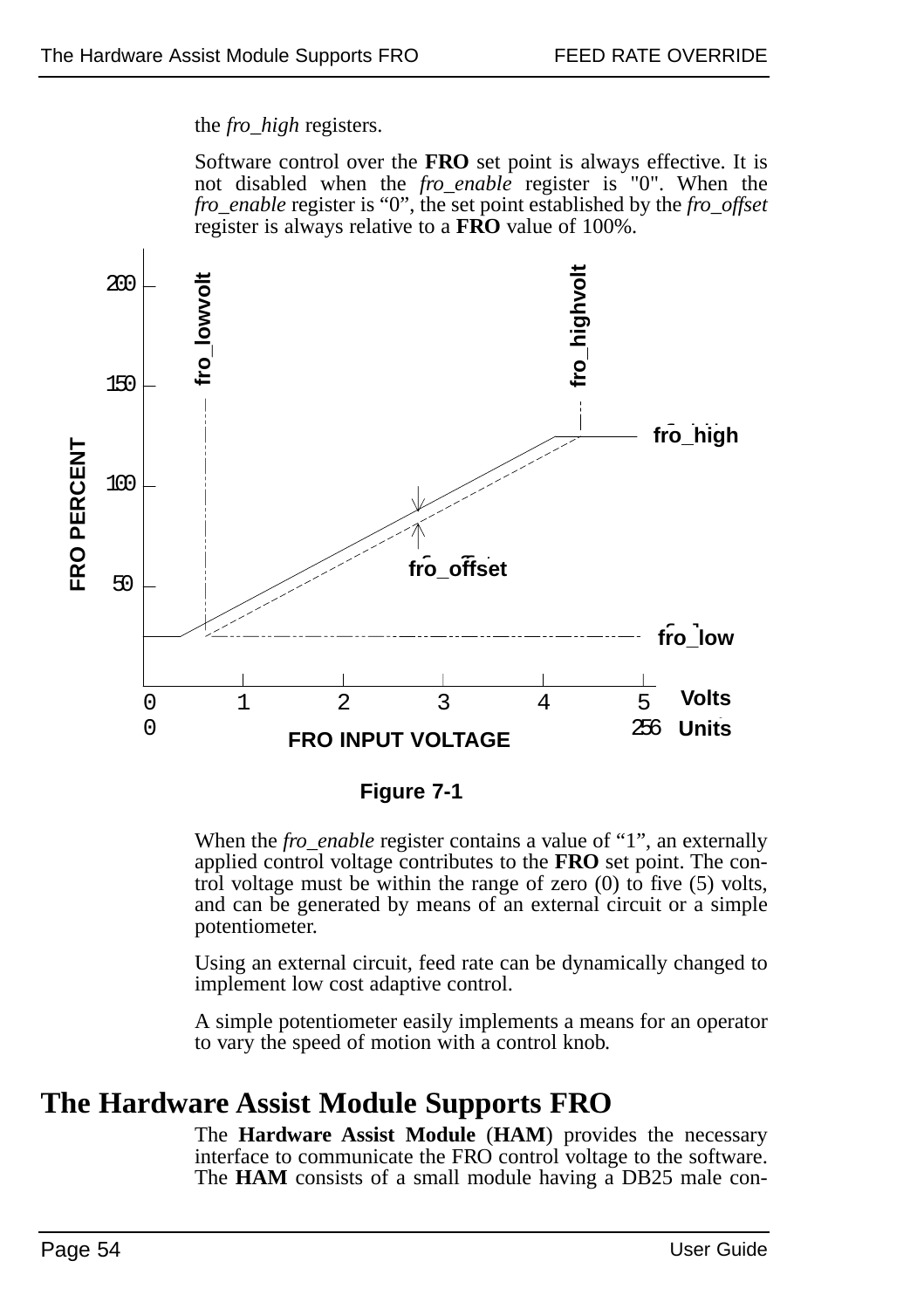nector on one end, and a DB25 female connector on the other.

The DB25 male connector attaches to a parallel port dedicated for use with **Indexer LPT**. On computers with multiple parallel ports, **Indexer LPT** will automatically detect which port the **HAM** is attached to. The base axis (**X Group** axis) that the HAM is detected on can be read by means of the **Indexer LPT** *ham\_axis?* query.

(**X Group** and **Y Group** signals are shown in the chart on page 25).

**Indexer LPT** and companion products are supported by the **HAM**. Reverse engineering the **HAM** violates your agreement to use the software and invalidates your license.

All of the pins of the parallel port connecting to the **HAM** that may be used for **Indexer LPT** functions are presented electrically to the DB25 female connector on the far side of the **HAM** with the exception of pins 6, 7, 8 and 9 (the output signals from the **Y Group** axis). All signals from the **X Group** axis can be used normally.

Limit switch inputs for the **Y Group** axis, consisting of pins 16 and 17, as well as the **Auxiliary Input** pin 13, feed straight through. You can use pins 16 and 17 for the *feed hold* feature if you wish, and use the **Auxiliary Input** as normal.

Pins 11 and 15 are dedicated to the FRO feature. Pin 11 accepts the 0-5 Volt FRO control voltage. Pin 15 provides a voltage source capable of applying power to a 1K potentiometer.

# **Wiring**



**Figure 7-2**

For potentiometer control, connect the wiper of the potentiometer to pin 11. Connect the end of the potentiometer on the side that the wiper moves towards when you want speed to increase to pin 15. Connect the other end of the potentiometer to ground, located on any of pins 18 to 25.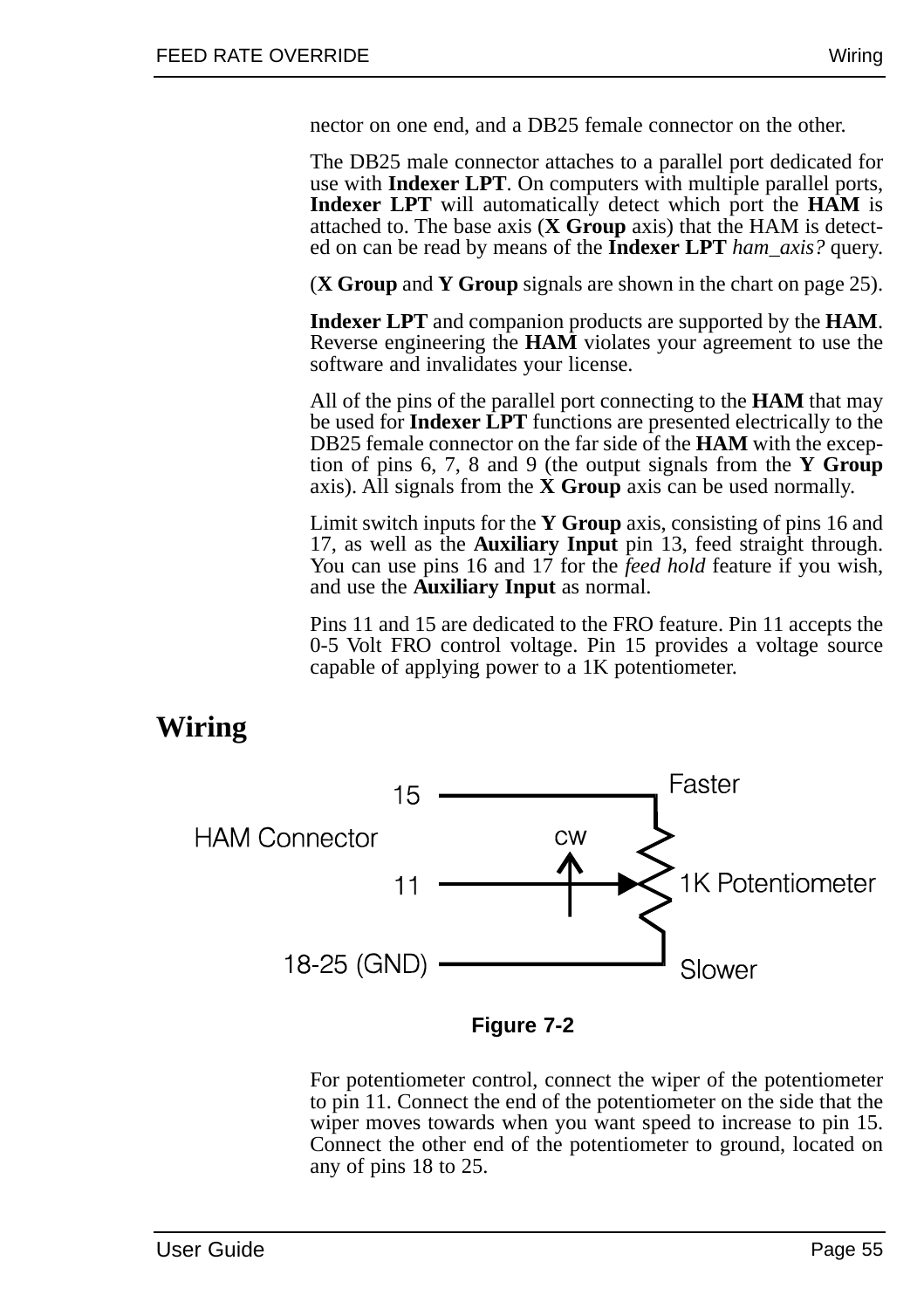# **Activation**

By default the **FRO** feature is disabled. You can enable **FRO** by means of the *set\_fro\_enable* command. The command:

set\_fro\_enable:1

enables FRO. The command:

set fro enable:0

disables FRO.

Be careful NOT to enable **FRO** if a control voltage is not being applied to the **HAM**, or if a potentiometer is not installed. An open circuit on pin 11 will cause erratic speed variation when **FRO** is enabled.

#### **DO NOT ACTIVATE FEED RATE OVERRIDE IF A POTENTIOMETER IS NOT CONNECTED, OR IF A CONTROL VOLTAGE IS NOT APPLIED.**

If you wish to designate the status that FRO will assume when the software loads you may use the *save\_fro\_enable* command. This command will preserve the current state of the *fro\_enable* register when the computer is shut down, and restore it the next time **Indexer LPT** loads.

## **Resolution**

**Indexer LPT** is capable of resolving the control signal to up to 100 variations of speed, corresponding to the voltage span from *fro\_lowvolt* to *fro\_highvolt*. Resolution can be changed by means of the *set\_fro\_res* command. The default and recommended resolution is 50. You can save the current resolution to non-volatile memory by means of the *save\_fro\_res* command.

## **Voltage Span**

Voltage span adjustment is useful for calibrating the position of a control knob to a calibrated dial. The unit of value used is 5/256 volts. In other words, a value of 256 corresponds to 5 volts. You may use the *set\_fro\_highvolt* command to set the upper (fastest) position of the dial. Use the *set\_fro\_lowvolt* command to set the lower (slowest) position of the dial. The default value for the *fro\_highvolt* register is 256, representing 256 units of 5/256 Volts, or 5 Volts The default value for *fro\_lowvolt* is 0, representing 0 Volts.

# **Voltage to Speed Transfer Ratio**

The amount of **FRO** speed variation can be modified by the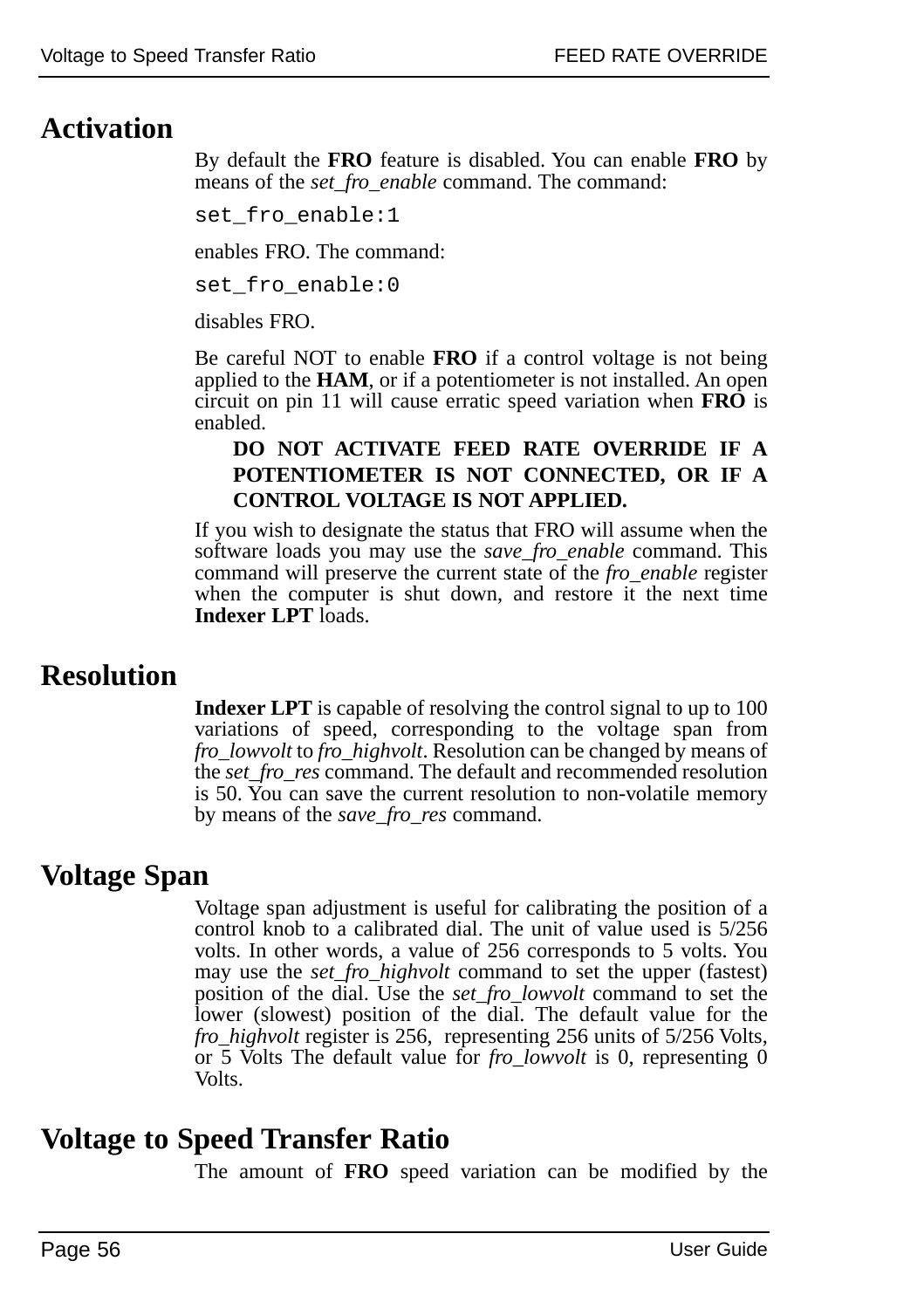*set\_fro\_low* and *set\_fro\_high* commands. The *fro\_low* value corresponds to the percentage of nominal speed when the control voltage is at the *fro\_lowvolt* limit. It also represents the lowest percentage of feed rate override that can be applied.

The *fro\_high* value corresponds to the percentage of nominal speed when the control voltage is at the *fro\_highvolt* limit. It also represents the highest percentage of feed rate override that can be applied.

Default values for the *fro\_low* and the *fro\_high* registers are 30 and 130 respectively.

For example, in the default configuration where the *fro\_lowvolt* and *fro\_highvolt* registers are 0 and 256 respectfully, when the control voltage is 5, the speed of motion will be increased to 130 percent of the programmed value. When the control voltage is 0, the speed of motion will be decreased to 30 percent of the programmed motion. With the (default) resolution of 50, 50 different speeds can be realized depending on the position of the potentiometer, or the level of the control voltage.

The **FRO** feature was designed to vary speeds within the normal operating range of most control applications. It is NOT meant to slow speeds to a stop. Use the **feed hold** feature for stopping motion.

### **Physical Range Limits**

.

Caution should be exercised to avoid over stress of motion controlled components. When selecting allowable limits for speed, acceleration and *vshift*, account for changes that various **FRO** settings will introduce.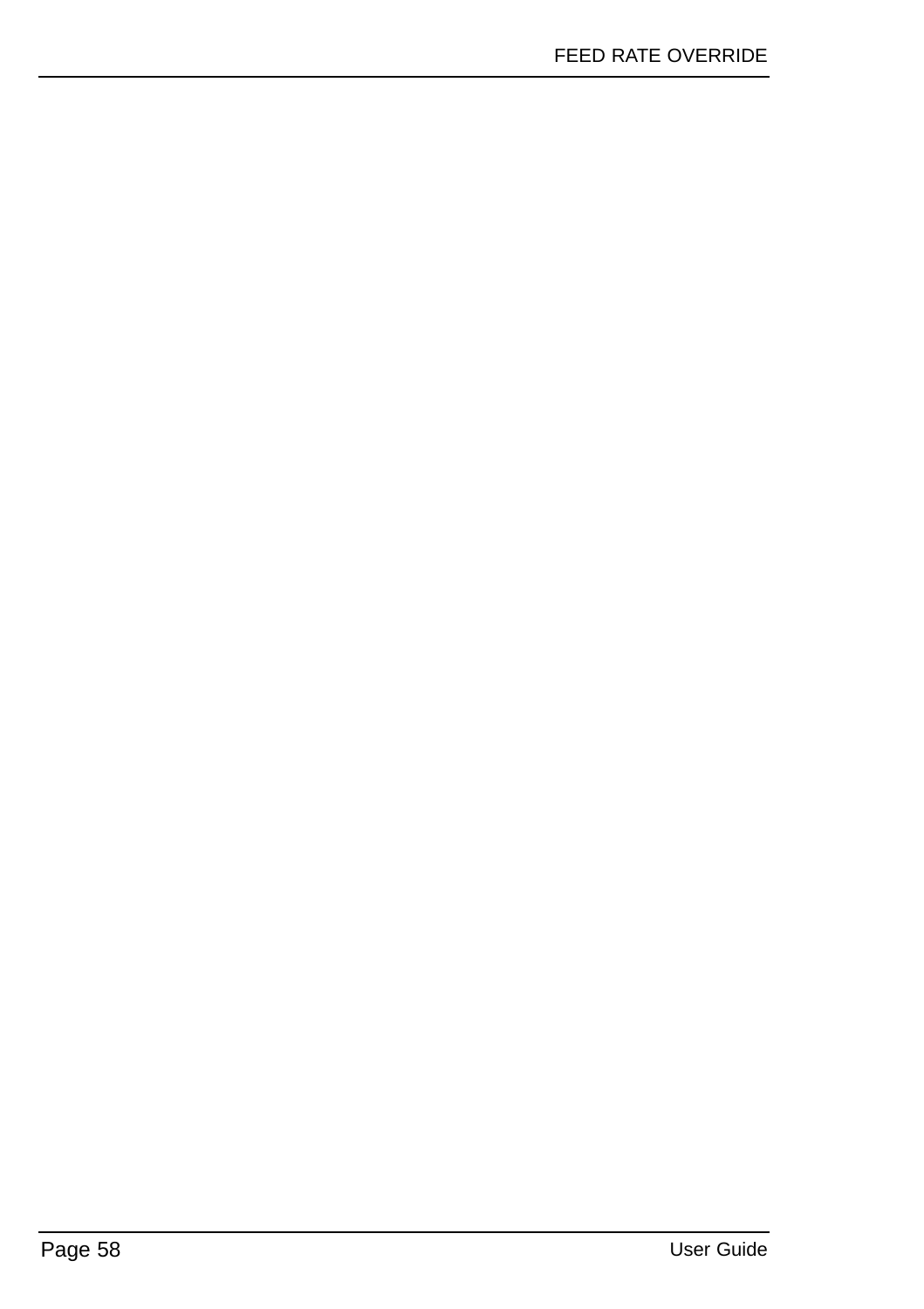

# **QUEUE PROCESSING**

# **What Queue Processing Is**

It is often desirable, especially in machine tool control applications, for motion to proceed from one command into the next command without decelerating to a stop between each command. **Indexer LPT**'s *queue processing* feature accommodates this task. "Lookahead" processing not only over-rides deceleration between commands, but also anticipates stresses at the transition points, and adjusts axis speeds accordingly.

The commands which are most used in queue processing are *q\_begin*, *q\_end,* and *q\_go.* The following command sequence demonstrates loading and executing a command queue in a simple example:

```
q_begin
feed:a,4000
arc_to_angle:ccw,a,0,b,1000,90,c,1000
feed:a,1000,b,4500,c,3100
feed:a,200,b,1150,c,500
feed:a,100,c,300
q_end
q_go
```
The *q\_begin* command instructs **Indexer LPT** to begin recording commands into the queue buffer. The *q\_end* command terminates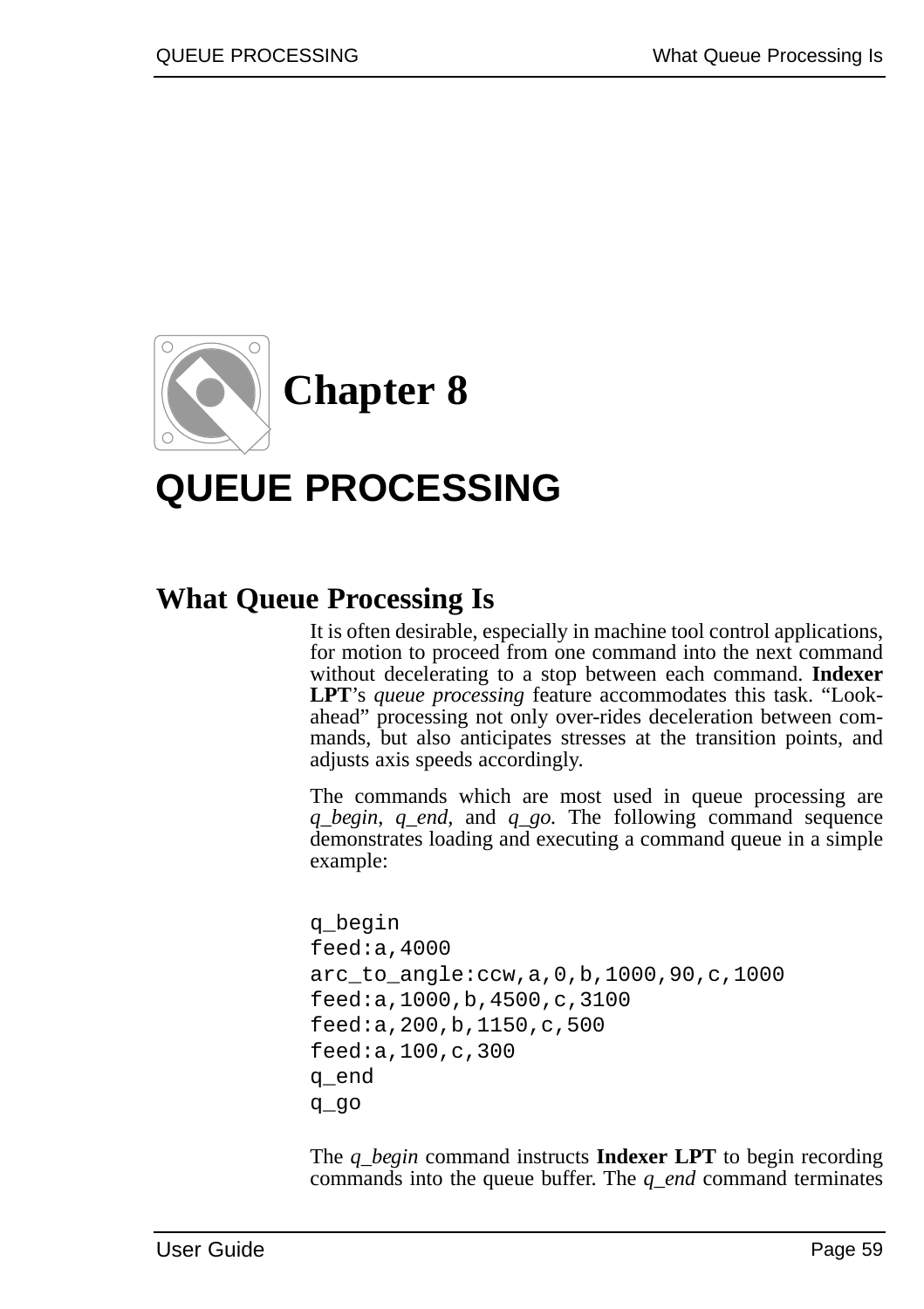the recording process. Motion begins when the *q\_go* command is executed.

After the *q\_end* command, but before the *q\_go* command, you may execute **Indexer LPT** motion commands individually. This feature allows the application program to perform the relatively time consuming task of loading the queue in a separate operation. After the queue is loaded, a machine component can be moved into into position, and the queue can be executed without the calculation dwell associated with loading the queue. This feature is most used in cutting tools. If the tool were in contact with the work when the queue was being loaded a burn mark may result. Instead, the queue can be loaded first, then the tool can be moved into the work, and the queue executed (virtually) immediately with the *q\_go* command.

## **Contouring**

A smooth contour can be constructed by queuing commands. **Indexer LPT** accelerates into the contour through the initial commands in the queue, and decelerates to a controlled stop at the end of the queue.

When progressing from command to command, some amount of instantaneous shift in step rate is necessary in order for the motion to follow its pre-defined path. In an ideal mathematical model, an instantaneous change in velocity is impossible, since it would require an infinite force, or zero mass. However, when dealing with step motors, "instantaneous" actually means "within the time period of one step". By design, step motors will withstand certain amounts of instantaneous shift in velocity. When **Indexer LPT** begins motion from rest, using for example the *feed* command, the step motor velocity "instantaneously" shifts from zero steps per second to the value in the *feed\_lowspeed* register. When executing commands from the queue buffer, an instantaneous shift in step rate is generated while the motors are moving from one segment to another segment of a complex path.

When closely traversing a smooth contour by means of small changes in direction, relatively small instantaneous changes in step rate occur when control is passed from one *feed* command to the next. The greater the change in direction and the greater the speed, the greater the instantaneous shift in step rate. If the instantaneous shift is allowed to be sufficiently large, an axis may be overstressed and fly out of step. When processing a queue of commands, **Indexer LPT** determines the velocity shift which can be withstood by each axis. **Indexer LPT** automatically adjusts actual velocities so as not to over-stress any axis during the traversal of a contour.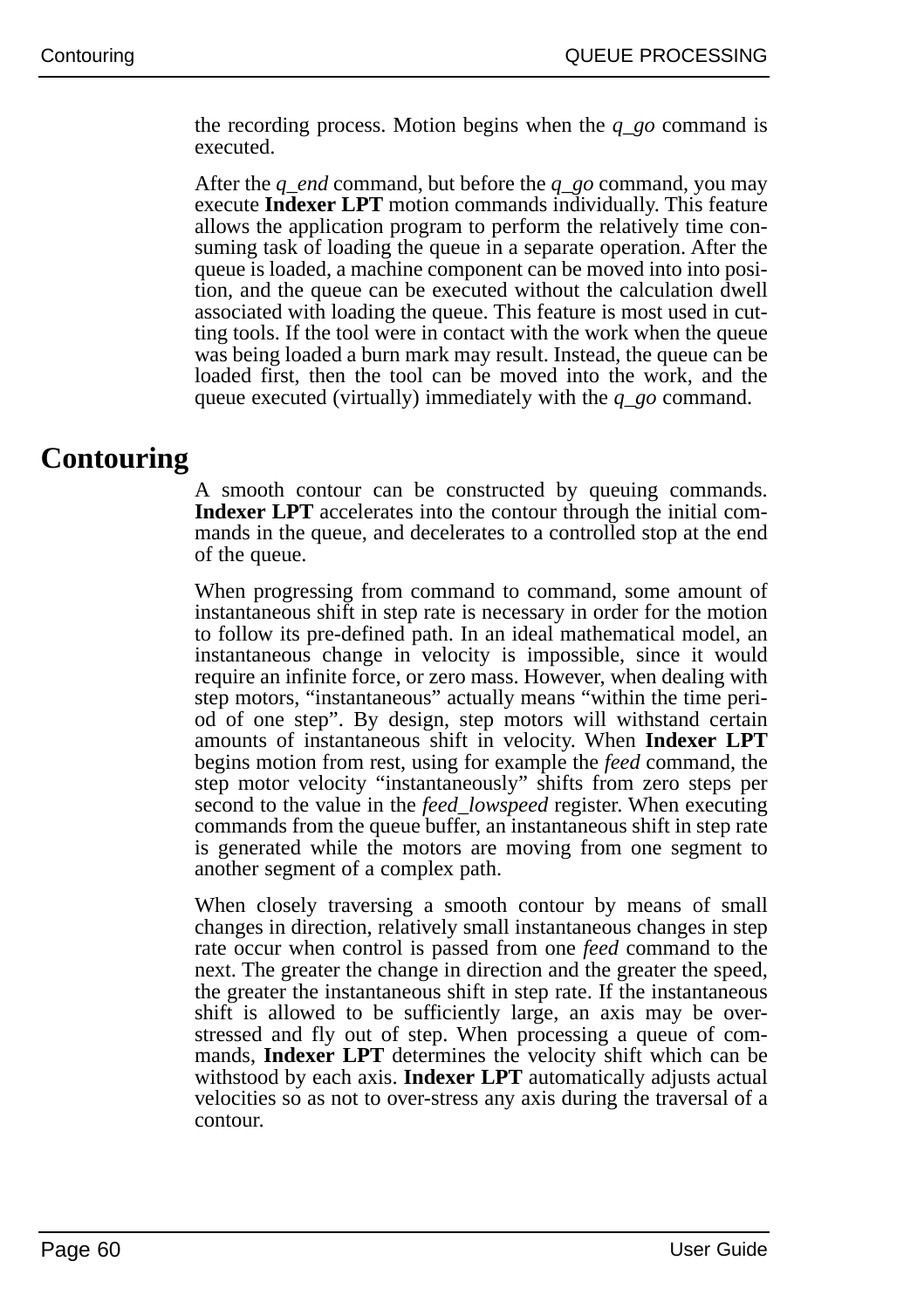# **Velocity Shift**

Consider the case of a direction reversal of a single axis, as demonstrated in the following command sequence:

```
q_begin
feed:a,1000
feed:a,-1000
q_end
q_go
```
In this example **Indexer LPT** decelerates the "a" axis to the *feed\_lowspeed* setting at the completion of the "feed:a,1000" command, and immediately executes the "feed:a,-1000" command starting at *feed\_lowspeed* velocity. Since the axis is reversing in direction, the instantaneous shift in velocity between commands is TWICE the value set up in the *feed\_lowspeed* registers. Consequently, if queue processing is being used, and if the possibility of direction reversal exists, the value of the *feed\_lowspeed* register must be equal to or less than ONE HALF the instantaneous velocity shift which can be withstood from an axis at rest. The particular value, of course, is governed by the mechanical dynamics of the system and the power available to the motor.

In another example, consider the situation which occurs when control passes from one *feed* command to another in multiple axes:

q\_begin feed:a,1000,b,1000 feed:a,8660,b,5000 q\_end q\_go

In this example, the first *feed* command represents a motion vector which is directed at a 45 degree angle off the "a" axis. Assume that the feed rate (vector velocity) at the completion of the first *feed* command is 1000 steps per second. Each axis, therefore, is moving at a rate of 707 steps per second. The second *feed* command represents a linear motion which is directed 30 degrees off the "a" axis. In order to maintain this new path after leaving the first *feed* command, the "a" axis must instantaneously increase in velocity by 159 steps per second to 866 steps per second, and the "b" must decrease in velocity by 207 steps per second to 500 steps per second. This shift in velocity is necessary for the step motors to follow the path which is defined.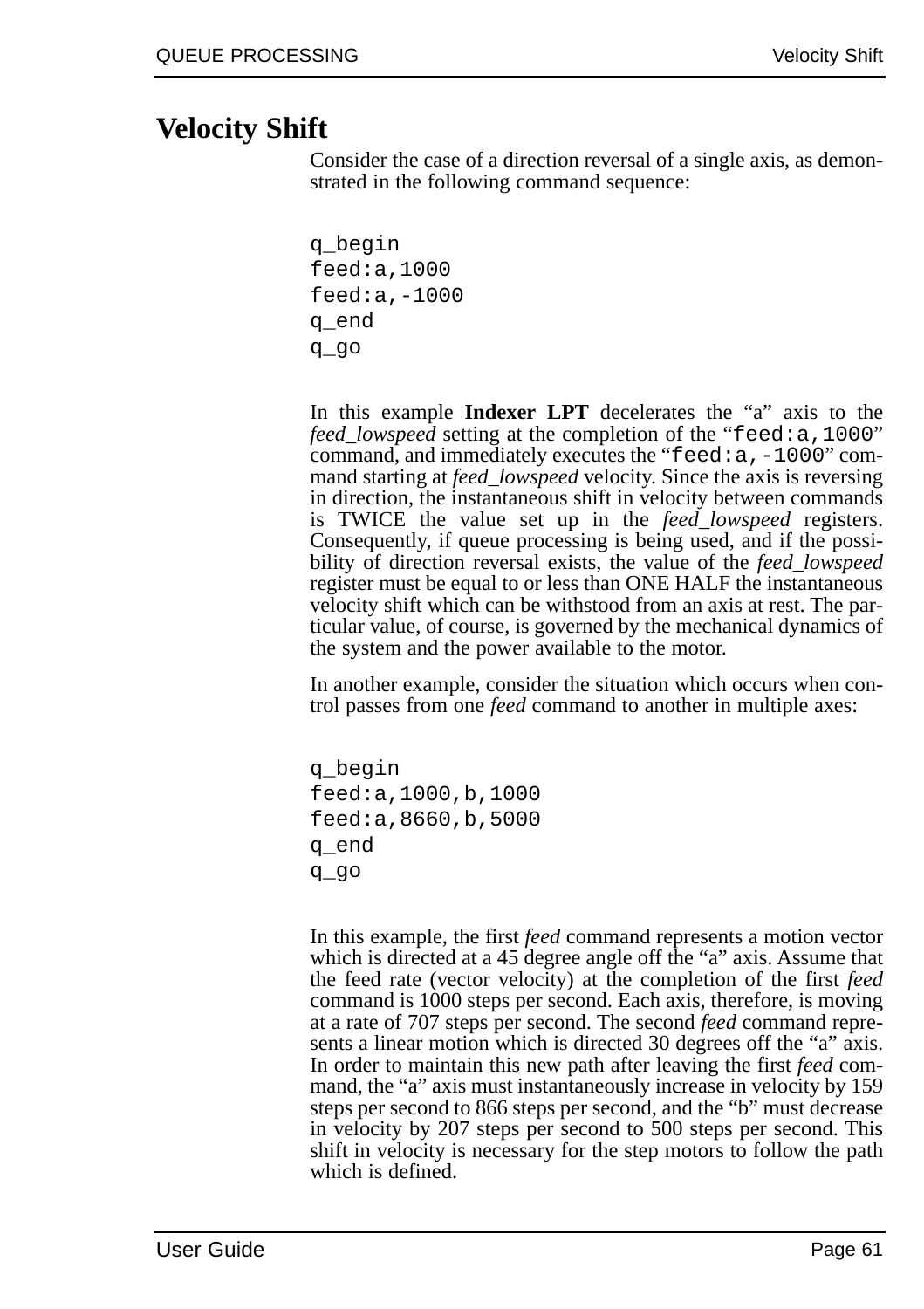The instantaneous vector velocity at the transition point affects the magnitude of the velocity shift for each axis. It follows that if the magnitude of the vector velocity were ten times as great, the transitional shift in velocity for each axis would increase by a factor of ten. In this example, if the vector velocity at the completion of the first *feed* command were 10000 steps per second, a velocity shift of 1590 steps per second on the "a" axis and negative 2070 steps per second on the "b" axis would be necessary.

The angle between the one path of motion and the following path of motion also affects the magnitude of the velocity shift. The greater the angle, the greater the velocity shift must be.

By monitoring both velocity and vector angle, **Indexer LPT** regulates velocity throughout the contour to avoid excessive velocity shift between commands.

# **Adjusting Velocity Shift**

**Indexer LPT** maintains a strategy for determining the acceptable velocity shift at the range of velocities from *feed\_lowspeed* to *feed\_highspeed*. **Indexer LPT** processes the queue of commands so that the acceptable velocity shift will not be exceeded during the execution of the queue.

As previously mentioned, at the starting velocity, each axis must be able to withstand a shift in frequency of two times the initial velocity (*feed\_lowspeed*). However, since the torque available from a stepper motor generally decreases with velocity, the motors will typically not be able to withstand the same velocity shift at elevated velocities. The amount of velocity shift which **Indexer LPT** will permit at any given velocity is governed (in part) by the value stored in the *vshift* register.

When an axis is operating at *feed\_highspeed* velocity, the amount of velocity shift which is allowed is at its minimum, and is two times the value in the *vshift* register. The amount of allowable velocity shift is at its maximum at or below *feed\_lowspeed* velocity. At or below *feed\_lowspeed* velocity, the amount of allowable velocity shift is two times the value of the *feed\_lowspeed* register. The amount of allowable velocity shift at intermediate velocities is proportionally scaled between the maximum allowable (at *feed\_lowspeed*) and the minimum allowable (at *feed\_highspeed*).

In the default configuration, **Indexer LPT** selects a minimal value for *vshift* based upon the values of the *feed\_highspeed*, *feed\_lowspeed*, and *feed\_accel* registers. The value of *vshift* may be changed by means of the *set\_vshift* command. The *vshift* register will not accept values which exceed the value of the *feed\_lowspeed* register.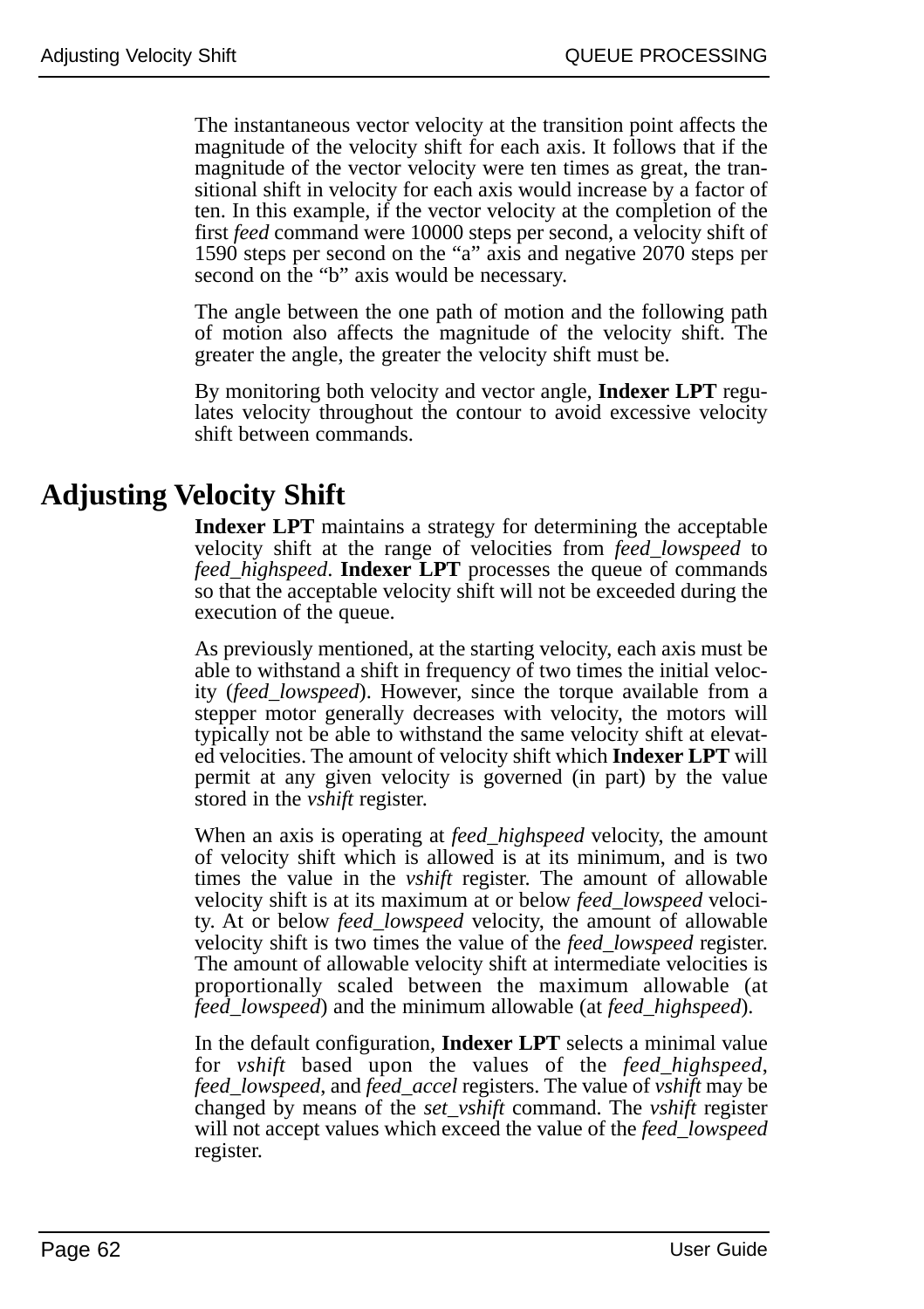It should also be noted that whenever the *feed\_highspeed*, *feed\_lowspeed*, or *feed\_accel* registers are changed, a new default value for *vshift* is calculated and installed. Be careful not to set the *vshift* register before changing the values of these other registers. The value in the *vshift* register will be over-written.

The *vshift* register may be written to in whole units of steps per second. The value of the *vshift* register may be read by means of the *vshift?* command. Depending upon the values of the *feed\_lowspeed*, *feed\_highspeed*, and *feed\_accel* registers, the default *vshift* value may be set to a fractional unit less than one. The *vshift?* command will read a fractional unit as zero. The following command may be used to set the *vshift* register to its default value:

set\_vshift:default

Generally speaking, a larger value in the *vshift* register creates a reduced tendency for **Indexer LPT** to decelerate when approaching a transition point. The optimal value for *vshift* depends upon the torque which is available from the motors at operational speeds. If for example, the torque of the motors drops off substantially at the *feed\_highspeed* velocity, then the value for *vshift* should be small to avoid over-stressing the axes during sharp transitions. If however, there still remains substantial torque at this velocity, a higher value in the *vshift* register may be of benefit. The contour will be more rapidly traversed and a more consistent vector velocity will be maintained.

Some systems operate at sufficiently slow speeds (or at sufficiently high torque) so that the same amount of velocity shift can be tolerated at all speeds. In such a case you may wish to set the *vshift* register to the same value as the *feed\_lowspeed* register. You cannot set the *vshift* register to a value higher than the value of the *feed\_lowspeed* register.

It must be emphasized the amount of "acceptable" velocity shift mentioned thus far is the amount of velocity shift which **Indexer LPT** determines acceptable according to its contouring strategy. The actual velocity shift which can be physically sustained depends on factors including friction, inertia, and motor/drive characteristics. The system designer must therefore set up the *feed\_lowspeed*, *feed\_highspeed*, *feed\_accel*, and *vshift* registers so that velocity shifts determined "acceptable" by **Indexer LPT** fall within the physical limitations of the system.

## **Memory Management**

When the control portion of **Indexer LPT** loads it sets aside a portion of system memory for use by the queue buffer. The amount of memory which it attempts to allocate is stored in the system Registry as either the default amount set up during installation, or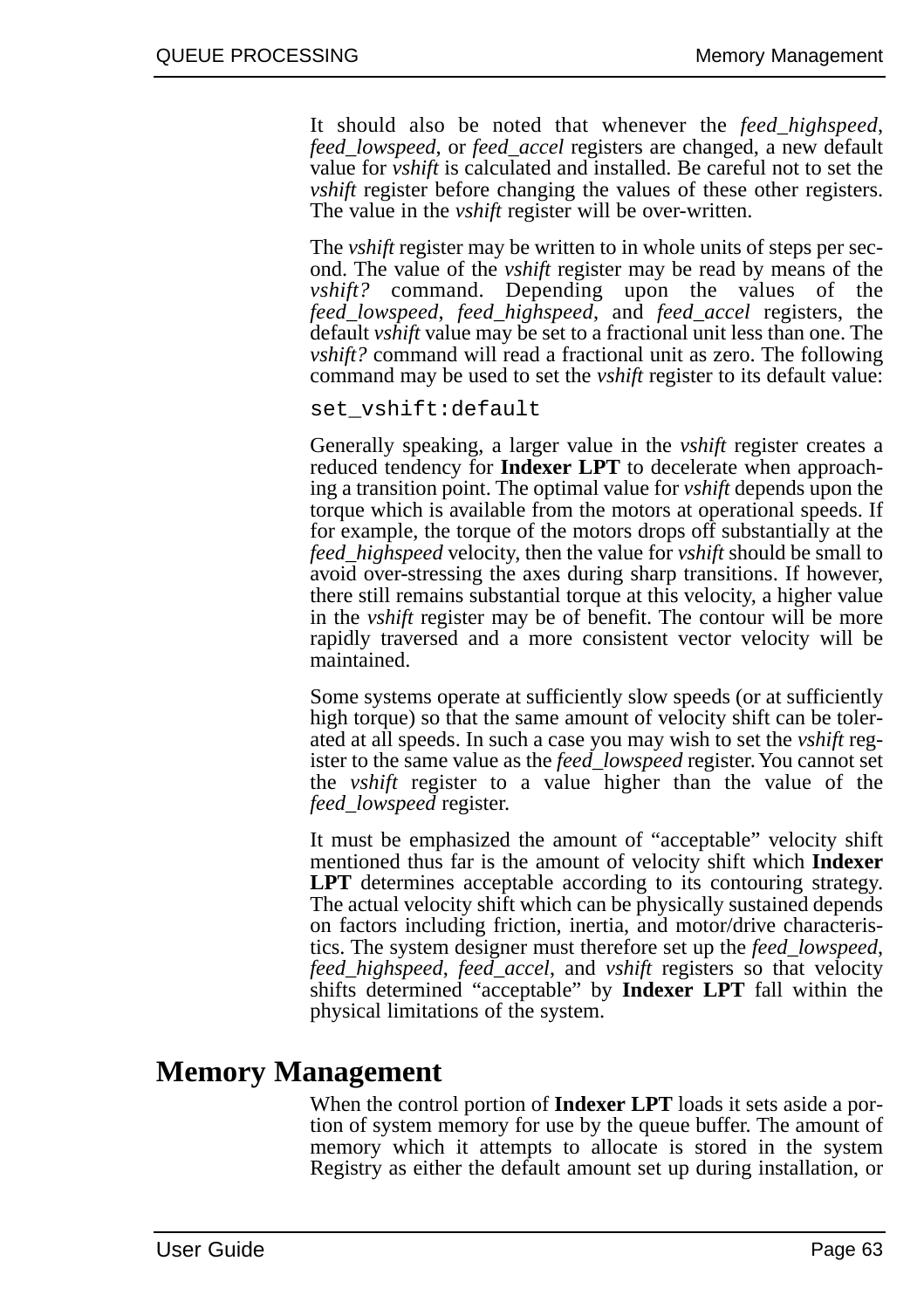the result of the last *set\_q\_mem* command. The *set\_q\_mem* command writes to the system Registry. Consequently, **Indexer LPT** will attempt to take out the same amount of memory from Windows the next time **Indexer LPT** is run, even if the computer had powered down.

Queue buffer memory becomes occupied as commands are entered into the queue. When the queue is executed by means of a *q\_go* command, or if it is emptied by means of a *q\_reset* command, the entire amount of allocated memory is once more made available for more commands.

The *q\_empty?* command is a convenient means of determining if the queue is empty at any particular time. The *q\_mem?* command reports the amount of memory available for use in the queue buffer. If the queue is empty, the *q\_mem?* command reports the size of the queue buffer.

The *command\_mem?* command provides a means of determining how much memory is occupied by a specific command. Consider the following query:

command\_mem?:feed:a,100,b,-300

As a result, **Indexer LPT** will fill the mailbox with an ASCII numeric string designating the amount of memory which this command would occupy if loaded into the queue buffer.

The amount of memory required by circular interpolation commands, such as *circle*, *arc\_to\_angle*, and *arc\_to\_point* depend upon how many segments **Indexer LPT** uses to approximate the geometry. Consequently, the memory demand for these commands depends upon the angle that is subtended and the value of the *arcseg\_degrees* register.

# **Flow Control**

The process of transferring commands to **Indexer LPT** in an orderly and appropriate manner is called "flow control". Application programs, such as those available from Ability Systems, hide the complexity of flow control from the end user. However, if you are writing application programs you must understand the logic of flow control in order to obtain optimim performance from the advanced contouring features of **Indexer LPT**.

The simplest implementation of flow control is the use of the DOS "copy" command. Consider the use of the following DOS command:

```
C>copy <command filename> motor
```
In this case, DOS's own **COMMAND.COM** routine reads the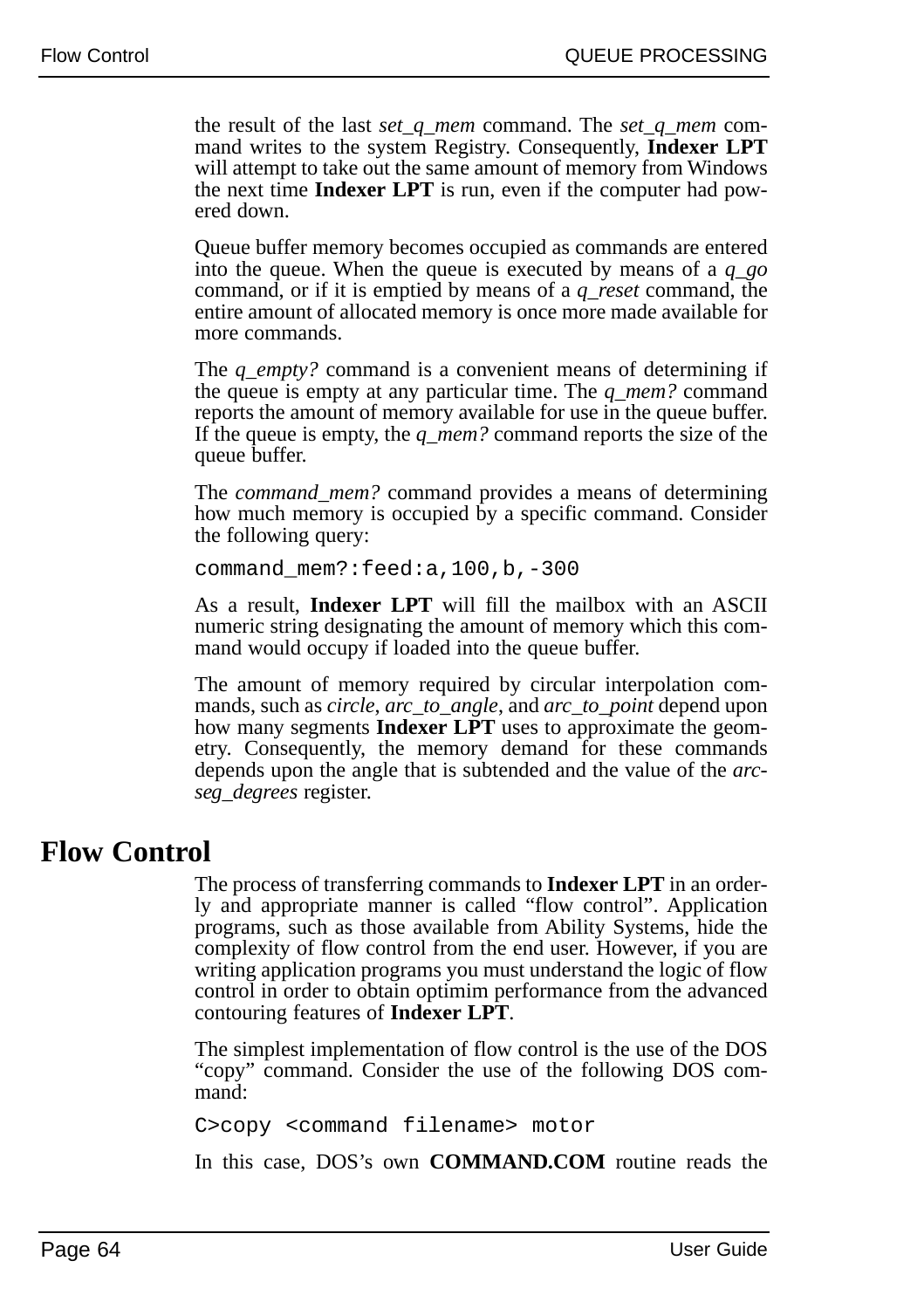command file and sends it to **Indexer LPT** a line at a time. Although very effective, this technique is obviously lacking in features. For one thing, it may be desirable for the operator to view the **Indexer LPT** commands on the screen as they are being passed to the device driver. In order to achieve this, a program can be written in BASIC, C, Pascal, or other language, which reads the input file a line at a time, prints the command to the screen, then sends the command to **Indexer LPT**. Such a program accomplishes a very simple form of flow control with an added display feature. Similar to DOS's "COPY", commands are sent to **Indexer LPT** exactly as they appear in the command file. Applications which require queue processing, however, may require the flow control routine to assume additional responsibilities.

Since the queue is not infinitely deep, it is possible to attempt to load the queue buffer with more commands than it can accommodate. If an attempt is made to enter a command into the queue, and insufficient memory remains to accept that command, **Indexer LPT** ignores the command and places the following message in the mailbox:

error,queue full

This is known as over-writing the queue buffer. Of course it is important not to lose commands in this manner!

One method of avoiding this condition is to provide your system with sufficient memory, and use *set\_q\_mem* to allocate a sufficient amount of memory to the queue buffer for the most complex contour that you would reasonably expect to service.

In some applications it may be necessary or desirable for the flow control program to monitor the amount of the memory remaining in the queue buffer as it queues each command. If the flow control routine detects that the buffer is full, it may generate an appropriate handling sequence.

The system designer must determine which method or combination of methods is most appropriate to the particular application. Examples of some flow control routines are included on the distribution diskette.

**Indexer LPT** provides a convenient means for the flow control routine to monitor the queue buffer. The memory requirement of each queuable command can be determined by means of the *command\_mem?* query command. In response to the *q\_begin* command, **Indexer LPT** reports the amount of memory remaining in the queue buffer. **Indexer LPT** similarly reports the remaining buffer memory as subsequent commands are queued. The flow control routine can thereby determine if room exists in the buffer before issuing each command.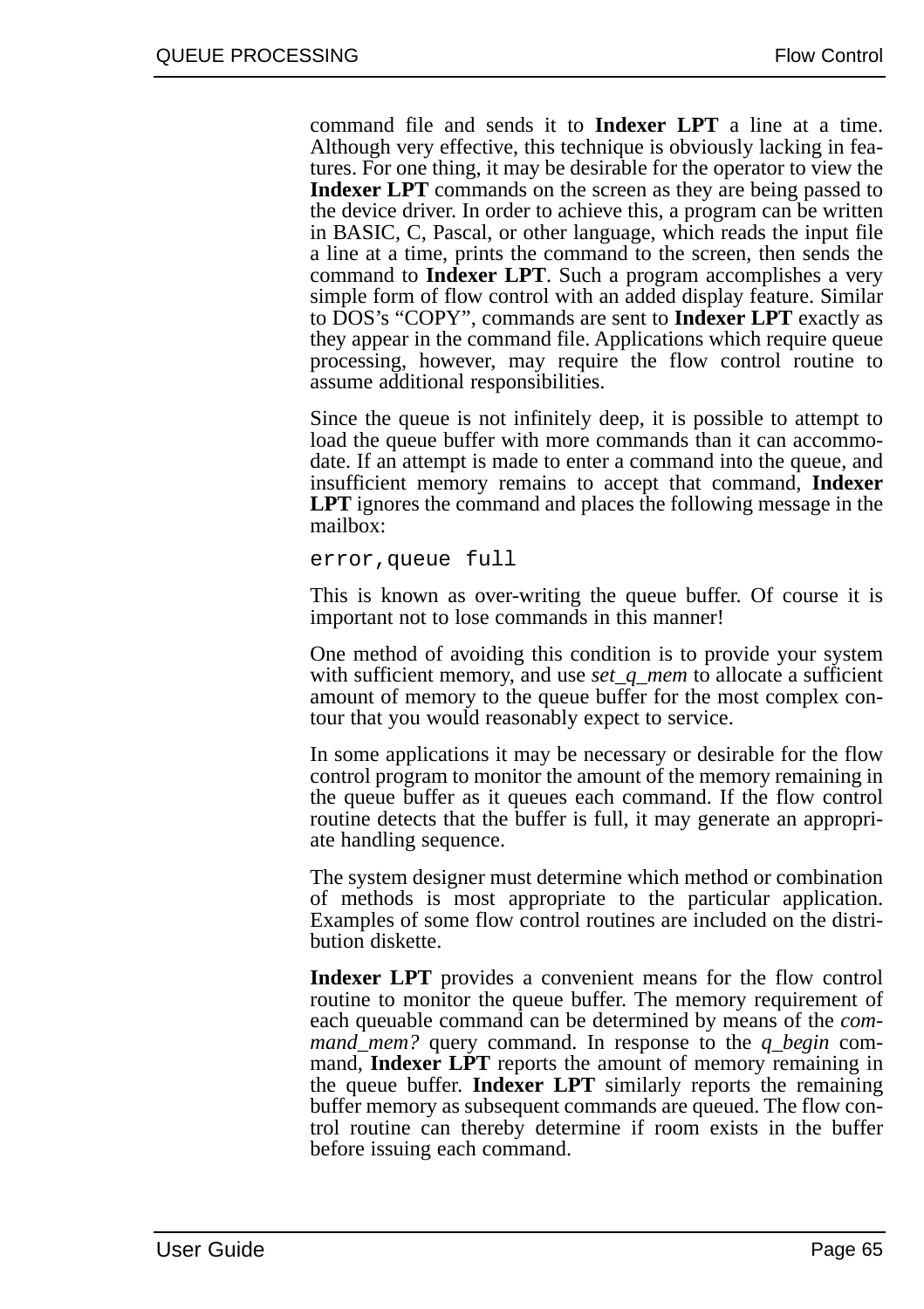What does the flow control routine do when it determines that the next command will not fit in the queue? This depends upon the particular application and/or what type of operation is involved.

One of the most elementary things which the flow control routine can do is to immediately execute the queue to free up the queue buffer. To accomplish this, the flow control routine issues a *q\_end* command followed by a *q\_go*. This sequence processes the current queue, executing instructions up to and including the last command. When execution of the queued commands is complete and the queue buffer is again ready to receive more commands, the flow control program issues a *q\_begin* command and proceeds to read subsequent commands from the command file and write them into the queue. When the last command is read and queued, the flow control program issues a final *q\_end* and *q\_go*.

This strategy will avoid losing commands due to buffer over-write. However, recall that the principle reason queue processing exists is to uniformly control velocity across the path of a contour. To stop at an arbitrary point and delay for the additional time necessary to load the queue defeats the purpose of queue processing. The following example shows how this apparent anomaly is overcome by means of a flow control strategy.

Consider as an example an operation where a contour is being traversed using "a" and "b" axes, and a tool is lowered into the work with the "c" axis. Queue processing is being used to improve the quality of the process by providing a more uniform vector speed across the contour. However, if the tool is engaged in the work and not advancing it risks leaving a dwell mark. In this example it is acceptable to withdraw the tool from the work, process the queue, re-engage the tool into the work, then execute the queue. To accommodate this strategy, **Indexer LPT** allows non-queued commands to be executed between the *q\_end* command and the ensuing queue execution (*q\_go*). The listing below demonstrates a sequence of instructions as they may be received by **Indexer LPT** from a flow control routine. It is important to notice that the dwell time necessary to load the queue occurs when the tool is withdrawn.

```
# Begin queuing with cutter withdrawn
q_begin
.
# Queue-ed commands - define the contour
.
q_end
# Engage the cutter into the work
feed:c, -400# Execute the queue - smooth contouring
```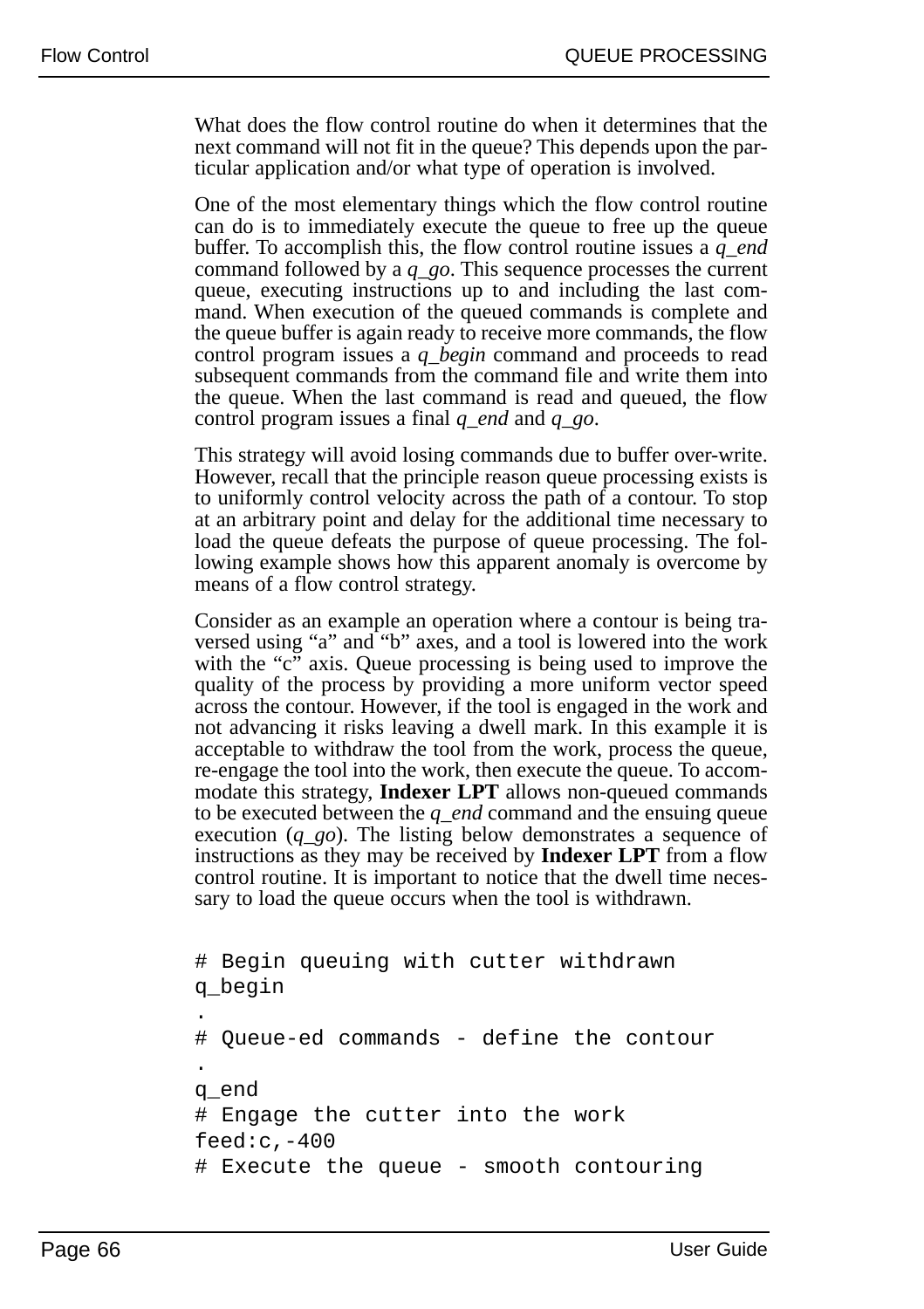#operation q\_go # Withdraw the cutter from the work move:c,400 # Begin queuing with cutter withdrawn q\_begin

In this application, the flow control routine queues commands with the cutter withdrawn and monitors the memory available as each command is read from the command file and queued. When the buffer is full, the flow control routine generates the *q\_end* command to process the queue. The flow control routine then generates:

feed $:c$ ,  $-400$ q\_go feed:c,400 q\_begin.

Thus by monitoring the amount of memory in the queue buffer as commands are queued, a flow control program can avoid over-writing the queue while implementing a sequence of operations which virtually eliminates cutting tool dwell.

The best strategy which is adopted in flow control depends on the particular application. The strategy which you decide on for your system is likely to involve a combination of the principles which have been discussed. Command sequences and flow control routines are provided on the distribution diskette to demonstrate these principles and to assist you in constructing your own flow management software.

#### **Safety Concerns**

In motion control systems where human intervention can be hazardous, it is important to protect the operator against unexpected motion. When working with contours that load a great number of segments into the queue buffer, the time which it takes to load the queue may give the appearance that the machine is dormant. It is important in these cases to provide some means by which the operator is alerted that the computer is processing, and that machine motion is impending. The method that is used depends upon the particular machine. For example, for some machines a notification placed on the computer screen may be sufficient. For other machines, an annotation light and buzzer located in physical proximity to the hazardous area may be necessary. Other machines may require shield and lockout mechanisms, physically preventing oper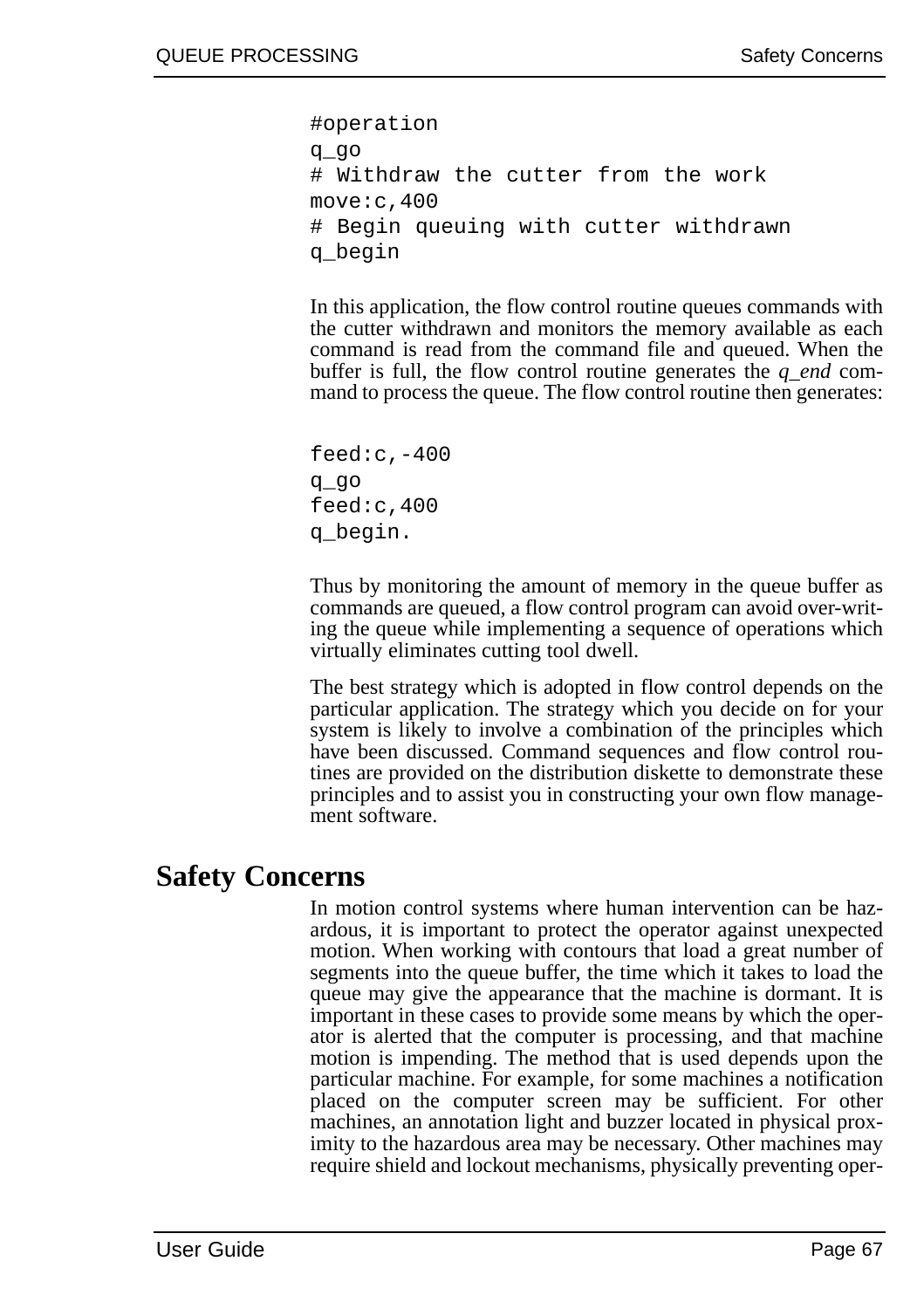ator intervention until an operation is complete. The method which is used is up to the machine designer. Safety should be your primary concern.

# **Speed Control**

It is possible to change the speed of the contouring motion within the queue under software control by means of features provided in the feed rate override (FRO) control. (Refer to the chapter entitled **Feed Rate Override**).

Specifically, the *set\_fro\_offset* command is acceptible for use within the queue buffer. Its use in continuous control over contouring speed can be illustrated in the following example.

This example demonstrates a smooth contour into and out of an arc. Once entering into the arc, motion decelerates to 80% of the feed rate. After leaving the arc, motion accelerates to resume at 100%. (Please note that in this example a certain amount of additional slowing might "naturally" occur due to the effect of *vshift*).

```
q_begin
feed:a,10000
set fro offset:-20
arc_to_angle:ccw,a,0,b,4000,90
set fro offset:0
feed:b,10000
q_end
q_go
```
The default value of the *fro\_offset* register is 0. Consequently, the first *feed* command executes at 100% of the setup parameters (*feed\_lowspeed*, *feed\_highspeed*, *feed\_accl* and *vshift*). As soon as the first *set\_fro\_offset* command is executed within the queue, the FRO set point is changed to 100%-20%= 80%. Motion timing tracks the FRO set point, decelerating to 80% of the established feed rate as it enters the arc. The second and following *set\_fro\_offset* command restores the *fro\_offset* register to its default value, causing subsequent motion to proceed at 100%.

Please also note that if the hardware portion of FRO has been enabled, the effects of FRO hardware combine as per the diagram in **Figure 7-1**.

# **"On the Fly" Digital Output**

Digital output commands *winding\_power*, *reduced\_current* and *bit* can be executed from within the queue buffer while motors are in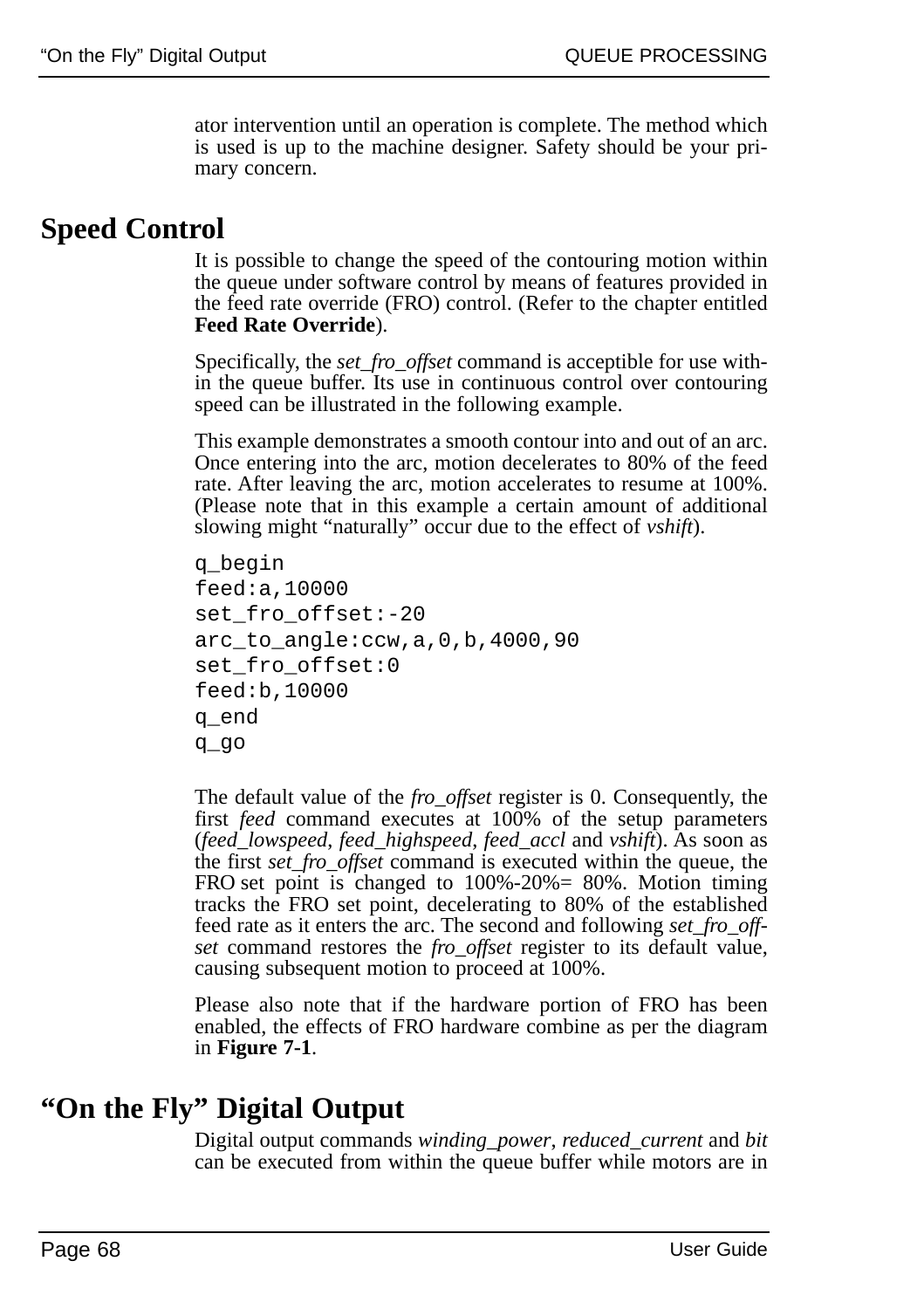motion.

This feature is especially useful in machines that must activate a particular opearation at a point where motion occurs at predictable rate, having completed the acceleration cycle.

Consider, for example, a machine that uses motion control to spray a coating along a path on a workpiece at a carefully controlled density. Since the speed of the spray nozzle affects the density of the coating, it is important to activate the nozzle at a particular point after the motors have accelerated to vector rate, and to deactivate the nozzle at a point before decelerating to a stop. To accomplish this, the nozzle must be activated while the motors are moving, which is to say, "on the fly".

During a queue loading sequence, one of the digital output commands can be "attached" to the end of each motion command. For example, consider the sequence:

```
q_begin
feed:a:100
reduced_curent:b,0
feed:a,250
q_end
q_go
```
In this example the *reduced\_current* command is attached to the end of the first *feed* command. When the queue is executed by means of the *q\_go* commmand, the *reduced\_current* command will be executed after the first *feed* command. Motion control is continuously processed from *feed* command to *feed* command and smoothness of motion is not affected by the introduction of the *reduced\_current* command.

After the queue buffer is opened by means of *q\_begin*, if a motion command does not exist in the queue buffer, the digital output command will be processed immediately. For example, in the sequence:

```
q_begin
reduced_current:b,0
feed:a,100
feed:b,200
q_end
q_go
```
... the *reduced\_current* command will not be suspended until the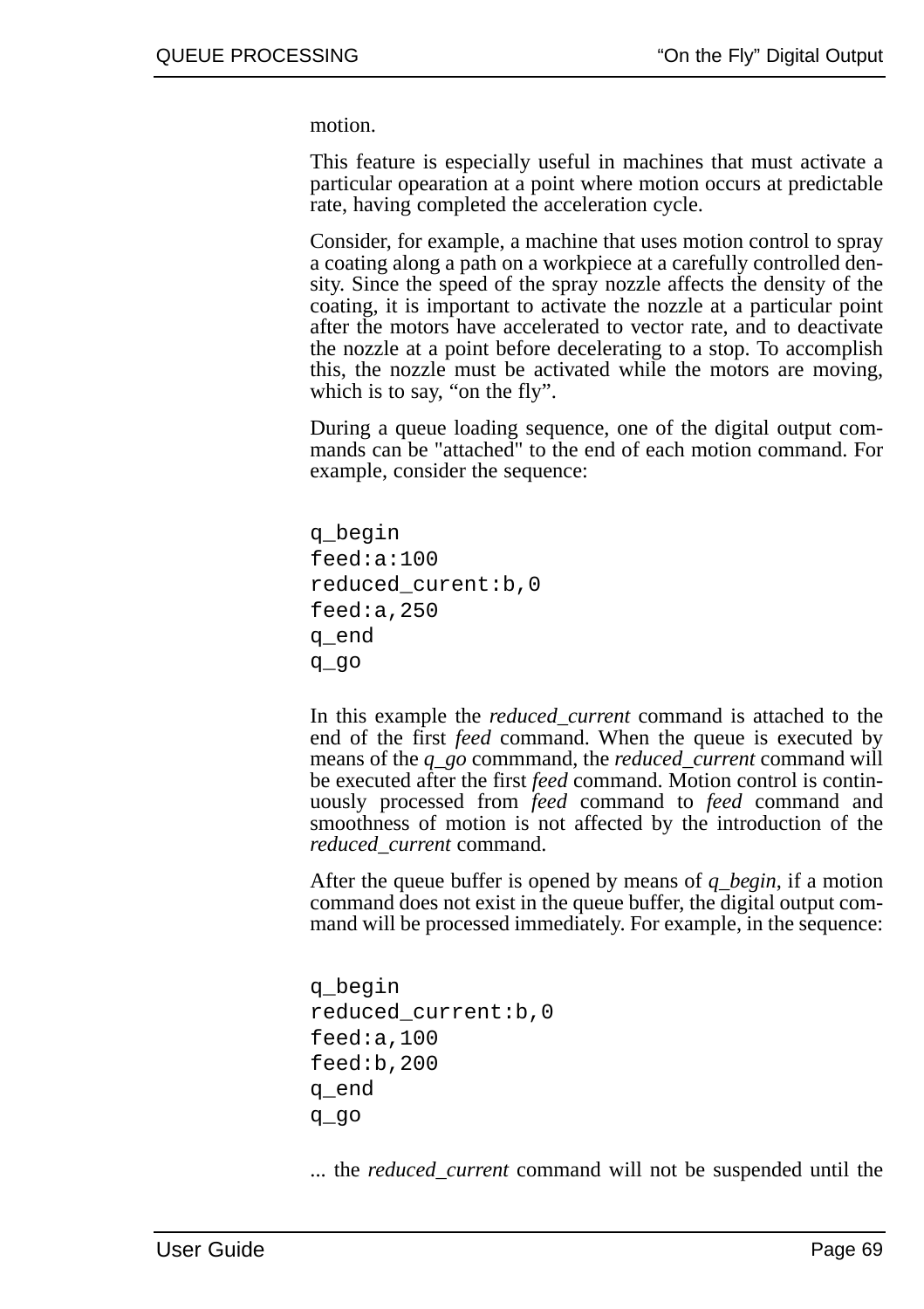queue is executed via *q\_go*. In this case the *reduced\_curent* command will be executed immediately.

Only one digital output command can be attached to the end of a motion command. If consecutive digital output commands are attached to any motion command, only the last one will have effect. For example, in the sequence:

```
q_begin
feed:a,200,b,100
reduced_current:b,0
winding power:a,1
feed:b,200
q_end
q_go
```
... only the *winding\_power* command will be attached to the end of the first *feed* command. The *reduced\_current* command will have no effect.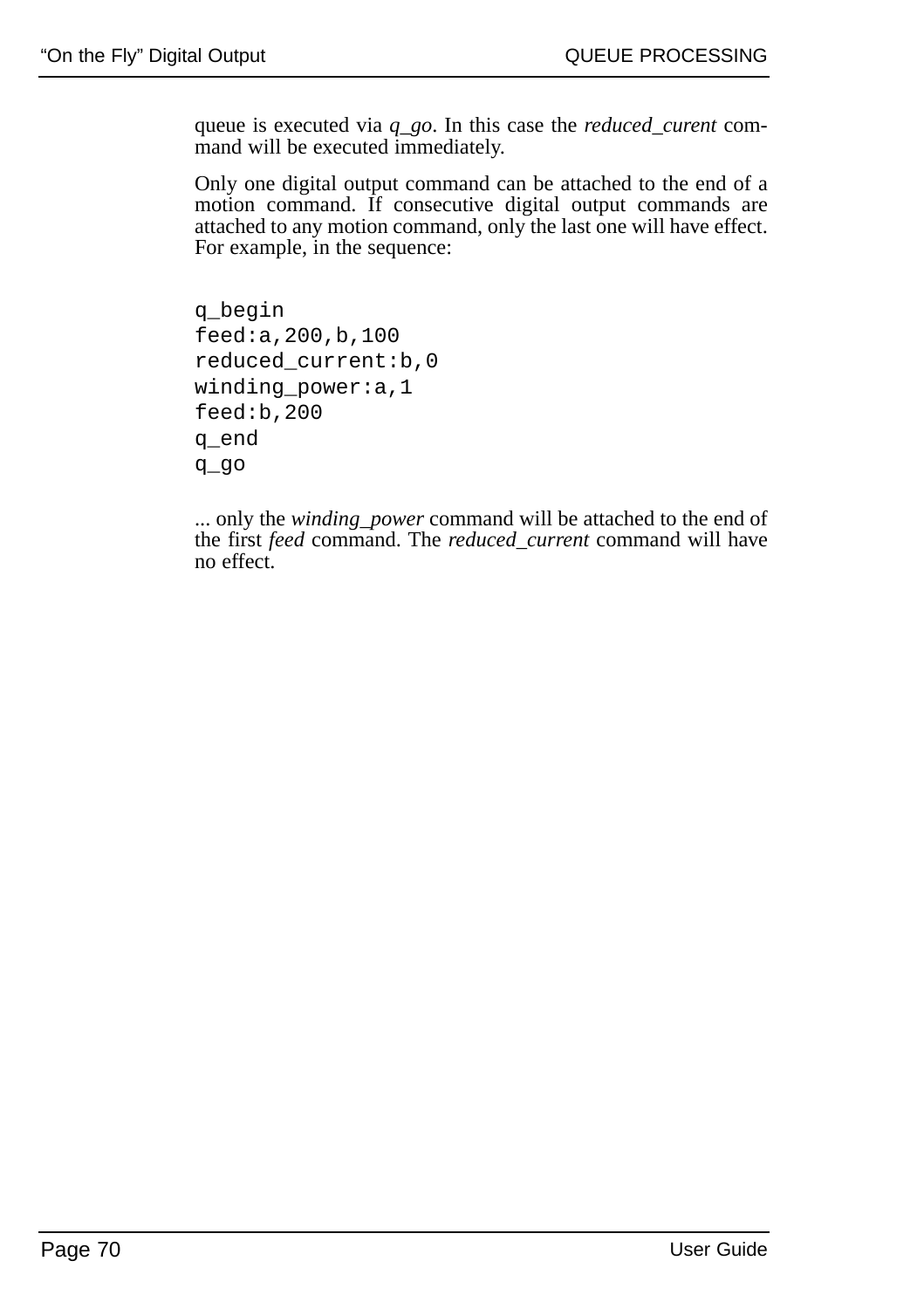

# **SWITCH SCANNING & JOYSTICK**

# **The Scanning Feature**

Switch scanning is a powerful feature which enables a relatively large number of switches to be sensed using a limited number of inputs and outputs. The procedure comprises a few simple steps. The scanning input line is "pulled high", that is, it is connected to 5 Volts through a series resistor. (The limit switch inputs satisfy this criteria internally). When an open circuit condition exists on a scanning input line, the input senses a 5 volt condition.

The scanning output lines are normally high (5 Volts). **Indexer LPT** accomplishes scanning in the following manner:

1) A specified output line is momentarily brought low (0 Volts).

2) During the time period when the specified output line is low, the specified input line is sensed. The result is placed in the mailbox: 1 if the input is low (switch closed), 0 if the input is high (open circuit).

3) The output line which was momentarily brought low is returned to its normal high condition.

If the circuit connecting the input line is open, the input line will be high when sensed. However, if the switch which connects the specified output line to the input line is closed during the time period when the output line is low, the input line will be sensed to be low. When **Indexer LPT** reads a low signal on the input line during the scan cycle, it concludes that the connection has been made by means of a switch closure.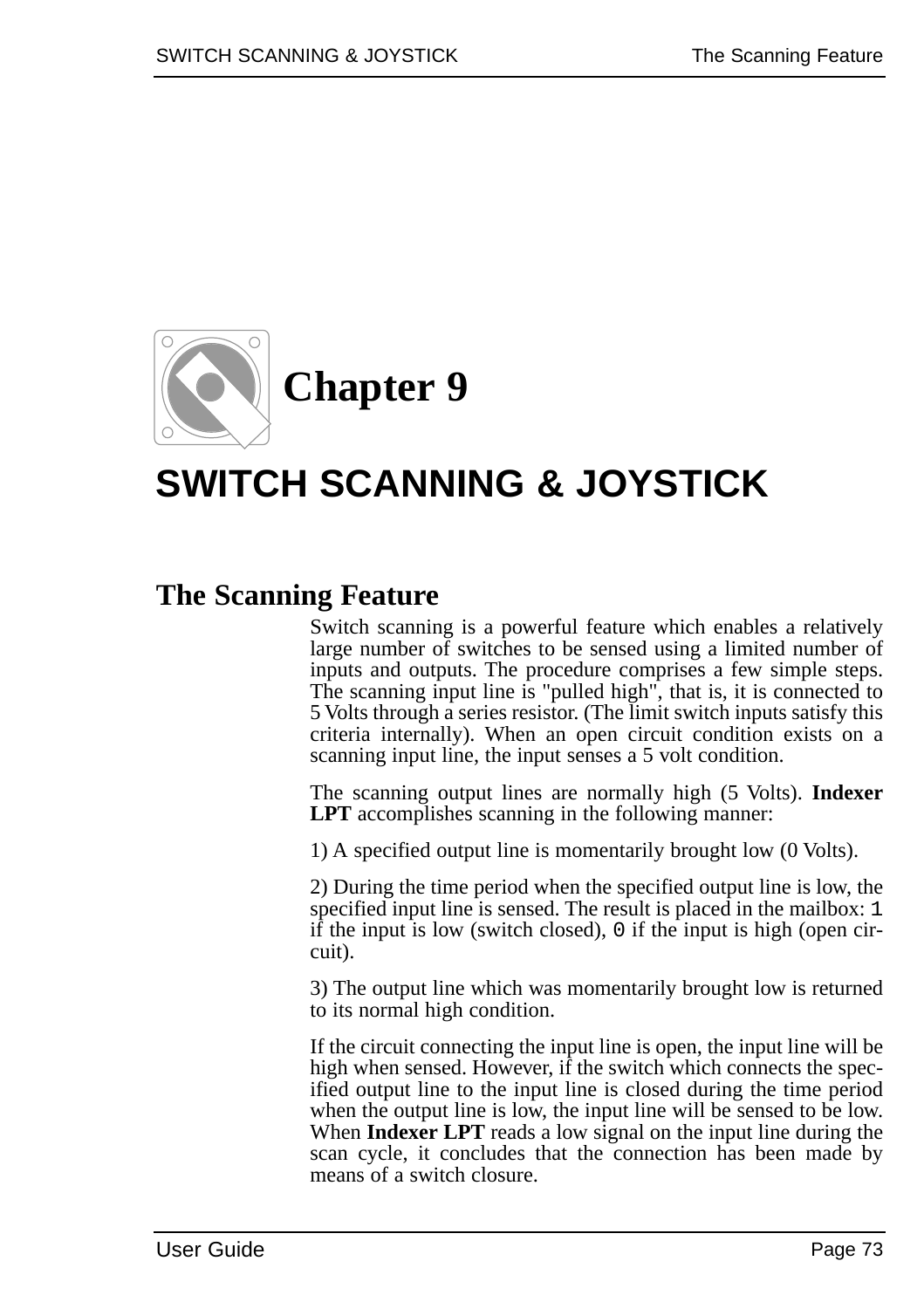It is important to note that only one of the scanning outputs can be low at any given time. Note also that the outputs which are high "appear" as an open circuit to the input. The particular switch closure is determined by reading the input when a known output is in the low condition. The term "scanning" applies to the practice of testing for switch closures by performing this operation sequentially on each of a number of output lines.



**Figure 9-1**

The diagram in **Figure 9-1** helps to show how four switches can be sensed by scanning four outputs into one input. All outputs are normally high. An open circuit on a *limit switch input* reads high, since it is internally pulled up.

(Caution: Since on most printer cards the *auxiliary input* is a floating TTL input, it cannot be relied upon to read "high" during a open circuit condition without a pull up resistor. To use the *auxiliary input* as a scanning input, connect the line to 5 volts through of a 4.7K ohm resistor).

The scanning procedure is summarized as follows:

The procedure begins by holding **Output 0** low and reading the **Input**. If the **Input** is low, then it is concluded that switch **S1** is closed. After the input is read, **Output 0** is returned to its normal high condition.

Next **Output 1** is held low and the **Input** is read. If the **Input** is low, then it is concluded that switch **S2** is closed. **Output 1** is then returned to its normal high condition.

This procedure is repeated to scan **S3** using **Output 2**, and **S4** using **Output 3**.

Notice that the circuit in Figure 9-1 can only be used for scanning if only one switch is closed at any given time. If more than one switch is closed, an unacceptable short circuit condition will exist between the scanning outputs which are connected to the simultaneously closed switches. In some applications, it is possible to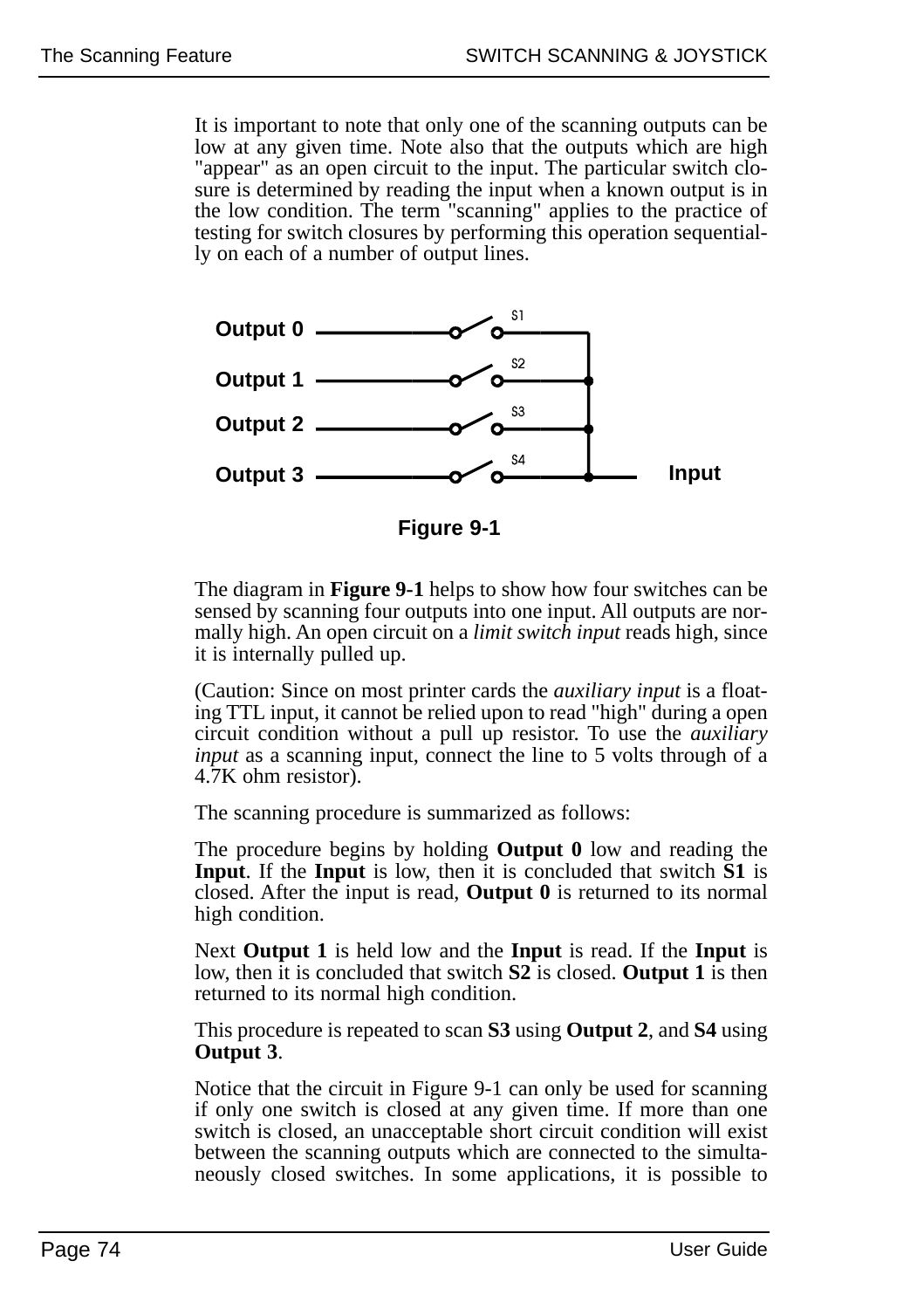physically prevent two switches from simultaneously closing. In other applications, it cannot be prevented.

A diode in series with each switch can be used to isolate each of the outputs, thereby allowing the condition of simultaneous switch closures. This technique takes advantage of the fact that current flows from the input into the output when the output is low. The diode prevents current from passing from the high outputs into the output which is being scanned low, essentially making the high outputs behave as open circuits regardless of the condition of their respective switches.



**Figure 9-2**

The diagram in **Figure 9-2** shows a circuit which uses diodes to isolate the outputs in a scanning circuit. **Figure 9-3** shows the schematic representation of the diode next to a picture of the physical part. Small germanium diodes such as the 1N34A are recommended. These are available through a number of electronic suppliers, including Radio Shack (Radio Shack part number for a pack of ten is 276-1123). They are small, cylindrical in shape and about 3/16" long. The leads are usually .022" in diameter and extend about 1". The cathode end is marked by a band which is painted or etched around the body of the part.



The diagram in **Figure 9-4** shows how eight switches can be wired for scanning using four outputs and two inputs. Additional switch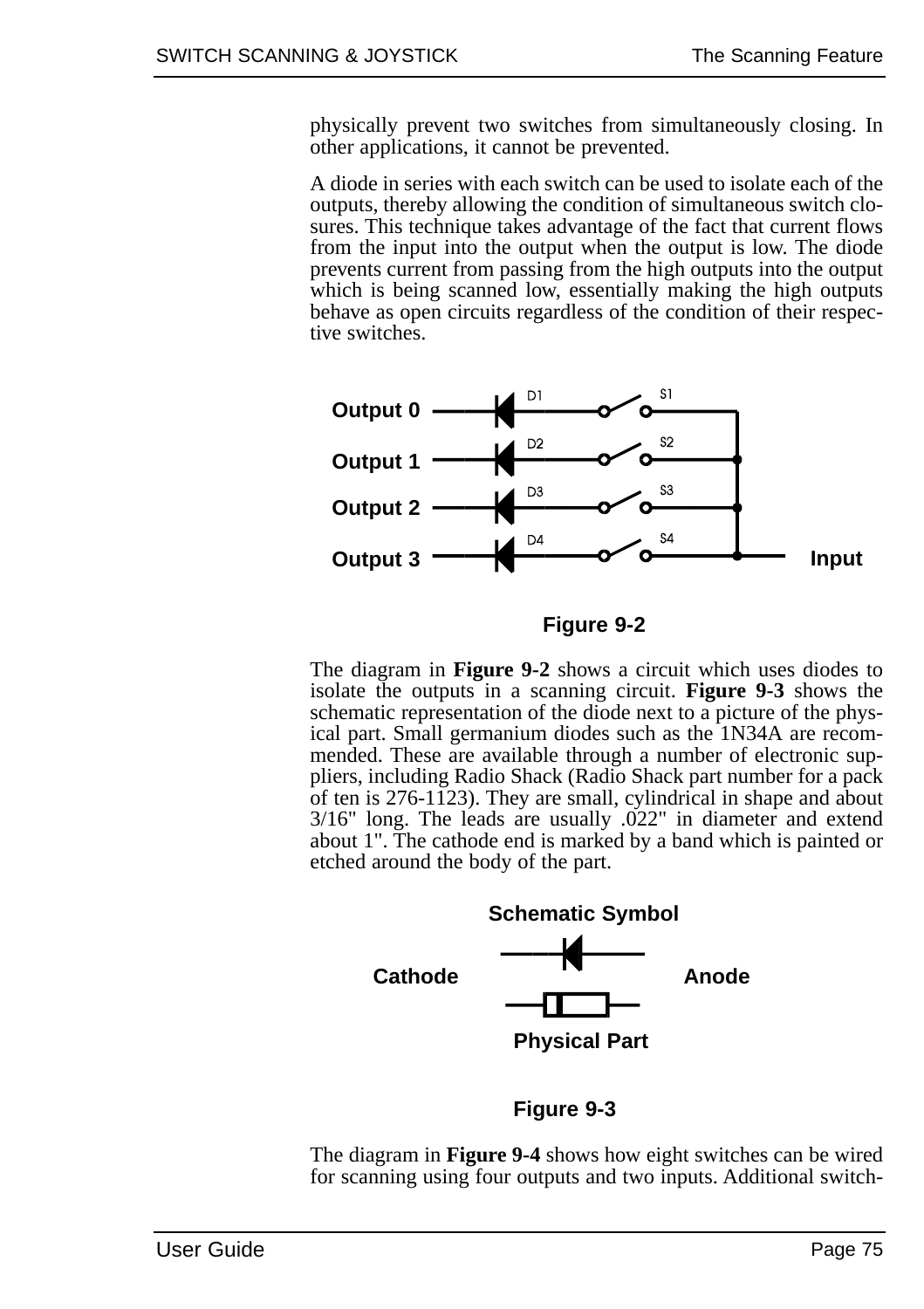**Output 0** D<sub>2</sub> **Output 1** D<sub>3</sub> **Output 2** Output 3  $\longrightarrow$   $\longrightarrow$   $\longrightarrow$   $\longrightarrow$   $\longrightarrow$   $\longrightarrow$   $\longrightarrow$  Input 1 **Input 2**

es can be scanned by increasing the number of scanning outputs or by increasing the number of inputs. The number of switches which can be scanned is determined by multiplying the number of scanning outputs by the number of available inputs.

**Figure 9-4**

By setting the *mode* of an axis using the *axis* command, **Indexer LPT** allows the four outputs associated with an axis to be allocated for special use in scanning. When scanning joystick switches, the limit switch inputs associated with the scanning axis are used as inputs. However, when using the *scan* command to sense discrete switch closure, any of the available inputs may be used as the scanning input.

# **The Joystick Feature**

The joystick feature allows an axis to be set up and used for joystick control. The wiring diagram in **Figure 9-5** shows a typical full joystick configuration. The wiring diagram in **Figure 9-6** shows a scaled down (minimum features) joystick implementation. The pin numbers used for making the actual connections to the printer connector can be determined by reference to the axis addressing chart in the chapter entitled HARDWARE REQUIREMENTS.

It should be noted that in configuration options where switches are momentary action, and more than one switch physically cannot be closed simultaneously, diodes are not required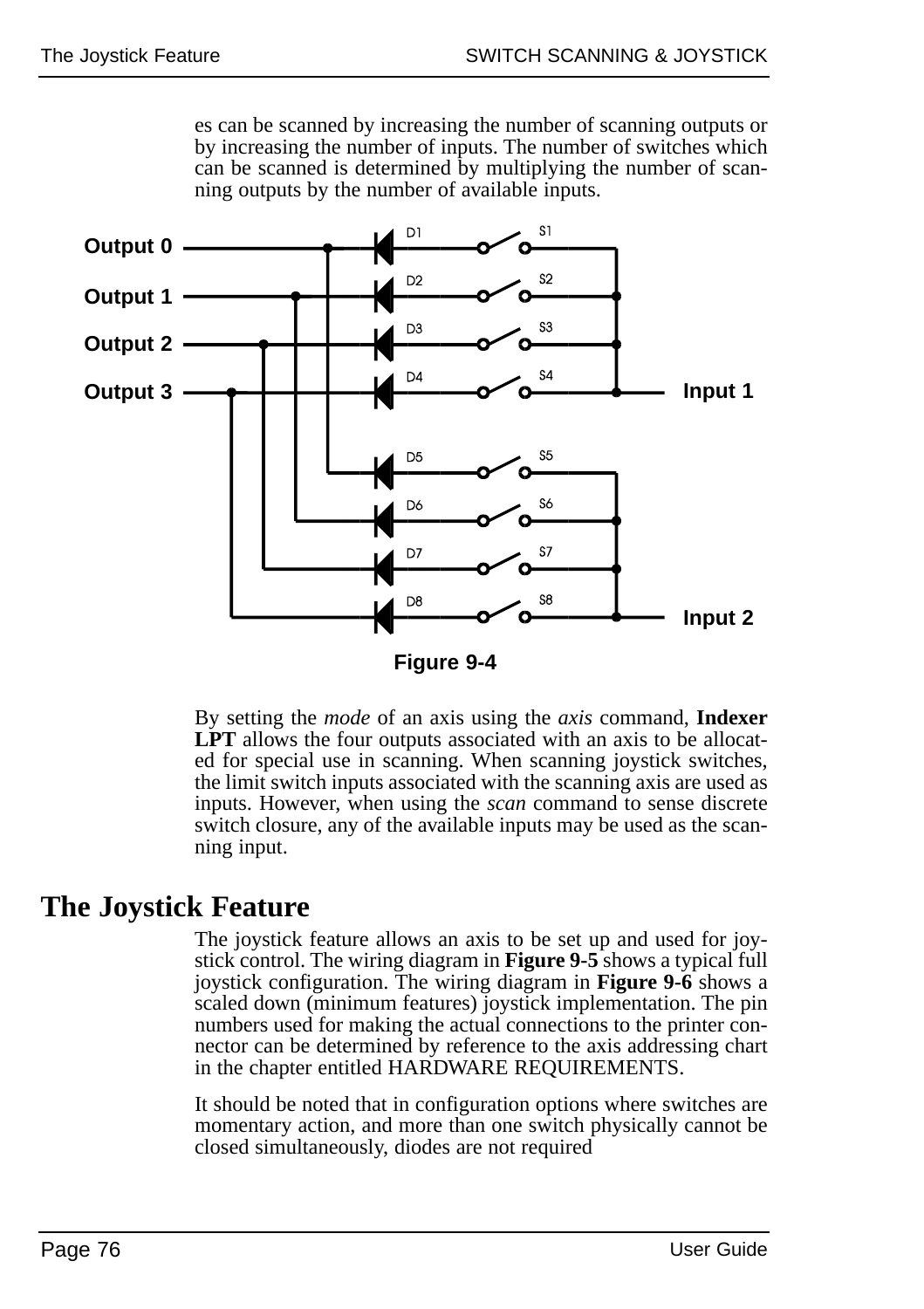

**Wiring for Joystick Switches and Options**

**Figure 9-5**

# **Joystick Switch Assignments**

## **S1 - S4 Joystick Switches**

(momentary action normally open switches) These switches are used to actually control motor movement. Switches **S1** and **S4** control one axis. Switches **S2** and **S3** control another. When active, switches **S1** and **S2** always effect motion in the (+) direction. Switches **S3** and **S4** are used to activate motion in the (-) direction. The particular axes which these switches control is determined by the *joystick\_input* setup command and the status of switch **S7**.

These switches may be part of a single joystick switch, with a common connection to the appropriate high limit switch input.

Another useful configuration is to locate four momentary push-button switches in a diamond shape pattern on a control pattern.

## **S5 Acceleration Select Switch**

(toggle switch) When this switch is open, the axis which is being moved by the joystick will be governed by the values set up in its *lowspeed*, *highspeed* and *acceleration* registers. When this switch is closed, joystick controlled motion will occur at a constant (instantaneous) speed according to the value set up in its *jogspeed*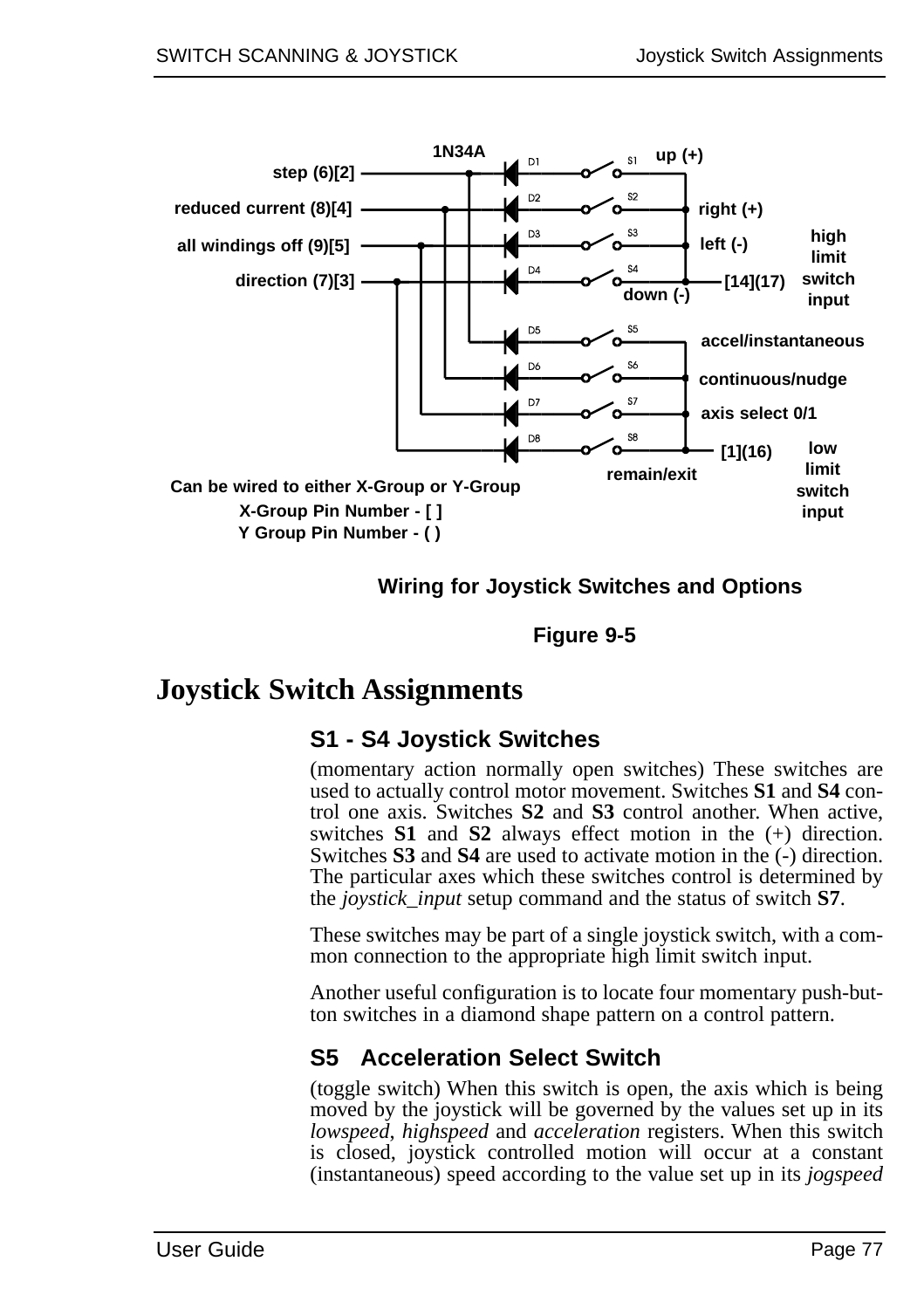

#### **Wiring for Joystick Without Options**

**Figure 9-6**

register.

Accelerated motion, obtained when this switch is open, is useful for rapid positioning. Constant speed motion, obtained when this switch is closed, is helpful in accurate positioning.

## **S6 Extent Select Switch**

(toggle switch) The setting of this switch determines if the axis being controlled is to send out a continuous stream of pulses, or if it is to send out a burst of one or more pulses. (The actual number of "burst" pulses is user defined by means of the *joystick\_input* setup command). When this switch is open a joystick switch closure (**S1**-**S4**) will maintain motion as long as the joystick switch remains closed. When this switch is closed, a joystick switch closure will cause motion by means of a burst of pulses. If the joystick switch remains closed after the .5 second delay, another burst of pulses is issued. Motion is immediately terminated when the joystick switch contact opens. Control options obtained using this switch are useful in very accurate positioning applications where the user can only move the axis close to the desired position with continuous motion. Final positioning is accomplished by"nudging" the motor to its final position a step or a few steps at a time.

## **S7 Axes Select Switch**

(toggle switch) Up to four axes can be controlled by means of a single joystick. This switch selects which axes (in sets of two) the joystick switches are to control. The second argument in the *joystick\_input* command associates the axes which are to be controlled with the position of this switch. A value of 0 in the second argument of the *joystick\_input* command defines the behavior of the joystick switches (**S1**-**S4**) when **S7** is open. A value of 1 in the sec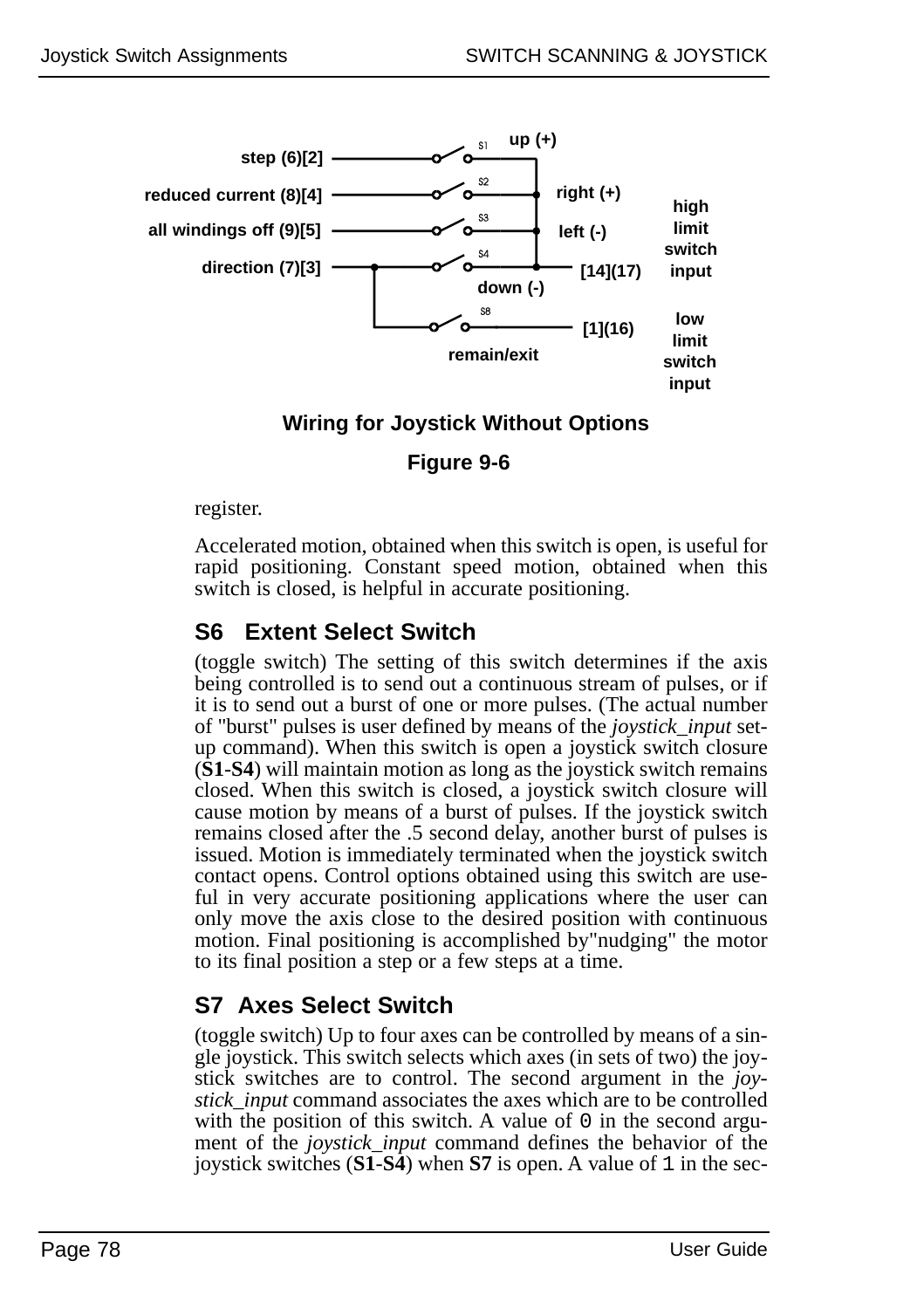ond argument of the *joystick\_input* command defines the behavior of the joystick

Another way to understand the function of **S7** is to think of it as selecting one of two *joystick\_input* setups. When the switch **S7** is open, the 0 setup is selected. When the switch S7 is closed, the 1 setup is selected. In one application **S7** can be used to select between two sets of two axes, giving the joystick switches control over four independent axes.

In another application, the same two axes can be defined by the 0 and 1 *joystick\_input* setup, yet with different values for the number of burst pulses. In this application, S7 is essentially being used to select the resolution of the burst mode.

#### **S8 Exit Switch**

(momentary action normally open switch) This switch enables the user to exit the joystick control mode. When the *joystick\_go* command is issued, **Indexer LPT** will continually scan switches **S1** through **S8**. A switch closure on **S8** will cause **Indexer LPT** to discontinue joystick scanning and return to the calling program.

It should be noted that the joystick control switches and switch **S8** are the only additional switches required for joystick operation. If switches **S5**, **S6**, and **S7** are eliminated, the joystick feature will function as if these switches were installed but left in the open position.

# **Software Setup**

#### **"Quick Start" Setup**

Once the hardware is configured, setting up **Indexer LPT** for joystick control is a relatively simple matter. The easiest way to understand the software setup is by means of example.

Consider a motion system where the "e" axis is to be used for joystick switch scanning. Axes "a" and "b" are to be controlled by the joystick when switch **S7** is open. Axes "c" and "d" are to be controlled by the joystick when switch **S7** is closed. When the joystick is configured to "nudge" by closing **S6**, the desired number of burst steps on all axes is to be 10.

The complete software setup is as follows:

axis:e,2 joystick\_input:e,0,a,10,b,10 joystick\_input:e,1,c,10,d,10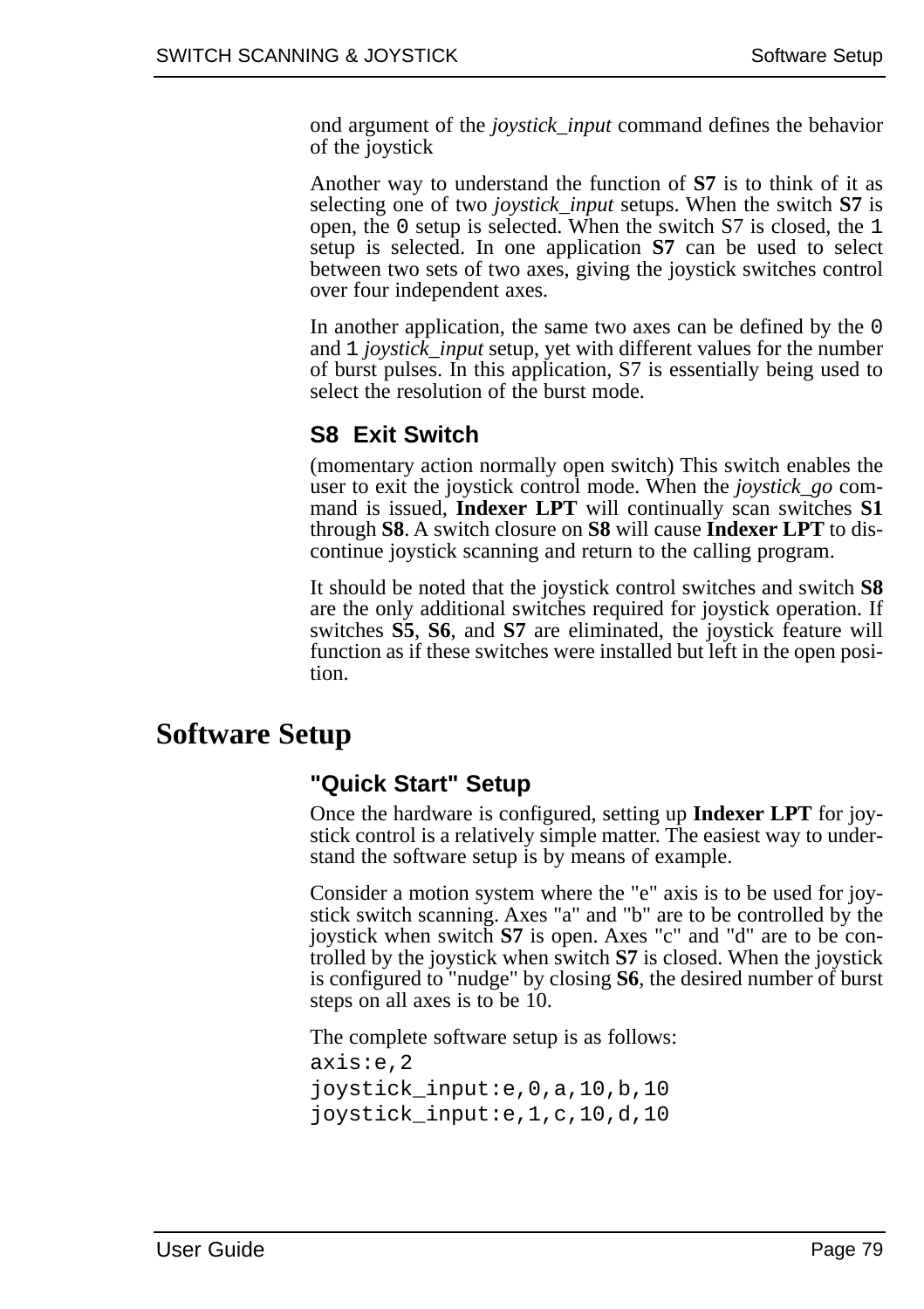To activate the joystick command mode, the following command is issued:

joystick\_go

To leave the joystick mode, close the contacts of switch **S8**. (Note that the ONLY way which **Indexer LPT** uses to leave the joystick command mode is by means of a closed circuit through switch **S8**. Therefore, make sure that this switch wiring is installed before trying the *joystick\_go* command).

Since the "e" axis is to be used for a scanning purpose, the mode of that axis must first be changed by issuing the following "axis" setup command:

axis:e,2

The argument 2 is used to designate the scanning mode.

Next, using the *joystick\_input* command the joystick switch response is defined for the condition where selector switch **S7** is open.

joystick\_input:e,0,a,10,b,10

The first argument, "e", specifies that the "e" axis is to be used as the joystick input.

The second argument, 0, specifies that this *joystick\_input* command is being used to define joystick control for the condition where **S7** is in the open position.

By calling out for the "a" axis in the next argument, this command establishes control over the "a" axis using switches **S1** and **S4**. (Closing **S1** will cause the "a" axis to move in the (+) direction. Closing **S2** will cause the "a" axis to move in the (-) direction).

The third argument ,10, specifies that a maximum of 10 pulses are to be dispensed at a time when the "a" axis is being controlled and **S6** is closed.

The fourth argument, b, establishes control over the "b" axis by switches **S2** and **S3**. (Closing **S2** will cause the "b" axis to move in the (+) direction. Closing **S3** will cause the "b" axis to move in the (-) direction).

The last argument, 10 specifies that a maximum of 10 pulses are to be dispensed at a time when the "b" axis is being controlled and **S6** is closed.

If it is desired that the "b" axis is to be controlled by switches **S1** and **S4**, and the "a" axis is to be controlled by switches **S2** and **S3**, then the following *joystick\_input* command would be is used:

joystick\_input:e,0,b,10,a,10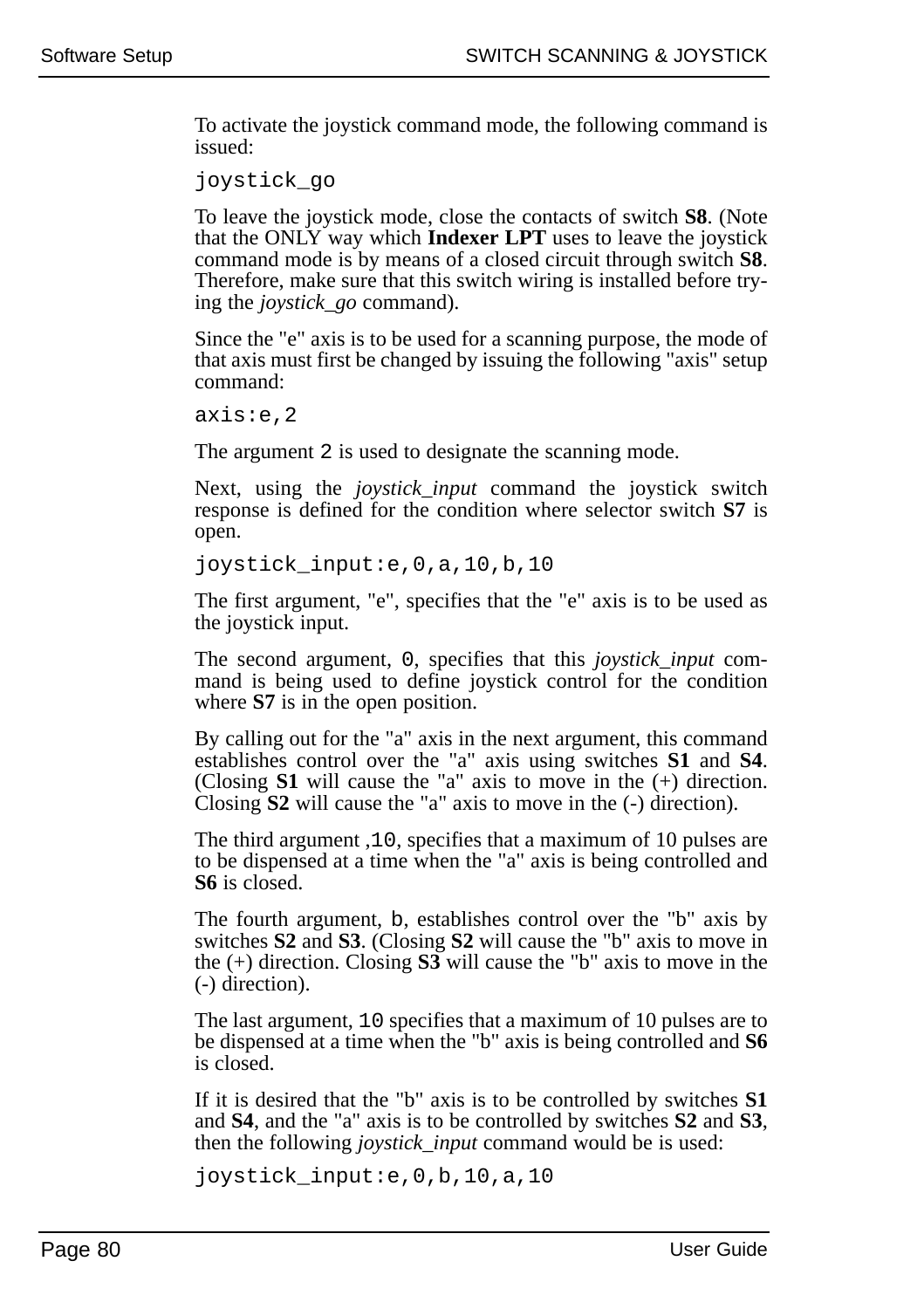The first axis called out in the *joystick\_input* command is always the axis which is controlled by scanning switches **S1** and **S4**. The second axis called for is always the axis which is controlled by scanning switches **S2** and **S3**.

All arguments in the *joystick\_input* command must be present. If only one axis is to be controlled, "none" should appear in the appropriate fields. For example, suppose in this setup only the "b" axis is to be controlled by switches **S1** and **S4**. The *joystick\_input* command is constructed as follows:

joystick\_input:e,0,b,10,none,none

Finally, the following command is used to define joystick operation when switch **S7** is in the closed position:

joystick\_input:e,1,c,10,d,10

Notice that the "e" axis is again specified as the axis which is used to scan the joystick switches. The second argument, 1, specifies that the following arguments apply only when switch **S7** is in the closed position. The "c" axis is controlled by switches S1 and **S4**, and will move 10 steps at a time when switch **S6** is closed. The "d" axis is controlled by switches **S2** and **S3**, and will also move 10 steps at a time when switch **S6** is closed.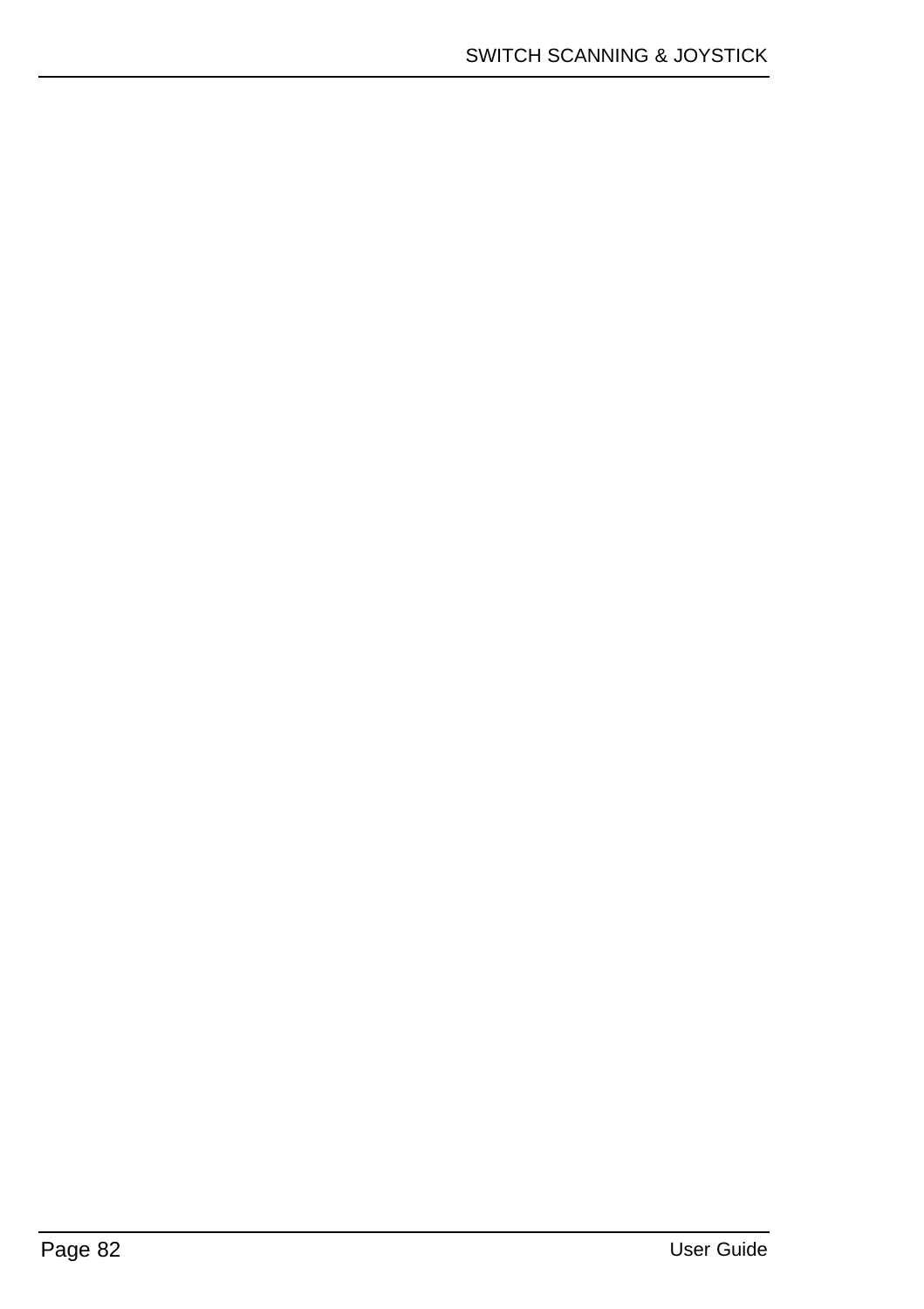

# **SPECIAL CONSIDERATIONS**

One of the advantages of **Indexer LPT** is that the computer itself assumes the role of the indexer as it takes control of the translator driver. As such, the user does not need to purchase separate indexer electronics. The electronic signals necessary for motion control are generated directly from the computer's printer adapter. Since **Indexer LPT** is a device driver, communication with the user program is extremely fast and easy. There are, however, some inherent limitations which require special considerations.

## **Computer Occupation**

In order to maintain close control over rapidly applied signals, **Indexer LPT** assumes total control over the computer while the motor is in motion. In other words, when the user program instructs a motor to move, it will wait until the motion is complete before other processing can continue. Applications which must proceed concurrently with stepper motor motion cannot use **Indexer LPT**. For these applications, we recommend using separate indexer electronics which can operate independently from the computer's CPU (such as a second computer running **Indexer LPT**).

# **Computer Speed**

The maximum stepping rate which can be obtained is determined by the execution speed of the host computer. When **Indexer LPT** first runs, it determines the speed of the computer. The maximum stepping rate for your computer may be obtained by means of the *max\_speed?* command.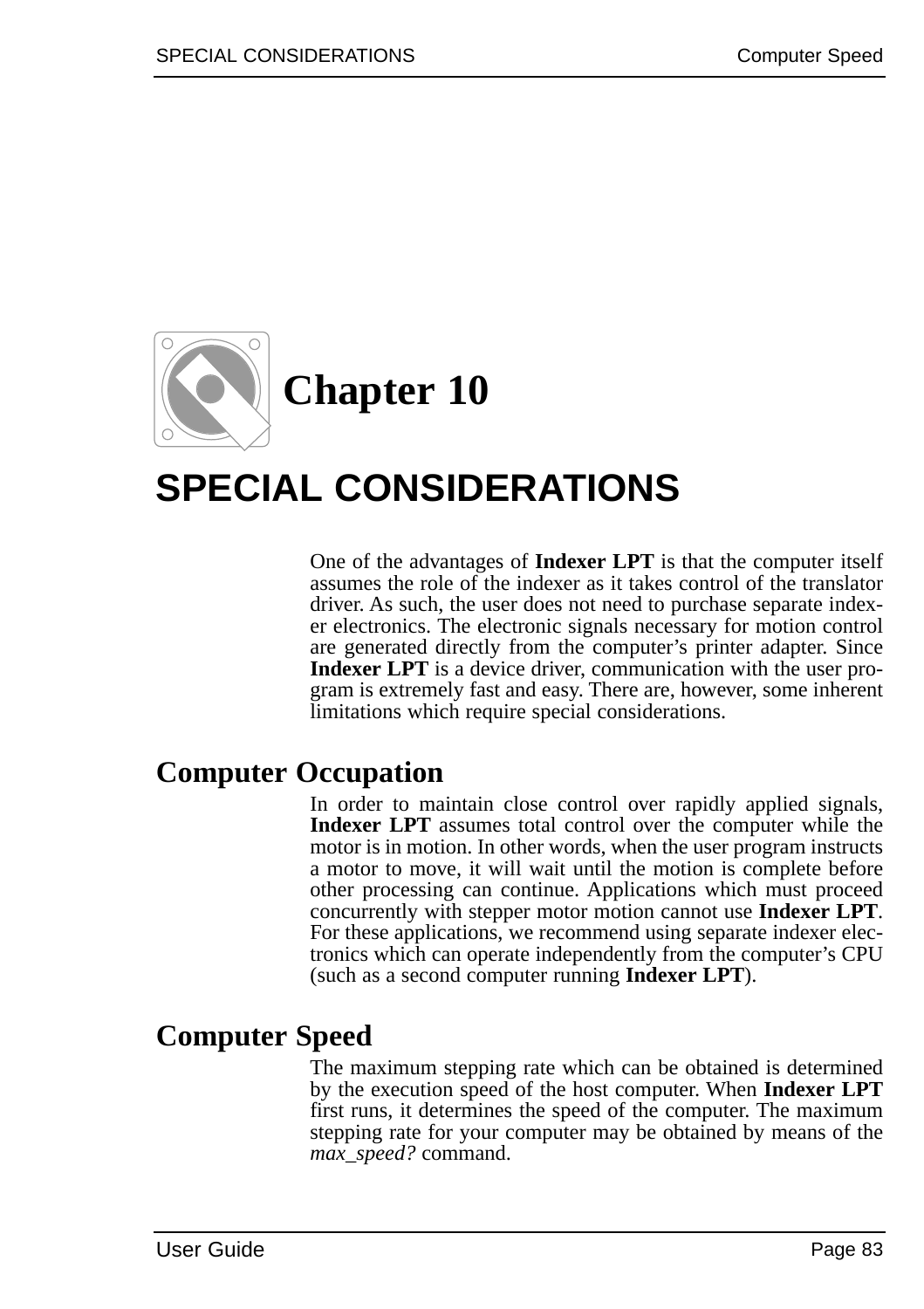# **Use of the System Clock**

In normal operation, the computer is interrupted every 55 milliseconds by the system's timer. This interrupt causes the system BIOS to execute a small procedure that updates the memory locations which track the date and time of day. In order to keep this interrupt from interfering with the tightly controlled step timing, **Indexer LPT** turns the interrupt off just before motion begins. After the motion is finished, the interrupt is restored, and time tracking once again commences.

Since the system timer is ineffective during motor movements, some time-tracking is temporarily lost. **Indexer LPT** adjusts the system time value after each motion command by reading the time from the battery maintained real time clock, and adjusting the system clock accordingly.

# **Unexpected Motion - Safety Considerations**

If the motion controlled components of the machine you are designing can potentially cause damage or injury to the operator, you must build into your system appropriate safeguards. We feel that these safeguards should include design considerations as well as operator training.

If it is impossible or not feasible to safe-guard your system, do not use this product and seek an alternative solution.

Almost all machinery can potentially cause personal injury, either by means of airborne debris, hazardous cutting surfaces, or other objects in motion. It is the responsibility of the machine designer to incorporate features into the machine which avoid needlessly hazardous conditions. We feel that unexpected motion of computer controlled components comprises a needlessly hazardous condition.

As the reference implies, "unexpected motion" occurs when the machine operator is taken by surprise, and a machine component moves in a manner which is potentially hazardous. The machine designer should take into consideration the following potential sources of unexpected motion which are peculiar to PC controlled machine tools.

## **Accidental Start**

The use of a single keyboard keystroke or mouse snap presents a safety hazard on certain types of equipment, since these actions can easily occur inadvertently. Applications software written by Ability Systems incorporate methods to reduce the chances of an accidental start, and are strongly suggested as guidelines for third party and user written applications. These methods include the following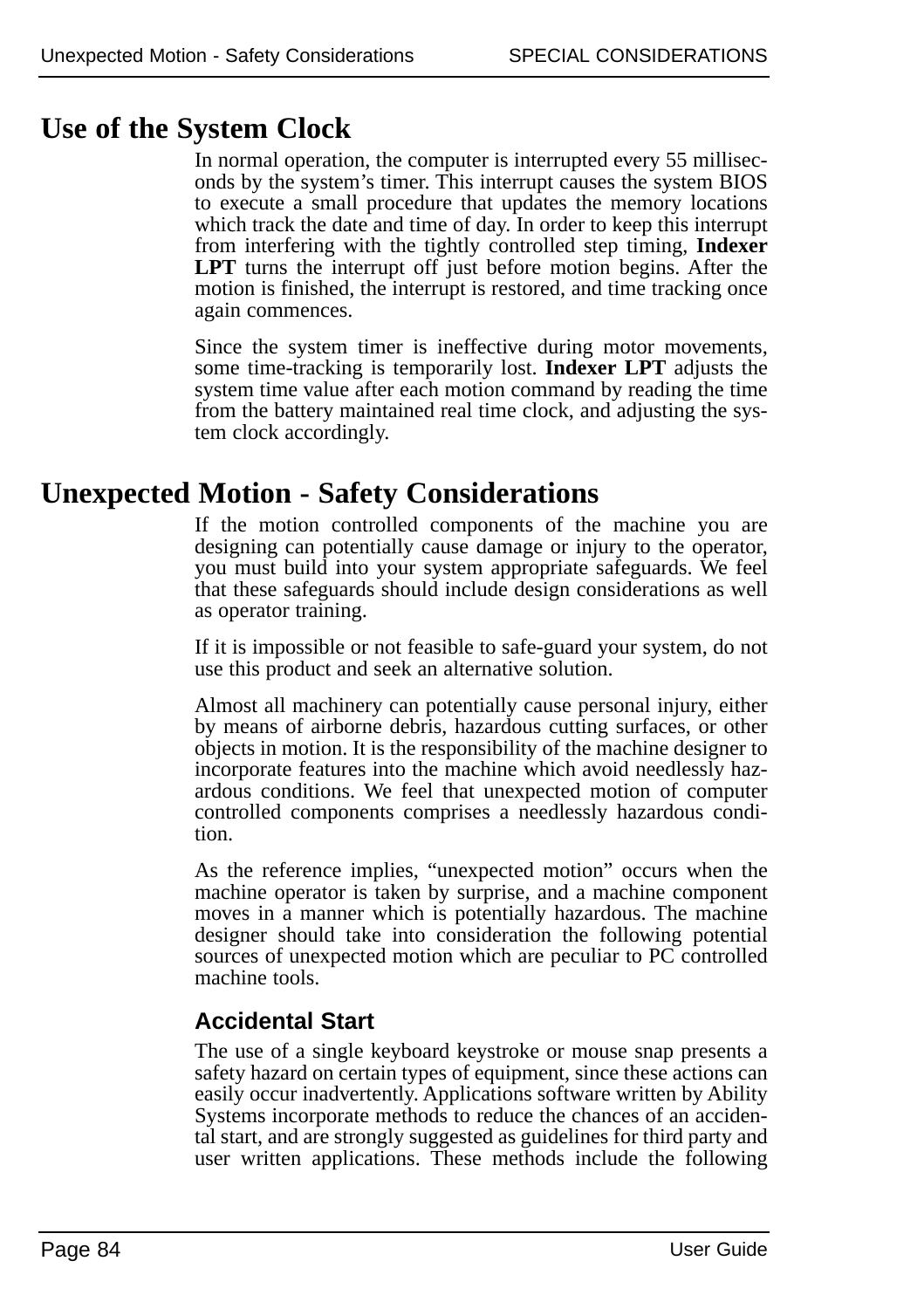very strong suggestions for application programmers:

1) The application program should never allows motor movement as a result of a single mouse snap. If a mouse snap must be used, the menu or dialog that could cause a potentially hazardous motion should time out in an appropriately short amount of time, so that the cursor could never be dangerously poised over a selection that could be inadvertently chosen by an accidental mouse snap.

2) If the keyboard is used to effect motion (keyboard "start"), always require at least two keys to be simultaneously depressed. Using only **Enter** to initiate a control sequence is especially dangerous.

3) When monitoring external start switches, the application program should always make sure that the switch is deactivated before acknowledging that the switch is activated. This will assure that the program does not "run away" if the start switch is accidentally activated when the program or menu is invoked. Applications that require two start switches for safety can use this technique to make sure that the second switch has not been defeated (permanently activated by means of a weight or rubber band) for operator "convenience".

#### **Windows Multi-Tasking**

Application programs that communicate to **Indexer LPT** run as a Windows task. Typically, the task runs when the window that it is operating from is in focus. Unless special provision is made, when the user snaps over another window, and the task communicating with **Indexer LPT** loses focus, communication to **Indexer LPT** is suspended.

In most cases, suspending communication to **Indexer LPT** doesn't present a safety problem. In the case of a cutting tool, the tool may be suspended in its present position and cause a burn mark. But this seldom presents a threat to safety. However, a seriously dangerous condition could present itself when the task is brought back into focus, and communication with **Indexer LPT** resumes.

Consider how easy it would be to accidentally bring the application into focus. If the screen cursor is accidentally positioned over the dormant application and the mouse button is snapped, unexpected motion may occur.

In some types of machines it may be acceptable to simply run the application program in full screen mode, thereby reducing the possibility of accidentally switching out of, and later into the program. In more hazardous machines, such as cutting tools, it is recommended that your application run "System Modal".

Application programs that run "System Modal" remain in focus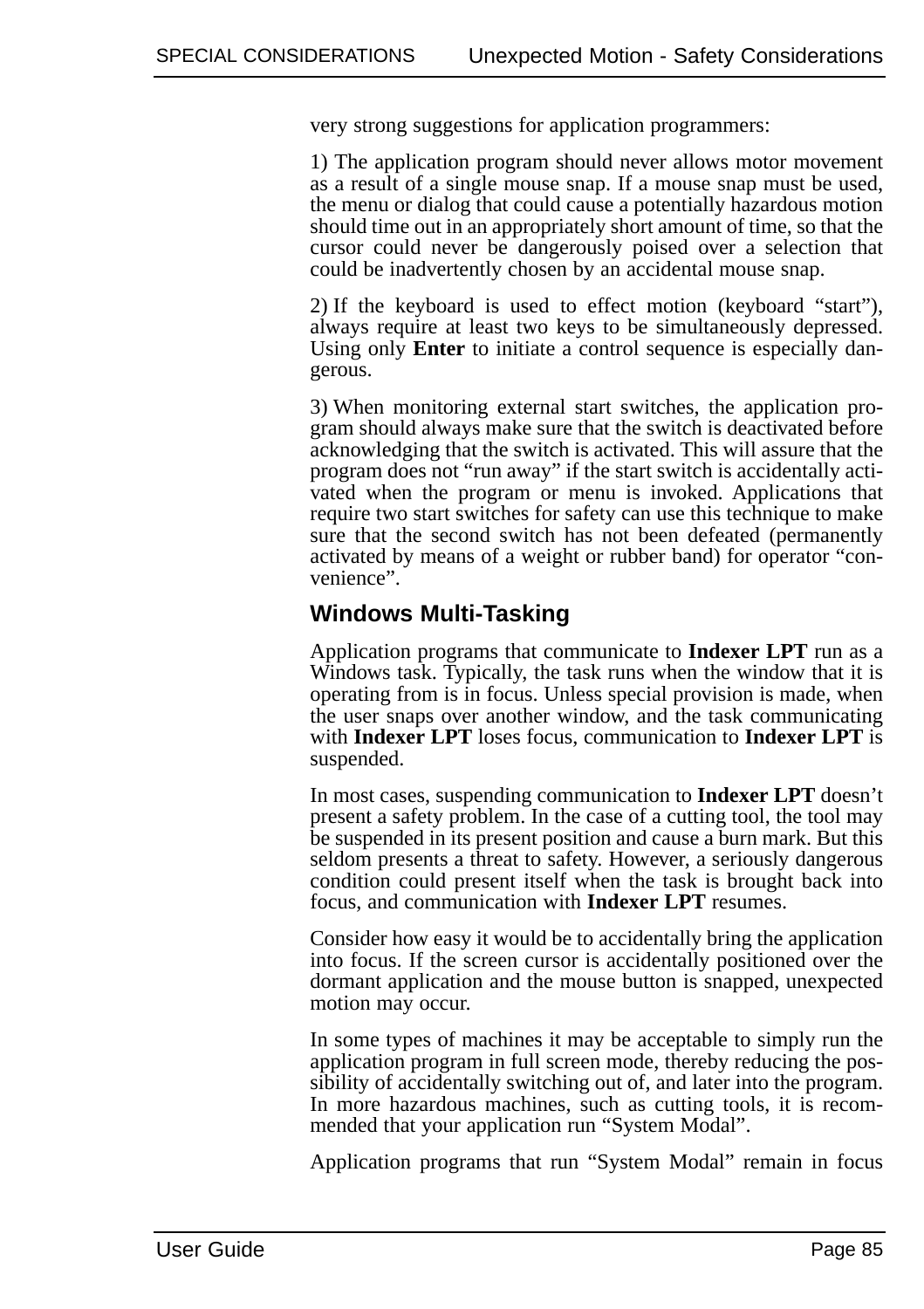until an orderly procedure is used to switch focus. During this orderly procedure, your program can make sure that communication of motion commands to **Indexer LPT** is not pending.

#### **Computational Delay for Complex Shapes**

Even though the calculation dwell for each element of a complex shape is very small, with the ability to handle extremely large and complex geometric shapes (comprising the equivalent of thousands of *feed* commands), it is possible to generate extensive cumulative calculation delay times. A potentially hazardous condition occurs when the delay time exceeds the time it would take for an operator to inadvertently perceive that the machine is dormant, and interfere with the operation in a manner that would endanger himself or others, such as breaking down a setup fixture and placing his hand in the path of a cutting tool. In machines where this type of occurrence would compromise safety, appropriate safeguards must be designed into the system.

One type of safeguard may be a simple warning light and corresponding annotation (e.g. illuminated sign), which warns the operator that the machine is in operation, and that the machine may begin motion at any time. The application program can control the illumination of a light by means of the **Indexer LPT** digital output lines, such as the ones entitled *reduced current*, or *all windings off*.

An audible buzzer can also be controlled while the machine is in operation, which may be used in combination with a visible warning. Some machines may require a solenoid actuated latch, which would physically prevent operator intervention until the program is finished.

If you consider the operation very hazardous, you may design your software so that motion never occurs automatically after any calculation dwell, and always requires an operator to manually actuate a start condition. This procedure may be organized as follows: 1) Load the queue buffer, starting the loading process with *q\_begin*, followed by the motion commands, in turn followed by *q\_end*. This portion of the procedure can potentially occupy the most time. 2) Alert the operator that the machine is ready to commence motion. 3) Monitor a manually actuated start condition, such as one or two pushbutton activated signal inputs.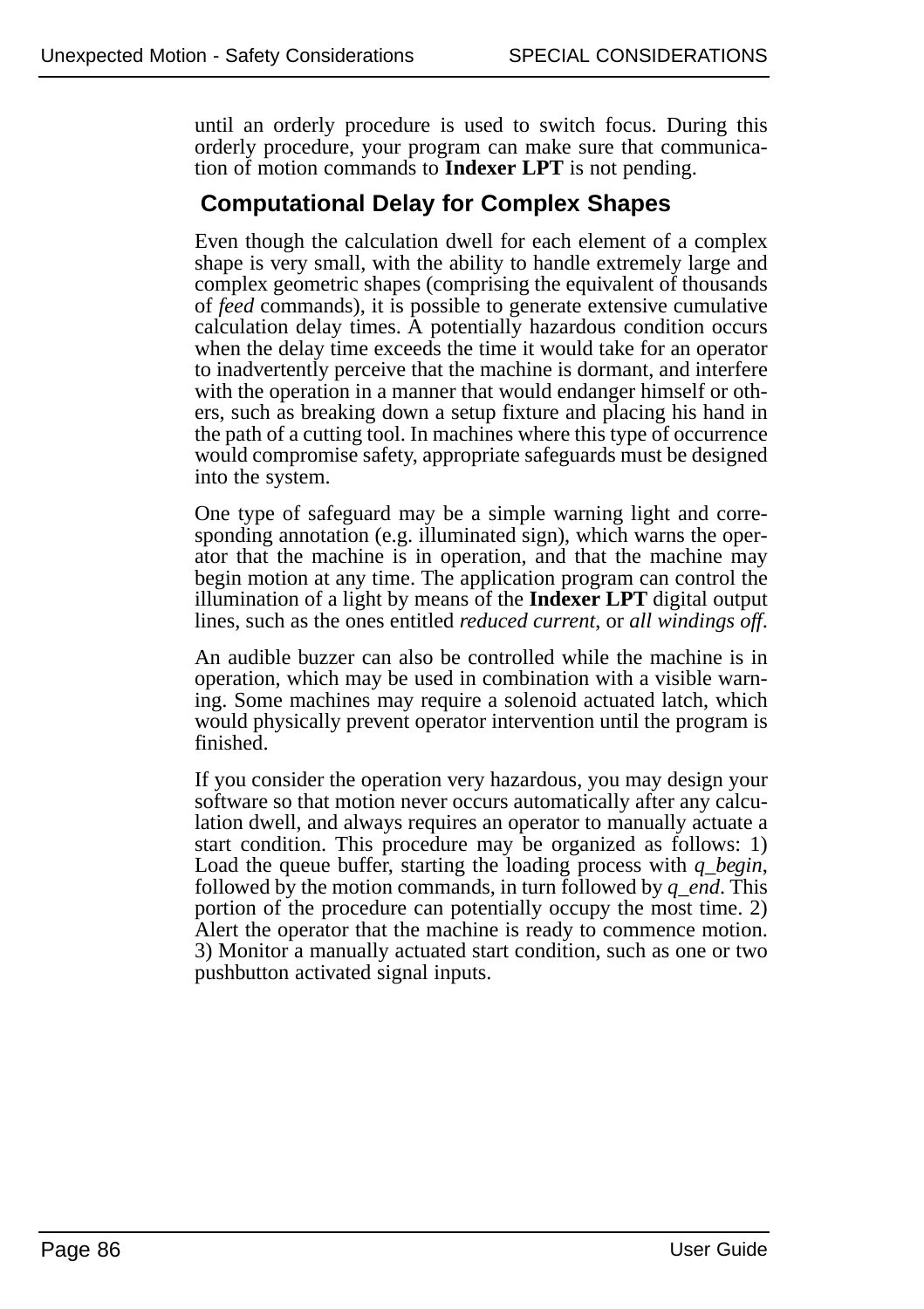

# **COMMANDS**

# **ABORT?**

#### **Synopsis:**

Return the logical condition of the abort switch.

#### **Syntax:**

abort?

#### **Returns:**

The mailbox contains an ASCII numeric character:

- 1 *abort* input is activated.
- 0 *abort* input is not activated.

The abort input is "activated" when there exists a circuit path to ground on the *low limit switch* input pin (TTL low) of the axis designated to support the *feed hold* feature. The abort switch is "not activated" when an open circuit condition exists on this pin (TTL high).

If this command is issued and the *feed hold* feature has not been enabled, the following message appears in the mailbox:

error, disabled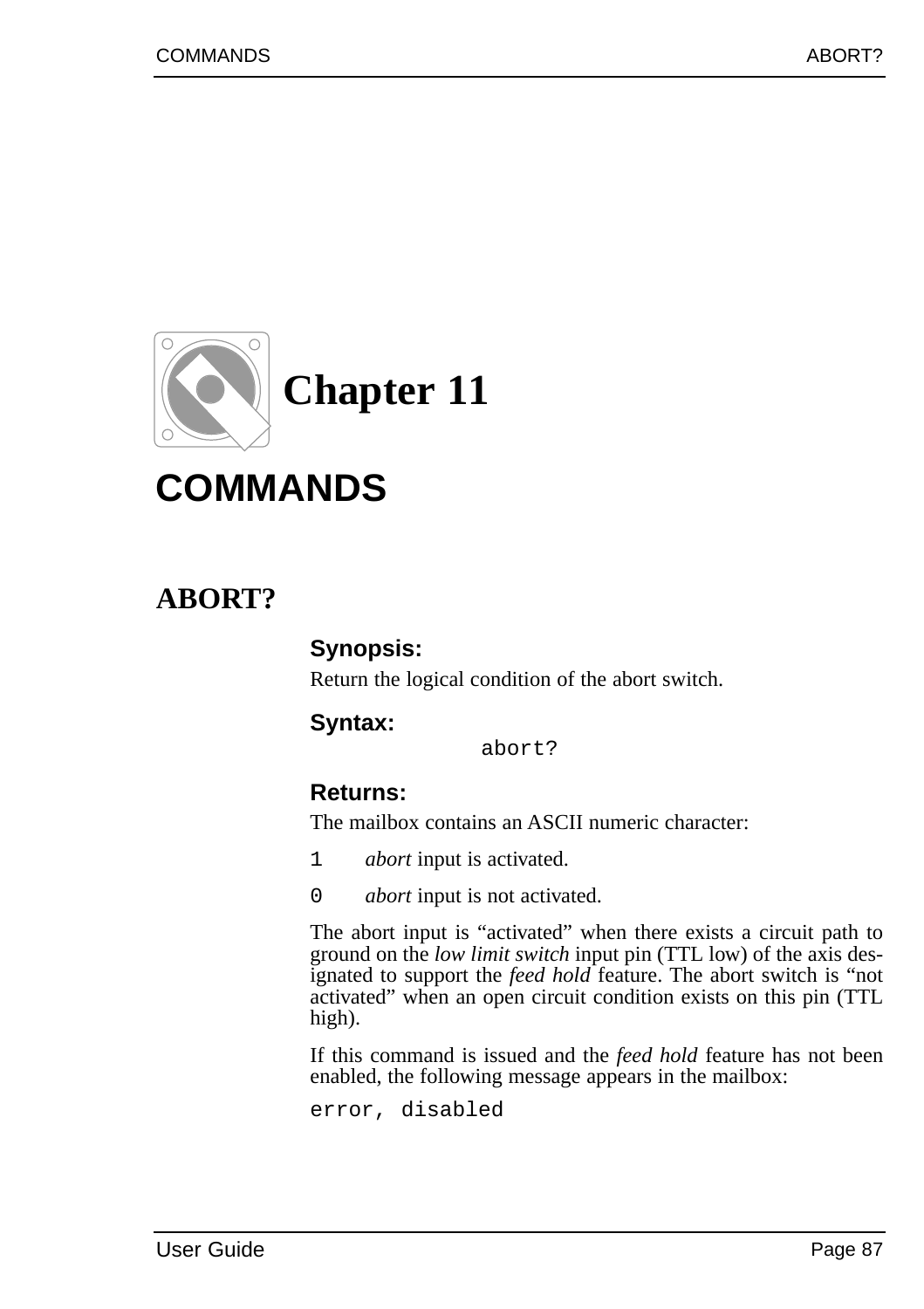#### **Example:**

Assume the "d" axis has been specified to support the *feed hold* feature by means of the following command sequence:

axis:d,1 feedhold\_input:d,1

Also assume the *low limit switch input*, which now serves as the *abort* input, is connected to an open circuit, and is therefore at TTL high potential. In this example, this input is connected to a normally open switch circuit to ground. When the switch is open the *abort* input is "de-activated". The following command is issued:

abort?

As a result, the following ASCII character appears in the mailbox:

 $\Omega$ 

If the normally open switch in this example is closed, making a circuit path to ground, and thereby applying a TTL low potential to the *abort* input pin, the following ASCII character appears in the mailbox following the *abort?* command: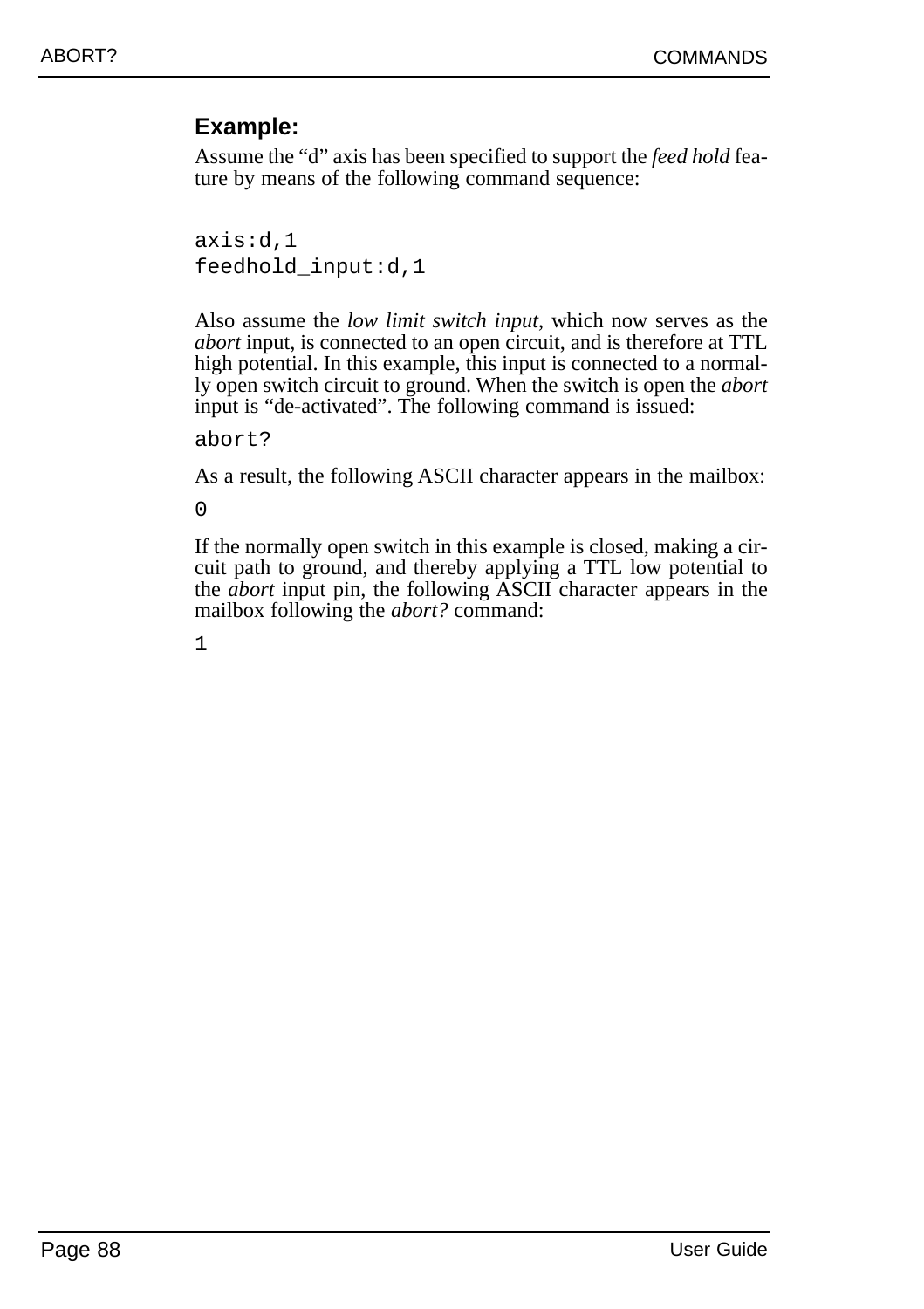# **ACCEL?**

### **Synopsis:**

Read the contents of the *accel* register.

#### **Syntax:**

accel?:<axis>

### **Returns:**

An ASCII numeric string designating the acceleration setting of the selected axis in steps per second per second is placed in the mailbox. This value is either the default value, or the value which was set by the *set\_accel* command.

## **Example:**

Assume the value of the *accel* register for the "c" axis has been previously set to 495. To make this value available to be read from the mailbox the following command is issued:

accel?:c

As a result, the following string of ASCII characters is placed in the mailbox: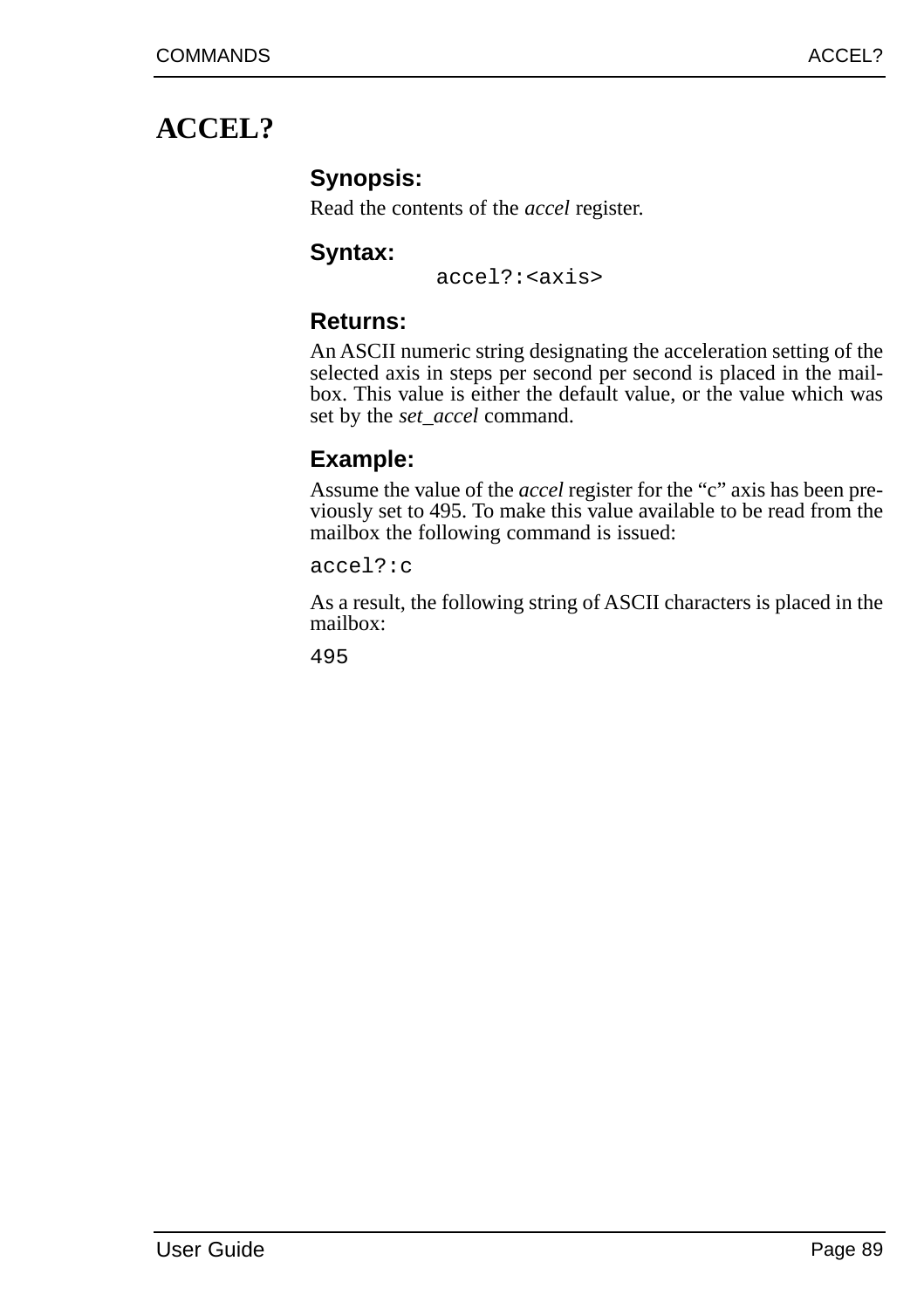# **ARCSEG\_DEGREES?**

#### **Synopsis:**

Read the contents of the *arcseg\_degrees* register.

### **Syntax:**

arcseg\_degrees?

#### **Returns:**

An ASCII numeric string designating the value of the *arcseg\_degrees* register appears in the mailbox.

## **Example:**

Assume you have just set the value of the *arcseg\_degrees* register to 2 using the following command:

set\_arcseg\_degrees:2

After writing the following command to **Indexer LPT**:

arcseg\_degrees?

the following message appears in the mailbox: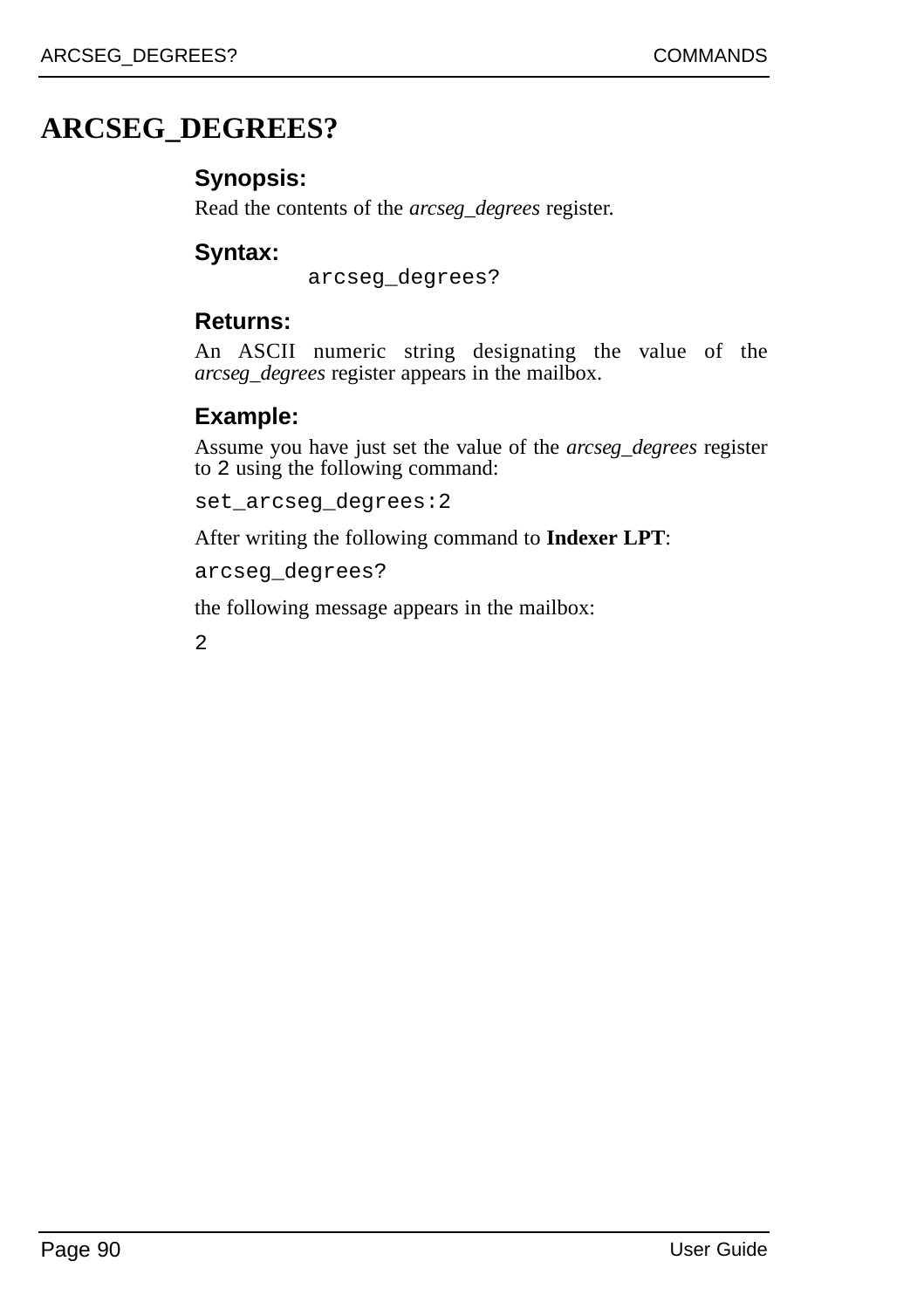# **ARC\_TO\_ANGLE**

#### **Synopsis:**

Traverse an arc to the designated angle around the specified center point. Optionally traverse up to two additional axes proportionately to the subtended angle (helical interpolation).

#### **Syntax:**

```
arc_to_angle:<direction>,<axis>,
      <steps to cp>,<axis>,<steps to cp>,
      <angle>
      [,<axis>,<steps>[,<axis>,<steps>]]
```
Only positive values for <angle> are accepted. Decimal angles are permissible.

The direction in which the arc is drawn, clockwise or counterclockwise, is determined by the first command argument, <direction>, and the order in which the axes appear on the command line. "Clockwise" and "counterclockwise" are perceived in three dimensional space by "wrapping" the first axis into the second axis with the fingers of the right hand and viewing the circular motion from the direction of the thumb.

| <direction></direction>      | <b>Meaning</b>                                                                                |
|------------------------------|-----------------------------------------------------------------------------------------------|
| CW                           | arc is subtended clockwise                                                                    |
| CCW                          | arc is subtended counterclockwise                                                             |
| <steps cp="" to=""></steps>  | Signed magnitude of steps from the<br>present position to the position of the<br>center point |
| <angle></angle>              | Whole number or decimal value of<br>angle to be subtended                                     |
| <axis><steps></steps></axis> | Optional arguments for helical<br>interpolation                                               |

#### **Side Effects:**

The arc or helix is approximated by linear segments. The segment angle is determined by the *arcseg\_degrees* register. Linear segments approximating the geometry are loaded into and executed from the queue buffer. Motion along the paths of the interpolation are governed by setup parameters in the *feed\_lowspeed*, *feed\_highspeed*, and *feed\_accel* registers.

If a queue load sequence has been initiated with the *q\_begin* com-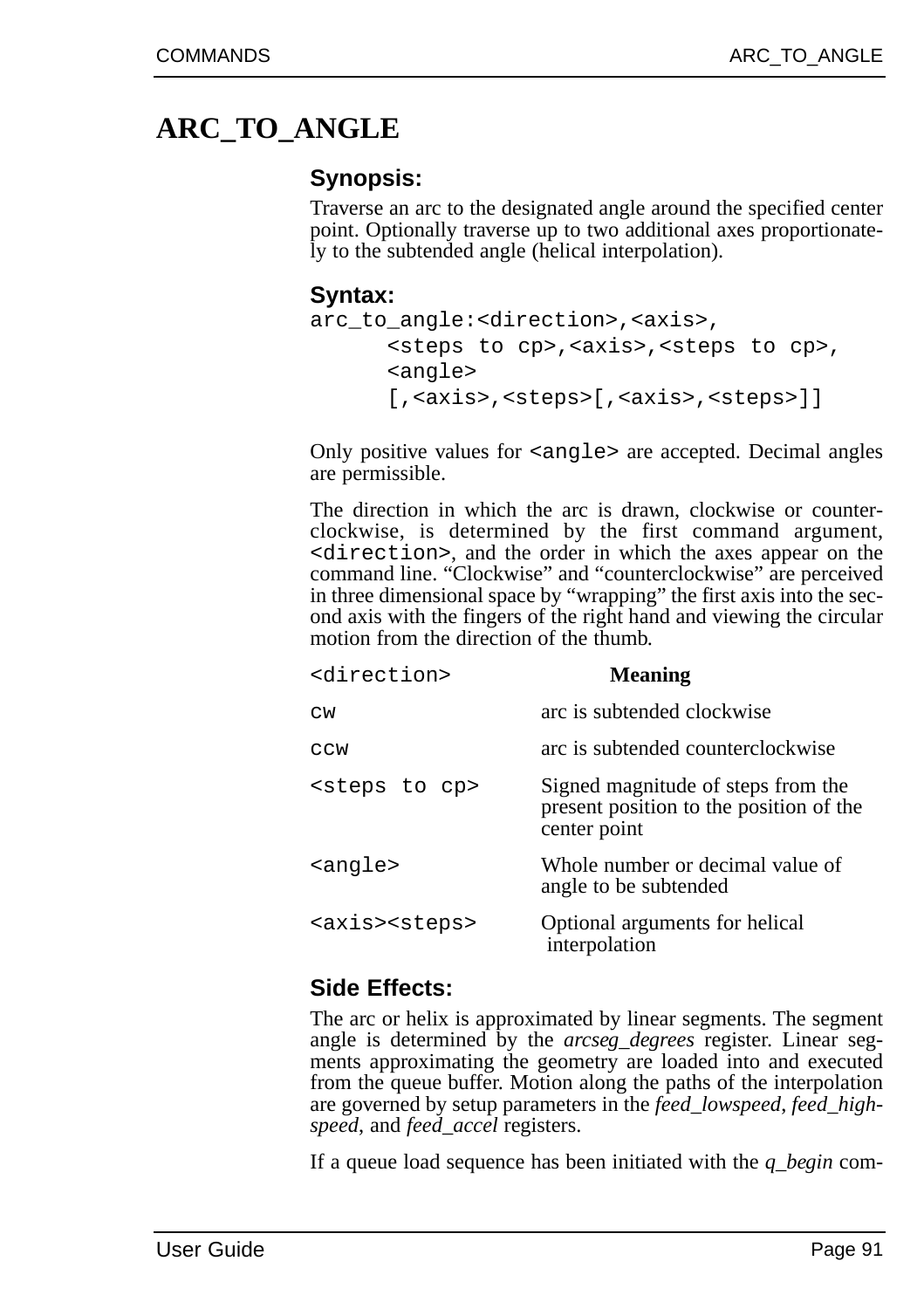mand, the segments comprising this command are appended to the end of the queue buffer.

If a queue load sequence has not been initiated, then this command automatically begins the queue load sequence, loads the interpolation segments into the queue buffer, closes the sequence, and executes the motion.

In certain applications this command must be used according to user safety considerations, as demonstrated in the fourth example below.

If a limit switch closure of a member axis is detected in an associated direction of movement, all motion is terminated and position tracking on all axes associated with the motion is lost.

#### **Returns:**

An ASCII string representing the final position of each axis is placed in the mailbox. Position information concerning each axis is separated by a colon and appears in the order in which the axes are called out on the command line.

#### **Example:**

To draw an arc in the counterclockwise direction using a center point located minus 400 steps in the "a" direction and 500 steps in the "b" direction, and subtending an angle of 35.5 degrees the following command is issued:

arc to  $angle:ccw,a,-400,b,500,35.5$ 



#### **Example:**

Assume the present position of both "a" and "b" axes is zero and the following command is issued.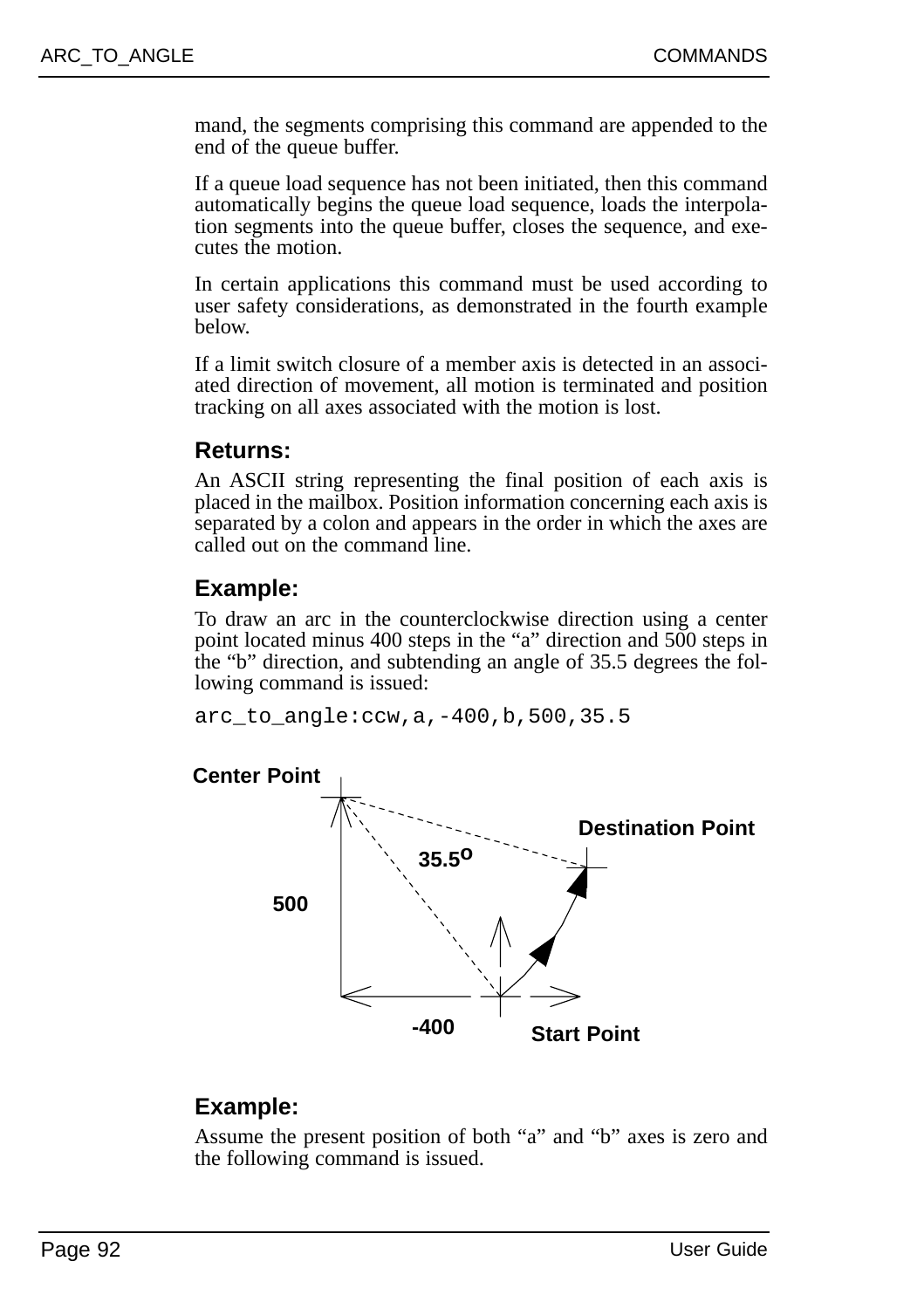arc\_to\_angle:ccw,a,0,b,1000,270

After traversing this arc to an angle of 270 degrees, the following message is available to be read in the mailbox:

-1000:1000

This message represents the final positions of the "a" and "b" axes respectively. If in this example **Indexer LPT** senses a closure of the high limit switch of the " $b$ " axis while moving the " $b$ " axis in the positive direction, the arc is immediately terminated and the following message would appear in the mailbox:

limit,b,+

Position tracking on all axes associated with the motion would be lost.

#### **Example:**

Consider the execution of the arc in the previous example with additional simultaneous motion of the "c" and the "d" axis, where the "c" axis travels 500 steps, and the "d" axis travels -300 steps. The command to execute this motion is as follows:

arc\_to\_angle:ccw,a,0,b,1000,270,c,500,d,-300

#### **Example: - Safety Consideration**

Consider the following command which follows the path of a complete circle 100 times in the "a" and "b" axes, while simultaneously advancing the "d" axis 10000 steps:

arc\_to\_angle:ccw,a,0,b,1000,36000,c,10000

Assuming the value of the register controlled by the *arcseg\_degrees* command were the default value of 5 degrees, **Indexer LPT** would approximate the helix defined by this command with  $36000/5 =$ 7,200 linear segments. Assuming your computer has enough available memory to handle this large an object, and assuming you allocated enough memory in the queue buffer with the *set\_q\_mem* command, **Indexer LPT** would execute this command immediately after loading the segments into the queue buffer.

This example demonstrates a command that may take considerable time to process before motion commences. If the time it takes presents a safety hazard, where you think an operator may be endangered by unexpected motion, your application program can split the operation of calculation from the operation of executing the command using the *q\_begin*, *q\_end*, and *q\_go* commands, as demonstrated in the following sequence.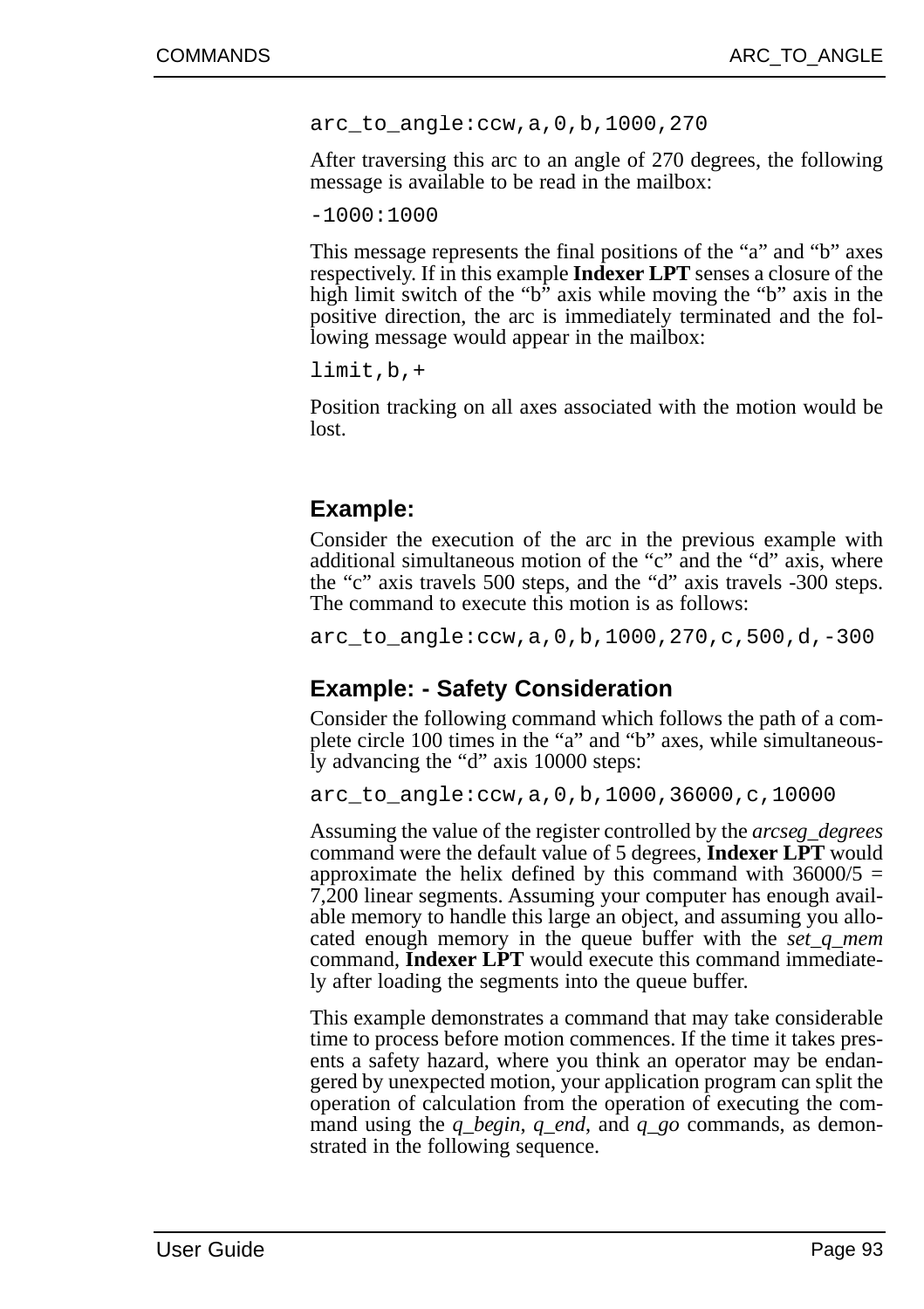# Open the look-ahead buffer q\_begin # Load without executing the motion arc\_to\_angle:ccw,a,0,b,1000,36000,c,10000 # Close the look-ahead buffer q\_end # Monitor a start switch before proceeding [Application Program waits for an input] # Execute the command q\_go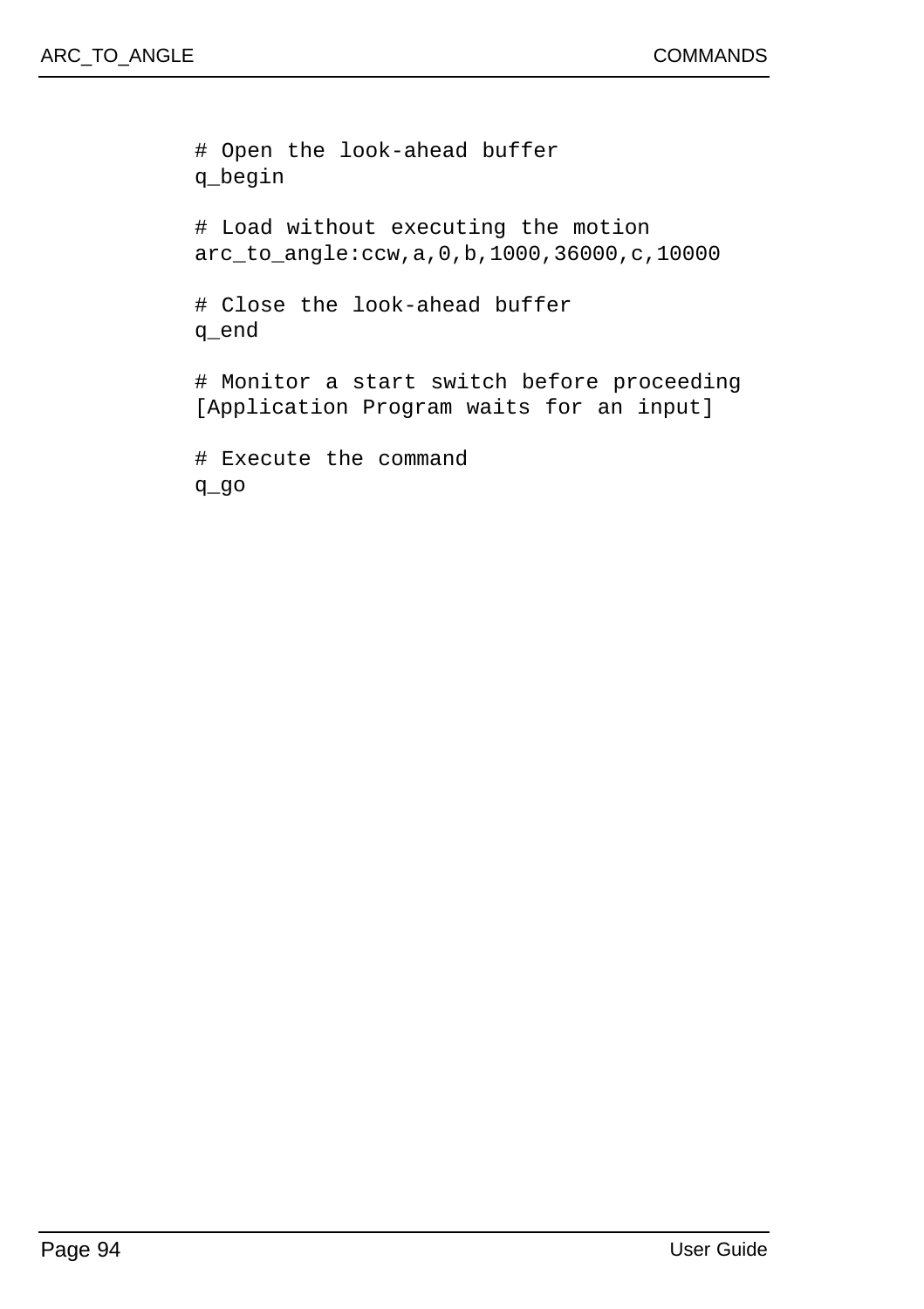# **ARC\_TO\_POINT**

#### **Synopsis:**

Traverse an arc defined by the present position, the specified center point, and the specified destination point. Optionally traverse up to two additional axes proportionately to the subtended angle (helical interpolation).

#### **Syntax:**

```
arc to point:<direction>,
      <axis>,<steps to cp>,
      <steps to destination>,
      <axis>,<steps to cp>,
      <steps to destination>
      [, <axis>, <steps>[, <axis>, <steps>]]
```
The direction in which the arc is drawn, clockwise or counter clockwise, is determined by the first command argument and the order in which the axes appear on the command line. "Clockwise" and "counterclockwise" are perceived by "wrapping" the first axis into the second axis with the fingers of the right hand and viewing the circular motion from the direction of the thumb.

| <direction></direction>      | <b>Meaning</b>                                                                                                                  |
|------------------------------|---------------------------------------------------------------------------------------------------------------------------------|
| $\texttt{cw}$                | arc is subtended clockwise                                                                                                      |
| CCW                          | arc is subtended counterclockwise                                                                                               |
| <steps cp="" to=""></steps>  | Signed magnitude of steps from the<br>present position to the position of the<br>center point                                   |
|                              | <steps destination="" to=""> Signed magnitude of steps from<br/>the present position to the final<br/>destination point</steps> |
| <axis><steps></steps></axis> | Optional arguments for helical<br>interpolation                                                                                 |

#### **Side Effects:**

The arc is traversed along the specified axes according to motion parameters set up in the *feed\_lowspeed*, *feed\_highspeed*, and *feed accel* registers. If a limit switch closure of a member axis is detected in an associated direction of movement, all motion is terminated and position tracking is lost.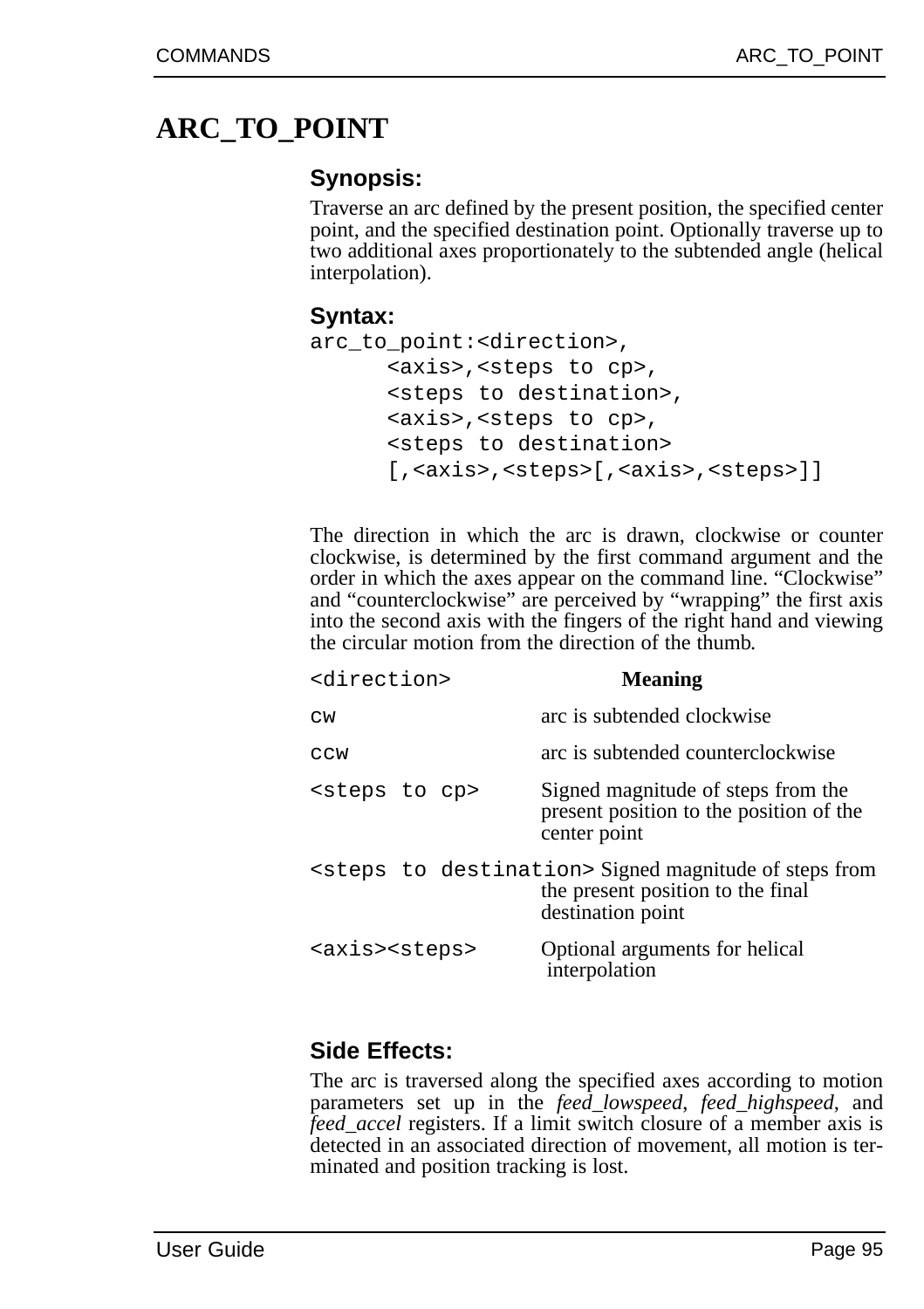The radius of the arc is determined by the distance between the present position and the center point. **Indexer LPT** traverses the arc to the angle which is determined by a radial projection extending from the center point to the destination point. If the destination point does not lie on the arc, **Indexer LPT** traverses the best straight line from the completed angle to the destination point.

The arc or helix is approximated by linear segments. The segment angle is determined by the *arcseg\_degrees* register. Linear segments approximating the geometry are loaded into and executed from the queue buffer.

If a queue load sequence has been initiated with the *q\_begin* command, the segments comprising this command are appended to the end of the queue buffer.

If a queue load sequence has not been initiated, then this command automatically begins the queue load sequence, loads the interpolation segments into the queue buffer, closes the sequence, and executes the motion.

#### **Returns:**

An ASCII string representing the final position of each axis is placed in the mailbox. Position information concerning each axis is separated by a colon and appears in the order in which the axes are called out on the command line.

#### **Example:**

Assume the present position of both "a" and "b" axes is zero and the following command is issued:

arc\_to\_point:ccw,a,-900,800,b,600,1200

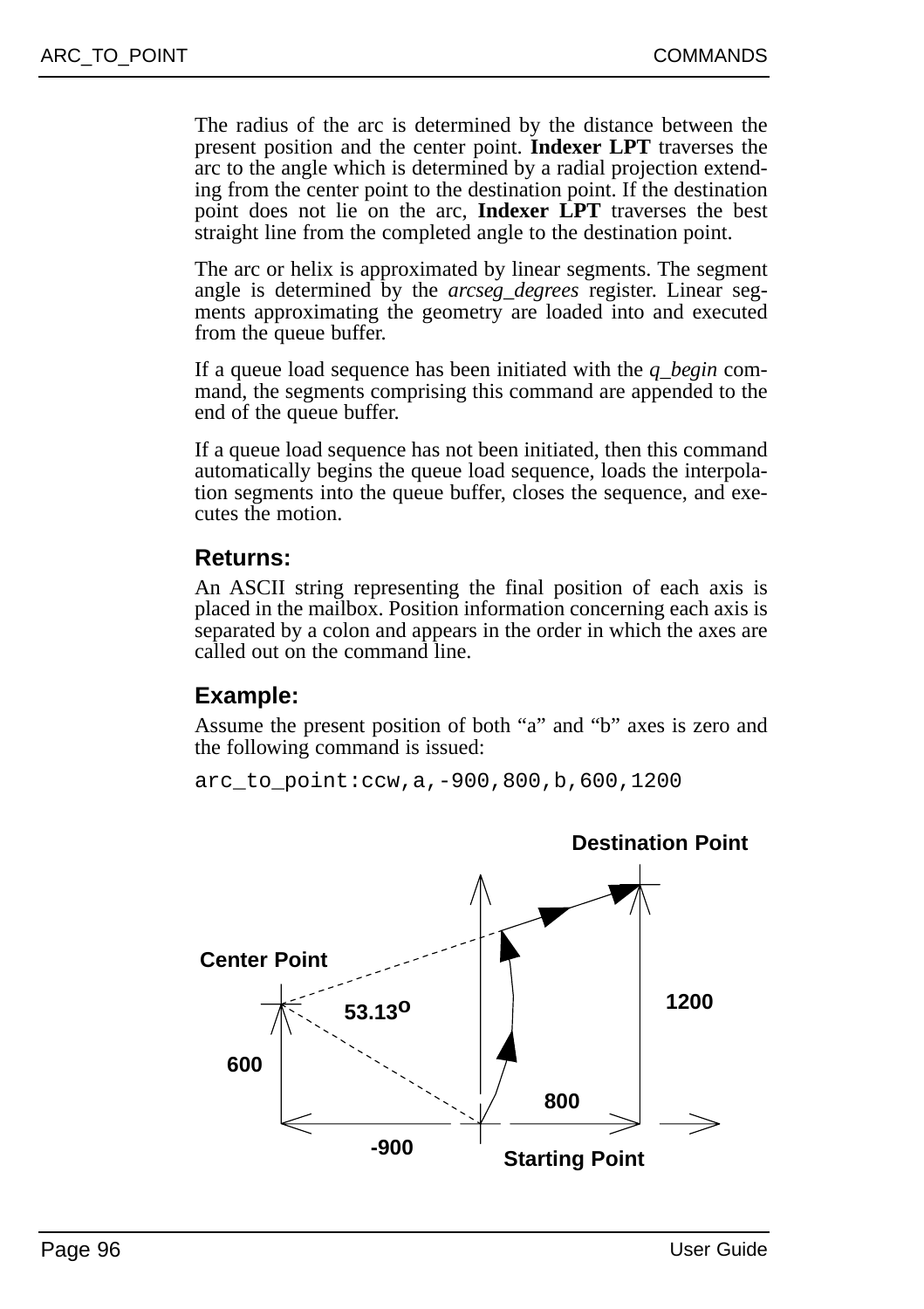An arc with a radius of 1082 steps is traversed to an angle of 53.13 degrees. From the location on the arc of 53.13 degrees, **Indexer** LPT moves to the destination point as if instructed by a feed command.

After completion, the following message appears in the mailbox:

800:1200

This message represents the positions of the "a" and "b" axes respectively. If in this example **Indexer LPT** senses a closure of the high limit switch of the "b" axis while moving the "b" axis in the positive direction, the arc is immediately terminated and the following message would appear in the mailbox:

limit,b,+

Position tracking on all axes associated with the motion would be lost.

#### **Example**

This example traverses an arc in the "a" and "b" axes, while simultaneously moving the "c" and "d" axes to their destination locations along a trajectory that is proportional to the angle being subtended:

arc\_to\_point:ccw,a,0,100,b,100,100,c,50,d,75

If all axes started from the home position, the following message, reporting the positions of the axes that were moved, appears in the mailbox:

100:100:50:75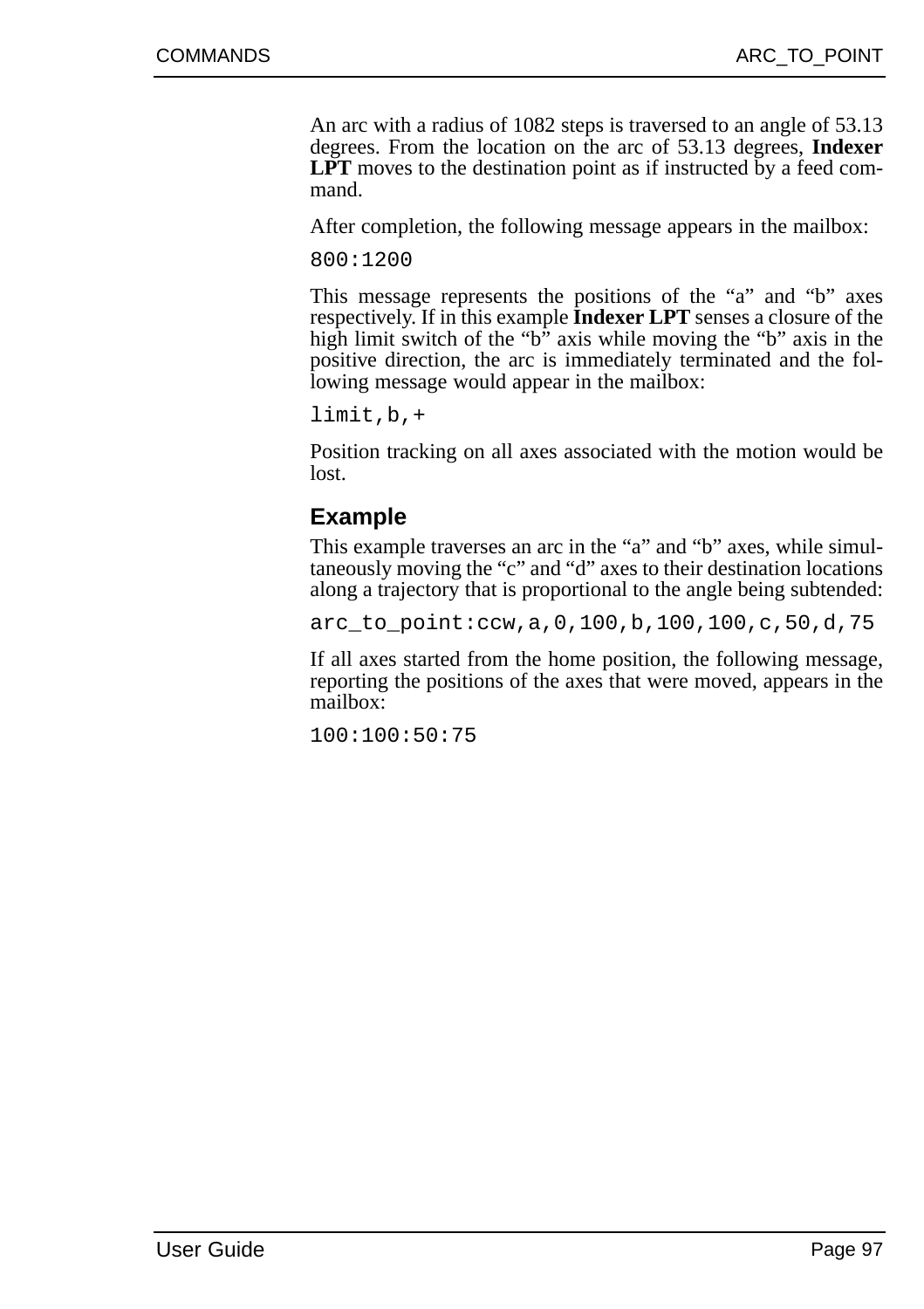# **AUX\_INPUT?**

## **Synopsis:**

Determine the logic level of the *auxiliary input* signal lines.

### **Syntax:**

aux\_input?:<axis>

### **Side Effects:**

Each axis is provided with an auxiliary TTL level input line which may be read by means of this query command. Unlike the limit switch input lines which are internally pulled high, this input must be driven to its logic level by an external source.

## **Returns:**

The mailbox contains an ASCII numeric character:

- 0 (zero) if the input voltage level is TTL low.
- 1 (one) if the input voltage level is TTL high.

## **Example:**

An external circuit is driving the voltage of the *auxiliary\_input* pin of the "c" axis high when the following command is issued:

aux\_input?:c

As a result, the following character appears in the mailbox: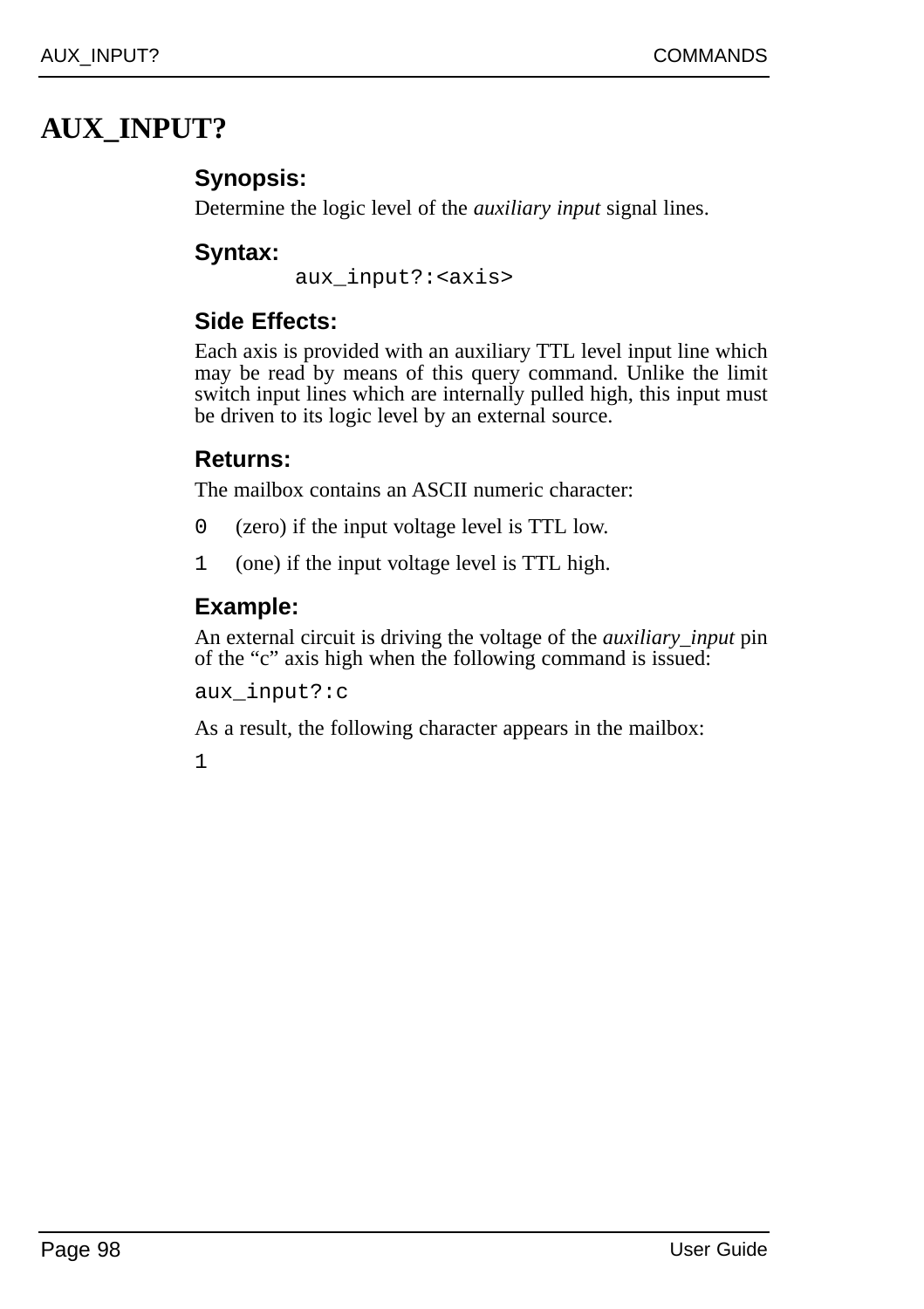# **AXIS**

#### **Synopsis:**

Select whether the outputs associated with the designated axis are to be used for motor control, for discrete digital output, or for switch scanning

#### **Syntax:**

|                  | $axis: < x is > x mod e$                                     |
|------------------|--------------------------------------------------------------|
| <mode></mode>    | <b>Meaning</b>                                               |
| $\left( \right)$ | Axis is used for motor control                               |
| 1.               | Axis is used for discrete digital output                     |
| 2                | Axis is used for switch scanning                             |
| (3               | Axis is reserved for the <i>feed rate override</i> feature)* |
|                  |                                                              |

## **Side Effects:**

The default mode of each axis accommodates the use of its associated output signals for motor control. By changing the mode using the *axis* command, the output signals can be used for simplified discrete output control using the *bit* command, or for joystick and switch scanning operations using the *scan* and *joystick* commands.

Once the mode of an axis is changed, the limit switch inputs of that axis may be assigned for special use associated with the *feed hold* features using the *feedhold\_input* command.

\* "Mode 3" is assigned by **Indexer LPT** to the axis that is associated with the *feed rate override* hardware. Consequently, you cannot use this command to change an axis to or from "mode 3".

#### **Returns:**

After changing the mode of an axis using this command, the axis may be restored to its original mode once at a later time in the same manner. If, however, the limit switches are currently being used for the *feed hold* feature, the *axis* command will not revert the axis back to the motor control mode and the following message will appear in the mailbox:

error,feedhold is enabled

(Otherwise, if the new value is accepted, an ASCII string representing the new mode for the axis will appear in the mailbox).

Consequently, the *feed hold* feature must be disabled using the following command:

feedhold\_input:<axis>,0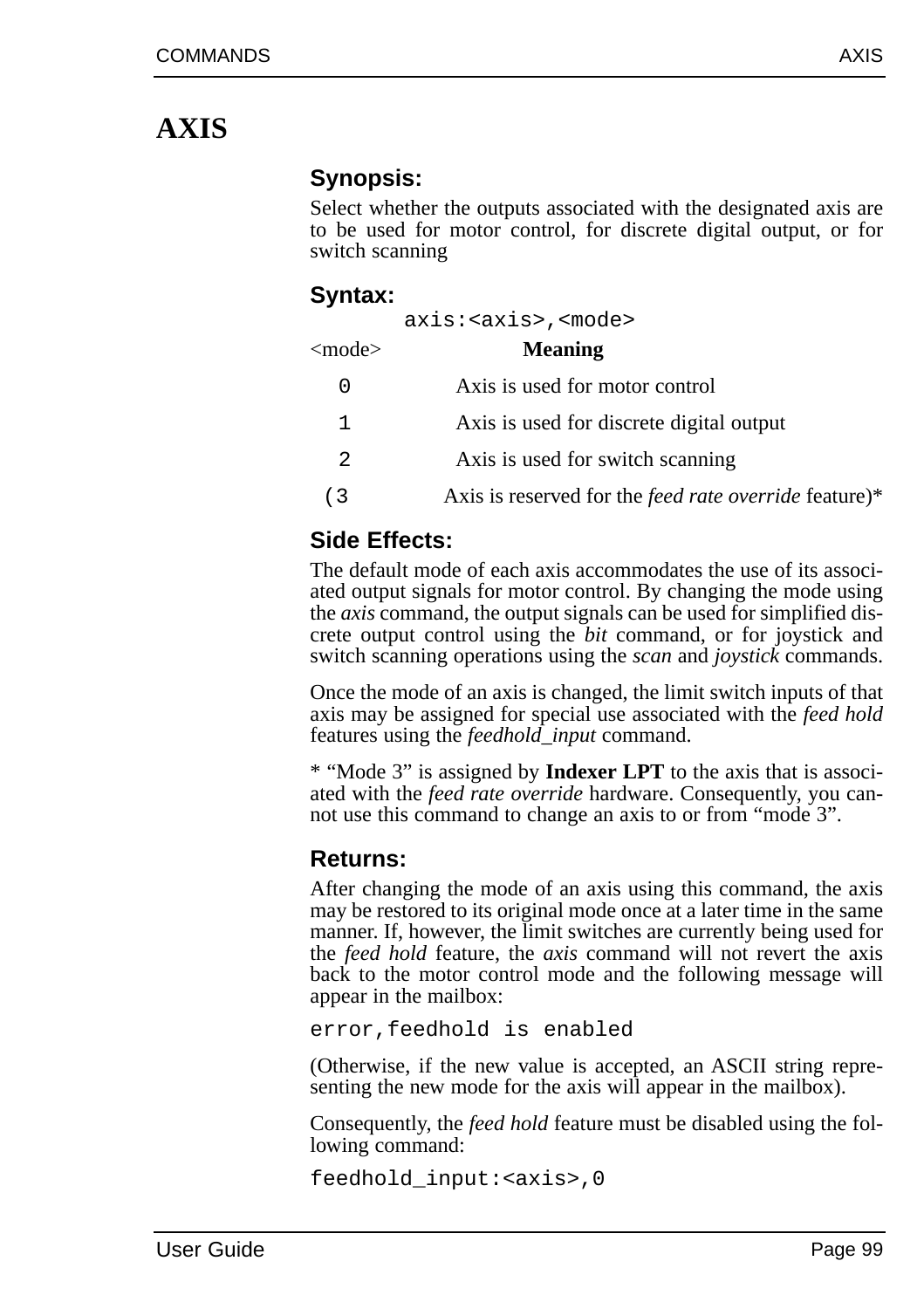before the axis command will permit the mode to be changed in this instance.

## **Example:**

After the following command is issued, the "d" axis is converted to accommodate discrete digital output using the *bit* command.

axis:d,1

The following ASCII character appears in the mailbox:

1

The limit switches on the "d" axis may now be converted to support the *feed hold* feature by means of the *feedhold\_input* command.

## **Example:**

The following command may be used to convert the axis back to use as a motor controller:

axis:d,0

If the "d" axis is presently being used for the *feed hold* feature inputs, the axis will not be converted for use as a motor controller and the following error message will appear in the mailbox:

error,feedhold is enabled

Otherwise, the following ASCII character, representing the new mode for the axis, will appear in the mailbox.

 $\Omega$ 

If the "d" axis has been assigned for the *feed hold* inputs, the following sequence of commands is necessary to re-configure it as a motion controller:

```
feedhold_input:d,0
axis:d,0
```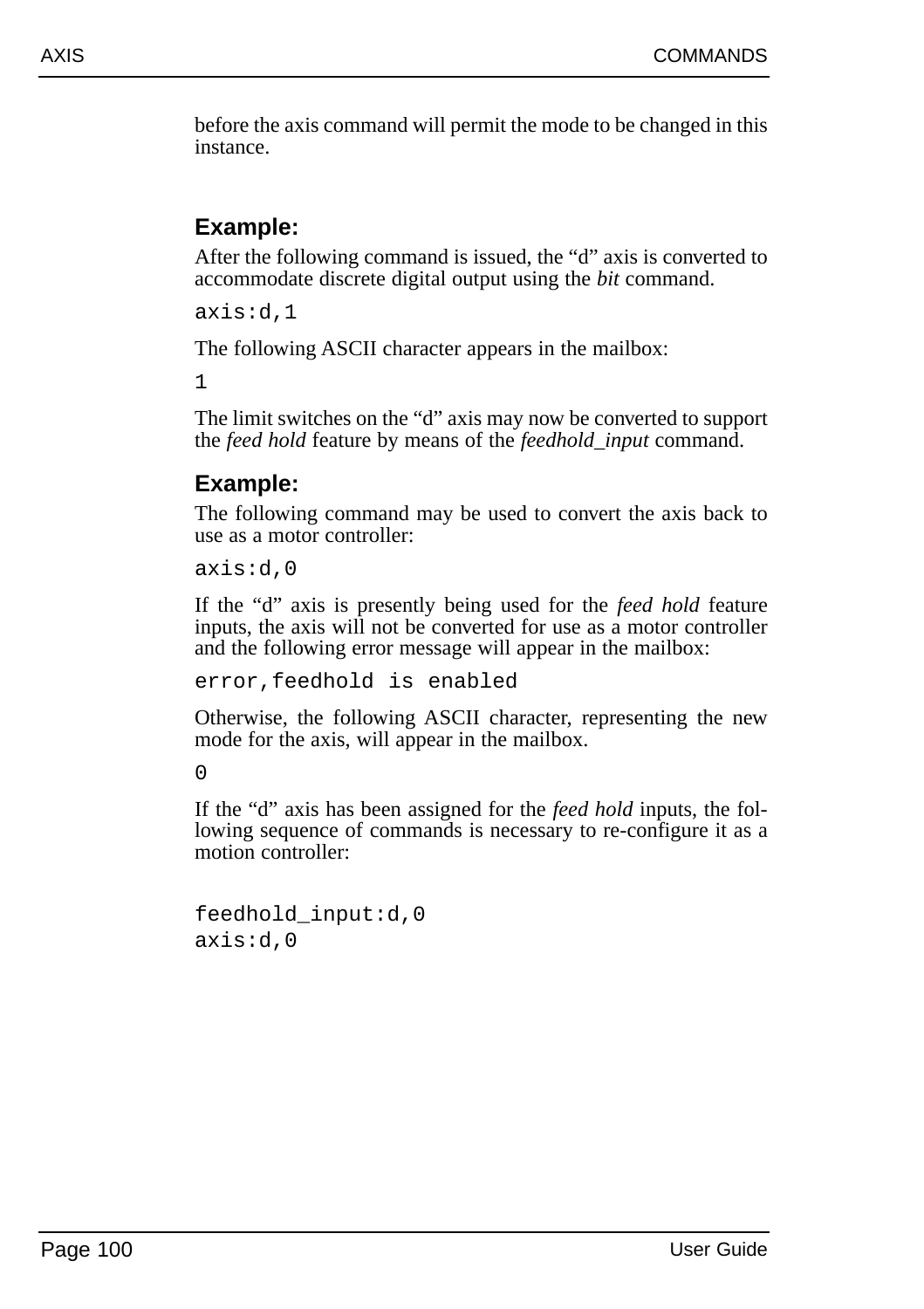# **AXIS?**

### **Synopsis:**

Read the "mode" of the designated axis.

### **Syntax:**

axis?:<axis>

### **Returns:**

An ASCII string depicting the mode of the axis is made available to be read from the mailbox. The meaning of the mode is as follows:

- 0 Axis is set up for motor control.
- 1 Axis is set up for discrete digital output.
- 2 Axis is set up for switch scanning
- 3 Axis is reserved for the *feed rate override* feature

## **Example:**

Assume the "c" axis had been set up for use as discrete digital outputs by means of the *axis* command. The following command issued:

axis?:c

As a result, the following of ASCII character is available to be read from the mailbox: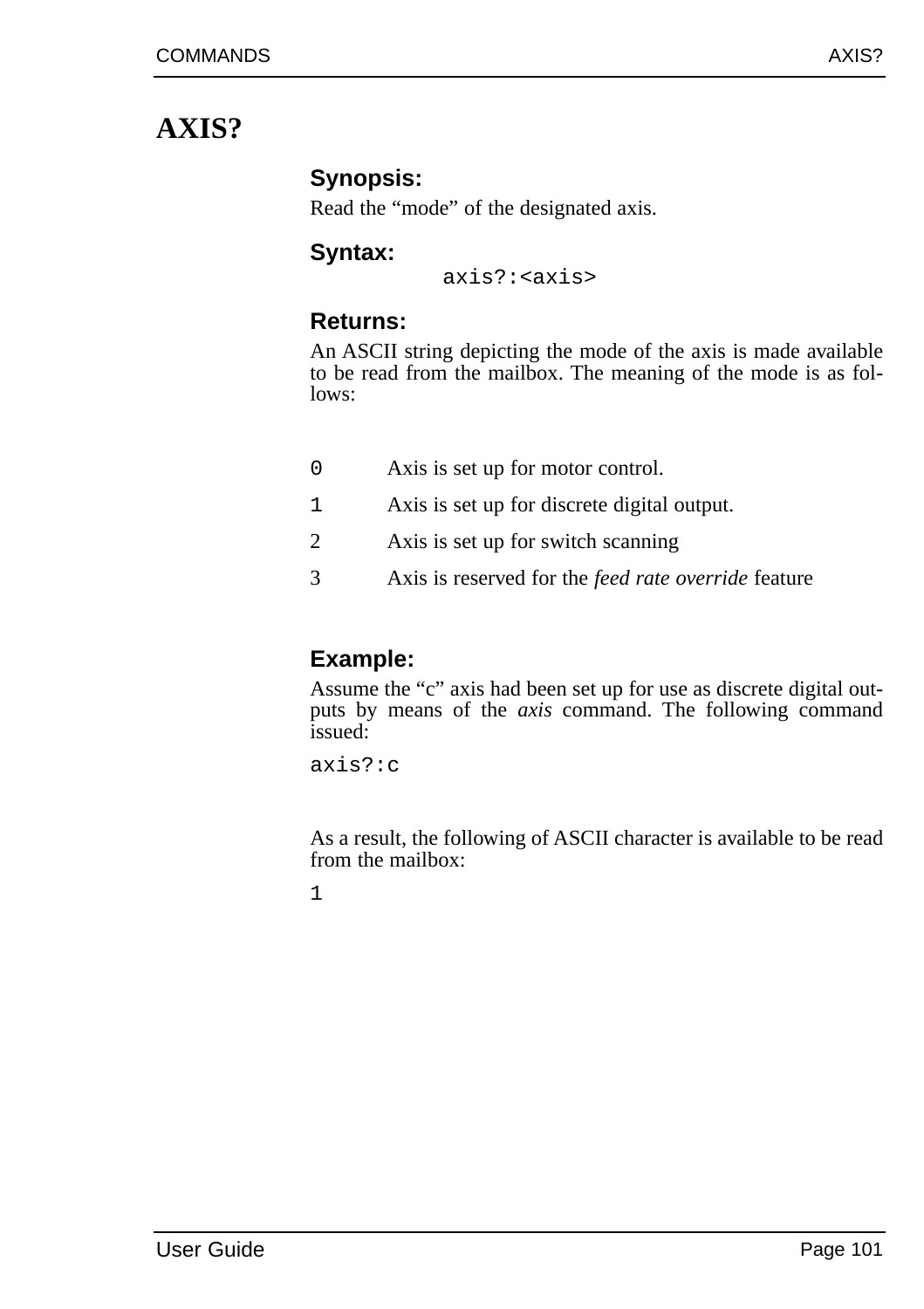# **BIT**

## **Synopsis:**

Exercise simplified discrete digital output control from the designated axis.

## **Syntax:**

```
bit:<axis>,<bit number>,<logic level>
```
The "mode" of the designated axis must have been set to "1" using the *axis* command.

The <br />bit number> argument specifies the axis output signal lines as follows:

|   | <bit number=""></bit> | <b>Signal Line Name</b> |
|---|-----------------------|-------------------------|
| O |                       | <b>Step</b>             |
| 1 |                       | Direction               |
| 2 |                       | Reduced Current         |
| っ |                       | All Windings Off        |

The <logic level> argument specifies the output signal level as follows:

| <logic level=""></logic> | <b>Output Voltage</b> |
|--------------------------|-----------------------|
|                          | TTL high              |
|                          | <b>TTL</b> low        |

### **Side Effects:**

The signal line specified by  $\text{shift}$  number > on the designated axis assumes the designated logic level. The mode of the designated axis must be set to 1 using the *axis* command in order for this command to function.

### **Returns:**

An ASCII numeric character is available to be read from the mailbox which indicates the logic level that has been established.

If the axis has not been set to "mode=1" using the *axis* command, the *bit* command will not manipulate the digital output and the fol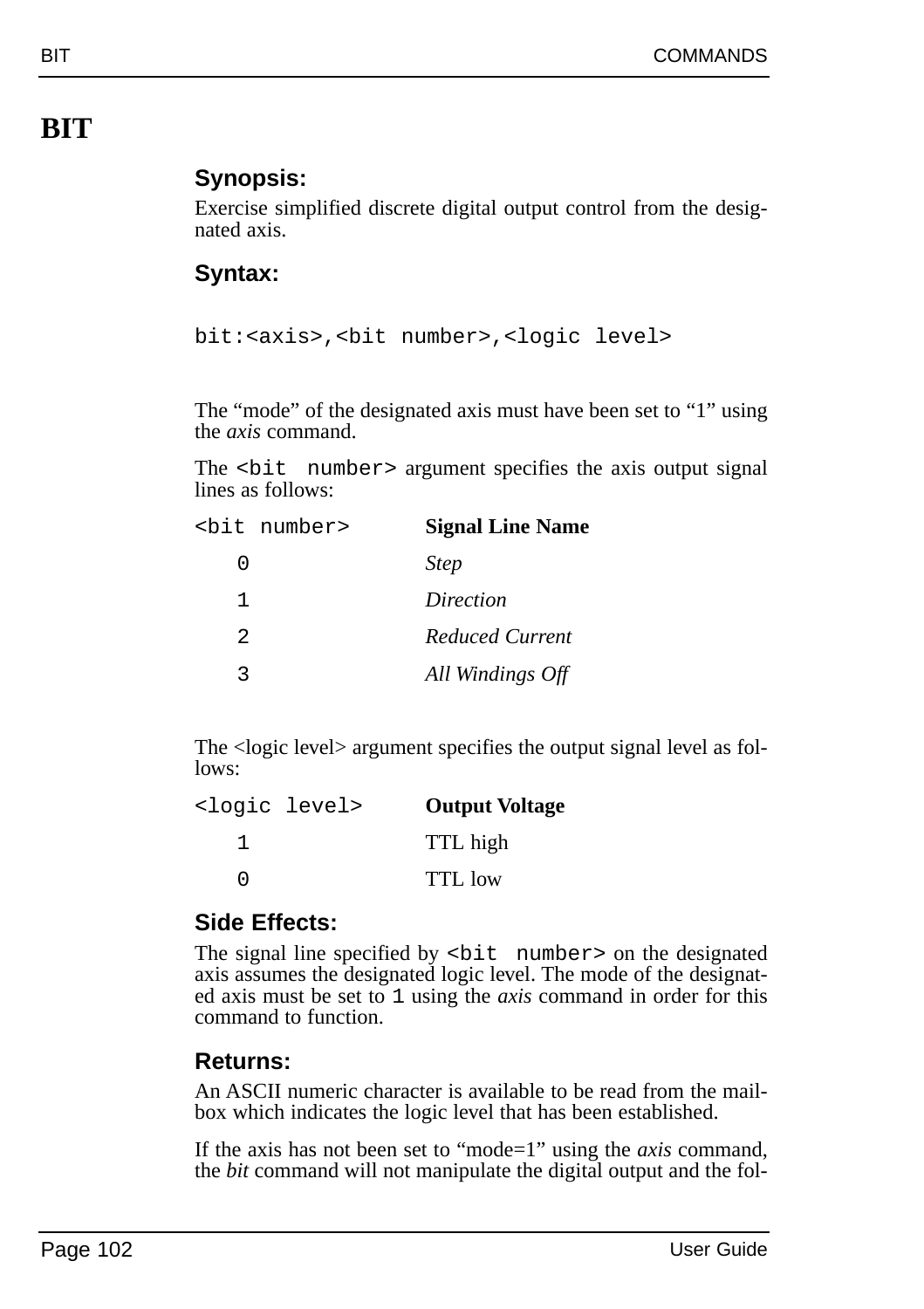lowing message will appear in the mailbox:

error,mode

### **Example:**

Assume that the mode of the "b" axis has been changed using the following command:

axis:a,1

Set the signal line named "reduced current" on the "a" axis to logic level 1 (TTL high):

bit:a,2,1

After execution of this command the *reduced current* output of the "a" axis assumes a corresponding TTL high voltage. The following ASCII character appears in the mailbox: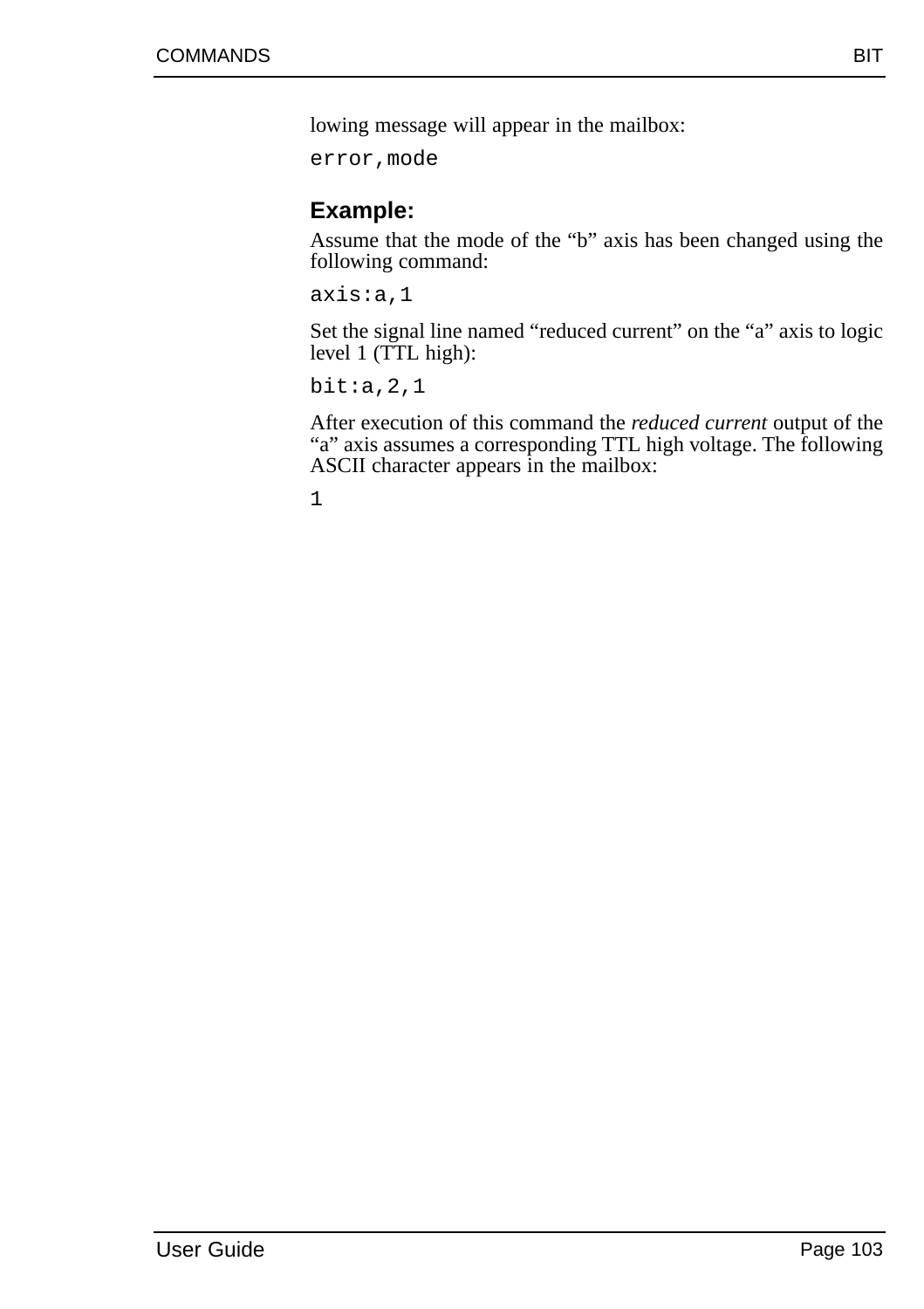# **BIT?**

## **Synopsis:**

Return the logic level of the specified signal.

### **Syntax:**

bit?:<axis>,<bit number>

The <br />bit number> argument specifies the axis output signal lines as follows:

|                | <bit number=""></bit> | Signal Line Name |
|----------------|-----------------------|------------------|
| ი              |                       | <b>Step</b>      |
| 1              |                       | Direction        |
| $\mathfrak{D}$ |                       | Reduced Current  |
|                |                       | All Windings Off |

### **Returns:**

This command returns the logic level of the signal specified by the <bit number> argument for the designated axis.

It should be noted that depending on the construction of the printer card being used, this command may read the actual voltage level present on the signal pin. Consequently, if a short circuit connection forces the potential of the signal pin to ground, the return value may be 0 even if the pin was set to logic 1 by another **Indexer LPT** command.

## **Example:**

The mode of axis "c" has been set to 1 and bit number 2 (*Reduced Current*, pin 3 on the connector) has been set to logic 1 using the *bit* command. Approximately 5 volts (TTL high) is present on this signal. The following command is issued:

bit?:c,2

As a result, the following ASCII character is placed in the mailbox: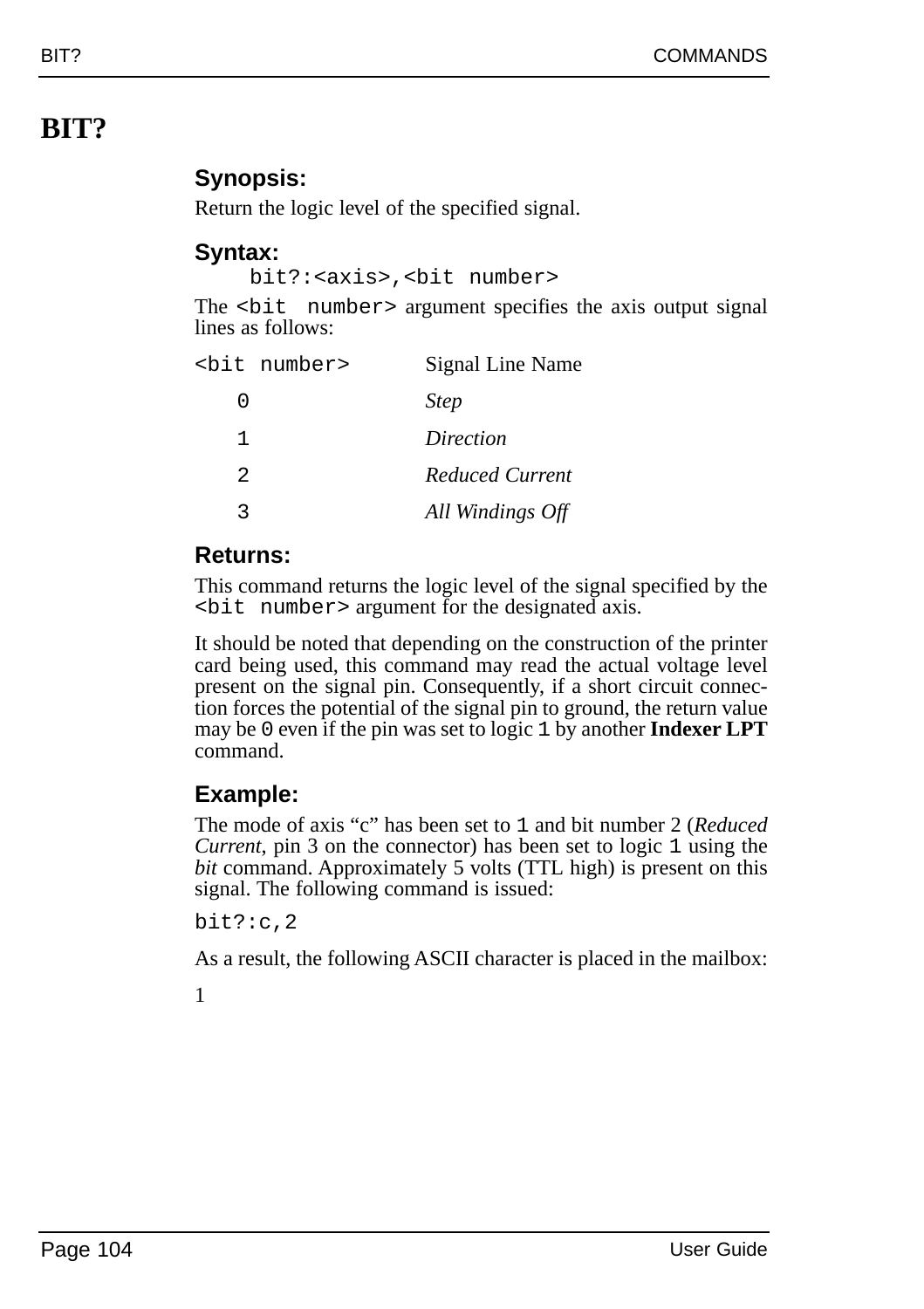# **CAL**

## **Synopsis:**

Force timing calibration to a particular port.

## **Syntax:**

cal:<axis>

## **Side Effects:**

**Indexer LPT** calibration timing is accomplished to the port of the specified axis. Timing numbers are saved to the system **Registry**, and used whenever **Indexer LPT** is loaded. Calibration timing for this axis applies to all axes.

## **Returns:**

A character reflecting the name of the axis that was used for calibration

appears in the mailbox.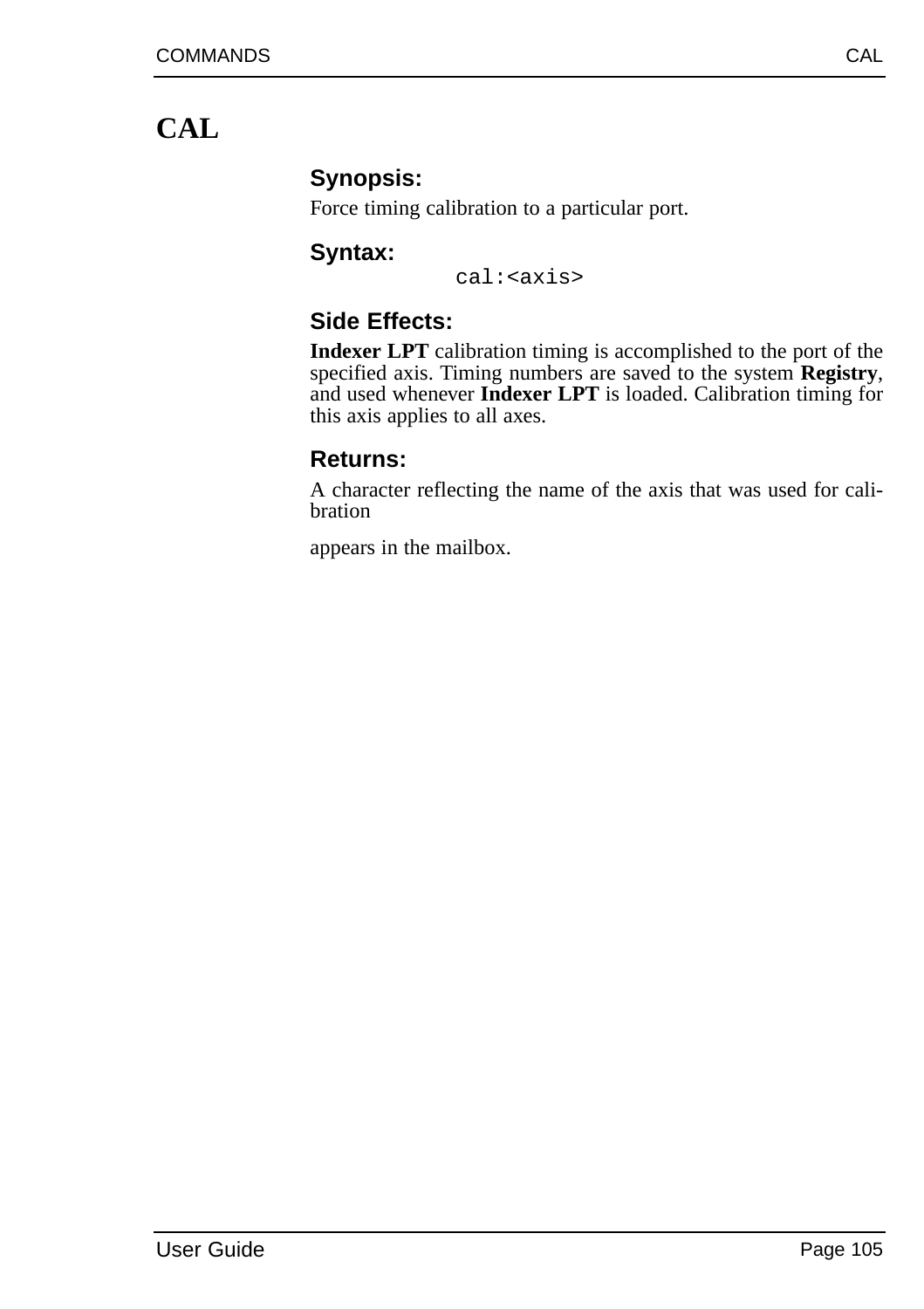# **CIRCLE**

## **Synopsis:**

Use the designated axes to traverse a circle around the specified center point. Optionally traverse up to two additional axes proportionately to the subtended angle (helical interpolation).

## **Syntax:**

```
circle:<direction>,<axis>,<steps to cp>,
<axis>,<steps to cp>
[,<axis>,<steps>[,<axis>,<steps>]]
```
The direction in which the circle is drawn, clockwise or counter clockwise, is determined by the first command argument and the order in which the axes appear on the command line. "Clockwise" and "counterclockwise" are perceived in three dimensional space by "wrapping" the first axis into the second axis with the fingers of the right hand and viewing the circular motion from the direction of the thumb.

| <direction></direction> | <b>Meaning</b>                                                                                                           |  |
|-------------------------|--------------------------------------------------------------------------------------------------------------------------|--|
| $\texttt{cw}$           | arc is subtended clockwise                                                                                               |  |
| CCW                     | arc is subtended counterclockwise                                                                                        |  |
|                         | <steps cp="" to=""> Signed magnitude of steps from the present<br/>position to the position of the center point.</steps> |  |

## **Side Effects:**

The circle is traversed with the specified axes at a vector velocity determined by the motion parameters set up in the *feed\_lowspeed*, *feed\_highspeed* and *feed\_accel* registers. If a limit switch closure of a member axis is detected in an associated direction of movement, all motion is terminated and position tracking is lost.

The arc or helix is approximated by linear segments. The segment angle is determined by the *arcseg\_degrees* register. Linear segments approximating the geometry are loaded into and executed from the queue buffer. Motion along the paths of the interpolation are governed by setup parameters in the *feed\_lowspeed*, *feed\_highspeed*, and *feed\_accel* registers.

If a queue load sequence has been initiated with the *q\_begin* command, the segments comprising this command are appended to the end of the queue buffer.

If a queue load sequence has not been initiated, then this command automatically begins the queue load sequence, loads the interpolation segments into the queue buffer, closes the sequence, and exe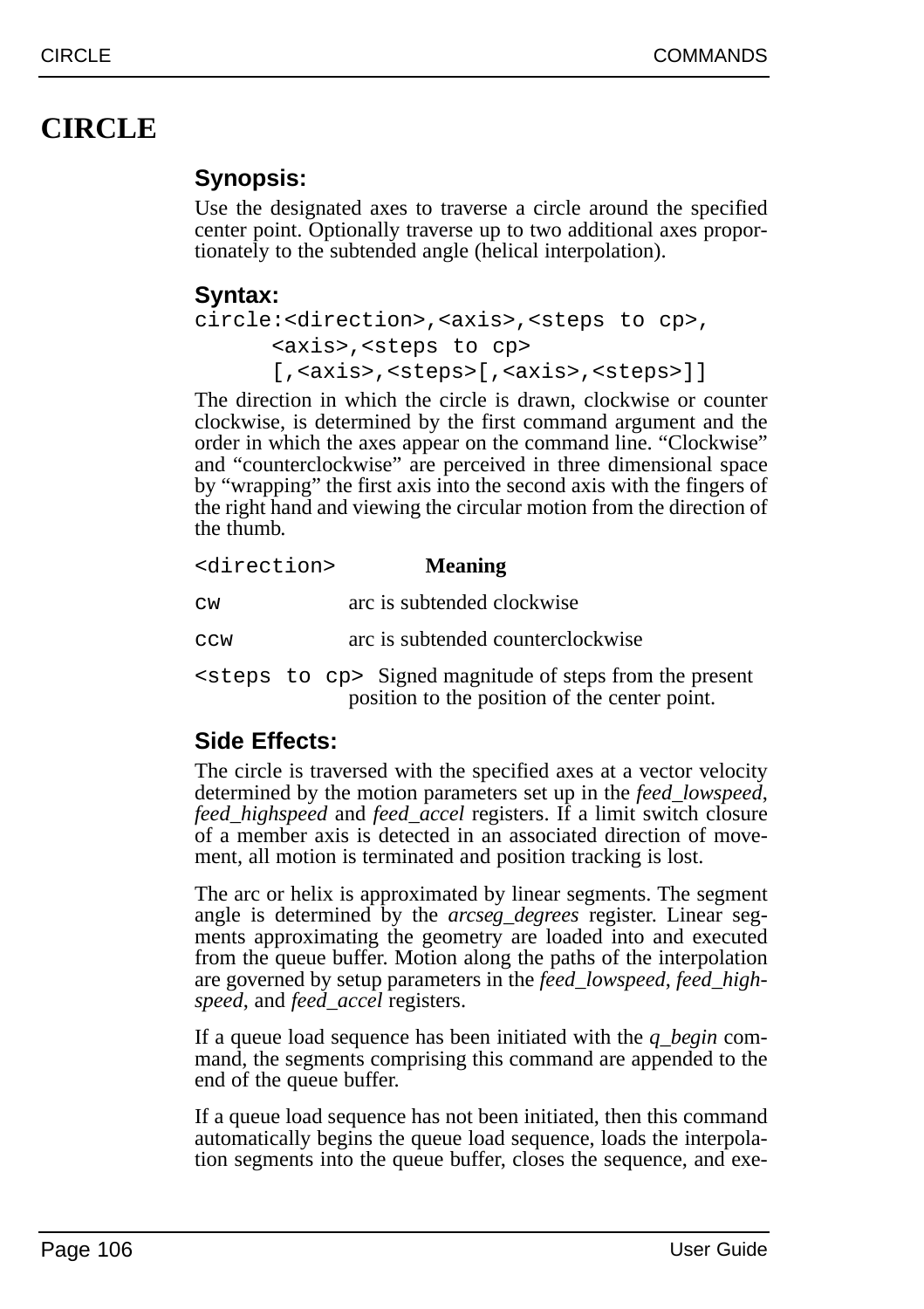cutes the motion.

#### **Returns:**

If position tracking is in effect, an ASCII string representing the final position of each axis is placed in the mailbox. Position information concerning each axis is separated by a colon and appears in the order in which the axes are called out on the command line.

### **Example:**

Assume the present position of the "a" axis is 1000 and the present position of the "b" axis is 2000. To draw a circle in the clockwise direction using a center point located 100 steps in the negative "a" direction and 500 steps in the "b" direction, the following command is issued:

circle:cw,a,-100,b,500

After the circle is traversed, the following message appears in the mailbox.

1000:2000

Assume the conditions of this example. Now **Indexer LPT** senses a closure of the high limit switch of the "a" axis when the "a" axis is moving in the positive direction. In this case the "circle" command is abruptly terminated and the following message appears in the mailbox:

limit,a,+:unknown position

### **Example**

This example traverses a circle in the "a" and "b" axes, while simultaneously moving the "c" and "d" axes to their destination locations along a trajectory that is proportional to the angle being subtended:

```
circle:ccw,a,0,b,100,c,50,d,75
```
If all axes started from the home position, the following message, reporting the positions of the axes that were moved, appears in the mailbox:

0:0:50:75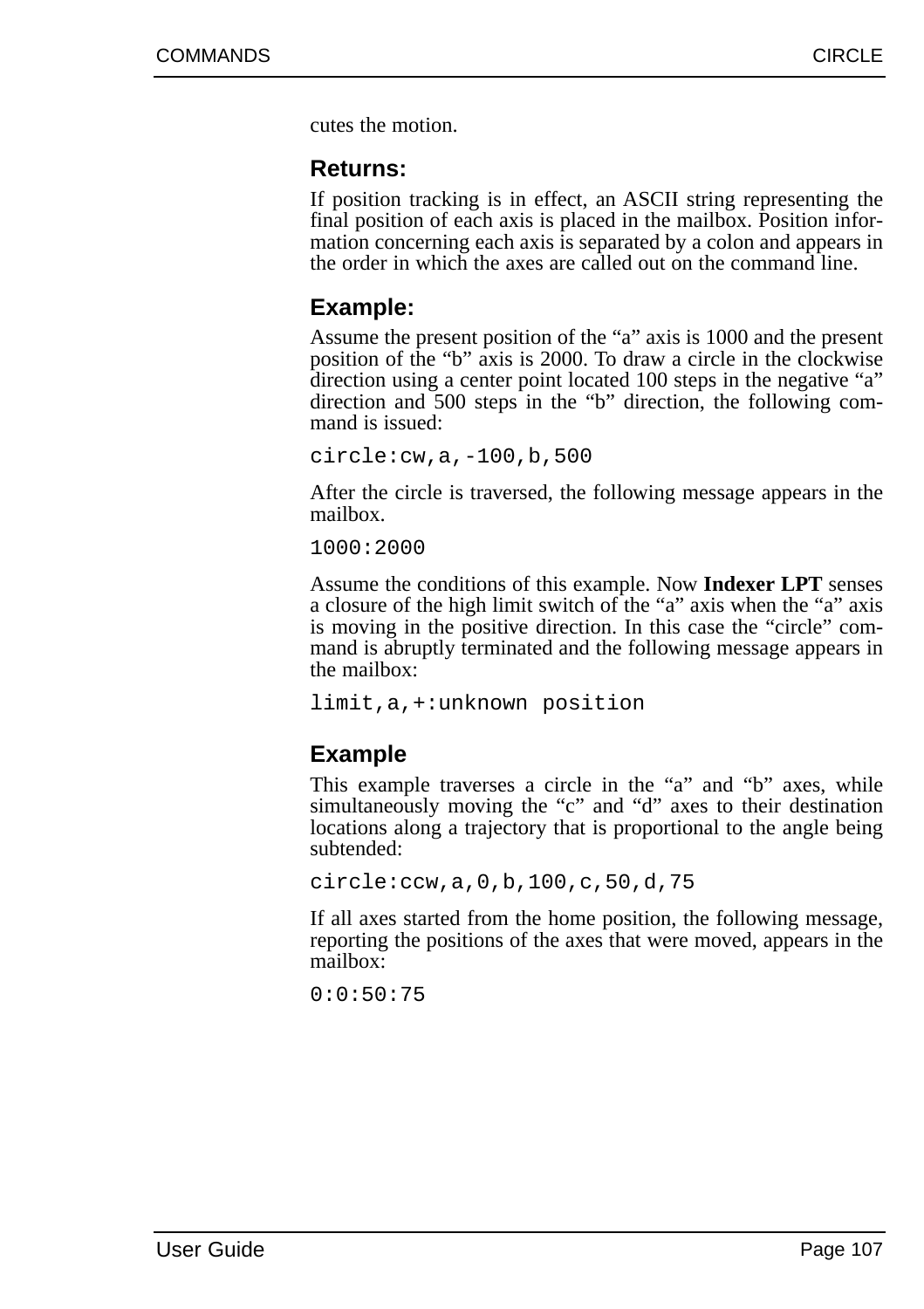## **COMMAND\_MEM?**

## **Synopsis:**

Determine how much memory a command type would occupy if entered into the queue buffer.

### **Syntax:**

```
command_mem?:<command>[command argument]
```
### **Returns:**

An ASCII numeric string designating the amount of queue memory in bytes which a command would occupy when loaded into the queue buffer is placed in the mailbox.

If the command is not one which can be queued, the following message appears in the mailbox:

```
not supported
```
## **Side Effects:**

When the *feed* command is tested using this command, the arguments to the *feed* command can optionally be included.

When circular interpolation commands are being tested, such as *circle*, *arc\_to\_point*, and *arc\_to\_angle*, their arguments must be included, since the arguments determine the amount of memory which these commands would occupy.

## **Example:**

The following command is issued:

command\_mem?:feed

As a result, an ASCII numeric string designating the amount of memory a *feed* command occupies in the queue buffer is placed in the mailbox.

The following command would yield the same result:

command\_mem?:feed:a,1000,b,-500

## **Example:**

Consider the following command:

command\_mem?:arc\_to\_point:cw,a,0,b,1000,180

As a result, an ASCII numeric string designating the amount of memory this command would occupy in the queue buffer is placed in the mailbox. Since the amount of memory required for circular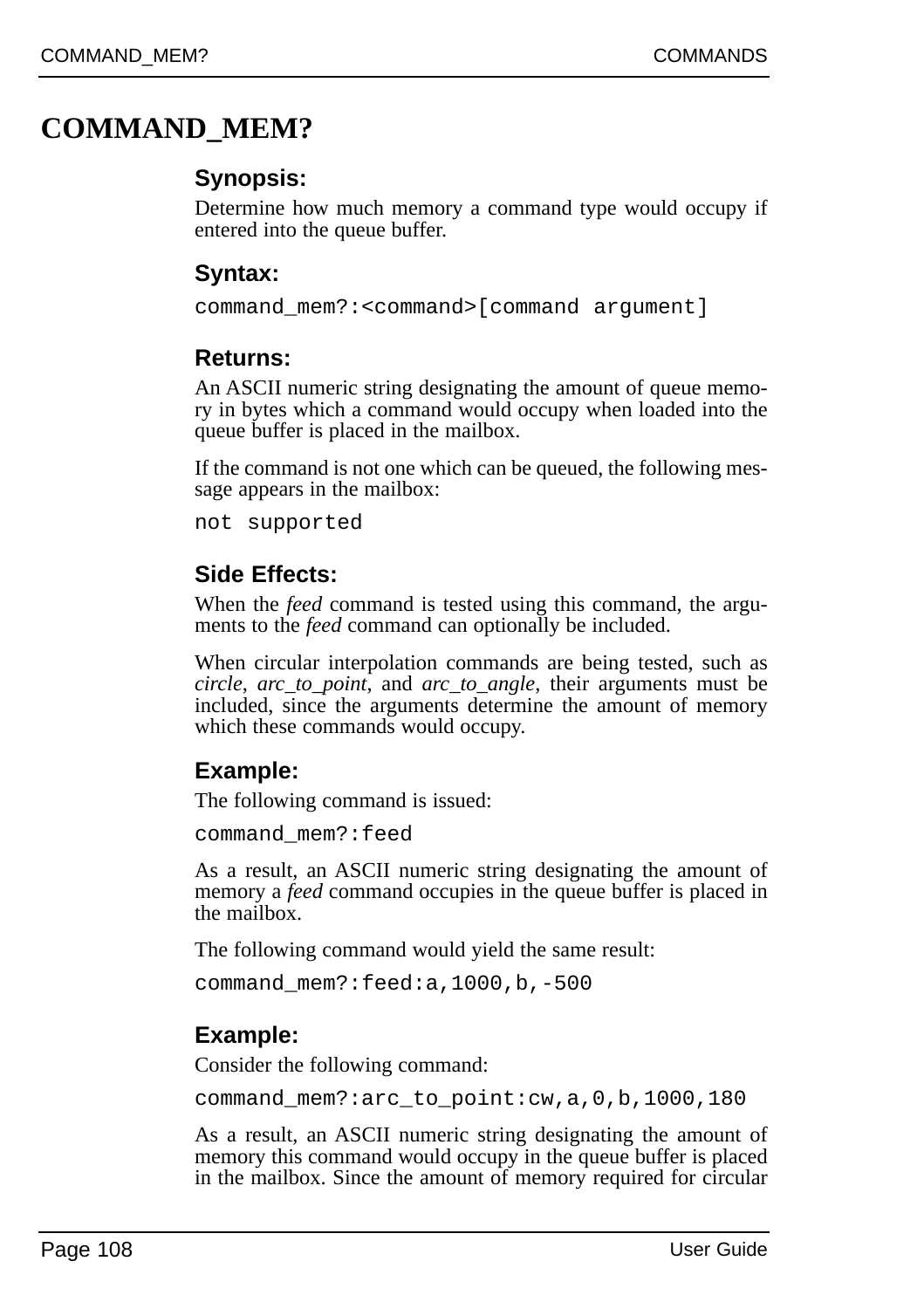interpolation is based on the number of segments used to approximate the geometry, under normal circumstances the following command will yield a value that is half that of the following command:

command\_mem?:arc\_to\_point:cw,a,0,b,1000,90

### **Example:**

The following command is issued:

command\_mem?:set\_lowspeed

As a result, the following message appears in the mailbox:

not supported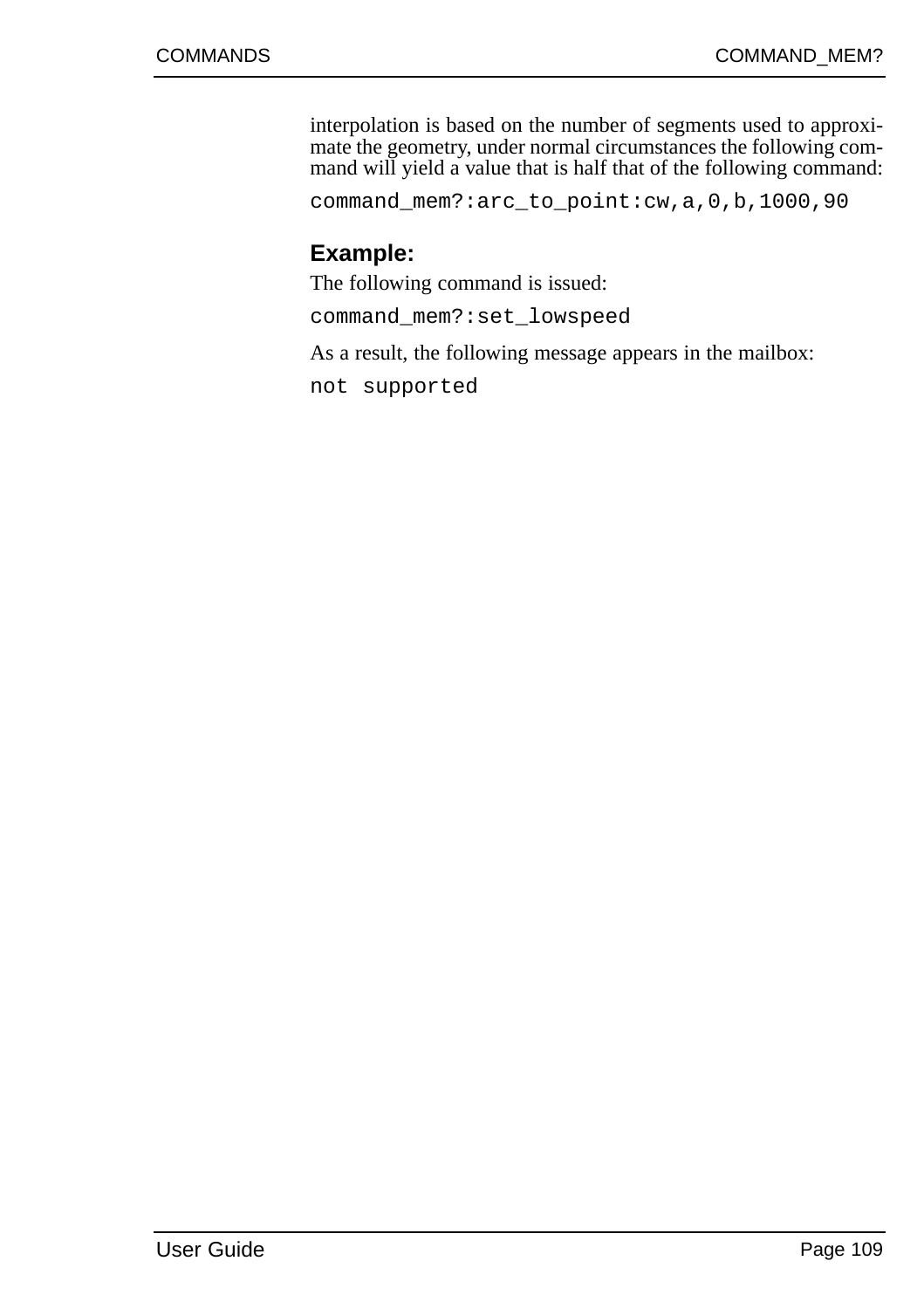# **DWELL**

## **Synopsis:**

Delay for the amount of time designated by  $\langle \text{value}\rangle$  in hundreths of a second.

## **Syntax:**

dwell:<value>

## **Side Effects:**

This command will cause the computer to delay (do nothing) for the specified amount of time. The maximum delay time possible using this command is four (4) seconds.

If the <value> argument is out of range (above 400), or if it cannot be interpreted, this command will delay for the maximum amount of 4 seconds.

### **DANGER**

**Avoid unexpected motion after extended delay. In applications such as machine tool control, allowing the machine to dwell for an extended period of time and resuming motion without warning could present a dangerous condition.**

**Do not use this command in critical timing applications. Extending delay time by repetitive execution of this command will result in a cumulative error in the total delay time.**

### **Returns:**

After successful execution the following message appears in the mailbox:

finished

If the <value> argument is over 400, or if it is not decipherable, the following message appears in the mailbox after the maximum period of delay:

error, range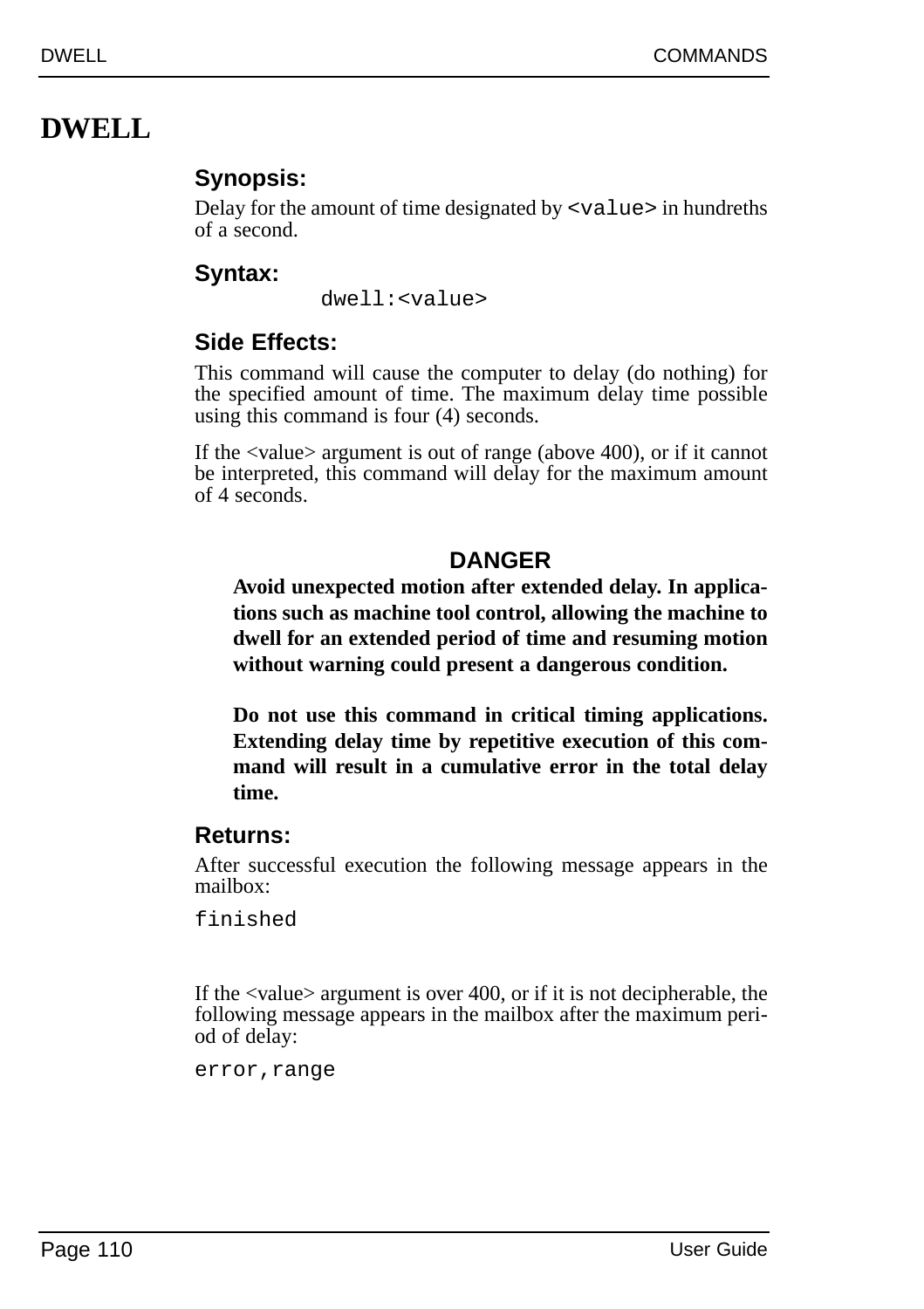## **FEATURES?**

### **Synopsis:**

Determine the features installed in the Hardware Assist Module.

### **Syntax:**

features?

### **Returns:**

An ASCII string designating the features installed into the **Hardware Assist Module** (HAM) appears in the mailbox.

Associated characters and features are as follows:

- X Extended Queue Buffer.
- E Limited to 4 simultaneous axes (to meet export regulations).
- G License includes "G Code Controller" product.
- H License includes "HPGL Controller" product.

(Check the **README.TXT** file on the distribution media for addtional features that may not be included in this manual).

#### **Example:**

The following string is written to Indexer LPT:

Example:

If the HAM supports Indexer LPT/XQ (extended queue), the "G Code Controller" and the "HPGL Controller", when the following command is issued:

features?

The mailbox will report the following string:

XGH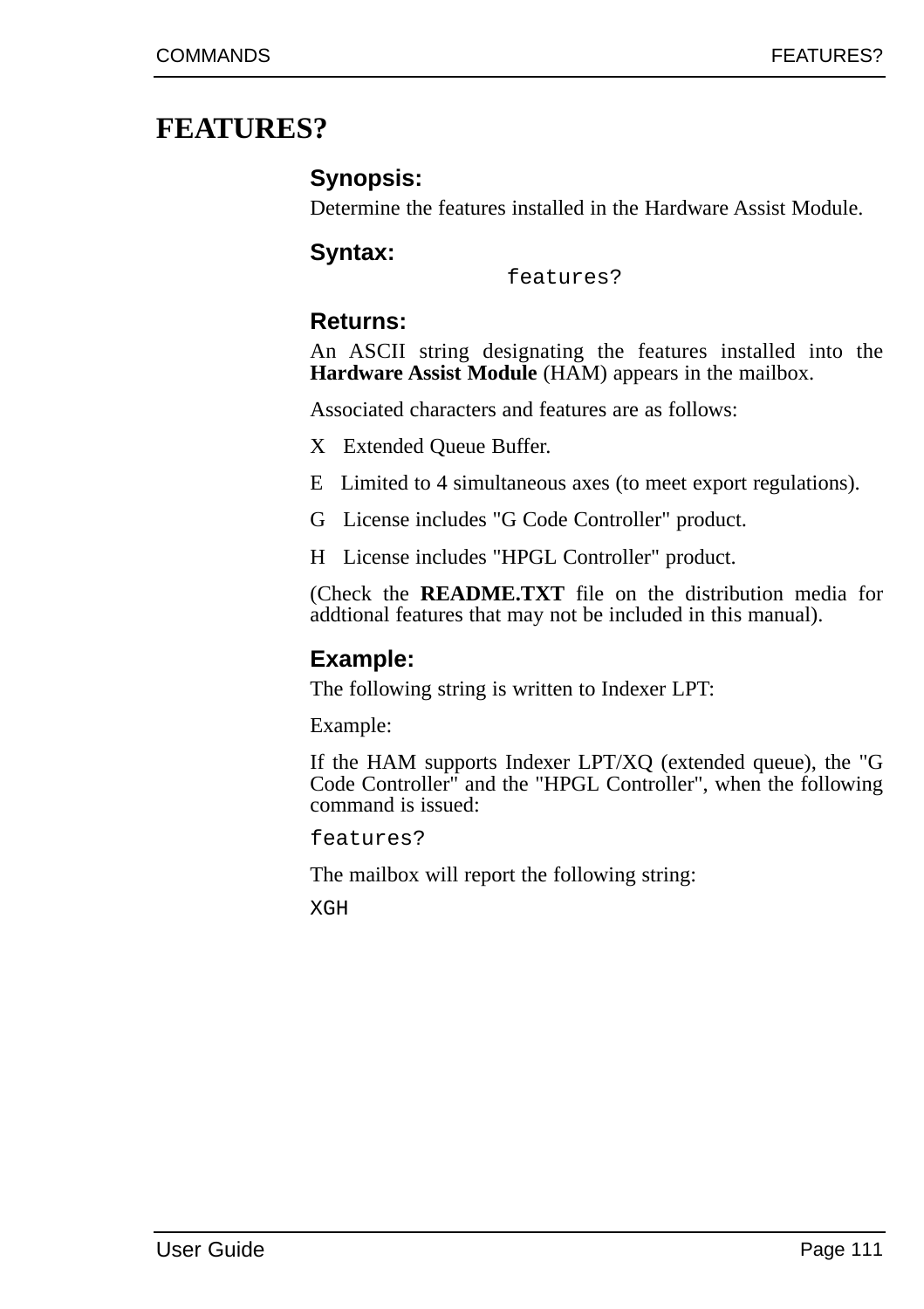# **FEED**

## **Synopsis:**

Simultaneously move the selected axes by specified amounts such that the "best" fit line is traversed. Accelerate to the vector velocity determined by the *feed\_highspeed* register. This command uses a velocity profile determined by the *feed\_lowspeed*, *feed\_highspeed*, and *feed\_accel* registers.

## **Syntax:**

feed:<axis>,<steps> ... [,<axis>,<steps>]

## **Side Effects:**

**Limit switch closure -** If a limit switch closure is encountered from a limit switch associated with the direction of travel, motion is abruptly terminated. Limit switch closure on any axis in motion will arrest all motion. When a limit switch stop is encountered, position tracking is lost on all axes in motion.

**Motion Parameters -** The syntax and use of the *feed* command is similar to the *move* command. Unlike the *move* command, the maximum linear velocity along the path of traversal of the combined movement (vector velocity) is governed by the parameter set up in the *feed\_highspeed* register. (Using the *move* command, the combined movement is governed by the motion parameters of the dominant axis. The *move* command is usually used for rapid traversal). The *feed* command is used where the vector velocity must be controlled.

Acceleration and starting velocity of the dominant axis is governed by the *feed\_accel* and *feed\_lowspeed* registers, respectively. The rate of the dominant axis after acceleration is such that the vector velocity specified in the *feed\_highspeed* register is attained.

## **Returns:**

An ASCII string reports the status of each axis in a similar manner to the *move* command. Information regarding participating axes appears in a message which may be read from the mailbox. Information relating to each axis is separated by a colon (:) and appears in the order in which the axes are called out on the command line.

## **Example:**

Assume a custom engraver is being controlled by the "a" and "b" axes. Each step translates to .001 inches of movement along the associated axis. Using the *set\_feed\_lowspeed* command, the *feed\_lowspeed* register is set to 200 steps per second. Using the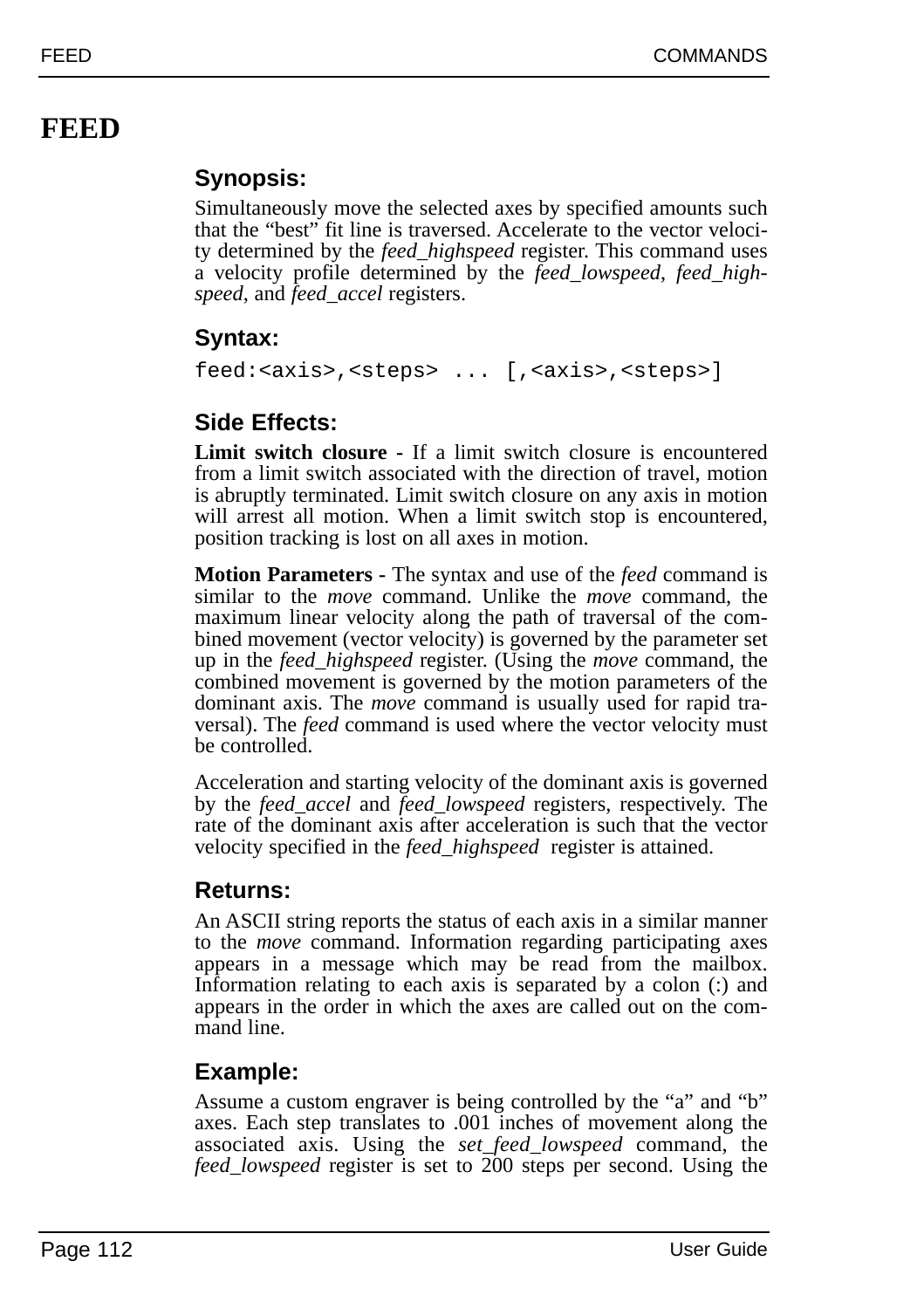*set\_feed\_accel* command, the *feed\_accel* register is set to 3500 steps per second squared, and using the *set\_feed\_highspeed* command the *feed* highspeed register is set to 500 steps per second.

In this example, the contents of the *feed\_highspeed* register establishes an actual feed rate of .5 inches per second.

The following command is issued:

feed:a,9000,b,12000

The "b" axis, which is dominant due to its greater number of steps, will start moving at 200 steps per second and accelerate to 400 steps per second at a rate of 3500 steps per second-per second. (**Indexer LPT** calculates the rate of 400 steps per second of the dominant axis in order to establish a cutting speed of .5 inches per second along the path of the cut).

## **Example:**

A cutting tool is controlled in three axes. Assume each step represents .001 inch of travel. The value set in the *feed\_highspeed* register is 1000 steps per second, which translates into an actual feed rate of 1 inch per second. The following command is issued:

feed:a,3000,b,4000,c,6000

After acceleration, the dominant "c" axis will maintain a rate of 768 steps per second in order to accomplish the feed rate of 1 inch per second along the path of the cut.

In this example, assume the positions of the "a", "b", and "c" axes were 50, 70, and 90 respectively. After the execution of the command, the following message appears in the mailbox:

3050:4070:6090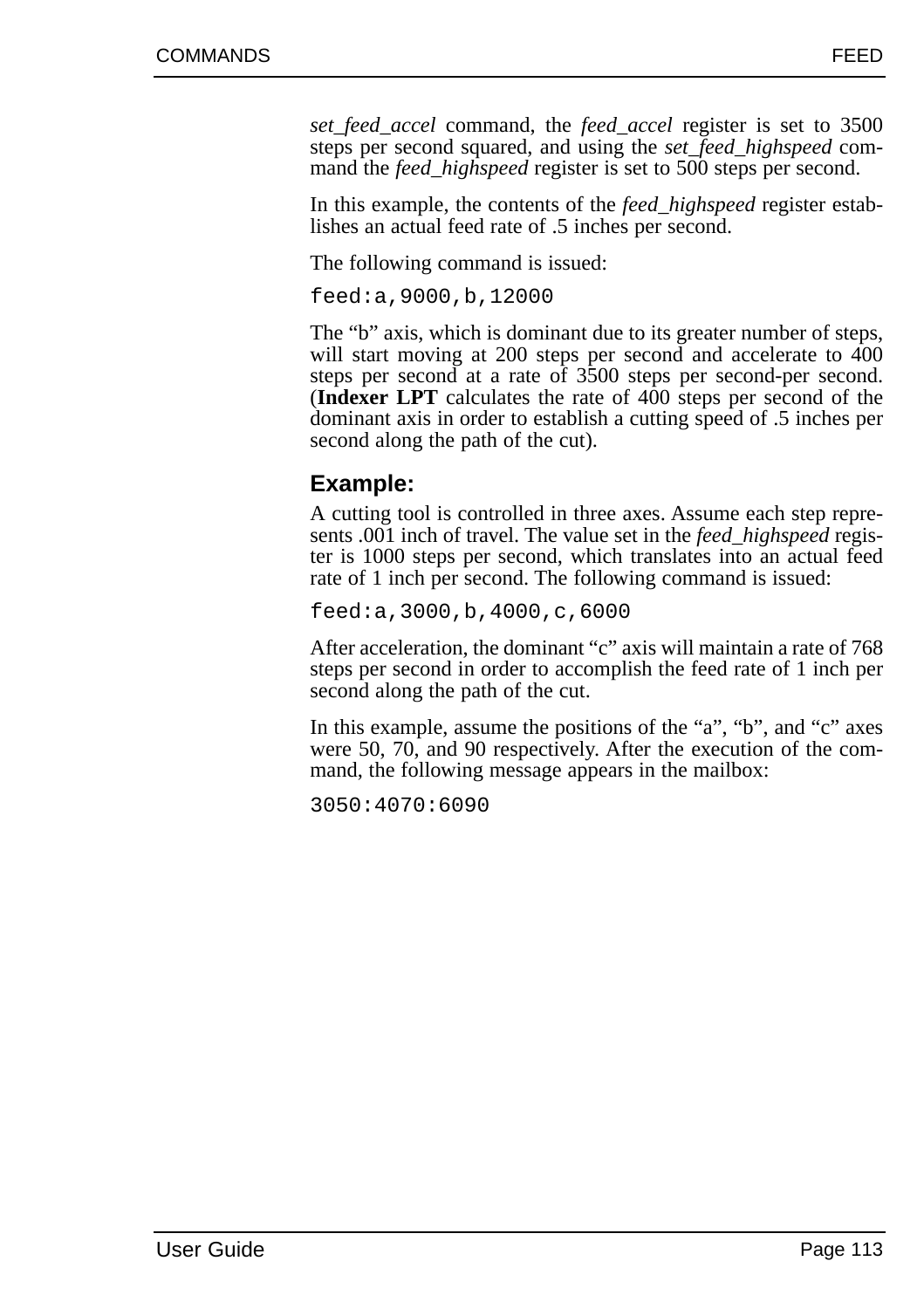## **FEED\_ACCEL?**

### **Synopsis:**

Read the contents of the *feed\_accel* register.

### **Syntax:**

feed\_accel?

### **Returns:**

An ASCII numeric string designating the contents of the *feed\_accel* register in steps per second-per second is placed in the mailbox. This value is either the default value, or the value which was set by the *set\_feed\_accel* command.

### **Example:**

Assume the value of the *feed\_accel* register has been previously set to 495. To make this value available to be read from the mailbox the following command is issued:

feed\_accel?

As a result, the following string of ASCII characters is placed in the mailbox: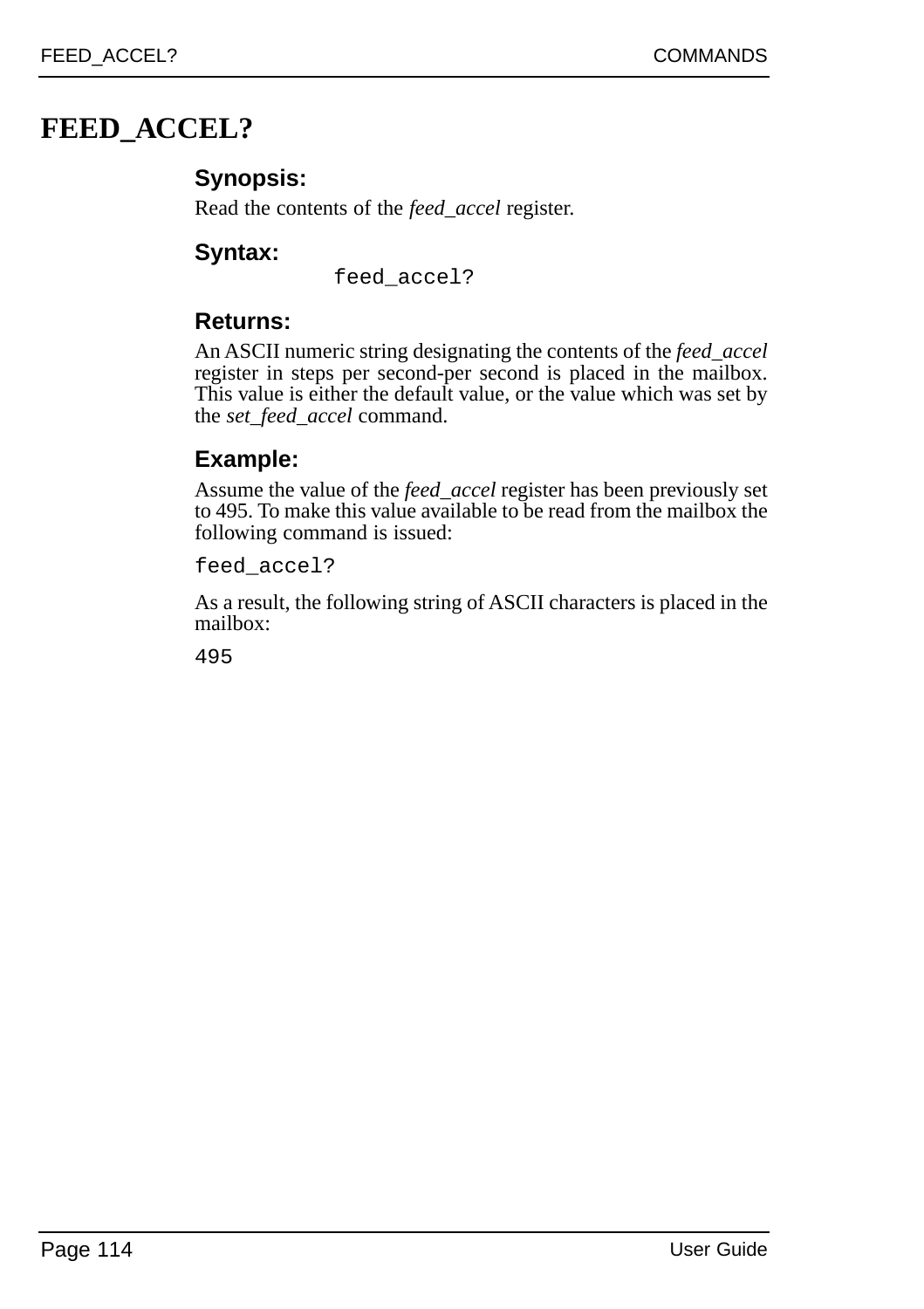## **FEED\_HIGHSPEED?**

### **Synopsis:**

Read the contents of the *feed\_highspeed* register.

### **Syntax:**

feed\_highspeed?

### **Returns:**

An ASCII numeric string designating the value of the *feed\_highspeed* register is placed in the mailbox. This value is either the default value, or the value which was set by a *set\_feed\_highspeed* command.

## **Example:**

Assume the value of the *feed\_highspeed* control register has been previously set to 750. To make this value available to be read from the mailbox, the following command is issued:

feed\_highspeed?

As a result, the following string of ASCII characters appears in the mailbox.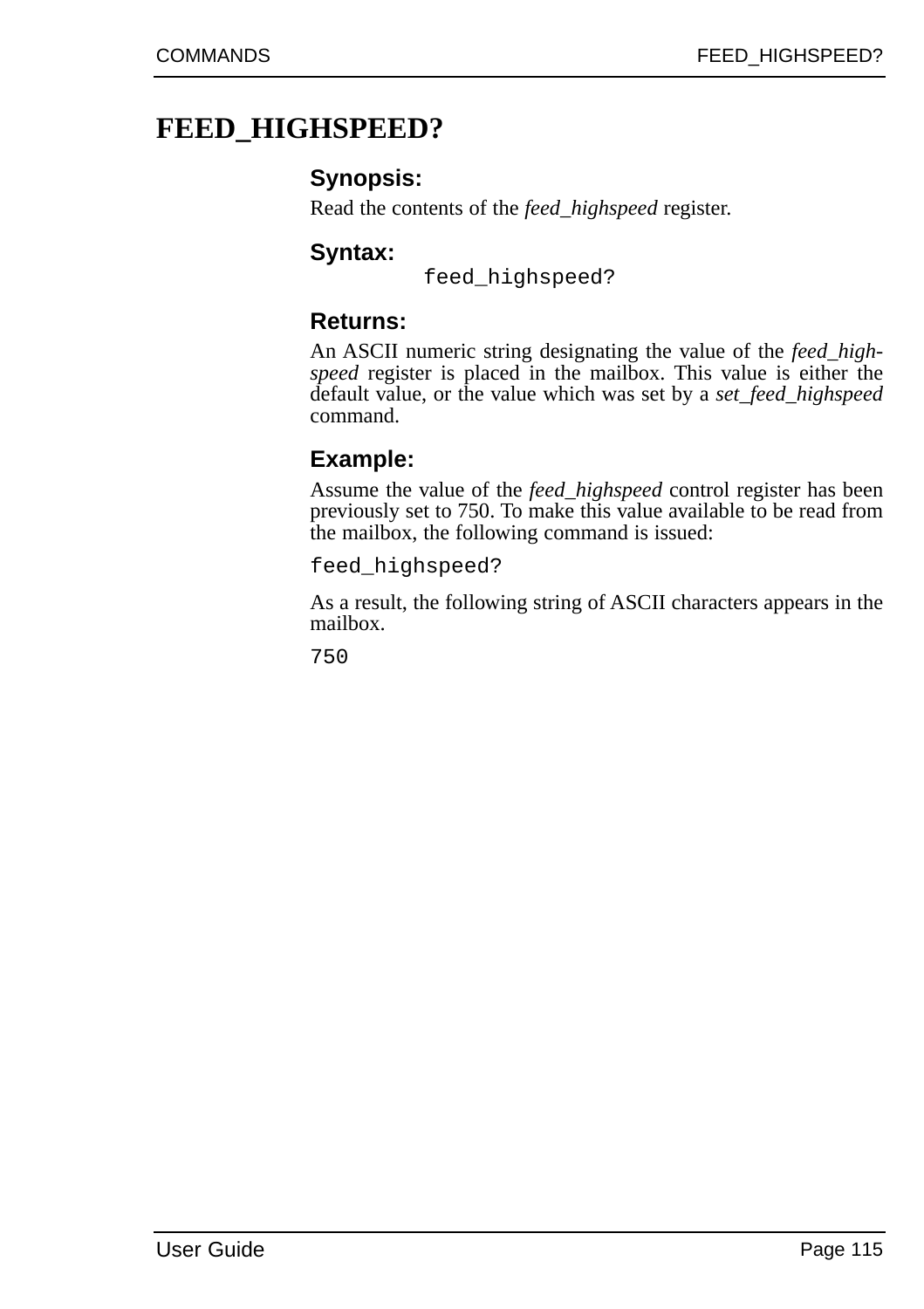## **FEED\_LOWSPEED?**

## **Synopsis:**

Read the contents of the *feed\_lowspeed* register.

### **Syntax:**

feed\_lowspeed?

### **Returns:**

An ASCII numeric string designating the initial velocity in steps per second of the *feed\_lowspeed* register is placed in the mailbox. This value is either the default value, or the value which was set by a *set\_feed\_lowspeed* command.

## **Example:**

Assume the value of the *feed\_lowspeed* control register has been previously set to 250. To make this value available to be read from the mailbox the following command is issued:

feed\_lowspeed?

As a result, the following string of ASCII characters appears in the mailbox: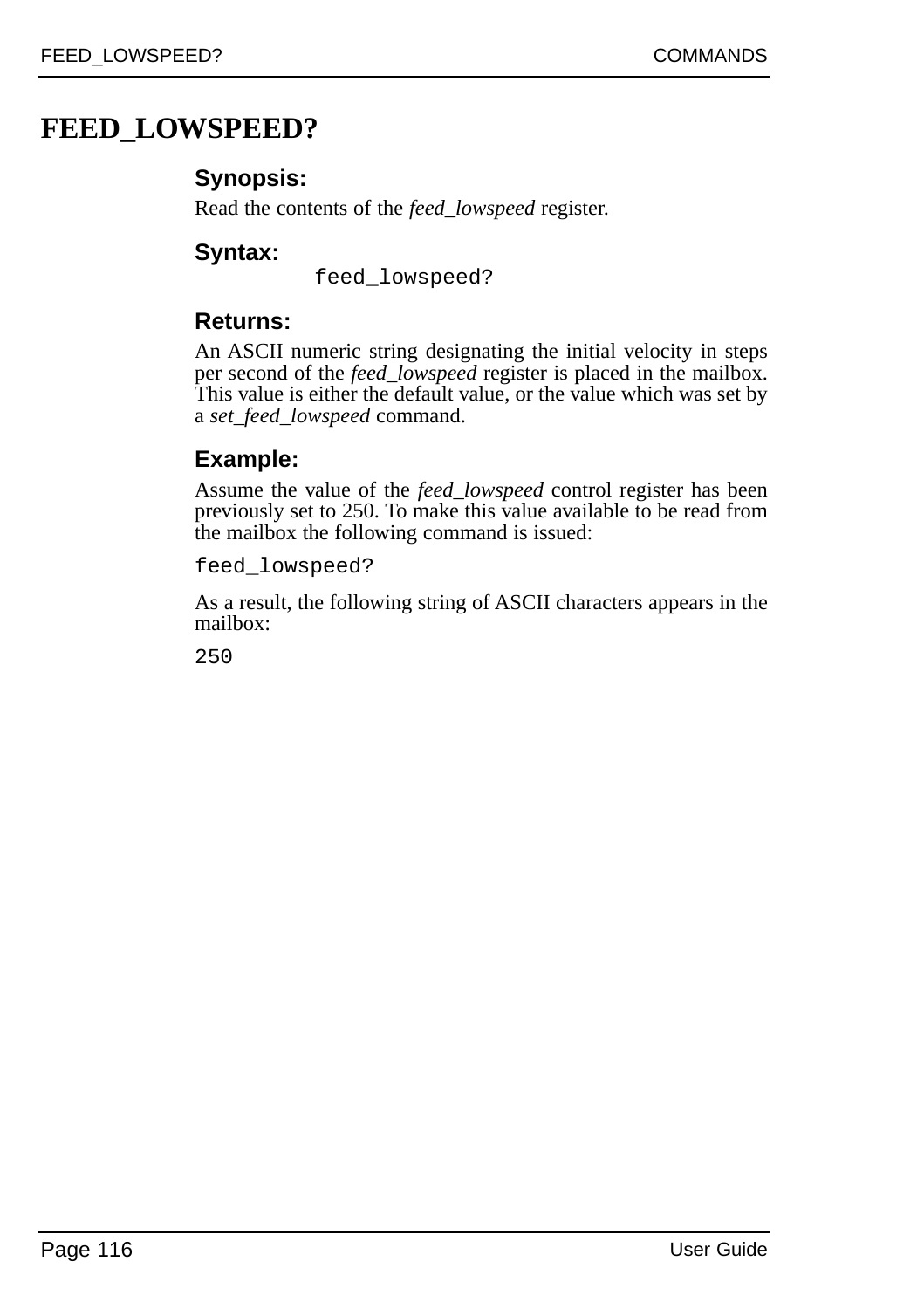## **FEEDHOLD?**

### **Synopsis:**

Return the logical condition of the *feed hold* input.

### **Syntax:**

feedhold?

### **Returns:**

The mailbox contains an ASCII numeric character:

- 1 if the *feed hold* input is activated
- 0 if the *feed hold* input is not activated

The *feed hold* input is "activated" when there exists an open circuit on the high limit switch input (TTL high) of the axis designated to support the *feed hold* features. The *feed hold* input is "not activated" when this pin is connected to ground (TTL low).

If this command is issued and the *feed hold* feature has not been enabled, the following message appears in the mailbox:

error,disabled

### **Example:**

Assume the "d" axis has been specified to support the *feed hold* feature by means of the following command sequence:

axis:d,1 feedhold\_input:d,1

In this example also assume the *high limit switch* input of the "d" axis, which now serves as the *feed hold* input, is at TTL low potential due to a circuit path to ground through a normally closed switch. (In this situation the *feed hold* feature is not activated, and motion commands will not be suspended). The following command is issued:

feedhold?

As a result, the following ASCII character appears in the mailbox:

 $\Omega$ 

Assume that a motion command is NOT in progress and the switch in this example is open, causing the *feed hold* input to be activated. After the *feedhold?* command is issued, the following ASCII character appears in the mailbox: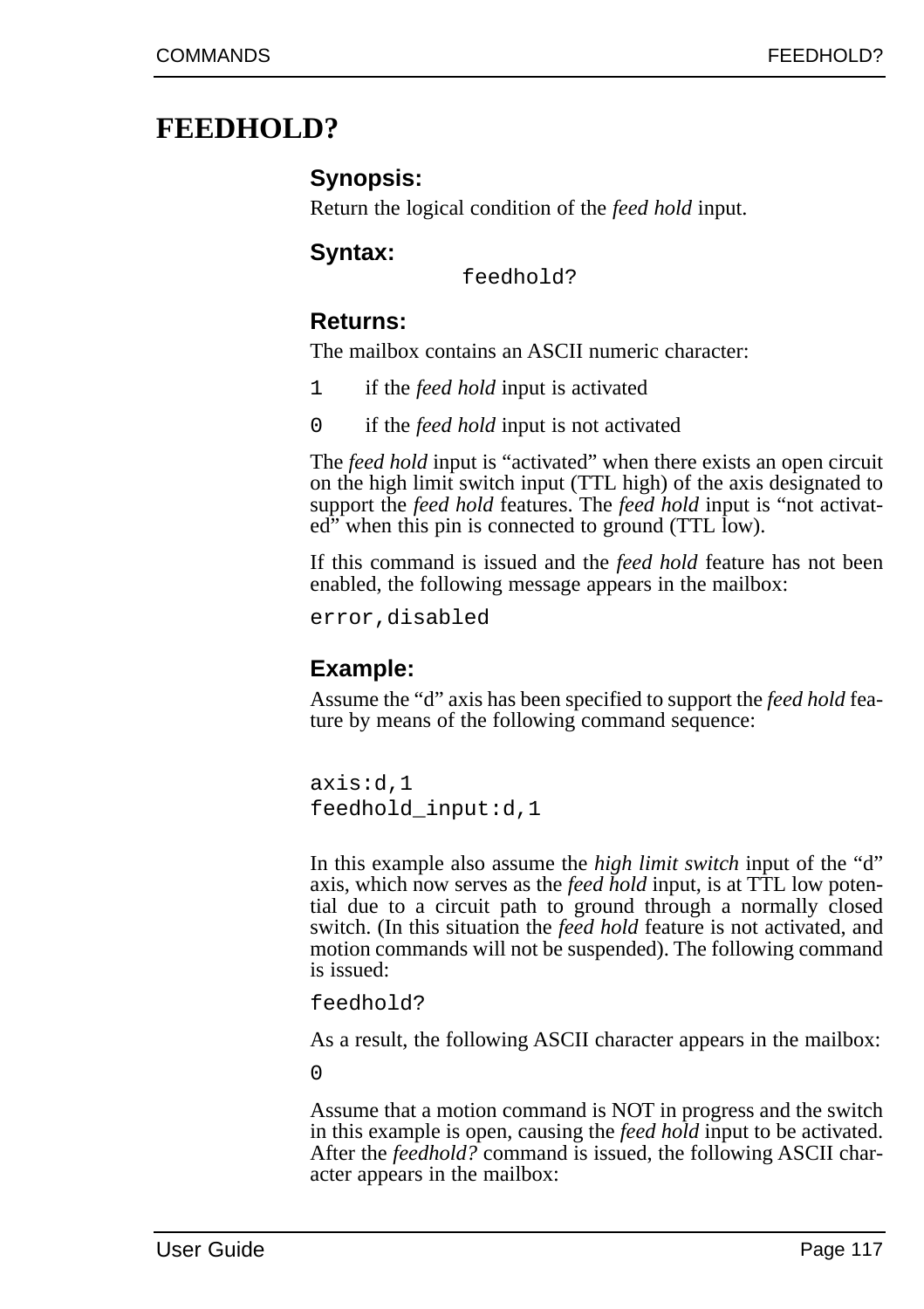#### 1

It should be noted that **Indexer LPT is** not accessible when motion is in the process of being suspended using the *feed hold* feature. Consequently, the *feedhold?* command cannot be used to determine the status of the *feed hold* input when the *feed hold* feature is actively suspending another command.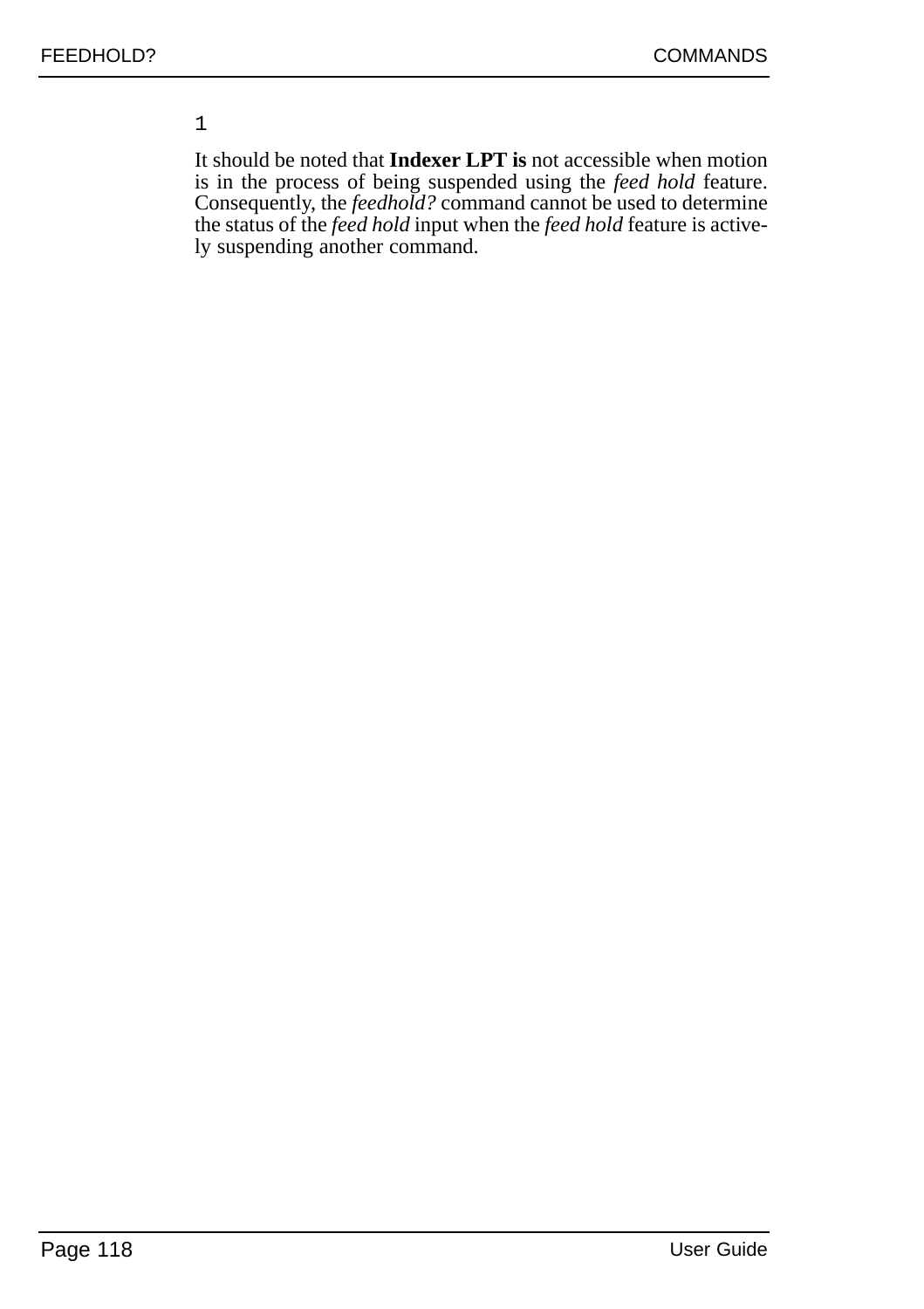## **FEEDHOLD\_INPUT**

### **Synopsis:**

Assign the *feed hold* feature to be controlled by the limit switch inputs of the designated axis.

#### **Syntax:**

```
feedhold_input:<axis>,<status>
```
<status> **Meaning**

- 0 Disable limit switches for use with *feed hold* features.
- 1 Enable limit switches for use with *feed hold* features.

### **Side Effects:**

This command converts the *high* and *low limit switch* inputs on the designated axis to special use as *feedhold* and *abort* inputs respectively. The axis must either be internally assigned to "mode 3", or it must be placed in "mode 1" using the *axis* command as follows:

axis:<axis>,1

Only one axis can be designated to support the *feed hold* feature. The axis which supports the *feed hold* feature may be changed by subsequent use of this command.

Once an axis has been converted for use with the *feed hold* feature, the *high limit switch* input serves as the *feed hold* input. The *low limit switch* input serves as the *abort* input. TTL low voltage applied to the *feed hold* input is required for motion on any or all axes. An open circuit on the *feed hold* input, resulting in TTL high voltage, suspends motion. Motion resumes if the *feed hold* input is returned to TTL low. If motion is being suspended, TTL low applied to the *abort* input breaks out of (aborts) the **Indexer LPT** motion command which is being suspended.

#### **Returns:**

If the designated axis is in neither "mode 3" nor "mode 1", the *feedhold\_input* command will have no effect. The following message appears in the mailbox:

error,mode

Otherwise, an ASCII character representing the *feed hold* status will appear in the mailbox.

If the *feed hold* feature is enabled and a motion command is suspended because of the *feed hold* input line, and if the motion com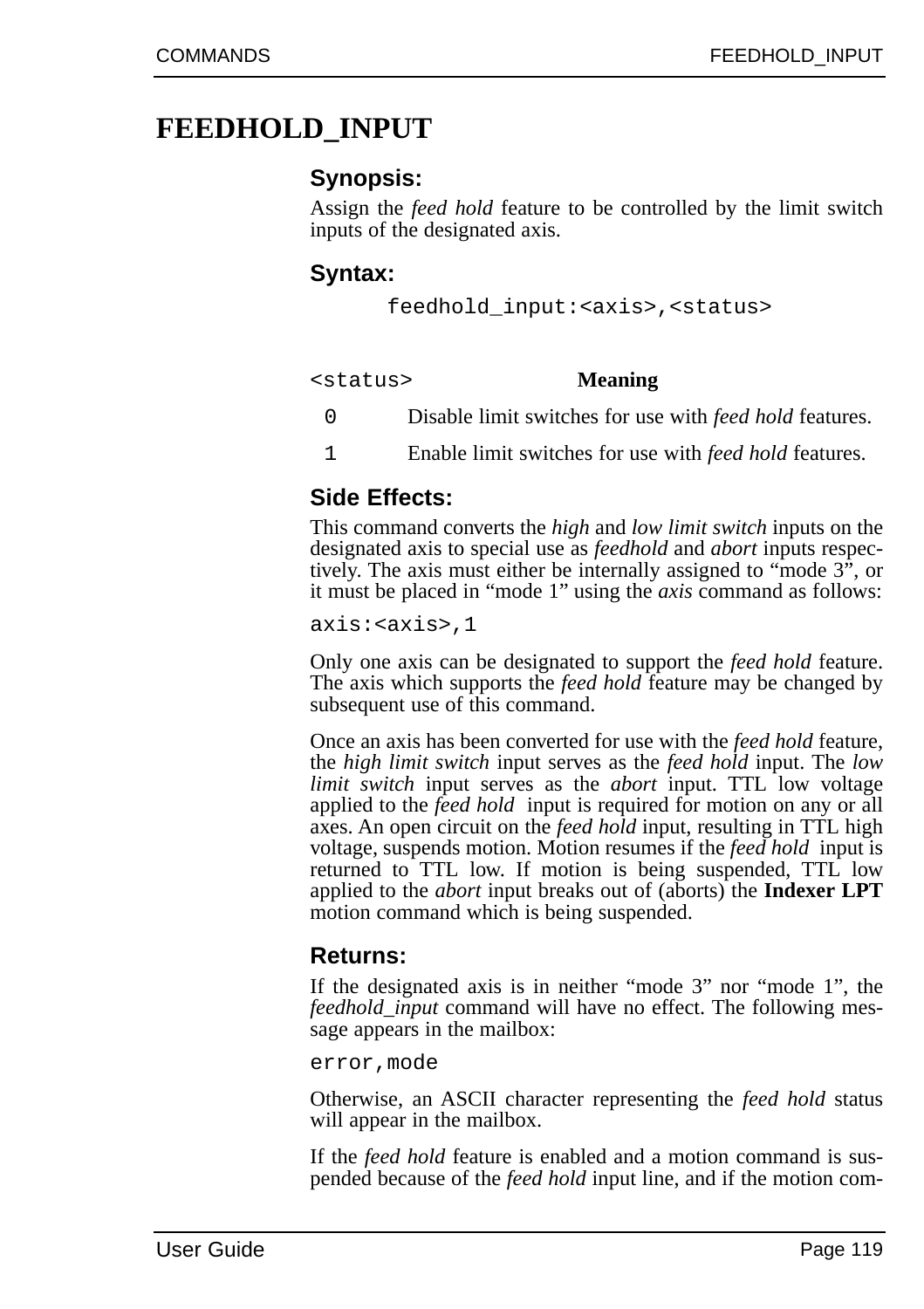mand is terminated by means of the *abort* input, the following message appears in the mailbox:

abort

### **Example:**

Using the following command, the "d" axis is converted from its default mode as a motor controller to the mode supporting discrete digital output:

axis:d,1

The following command is issued to specify the *limit switch* inputs of the "d" axis for special use to support the *feed hold* feature:

feedhold\_input:d,1

The following ASCII character appears in the mailbox:

1

Subsequently, the following **Indexer LPT** command is issued:

move:a,35000,b,10000

While the "a" and "b" axes are in motion, **Indexer LPT** senses an open circuit on the *feed hold* input line. The motion on the "a" and "b" axes is decelerated to a controlled stop. Motion is arrested until the *feed hold* input line is brought to a ground potential (de-activated). Once the *feed hold* input is de-activated, the **Indexer LPT** completes the *move* command.

If the *abort* input line is brought to ground potential before the *feed hold* input line is de-activated, the *move* command will not be completed and the following ASCII string will appear in the mailbox:

abort

### **Example:**

Assume the "d" axis is in "mode 0" or "mode 2", and the following command is issued:

feedhold\_input:d,1

The *feed hold* feature will NOT be enabled for this axis, and the following string of ASCII characters appears in the mailbox:

error,mode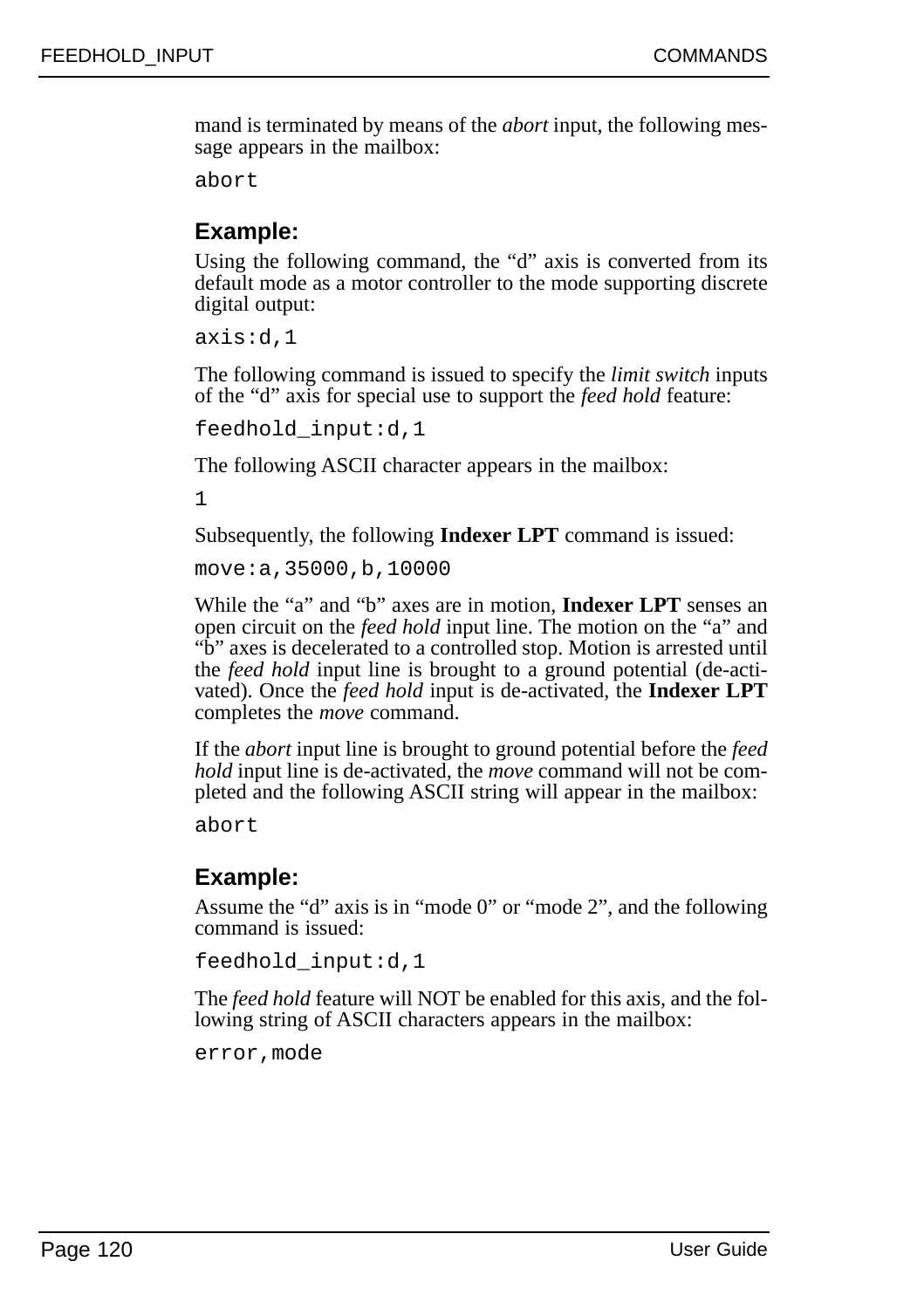## **FEEDHOLD\_INPUT?**

### **Synopsis:**

Determine which axis, if any, is set up to support the *feed hold* feature.

### **Syntax:**

feedhold\_input?

#### **Returns:**

An ASCII character representing the axis which is designated to support the *feed hold* feature appears in the mailbox. If no axis has been designated, the following message appears in the mailbox:

none

### **Example:**

The "d" axis is designated to support the *feed hold* feature by means of the following command sequence:

axis:d,1 feedhold\_input:d,1

The following command is then issued:

feedhold\_input?

As a result the following message appears in the mailbox:

d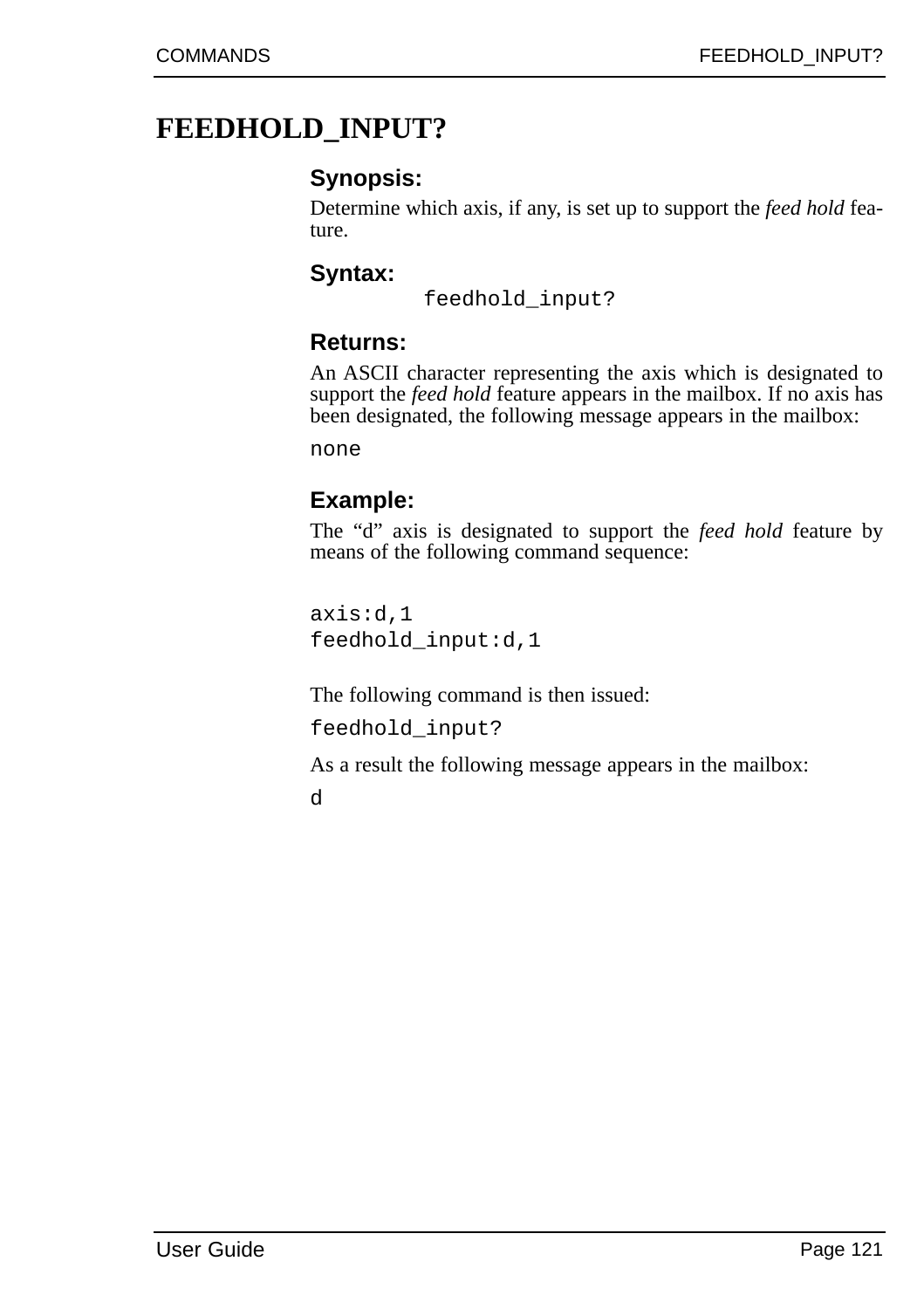# **FRO?**

Read the calculated percentage of feed rate override that is applied to motion, consisting of the combined effect of the FRO input voltage and the value of the *fro\_offset* register.

## **Syntax:**

fro?

## **Example:**

Assume the *fro\_highvolt* register is set to 256, the *fro\_high* register is set to 130 and the *fro\_offset* register contains the default value of 0. If 5.0 volts is applied to pin 11 of the HAM and the following command is issued:

fro?

these ASCII characters will appear in the mailbox:

130

In this example, if the *fro\_offset* register contained a value of -10, the *fro*? command would return 120. However, if the *fro\_offset* register contained a value of 10, the *fro*? command would return 130, since the amount of feed rate override cannot exceed the value set up in the *fro\_high* register.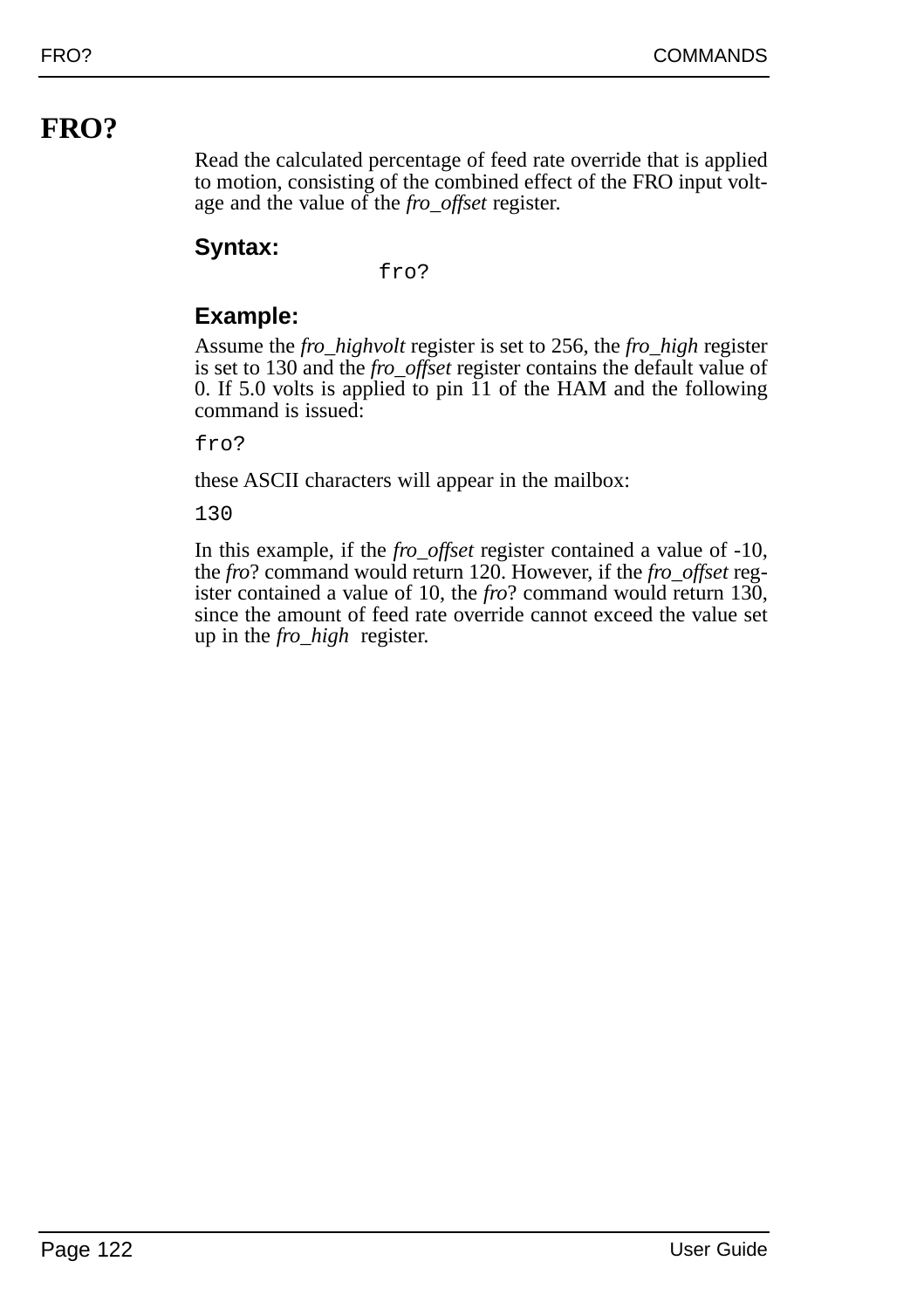# **FRO\_DELAY?**

### **Synopsis:**

Read the contents of the *fro\_delay* register.

### **Syntax:**

fro\_delay?

### **Returns:**

An ASCII numeric string designating the setting of the *fro\_delay* registerappears in the mailbox. The value of the *fro\_delay* register can be changed by means of the *set\_fro\_delay* command.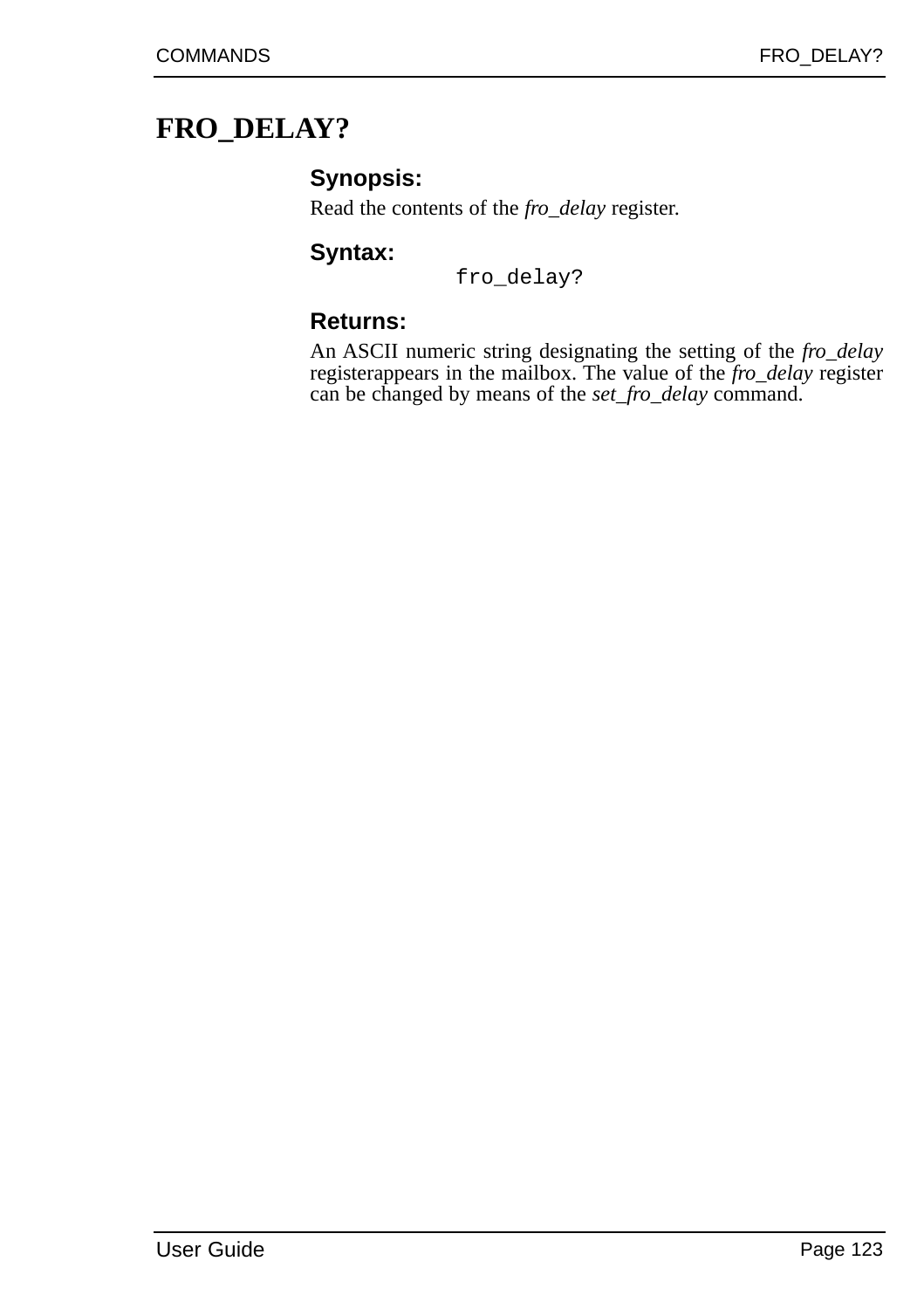# **FRO\_HIGH?**

### **Synopsis:**

Read the contents of the *fro\_high* register.

### **Syntax;**

fro\_high?

### **Returns:**

An ASCII numeric string designating the setting of the *fro\_high* register appears in the mailbox. The value of the *fro\_high* register can be changed by means of the *set\_fro\_high* command.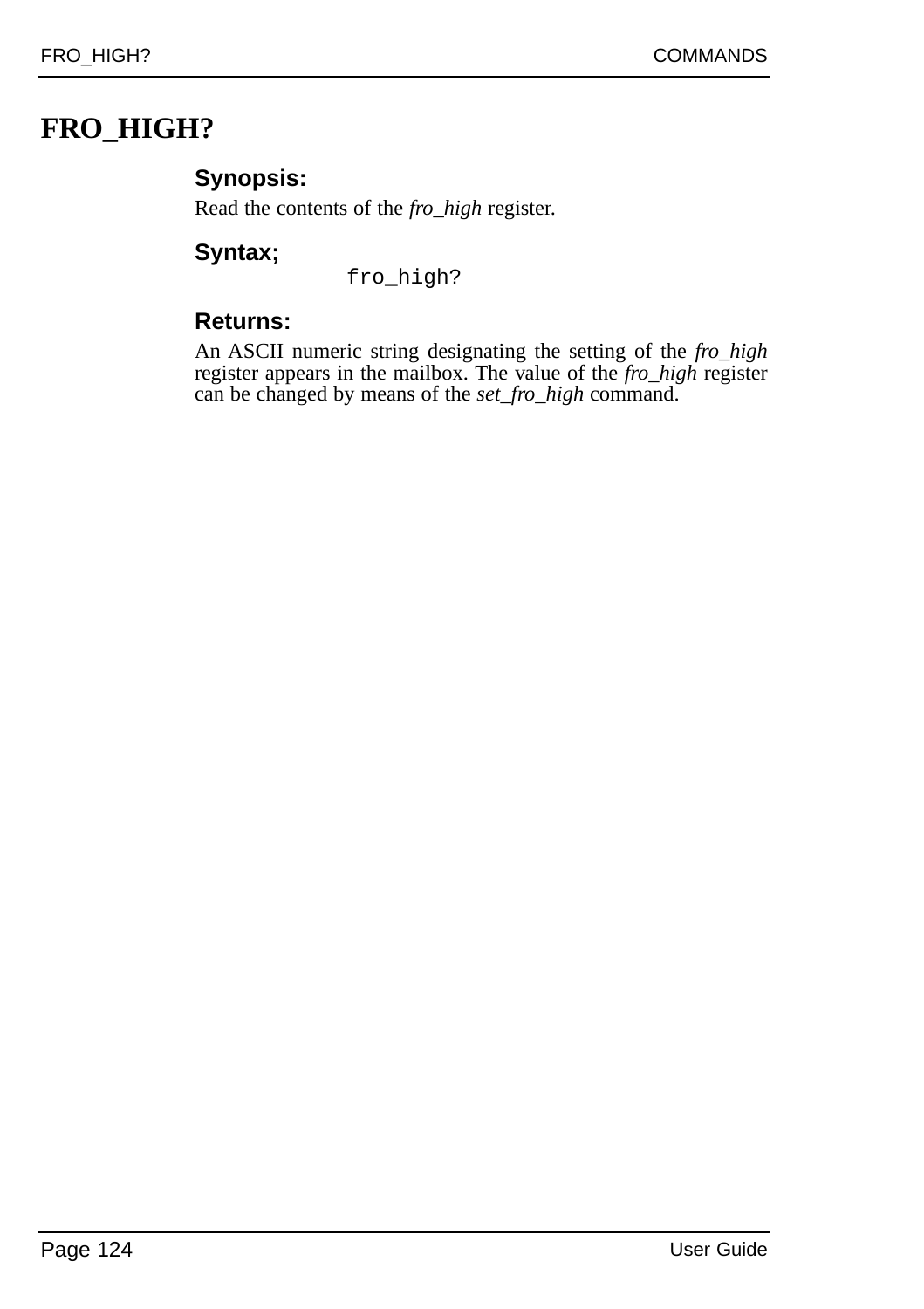# **FRO\_HIGHVOLT?**

### **Synopsis:**

Read the contents of the *fro\_highvolt* register.

### **Syntax:**

fro\_highvolt?

### **Returns:**

An ASCII numeric string designating the setting of the *fro\_highvolt* register appears in the mailbox. The value of the *fro\_highvolt* register can be changed by means of the *set\_fro\_highvolt* command.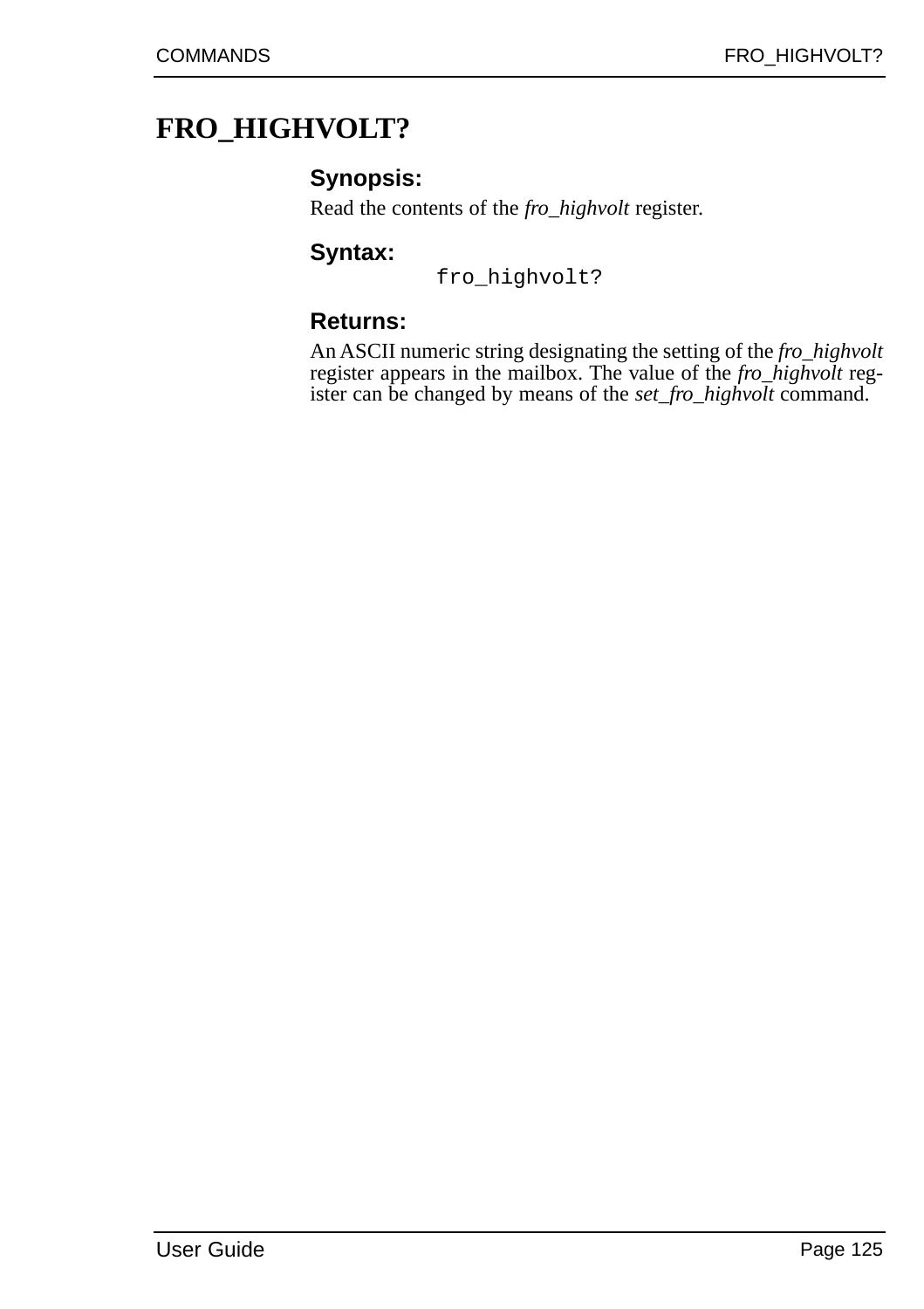# **FRO\_LOW?**

## **Synopsis:**

Read the contents of the *fro\_low* register.

### **Syntax:**

fro\_low?

### **Returns:**

An ASCII numeric string designating the setting of the *fro\_low* register appears in the mailbox. The value of the *fro\_low* register can be changed by means of the *set\_fro\_low* command.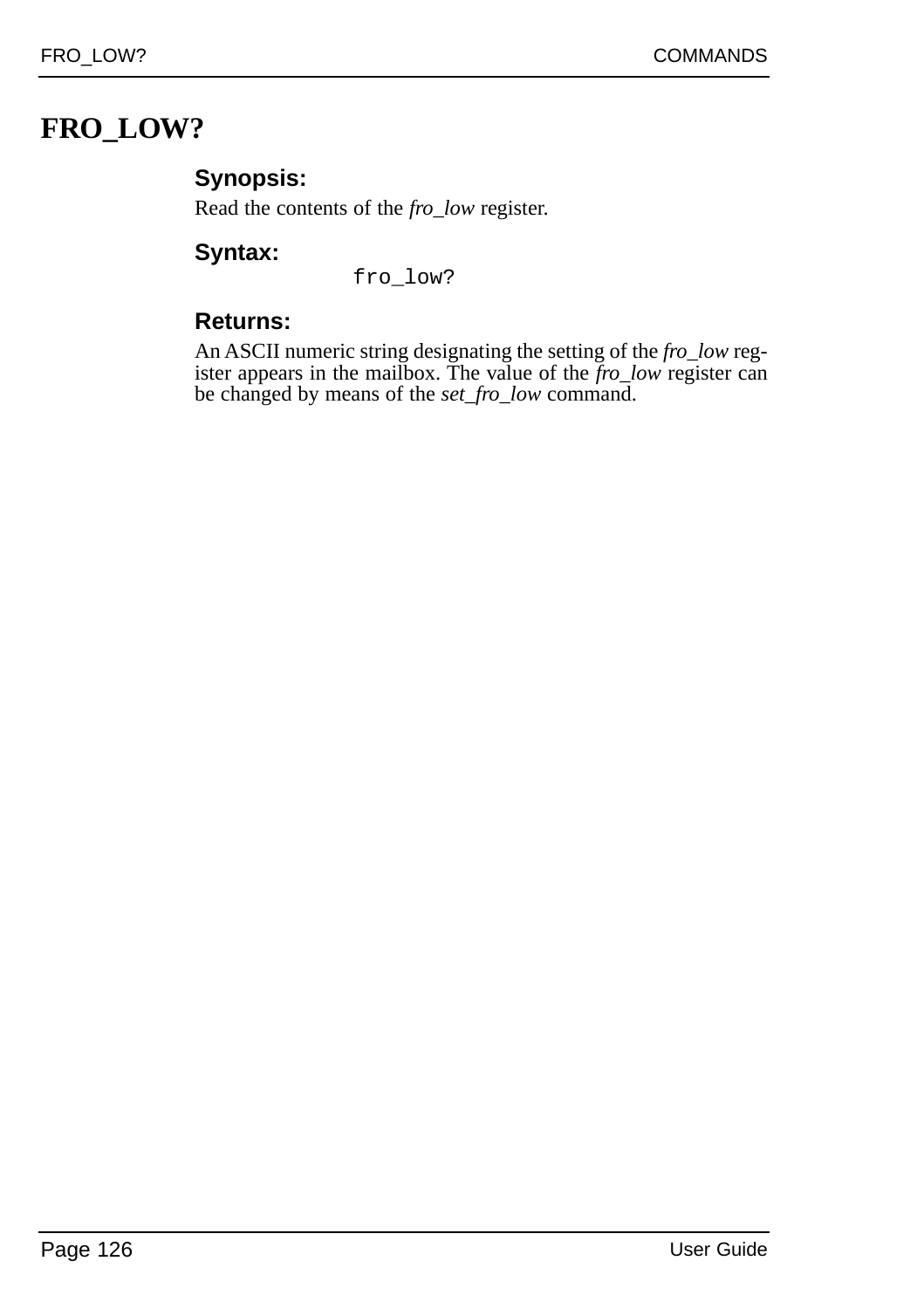# **FRO\_LOWVOLT?**

### **Synopsis:**

Read the contents of the *fro\_lowvolt* register.

#### **Syntax:**

fro\_lowvolt?

### **Returns:**

An ASCII numeric string designating the setting of the *fro\_lowvolt* register appears in the mailbox. The value of the *fro\_lowvolt* register can be changed by means of the *set\_fro\_lowvolt* command.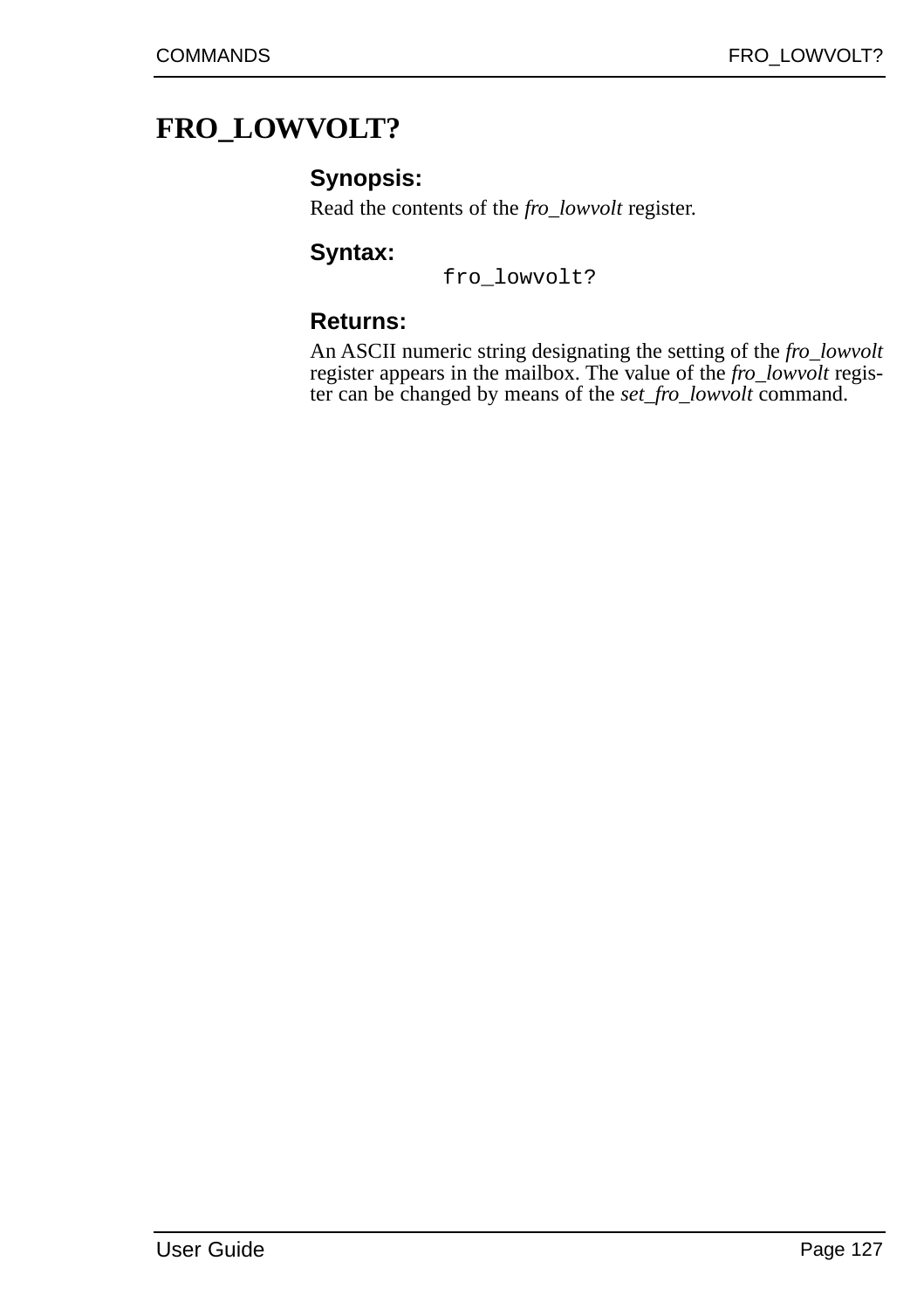# **FRO\_RES?**

### **Synopsis:**

Read the contents of the *fro\_res* register.

### **Syntax:**

fro\_res?

### **Returns:**

An ASCII numeric string designating the setting of the *fro\_res* register appears in the mailbox. The value of the *fro\_res* register can be changed by means of the *set\_fro\_res* command.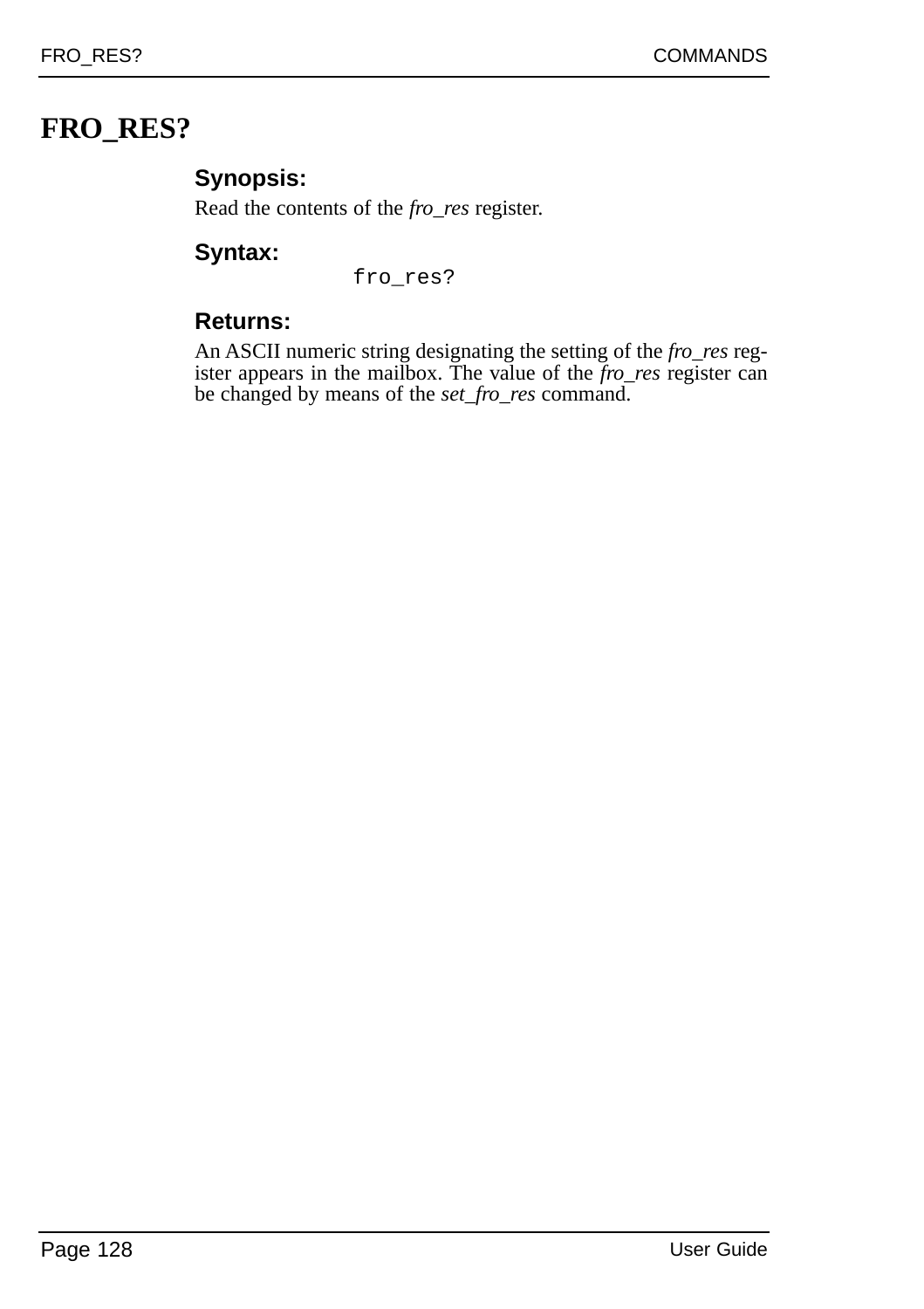# **FRO\_VOLT?**

### **Synopsis:**

Read the voltage from FRO input pin 11 of the **Hardware Assist Module**.

### **Syntax:**

fro\_volt?

### **Side Effects:**

Voltage is read from pin 11 with reference to ground (pins 18-25) in increments of  $5/256 = 0.01953$  Volts over a range of 0 to 5 volts, corresponding to 0 to 256 increments.

### **Returns:**

ASCII Numerical values over a range of 0 to 256.

### **Example:**

If 1.0 Volts is presented at pin 11 when the following commandis issued:

fro\_volt?

the following ASCII characters will appear in the mailbox:

51

corresponding to the nearest increment to the value 1/(5/256)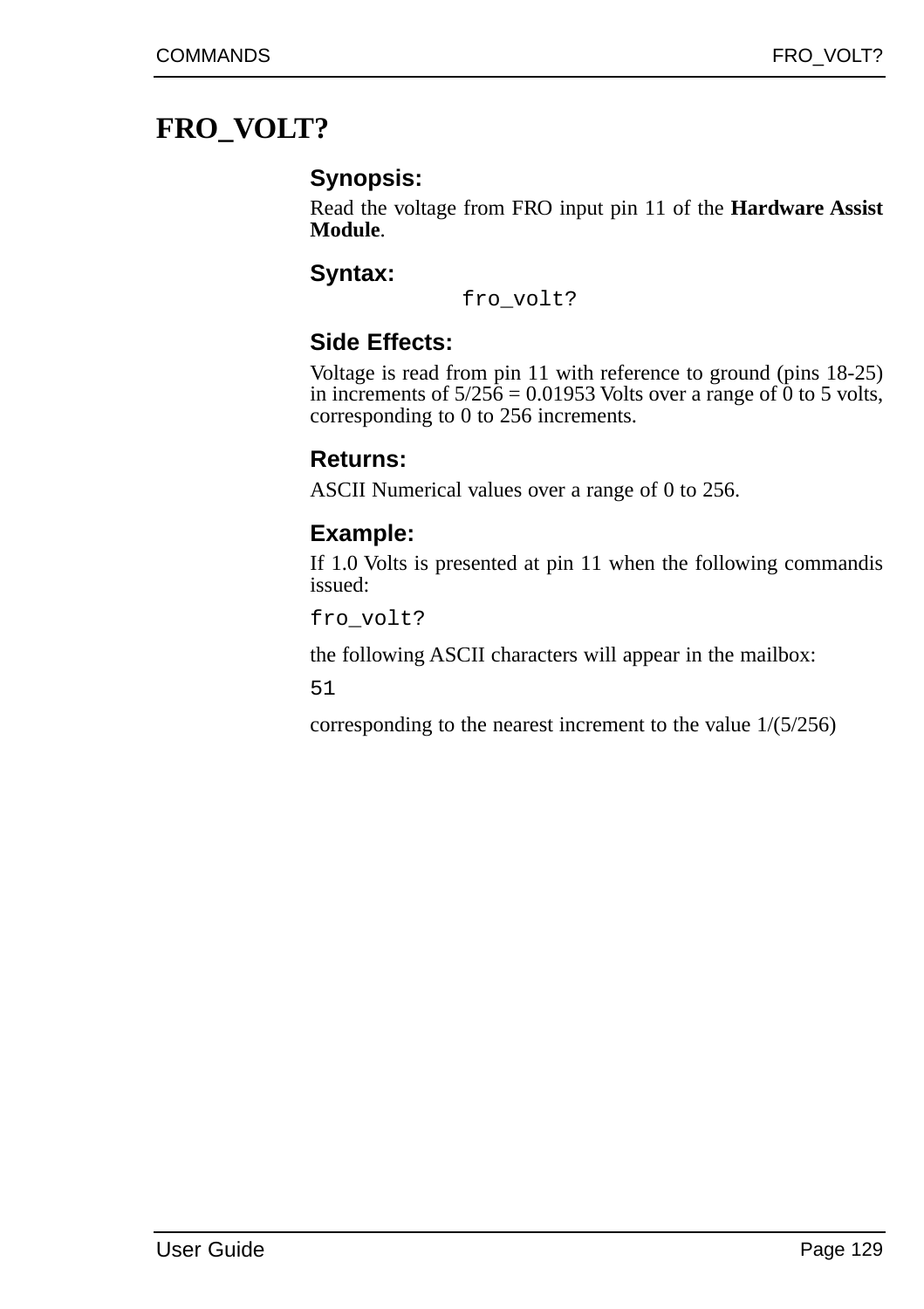# **HAM\_TYPE?**

## **Synopsis:**

Report the numerical type of the **Hardware Assist Module**.

## **Syntax:**

ham\_type?

### **Returns:**

An ASCII numerical value designatingthe type of **Hardware Assist Module** that is installed in the system appears in the mailbox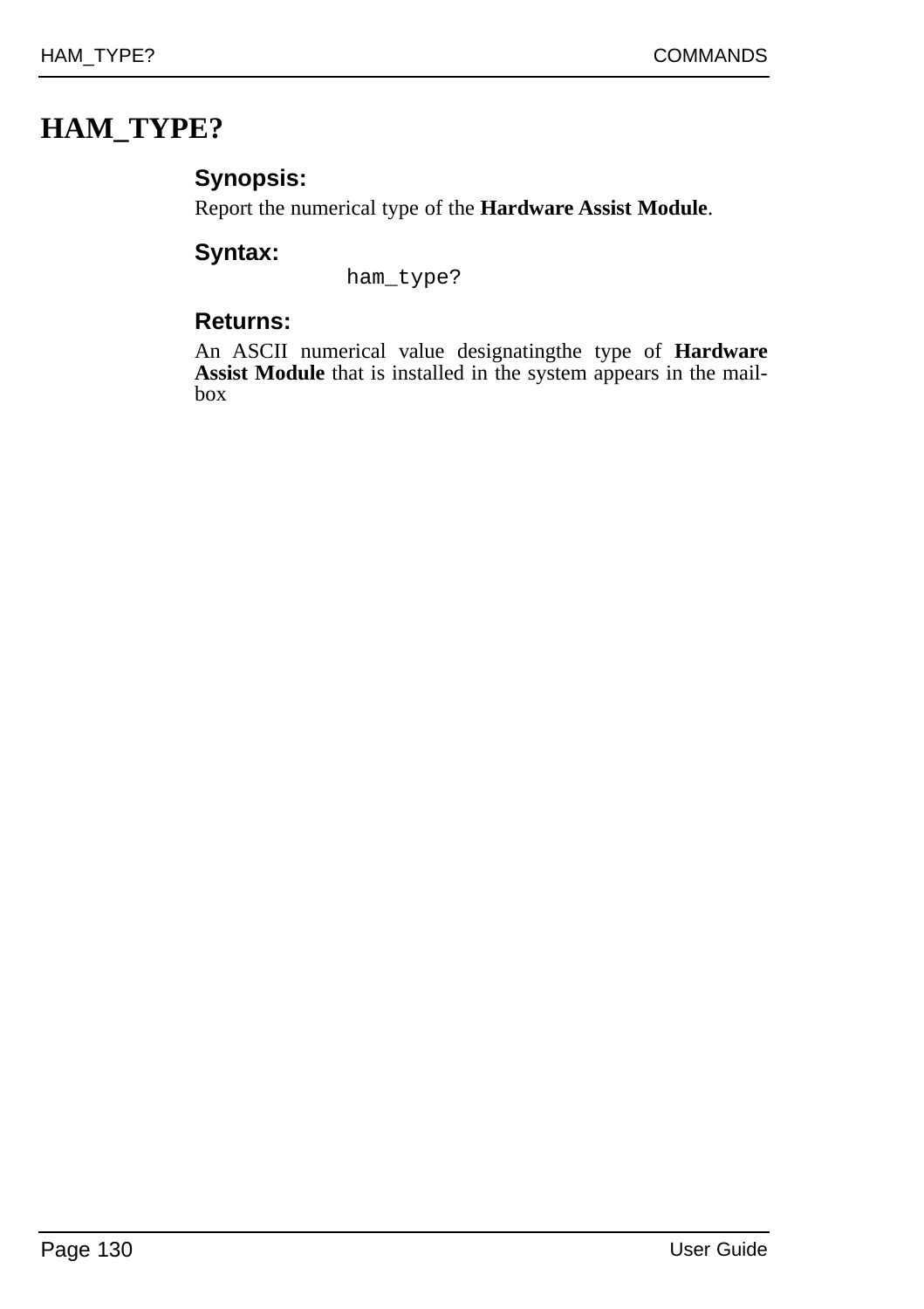## **HIGHSPEED?**

### **Synopsis:**

Read the contents of the *highspeed* register.

### **Syntax:**

highspeed?:<axis>

### **Returns:**

An ASCII numeric string designating the *highspeed* setting of selected axis in steps per second appears in the mailbox. This value is either the default value, or the value which was set by a *set\_highspeed* command.

## **Example:**

Assume the value of the highspeed control register for the "c" axis has been previously set to 755. To make this value appear in the mailbox the following command is issued:

highspeed?:c

As a result the following string of ASCII characters appears in the mailbox: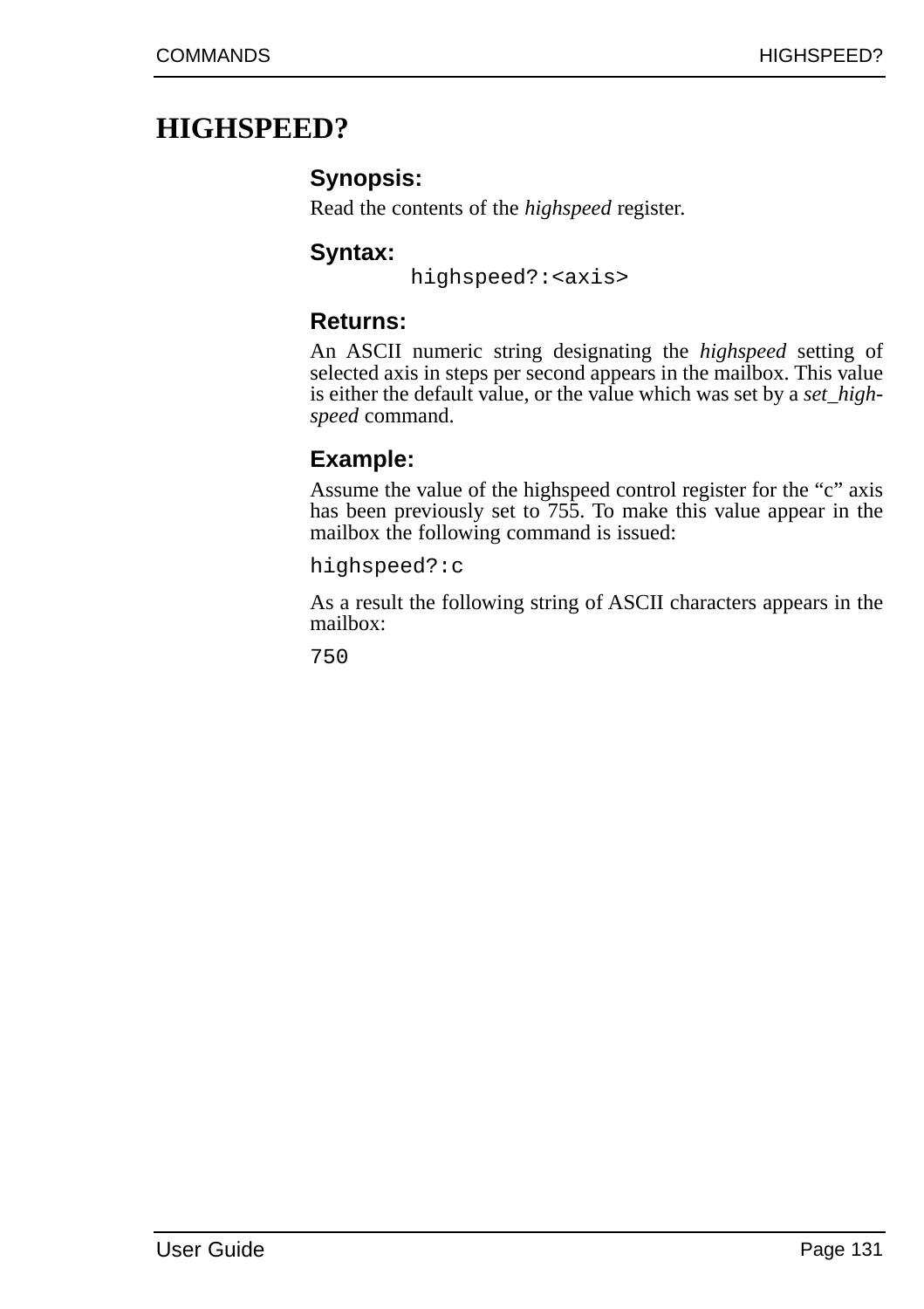# **HOME**

## **Synopsis:**

Move the selected axis to the *home* reference position established by the *set\_home* command.

## **Syntax:**

home:<axis>

## **Side Effects:**

The axis moves to the home position. Velocity and acceleration are governed by the associated *lowspeed*, *highspeed*, and *acceleration* registers. This command will only function if the *set\_home* command has been previously issued for the selected axis.

## **Returns:**

After successful completion, an ASCII 0 (zero character) appears in the mailbox. If the axis reference home position has not been established with the *set\_home* command, the following error message appears in the mailbox:

error,position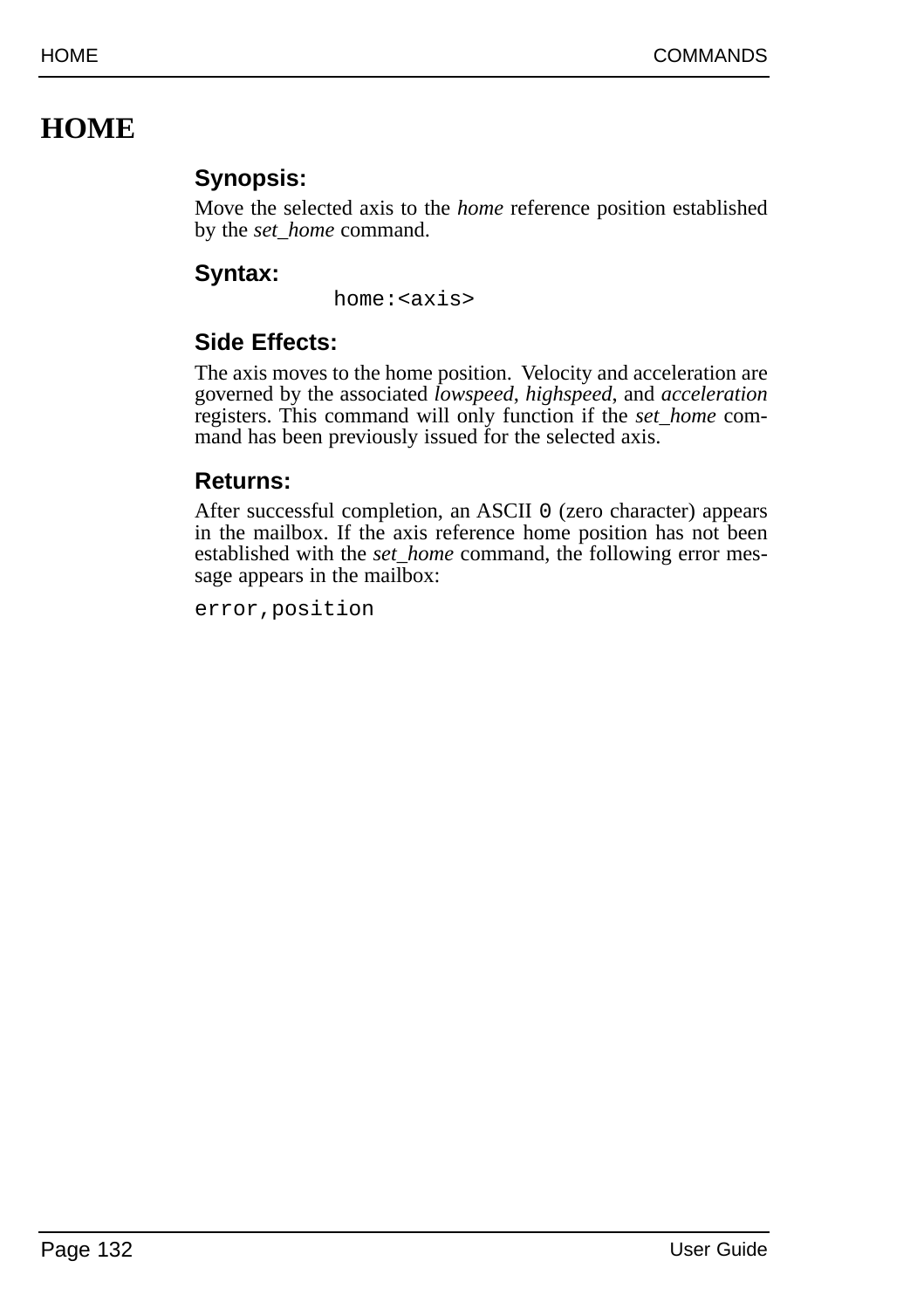# **JOG**

### **Synopsis:**

Move the selected axis the desired number of steps using a constant velocity profile.

### **Syntax:**

jog:<axis>,<steps>

## **Side Effects:**

If a limit switch closure is encountered on the limit switch associated with the direction of travel, motion is abruptly terminated. Unlike other motion commands, position tracking information is preserved.

### **Returns:**

If the *position* register for the axis being moved has been previously initialized with the *set\_home* command, an ASCII numeric string representing the value of the *position* register is returned.

If a limit switch closure is encountered from the limit switch associated with the direction of travel, motion is abruptly terminated. In this case the return string of the *jog* command represents the position where the motor has stopped.

### **DANGER**

**The limit switch detection features of this program are designed only to provide limit detection within the normal operating region of the device being controlled and NOT to provide over-travel protection in cases where equipment damage or personal injury may result. In cases where equipment damage or personal injury is possible** 

**due to over-travel, other means of limit protection is imperative.**

### **Example:**

The "a" axis motor is at a position of 200 steps relative to *home*. To move the "a" axis 500 steps in the negative direction issue the command:

jog:a,-500

The motor will move 500 steps in the negative direction and the following ASCII string appears in the mailbox:

 $-300$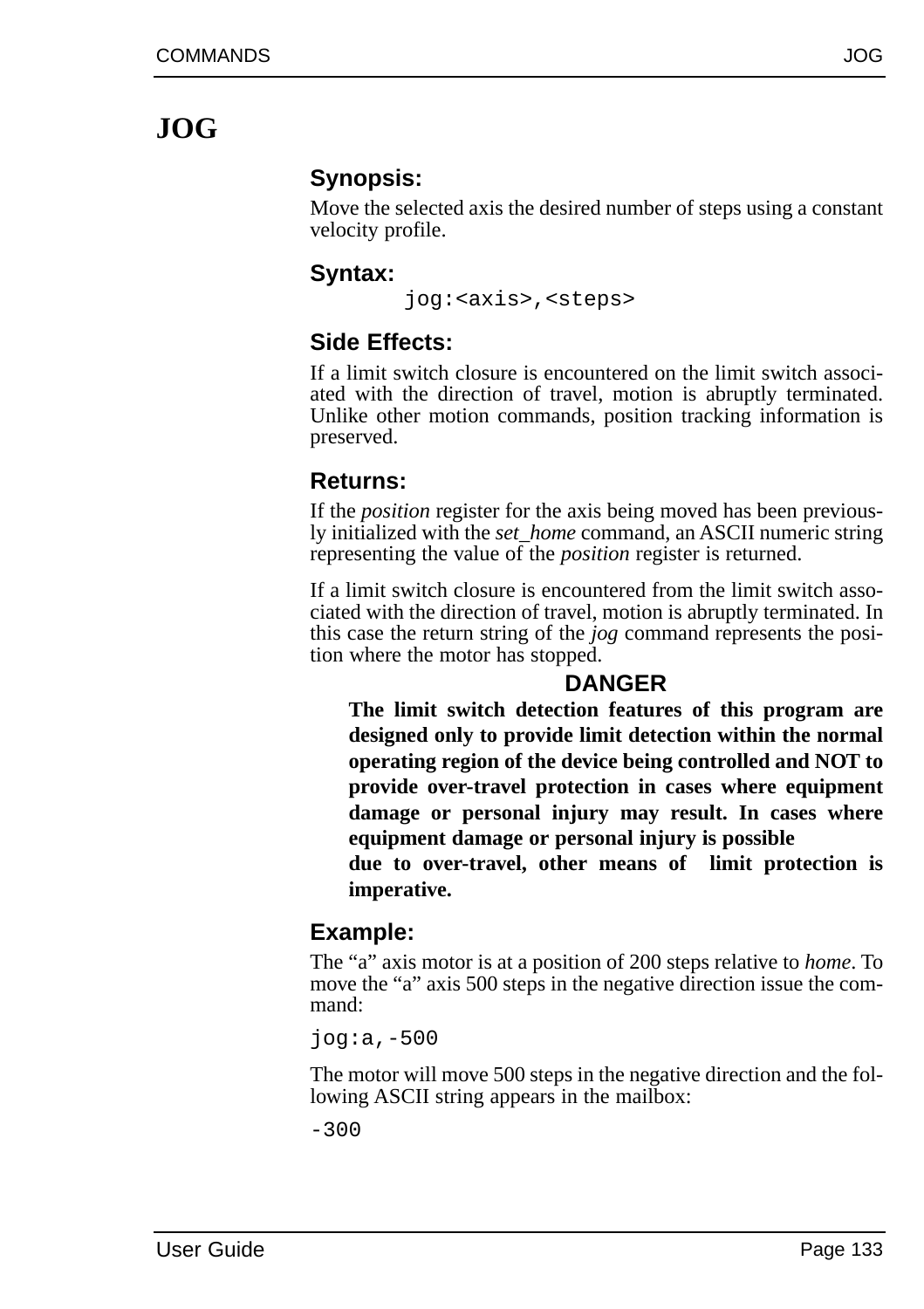### **Example:**

The position of the "b" axis is 500 when the motor is instructed to move to position 800 by the following command:

jog:b,300

After the motor moves 80 steps, motion is arrested by the closure of the high limit switch. The following ASCII string appears in the mailbox:

limit,b,+

The position of the axis may be determined now by issuing the following command:

position?:b

The following string now appears in the mailbox:

580

As long as this limit switch remains closed, the motor cannot be moved in the positive direction. In this example, the motor is "backed away" from the high limit switch by moving it in the negative direction using the following command:

move:b,-200

The motor moves 200 steps in the negative direction and the following string appears in the mailbox: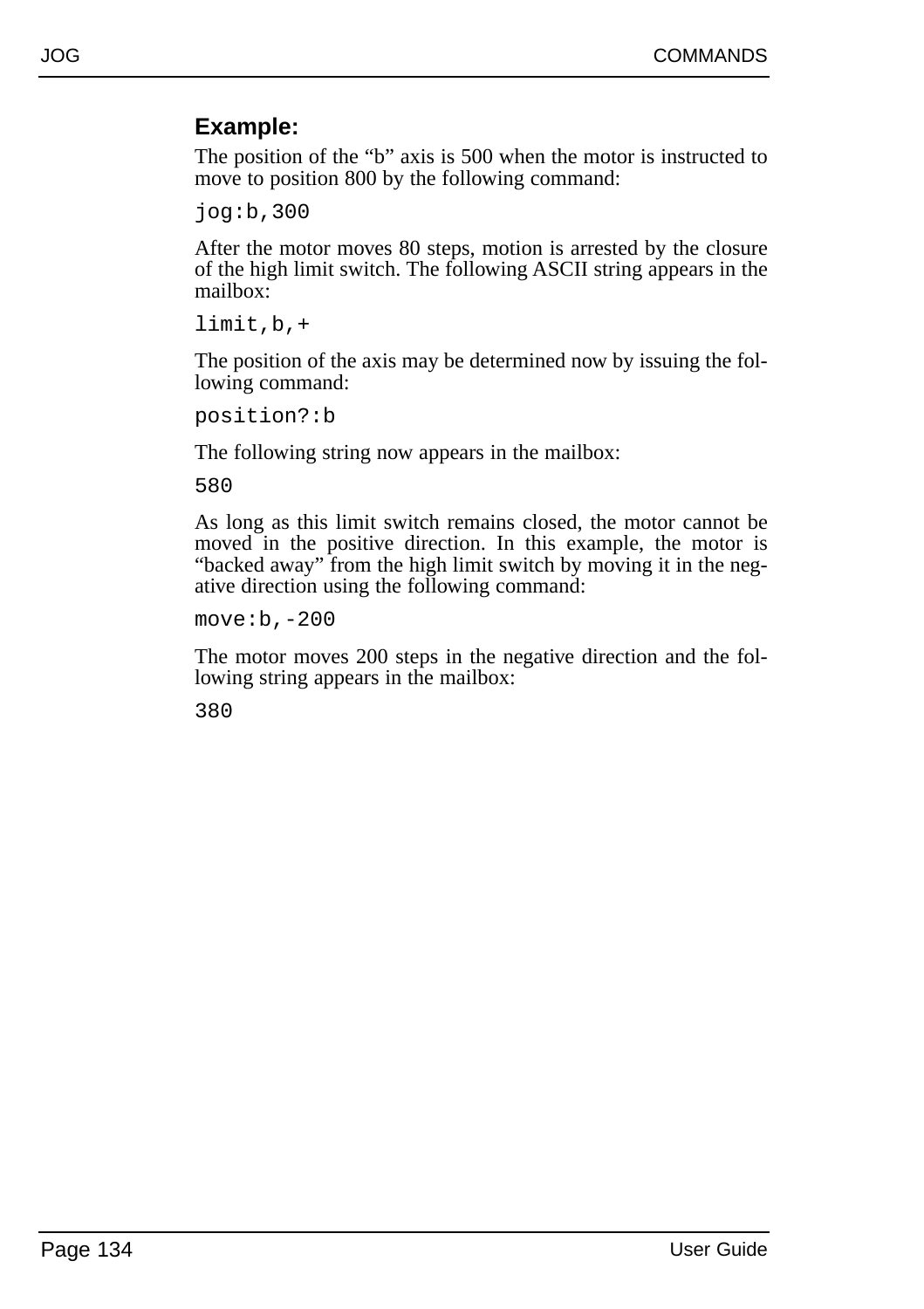## **JOGSPEED?**

### **Synopsis:**

Read the contents of the *jogspeed* register.

### **Syntax:**

jogspeed?:<axis>

### **Returns:**

An ASCII numeric string designating the jog speed setting of selected axis in steps per second appears in the mailbox. This value is either the default value, or the value which was set by a *set\_jogspeed* command.

### **Example:**

Assume the value of the jogspeed control register for the "c" axis has been previously set to 250. To make this value appear in the mailbox the following command is issued:

jogspeed?:c

As a result the following string of ASCII characters appears in the mailbox: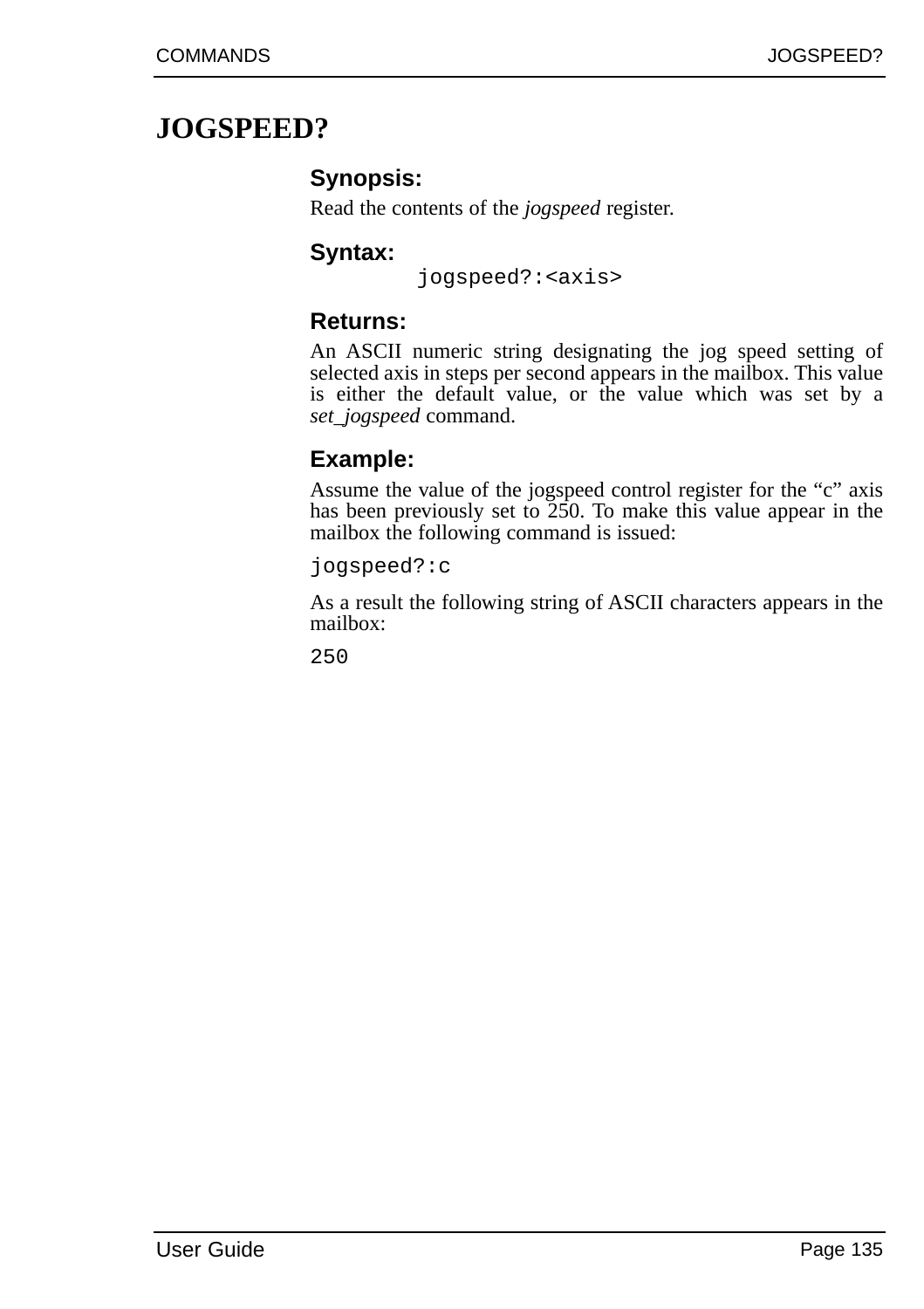## **JOYSTICK\_INPUT**

### **Synopsis:**

Define the operation of the joystick switches.

### **Syntax:**

```
joystick_input:<joystick axis>,
<selection>,<s/d axis>,
<s/d increment>,<r/a axis>,
<r/a increment>
```
or

joystick\_input:clear

<joystick axis> - Axis which is used to scan the joystick control switches.

<selection> 0 or 1

defines joystick behavior for the case when a scan between the joystick axis *all windings off* output and the joystick axis *low limit switch* input determines an open circuit condition.

1 defines joystick behavior for the case when a scan between the joystick axis *all windings off* output and the joystick axis *low limit switch* input determines an closed circuit condition.

 $\langle s/d \rangle$  axis axis which is controlled by scanning the joystick axis *step* and *direction* outputs into the joystick axis *high limit switch* input.

 $\langle s/d \rangle$  increment When a scan between the joystick axis *reduced current* output and the joystick axis *low limit switch* input indicates a closed circuit connection, this parameter determines the number of steps which can be issued over the s/d axis between the .5 second latency period.

 $\langle \text{r/a axis} \rangle$  Axis which is controlled by scanning the joystick axis *reduced current* and *all windings off* outputs into the joystick axis *high limit switch* input.

<r/a increment> When a scan between the joystick axis *reduced current* output and the joystick axis *low limit switch* input indicates a closed circuit connection, this parameter determines the number of steps which can be issued over the r/a axis between the .5 second latency period.

Note: The "mode" of the joystick axis must have been set to 2 using the *axis* command.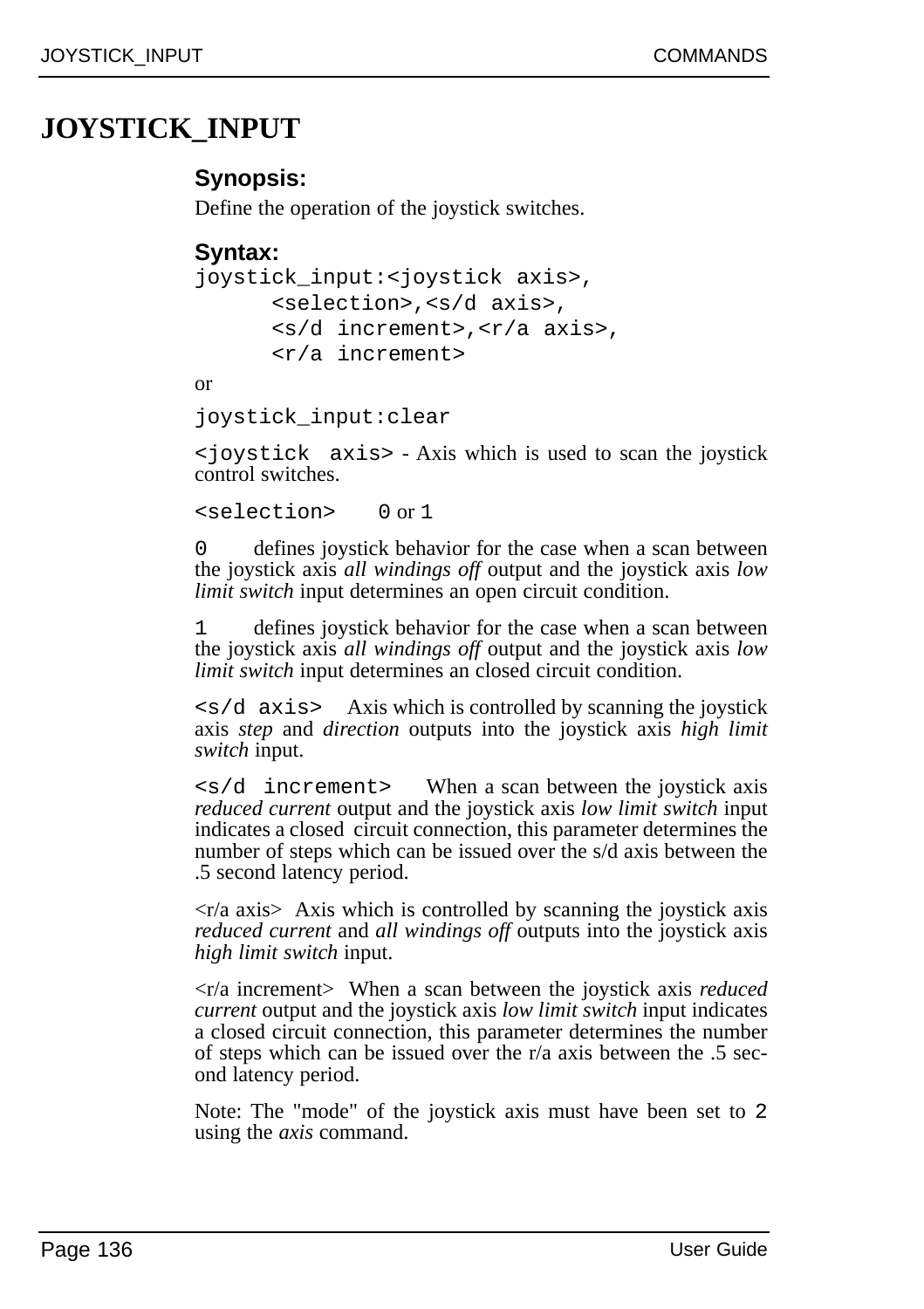#### **Side Effects:**

This command defines the operation of the *joystick\_go* command by designating the joystick control axis and the associated axes to be controlled. Otherwise, when used with the clear argument, this command clears set-up parameters stored from previous *joystick\_input* commands.

#### **Returns:**

Upon successful completion, a string of characters representing the values which were stored appears in the mailbox:

```
<joystick axis>,<selection>,<s/d axis>,
      <s/d increment>,<r/a axis>,
      <r/a increment>
```
Otherwise, the following error messages may appear in the mailbox:

error,mode

The joystick axis is not in mode 2, or one of the other axes is not in mode 0 (The default mode for all axes is 0. The mode of any axis can be changed using the *axis* command).

error,assignment

Only one axis on the system can be specified for use with the joystick input. This error message is generated if an axis has been assigned for use as the joystick input by a previous *joystick\_input* command, and the present command attempts to specify a different one.

joystick is cleared

This message is generated as a response to the following command:

joystick\_input:clear

#### **Example:**

Consider a motion system where the "e" axis is to be used for joystick switch scanning. The following conditions are desired:

Axes "a" and "b" are to be controlled under selection 0. (Selection 0 is physically set (by an open switch circuit), and scanning between the joystick axis *all windings off* output and the joystick axis *low limit switch* input determines an open circuit connection.

Axes "c" and "d" are to be controlled under selection 1. (Selection 1 is physically set (by a closed switch circuit), and scanning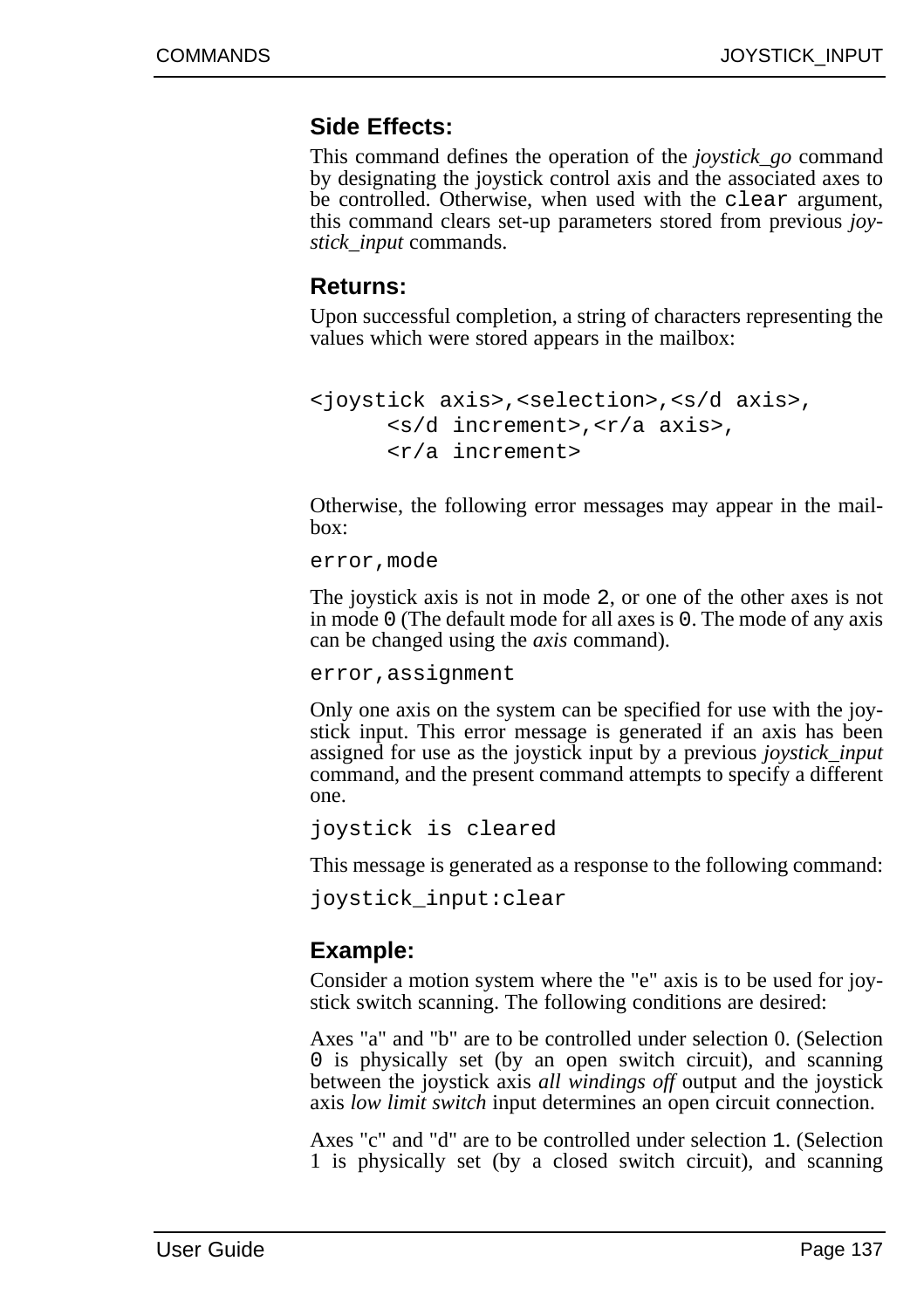between the joystick axis *all windings off* output and the joystick axis *low limit switch* input determines a closed circuit connection).

When scanning between the joystick axis *reduced current* output and the joystick axis *low limit switch* input detects a closed circuit condition (placing the control feature in "nudge" mode), the desired number of burst steps set up for axis "a" is 10, "b" is 11, "c" is 12, and "d" is 13.

The complete software setup is as follows:

```
# Make sure axes to be controlled are in
#default mode
axis:a,0
axis b,0
# Joystick control axis in scanning mode
axis:e,2
# Setup for open circuit selection switch
joystick_input:e,0,a,10,b,11
# Setup for closed circuit selection switch
joystick_input:e,1,c,12,d,13
```
To activate the joystick the following command is issued: joystick\_go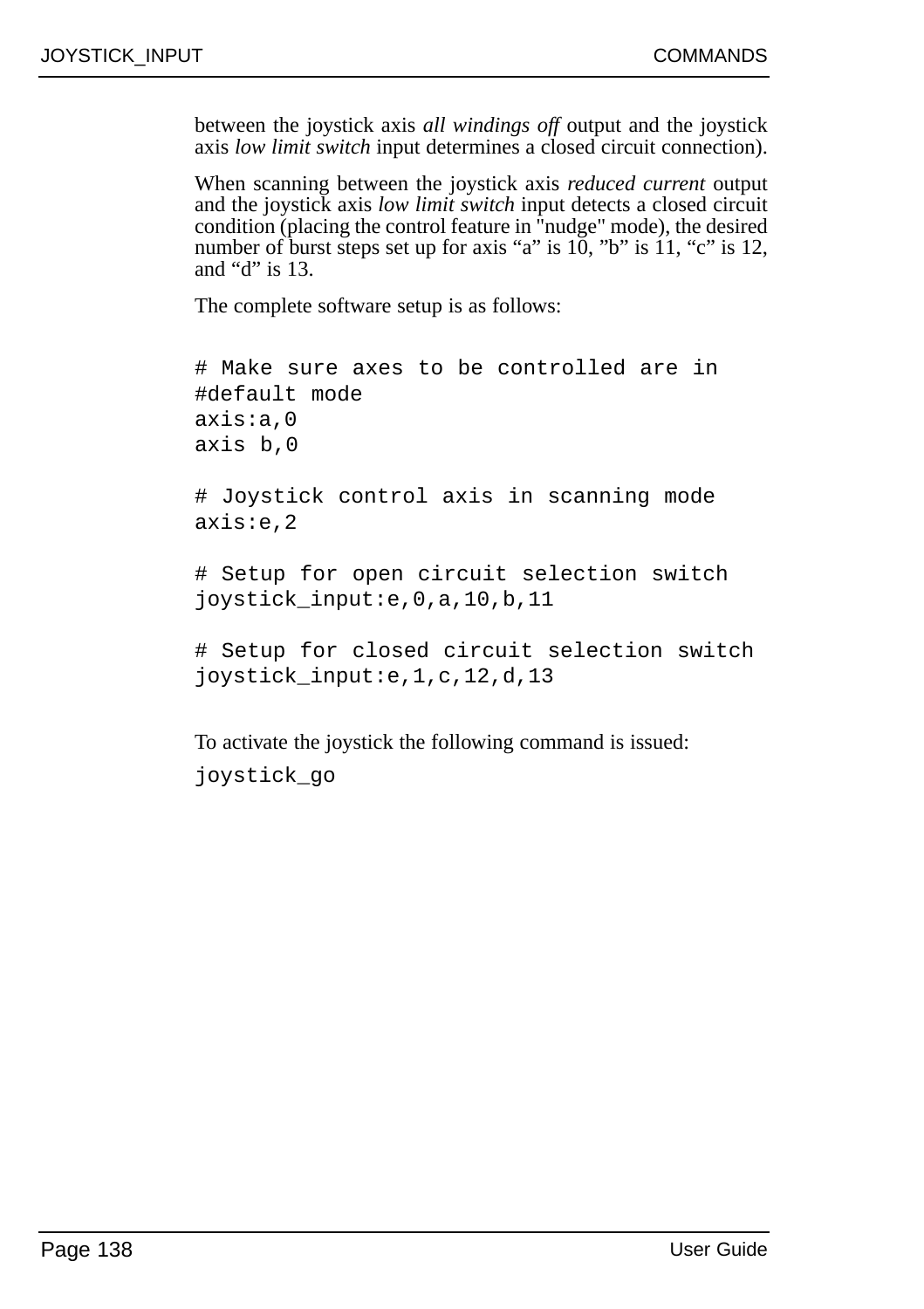# **JOYSTICK\_INPUT?**

#### **Synopsis:**

Read the setup information established by means of the *joystick\_input* command.

#### **Syntax:**

```
joystick_input:<selection>
```
<selection> 0 or 1

0 read joystick parameters defined for the case when a scan between the joystick axis *all windings off* output and the joystick axis *low limit switch input* determines an open circuit condition.

1 read joystick parameters defined for the case when a scan between the joystick axis *all windings off* output and the joystick axis *low limit switch input* determines an closed circuit condition.

#### **Returns:**

```
<joystick axis>,<selection>,<s/d axis>,
            <s/d increment>,<r/a axis>,
            <r/a increment>
```
 $\langle s/d \rangle$  axis Axis which is controlled by scanning the joystick axis *step* and *direction* outputs into the joystick axis *high limit switch input*.

<s/d increment> When a scan between the joystick axis *reduced current* output and the joystick axis *low limit switch input* indicates a closed circuit connection, this parameter determines the number of steps which can be issued over the s/d axis between the .5 second latency period.

 $\langle \nabla \rangle$  axis> Axis which is controlled by scanning the joystick axis *reduced current* and *all windings off* outputs into the joystick axis *high limit switch input*.

 $\langle r/a \rangle$  increment > When a scan between the joystick axis *reduced current* output and the joystick axis *low limit switch input* indicates a closed circuit connection, this parameter determines the number of steps which can be issued over the r/a axis between the .5 second latency period.

#### **Example:**

Assume following *joystick\_input* commands have been issued: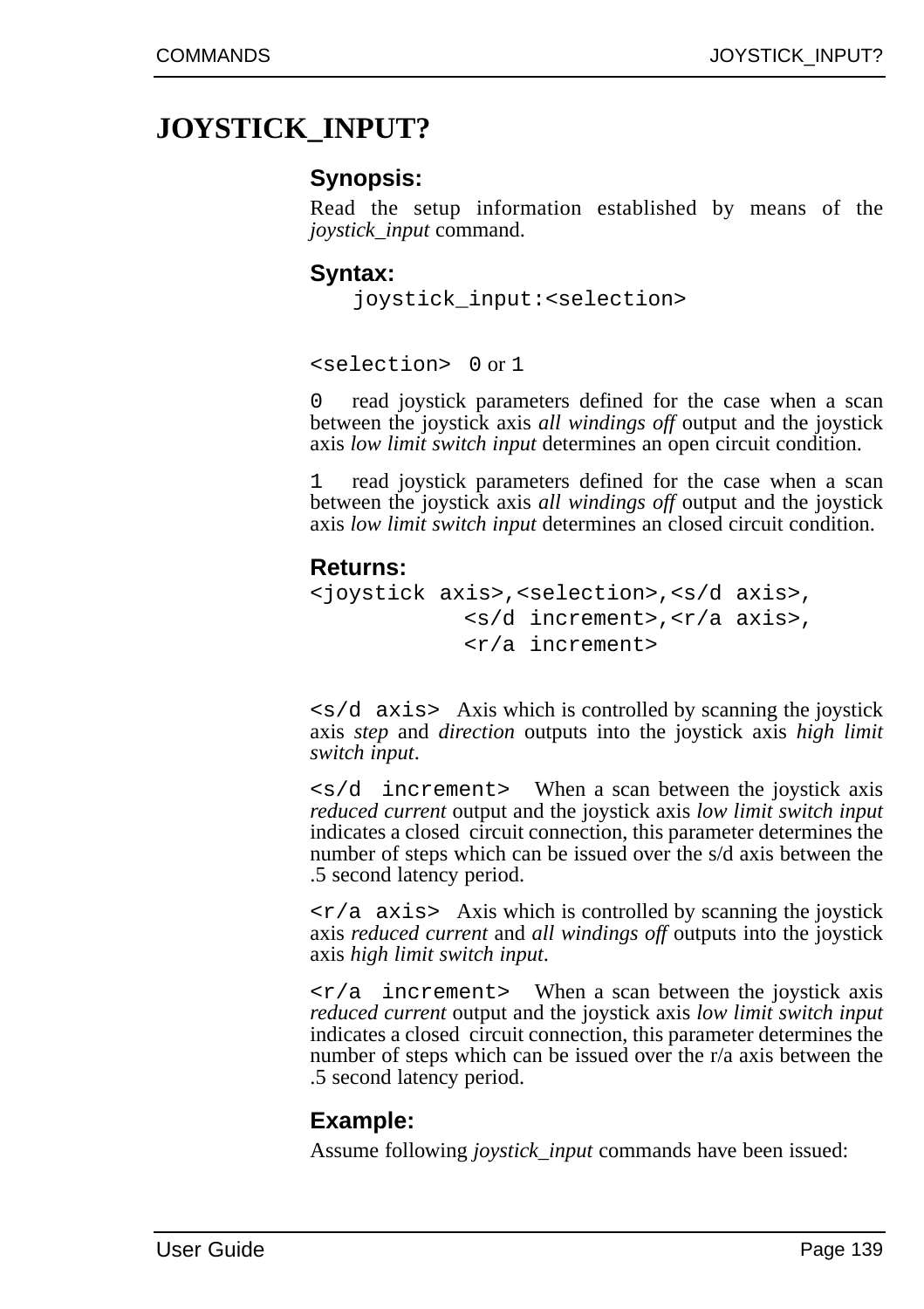joystick\_input:e,0,a,10,b,11 joystick\_input:e,1,c,20,none,none

When followed by this command: joystick\_input?:0 **Indexer LPT** places the following message in the mailbox:

e,0,a,10,b,11

When this command is issued: joystick\_input?:1

**Indexer LPT** places the following message in the mailbox:

e,1,c,20,none,none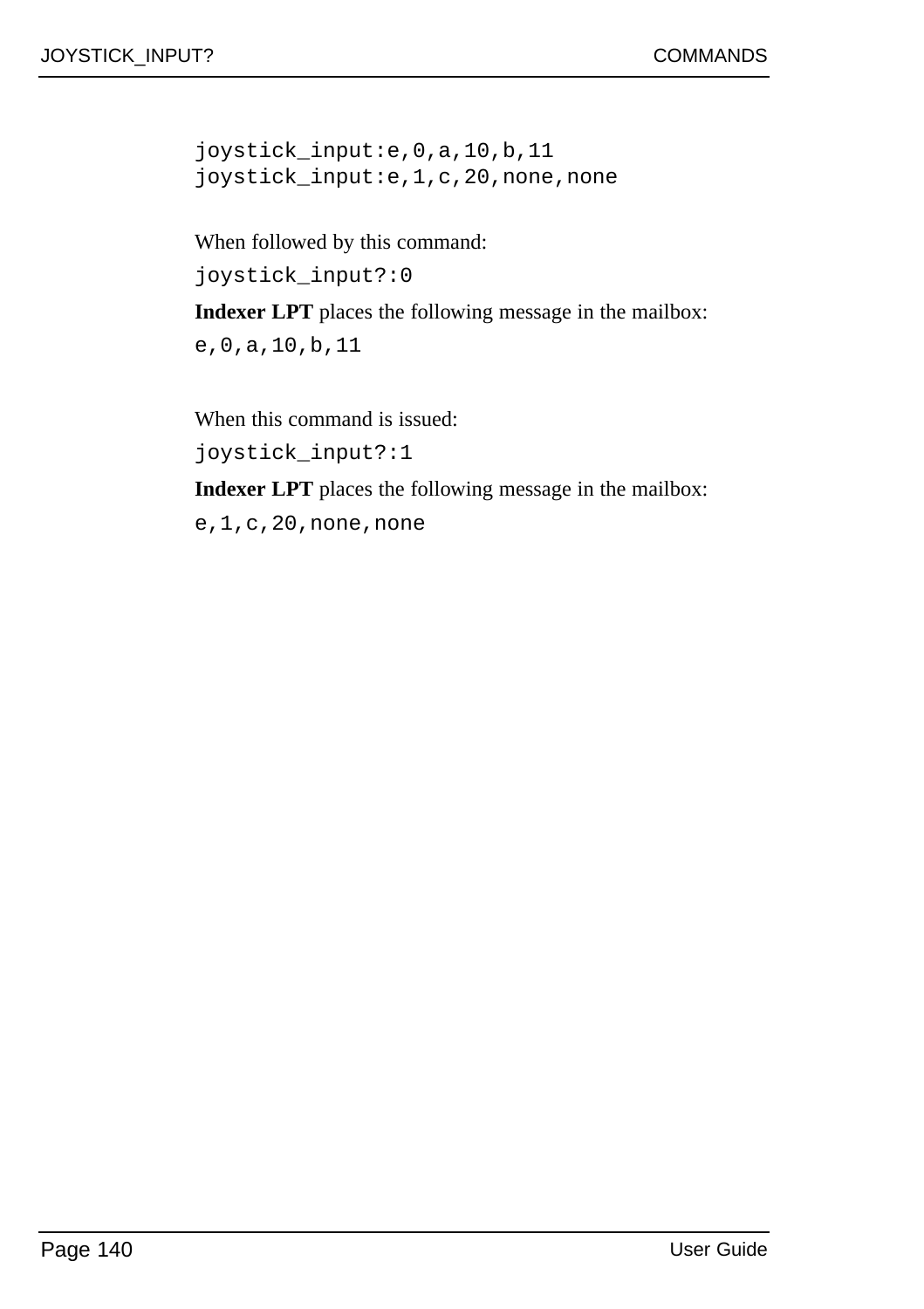# **JOYSTICK\_GO**

#### **Synopsis:**

Continuously scan the axis designated for joystick input.

#### **Syntax:**

joystick\_go

## **Side Effects:**

If a joystick axis has not been designated by means of the *joystick\_input* command, the *joystick\_go* command exits immediately, leaving an error message in the mailbox. Otherwise, joystick control is performed as per parameters set up via *joystick\_input* command(s).

This command causes the four outputs of the designated joystick axis to be continuously scanned into the *high limit switch input* and the *low limit switch input* of the designated joystick axis. Axes set up for motion control under the *joystick\_inpu*t command are caused to move according to the status of the switch scan and the setup parameters.

Scanning is discontinued when a scan between the *direction* output into the *low limit switch input* indicates a closed circuit condition.

This command occupies the computer until scanning is terminated.

#### **Returns:**

In normal operation, once terminated this command fills the mailbox with the name and position of each axis which has been set up for joystick control via the *joystick\_input* command. The format is as follows:

```
<axis>,<position>...[,<axis>,<position>]
```
From one to four axes may be included in the message, depending on how many axes have been set up to be controlled by the joystick. If no axis has been set up for joystick control via the *joystick\_input* command, the following message appears in the mailbox:

```
error,joystick is disabled
```
## **Example:**

Consider the following sequence of commands:

axis:e,2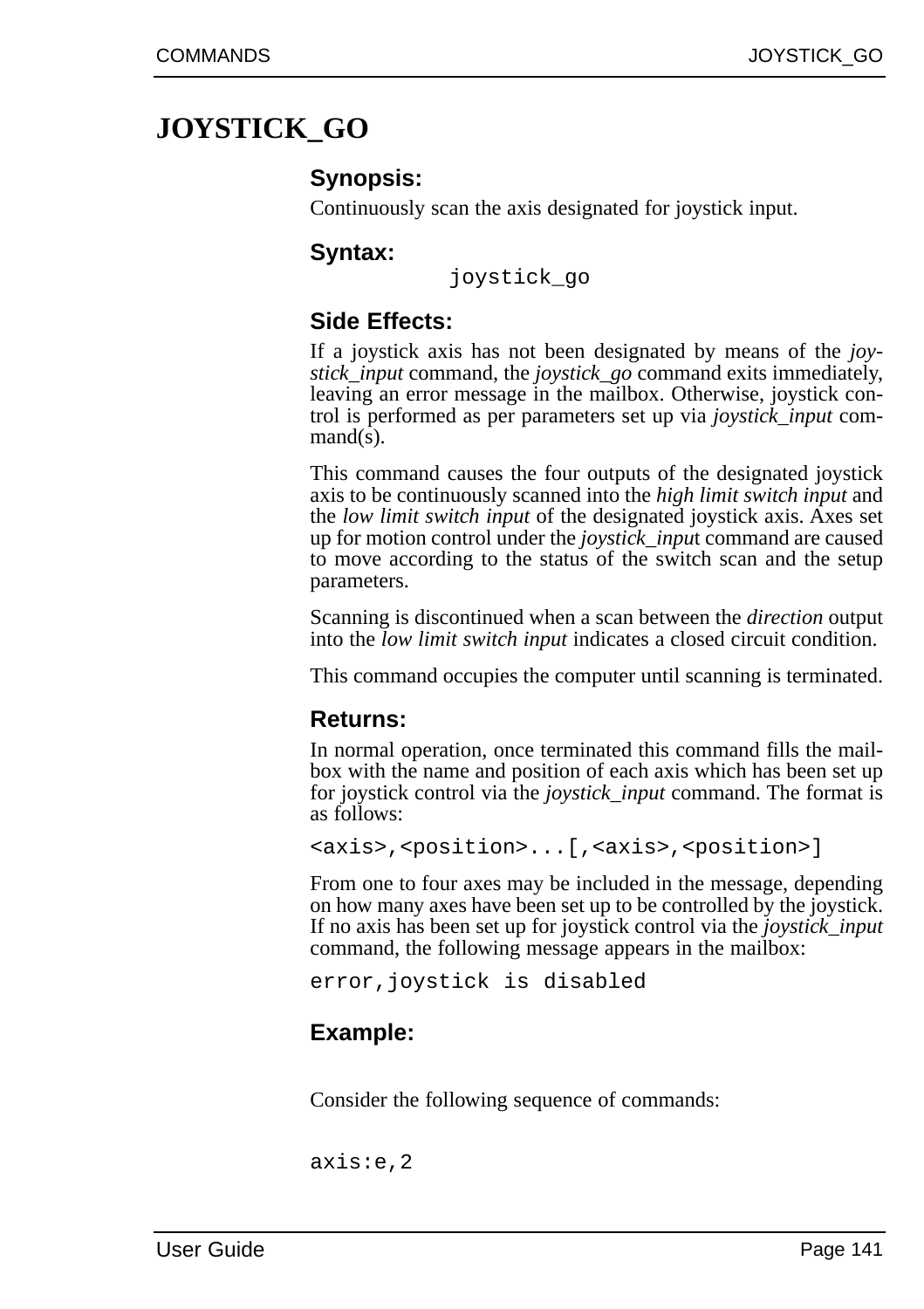joystick\_input:e,0,a,10,b,10 joystick\_input:e,1,none,none,c,20 set\_home:a set\_home:b set\_home:c joystick\_go

Assume that following the *joystick\_go* command, the joystick is used to move the "a" axis 1250 steps in the positive direction, the "b" axis 447 steps in the negative direction, and the "c" axis 223 steps in the positive direction.

Scanning continues until contact is made between the *direction* output of the "e" axis and the *low limit switch input* of the "e" axis. by means of a pushbutton switch wired for this purpose.

The following message subsequently appears in the mailbox:

a,1250,b,-447,c,223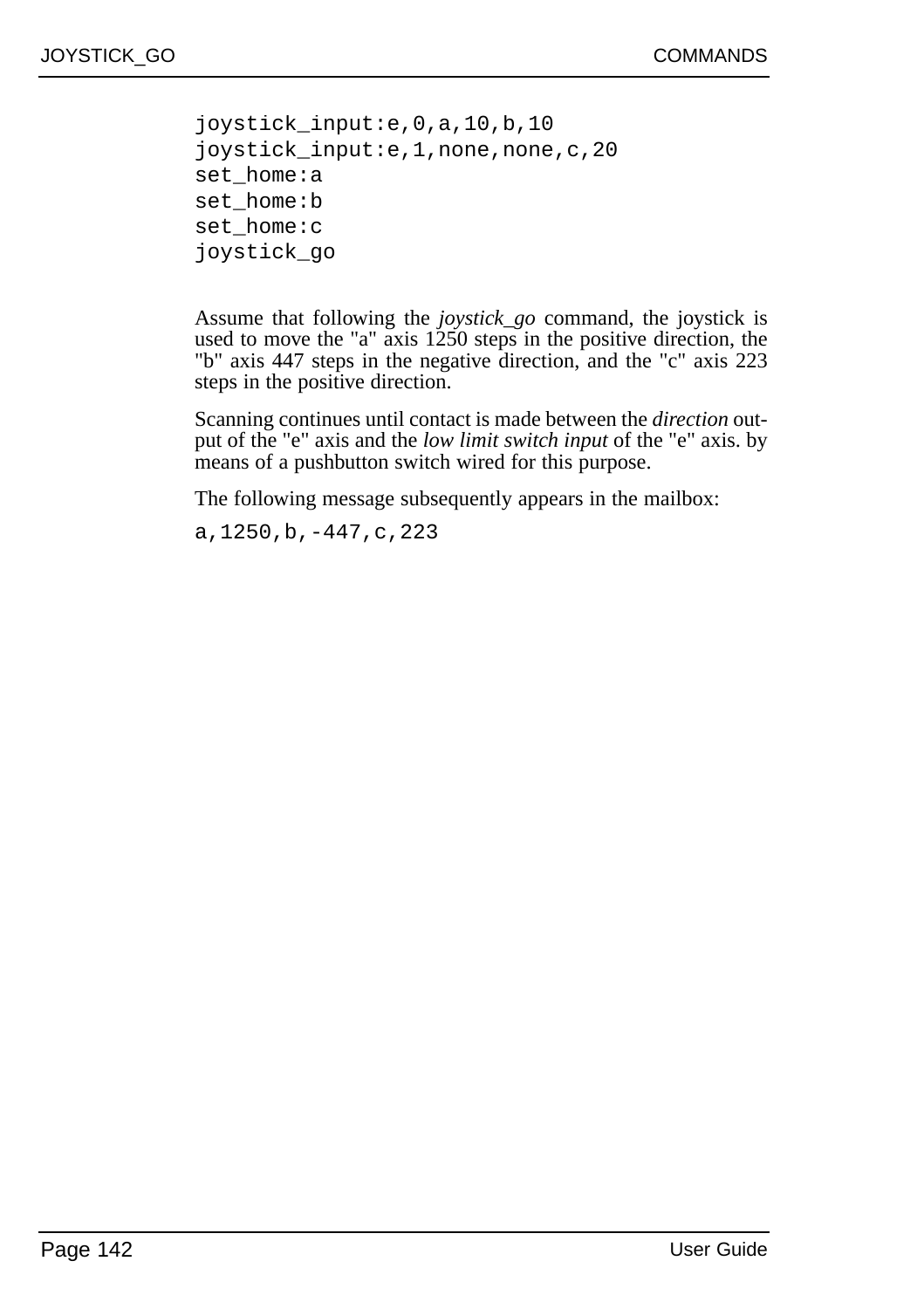# **-LIMIT?**

## **Synopsis:**

Determine if the low (-) limit switch is closed.

## **Syntax:**

-limit?:<axis>

## **Side Effects:**

When TTL low, the *low limit switch* input arrests motion in the negative (-) direction. This command simply queries the condition of the *low limit switch* input.

#### **Returns:**

The mailbox contains an ASCII numeric character:

0 if the low limit switch is open, allowing the voltage at the associated input pin to be internally pulled TTL high.

1 if the low limit switch is closed, grounding the associated input pin.

It should be noted that unlike some of the other query commands, this command returns the logical condition of the switch and NOT the TTL logic level of the input pin.

## **DANGER**

**The limit switch detection features of this program are designed only to provide limit detection within the normal operating region of the device being controlled and NOT to provide over-travel protection in cases where equipment damage or personal injury may result. In cases where equipment damage or personal injury is possible due to over-travel, other means of limit protection is imperative.** 

## **Example:**

Using the *move* command, the motion of the "a" axis is interrupted in the negative direction by the closure of the low limit switch. The physical member being controlled by the "a" axis is still in contact with the limit switch when the following command is executed:

-limit?:a

The following character appears in the mailbox: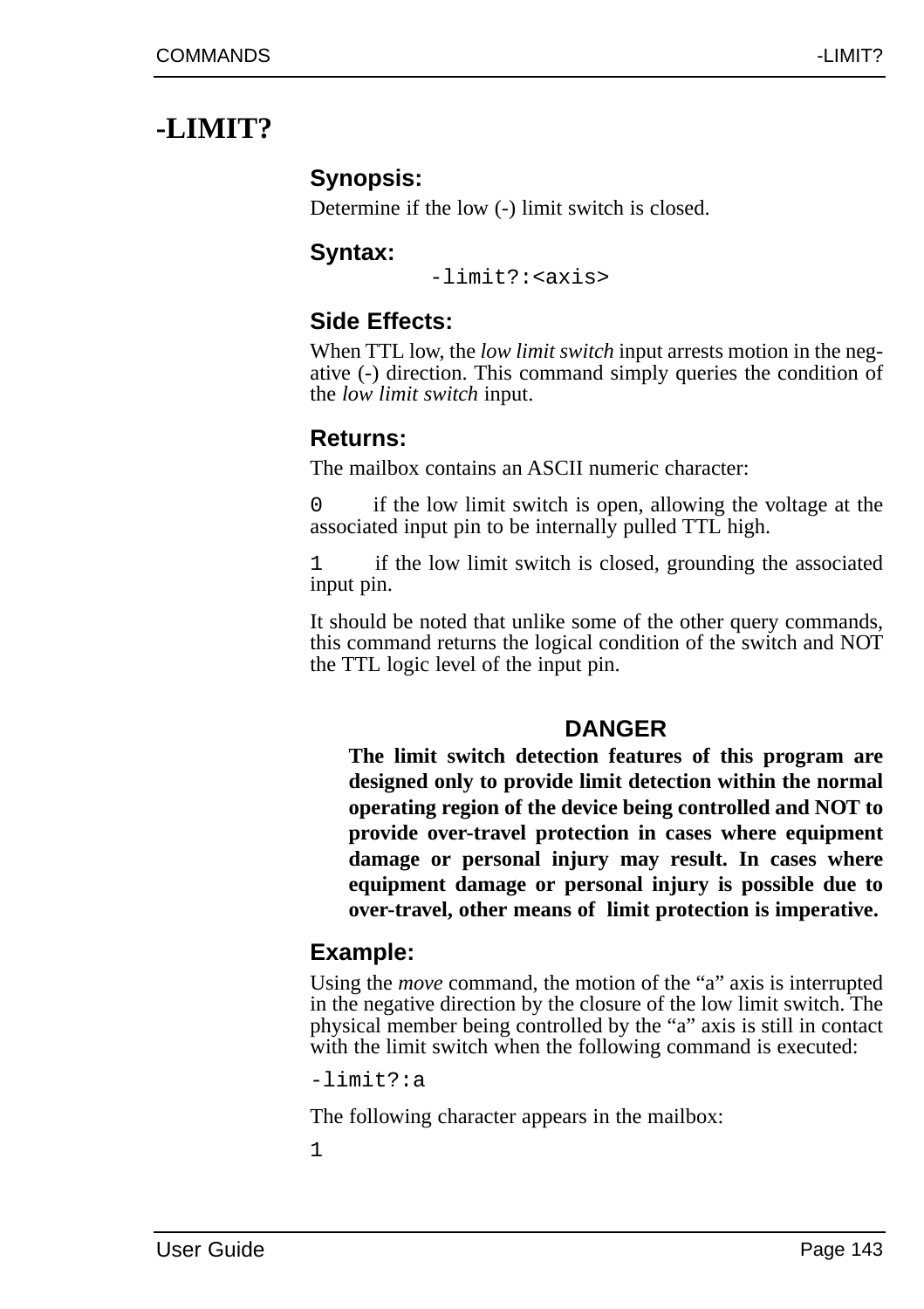The limit switch closure is then removed and the following command is once again issued:

-limit?:a

The following character appears in the mailbox: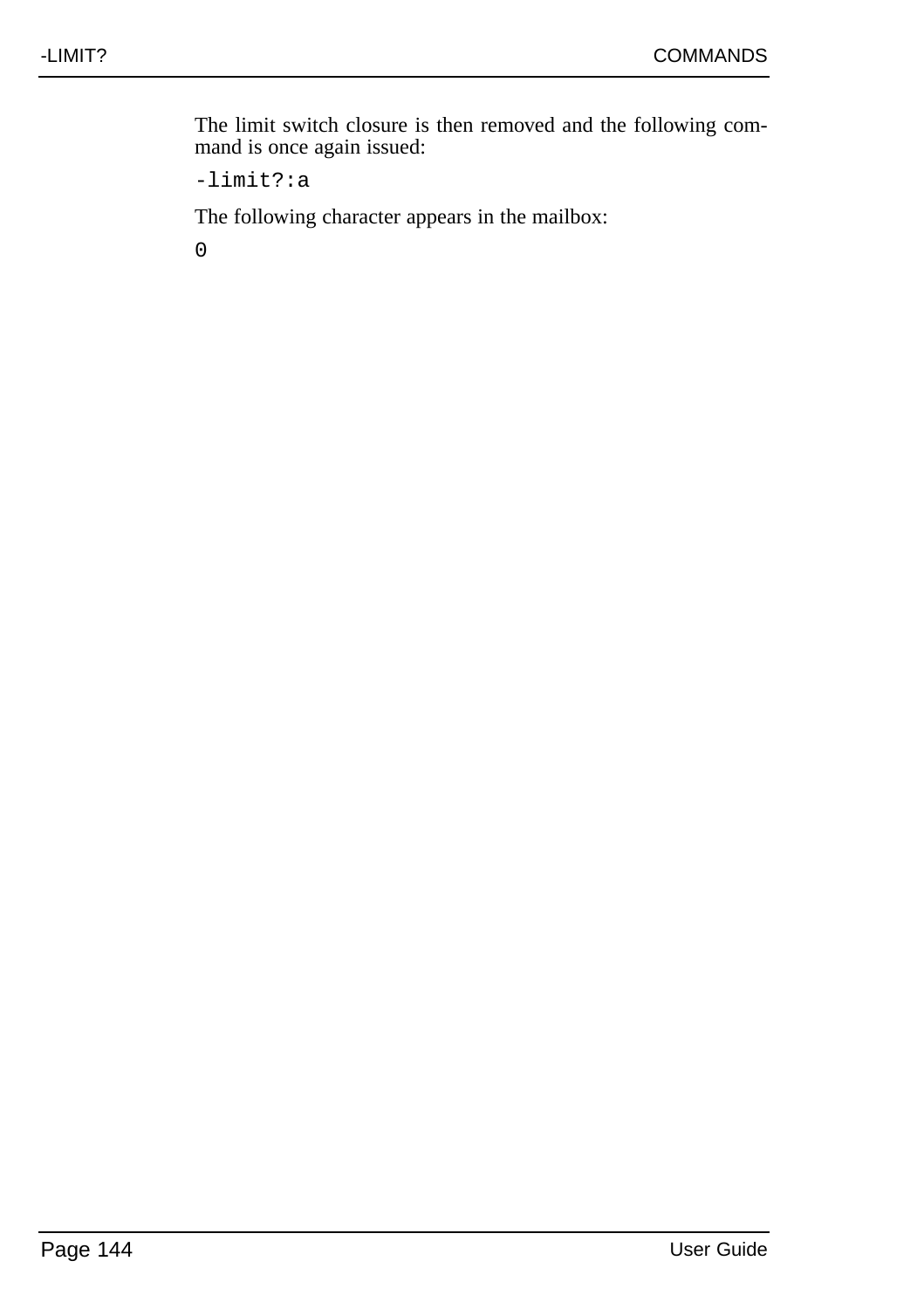# **+LIMIT?**

## **Synopsis:**

Determine if the high (+) limit switch is closed.

## **Syntax:**

+limit?:<axis>

## **Side Effects:**

When TTL low, the *high limit switch* input arrests motion in the positive (+) direction . This command simply queries the condition of the high limit switch.

## **Returns:**

The mailbox contains an ASCII numeric character:

0 if the high limit switch is open, allowing the voltage at the associated input pin to be internally pulled TTL high.

1 if the high limit switch is closed, grounding the associated input pin.

It should be noted that unlike some of the other query commands, this command returns the logical condition of the switch and NOT the TTL logic level of the input pin.

## **DANGER**

**The limit switch detection features of this program are designed only to provide limit detection within the normal operating region of the device being controlled and NOT to provide over-travel protection in cases where equipment damage or personal injury may result. In cases where equipment damage or personal injury is possible due to over-travel, other means of limit protection is imperative.** 

## **Example:**

Using the *move* command, the motion of the "a" axis is interrupted in the positive direction by the closure of the high limit switch. The physical member being controlled by the "a" axis is still in contact with the limit switch when the following command is executed:

+limit?:a

The following character appears in the mailbox: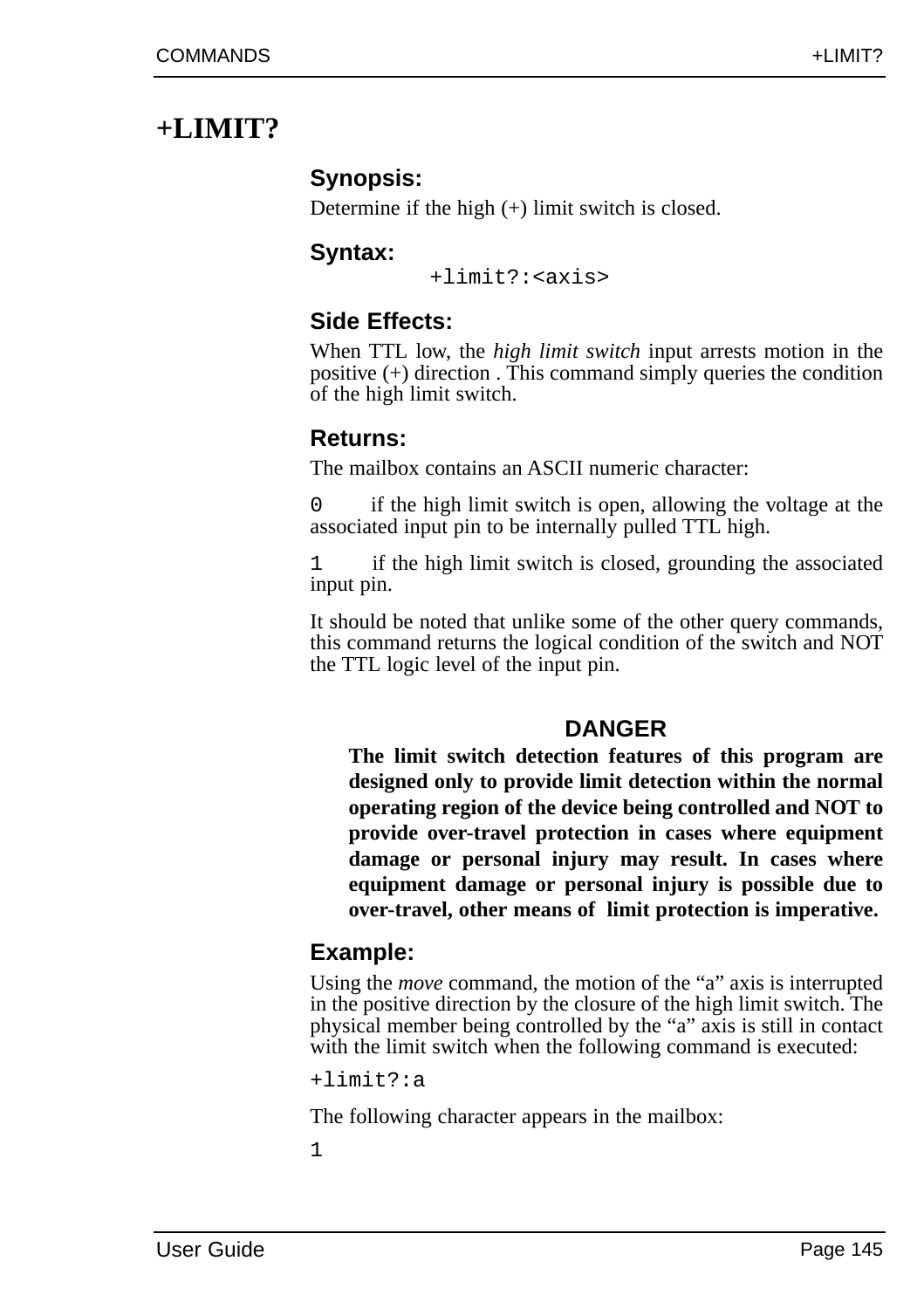The limit switch closure is then removed and the following command is once again issued:

+limit?:a

The following character appears in the mailbox: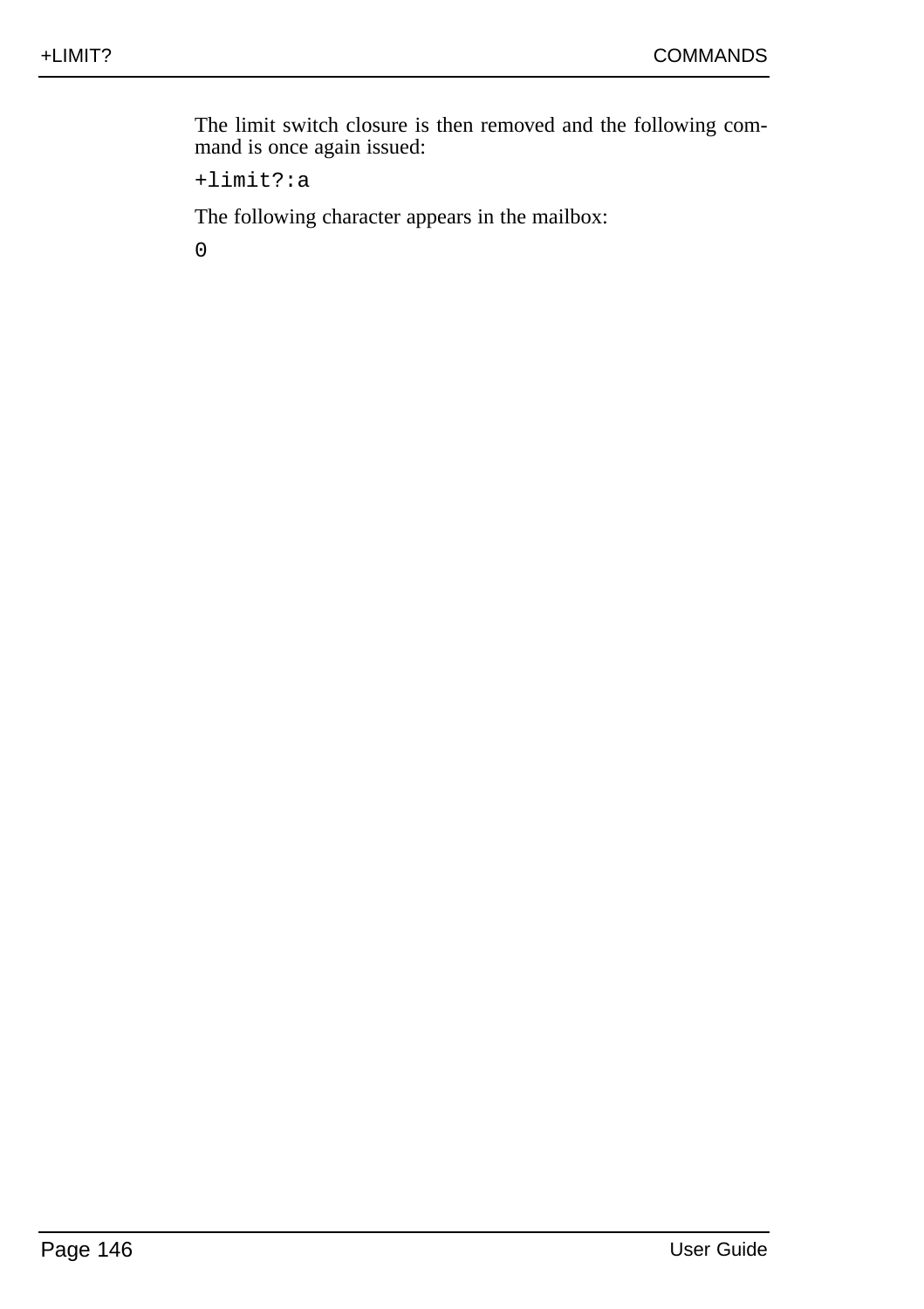## **LOWSPEED?**

## **Synopsis:**

Read the contents of the *lowspeed* register.

## **Syntax:**

lowspeed?:<axis>

### **Returns:**

An ASCII numeric string designating the *lowspeed* setting of selected axis in steps per second appears in the mailbox. This value is either the default value, or the value which was set by a *set\_lowspeed* command.

## **Example:**

Assume the value of the *lowspeed* register for the "c" axis has been previously set to 250. To make this value appear in the mailbox the following command is issued:

lowspeed?:c

As a result the following string of ASCII characters appears in the mailbox: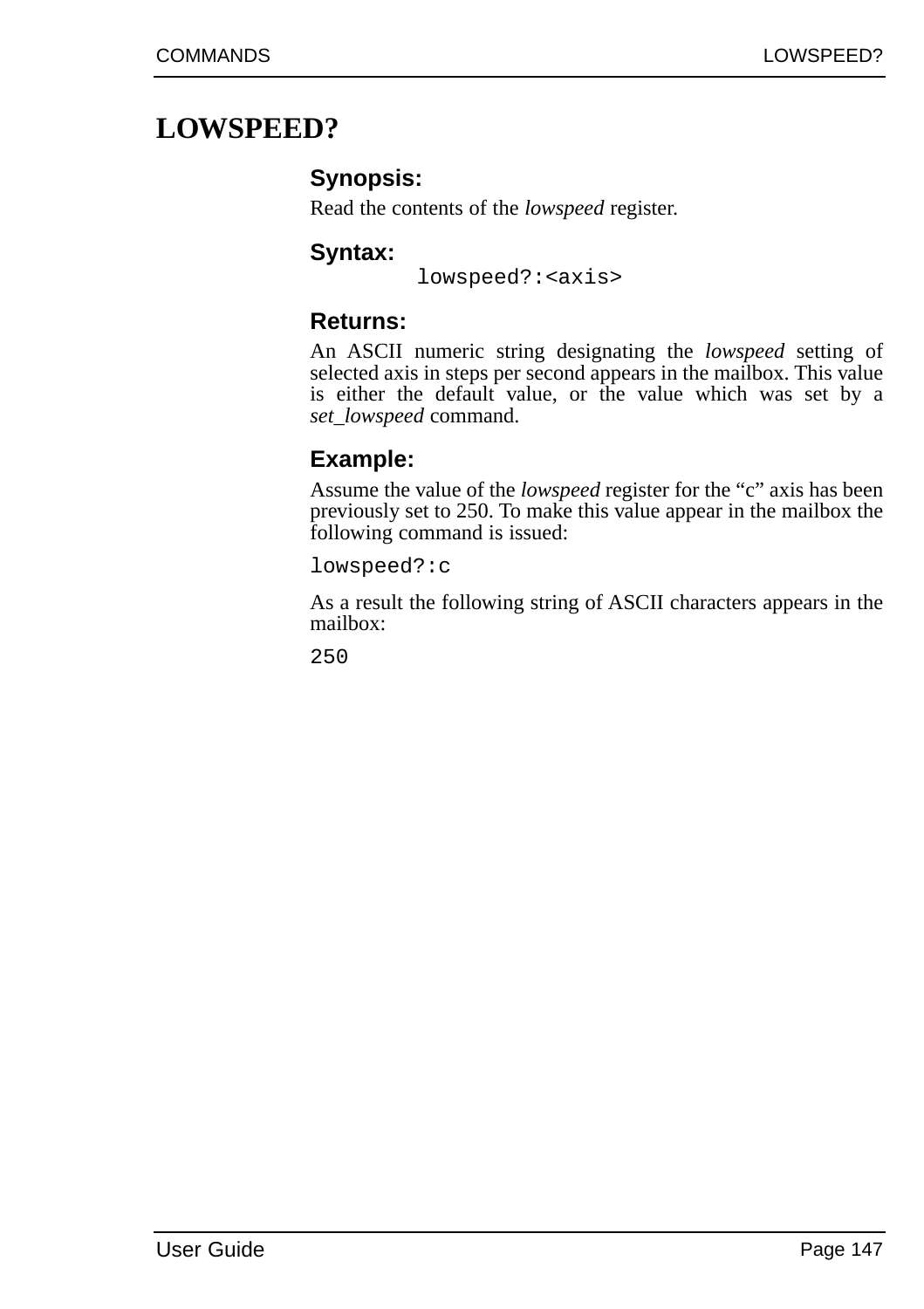# **MAX\_Q\_MEM?**

## **Synopsis:**

Determine the amount of memory which can be made available for use in the queue buffer.

## **Syntax:**

max\_q\_mem?

## **Returns:**

An ASCII numeric string designating the amount of memory which can be made available for use in the queue buffer is placed in the mailbox.

The amount of queue buffer memory is limited by the amount that Windows makes available for use, and is determined by the physical memory capacity of your computer.

## **Side Effects:**

This command only reports the amount of memory that CAN be made available to **Indexer LPT**. To make a portion or all of this memory available to **Indexer LPT**, use the *set\_q\_mem* command.

## **Example**

The following string is written to **Indexer LPT**:

max\_q\_mem?

As a result an ASCII string designating the amount of memory available for use by **Indexer LPT** appears in the mailbox, such as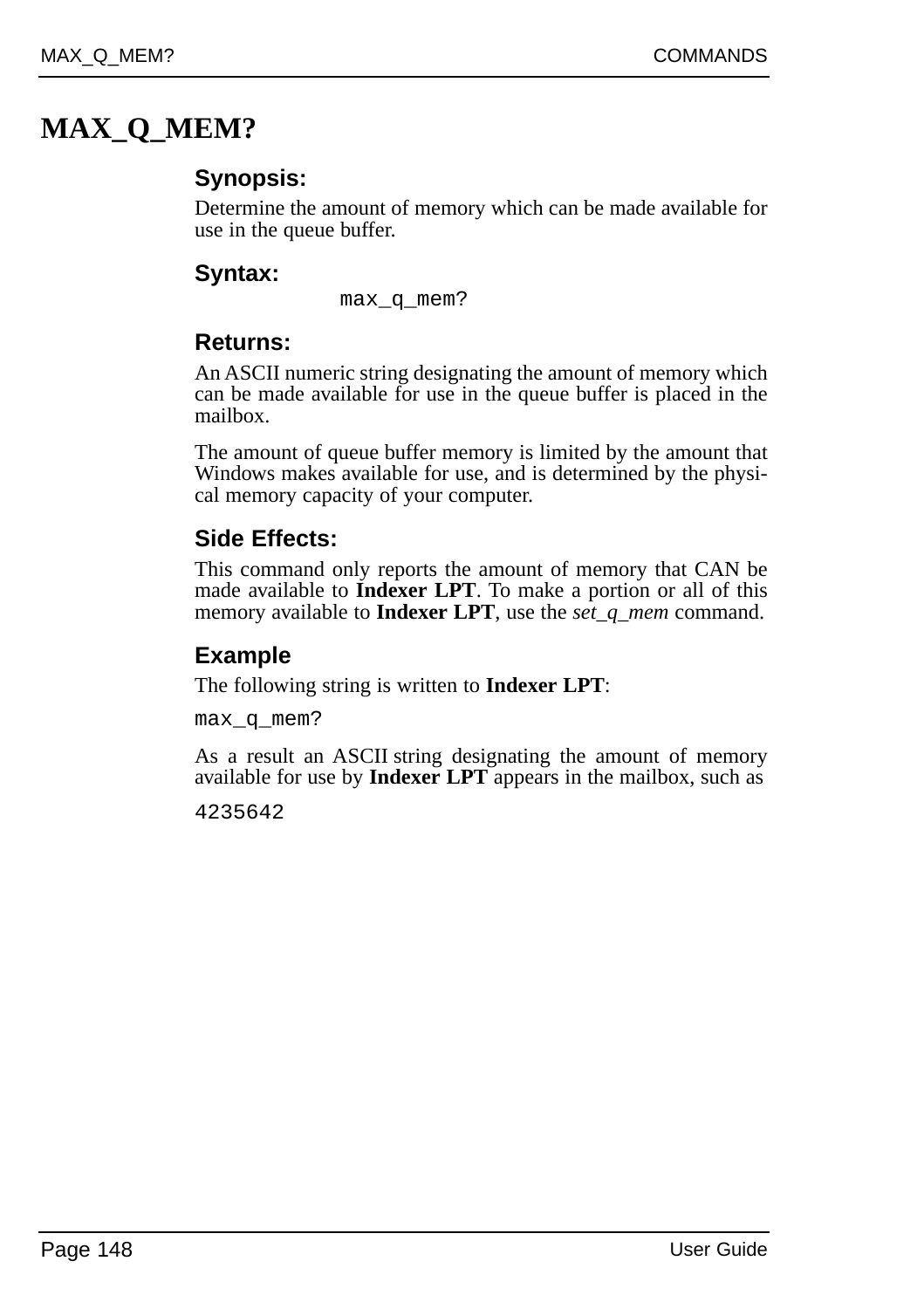# **MAX\_SPEED?**

## **Synopsis:**

Determine the maximum velocity in steps per second which can be accomplished by the host computer system. This represents the maximum value which may be entered in the *highspeed* or the *feed\_highspeed* register for any axis.

## **Syntax:**

```
max_speed?
```
#### **Returns:**

An ASCII numeric string appears in the mailbox representing the value of the absolute maximum speed which can be obtained from **Indexer LPT** on the computer which is being used. The return value for this command will vary depending upon the speed of the host computer. The faster the computer, the greater the maximum possible speed will be.

Since calibration of the timing parameters occurs each time the program is loaded, and since calibration is somewhat asynchronous in nature, the value may vary somewhat each time the program is run. The faster the computer, the less pronounced the variations tend to be.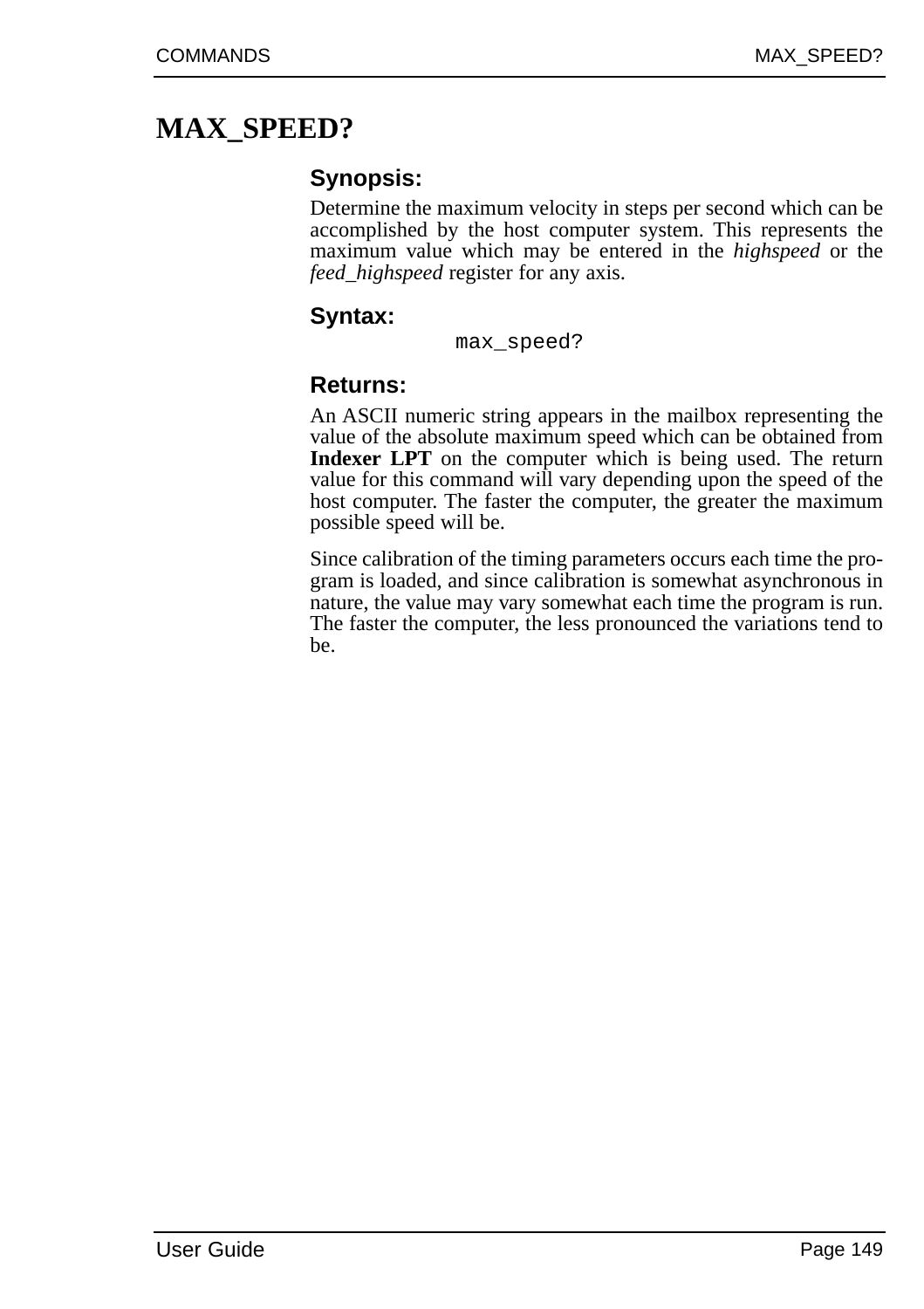# **MOVE**

## **Synopsis:**

Simultaneously move the selected axes the specified amount using the "best fit" straight line strategy. This command uses a constant acceleration profile. One to six axes may be moved simultaneously.

## **Syntax:**

move:<axis>,<steps> ... [,<axis>,<steps>]

## **Side Effects:**

**Limit switch closure -** If a limit switch closure is encountered from a limit switch associated with the direction of travel, motion is abruptly terminated and position tracking information is lost. Limit switch closure on any axis in motion will arrest all motion. When a limit switch stop is encountered, position tracking is lost on all axes in motion.

**Motion parameters -** Parameters associated with the dominant axis (the axis which is being moved the greatest amount of steps) govern the coordinated movement. The other axes are controlled according to the "best fit" straight line strategy. The dominant axis moves according to parameters stored in its associated *lowspeed, highspeed*, and *accel* registers. The *move* command is generally used to implement the most rapid traversal.

## **Returns:**

If position tracking has been initialized, an ASCII numeric string representing the value of the position register appears in the mailbox. Otherwise, the following message appears:

unknown position

For multiple axis moves, information on each axis is separated by a colon (:) and appears in the order in which the axes are called on the command line.

If a limit switch closure is encountered from the limit switch associated with the direction of travel, motion is abruptly terminated and position tracking is lost. The position report string associated with the axis that caused the limit switch stop appears in the following format:

```
limit,<axis>,<direction>
```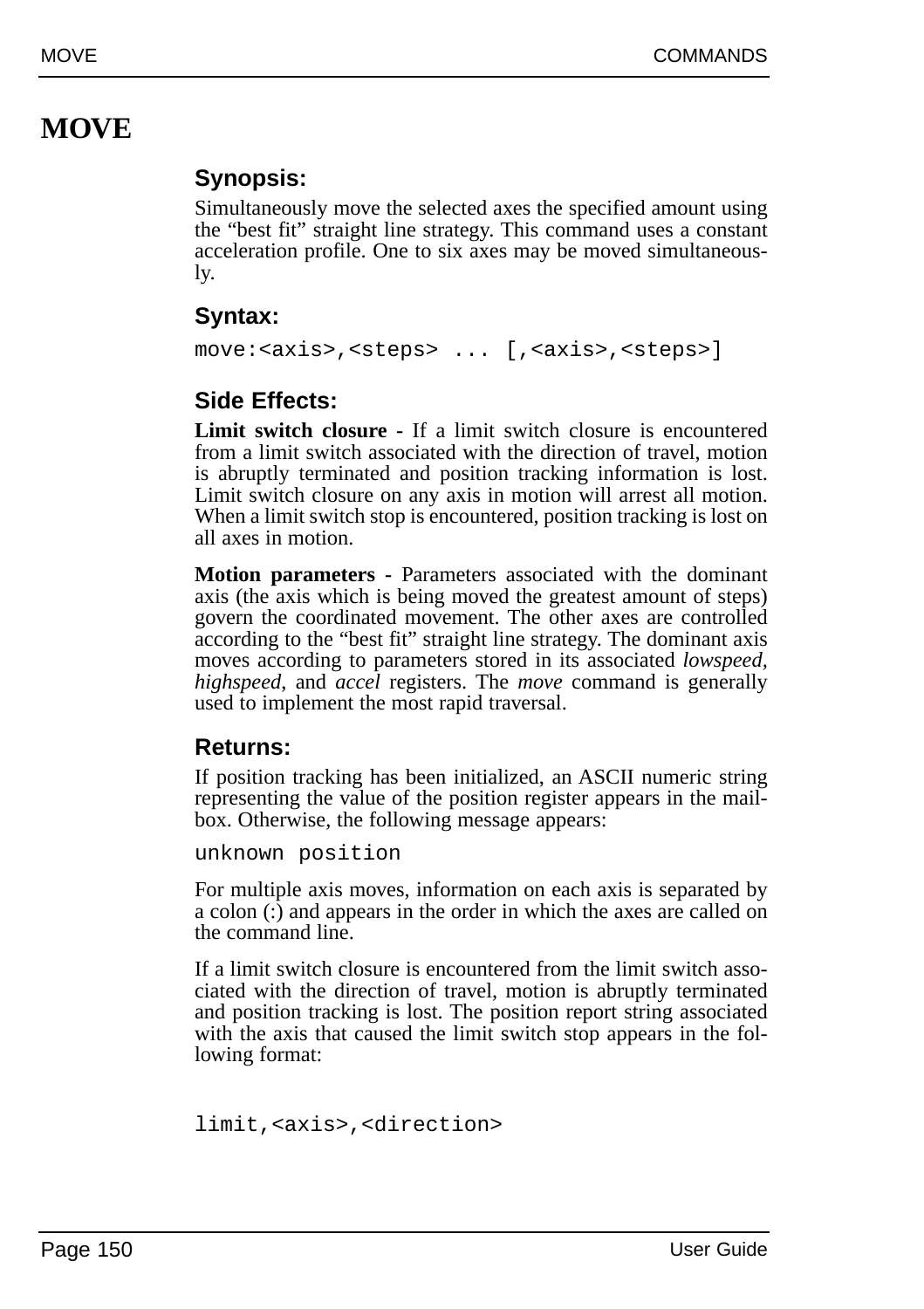## **DANGER**

**The limit switch detection features of this program are designed only to provide limit detection within the normal operating region of the device being controlled and NOT to provide over-travel protection in cases where equipment damage or personal injury may result. In cases where equipment damage or personal injury is possible due to over-travel, other means of limit protection is imperative.**

## **Example:**

The "a" axis motor is at a position of 200 steps relative to the home position, which has been previously set by the command:

set home:a

To move the "a" axis 500 steps in the negative direction issue the command:

move:a,-500

The motor will move 500 steps in the negative direction and the following ASCII string appears in the mailbox:

 $-300$ 

#### **Example:**

The "b" axis motor *home* position has been previously initialized using the command:

set home:b

However, after the last command to move the motor in the positive direction, the motion of the motor was abruptly stopped by the closure of the high limit switch. The following message appears in the mailbox:

limit,b,+

As long as this limit switch remains closed, the motor cannot be moved in the positive direction. In this example, the motor is backed away from the high limit switch by moving it in the negative direction using the following command:

move:b,-200

The motor moves 200 steps in the negative direction and the following string appears in the mailbox:

unknown position

## **Example:**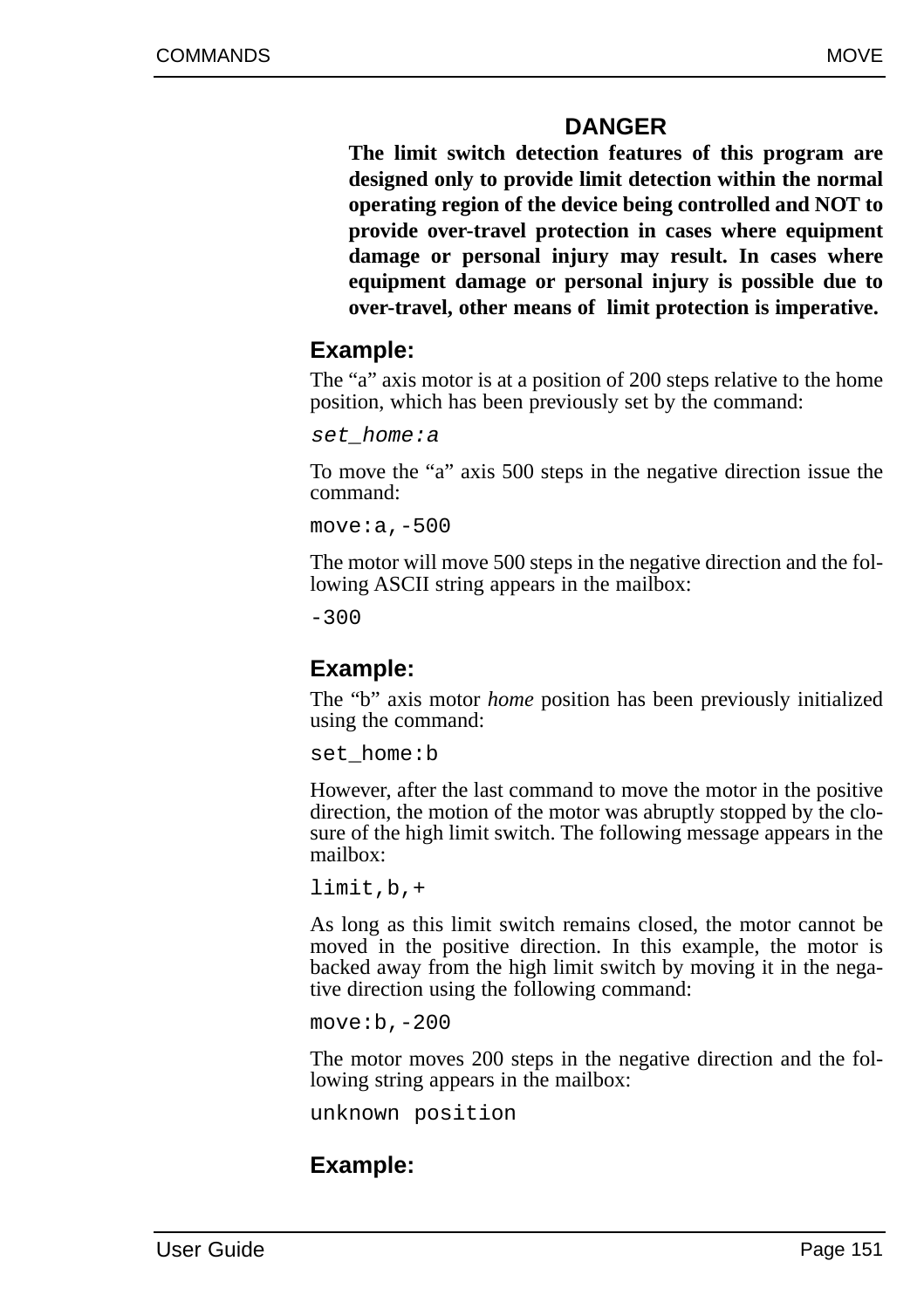Assume a motion system is comprised of three axes of motion controlling linear motion of a stylus in the three dimensions. The three **Indexer LPT** axes which are used are "a", "b", and "c". The following command is issued:

```
move:a,1200,b,5000,c,-350
```
The "b" axis is the dominant axis, since it is required to move the greatest amount. The stylus moves from its present position along the "best fit" straight line path to a position 1200 steps in the "a" direction, 5000 steps in the "b" direction and -350 steps in the negative "c" direction. The "b" axis will move and accelerate according to motion parameters set up for the "b" axis. The other axes will move as necessary to accomplish the linear interpolation. Assume, for example, that all three axes were located at *home* position before the move. After the motion is completed, the following message appears in the mailbox:

1200:5000:-350

If the motion in this example was terminated by the closure of the high limit switch of the "b" axis, the following message would appear in the mailbox:

```
unknown position:limit,b,+:unknown position
```
## **Example:**

Consider the following command:

move:a,12,b,500,c,-350,d,100,e,2000,f,-250

Six axes are moved simultaneously. Motion parameters set up for the dominant "e" axis govern the dynamic characteristics for the motion.

If all axes in this example had started movement from respective *home* positions, the following message would appear in the mailbox:

12:500:-350:100:2000:-250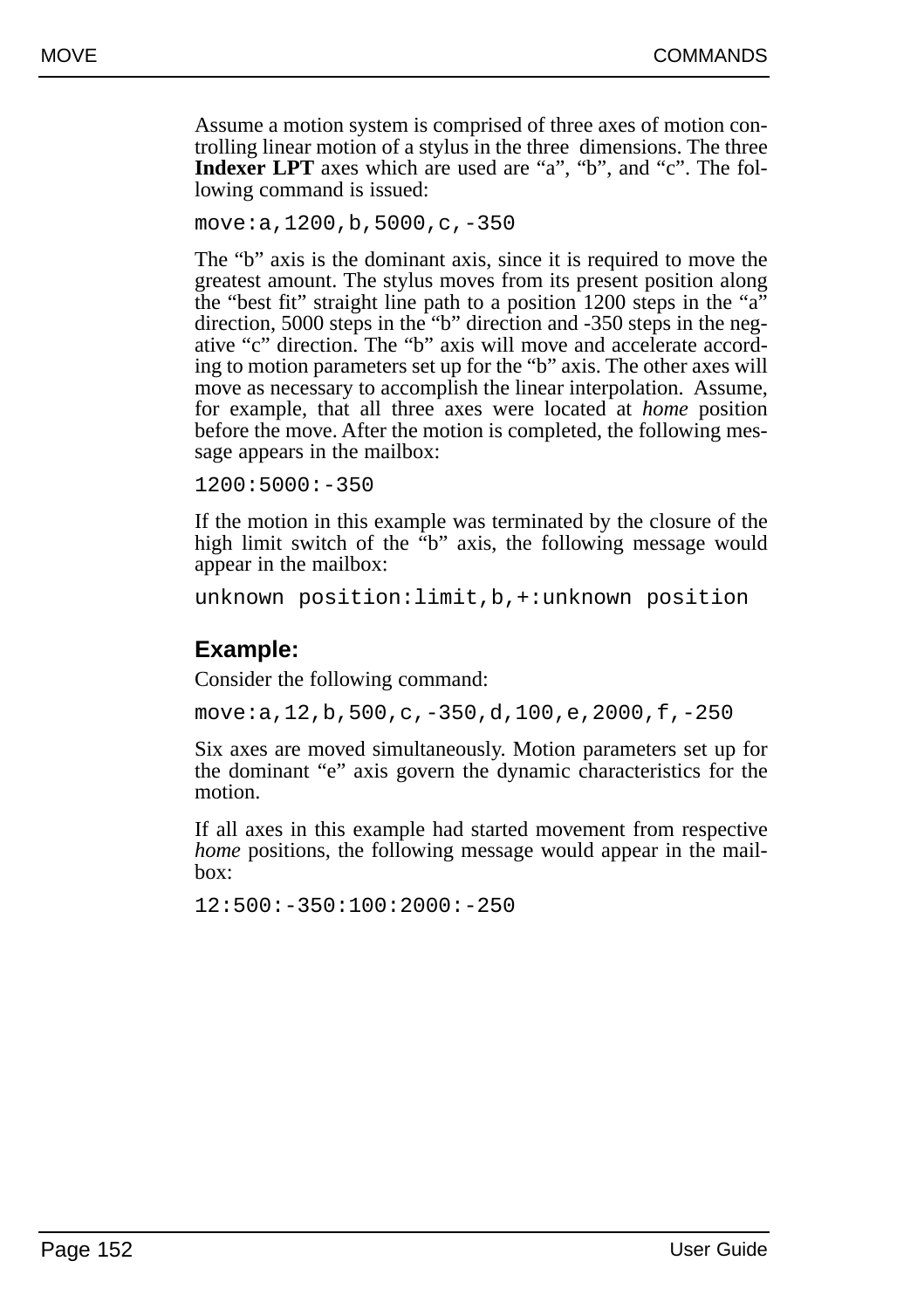## **POSITION?**

## **Synopsis:**

Read the contents of the *position* register.

## **Syntax:**

position?:<axis>

## **Side Effects:**

None

## **Returns:**

An ASCII numeric string designating the number of steps from the *home* reference previously established with the *set home* command is placed in the mailbox. This number can be either positive or negative.

If the *home* reference position has not been initialized, or if the reference position has been lost by a limit switch closure, the following message appears in the mailbox:

unknown position

## **Example:**

The following sequence of commands is executed:

set\_home:c move:c,5000 move:c,-200 position?:c

After the completion of this sequence the following ASCII numeric string appears in the mailbox: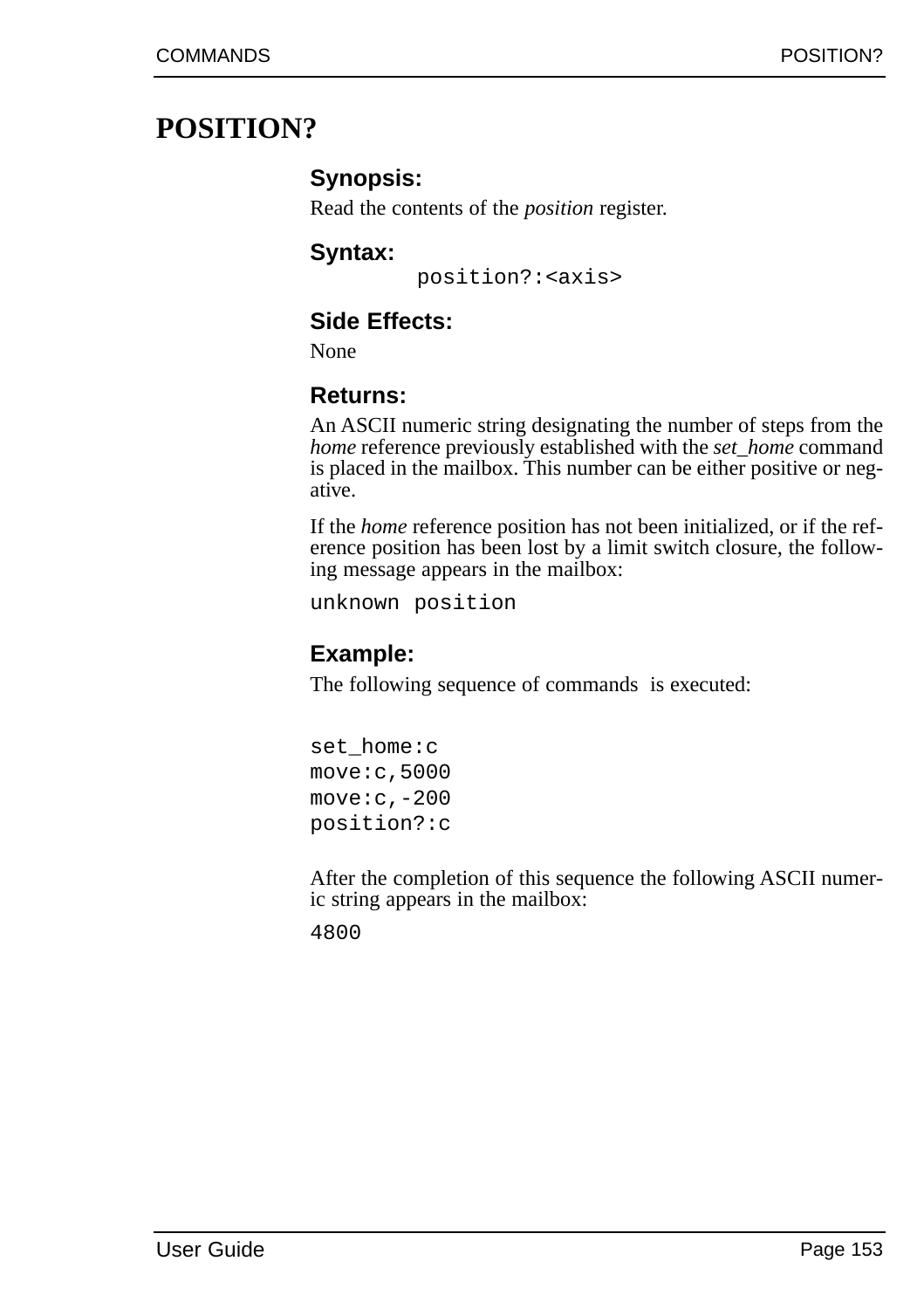# **Q\_BEGIN**

## **Synopsis:**

Append subsequent commands into the queue buffer.

## **Syntax:**

q\_begin

## **Side Effects:**

This command initiates a queuing procedure. All appropriate motion commands following this command will be entered into the queue buffer. The queuing procedure is terminated by means of the *q\_end* command.

Following this command and before the *q\_end* command, only commands appropriate for queue processing will be entered into the queue buffer. Other commands which may be used during the queuing procedure are *q\_empty?*, *q\_mem?*, *command\_mem?*, and *q\_reset*. The *q\_reset* command terminates the queuing procedure and clears the queue buffer.

The number of commands which can be accepted into the queue buffer depends upon the size of the commands which are queued and the size of the queue buffer.

## **Returns:**

An ASCII numeric string designating the amount of memory which is available in the queue buffer is placed in the mailbox. The ASCII string comprises numeric characters followed by a space character and the word "remains".

As each command is entered into the queue during the queuing procedure, the amount of memory which remains available in the queue buffer is reported in the mailbox.

If an attempt is made to queue a command when insufficient memory is available in the queue buffer to receive it, the following message appears in the mailbox:

```
error,queue full
```
If an attempt is made to queue a command which is unsuitable for queue processing, the following message appears in the mailbox:

error,queue

## **Example:**

The following sequence queues three *feed* commands: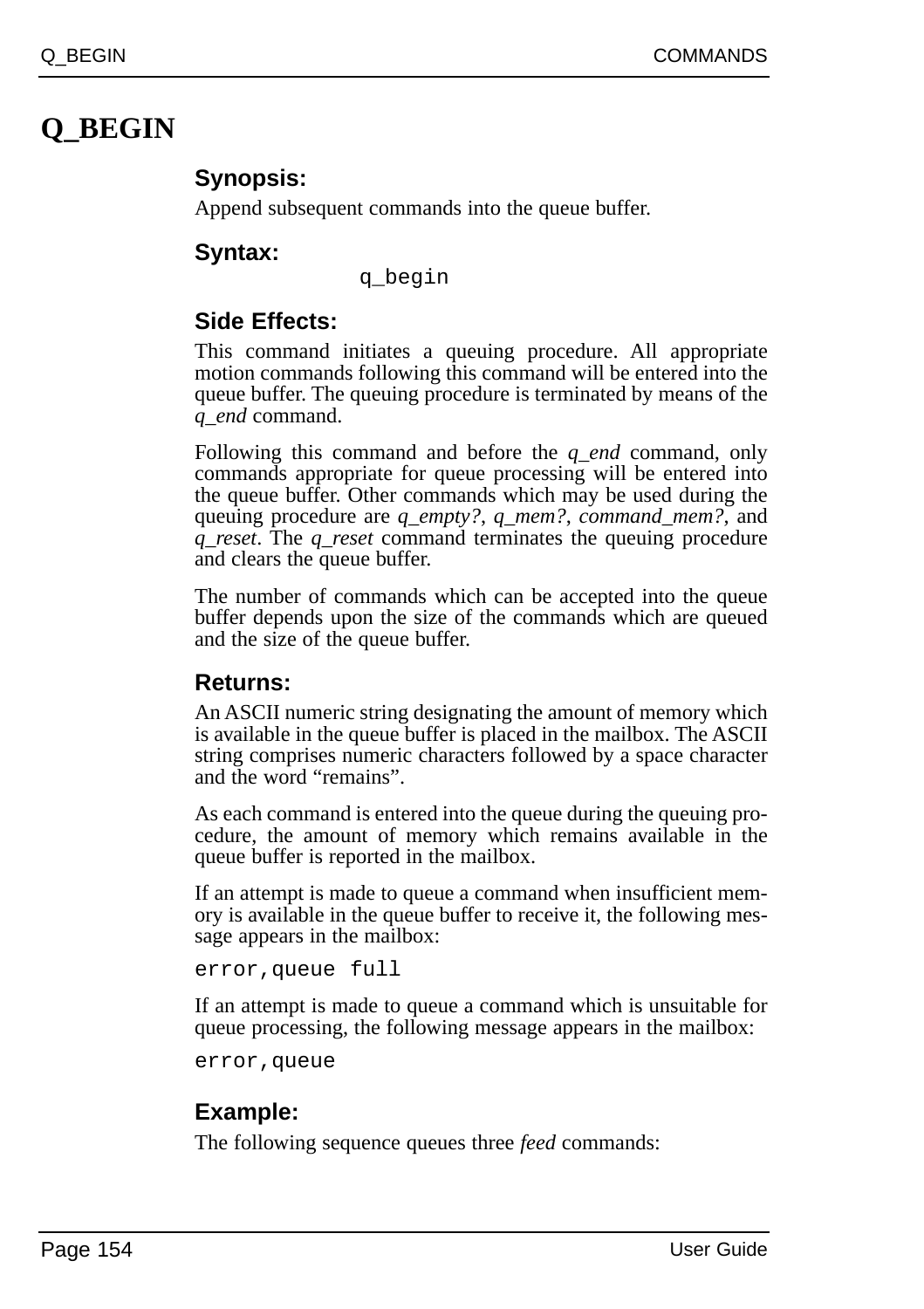```
q_begin
feed:a,1000,b,500
feed:a,3000,b,700
feed:a,400,b,300,c,200
q_end
```
Assume in this example that 10000 bytes of memory is available for use by the queue. After the *q\_begin* command is issued, the following message appears in the mailbox:

10000 remains

After each command is queued, a similar message is placed in the mailbox indicating the amount of remaining memory at that time.

After this queuing sequence, three *feed* commands occupy the queue buffer. Assume that the "d" axis must be moved before execution of this sequence. The following command is issued:

feed:d,400

The "d" axis is immediately moved 400 steps.

Now assume that another command is to be added to the queue. The following commands are issued:

q\_begin feed:a,1000,b,-400,c,-1000 q\_end

Finally, when the *q\_go* command is issued, the following four commands are executed from the queue:

feed:a,1000,b,500 feed:a,3000,b,700 feed:a,400,b,300,c,200 feed:a,1000,b,-400,c,-1000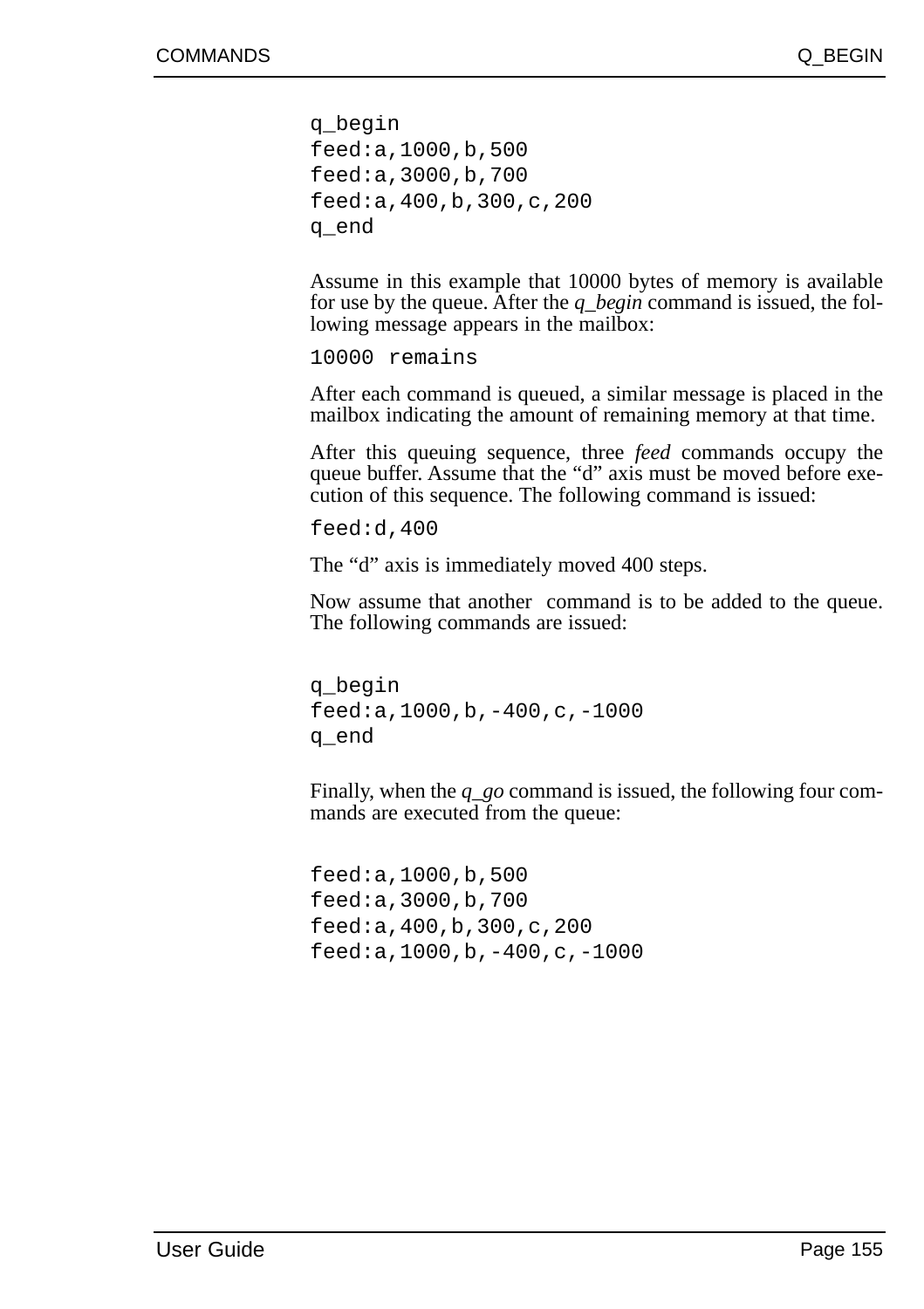# **Q\_EMPTY?**

## **Synopsis:**

Determine if there are any commands in the queue buffer.

## **Syntax:**

q\_empty?

## **Returns:**

The mailbox contains an ASCII numeric character

1 the queue buffer is empty

0 the queue buffer is not empty

## **Example:**

The following commands are issued:

q\_reset q\_empty?

After this sequence the following ASCII character appears in the mailbox: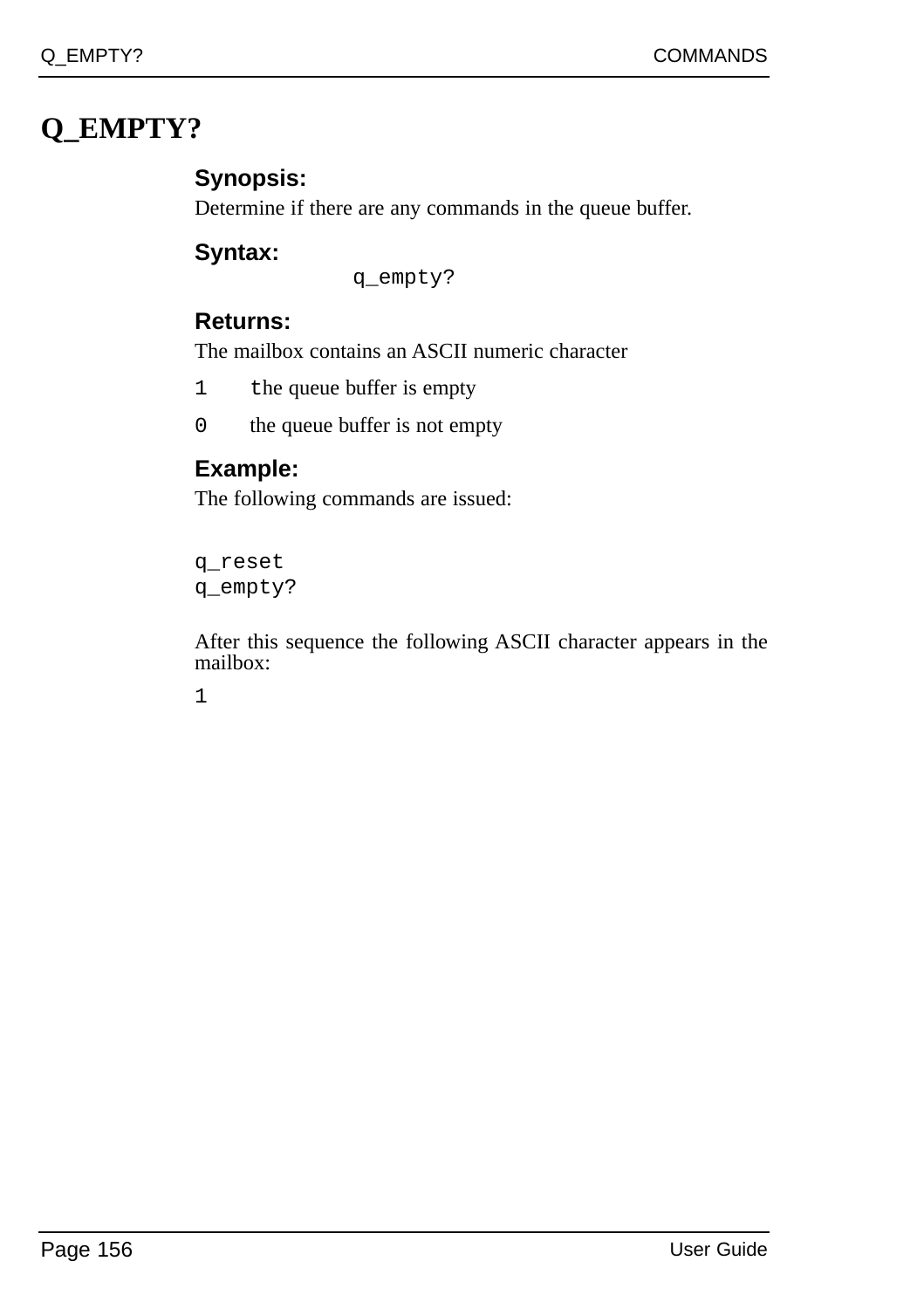# **Q\_END**

#### **Synopsis:**

End entry of commands into the queue buffer.

#### **Syntax:**

q\_end

## **Side Effects:**

This command ends the queuing procedure which was initiated by the *q\_begin* command, and must be issued before the *q\_go* command. If the queue is empty, this command has no effect.

Following the *q\_end* command and before the *q\_go* command, commands which set parameters governing queuable commands cannot be issued. For example, *set\_feed\_highspeed*, *set\_feed\_lowspeed*, *set\_feed\_accel*, and *set\_vshift* cannot be used unless the queue buffer is empty. Other commands will be executed immediately.

Following termination of the queuing procedure by means of the *q\_end* command, the queuing procedure may be resumed by issuing a *q\_begin* command. Queuable commands will be appended to the end of the queue. Once resumed, the queuing procedure must be terminated by means of another *q\_end* command before the queue can be executed by means of *q\_go*.

#### **Returns:**

An ASCII numeric string designating the amount of unused memory which is available in the queue buffer is placed in the mailbox. The ASCII string comprises numeric characters followed by a space character and the word "remains".

## **Example:**

The following sequence queues three feed commands:

q\_begin feed:a,1000,b,500 feed:a,3000,b,700 feed:a,400,b,300 q\_end

The *q\_end* command closes the queue entry procedure.

## **Example**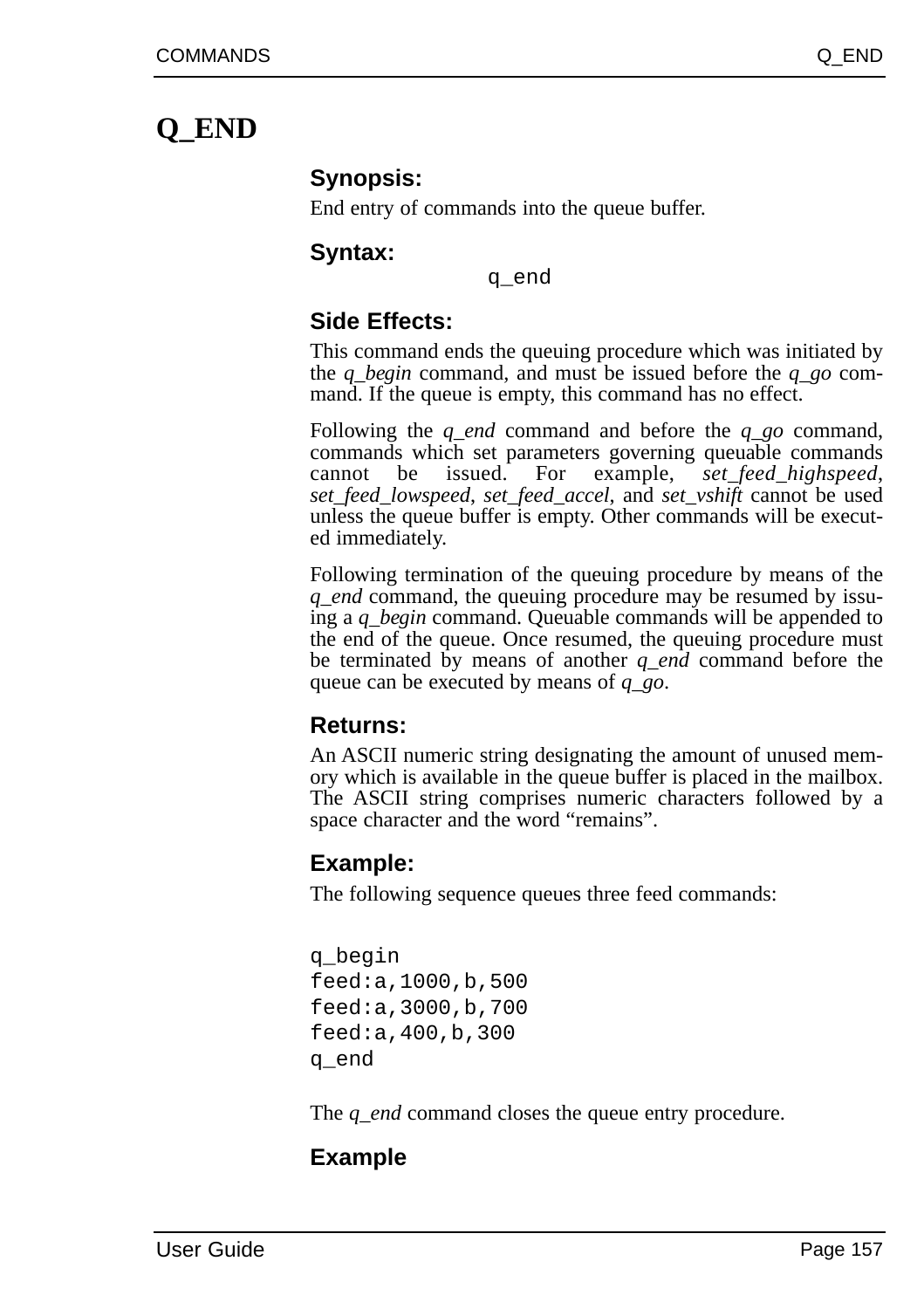In a cutting tool application where the depth of the cutting tool is controlled on the "d" axis, assume that it is desirable to load the queue with the cutting tool retracted, lower the cutting tool, execute the queue, then raise the cutting tool in preparation for the next queue of commands. The procedure begins with the cutting tool retracted so that the time spent loading the queue occurs while the tool is not in contact with the work. (The "d" axis must be moved before execution of the queued sequence). If the tool is extended via negative steps on the "d" axis, the following sequence is used:

```
q_begin
feed:a,1000,b,500
feed:a,3000,b,700
feed:a,400,b,300
q_end
feed:d,-400
q_go
feed:d,400
```
## **Example:**

Assume the following command is issued following *q end* but before *q\_go*:

set feed highspeed:4000

The following message appears in the mailbox:

error,queue

## **Example:**

```
The following commands are issued:
q_begin
feed:a,1000,b,-400,c,-1000,d,100
feed:a,200,b,1000
q_end
move:e,5000
q_begin
feed:a,700,b,1800
q_end
q_go
```
In this sequence, the "e" axis is moved first. After the "e" axis is finished moving, the last *feed* command is appended to the end of the queue. Finally, the *q\_go* command causes the following com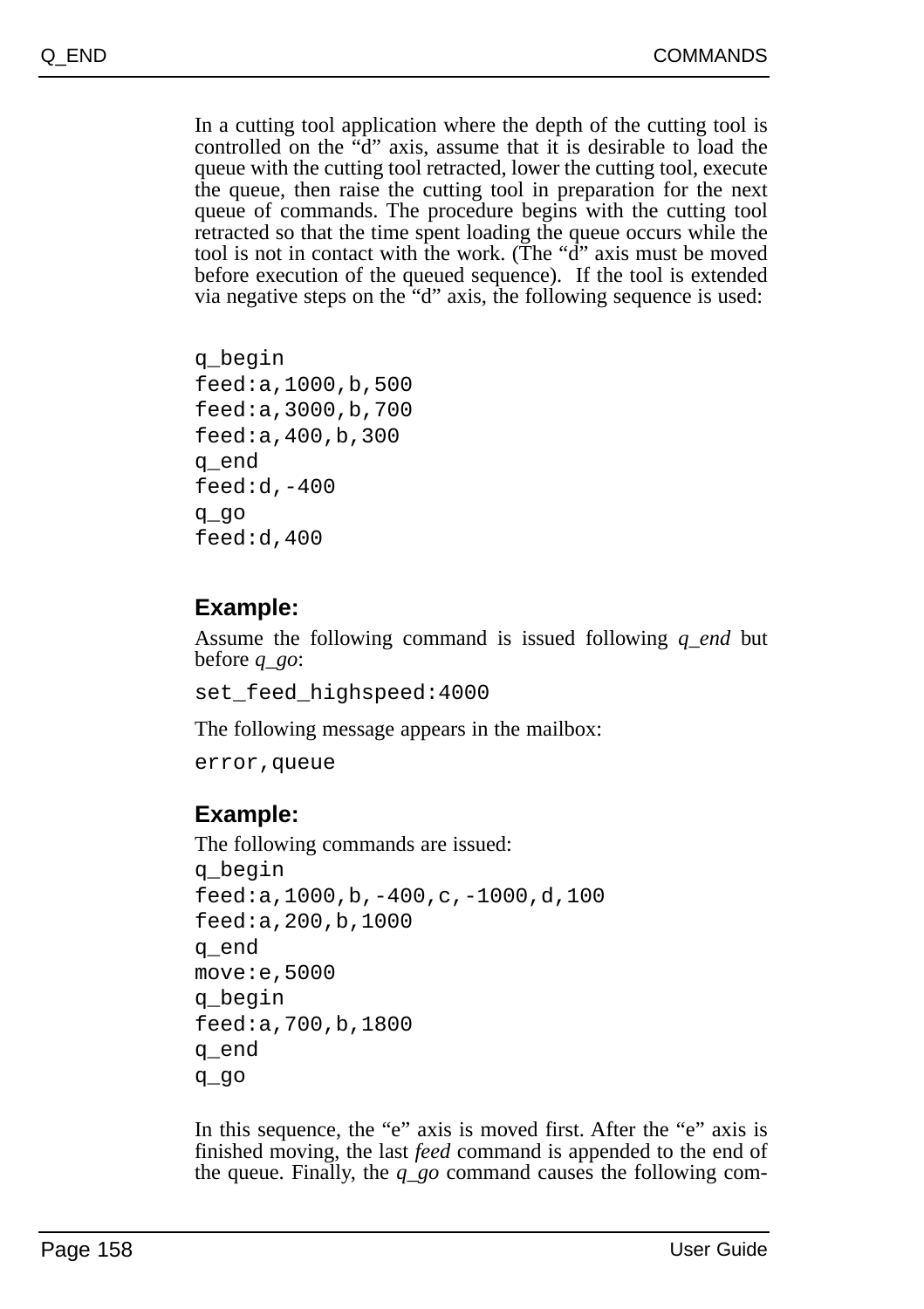mands to be executed from the queue:

feed:a,1000,b,-400,c,-1000,d,100 feed:a,200,b,1000 feed:a,700,b,1800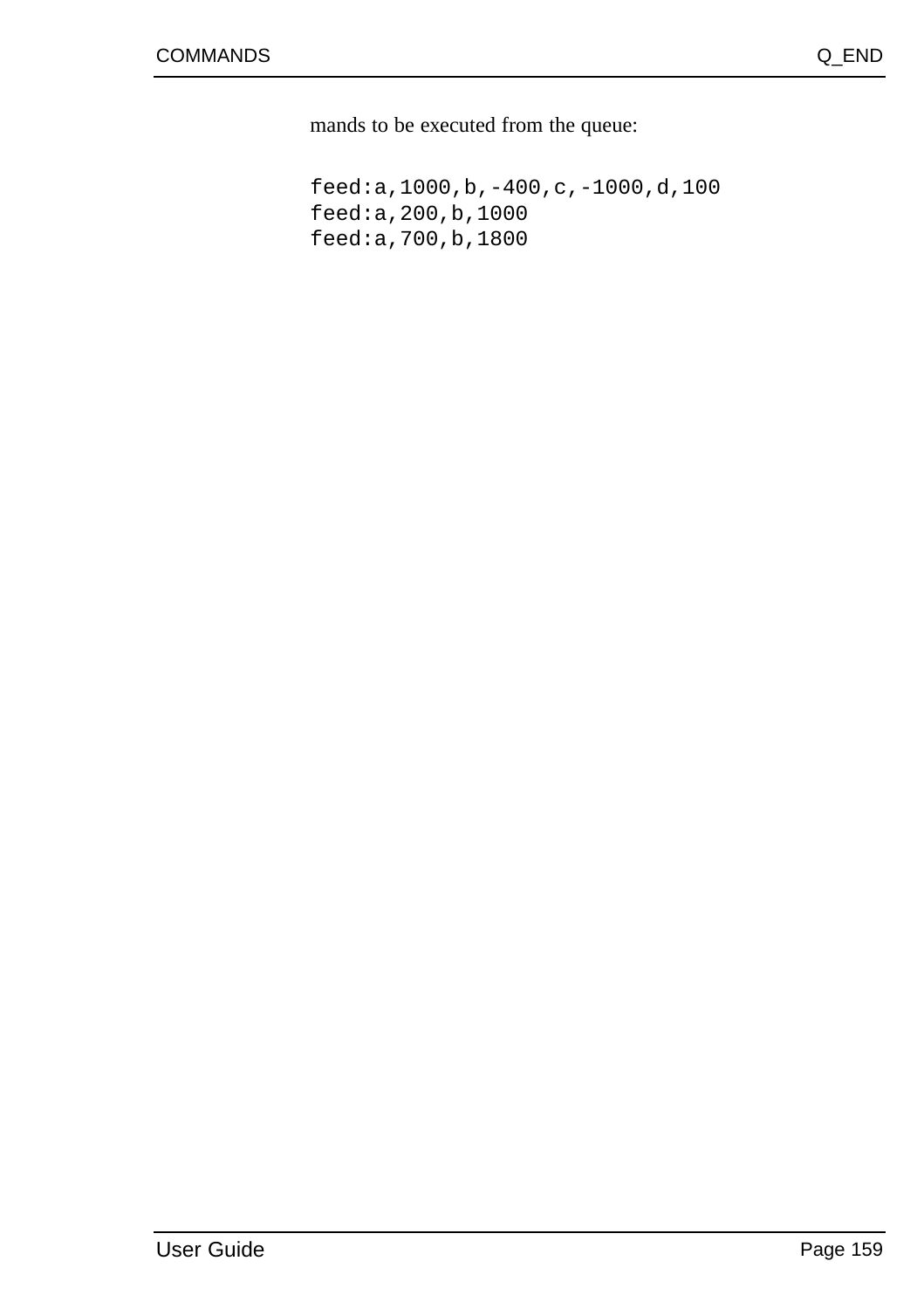# **Q\_GO**

## **Synopsis:**

Execute the remaining commands in the queue buffer.

## **Syntax:**

q\_go

## **Side Effects:**

The commands in the queue buffer are executed using this command. The *q\_go* command begins executing the commands in the queue, starting with the first command in the buffer.

If queue execution has been suspended by means of an aborted *feed hold* procedure, *q\_go* will complete the execution of the remaining commands in the queue buffer.

## **Returns:**

After executing the last command in the queue buffer, the following message appears in the mailbox:

finished

This message also appears in the mailbox if *q\_go* is executed when the queue buffer is empty.

## **Example:**

Assume in this example that all associated axes begin from the home position.

The following sequence queues and executes three *feed* commands:

```
q_begin
feed:a,1000,b,500
feed:a,1000,b,700
feed:a,1000,b,300,c,200
q_end
q_go
```
The *q\_end* command closes the queue entry procedure and prepares the queue for execution. The *q\_go* command begins execution of the queue, starting with the first *feed* command. If the queue is executed to completion, the following message appears in the mailbox:

```
finished
```
Note that the position of the "a" axis upon completion would be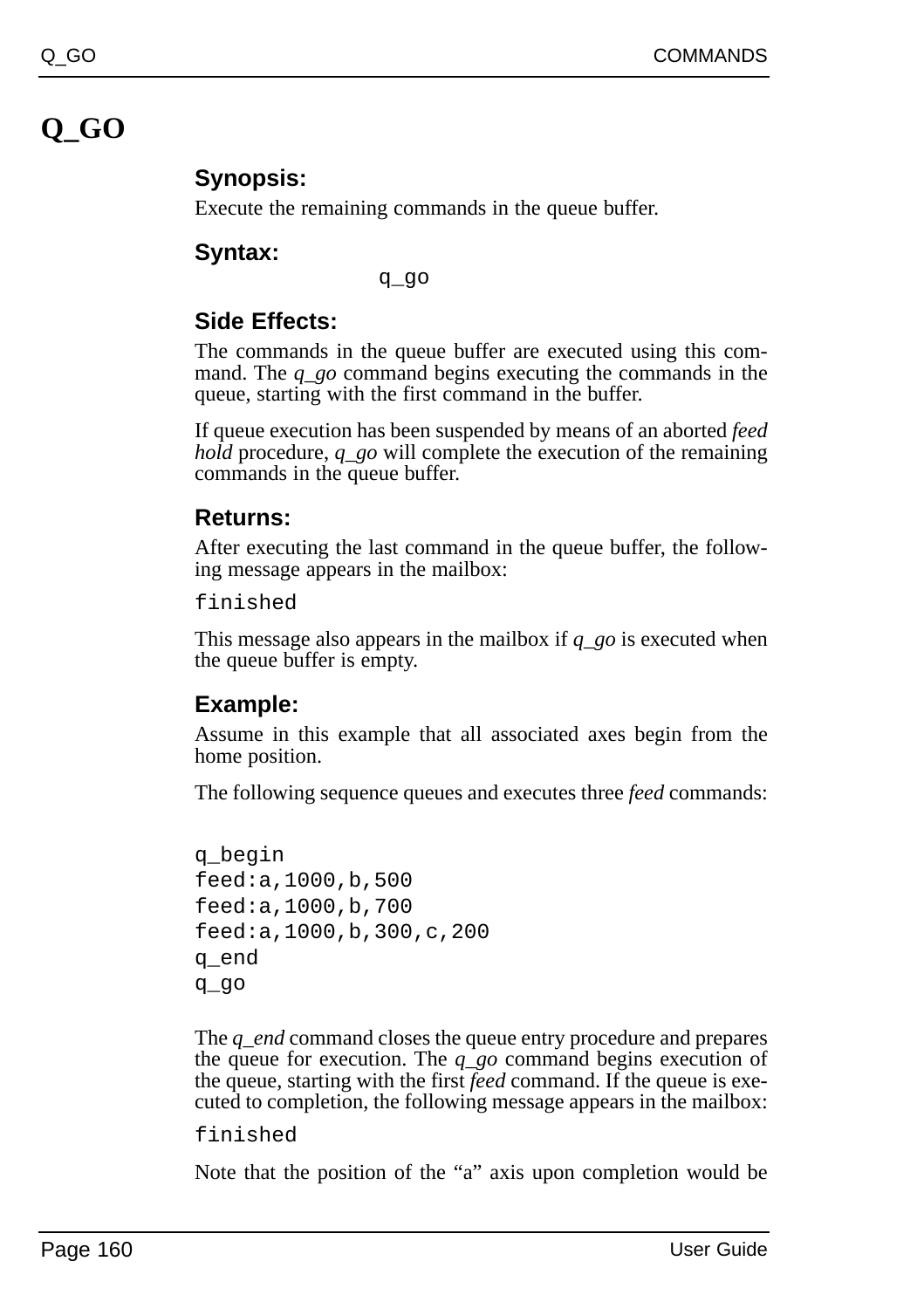3000.

Now assume in this example that the *feed hold* feature is enabled, and the *feed hold* input is activated to bring motion to rest about half way into the second command. At this point, all processes are suspended. If the *feed hold* input is released, the queue will continue execution to completion, following the same path as in the previous example. Let us assume, however, that the *abort* input is activated. The following message appears in the mailbox:

abort

Now the *feed hold* input is released and the following command is issued:

move:a,750

The "a" axis immediately moves 750 steps. Now this command is issued:

q\_go

The queue will continue execution as if the *feed hold* input had been released from its first suspended state, except that the "a" axis will have an offset of 750 steps. Upon completion of the queue execution, the position of the "a" axis will be 3750.

This example demonstrates the following two concepts:

1) If queue execution is suspended by means of a *feed hold*, the *q\_go* command resumes processing from the point in the contour where motion stopped.

2) If motion commands are used in the interim, and if the positional integrity of the contour is to be preserved, then associated axes must be returned to the position from which they were moved.

#### **Example**

In a practical application, assume that a cutting tool is being operated under control of an application program. Seeing that the cutting tool is coming dangerously close to a clamp, the operator activates the *feed hold* input. Motion comes to a controlled stop. After determining a remedy is in order, the operator activates the *abort* input. Sensing the *abort* input via the message in the mailbox, the application program reads the positions of all associated axes with the *position?* command, then activates the joystick control by means of *joystick\_go*. Using the joystick, the operator moves the cutting tool out of the way and repositions the clamp. Now the operator uses the joystick to move the cutting tool close to the position where the *feed hold* input interrupted the contour. When the operator activates the switch which discontinues joystick action, the application program reads the position of the axes again and constructs a *move* command which brings the cutting tool to the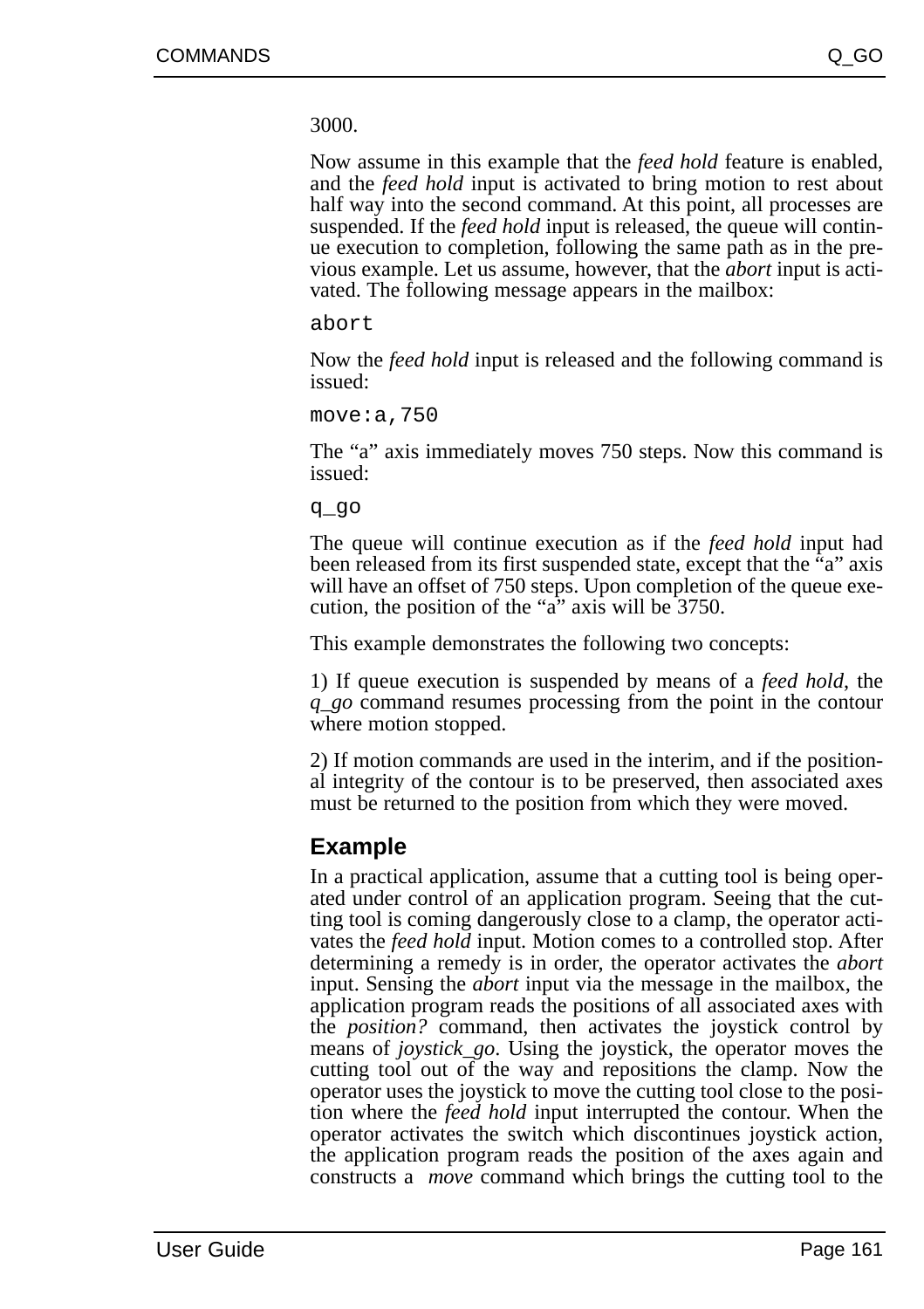exact position where the contour was interrupted. The application program then issues a *q\_go* command to proceed cutting the contour. Positional integrity throughout the path of the contour is thereby maintained.

(It should be noted that the means of releasing *feed hold* and releasing joystick control depends on the type of machine being designed. In the interest of operator safety, some machines may require self latching relays, multiple "start" push-buttons, or other hardware features).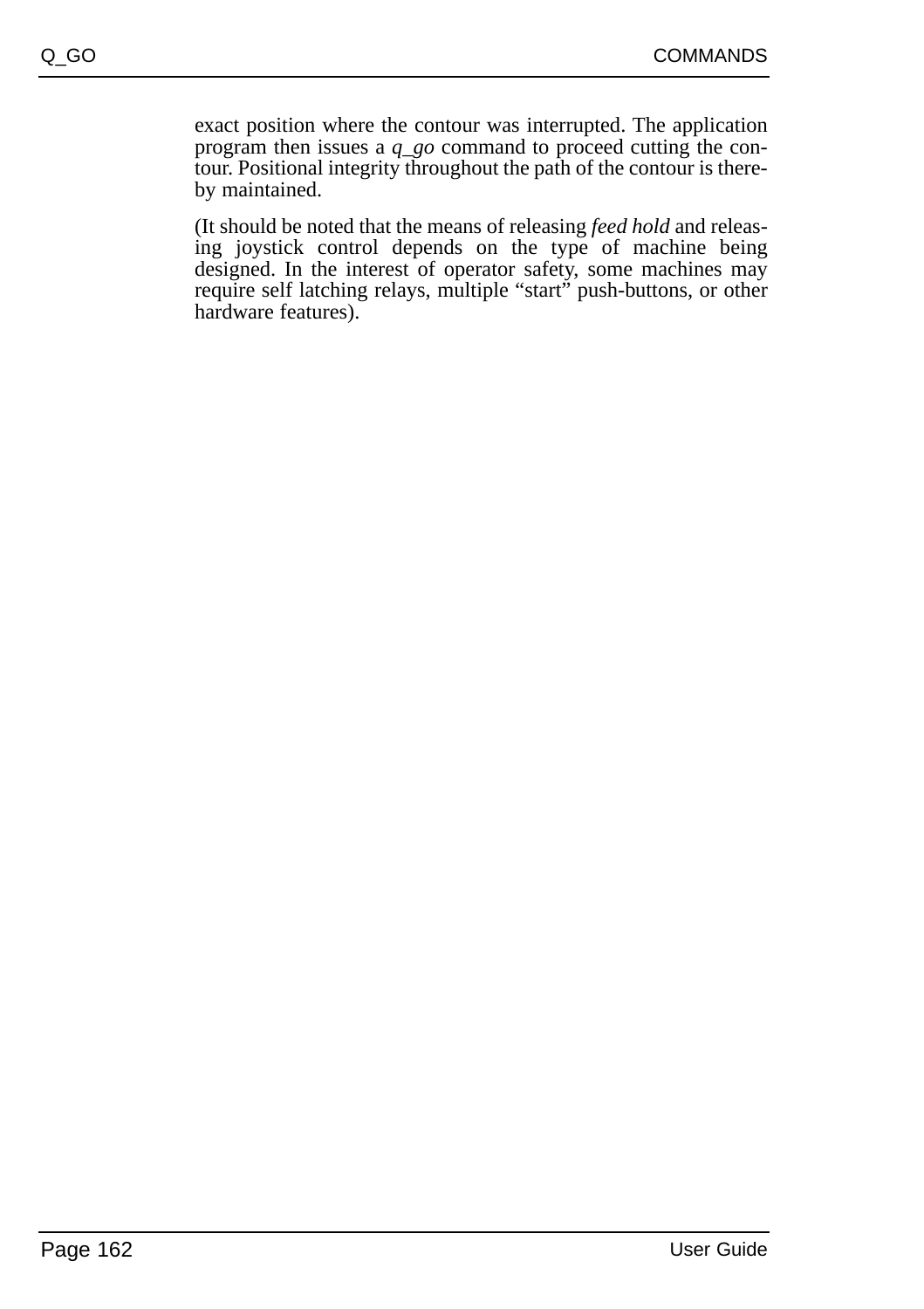# **Q\_MEM?**

## **Synopsis:**

Determine how much memory is left in the queue buffer.

## **Syntax:**

q\_mem?

## **Returns:**

An ASCII numeric string designating the amount of unused memory which is available in the queue buffer is placed in the mailbox. The ASCII string comprises numeric characters followed by a space character and the word "remains".

## **Example:**

Assume the size of the queue buffer is 10000 bytes, and 6000 bytes are occupied. The following command is issued:

q\_mem?

As a result, the following message appears in the mailbox:

4000 remains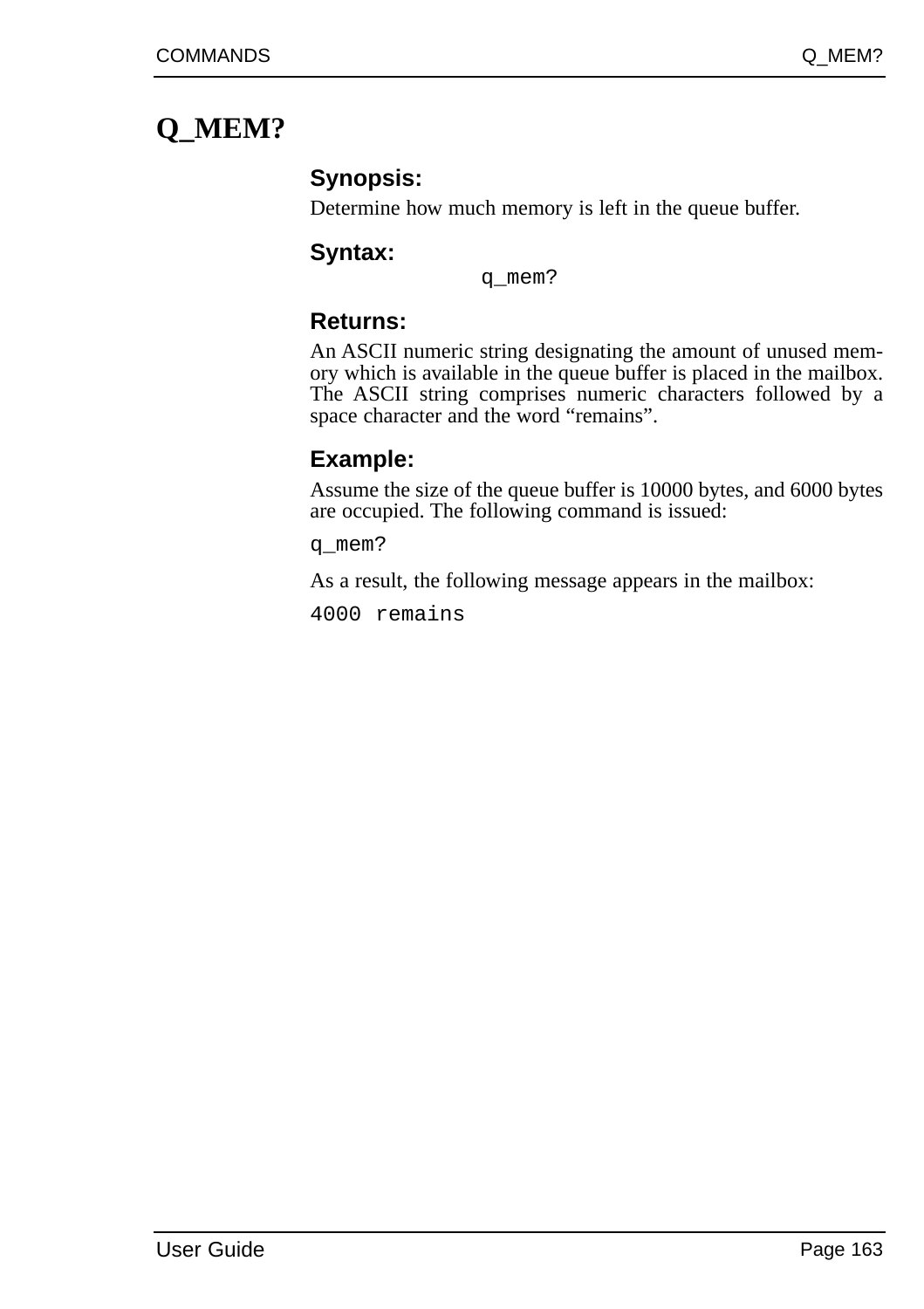# **Q\_RESET**

## **Synopsis:**

Clear the queue buffer. Discontinue queue processing.

## **Syntax:**

q\_reset

## **Side Effects:**

This command makes all the memory in the queue buffer available.

If this command is executed from within a queuing procedure initiated by *q\_begin*, the queuing procedure is terminated.

## **Returns:**

An ASCII numeric string designating the amount of memory which is available in the queue buffer is placed in the mailbox. The ASCII string comprises numeric characters followed by a space character and the word "remains".

## **Example:**

Assume the size of the queue buffer is 10000 bytes, and 6000 bytes are occupied. The following command is issued:

q\_mem?

As a result, the following message is placed in the mailbox:

4000 remains

Now the following command is issued:

q\_reset

As a result, the queue buffer is cleared, and the following message is placed in the mailbox:

10000 remains

## **Example:**

The following sequence of commands is issued:

```
q_begin
feed:a,1000,b,500
feed:a,1000,b,700
q_reset
```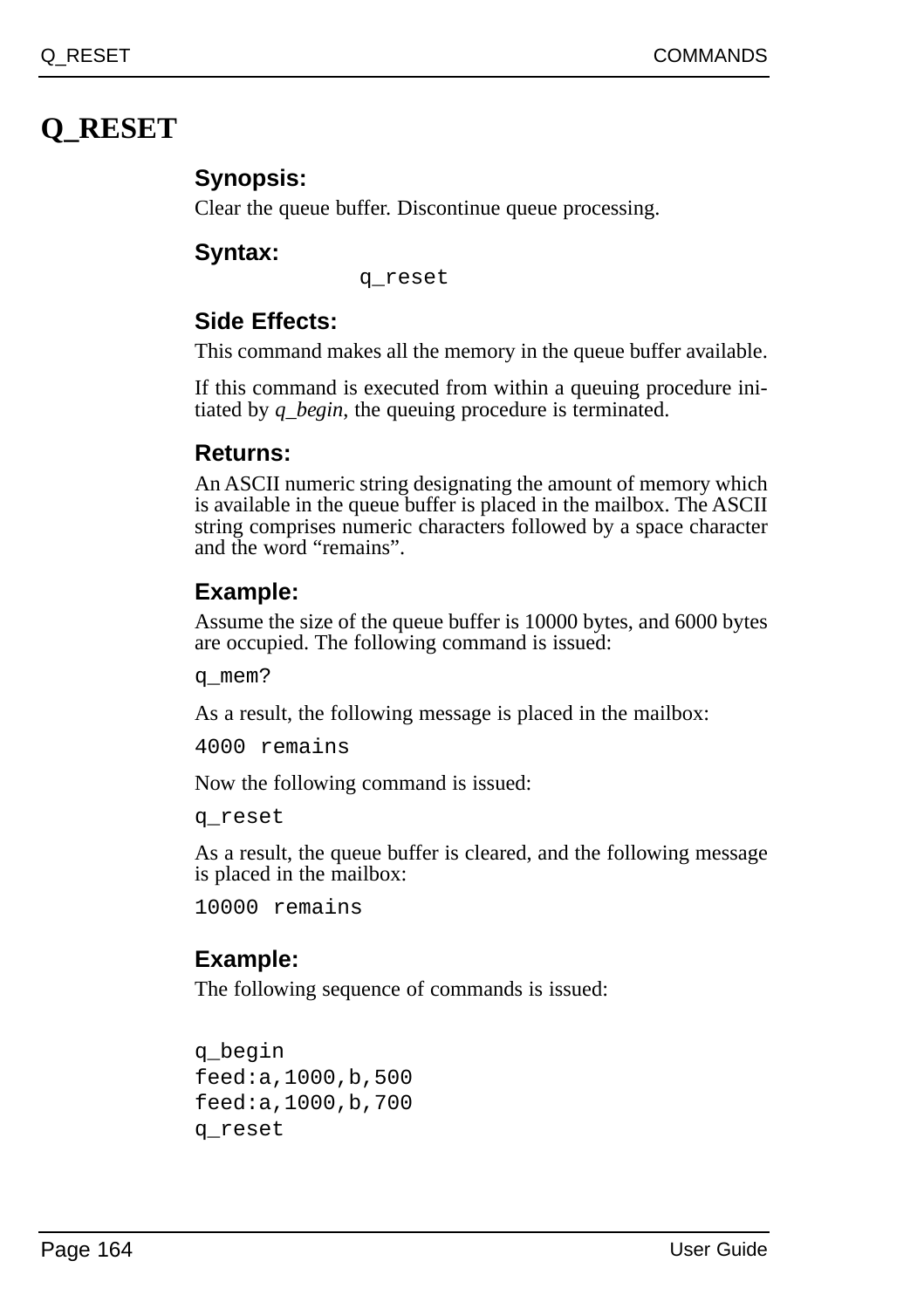When *q\_reset* is issued, the queue is emptied and queuing is terminated. If for example, a *feed* command is issued following *q\_reset,* the *feed* command would be executed immediately and not entered into the queue buffer. To resume queuing, *q\_begin* must be issued.

#### **Example:**

The following sequence queues and executes four *feed* commands:

q\_begin feed:a,1000,b,1000 feed:a,1000,b,400 feed:a,1000,b,-1400 feed:a,-3000 q\_end q\_go

The *q\_end* command closes the queue entry procedure and prepares the queue for execution. The *q\_go* command begins execution of the queue starting with the first *feed* command.

Assume in this example that the *feed hold* feature is enabled and that the *feed hold* input is activated, bringing motion to rest before the queue is completely executed. At this time the *abort* input is activated. The process will immediately return with the following message in the mailbox:

abort

The queue buffer is not empty. If queuing is initiated by means of *q\_begin*, ensuing commands would be added to the end of the existing queue. A *q\_end*, *q\_go* sequence would therefore begin execution from the point at which the *feed hold* suspended operation. If a fresh queue is desired, *q\_reset* must be issued before *q\_begin*.

## **Example:**

Assume from the previous example the operation of a cutting tool where motion begins at location 0 for the "a" and "b" axes. Before execution of the queue is complete, *feed hold* is activated and terminated by means of the *abort* input. In this case a cutting tool must be moved back to its original position and the operation started from scratch. Following the *abort* input, the following sequence may be used:

home:a home:b q\_reset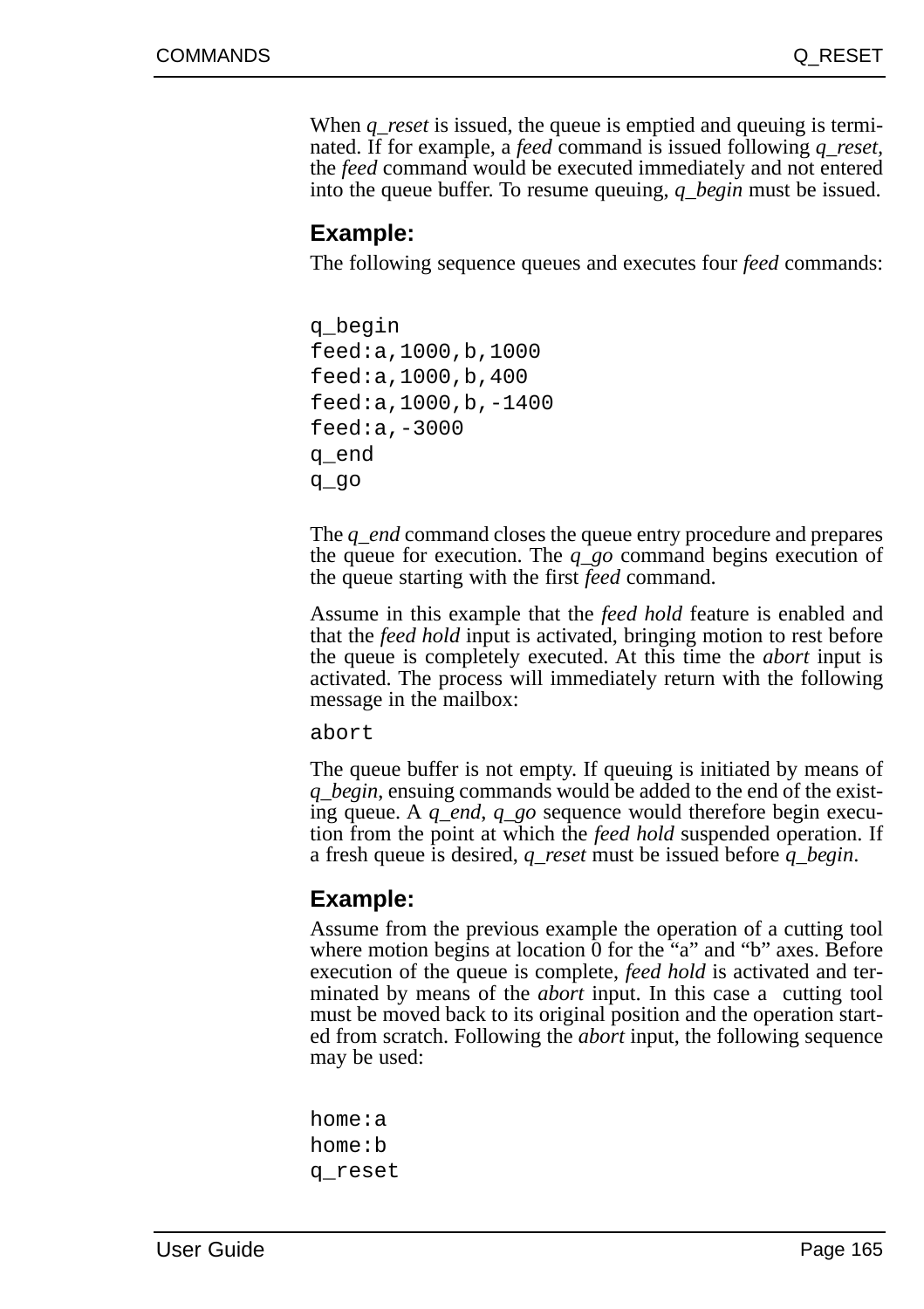q\_begin feed:a,1000,b,1000 feed:a,1000,b,400 feed:a,1000,b,-1400 feed:a,-3000 q\_end q\_go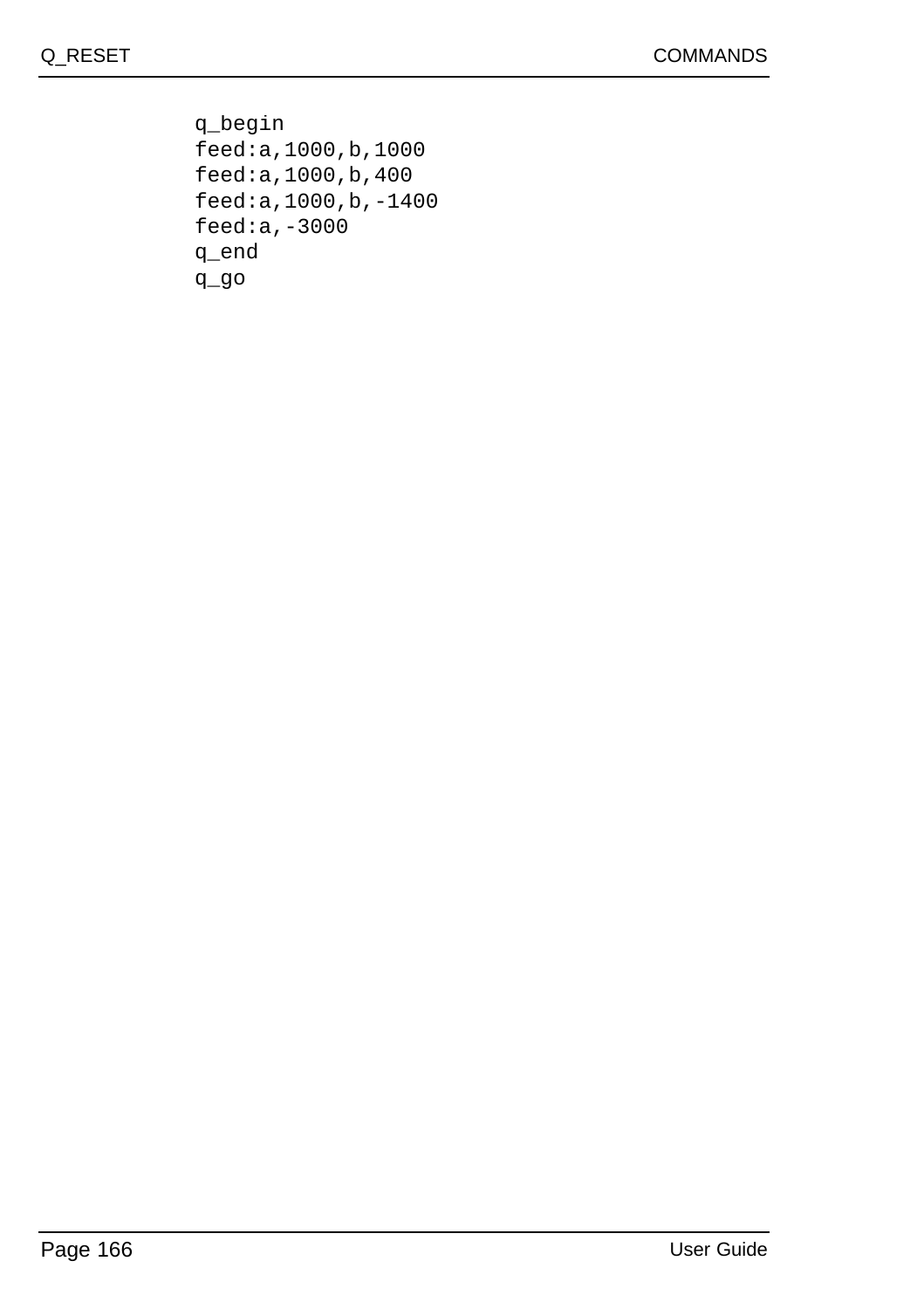# **Q\_WHERE?**

## **Synopsis:**

Report the entity in the queue buffer from which a *feed-hold - abort sequence* has occurred.

#### **Syntax:**

q\_where?

## **Side Effects:**

This command is not appropriate when circular interpolation commands are used in the queue buffer, as the circular interpolation commands are comprised of varying numbers of *feed* entities.

This command is useful in determining the location in the queue buffer that a *feed-hold* operation has occurred. An *abort* action is necessary to allow the application program to access **Indexer LPT**. A typical sequence is as follows:

1) The queue buffer is executed by means of a *q\_go* command.

2) Before completion, motion is arrested by means of the *feed-hold* input.

3) Control is returned to the application program by means of the *abort* input.

4) The *q\_where?* command is written to **Indexer LPT**.

5) An ASCII numeric value representing a one (1) based index of the *feed* entity from which motion was arrested appears in the mailbox.

#### **Returns:**

If there are no remaining entities in the queue buffer, the following ASCII numeric value appears in the mailbox:

 $\Omega$ 

Otherwise, a one (1) based index into the *feed* entity list appears in the mailbox.

#### **Example:**

The following sequence is written to Indexer LPT

```
:
q_begin
feed:a,100,b,500
feed:a,200,b,10
```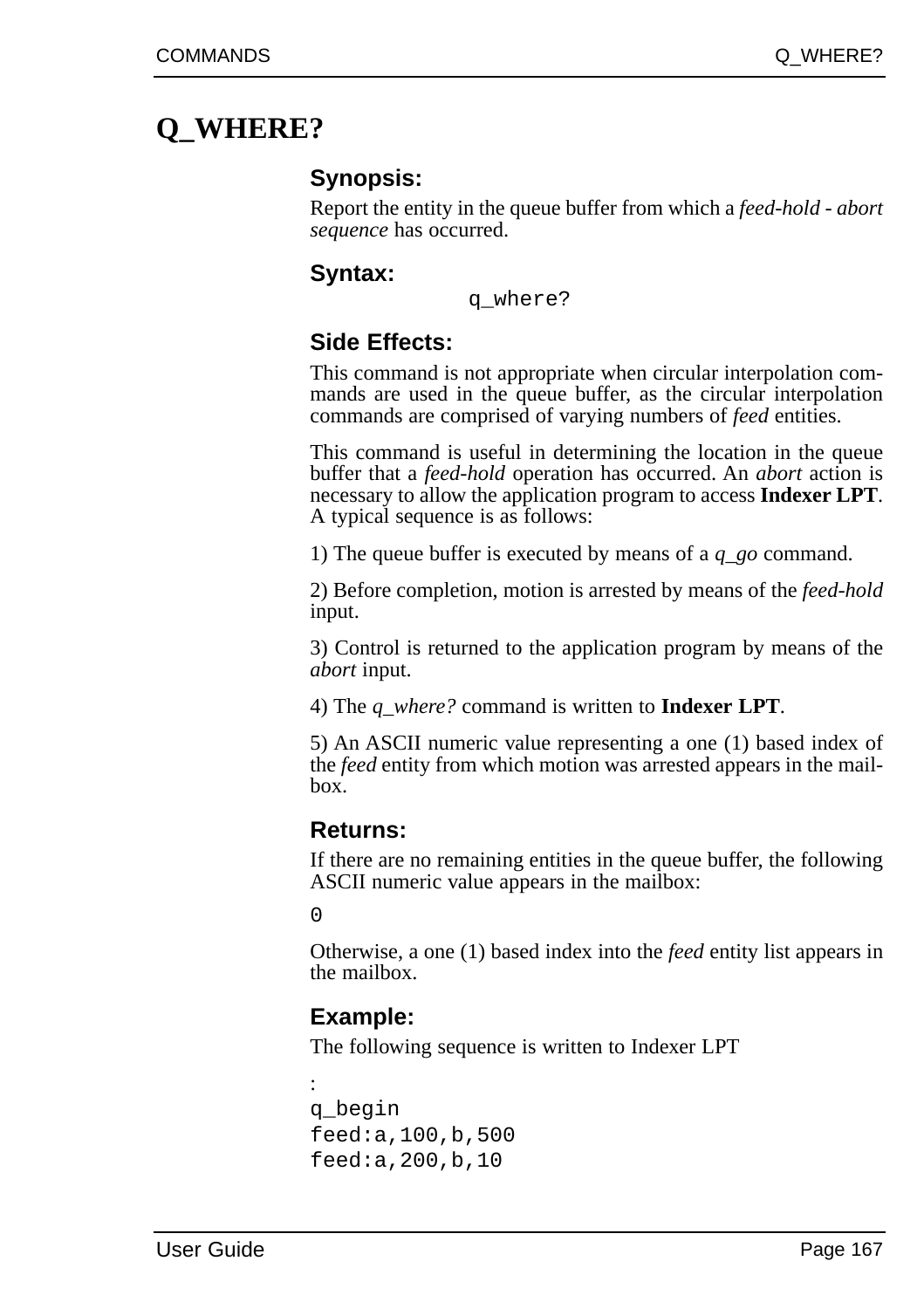feed:a,300,b,40 q\_end q\_go

During the execution of the third *feed* command, the *feed-hold* input is activated, followed by the *abort* input. The following message appears in themailbox

abort

The following command is then written to Indexer LPT

q\_where?

The message shown below appears in the mailbox

3

The "3" means that an abort from a feed-hold condition occurred within the third *feed* entry of the queue buffer.

## **Example:**

The queue buffer is empty because it has not been loaded, or it has run to completion, or it has been reset using a *q\_reset* command.

The following command is written to **Indexer LPT**:

q\_where?

The message below, which is an ASCII zero character, appears in the mailbox:

 $\Omega$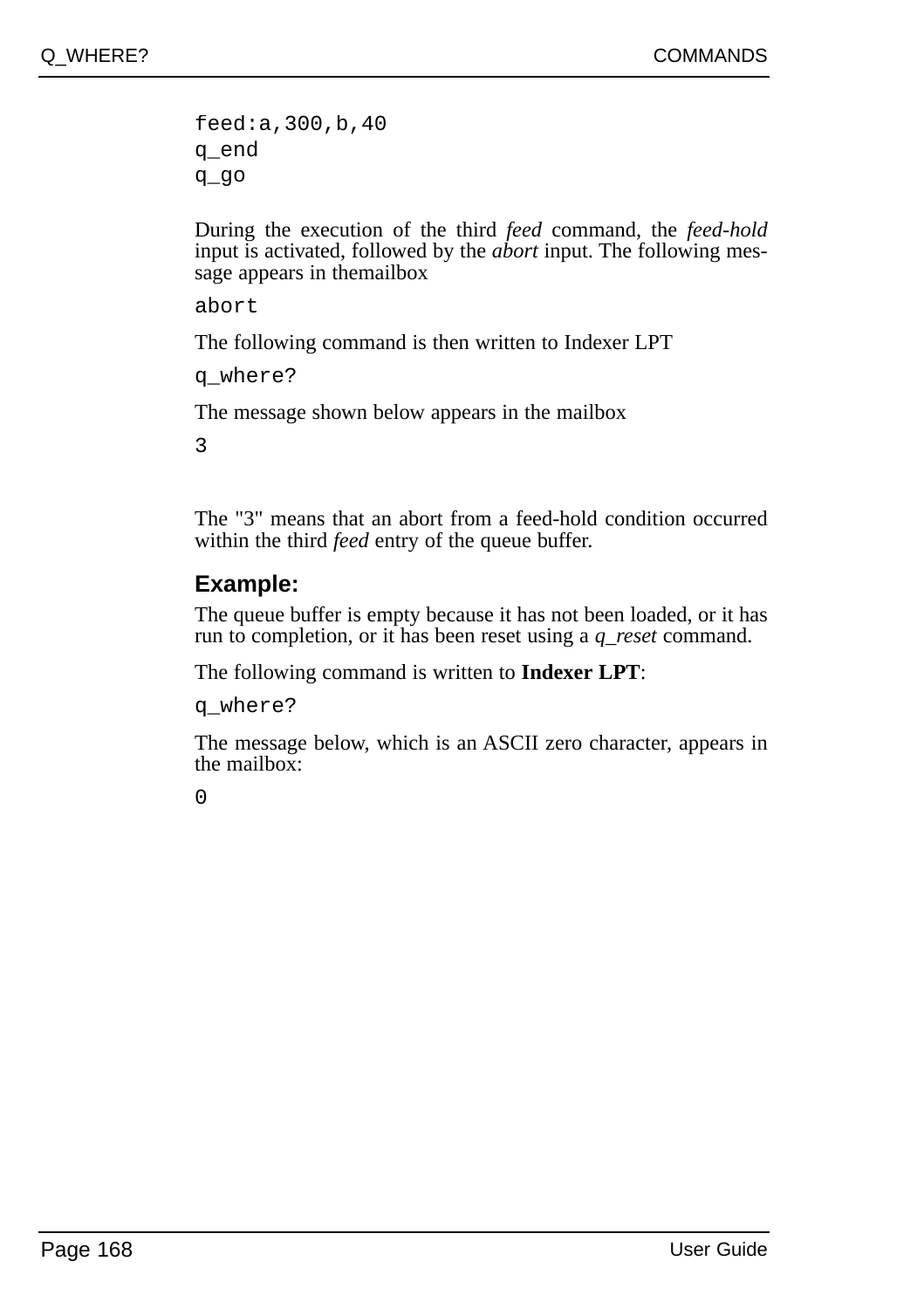# **REDUCED\_CURRENT**

#### **Synopsis:**

This command controls the *reduced current* output signal line.

## **Syntax:**

|   |                                  | reduced current: <axis><logic level=""></logic></axis> |  |
|---|----------------------------------|--------------------------------------------------------|--|
|   | <logic level=""></logic>         | Meaning                                                |  |
| 1 | output voltage level is TTL high |                                                        |  |
| U |                                  | output voltage level is TTL low                        |  |

#### **Side Effects:**

For X group axes (see Figure 1, page 27) this command controls the associated output voltage on connector pin 4. For Y group axes this command controls the associated output voltage on connector pin 8.

#### **Returns:**

An ASCII numeric character appears in the mailbox which indicates the logic level which has been established.

#### **Example:**

A computer system is configured such that a printer port which has the base address of 378 (hex) is used as an **Indexer LPT** motor controller. Consequently, pin 4 of this port connector corresponds to the *reduced current* pin for the "c" axis, and pin 8 of this port connector corresponds to the *reduced current* pin for the "d" axis. The following command causes pin 4 of this card to assume a TTL low voltage level:

```
reduced_current:c,0
```
After the execution of this command, the following ASCII character appears in the mailbox:

 $\Omega$ 

The following command causes pin 4 of this card to assume a TTL high voltage level:

reduced\_current:c,1

After the execution of this command, the following ASCII character appears in the mailbox: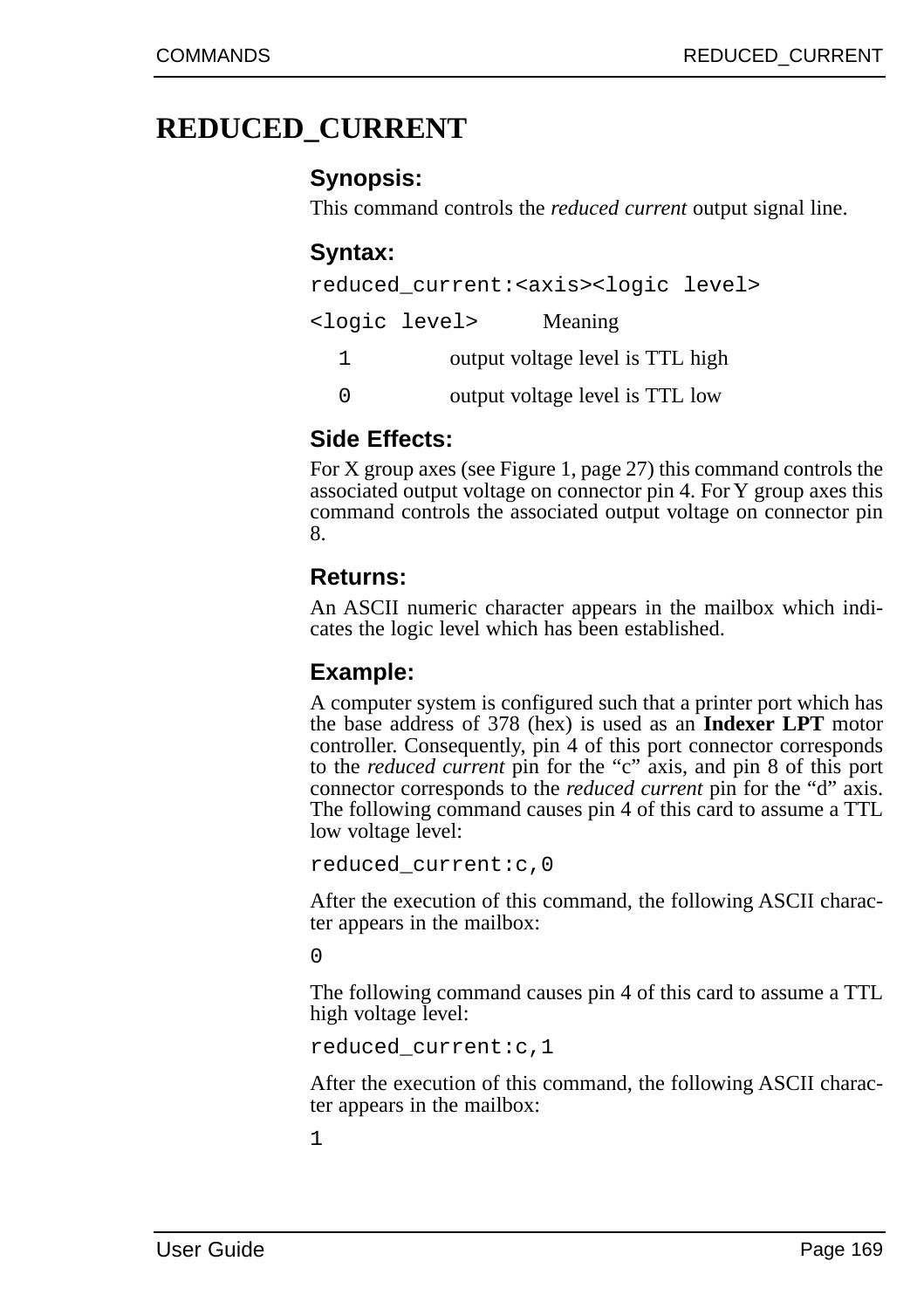# **REDUCED\_CURRENT?**

## **Synopsis:**

Read the logic level of the associated *reduced current* output line.

## **Syntax:**

reduced\_current?:<axis>

## **Returns:**

The mailbox contains an ASCII numeric character:

- 0 if the output voltage level is TTL low.
- 1 if the output voltage level is TTL high.

## **Example:**

Assume the *reduced current* output signal line for the "c " axis has been previously set to a logic level of 1 (one). To make this value appear in the mailbox, the following command is issued:

reduced\_current?:c

As a result the following ASCII character appears in the mailbox: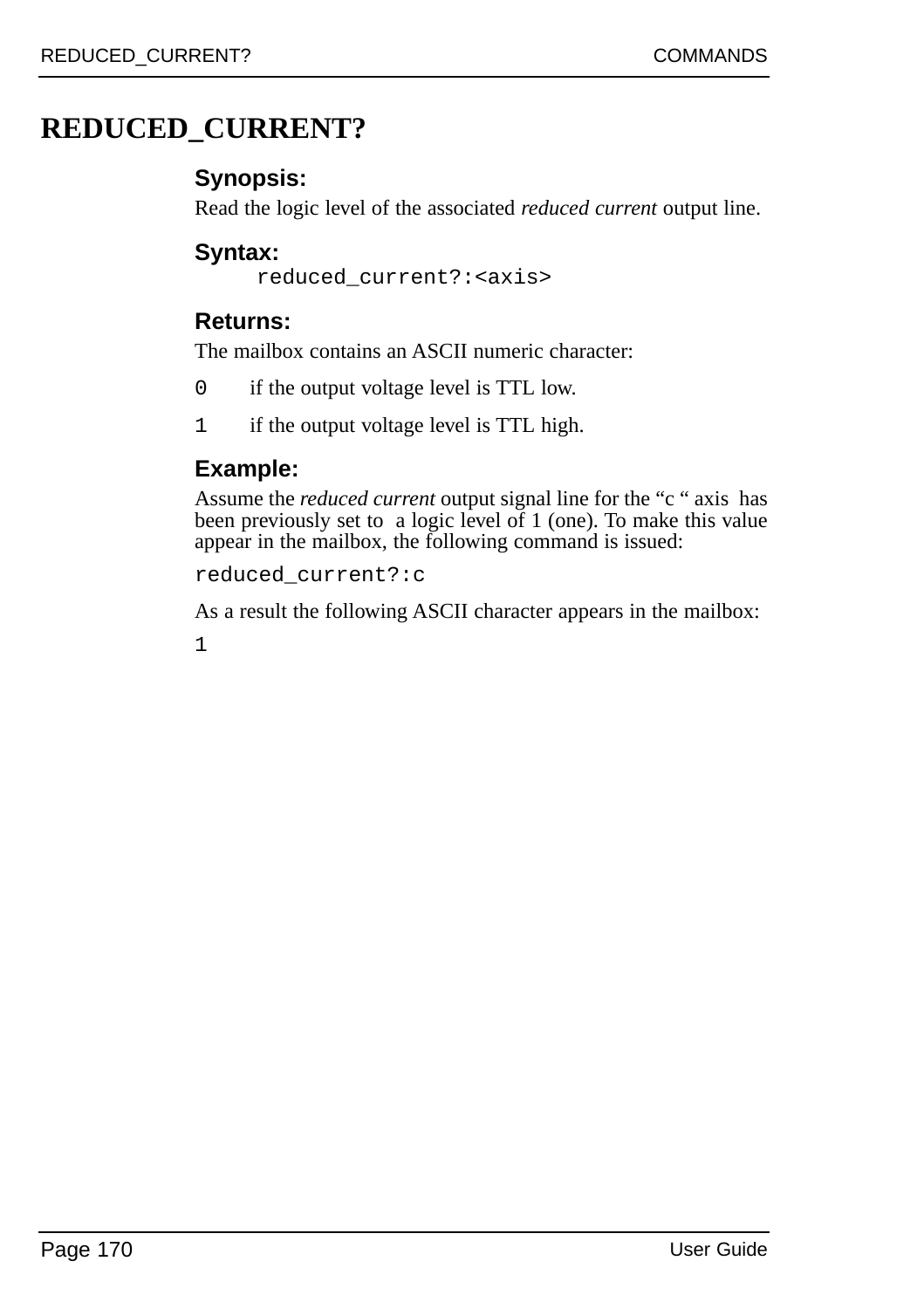# **SAVE\_FRO\_ENABLE**

#### **Synopsis:**

Save the current contents of the *fro\_enable* register to the system **Registry**.

#### **Syntax:**

save\_fro\_enable

#### **Side Effects:**

The value saved will be restored to the *fro\_enable* register the next time **Indexer LPT** loads.

Returns:

An ASCII numeric string representing the current value of the *fro\_enable* register appears in the mailbox.]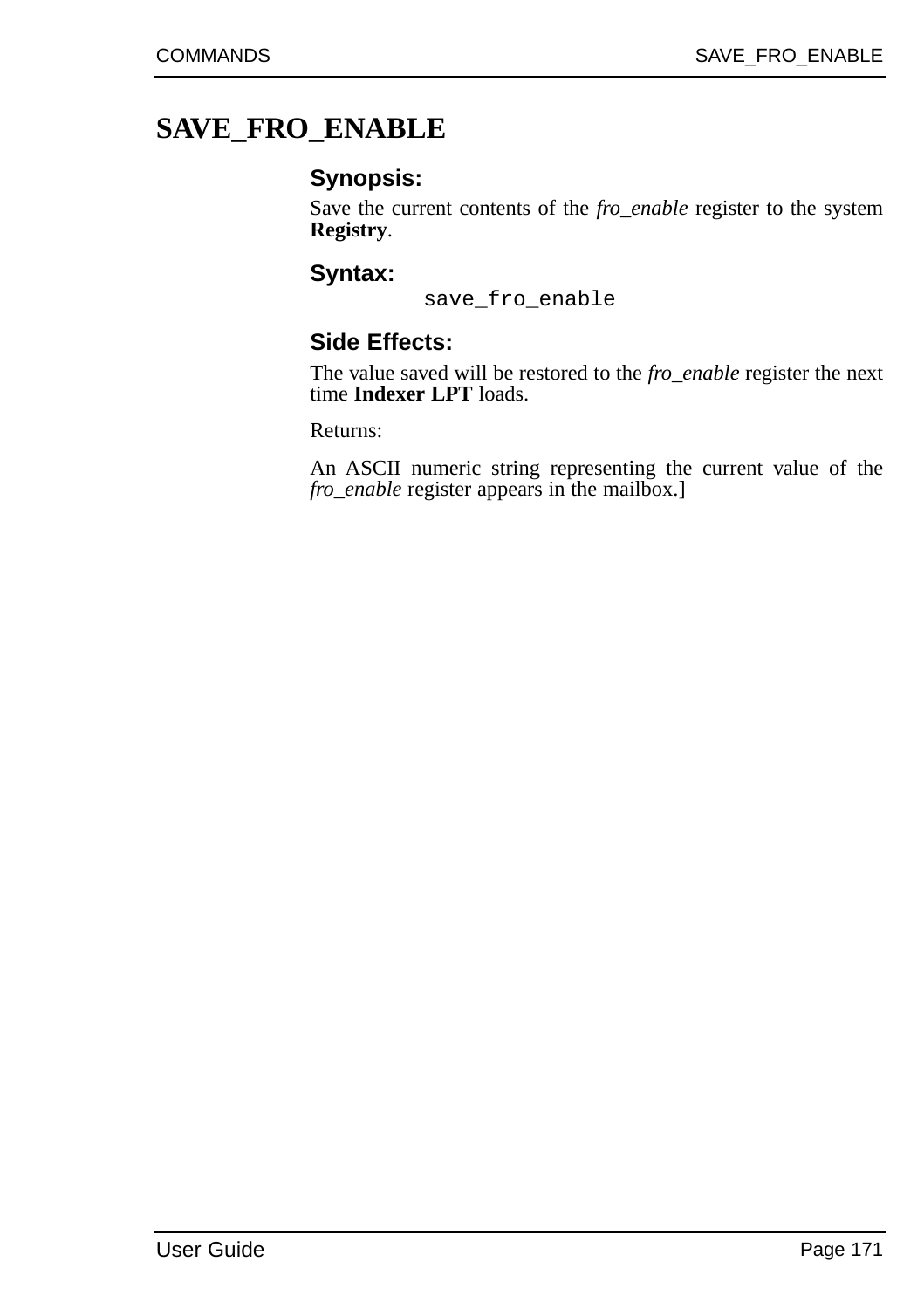# **SAVE\_FRO\_RES**

## **Synopsis:**

Save the contents of the *fro\_res* register to the system **Registry**.

## **Syntax:**

save\_fro\_res

## **Side Effects:**

The value saved will be restored to the *fro\_res* register the next time **Indexer LPT** loads.

#### **Returns:**

An ASCII numeric string representing the current value of the *fro\_res* register appears in the mailbox.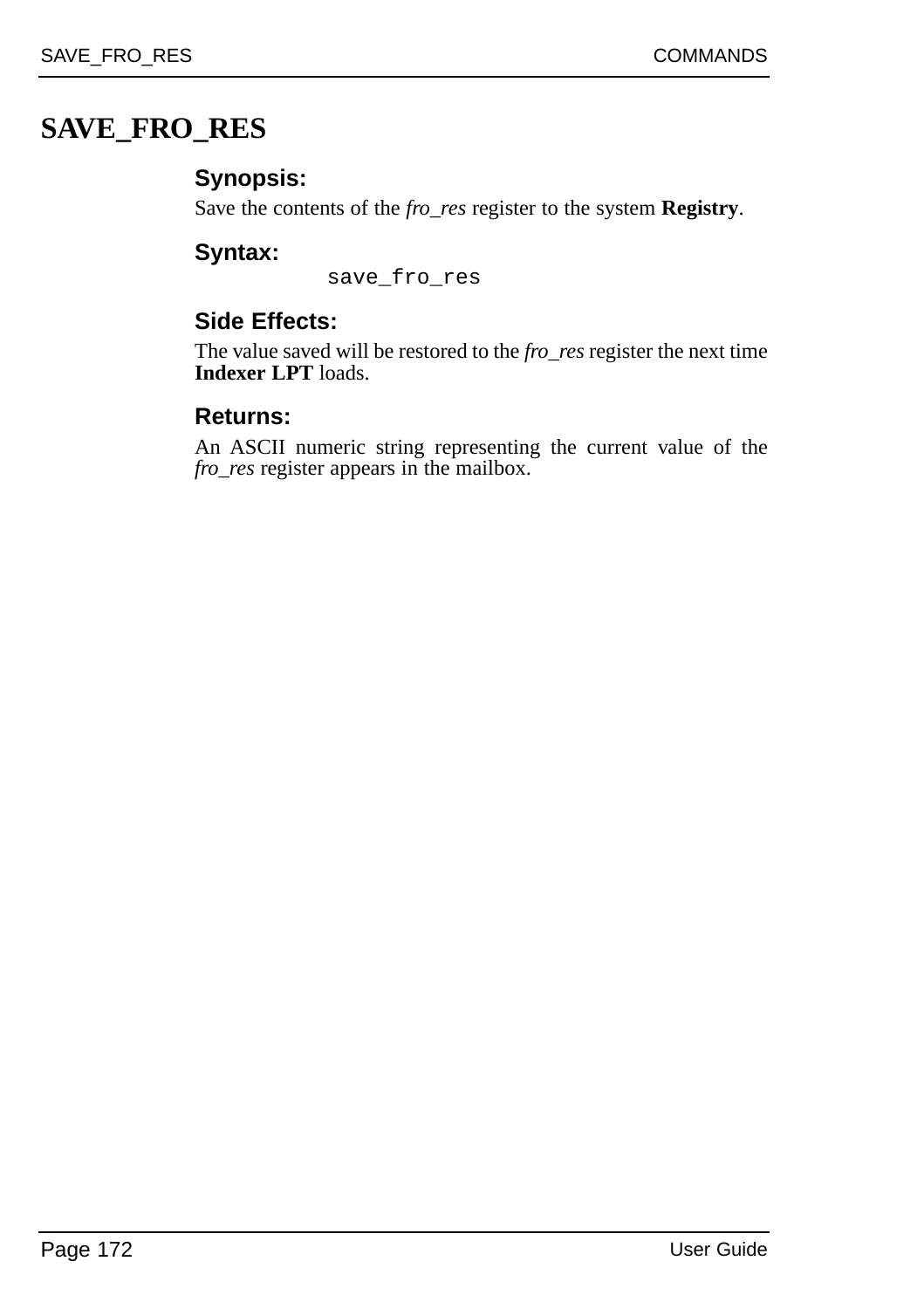## **SCAN**

### **Synopsis:**

Check for a closed circuit condition between the designated output and the designated input.

#### **Syntax:**

```
scan:<output axis>,<output bit>,
                  <input axis>,<input bit>
```

| <output bit=""></output> | Signal Line Name        |  |
|--------------------------|-------------------------|--|
| 0                        | Step                    |  |
| 1                        | Direction               |  |
| $\mathfrak{D}$           | <b>Reduced Current</b>  |  |
| 3                        | All Windings Off        |  |
|                          |                         |  |
| <input bit=""/>          | Signal Line Name        |  |
| 0                        | Low Limit Switch Input  |  |
| 1                        | High Limit Switch Input |  |

#### 2 Auxiliary Input

## **Side Effects:**

(Refer to the chapter entitled "Switch Scanning & Joystick" for a more complete description of the switch scanning procedure).

This command requires that the output axis be set to mode 2 using the *axis* command. When set to mode 2, all output bits associated with the output axis are normally "high" (5 volts).

The *scan* command accomplishes the following sequence:

1) The specified output bit is momentarily brought low (0 volts).

2) During the time period when the specified output bit is low, the specified input bit is sensed.

3) The output bit which was momentarily brought low is returned to its normally high condition.

Open circuit voltage on the limit switch inputs are considered stable because these signals are internally pulled up to 5 Volts through a resister on the printer card circuit. However, since on most print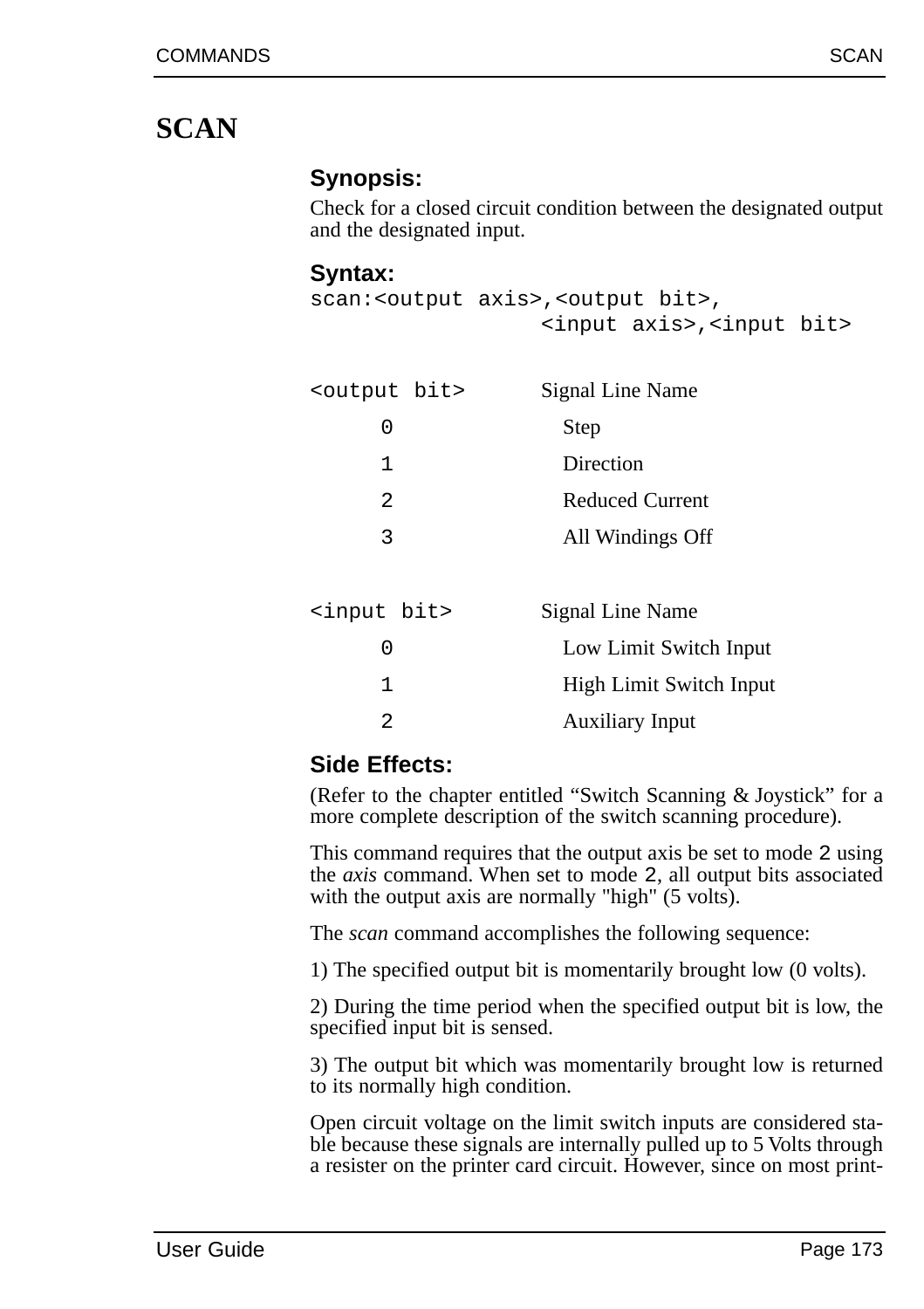er cards the *auxiliary input* is a floating, it cannot be relied upon to read "high" during a open circuit condition without an external pull up resistor. To use as a scanning input, connect the *auxiliary input* line to 5 volts through of a  $4.7\overline{\text{K}}$  ohm resistor).

#### **Returns:**

If the input bit sensed to be "low" during the time that the output bit is "low", then the following message appears in the mailbox:

1

If the input bit sensed to be "high" during the time that the output bit is "low", then the following message appears in the mailbox:

 $\Omega$ 

### **Example:**

Consider the wiring in the diagram below represents connections to the "e" axis. Also, assume that the "e" axis has been set up for scanning using the following command:

axis:e,2



The following command sequence occurs:

axis:e,2 scan:e,2,e,0

If switch **S3** is closed when the *scan* command is executed, the following message appears in the mailbox:

1

Otherwise, if switch **S3** is open, the following message is returned: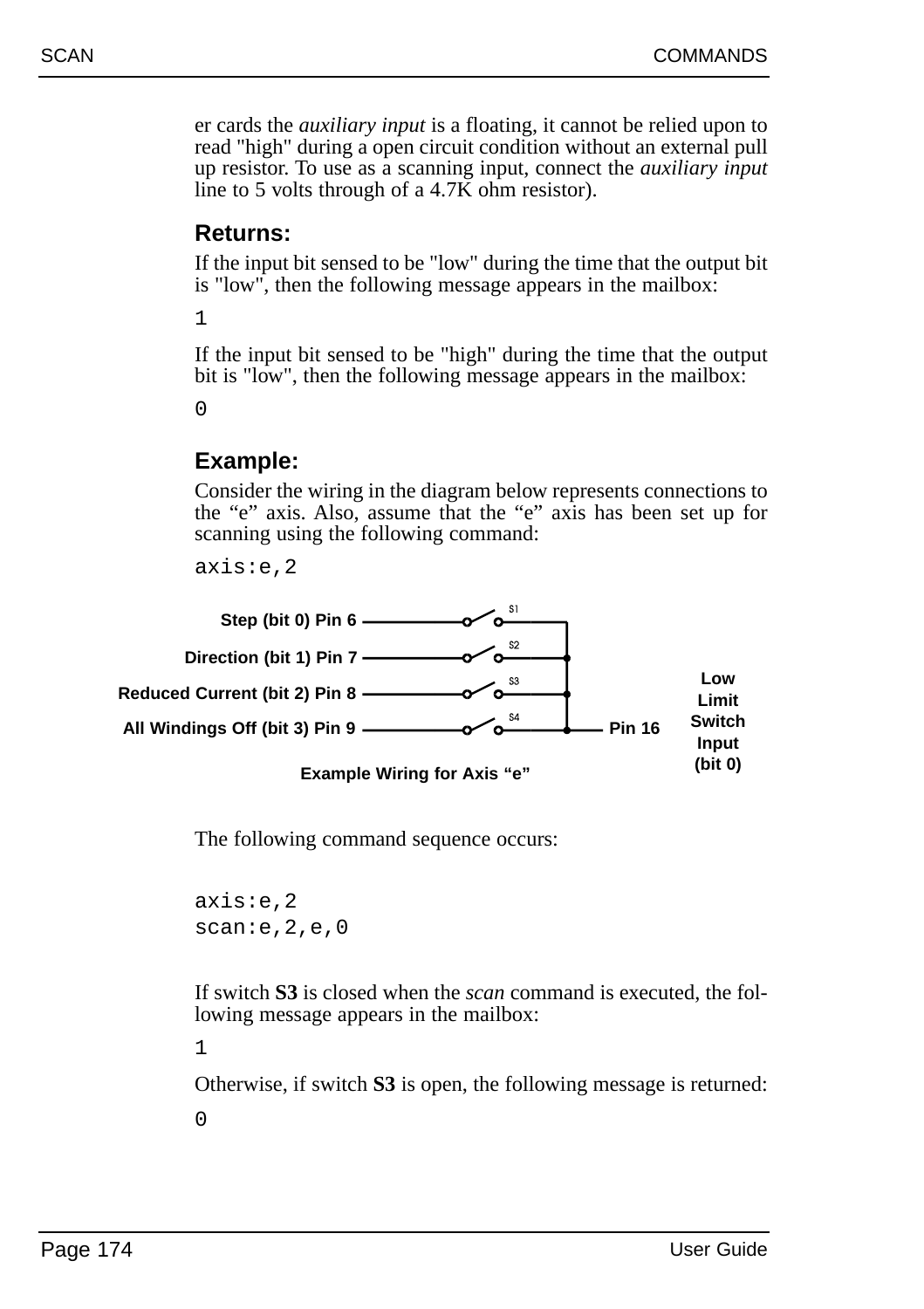## **SET\_ACCEL**

## **Synopsis:**

Set the *acceleration* register of the selected axis to the desired value in steps per second-per second.

#### **Syntax:**

set\_accel:<axis>,<value>

## **Side Effects:**

When, for example, a *move* command is issued, the dominant axis will begin moving at the rate set in the *lowspeed* register and accelerate towards the maximum velocity set in the *highspeed* register at an acceleration rate which is set by this command. Deceleration occurs at the same rate.

The value of the register cannot exceed the maximum capability of the system, nor can it be lower than the minimum value of 1 step per second-per second.

### **Returns:**

If the new value is accepted, an ASCII string representing this value appears in the mailbox. If the new value is out of range the following message appears in the mailbox:

error,value

## **Example:**

The *acceleration* register of the "a" axis is set such that subsequent *move* commands may accelerate the motor at a rate of 1500 steps per second-per second:

set\_accel:a,1500

The following ASCII string appears in the mailbox: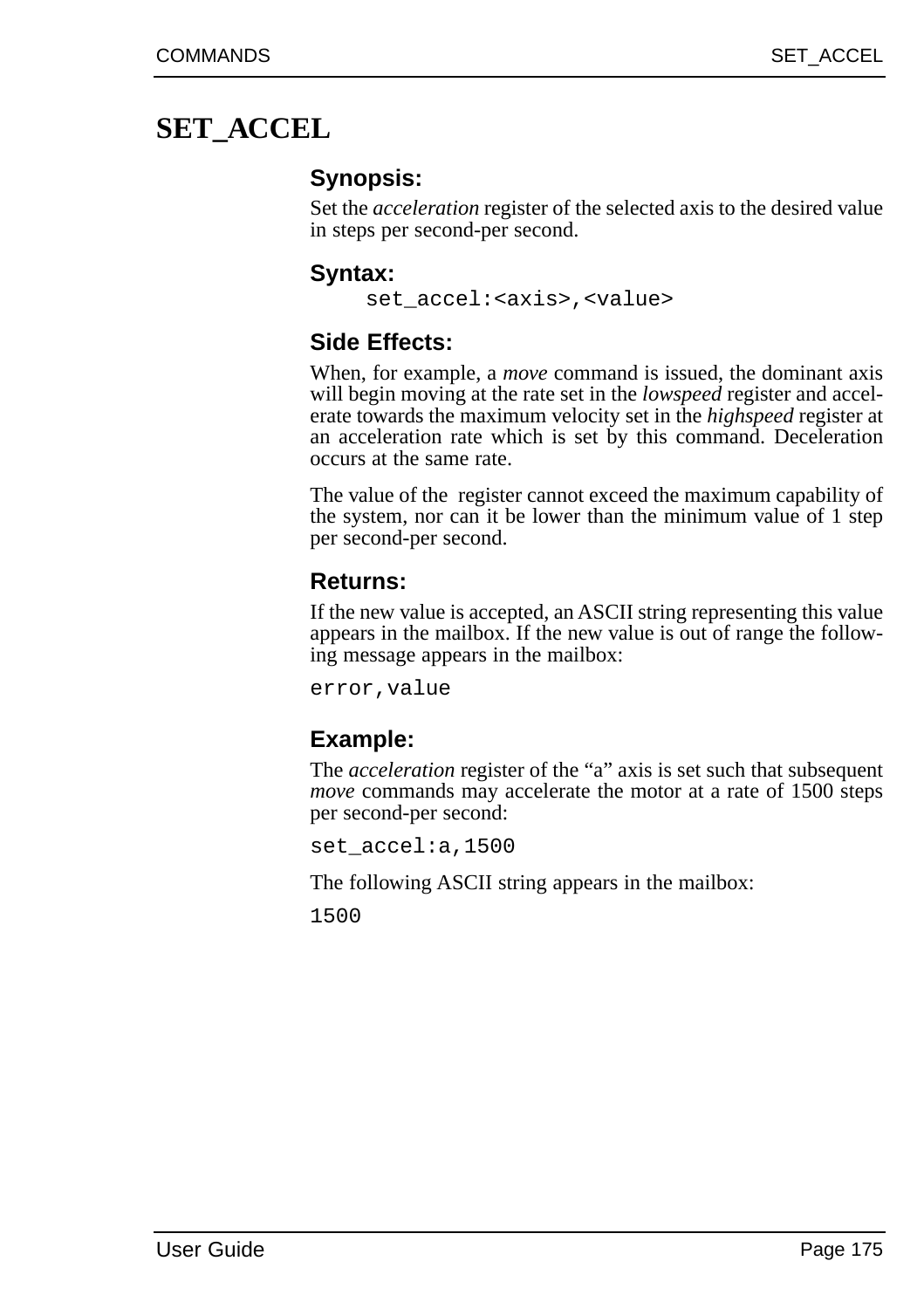## **SET\_ARCSEG\_DEGREES**

### **Synopsis:**

Set the angle subtended over each segment of circular interpolation.

### **Syntax:**

set arcseg degrees: <value>

### **Side Effects:**

Circular interpolation commands, *circle*, *arc\_to\_point*, and *arc\_to\_angle*, use linear segments to approximate the true theoretical arc. Motion control follows the path of the chord of the arc segments designated by this command. The default value for each chordal segment is five (5) degrees. Consequently, using the default *arcseg\_degrees* value, execution of a *circle* command would approximate a true circle with 360/5 = 72 linear segments.

The resolution of the arc is not affected by this command. For example, if the *arcseg\_degrees* register is set to 5, and and the following command is issued:

arc\_to\_angle:ccw,a,0,b,1000,12

an arc of twelve (12) degrees will be subtended using three segments. Two segments of five (5) degrees, and on final segment of two (2) degrees.

The minimum value accepted by this command is one (1). Using the minimum value set up by this command of one (1) degree, a *circle* command would approximate a true circle using a polygon of 360 linear segments.

The maximum value accepted by this command is ninety (90). Using the maximum value set up by this command of ninety (90) degrees, the *circle* command would generate a polygon using of (4) linear segments.

### **Returns:**

An ASCII sting reflecting the value of degrees per arc segment is placed in the mailbox

## **Example:**

The following command sets the segment value to 2 degrees:

```
set arcseg degrees: 2
```
The following string appears in the mailbox: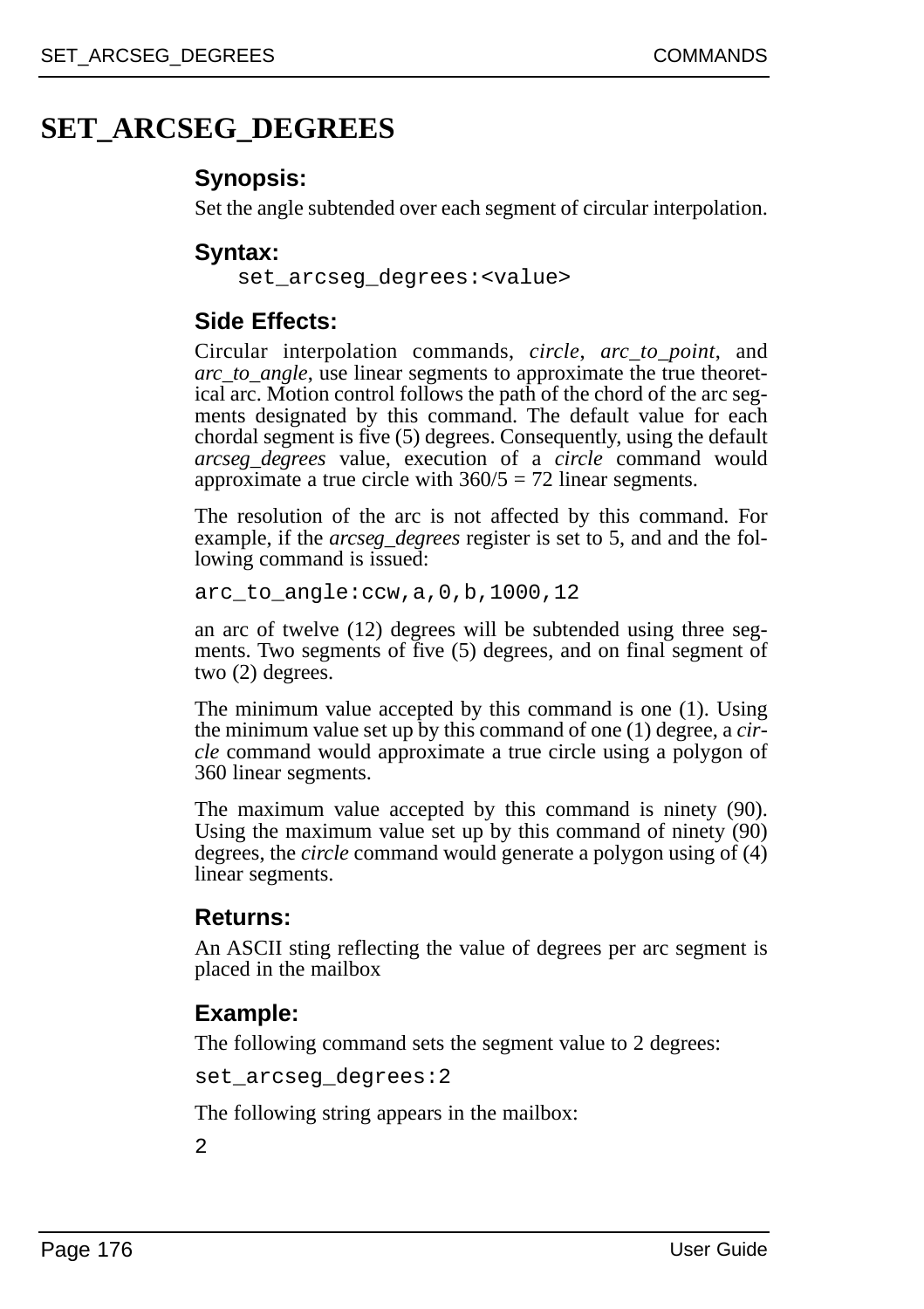Subsequent to this command, an arc of 90 degrees is generated using the following command:

arc\_to\_angle:ccw,a,0,b,100,90

This command approximates the true theoretical arc using  $90/2 =$ 45 linear segments.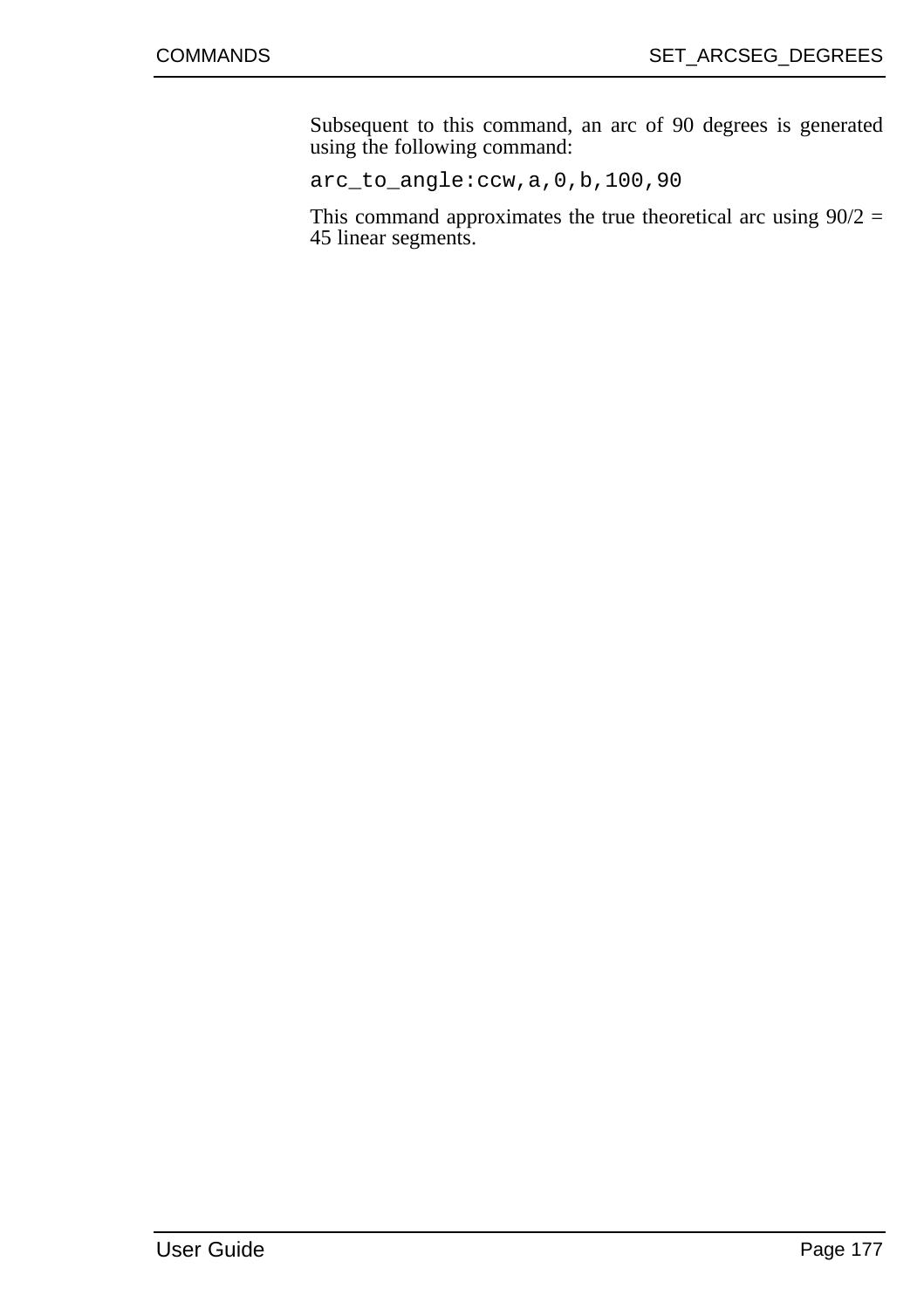## **SET\_FEED\_ACCEL**

## **Synopsis:**

Set the *feed acceleration* register to the desired value in steps per second-per second. This register applies to all axes.

## **Syntax:**

set\_feed\_accel:<value>

## **Side Effects:**

When a feed command is issued, the dominant axis (the axis which is to be moved the greatest extent) will begin motion at the rate set in the *feed\_lowspeed* register and accelerate towards its final velocity at an acceleration rate determined by the contents of the *feed acceleration* register. Deceleration occurs at the same rate.

The value of the *feed acceleration* register cannot exceed the maximum capability of the system, nor can it be lower than a minimum value of 1 step per second-per second.

## **Returns:**

If the new value is accepted, an ASCII string representing this value appears in the mailbox. If the new value is out of range the following message appears in the mailbox:

error,value

## **Example:**

The *feed acceleration* register is set such that subsequent *feed* commands will accelerate the dominant axis at a rate of 1500 steps per second-per second:

set\_feed\_accel:1500

The following ASCII string appears in the mailbox: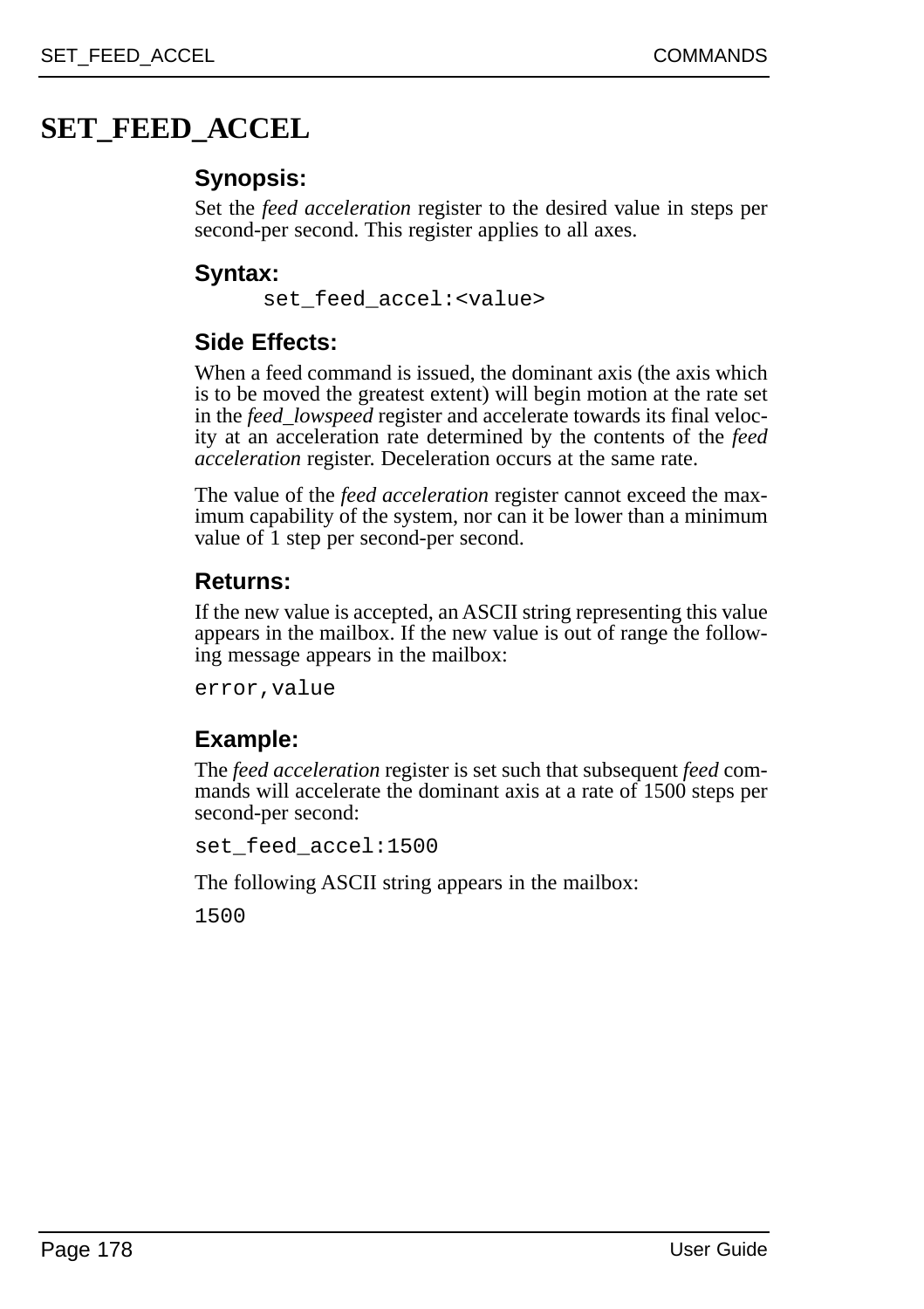## **SET\_FEED\_HIGHSPEED**

### **Synopsis:**

The *feed\_highspeed* register is modified using this command. This register applies to all axes.

### **Syntax:**

set\_feed\_highspeed:<value>

## **Side Effects:**

The maximum vector velocity after acceleration using the *feed* command is set to the desired value in steps per second.

If allowed sufficient distance to travel, the dominant axis of a *feed* command will accelerate such that the velocity along the path of travel will reach the vector rate specified by the value of the *feed\_highspeed* register. The value of the *feed\_highspeed* register cannot exceed the maximum capability of the system, nor can it be lower than the value set in the *feed\_lowspeed* register. (The maximum speed the system is capable of can be determined using the *max\_speed?* command.

### **Returns:**

If the new value is accepted, an ASCII string representing this value appears in the mailbox. If the new value is out of range, or if the value is smaller than the *feed\_lowspeed* value, the following message appears in the mailbox:

error, value

## **Example:**

The *feed\_highspeed* register is set such that subsequent *feed* commands may accelerate to a vector velocity of 1000 steps per second.

set\_feed\_highspeed:1000

The following ASCII string appears in the mailbox:

1000

After the following command is issued:

feed:a,50000,b,50000

the dominant axis accelerates to a rate of 707 steps per second, making the combined vector velocity 1000 steps per second.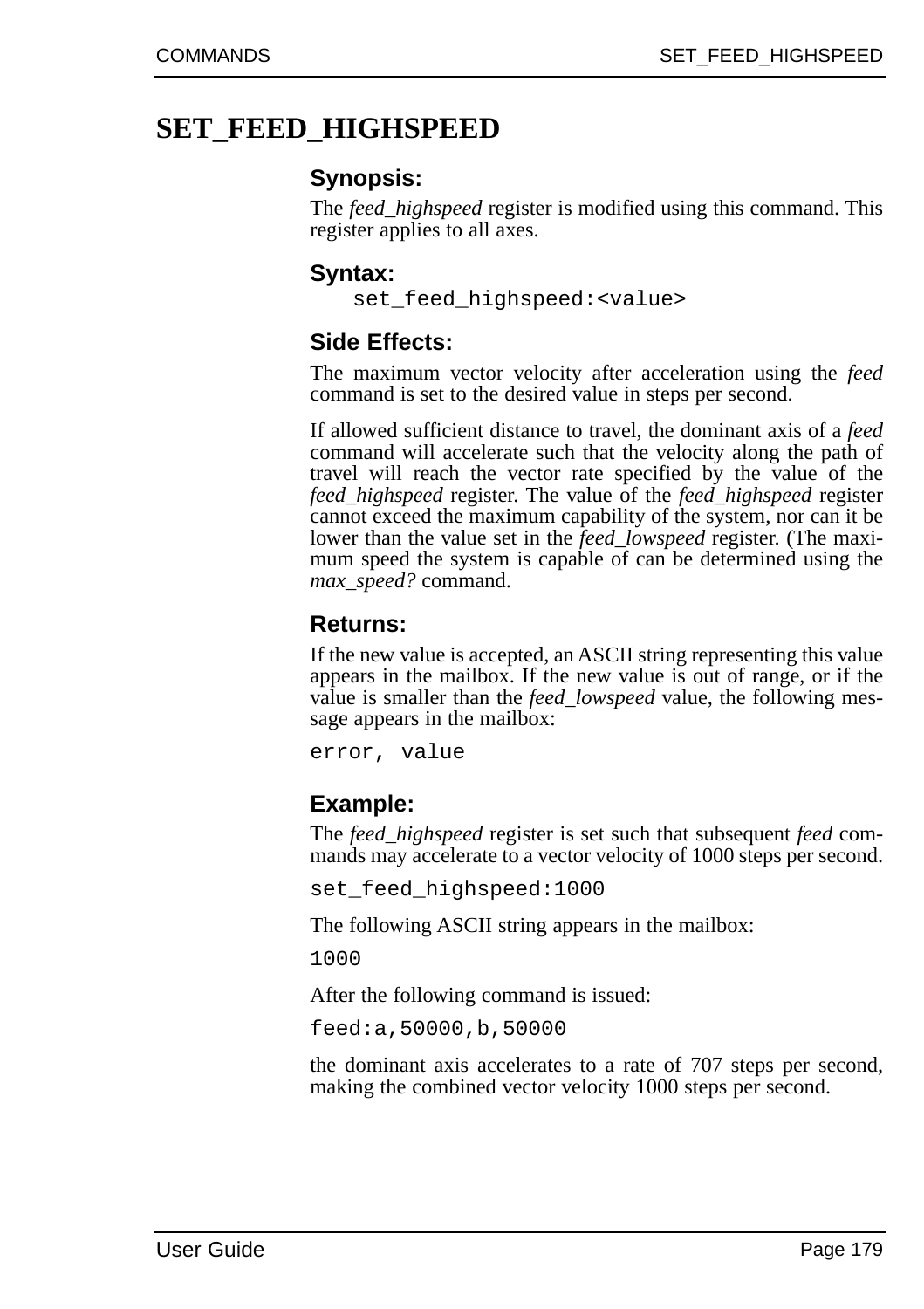## **SET\_FEED\_LOWSPEED**

## **Synopsis:**

The *feed\_lowspeed* register is modified using this command. This register applies to all axes.

## **Syntax:**

set\_feed\_lowspeed:<value>

## **Side Effects:**

The starting *feed* velocity is set to the desired value in steps per second.

When a feed command is issued, the dominant axis begins motion at the rate set in the *feed\_lowspeed* register. The default *feed\_lowspeed* value is 250 steps per second. This register cannot be set to a value above the *feed\_highspeed* register.

## **Returns:**

If the new value is accepted, an ASCII string representing this value appears in the mailbox. If the new value is out of range, or if the value is greater than the *feed\_highspeed* value, the following message appears in the mailbox:

error,value

## **Example:**

Set the *feed\_lowspeed* register such that the feed command will start the dominant axis at a rate of 500 steps per second:

set\_feed\_lowspeed:500

The following ASCII string appears in the mailbox: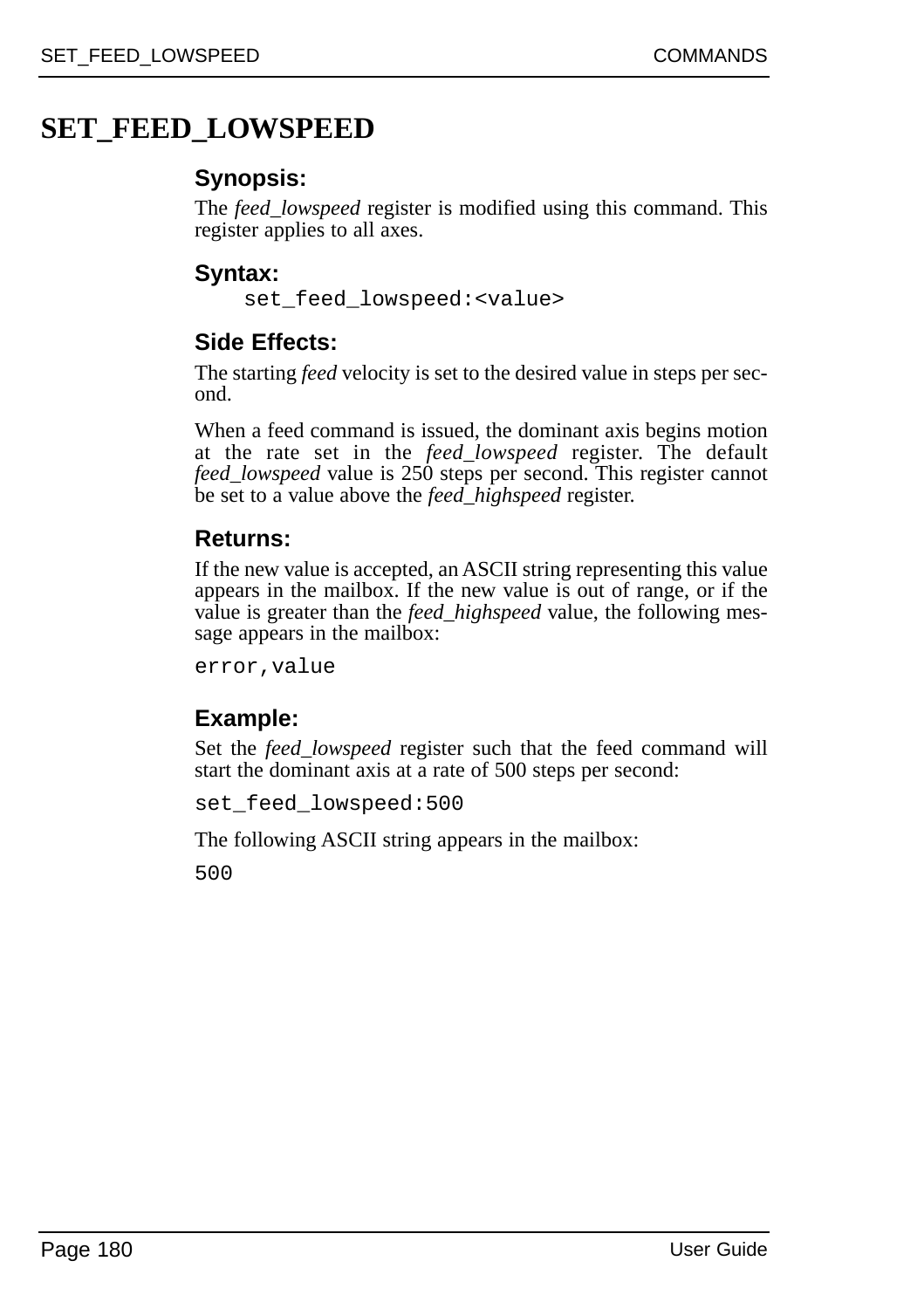## **SET\_FRO\_DELAY**

#### **Synopsis:**

Change the value of the *fro\_delay* register.

#### **Syntax:**

set\_fro\_delay:<value>

## **Side Effects:**

The value of the *fro\_delay* register affects the sensitivity of feed rate override controls. Lower values increase sensitivity. Higher values decrease sensitivity.

#### **Returns:**

An ASCII numeric string representing the value written to the *fro\_delay* register appears in the mailbox.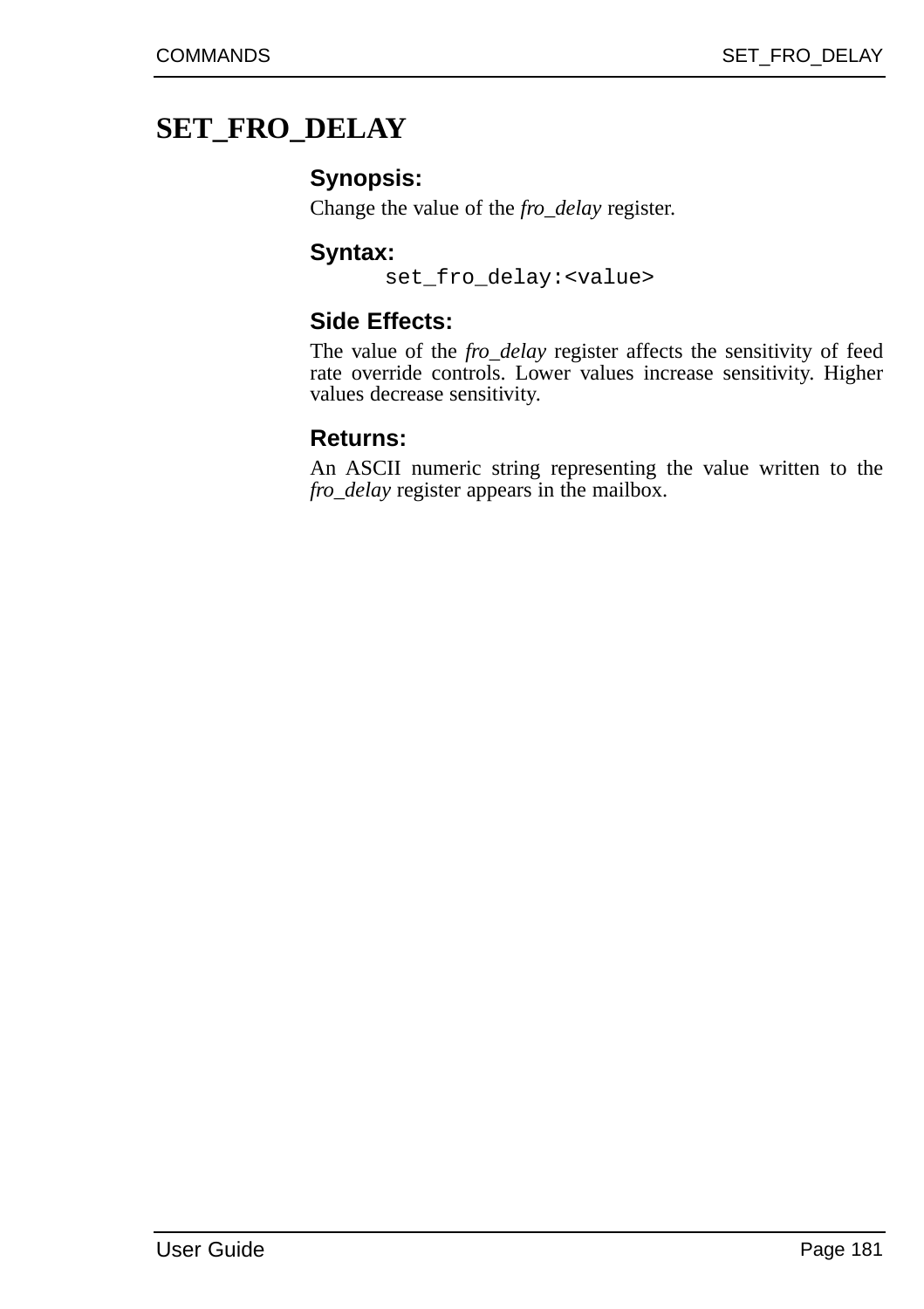## **SET\_FRO\_ENABLE**

## **Synopsis:**

Change the value of the *fro\_enable* register.

### **Syntax:**

set fro enable:<value>

## **Side Effects:**

The *fro\_enable* register can be set to a value of "1" or "0". A value of "1" enables the feed rate override feature. A value of "0" disables it.

## **Caution**

**The feed rate override feature should not be enabled if there exists an open circuit to the feed rate override input pin on the Hardware Assist Module, as this will result in erratic motor speeds.**

The fro\_enable register has no effect on software control over the FRO feature via manipulation of the fro\_offset register.

## **Returns:**

And ASCII numeric string representing the value written to the fro\_enable register appears in the mailbox.

## **Example:**

The following command is used to enable the feed rate override feature:

set fro enable:1

As a result, the following character string appears in the mailbox: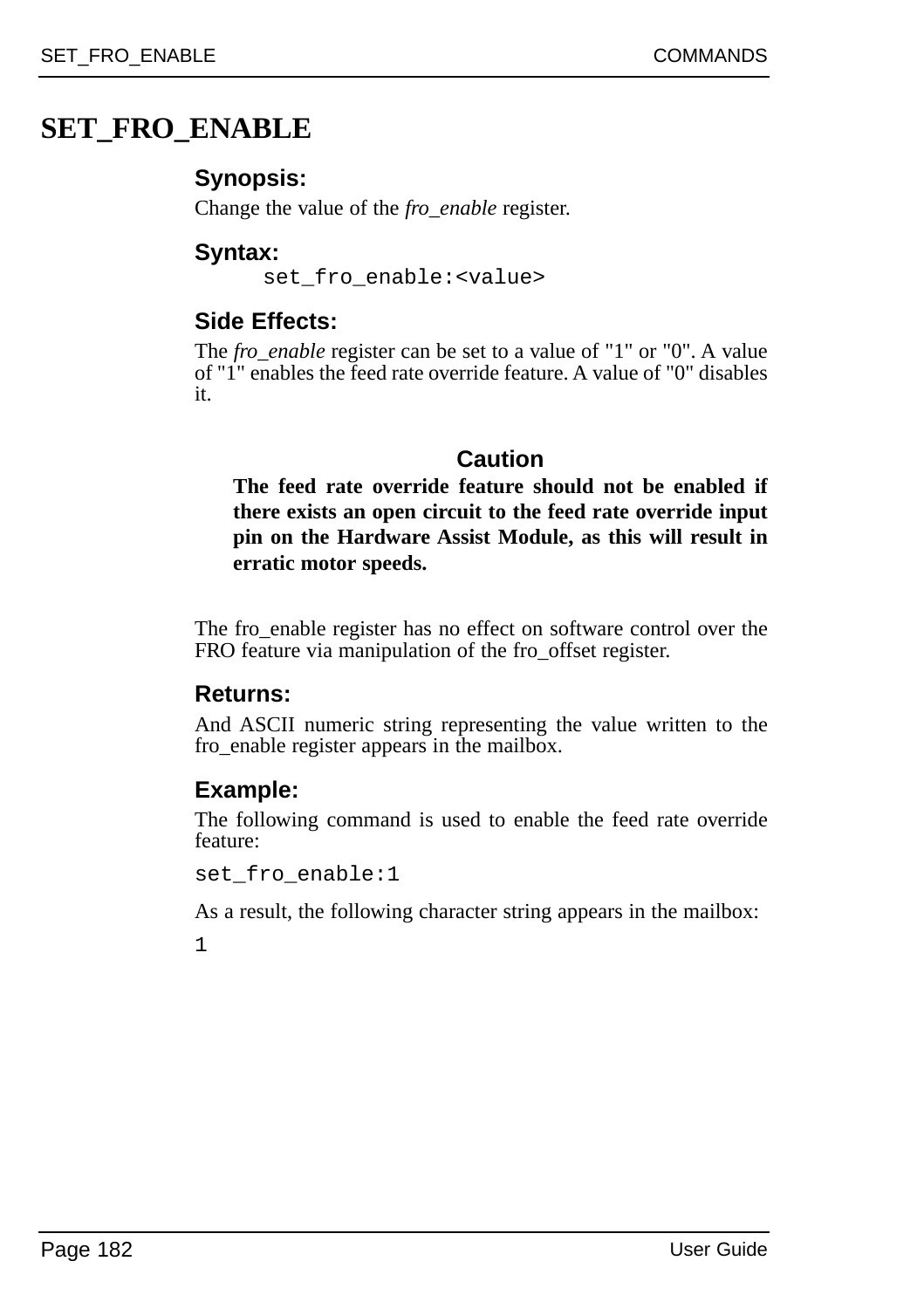## **SET\_FRO\_HIGH**

### **Synopsis:**

Change the value of the *fro\_high* register.

#### **Syntax:**

set\_fro\_high:<value>

## **Side Effects:**

The value written represents the percentage of feed rate override that will be applied at the maximum limit.

### **Returns:**

An ASCII numeric string representing the value written to the *fro\_high* register appears in the mailbox.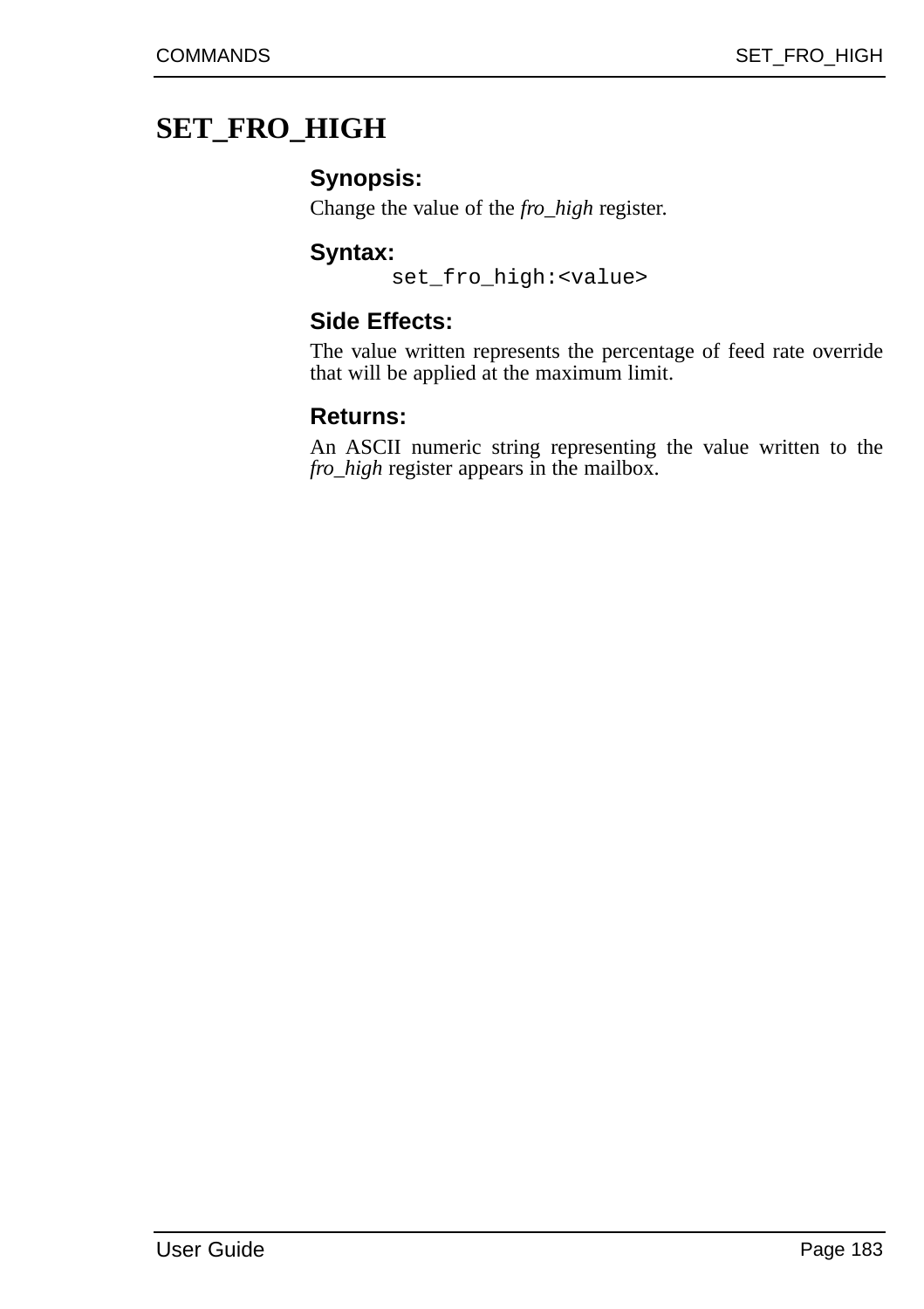## **SET\_FRO\_HIGHVOLT**

## **Synopsis:**

Change the value of the *fro\_highvolt* register.

### **Syntax:**

set fro highvolt:<value>

## **Side Effects:**

The value written represents the input voltage at the high limit of the feed rate override input. This value is in units of 5/256 Volts, and cannot exceed 256 (corresponding to an upper limit of 5 Volts). This value must be greater than the value of the *fro\_lowvolt* register.

### **Returns:**

An ASCII numeric string representing the value written to the *fro\_highvolt* register appears in the mailbox.

## **Example:**

The following command sets the high limit voltage to 5.0 volts:

set\_fro\_highvolt:256

As a result, the number 256 is assigned to the *fro\_highvolt* register and the following ASCII numeric string appears in the mailbox: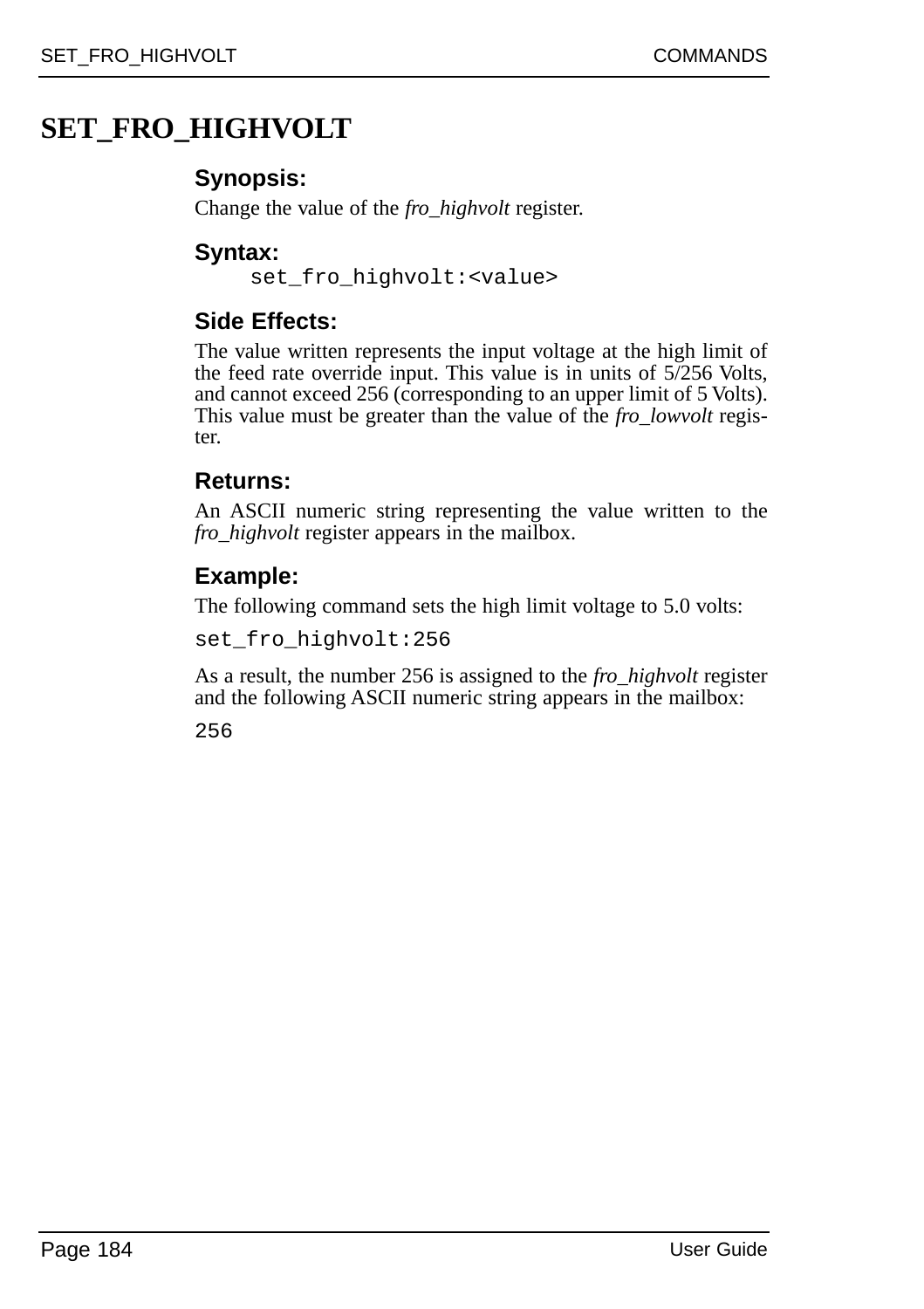## **SET\_FRO\_LOW**

### **Synopsis:**

Change the value of the *fro\_low* register.

#### **Syntax:**

set\_fro\_low:<value>

## **Side Effects:**

The value written represents the percentage of feed rate override that will be applied at the minimum limit.

### **Returns:**

An ASCII numeric string representing the value written to the *fro\_low* register appears in the mailbox.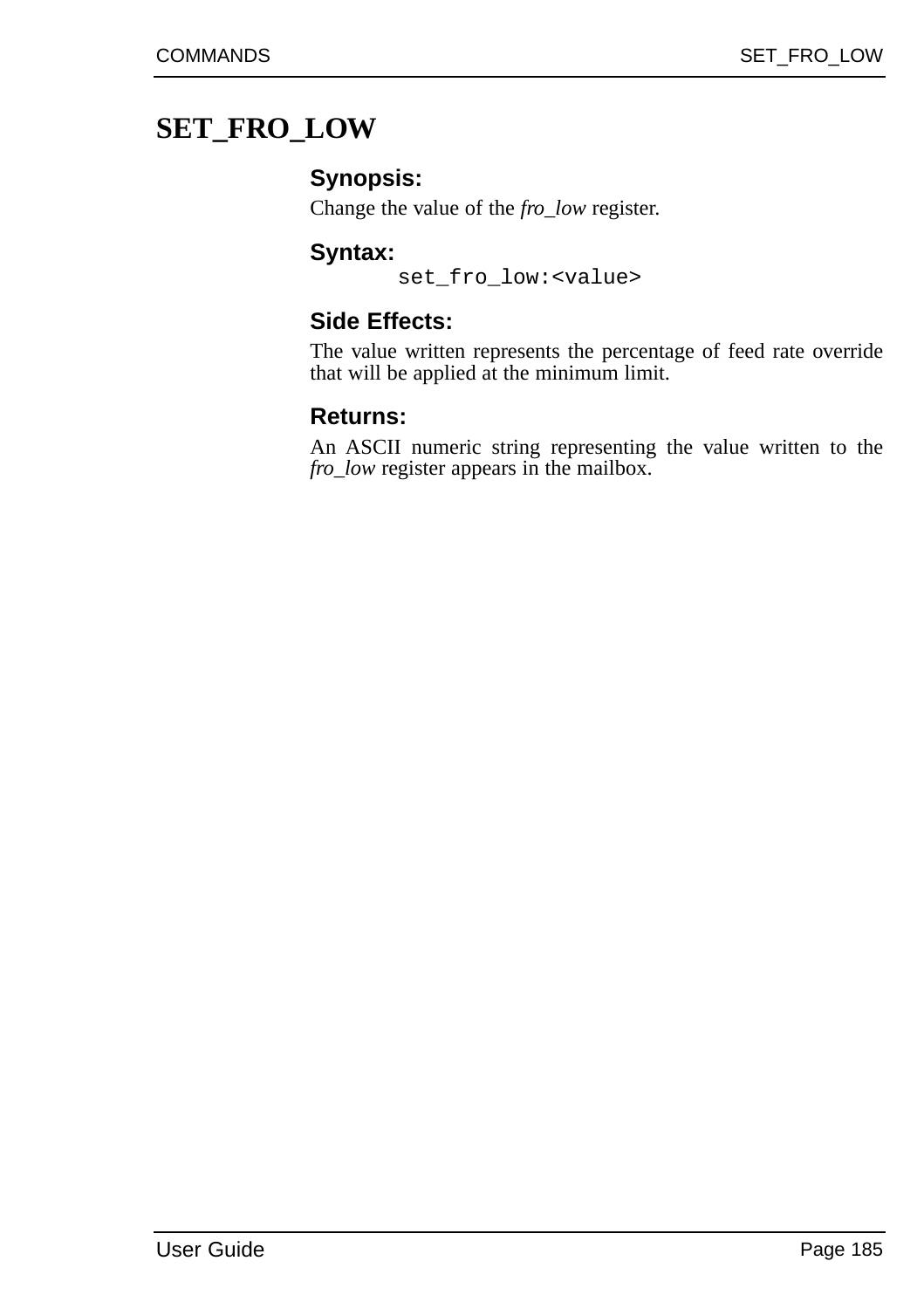## **SET\_FRO\_LOWVOLT**

## **Synopsis:**

Change the value of the *fro\_lowvolt* register.

### **Syntax:**

set fro lowvolt: <value>

## **Side Effects:**

The value written represents the input voltage at the low limit of the feed rate override input. This value is in units of 5/256 volts, and cannot exceed the value of the "fro\_highvolt" register.

### **Returns:**

An ASCII numeric string representing the value written to the *fro\_lowvolt* register appears in the mailbox.

## **Example:**

The following command sets the low limit voltage to approximately .02 Volts.

set\_fro\_lowvolt:5

As a result the the number 5, representing  $5/256 = 0.01953$  Volts, is assigned to the *fro\_lowvolt* register and the following ASCII numeric string appears in the mailbox: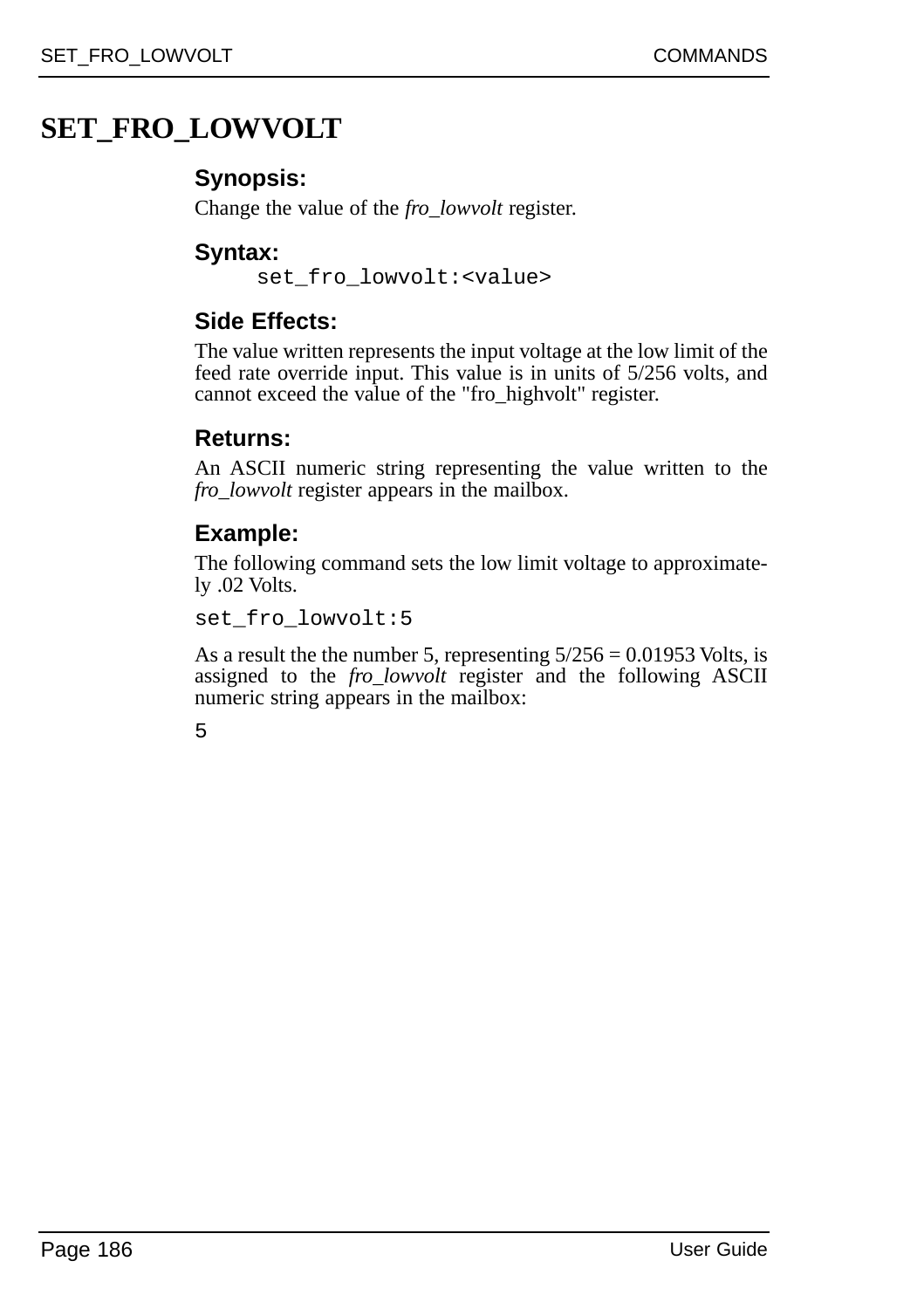## **SET\_FRO\_OFFSET**

#### **Synopsis:**

Change the value of the *fro\_offset* register.

#### **Syntax:**

set fro offset:<value>

### **Side Effects:**

The actual speed of operation will track the percentage override determined by the sum of the values of the *fro\_offset* register and the operational (voltage controlled) feed rate override.

When the voltage controlled feed rate override (FRO) feature is disabled (contents of the fro\_enable register is "0"), the operational FRO value is 100%. Otherwise, when FRO is enabled, the operational FRO value is determined by the external FRO input voltage.

The *set fro\_offset* command is acceptable for use within the queue buffer, and will take effect as part of the queue execution sequence (after *q\_go*) provided there is at least one motion command preceding it. Otherwise, it will take effect immediately.

Using *set\_fro\_offset* within the queue buffer is an effective way to change vector speeds within a complex contour.

### **Example:**

Assume that the FRO feature is disabled and the *feed\_highspeed* register is 10000. Consider the following sequence:

```
q_begin
feed:a,82034
set_fro_offset:-20
feed:a,40000
q_end
q_go
```
Assume that during the first *feed* command acceleration to the value of the *feed\_highspeed* register occurs. After the completion of the first *feed* command the motor speed will decelerate from its value of 10000 steps per second to the FRO value of  $100\% - 20\% =$ 80%, or 8000 steps per second.

If the FRO feature were enabled, after the *set\_fro\_offset* command the FRO value would be 20% less than the value established by the FRO input voltage,but will not be smaller than the value set up in the *fro\_low* register.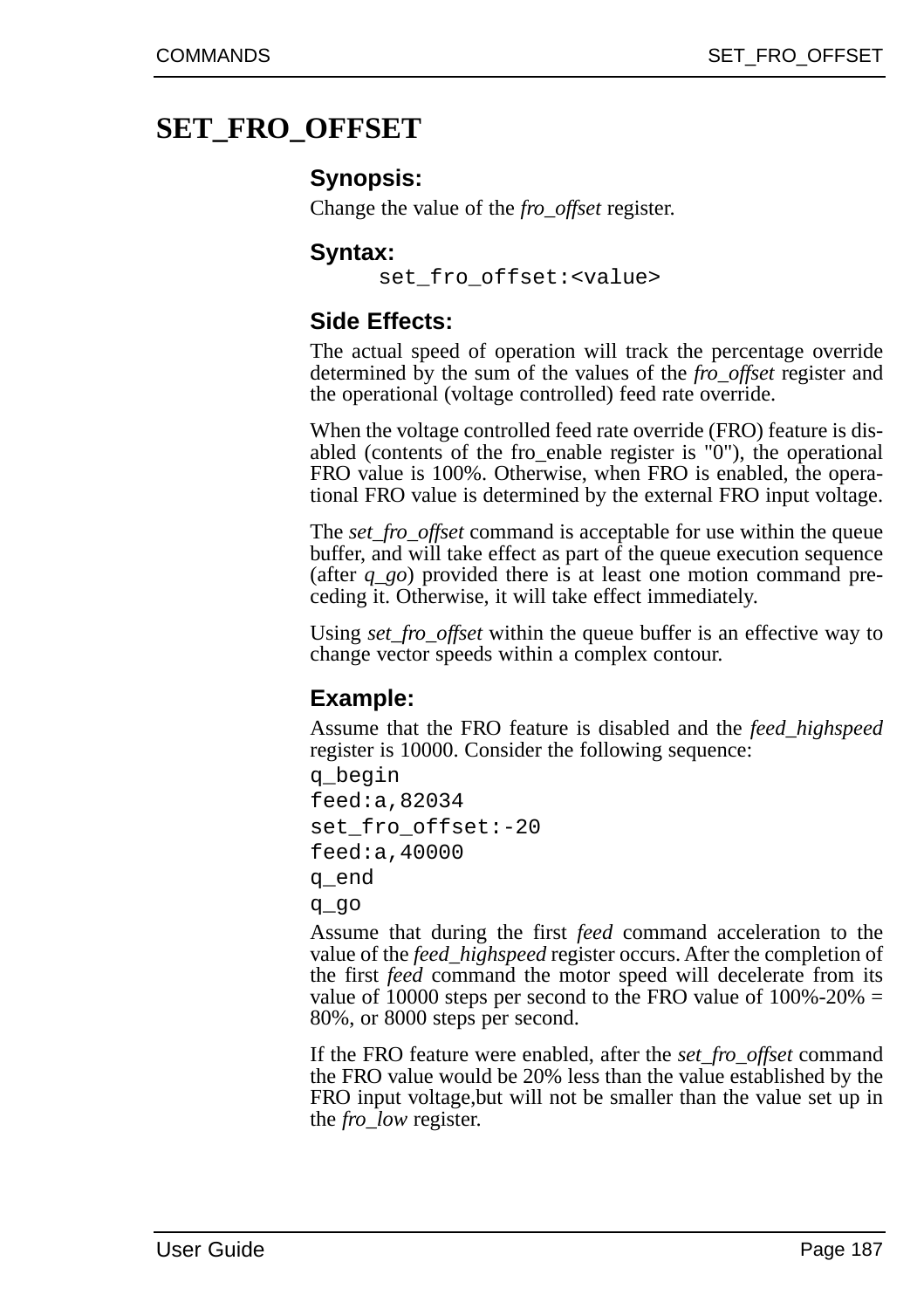## **SET\_FRO\_RES**

## **Synopsis:**

Change the value of the *fro\_res* register.

### **Syntax:**

set fro res: <value>

## **Side Effects:**

The value of the *fro\_res* register determines the number of intermediate speeds effected by feed rate override between the values set by the *fro\_high* and *fro\_low* registers.

### **Returns:**

An ASCII numeric string representing the value written to the *fro\_res* register appears in the mailbox.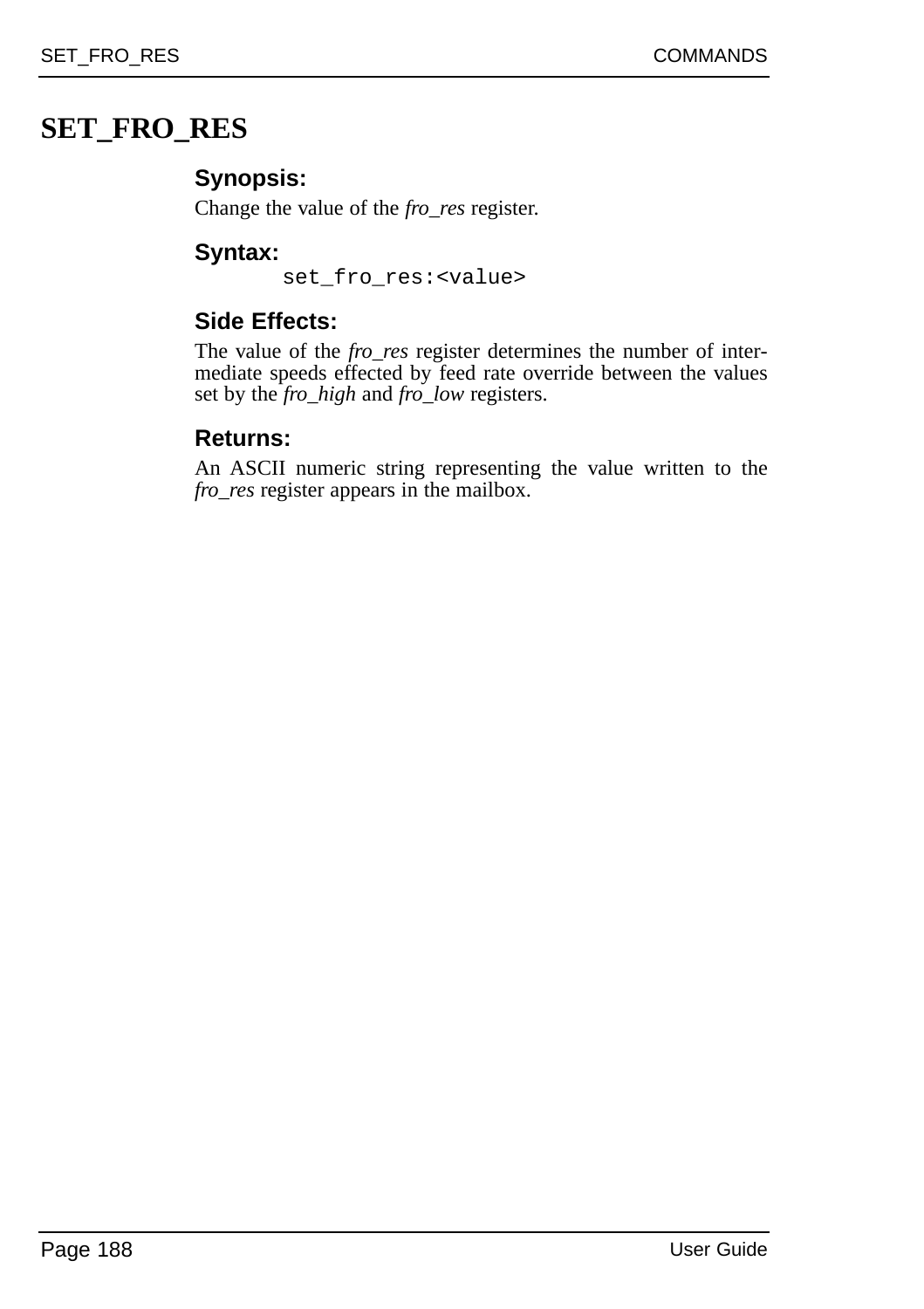## **SET\_HIGHSPEED**

### **Synopsis:**

The *highspeed* register for the associated axis is modified using this command.

#### **Syntax:**

set\_highspeed:<axis>,<value>

## **Side Effects:**

The maximum *move* velocity after acceleration of the dominant axis is set to the desired value in steps per second.

If allowed sufficient distance of travel, the dominant axis of a *move* command will accelerate to a maximum rate specified by its associated *highspeed* register. The value of the *highspeed* register cannot exceed the maximum capability of the system, nor can it be lower than the value set in the associated *lowspeed* register. (The maximum speed the system is capable of appears in the mailbox after issuing a *max\_speed?* command).

### **Returns:**

If the new value is accepted, an ASCII string representing this value appears in the mailbox. If the new value is out of range, or if the value is smaller than the *lowspeed* value, the following message appears in the mailbox:

error,value

## **Example:**

The *highspeed* register of the "a" axis is set such that subsequent *move* commands may accelerate the dominant axis to a maximum rate of 8500 steps per second:

set\_highspeed:a,8500

The following ASCII string appears in the mailbox: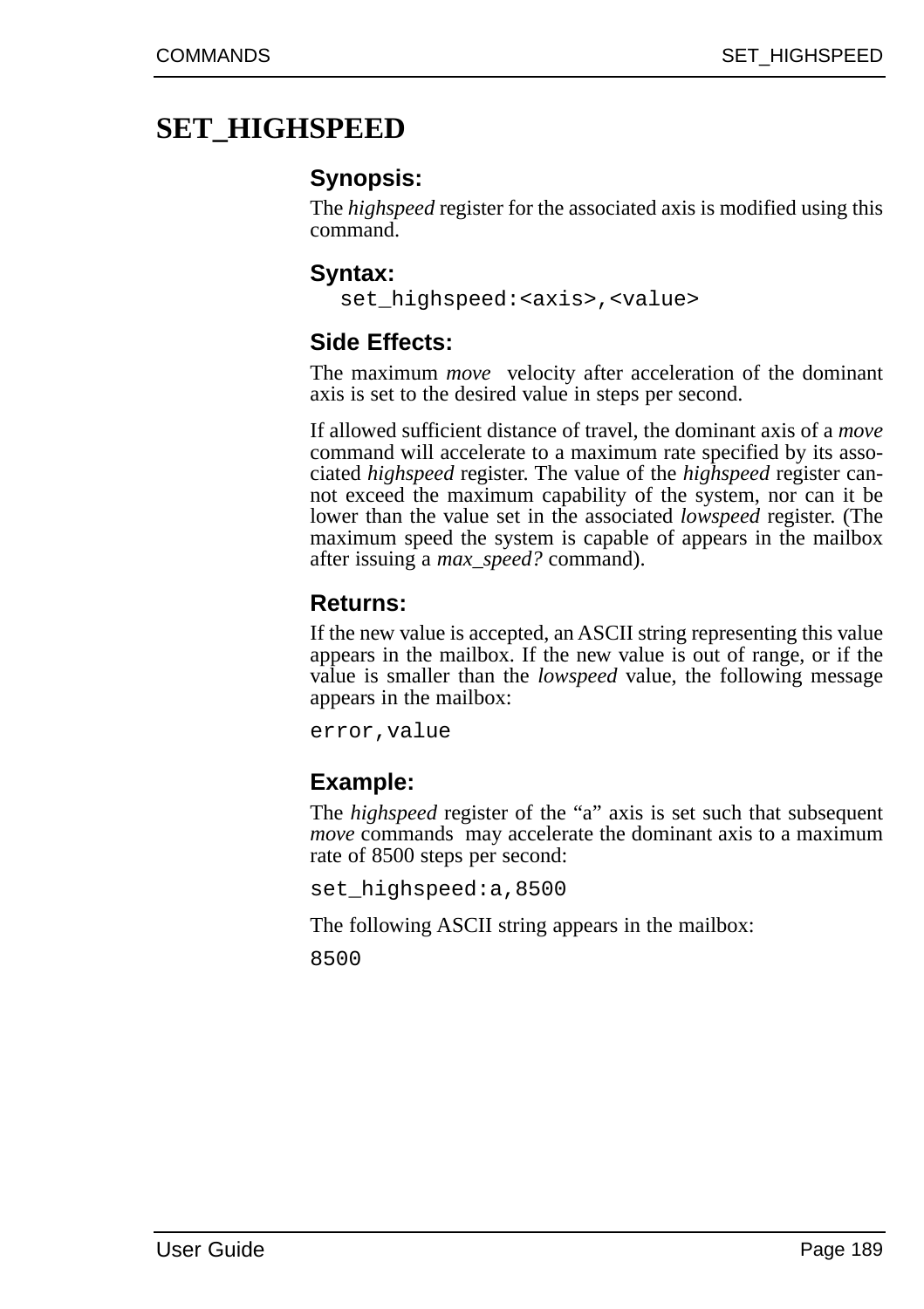## **SET\_HOME**

## **Synopsis:**

Establish the *home* reference position for the selected axis.

## **Syntax:**

set home:<axis>

## **Side Effects:**

This command initializes the selected axis for position tracking. It is also required if the *home* command is to be used.

## **Returns:**

The following ASCII string, comprising four "zeros", appears in the mailbox: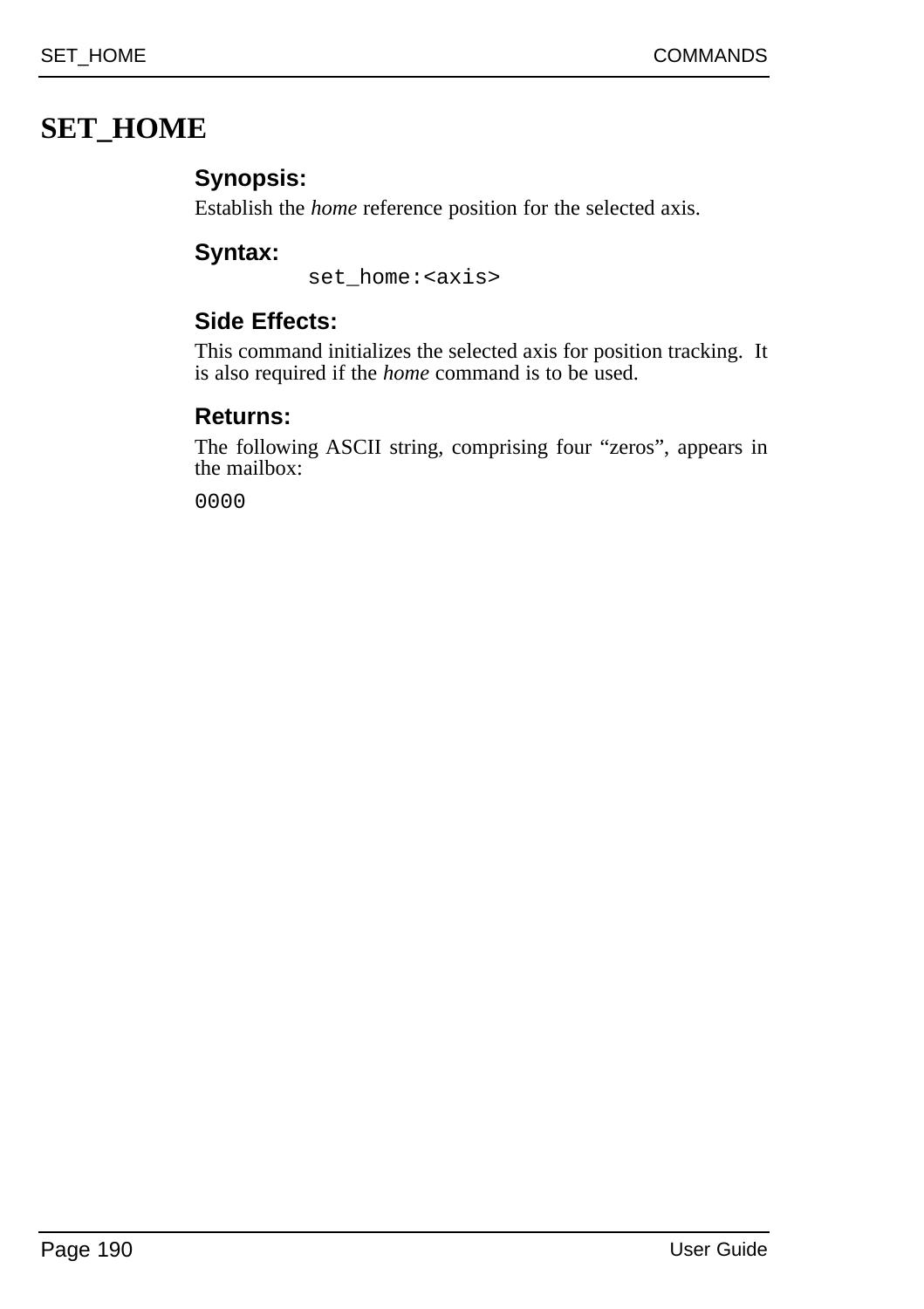## **SET\_JOGSPEED**

## **Synopsis:**

The *jogspeed* register for the associated axis is modified using

this command.

### **Syntax:**

set jogspeed:<axis>,<value>

## **Side Effects**

The instantaneous *jog* velocity of the selected axis is set to the desired value in steps per second.The default *jogspeed* value is 250 steps per second.

### **Returns:**

If the new value is accepted an ASCII string representing this value appears in the mailbox. If the new value is out of range the following message appears in the mailbox:

error,value

## **Example:**

The *jogspeed* register of the "c" axis is set such that subsequent *jog* commands will cause the motor of the "c" axis to move at an instantaneous rate of 500 steps per second:

set\_jogspeed:c,500

The following ASCII string appears in the mailbox: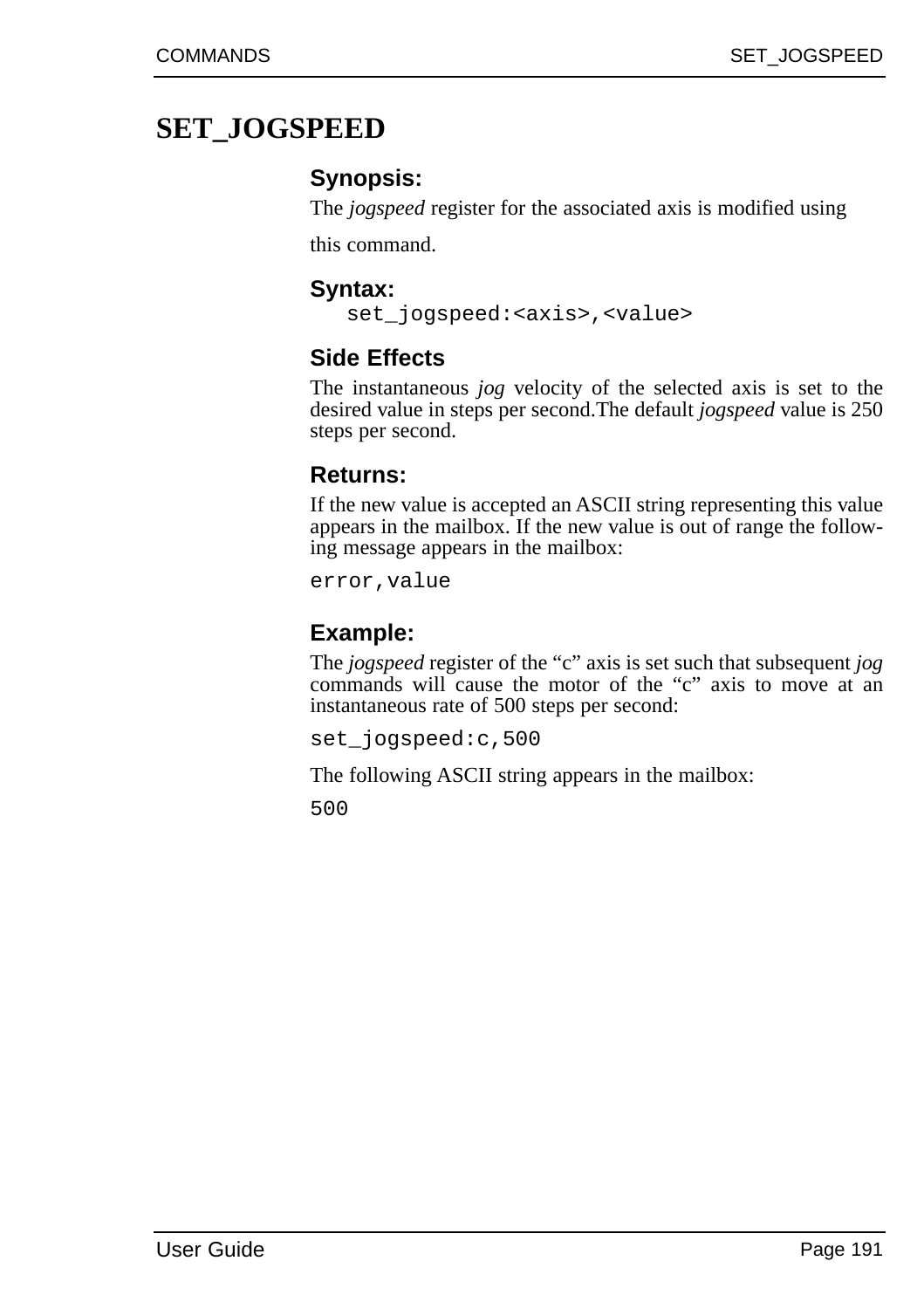## **SET\_LOWSPEED**

## **Synopsis:**

The *lowspeed* register for the associated axis is modified using this command.

## **Syntax:**

set\_lowspeed:<axis>,<value>

## **Side Effects:**

The starting *move* velocity of the selected axis is set to the desired value in steps per second.

The default *lowspeed* value is 250 steps per second for all axes. The *set\_lowspeed* command allows this value to be changed to accommodate the dynamic characteristics of the application such as friction, stiction, and inertia. This register cannot be set to a value above the *highspeed* register.

## **Returns:**

If the new value is accepted, an ASCII string representing this value appears in the mailbox. If the new value is out of range, or if the value is greater than the value in the associated *highspeed* register, the following message appears in the mailbox:

error,value

## **Example:**

The *lowspeed* register "c" axis is set such that subsequent *move* commands will cause the motor to start moving at a rate of 500 steps per second:

set\_lowspeed:c,500

The following ASCII string appears in the mailbox: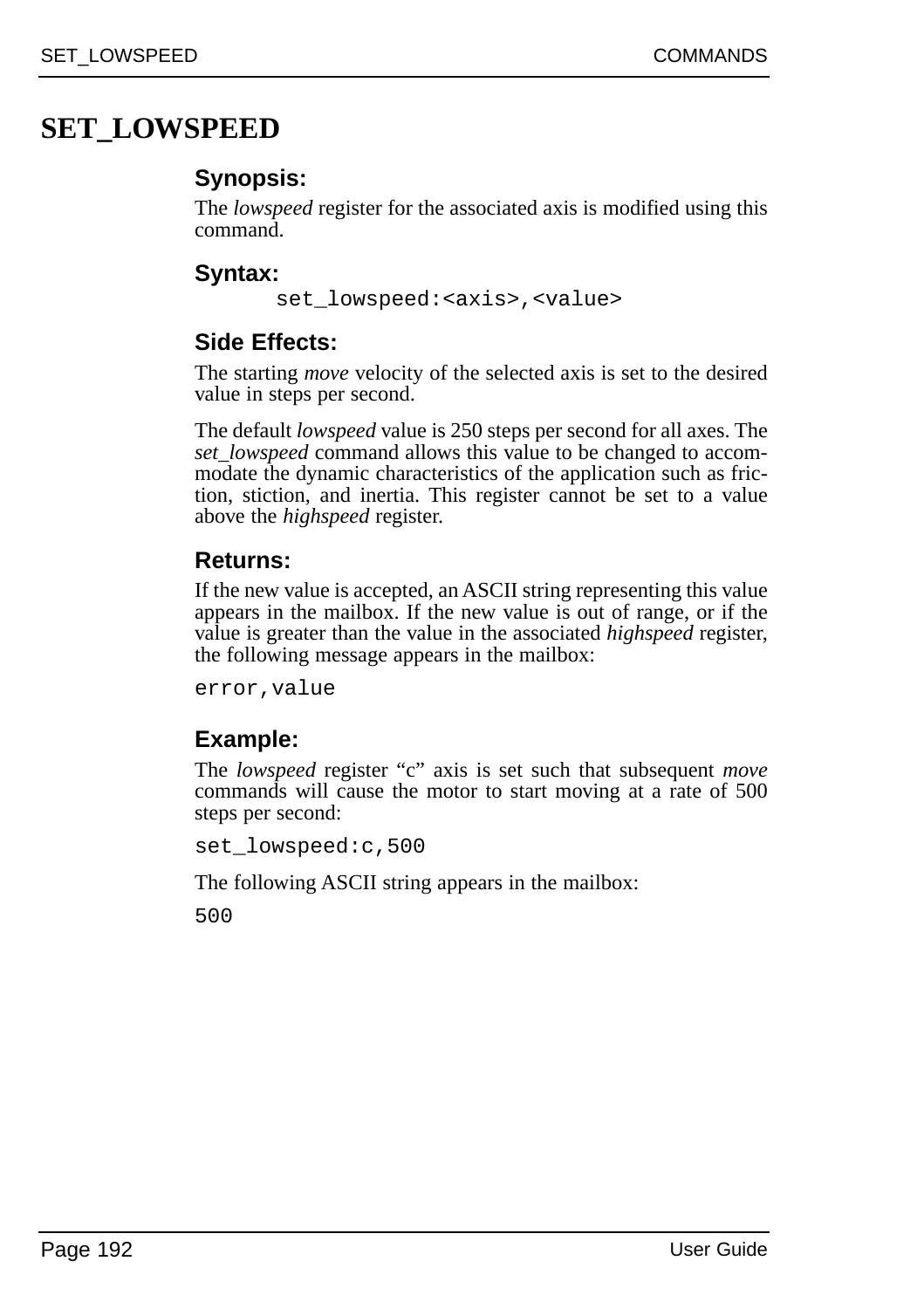## **SET\_Q\_MEM**

## **Synopsis:**

Set the amount of memory to be used by the queue buffer.

### **Syntax:**

set q mem: <value>

## **Side Effects:**

Memory allocated for the queue buffer is used exclusively used by **Indexer LPT**, and is not shared with other programs in the system. The argument passed in this command designates the amount of memory requested. The amount of memory that Windows reserves will usually differ somewhat from the amount requested.

The amount of memory reserved using this command is written to the system Registry, and requested again the next time **Indexer LPT** loads. It therby remains in effect until this command is used again, even after the machine is turned off.

### **Returns:**

The actual amount of memory that Windows reserved is returned in an ASCII numeric string, available to be read from the mailbox.

## **Example:**

The following command is used to reserve five megabytes in the queue buffer:

set q mem:5000000

The mailbox returns the amount of memory actually allocated, such as: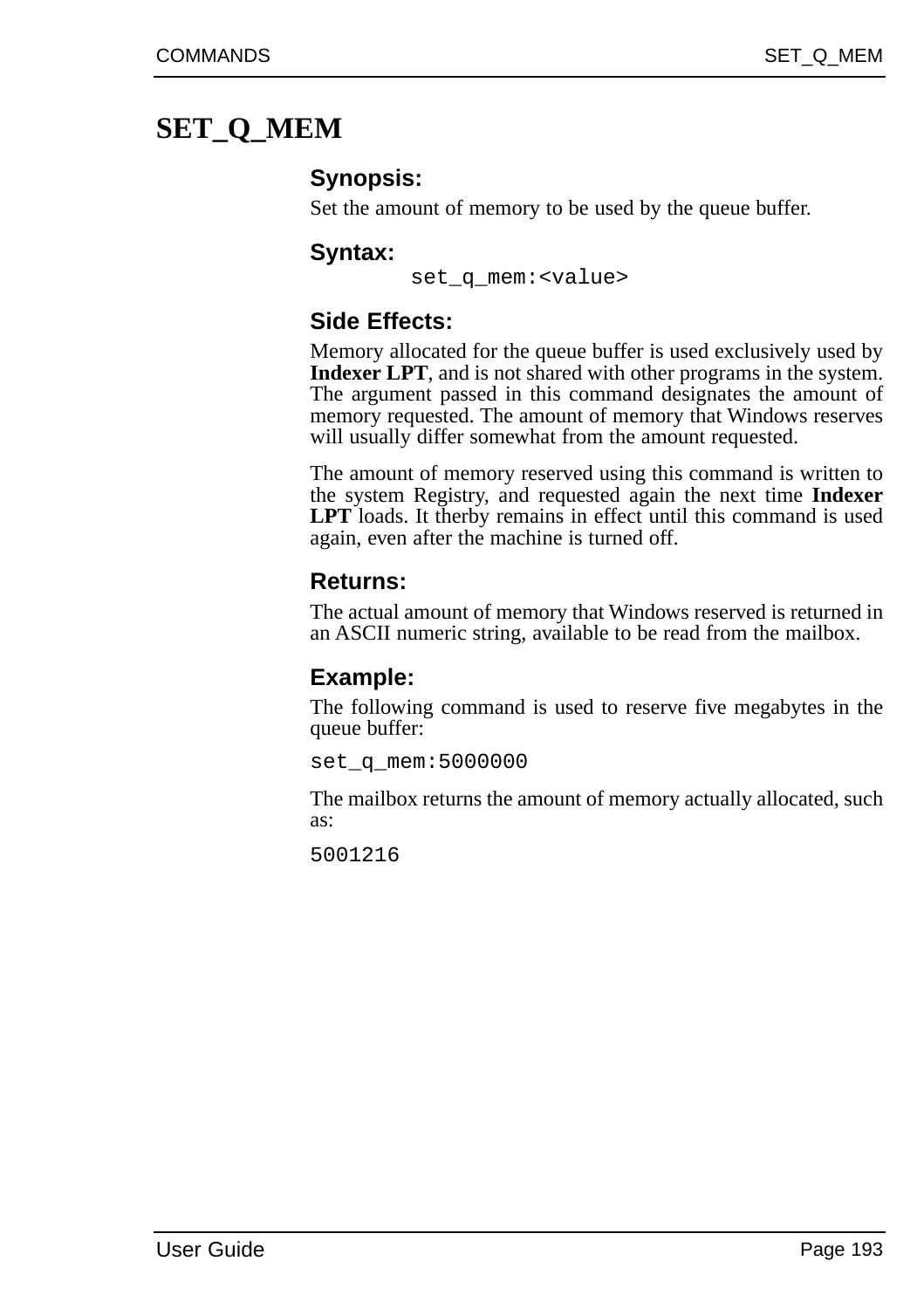## **SET\_VSHIFT**

## **Synopsis:**

Set the value governing the maximum instantaneous velocity shift which can occur when a queue of commands is executed.

### **Syntax:**

set\_vshift:<value> set\_vshift:default

## **Side Effects:**

During execution of a queue of commands, an instantaneous shift in velocity is usually necessary to maintain position integrity when passing from command to command. In order to avoid over-stressing an axis, the velocity at the transition point is regulated so that each axis does not exceed an allowable limit. This limit, called the *maximum instantaneous velocity shift*, is determined by the values of the *feed\_lowspeed*, *feed\_highspeed* and *vshift* registers.

The <value> represented in this command is in units of steps per second and represents one half the *maximum instantaneous velocity shift* which is allowed to occur at maximum running speed (*feed\_highspeed*).

The *maximum allowable instantaneous velocity shift* is proportionally greater at lower speeds. The speeds at which the *maximum allowable instantaneous velocity shift* are greatest are those which are at or below the starting velocity (*feed\_lowspeed*). At or below *feed\_lowspeed*, the value of the *maximum allowable instantaneous velocity shift* is two times the starting velocity (two times *feed\_lowspeed*).

The default value of the *vshift* register is calculated on the basis of the values in the *feed\_lowspeed*, *feed\_highspeed*, and *feed\_acce*l registers. Whenever the values of these registers are changed, the default value of the *vshift* register is calculated and set.

Issuing the command:

set vshift:default

also sets the value of the *vshift* register to the default setting.

The maximum value which can be entered into the *vshift* register using the *set\_vshift* command is the current value of the *feed\_lowspeed* register.

The command to command transition velocity is regulated for the purpose of limiting acceleration forces which may overstress the holding force of the step motors. The *vshift* register allows the reg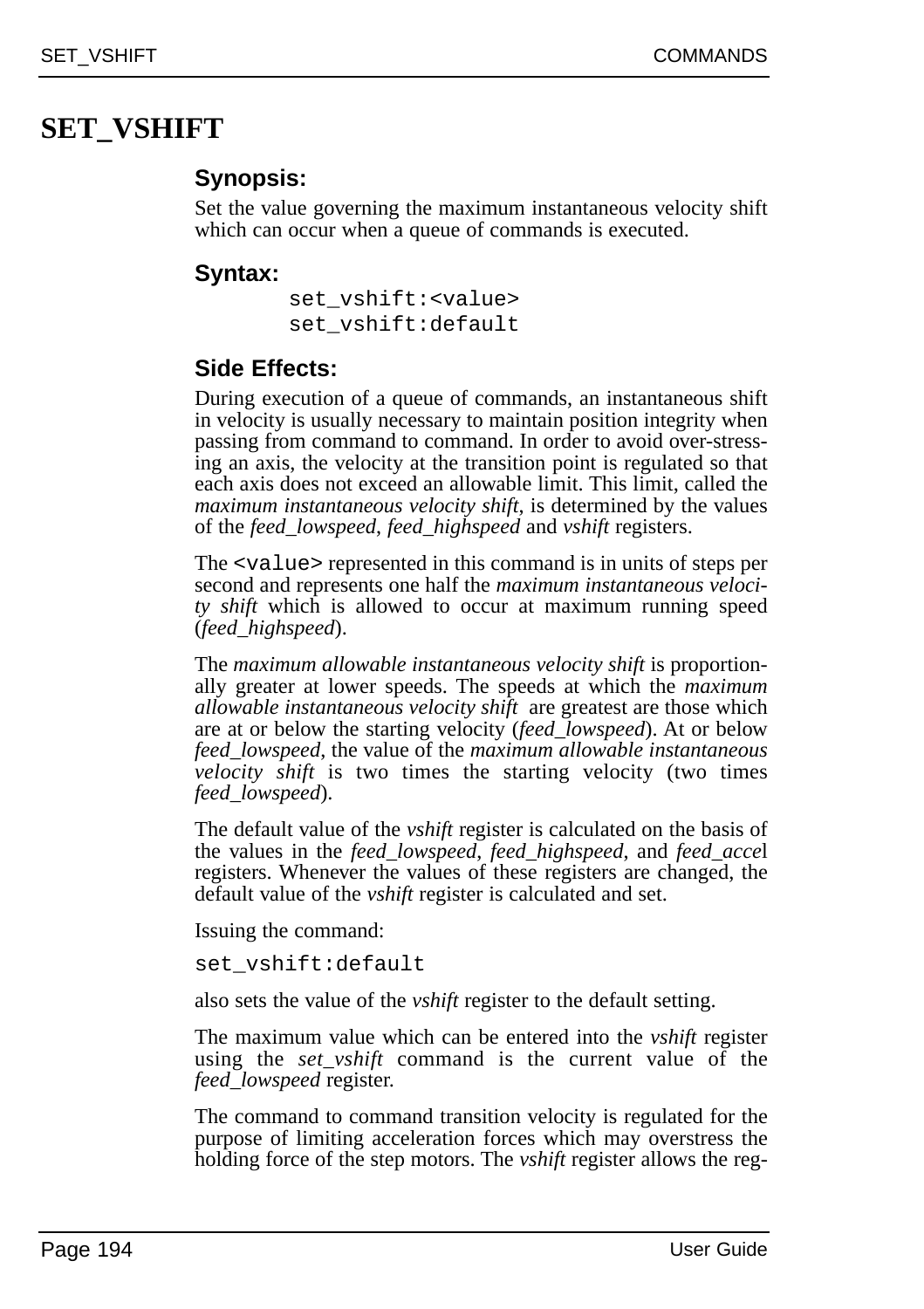ulation to be adjusted for systems having different torque/speed and inertia characteristics.

The optimum value chosen for the *vshift* register is often determined experimentally. Generally speaking, a higher value in the *vshift* register will result in more consistent vector speed throughout execution of the queue, and greater stresses when passing from command to command.

#### **Returns:**

If the new value is accepted, an ASCII string representing this value appears in the mailbox. Only whole number values are accepted. However, the default value may be a fractional value. In the case of the default setting, the numerical string returned represents the closest whole number value.

If the new value is out of range, the following message appears in the mailbox:

error,value

### **Example:**

The following command is issued:

set\_vshift:100

If the value of the *feed\_lowspeed* register is at or above 100 steps per second, the *vshift* register is changed to 100, and the following ASCII string appears in the mailbox:

100

### **Example:**

Assume the following settings: *feed\_lowspeed* is 200, *feed\_highspeed* is 1000, *vshift* is 100.

The following command sequence is executed:

```
q_begin
feed:a,1000
feed:a,-1000
q_end
q_go
```
Since axis "a" is reversing direction, it will decelerate to *feed\_lowspeed* after the execution of the first *feed* command, then immediately begin execution of the second command. Consequently, the instantaneous shift in velocity at the completion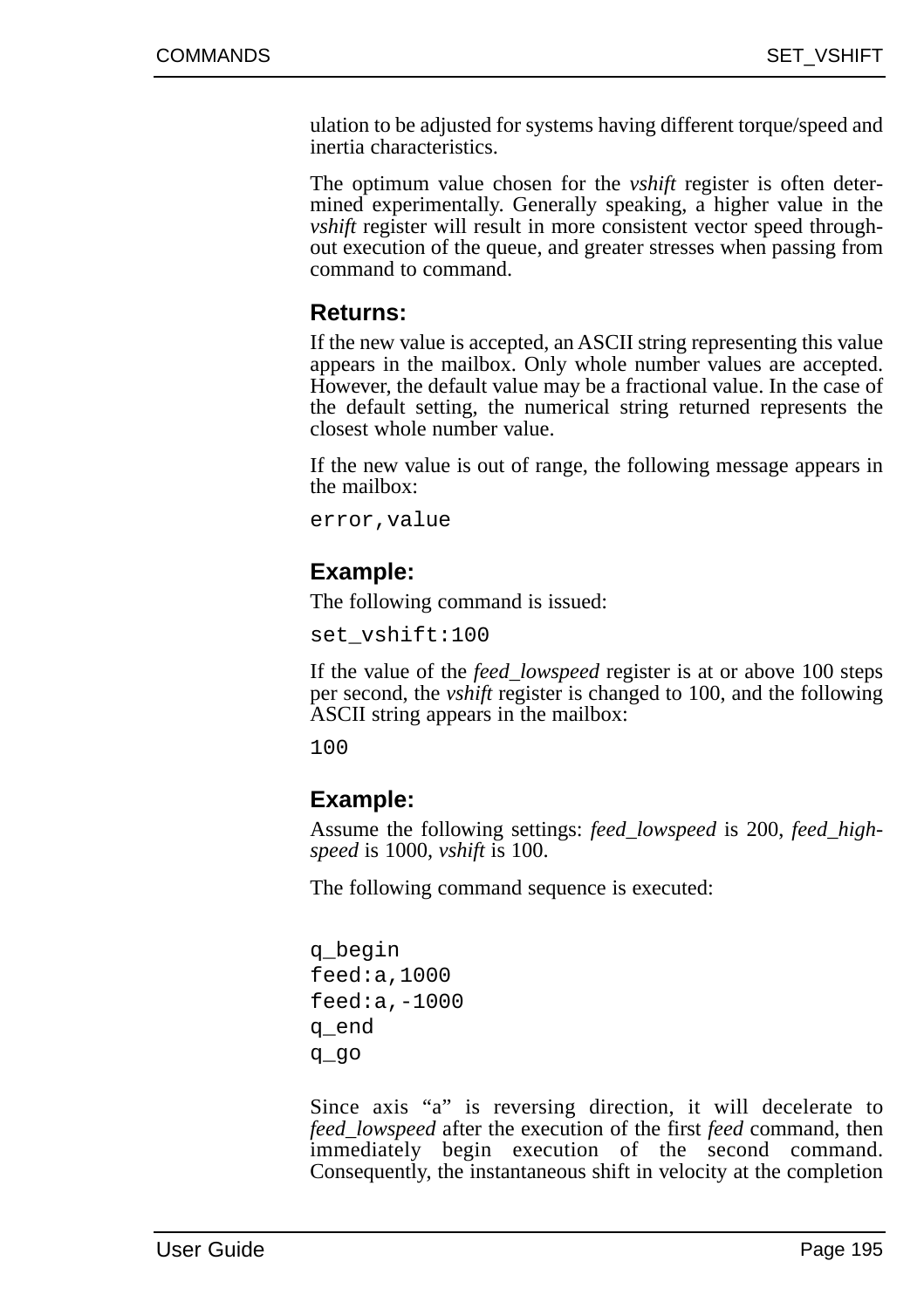of the first command is two times the *feed\_lowspeed* value, or 400 steps per second.

#### **Example:**

Assume the following settings: *feed\_lowspeed* is 200, *feed\_highspeed* is 1000, *vshift* is 100.

The following command sequence is executed:

```
q_begin
feed:a,10000,b,10000
feed:a,-8660,b,5000
q_end
q_go
```
Before control is passed from the first *feed* command to the next, the dominant axis automatically decelerates to avoid exceeding the maximum allowable shift in velocity.

## **Example:**

Assume the following settings: *feed\_lowspeed* is 200, *feed\_highspeed* is 1000, *vshift* is 100.

The following command sequence is executed:

```
q_begin
feed:a,10000,b,1000
feed:a,10000,b,1050
q_end
q_go
```
When control is passed from the first *feed* command to the next, the dominant axis (the "a" axis) does not decelerate to stay within maximum limits on instantaneous rate changes at the transition point.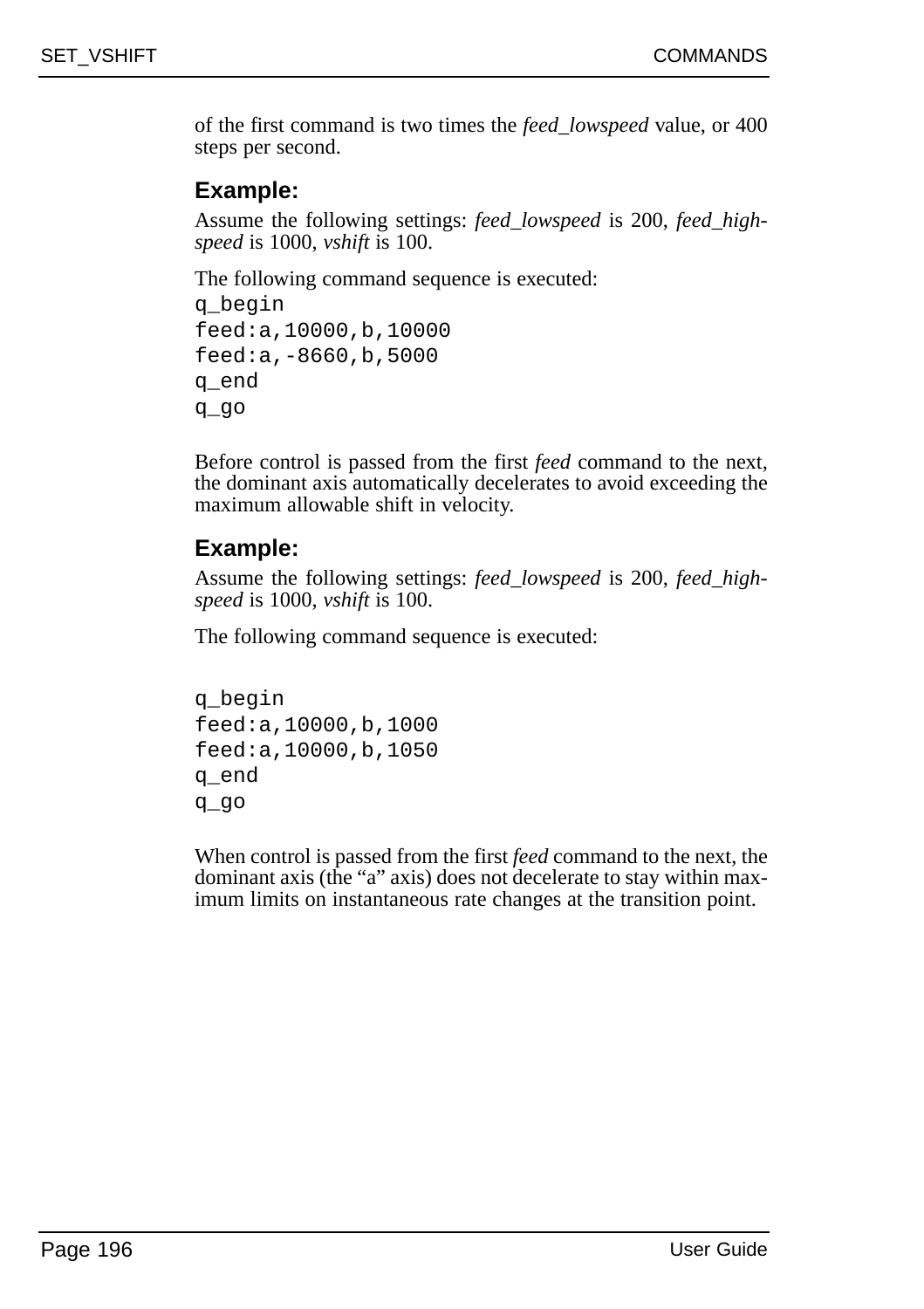## **command: SN?**

### **Synopsis:**

Query the license serial number programmed into the **Hardware Assist Module**.

### **Syntax:**

sn?

## **Returns:**

An ASCII numeric string representing the user license serial number appears in the mailbox.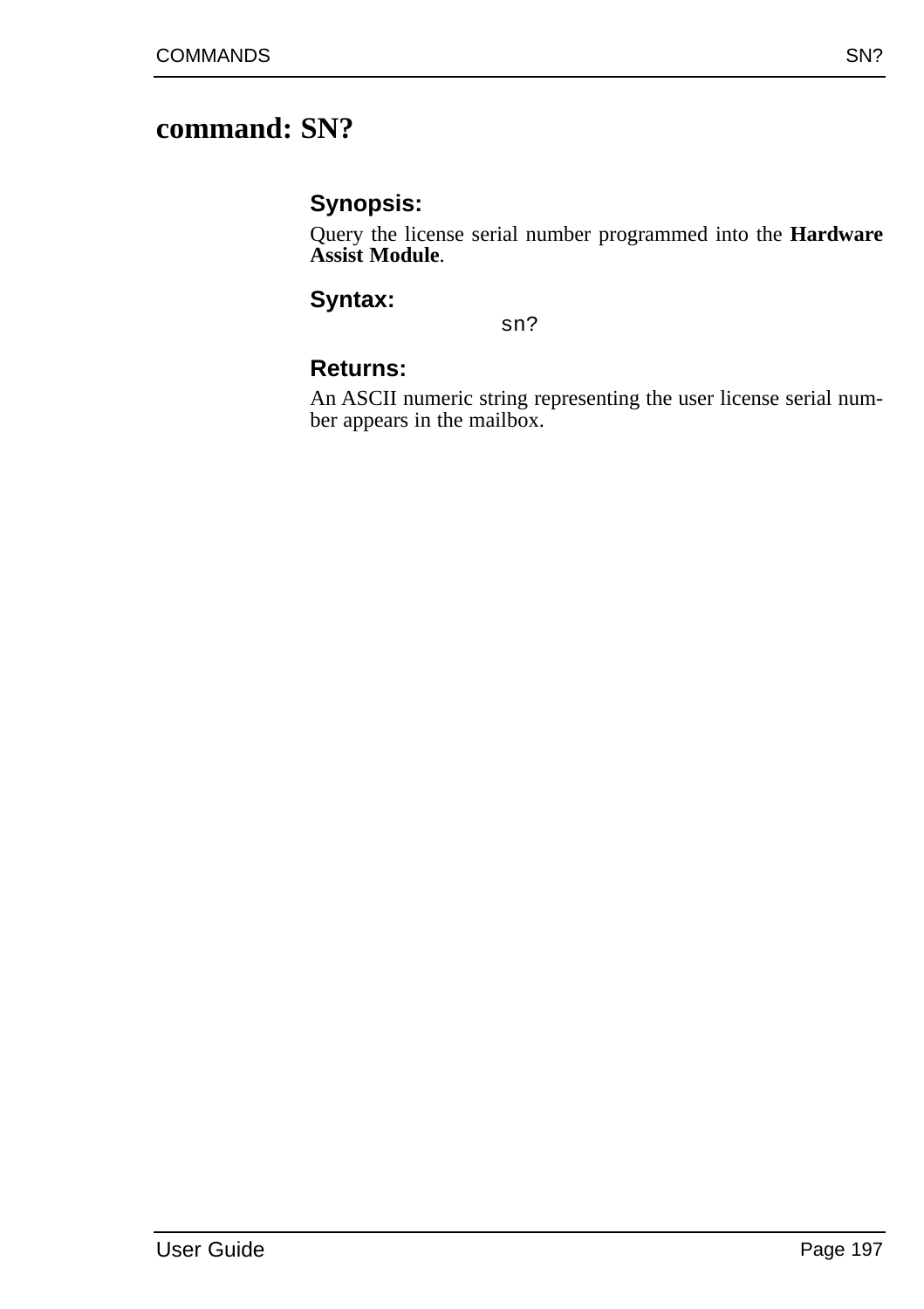## **UNLOAD**

## **Synopsis:**

Unload the most memory intensive portion of **Indexer LPT**.

## **Syntax:**

unload

## **Side Effects:**

After execution of this command, the control program component, IXCTRLW.EXE, terminates, leaving only the file I/O interface portion of **Indexer LPT** in memory.

After IXCTRLW terminates, the following message appears in the mailbox:

pre-initialized

**Indexer LPT** may be re-started by executing IXCTRLW.EXE from a DOS command line, or by double snapping over it's Shortcut icon.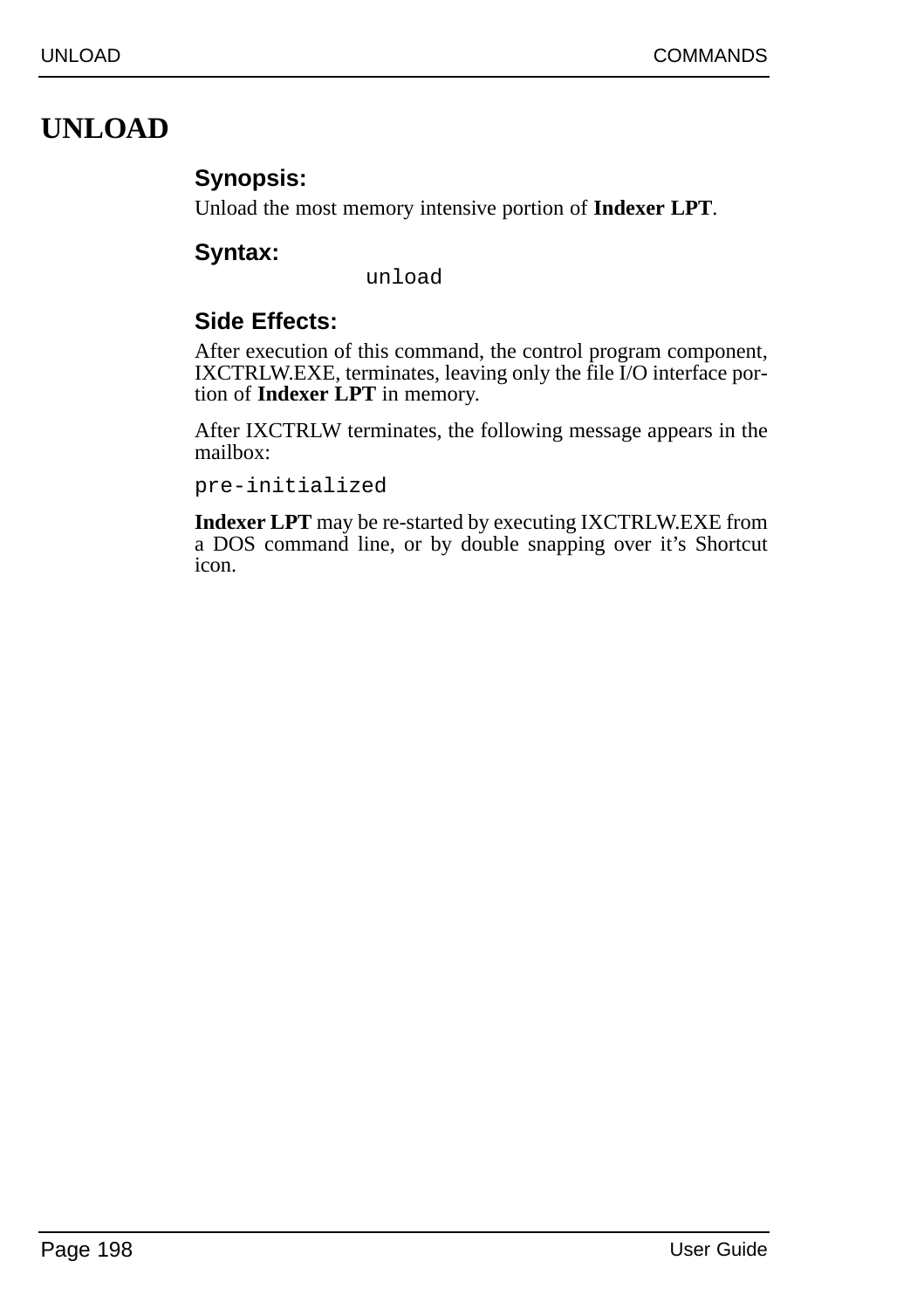## **VSHIFT?**

## **Synopsis:**

Read the contents of the *vshift* register.

## **Syntax:**

vshift?

## **Returns:**

An ASCII numeric string representing the nearest whole number value of the *vshift* register appears in the mailbox. (Refer to the explanation of the *vshift* register in the section explaining the *set\_vshift* command).

## **Example:**

Assume the value in the *vshift* register is 500 steps per second when the following command is issued:

vshift?

As a result the following ASCII string appears in the mailbox:

500

## **Example:**

Assume the *vshift* register contains a default value which is less than one step per second. (The only time the *vshift* register can contain a fractional value is by "default"). As a result of the *vshift?* command, the following ASCII value appears in the mailbox: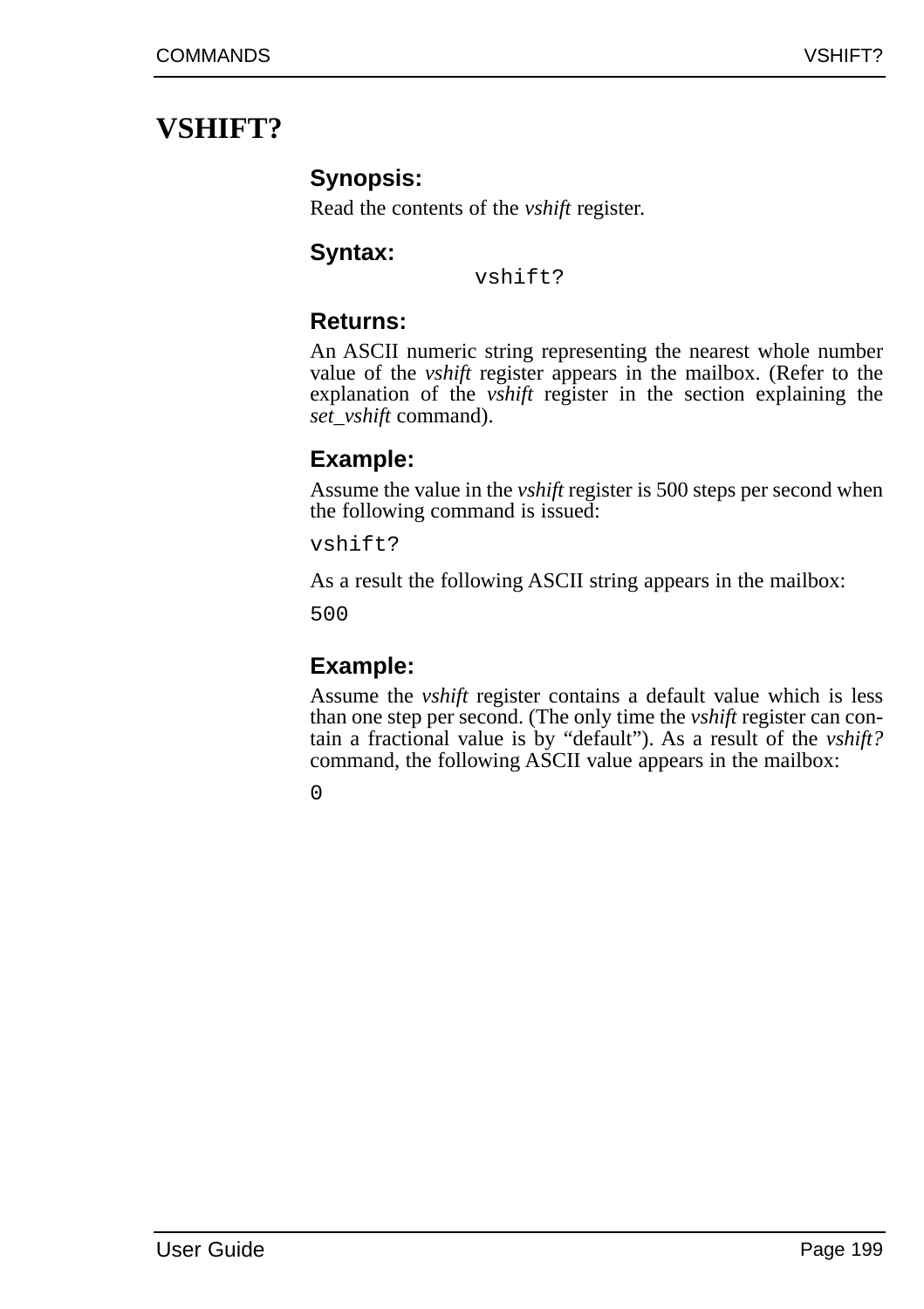## **WINDING\_POWER**

### **Synopsis:**

This command controls the *all windings off* output signal line.

### **Syntax:**

```
winding power:<axis>,<logic level>
```

| <logic level=""></logic> | Meaning                          |
|--------------------------|----------------------------------|
|                          | output voltage level is TTL high |
| $\cap$                   | output voltage level is TTL low  |

## **Side Effects:**

For X group axes this command controls the associated output voltage on connector pin 5. For Y group axes this command controls the associated output voltage on connector pin 9.

### **Returns:**

An ASCII numeric character appears in the mailbox which indicates the logic level which has been established.

### **Example:**

A computer system is configured such that a printer port which has the base address of 378 (hex) is used as an **Indexer LPT** motor controller. Consequently, pin 5 of this port connector corresponds to the *all windings off* pin for the "c" axis, and pin 9 of this port connector corresponds to the *all windings off* pin for the "d" axis. The following command causes pin 5 of this card to assume a TTL low voltage level:

```
winding power:c,0
```
After the execution of this command, the following ASCII character appears in the mailbox:

 $\Omega$ 

The following command causes pin 5 of this card to assume a TTL high voltage level:

```
winding power: c,1
```
After the execution of this command, the following ASCII character appears in the mailbox: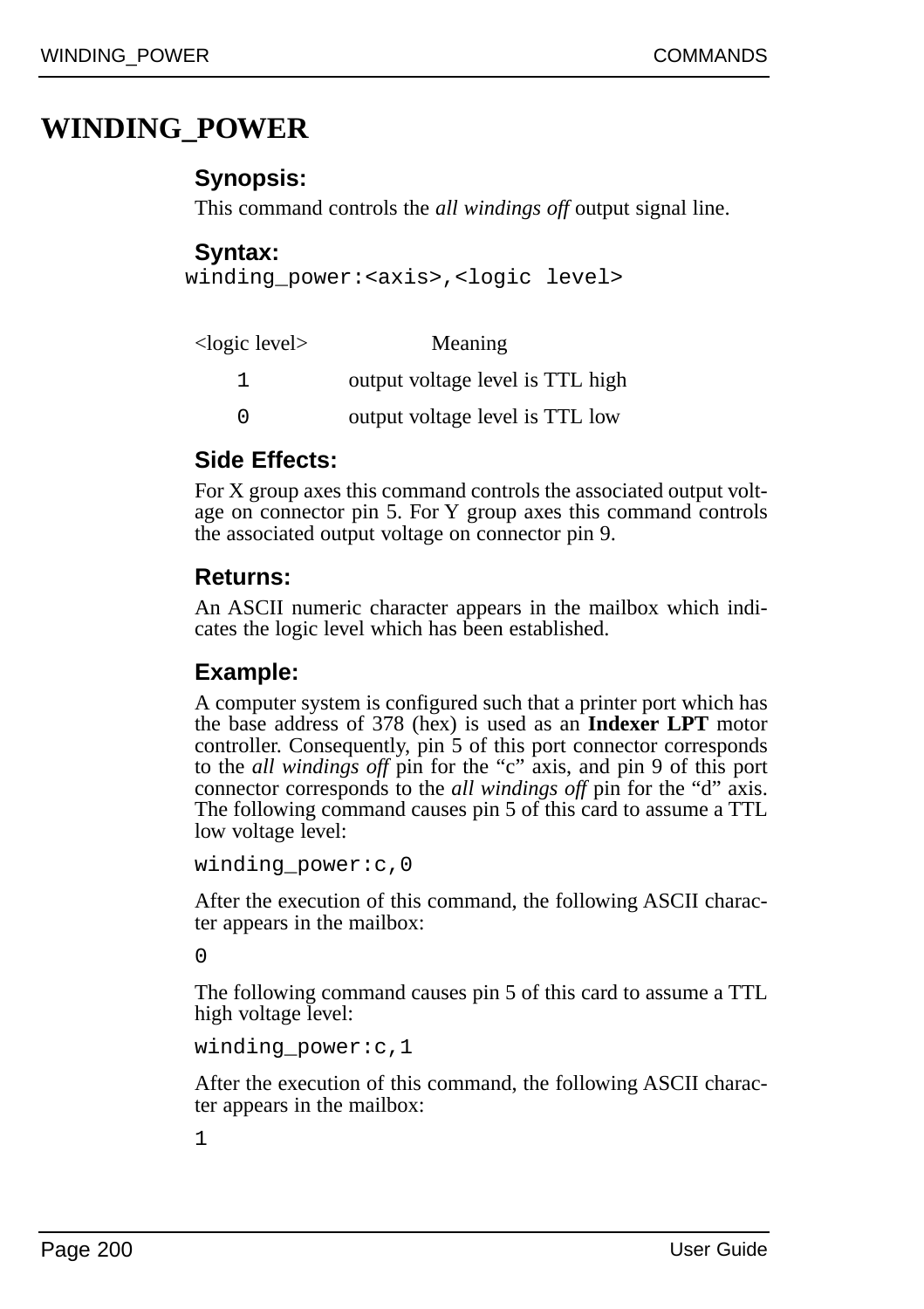## **WINDING\_POWER?**

### **Synopsis:**

Read the logic level of the associated *all windings off* output line.

### **Syntax:**

```
winding power?: <axis>
```
## **Returns:**

The mailbox contains an ASCII numeric character:

- 0 if the output voltage level is TTL low.
- 1 if the output voltage level is TTL high.

## **Example:**

Assume the *winding power* output signal line for the "c " axis has been previously set to a logic level of 1 one. To make this value appear in the mailbox, the following command is issued:

winding\_power?:c

As a result the following ASCII character appears in the mailbox.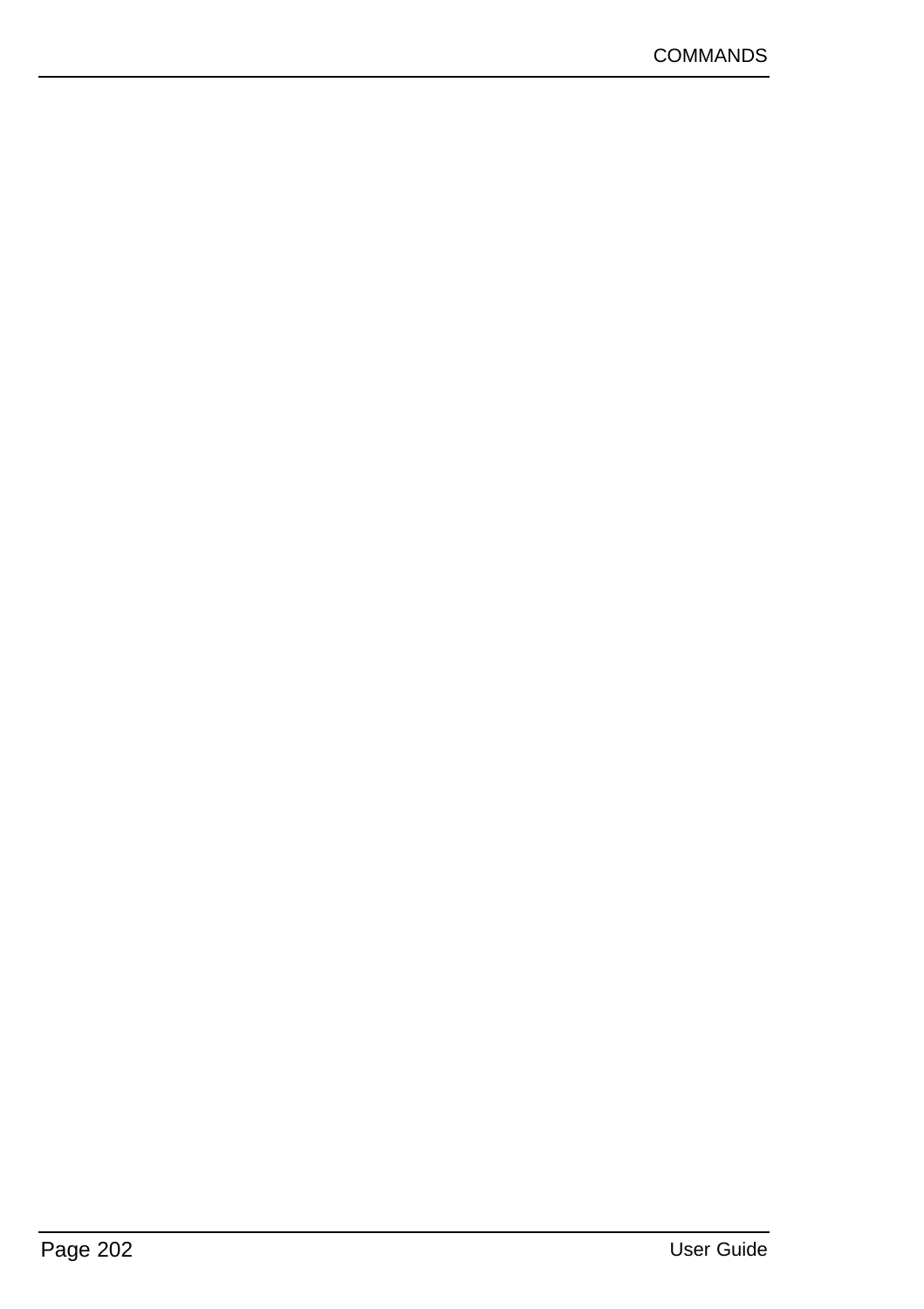

# **RESPONSE MESSAGE**

## **< ASCII Numeric Value >**

An ASCII numeric string which represents the position of the axis relative to the reference *home* position appears in the mailbox as a result of the *move, feed, jog,* or *position?* command. Position tracking, which is initialized with the *set\_home* command, must be in effect.

## **<ASCII Numeric Value>:<ASCII Numeric Value>**

After completion of multiple axis moves, axis position information appears in the mailbox in the order in which the axes were designated on the command line. Information relating to each axis is separated by a colon (:).

## **abort**

A motion command which was in the process of being suspended by means of the *feed hold* input was terminated by means of the *abort* input.

## **error,axis**

The  $\langle \exists x \exists z \rangle$  argument of a command was not 'a', 'b', 'c', 'd', 'e', or 'f'.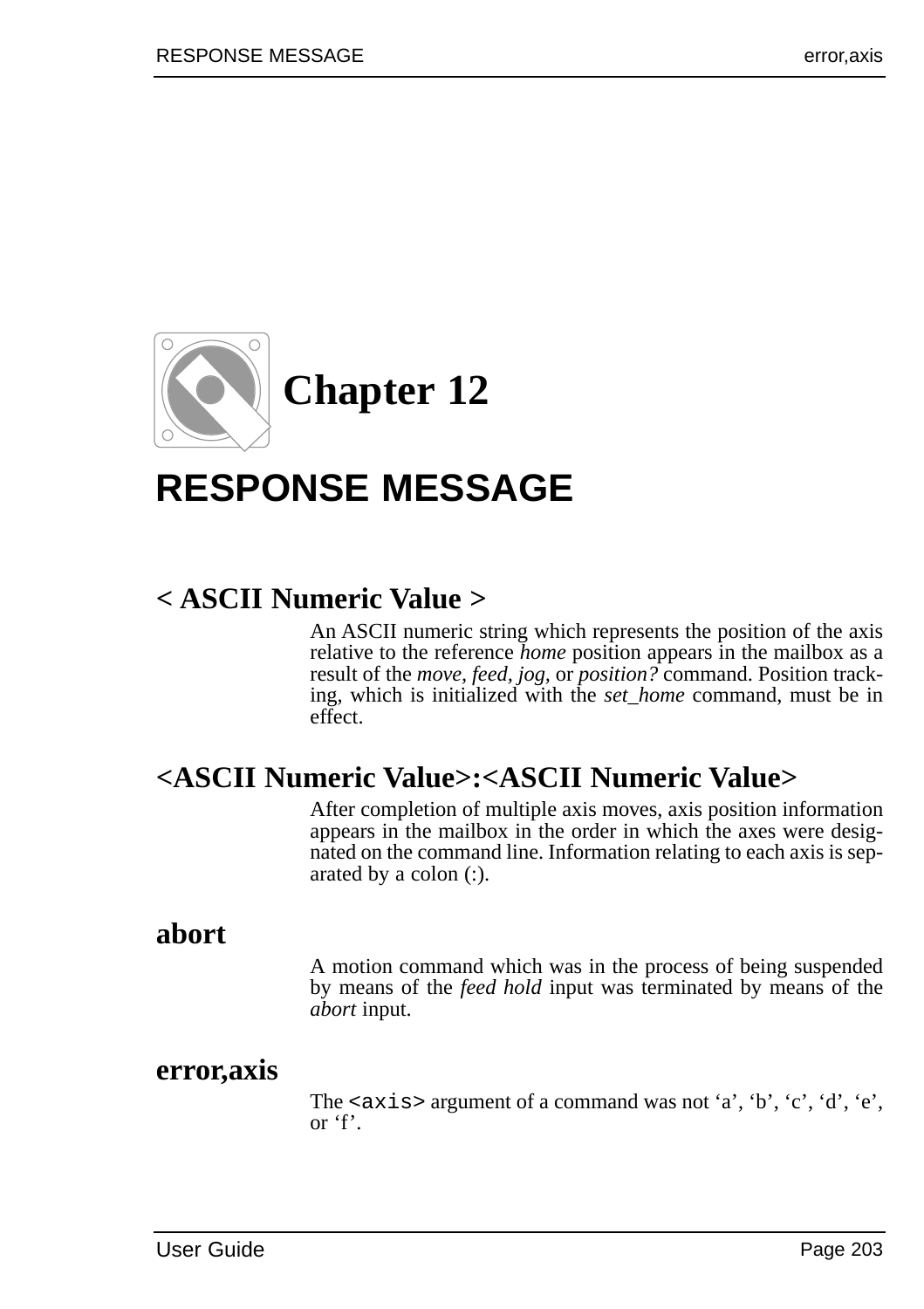## **error,disabled**

An attempt has been made to use either the *feedhold?* or *abort?* command without first enabling the *feed hold* feature.

## **error,feedhold is enabled**

An attempt has been made to change the mode of an axis which has been set up to support the *feed hold* feature. (First the *feed hold feature* must be disabled. Only then can the mode be changed to support motor control).

## **error,HAM**

The **Hardware Assist Module** is either disconnected or malfunctioning.

### **error,mode**

The mode of the axis is incompatible with the command which was issued. This error is generated, for example, if motor control was attempted on an axis set up for digital output, or if digital output (using the *bit* command) was attempted on an axis set up for motor control.

## **error,portmissing**

The printer port associated with the selected axis is not installed in the system.

### **error,position**

A *home* command was issued for an axis having un-initialized or invalid position tracking.

#### **error,queue**

An attempt has been made to queue a command unsuitable for queuing, or an operation has been attempted which is inconsistent with queue processing procedure.

## **error,queue full**

Insufficient memory remains in the queue buffer.

#### **error,syntax**

The command was not recognized.